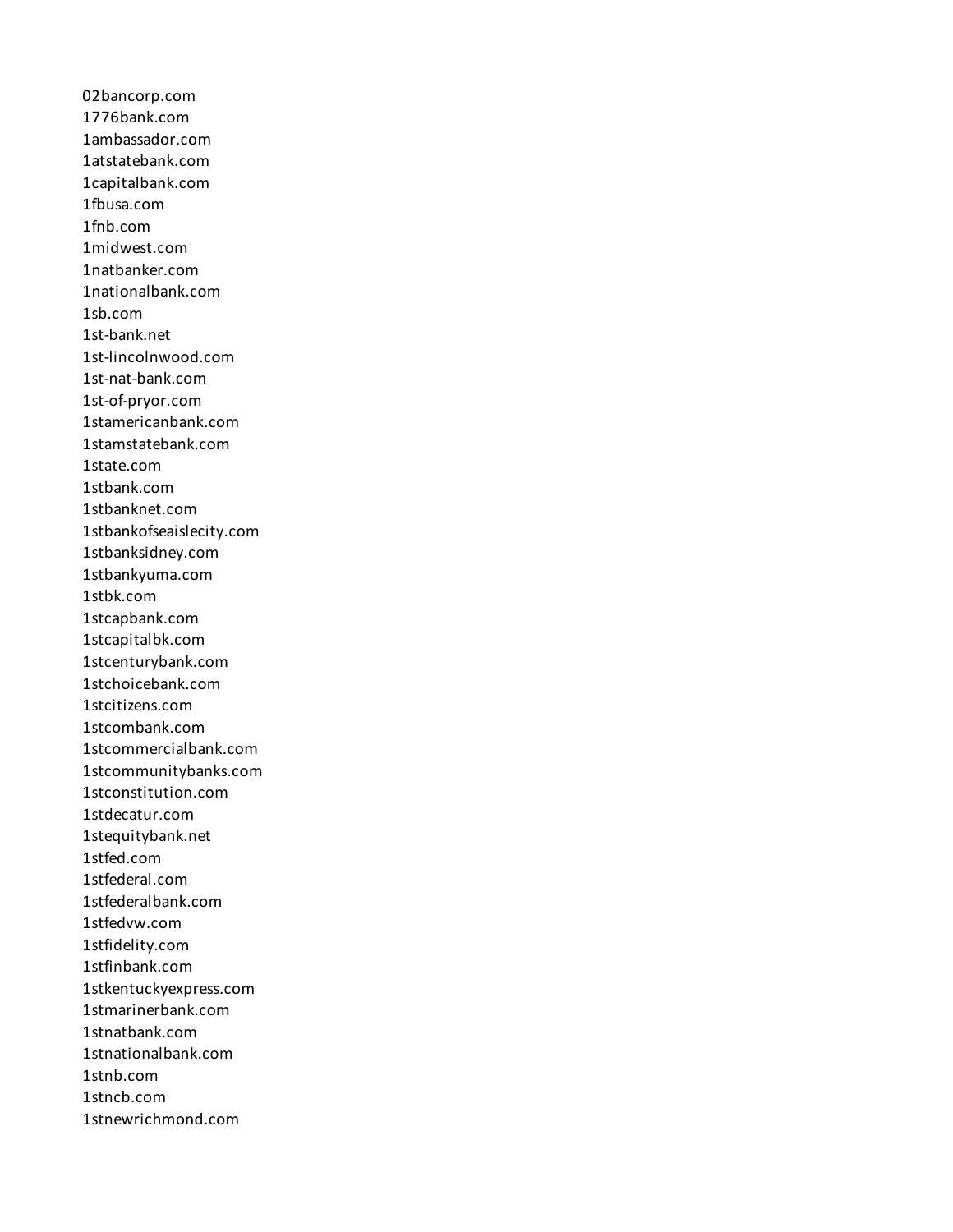1stofminden.com 1stpacbank.com 1stpeoplesbank.com 1stsecuritybank.com 1stsecurityofwa.com 1stsource.com 1stsouth.com 1stsummit.com 1sttrust.com 1stunited.com 1stunitedbank.net 1stunitedbankfl.com 1stunitedbnk.com 1stwewokabank.com 204.134.124.1 204.49.131.2 21stcenturybank.com 2capstone.com 356bank.com 3z.com 4lnb.com 4thebank.com 53.com 5pointsbank.com 63.239.80.93 63.67.116.250 abacusbank.com abbemae.com abbybank.com abcbank.com abingtonbank.com abingtonsavingsonline.com abny.com aboc.com abramsbank.com abt-bank.com abtbank.com abtexas.com abtgold.com acaciagroup.com academybank.com acbank.com acbla.com accesshorizon.com accessnationalbank.com accounts.ea.com ace-ina.com acehighcasino.com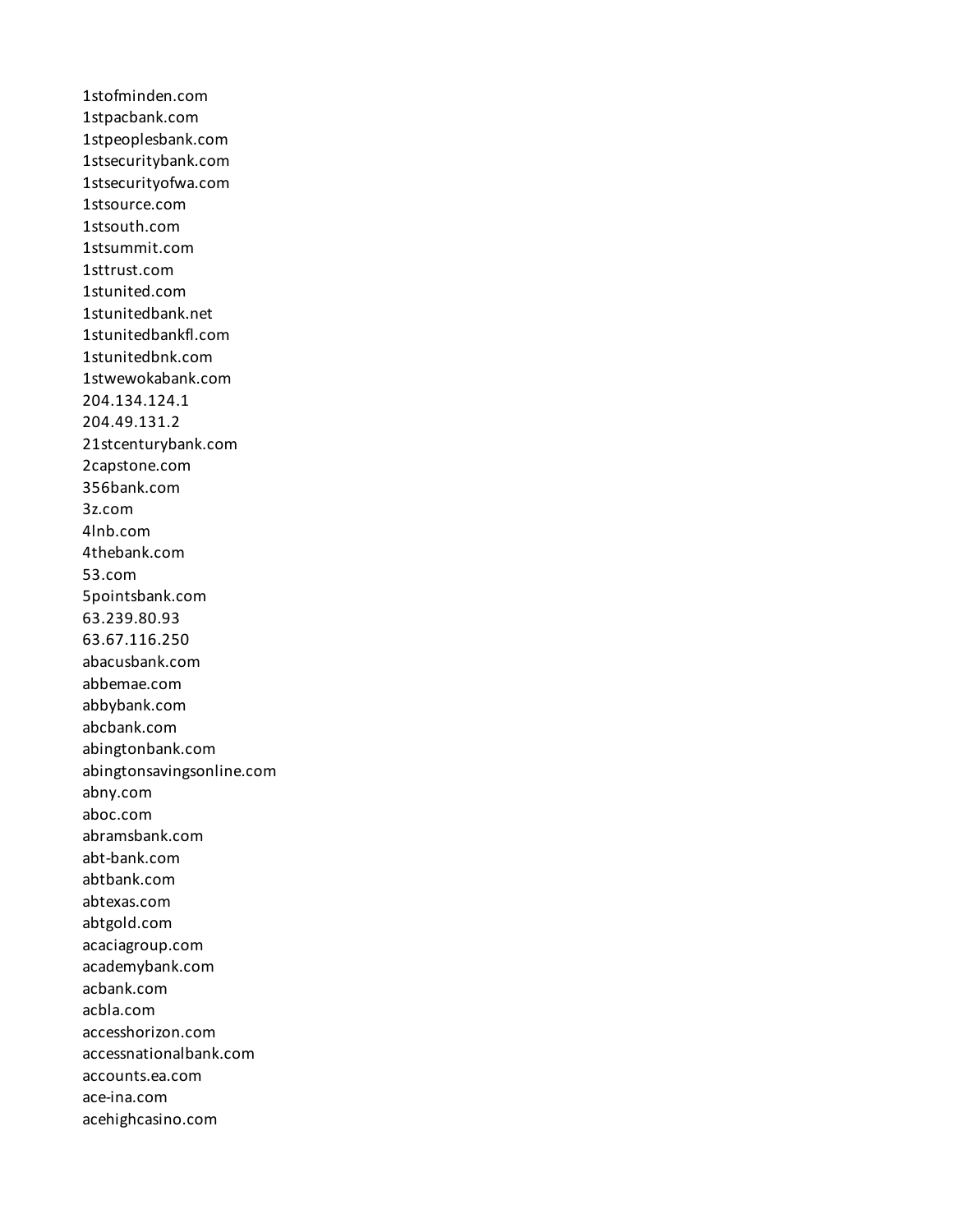ackleystatebank.com acnb.com acommunitybank.com acommunitybk.com acsbank.com acuitybank.com adamsbank.com adamscooperative.com adamsstate.com adirondacktrust.com admin.hps.osrhe.edu admiraltybank.com adp.com adrianstatebank.com advance-bank.com advancebankus.com advancefinancial.com advantabankcorp.com advantagebank-fl.com advantagebanknj.com advantagebankonline.com advantagebanks.com advantagenationalbank.com advantanb.com aea-bank.com aebank.com aebbank.com afba.com afbank.com afbca.com affiliatedbanks.com affinitybank.com affinitybankpa.com agate.net agfirst.com agloan.com aib.com aibny.com aifusa.com ainsworth-fnb.com ainsworthne.com airwavenet.com ajsmithbank.com akfirstbank.com alamancebank.com alamericabank.com alamobank.com alamofed.com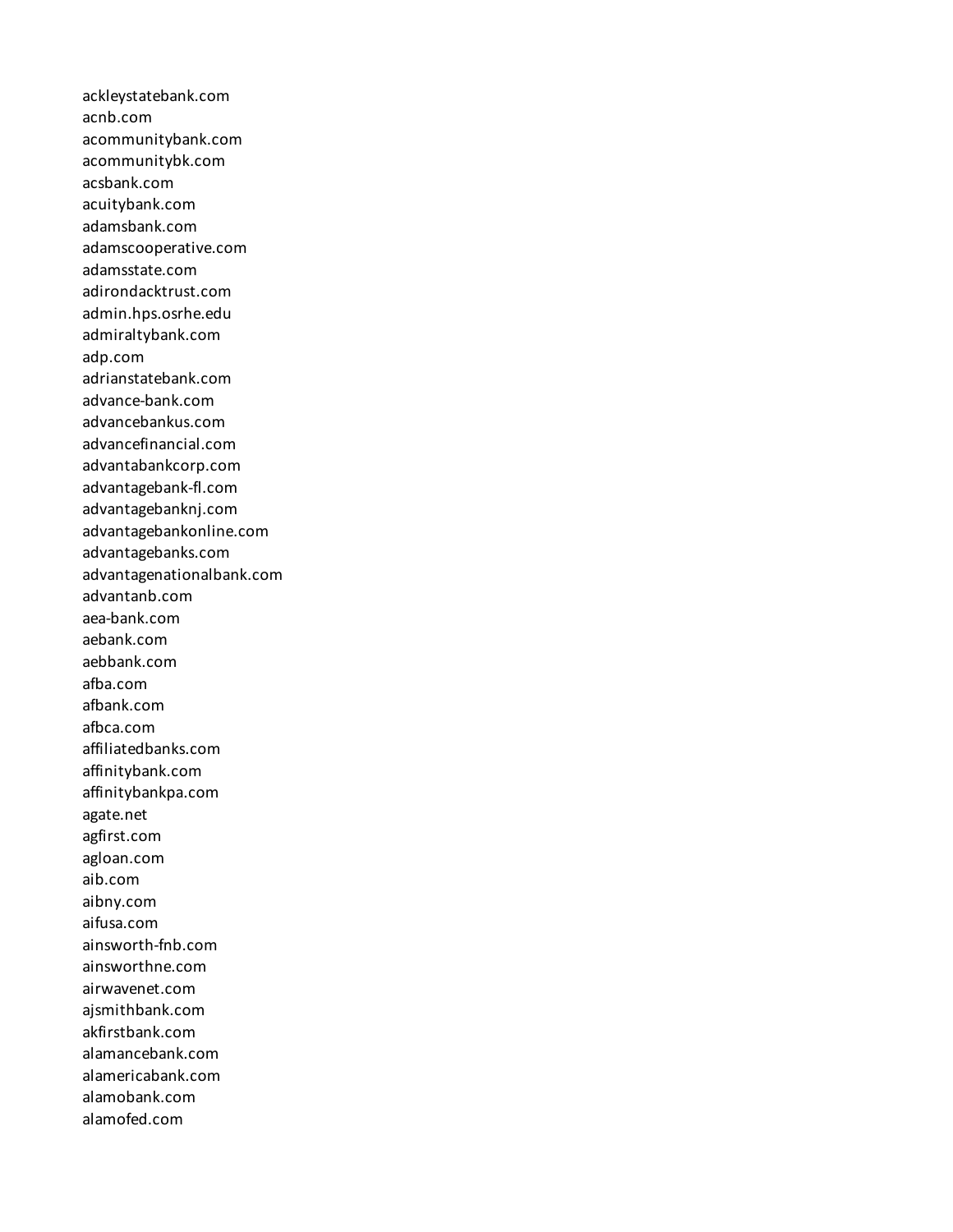alamosanationalbank.com alaskapacificbank.com alatrust.com albanybank.com albanybankandtrust.com albemarlefirstbank.com albinabank.com aldenstate.com alerusfinancial.com alfalfacountybank.com algonquinstatebank.com aliantbank.com allegiancebank.com allegiancedirectbank.com allegiantbank.com allenbank.com allfirst.com alliance-bank.com alliance-fsb.com alliancebank.com alliancebankandtrust.com alliancebankhs.com alliancebankna.com alliancebanks.com alliancebankva.com alliancebr.com alliancenationalbank.com alliantbank.com alphacommunitybank.com alpinebank.com alpinecapitalbank.com altaalliancebank.com altamahabank.com altonbank.com altonweb.com altoonabank.com am-bank.com amarbank.com ambank.com ambankcom.com ambankfl.com ambanking.com ambankqc.com ambankruston.com amberwaves.idir.net ambfinancial.com ambkct.com amblersav.com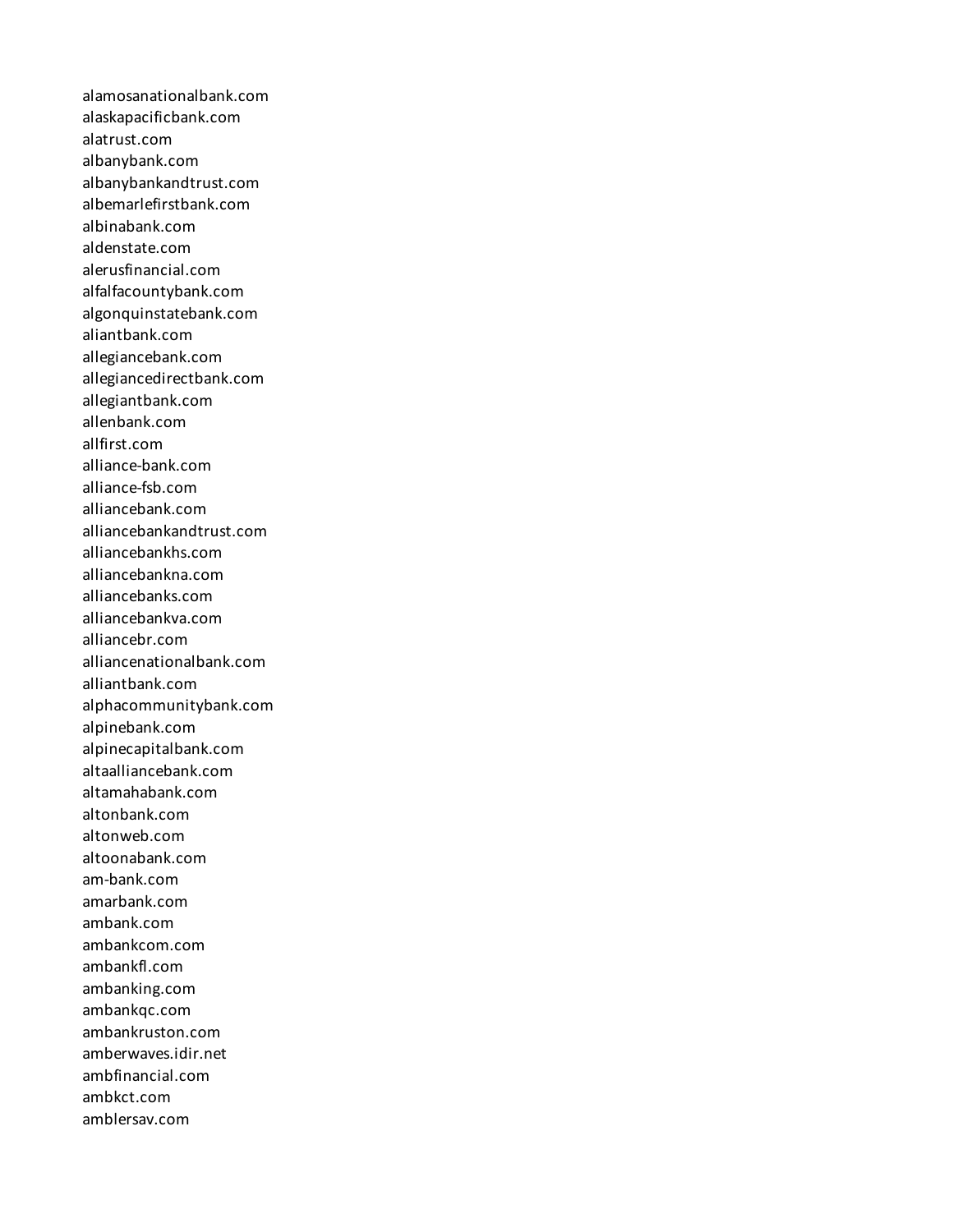amboybank.com amcombank.com amcore.com amercombank.com ameri-bank.com ameriana.com ameribank.com american-bank.com american-state-bank.com americanbank.com americanbankandtrust.com americanbankandtrust.net americanbankmn.com americanbankmontana.com americanbankwi.com americanbt.com americanbusinessbank.com americanchartered.com americancitybank.com americancommunitybank.com americanexpress.com americanfederalbank.com americanfederalsavingsbank.com americanfsb.com americanmetrobank.com americanmomentumbank.com americannationalbank.com americannationalbank.org americanriverbank.net americansavingsbank.com americansavingsnj.com americanstate.com americanstatebankna.com americansterling.com americantrust.com americantrustbank.com americasbank.com americawestbank.net amerifirstbank.com amerisbank.com ameriservfinancial.com amerstatebank.com amesbank.com amexpub.com amfirstbank.com amgb.com amnat.com amnb.com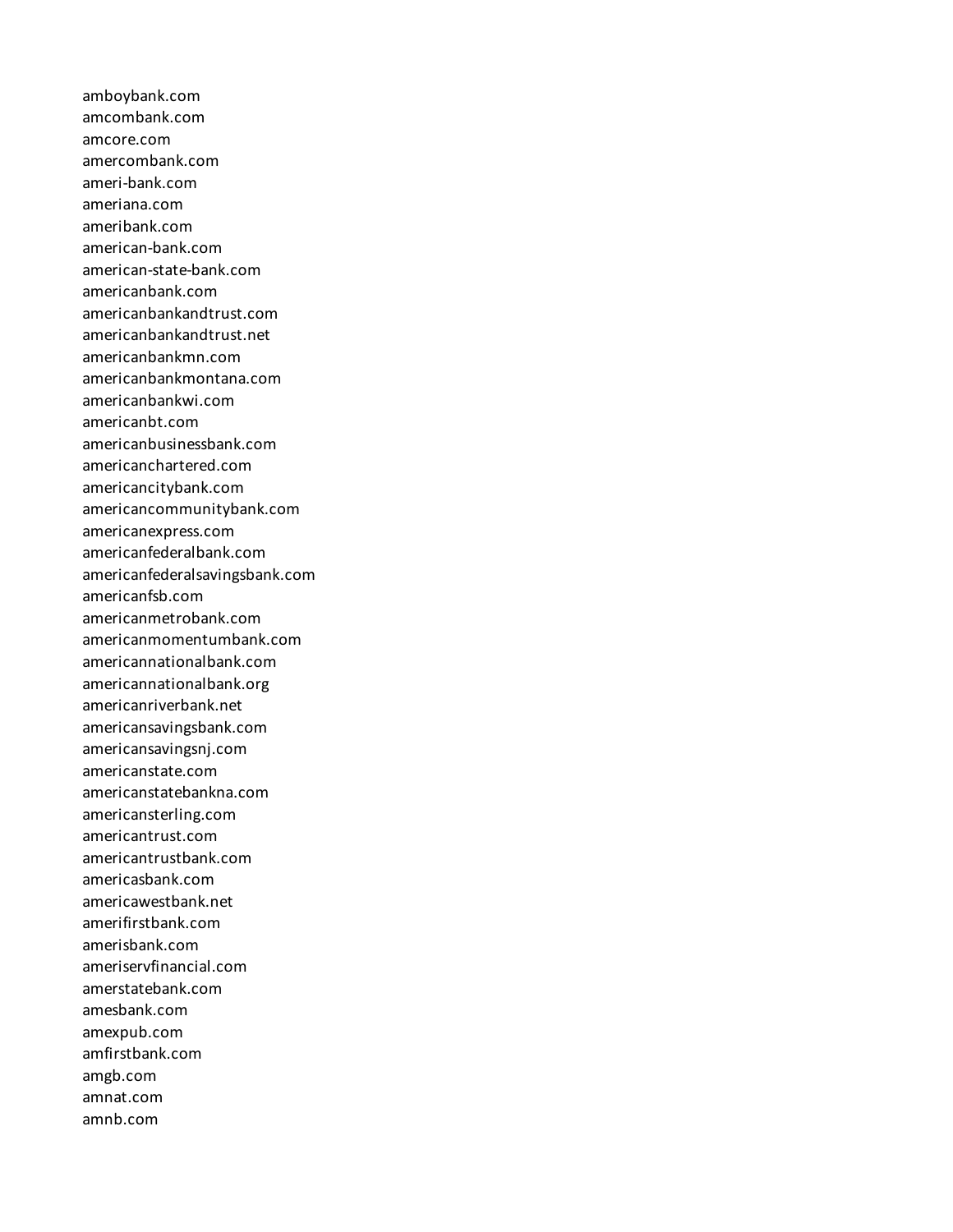amsb.com amsecbank.com amsouth.com anb.com anbank.com anbank.net anbcleveland.com anbdc.com anbf.com anbfinancial.com anbmn.com anbnet.com anbrs.com anbsidney.com anbt-ok.com anbtx.com anchorbank.com anchorlink.com anchornetbank.com anchorsb.com andalusiabank.com andersonbank.com andesstatebank.com andoverbank.com andoverstatebank.com androscogginbank.com angelinabank.com ankofthewest.com annarborcommerce.com ansonbankandtrust.com anytimebank.com apbconnect.com api.paypal.com applecreekbank.com applevalleybank.com arapahoebankandtrust.com arbankersbank.com archerbank.com arctic.net arkansasonlinebank.com arknatl.com arrowheadbanktexas.com arrowheadcommunitybank.com artisansbank.com arvest.com asbank.com asbhawaii.com asbnow.com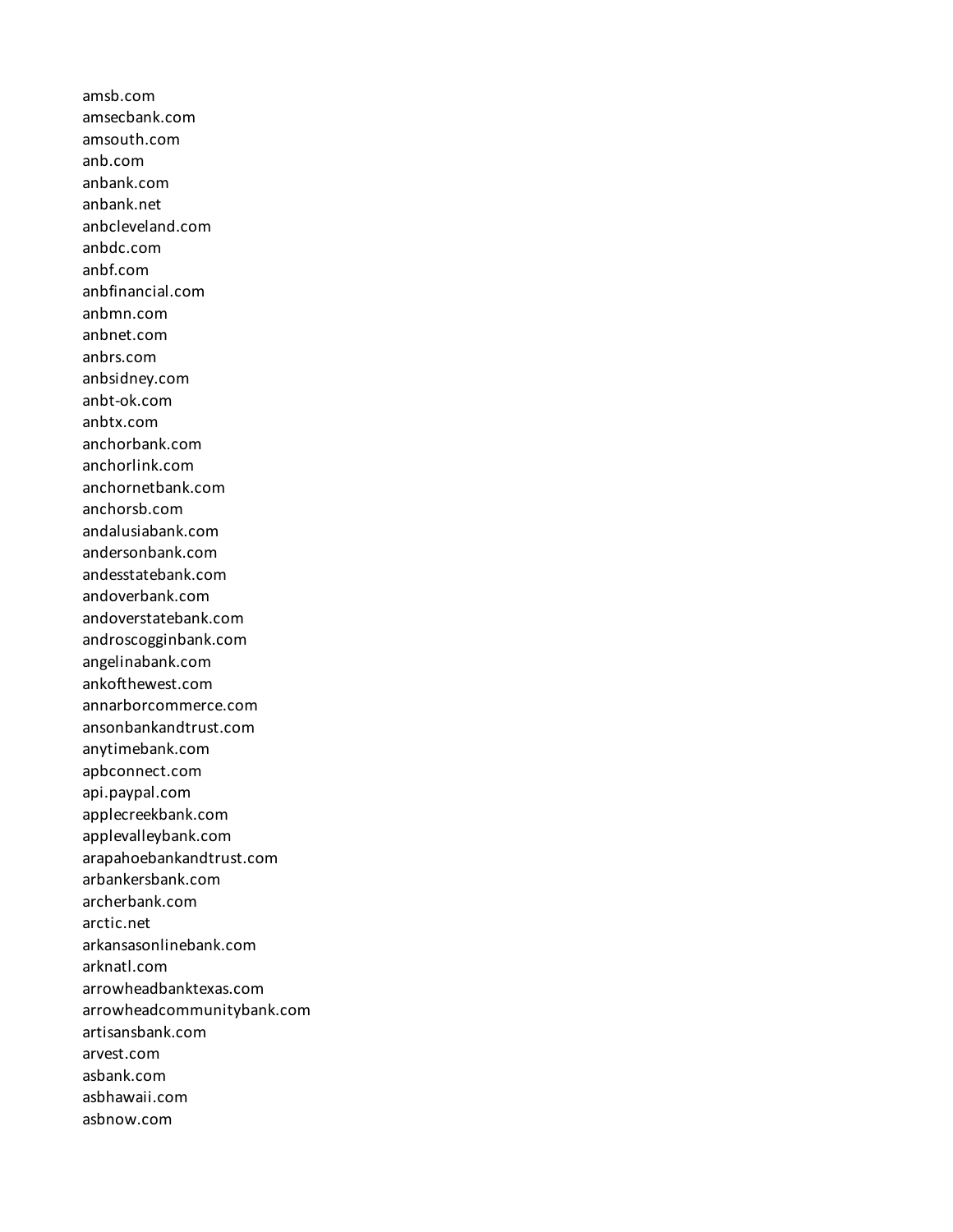asbonline.com asbpierre.com ashefederal.com ashevillesavings.com asianamericanbank.com assocbank.com associatedbankmn.com assurancepartnersbank.com astoriafederal.com athensfederal.com atholsb.com atlantabank.com atlanticcentral.com atlanticcoastbank.net atlanticfirst.com atlanticlibertysavings.com atlanticnationalbank.com atlanticsb.com atlasbank.com atsbnk.com aubt.com auburnbank.com auburnstatebank.com audubonstatebank.com aurorabankfsb.com austinbank.com autoclubgroup.com avbpgh.com avidiabank.com avsb.com awbank.net azbizbank.com bacflorida.com bakerboyer.com balboathrift.com balconesbank.com baldwinfnb.com ballingernationalbank.com baltcosavings.com balticstatebank.com bancfirst.com bancopopular.com bancorpsouth.com banderabank.com bangorsavings.com bank-and-trust.com bank-csb.com bank-of-dadeville.com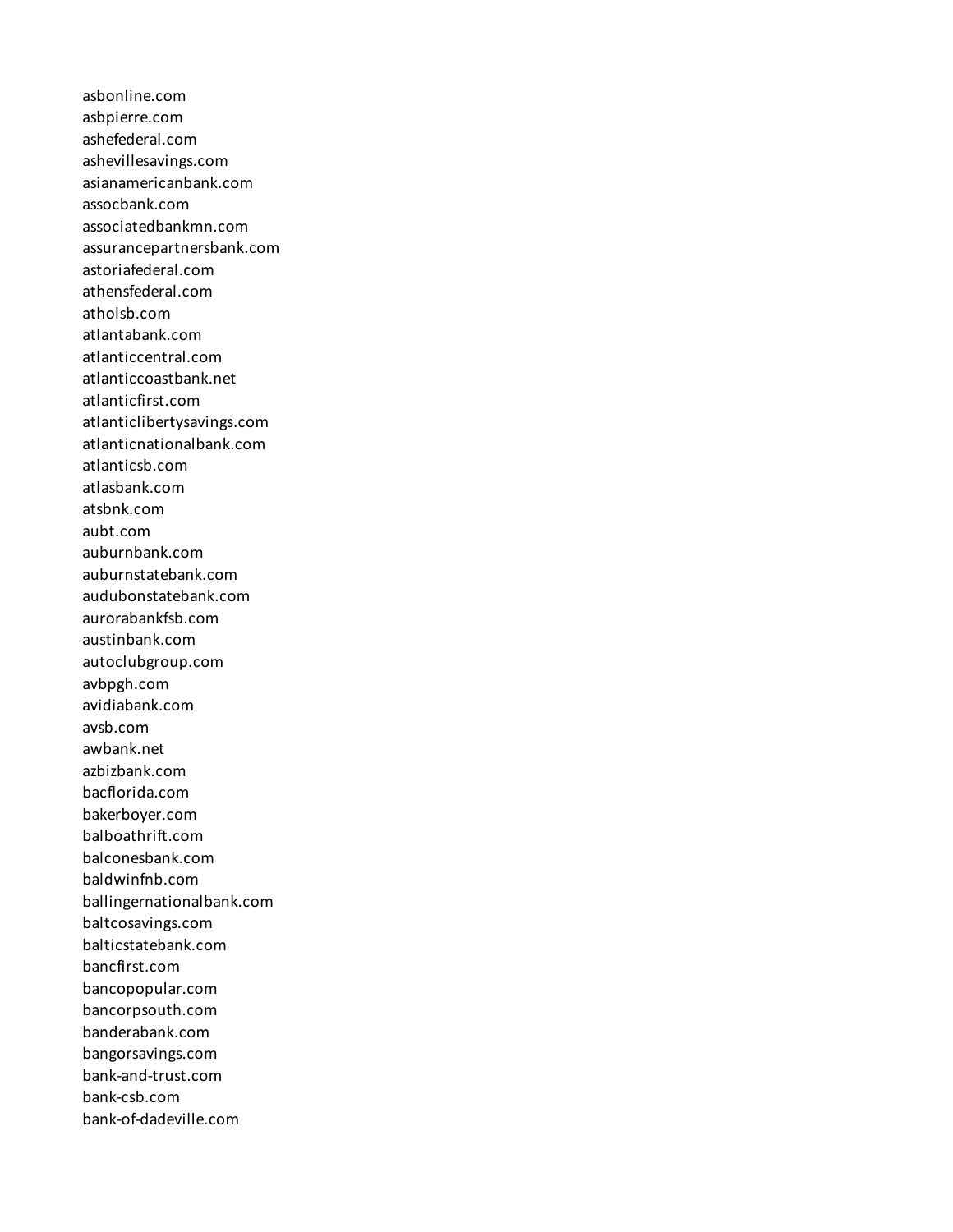bank-of-tidewater.com bank-plus.com bank-riogrande.com bank1440.com bank1stalbuquerque.com bank2.biz bank2000.com bank@fsbfinancial.com bankafonline.com bankahb.com bankallegiance.com bankalpine.com bankaltoona.com bankanb.com bankanderson.com bankannapolis.com bankatamerican.com bankatcentury.com bankatcf.com bankatcfb.com bankatcommerce.com bankatfarmington.com bankatfirstnational.com bankatfnb.com bankatgrange.com bankatjerseystate.com bankatlantic.com bankatmbc.com bankatmercantile.com bankatnba.com bankatormond.com bankatpeoples.com bankatsecurity.com bankatunited.com bankatvalley.com bankaudiusa.com bankbement.com bankbenn.com bankboston.com bankbv.com bankcalumet.com bankcamden.com bankcanton.com bankcbn.com bankccb.com bankcda.com bankcenterfirst.com bankcfs.com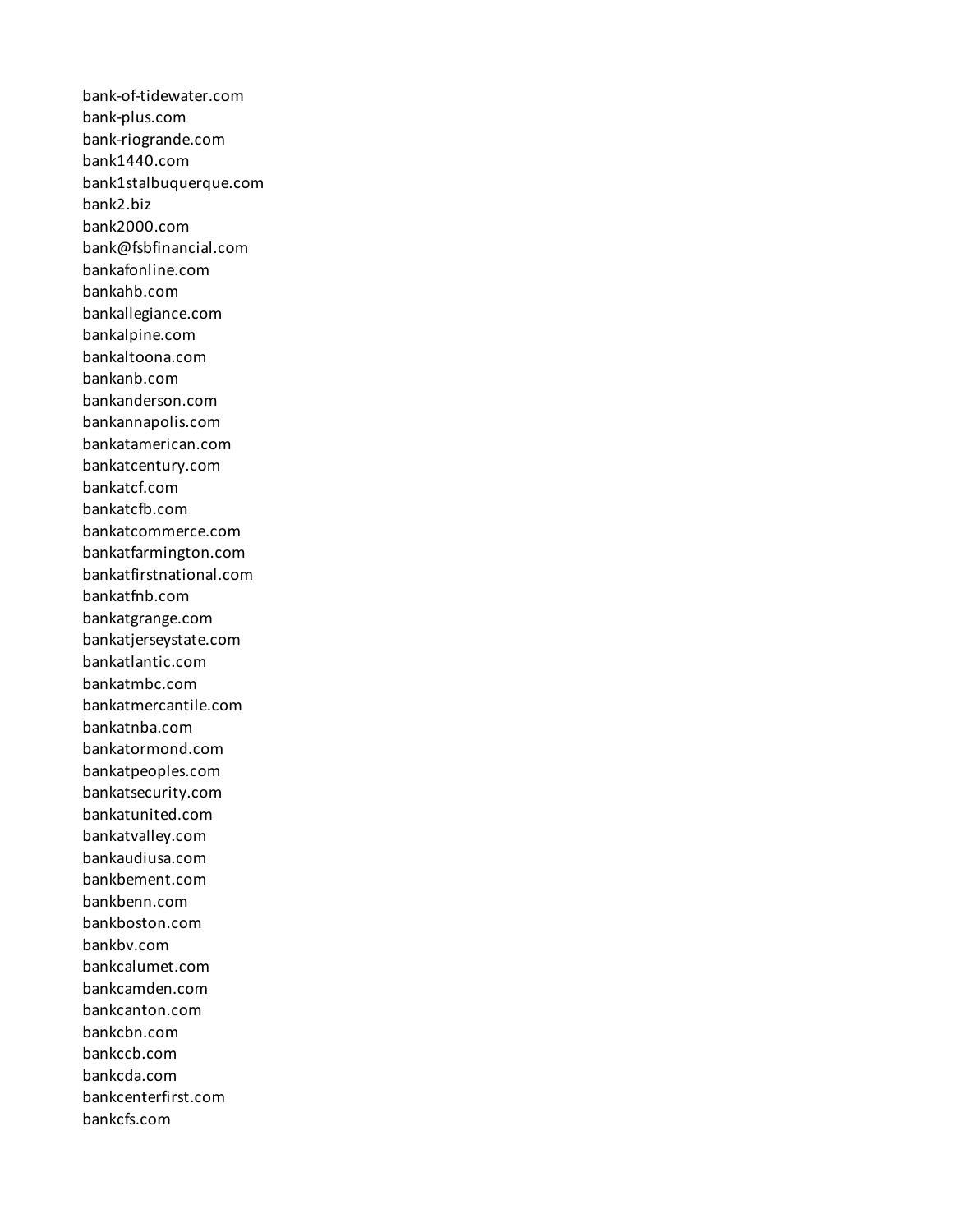bankchampaign.com bankcherokee.com bankchicago.com bankcib.com bankcitizens.com bankcnb.com bankcom.com bankcommunitystate.com bankcsb.com bankdenison.com bankeagle.com. bankeasy.com bankefs.com bankencyclopedia.com bankers-bank.com bankersbanknortheast.com bankersbankusa.com bankerstrust.com bankesb.com bankeureka.com bankevb.com bankfab.com bankfarmers.com bankfcn.com bankfirst.com bankfirstatlantic.com bankfirstcorp.com bankfirstfederal.com bankfirstfs.com bankfirstnational.com bankfirststate.com bankfirstwestern.com bankfm.com bankfmb.com bankfnb.com bankframingham.com bankgranada.com bankhale.com bankhays.com bankhcb.com bankhumboldt.com bankillinois.com bankindependence.com banking.us.hsbc.com bankiowa.com bankiowabanks.com bankkansas.com banklagrange.com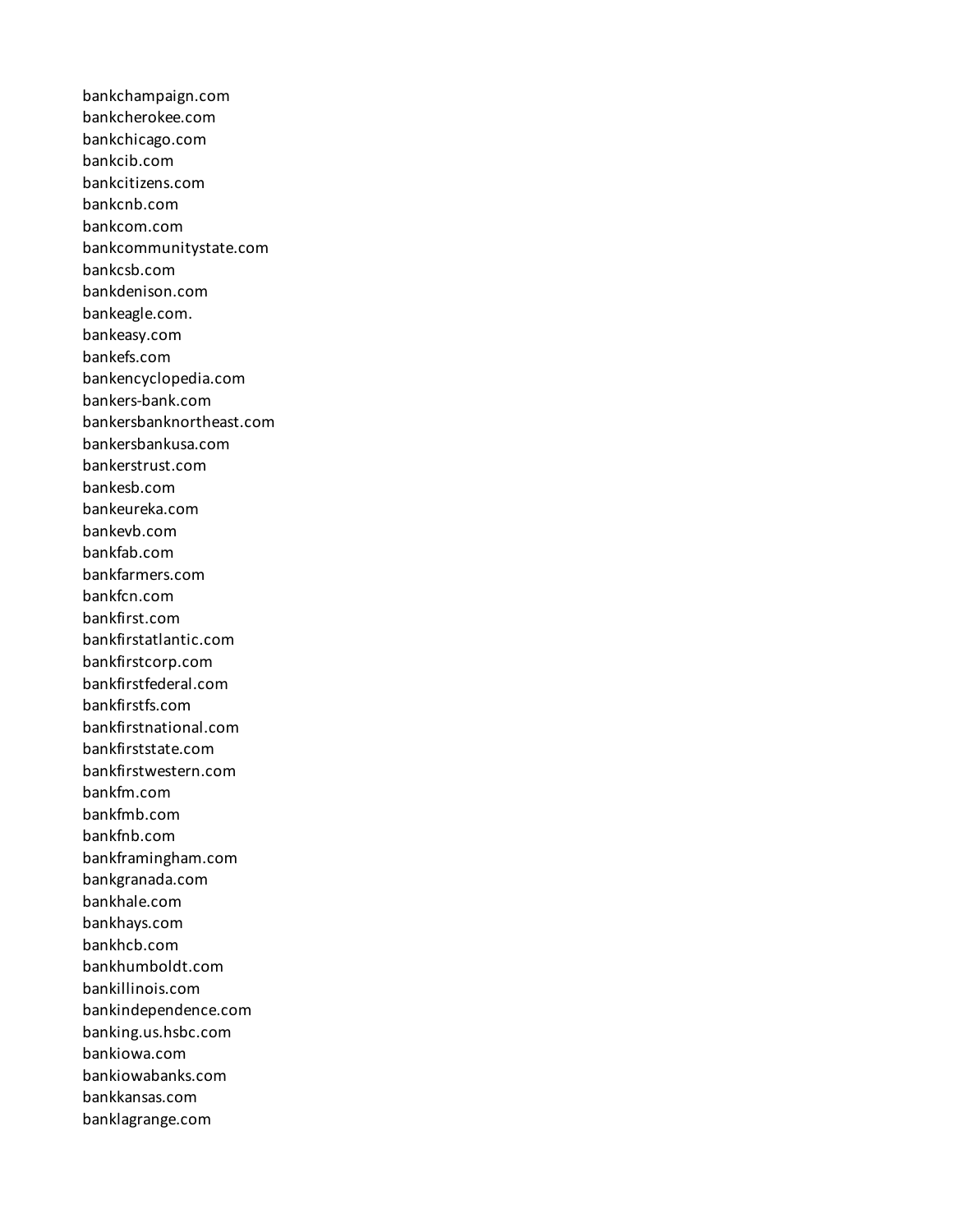banklandmark.com banklarned.com banklincolnco.com banklotus.net bankm.com bankmbank.com bankmbc.com bankmcb.com bankmercantile.com bankmidamerica.com bankmidwest.com bankmtb.com bankmutual.com bankmw.com banknasb.com banknbc.com banknbs.com banknbsb.com banknbyc.com banknewport.com banknh.com banknorth.com banknorthgeorgia.com banknorthshore.com banknorthwest.com banknorthwis.com banknr.com bankoelwein.com bankofakron.com bankofalabama.com bankofalameda.com bankofalamo.com bankofalbuquerque.com bankofallon.com bankofalpena.com bankofamerica.com bankofannarbor.com bankofarkansas.com bankofastoria.com bankofbartlett.com bankofbeaver.com bankofbelen.com bankofbelton.com bankofbenton.com bankofberne.com bankofbirmingham.net bankofbolivar.com bankofbolivarmo.com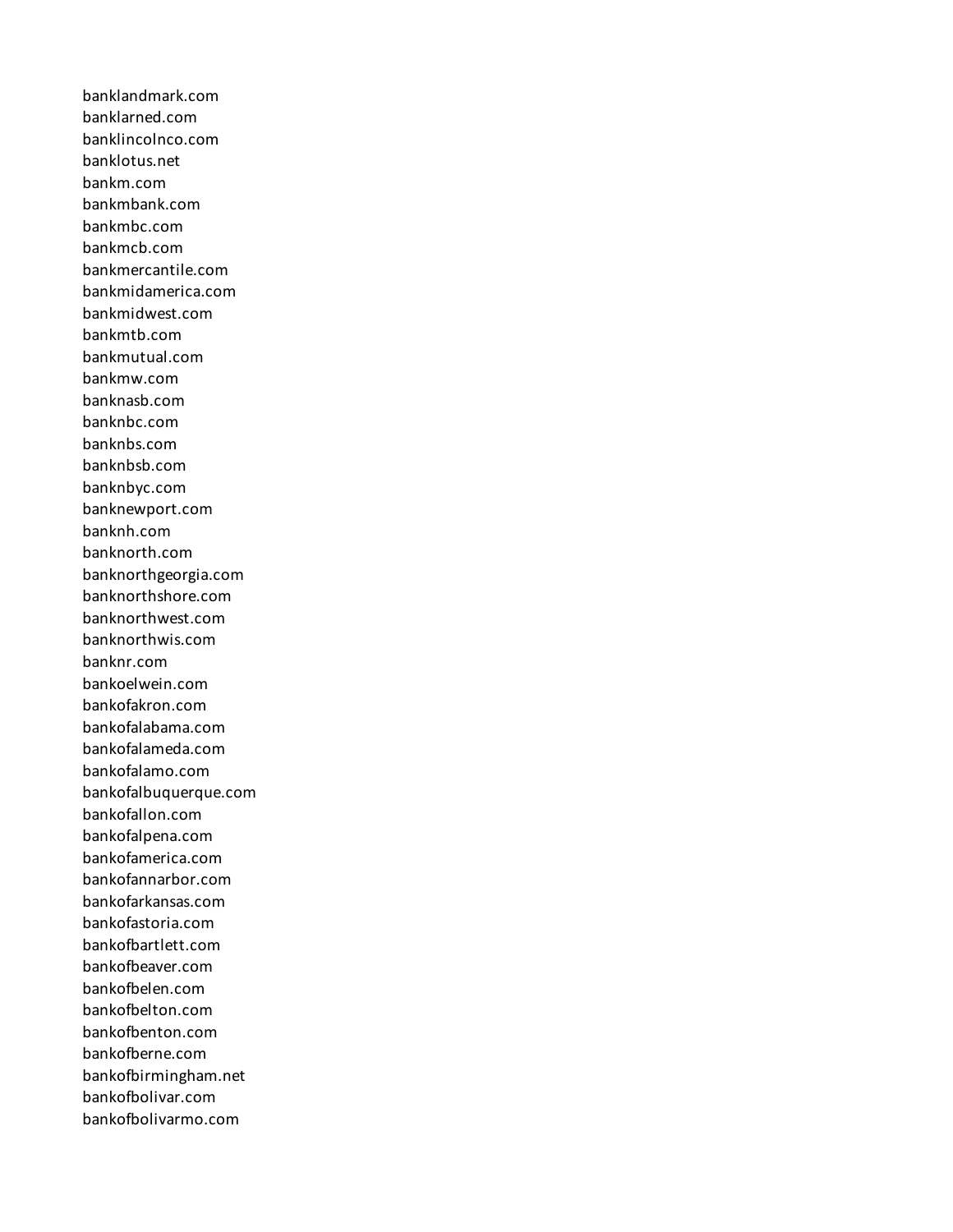bankofbotetourt.com bankofbozeman.com bankofbrewton.com bankofbrookhaven.com bankofbuffalo.com bankofcamilla.com bankofcashton.com bankofcastile.com bankofcharlotte.com bankofchoice.com bankofclarendon.com bankofclarkcounty.com bankofclarke.com bankofclarkson.com bankofcleveland.com bankofcolorado.com bankofcommerce-nevada.com bankofcommercefl.com bankofcoweta.com bankofcrocker.com bankofcrockett.com bankofcurrituck.com bankofdade.com bankofdc.com bankofdelmar.com bankofdelmarva.com bankofdickson.com bankofdooly.com bankofdudley.com bankofdurango.com bankofdwight.com bankofeastman.com bankofedmonson.com bankofelgin.com bankofelmwood.com bankoferath.com bankofessex.com bankoffairfield.com bankoffallriver.com bankoffincastle.com bankoffloyd.com bankoffranklin.com bankofgassaway.com bankofgeneva.com bankofgoochland.com bankofgower.com bankofgranite.com bankofgray.com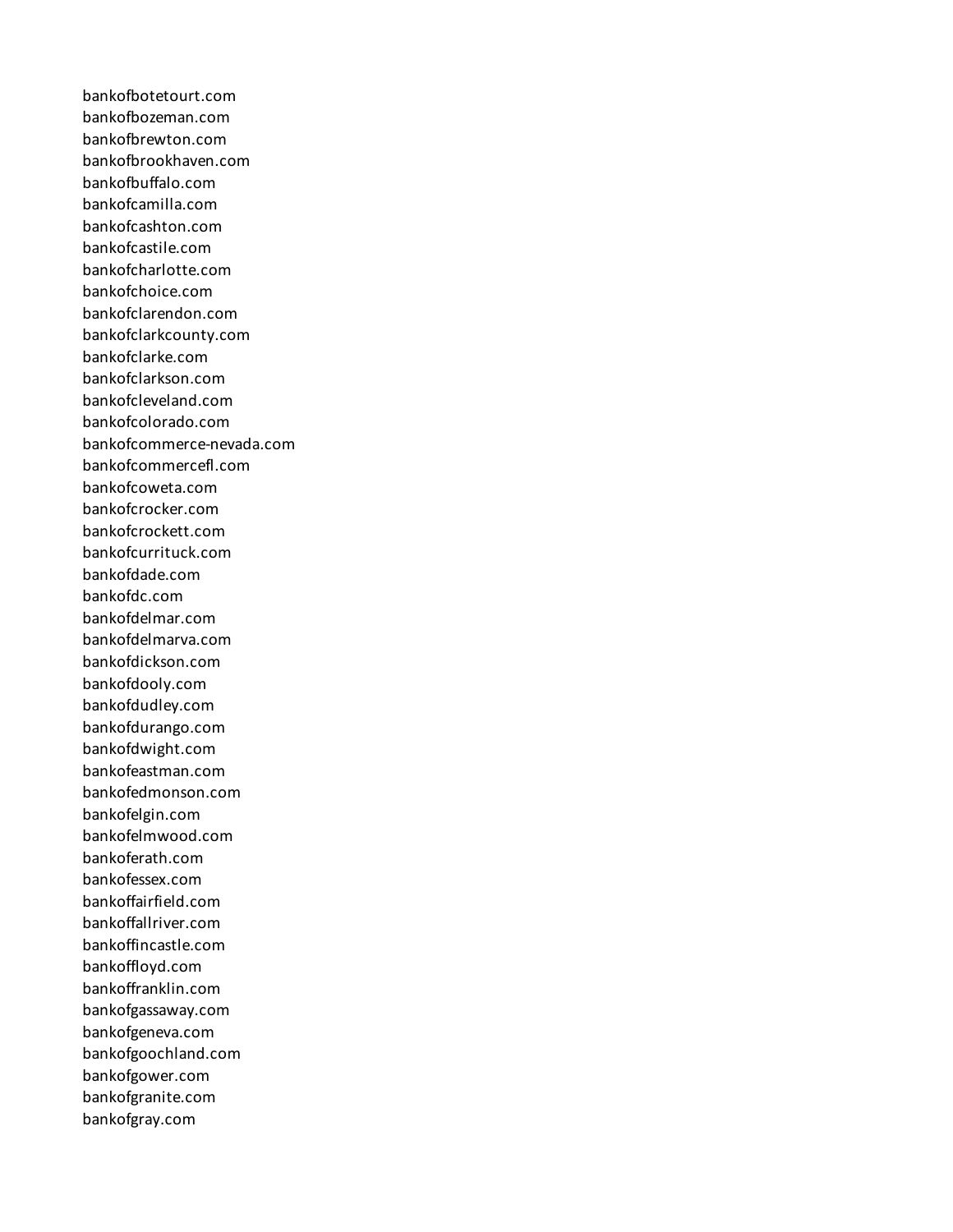bankofgreenville.com bankofhalls.com bankofhamptonroads.com bankofhanover.com bankofhays.com bankofhayti.com bankofherrin.com bankofhindman.com bankofholden.com bankofholland.com bankofhollysprings.com bankofiberia.com bankofillinois.com bankofinternet.com bankofjackson.com bankofjacksonhole.com bankofjamestownky.com bankofjp.com bankofkansas.com bankofkc.com bankofkenosha.com bankofkirksville.com bankofky.com bankoflakemills.com bankoflakevillage.com bankoflancaster.com bankoflandisburg.com bankoflatah.com bankofleessummit.com bankoflenawee.com bankoflenox.com bankoflexington.net bankoflindsay.com bankoflosaltos.com bankoflouisiana.com bankoflouisville.com bankofmadison.com bankofmapleplain.com bankofmarin.com bankofmarion.com bankofmarionva.com bankofmauston.com bankofmaysville.com bankofmccreary.com bankofmckenney.com bankofmillbrook.com bankofmingo.com bankofmissouri.com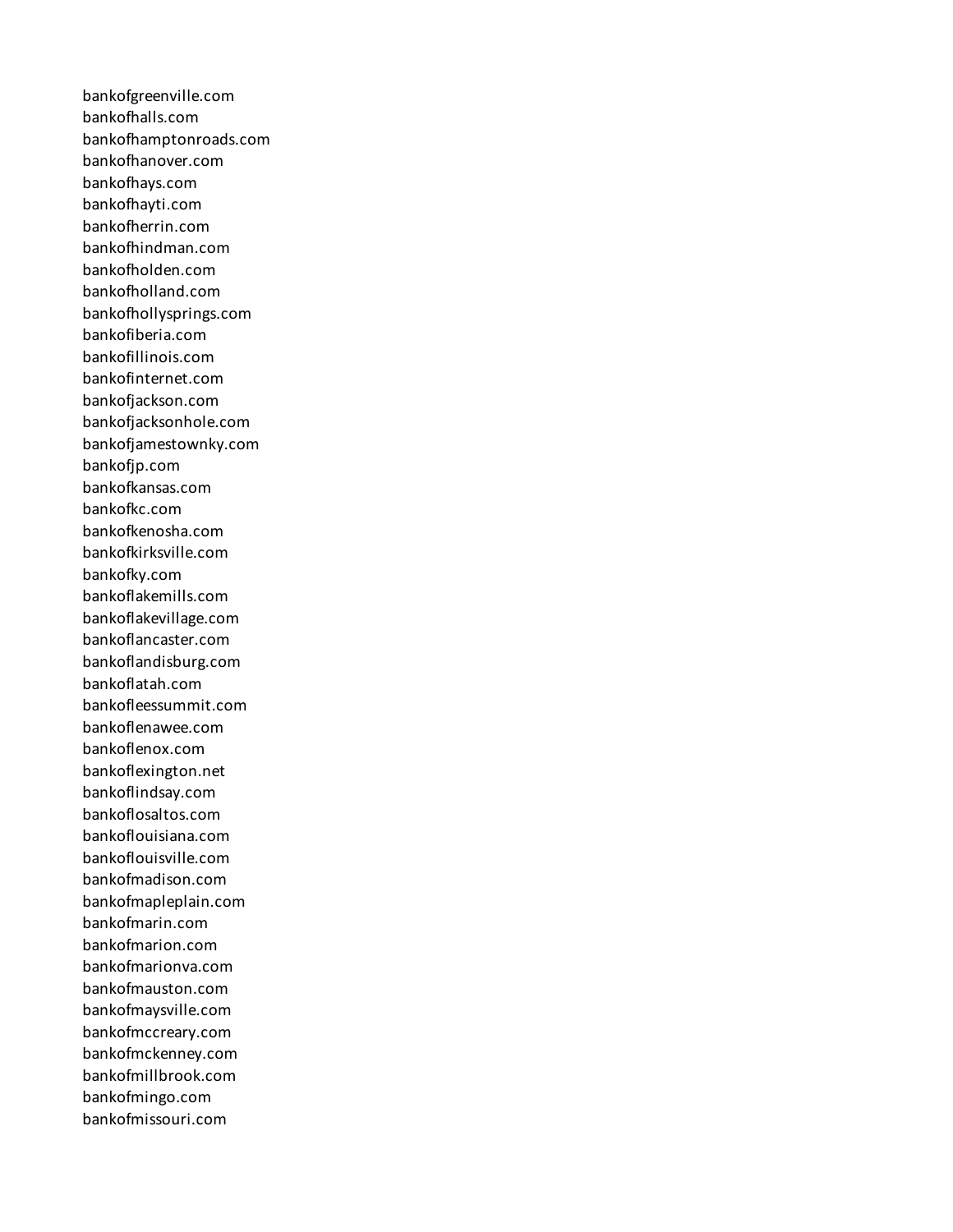bankofmondovi.com bankofmontevista.com bankofmonticello.com bankofmonticellowi.com bankofmorton.com bankofnaples.com bankofnashville.com bankofnc.com bankofnebraska.com bankofnewcanaan.com bankofnewglarus.com bankofnewmadrid.com bankofnewnan.com bankofneworleans.net bankofnorthernmichigan.com bankofnorthumberland.net bankofnv.com bankofny.com bankofoceancity.com bankofparagould.com bankofpensacola.com bankofpinehill.com bankofpontiac.com bankofprattville.com bankofprescott.com bankofquincy.com bankofripley.com bankofsantaclara.com bankofsmithtown.com bankofspringfield.com bankofstanly.com bankofstockton.com bankofsullivan.com bankoftampa.com bankoftennessee.com bankofthecommonwealth.com bankofthejames.com bankofthesierra.com bankofthevalley.com bankofthewest.com bankofthewichitas.com bankoftravelersrest.com bankoftuscaloosa.com bankoftuscaloosa.synovus.com bankofunion.com bankofupson.com bankofurbana.com bankofutah.com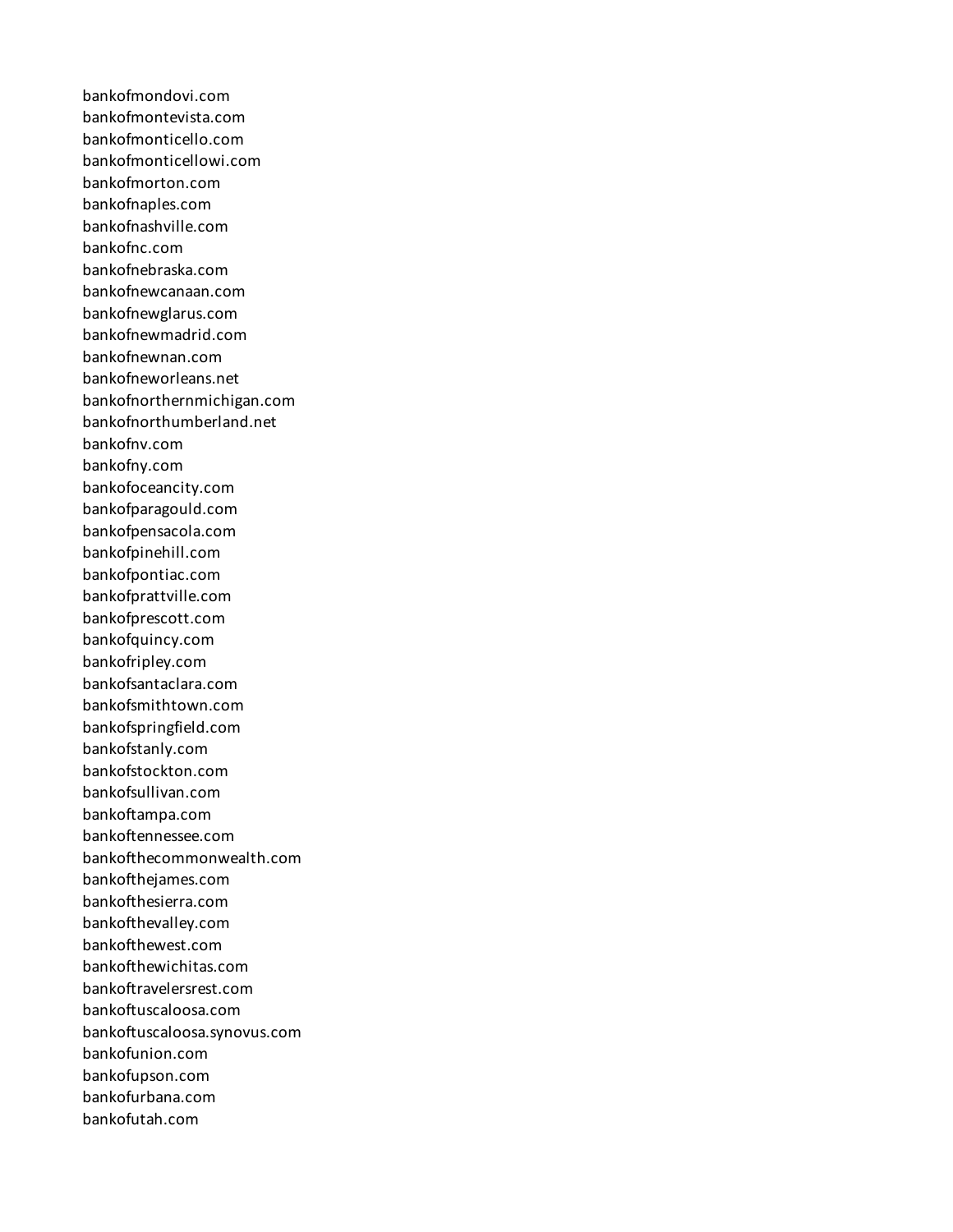bankofutica.com bankofwalterboro.com bankofwashtenaw.com bankofwaukegan.com bankofwausau.com bankofwedowee.com bankofwestminster.com bankofweston.com bankofwhitman.com bankofwinnfield.com bankofwinona.com bankofyc.com bankofyellville.com bankofyork.com bankofzachary.com bankofzumbrota.com bankomat.cc bankone.com bankonglobal.com bankonheritage.com bankonnet.com bankonus.com bankorient.com bankorion.com bankov.com bankozarks.com bankparagon.com bankpds.com bankpinnacle.com bankplace.com bankplus.com bankplus.net bankplusiowa.com bankpnb.com bankr.com bankrantoul.com bankrcb.com bankreale.com bankri.com bankrich.com bankruston.com banksandiego.com banksanjuans.com banksc.com banksnb.com banksouth.com banksouth.portalvault.com banksouthcentral.com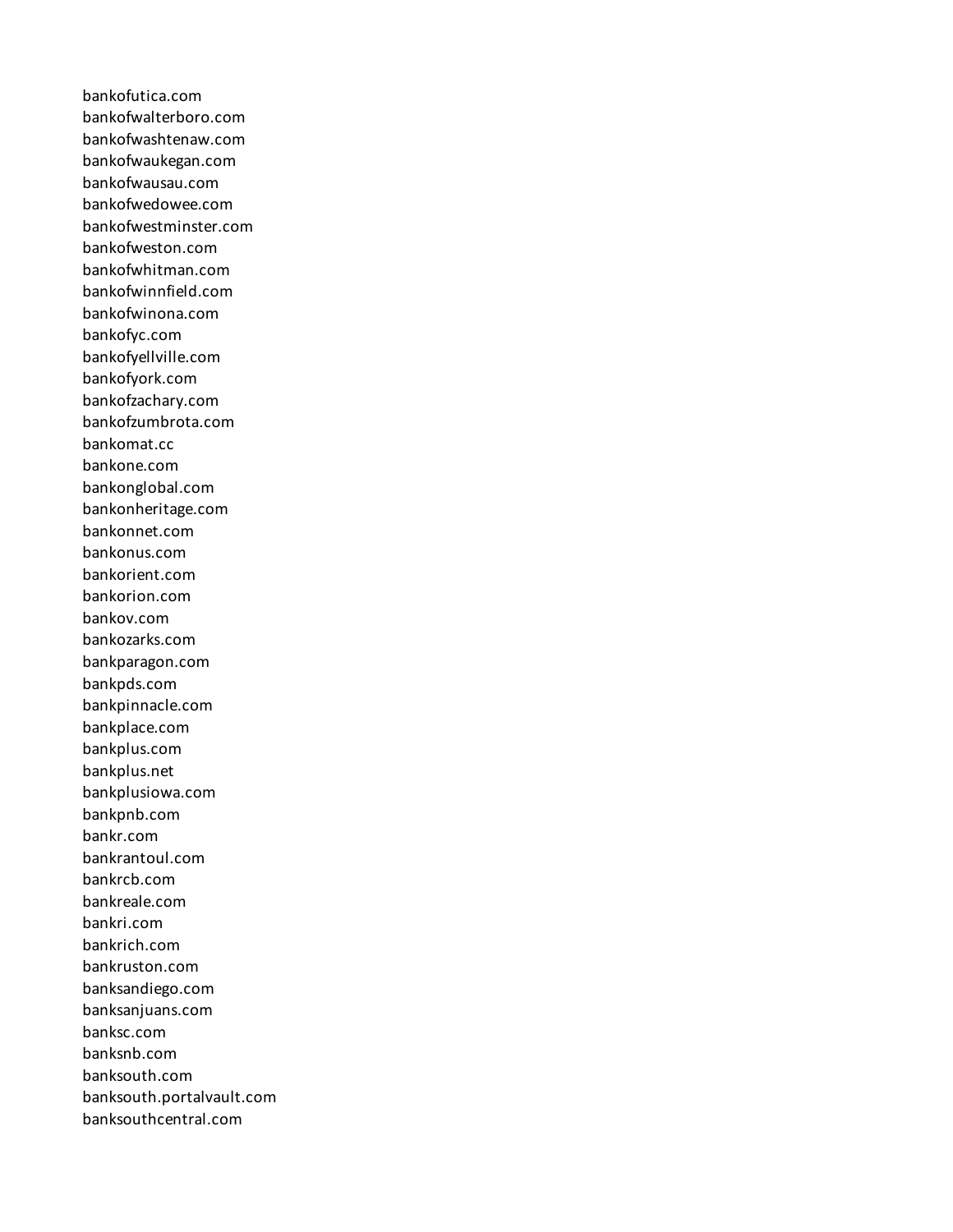banksouthwest.com bankstaug.com bankswith.apollotrust.com banksynergy.com banktcnb.com banktennessee.com bankthehooch.com banktoledo.com banktrenton.com banktrivalley.com banktsb.com bankunited.com bankunitedfla.com bankvista.com bankwaverly.com bankwest-sd.com bankwest.com bankwest.net bankwestmn.com bankwestnevada.com bankwi.com bankwith1st.com bankwithastra.com bankwithcornerstone.com bankwithfnb.com bankwithpeoples.com bankwmass.com bannerbank.com bannisterbank.com banterrabank.com baraboonational.com barbourcountybank.com barnatl.com barnesbank.com barnett.com barrebank.com barringtonbank.com bartlettbank.com bartonvillebank.com bartowcobank.com basinstatebank.com bathsavings.com bay-cities-bank.com bayareabank.com baybank.org baybankandtrust.com baybankgb.com baycitiesbank.net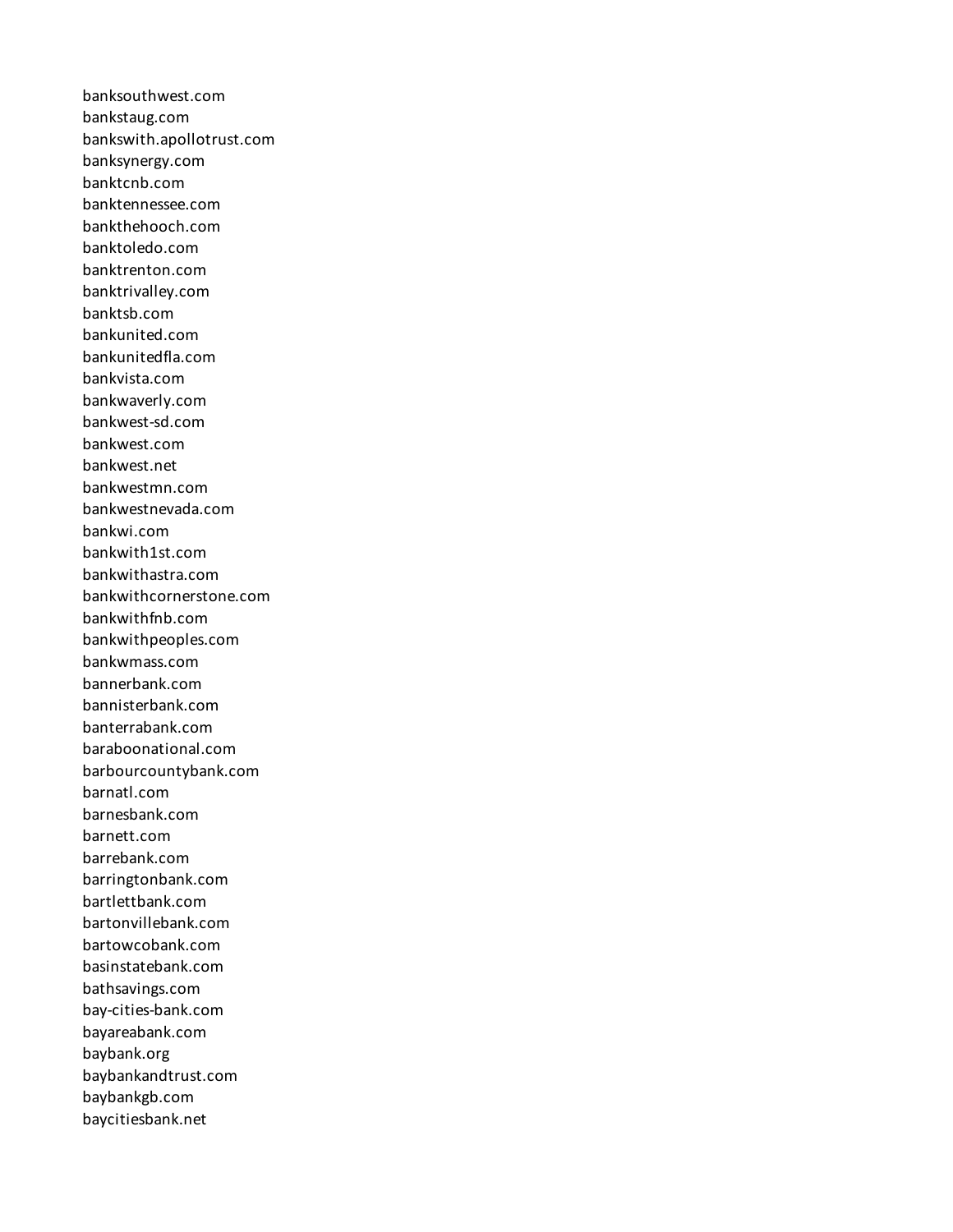baylake.com baynetbank.com bayportbank.com baystatebank.com baystatesavingsbank.com baytreebank.com bayvanguard.com bbandt.com bbartley@swnebr.net bbbr.com bbh.com bbky.com bbnb.com bbnv.com bbok.com bbt.com bbtcorp.com bbvacompass.com bcbankinc.com bcbbancorp.com bcbonline.com bcfsl.com bcnationalbanks.com bcsb.com bcsbank.com beachbank.com beachcommunitybank.com beachfirst.com beaconbank.com bealbank.com beardstownfsb.com bedfed.com belgradebank.com bellfederalsavings.com belmontbank.com belmontsavings.com belpresavingsbank.com belviderebank.com benchmarkbanks.com beneficial.com benfrankbank.com bennettstate.com bensbank.com bentonbank.com beobank.com bereanationalbank.com bergencommercial.com berkbank.com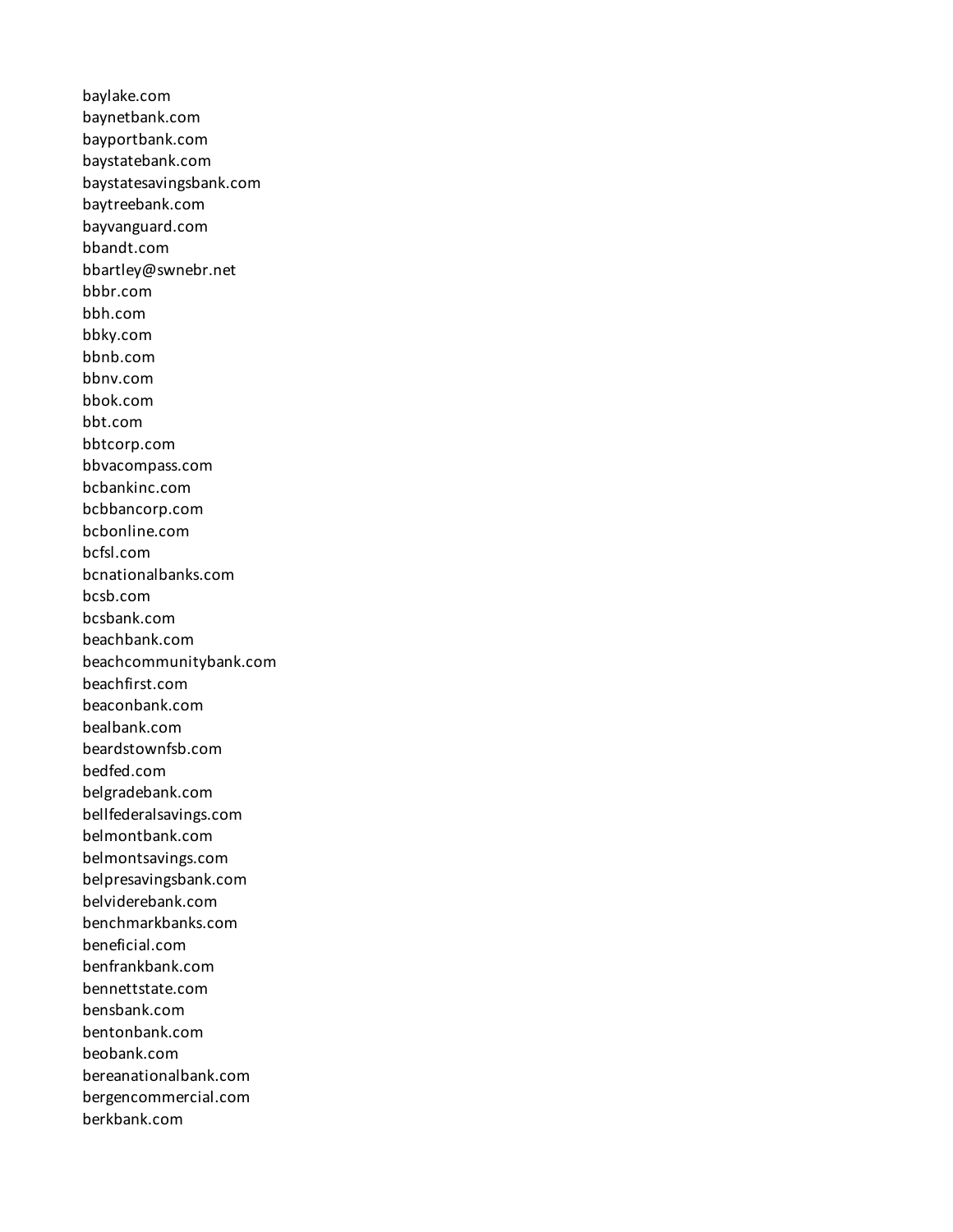berkshirebank.com berlincitybank.com bessemer.com bestlittlebank.com betterbanks.com bevbank.com beverlybank.com beverlycoop.com beyondbanking.com bhbt.com bhcbank.com bhsb.com bibank.com bighornfederal.com bigskybank.com bigwell.org birdislandbank.com birdview.com bizbank.org bkb.com bkbank.com bkforest.com bknw.com bkofcommerce.com blackhawkbank.com blackmountaincommunitybank.com blackshearbank.com blcnet.com blencoestatebank.com blissfieldstate.com bloombank.com bluegrassbank.com bluegrassvalleybank.com blueridgebank.com blueridgesavings.com bluestem.com bmtc.com bmtc.net bmwusa.com bnbbank.com bncbank.com bncbank.net bnh.com bnkusa.com bnt.com boardwalkbank.net bocrawlins.com bocusa.com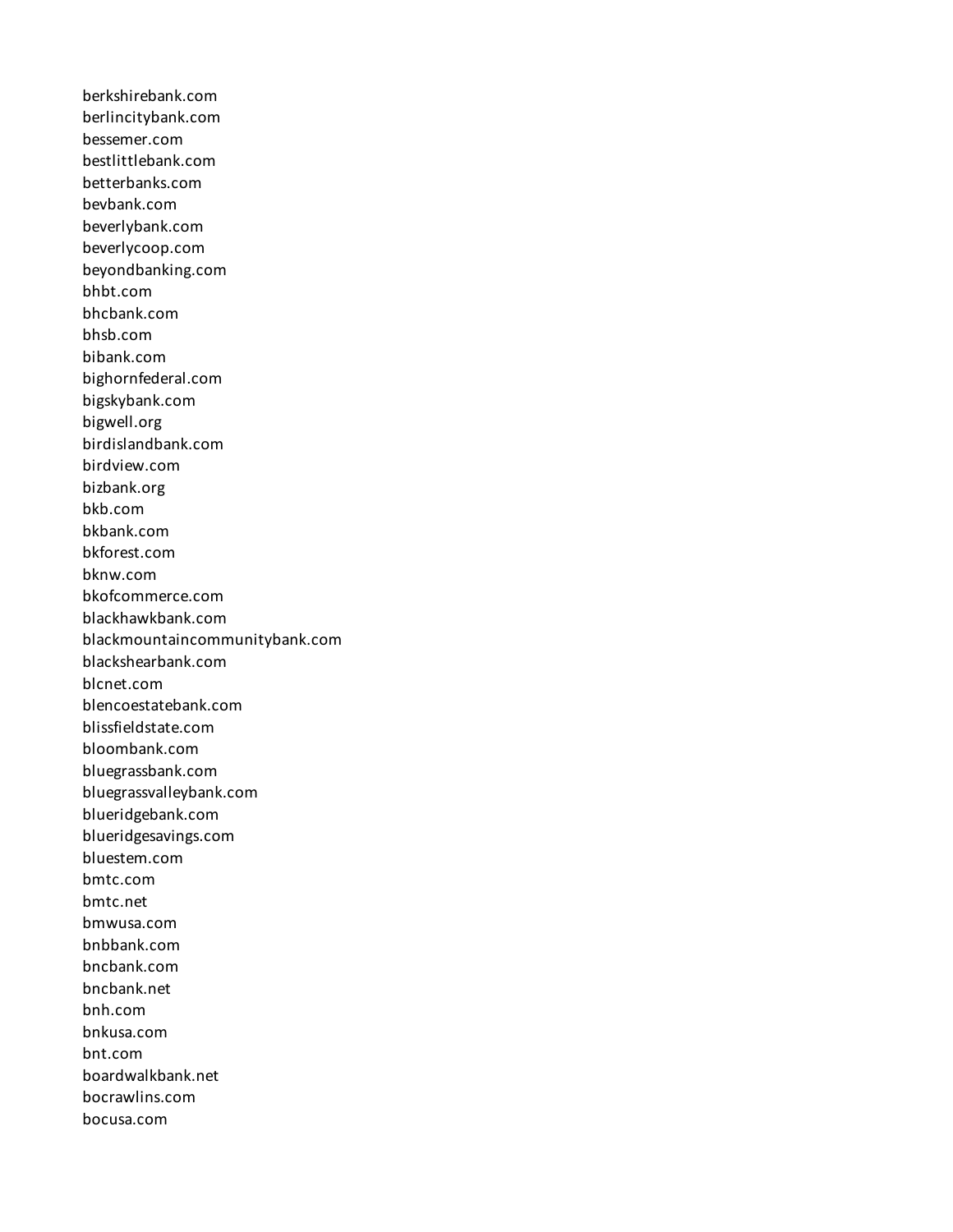boelusstatebank.com bof.com bofb.com bofm.com bofp.com bogj.com bogotasavingsbank.com boh.com boi-online.com bok.com bokf.com bola.cc bonh.com bonnevillebank.com boonebank.com boonebankiowa.com boonenb.com bootheelbank.com bopguymon.com borderstatebank.com bordertrust.com borel.com borregospringsbank.com bos.frb.org bostonprivatebank.com botc.com bowc.com bowmillsbank.com bowva.com bpabank.com bpc-financial.com bpdbank.com bradfordbank.com bradfordfsb.com brainerdsavings.com braintree-coop-bank.com bransonbank.com bransonhomeloans.com brantleybank.com brattbank.com bravacorp.com brbwal.com bremenbank.com bremer.com brentonbank.com brentwoodbank.com brickyardbank.net bridgebanksv.com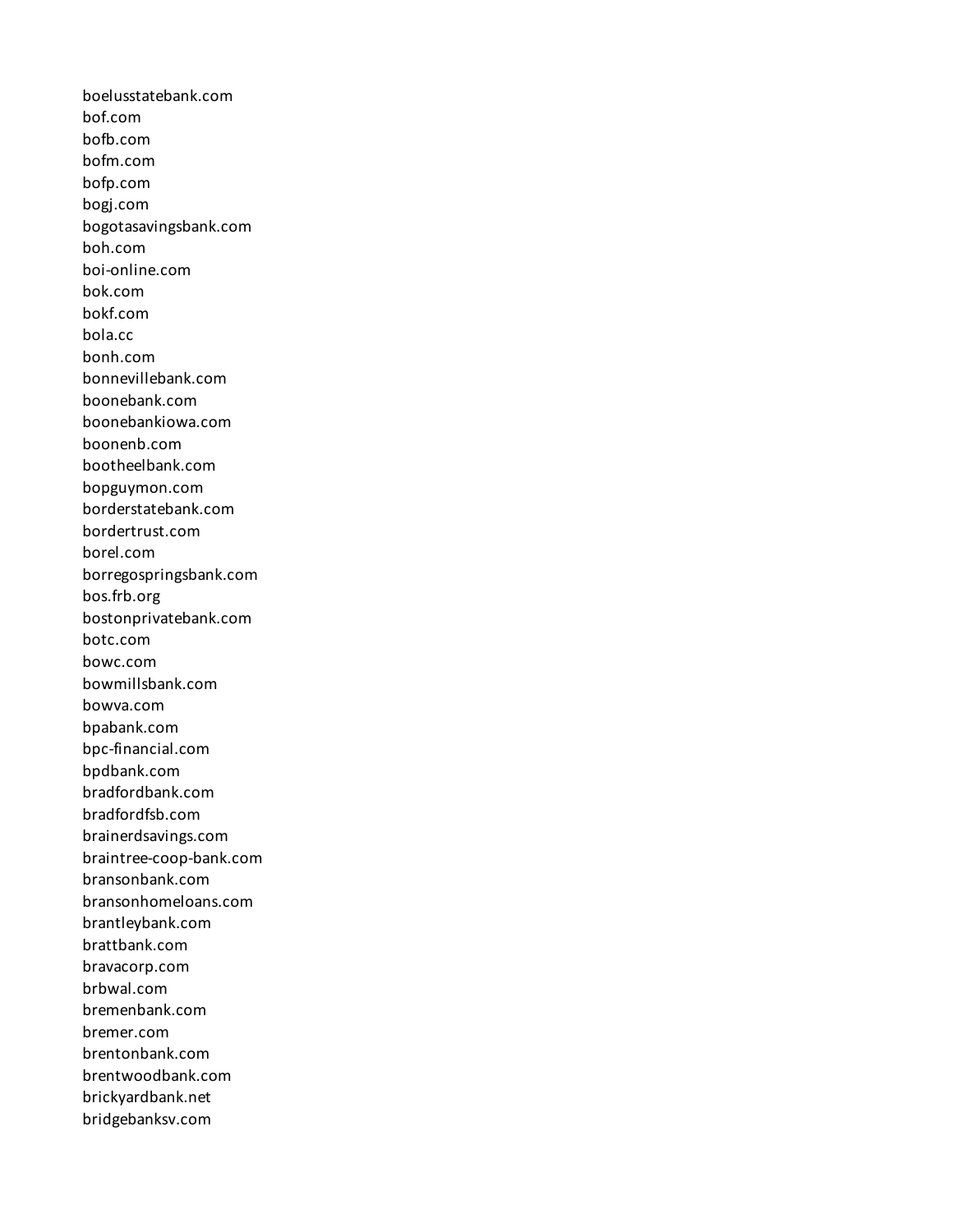bridgenb.com bridgeviewbank.com bridgewatersavings.com brightonbank.com brightoncommerce.com bristolbank.com bristolcountysavings.com broad-national-bank.com broadwaybankchicago.com broadwaybk.com broadwayfed.com broadwaynationalbank.com brodnet.com brooklinesavings.com brooklynbank.com brotherhoodbank.com brunswickbank.com bsbbank.com bsbks.com bsf.net bsnb.com bssbank.com bsvnet.com btlnd.com buckeyebank.com buckscountybank.net bucsfederal.com buffalofed.com buildersbank.com burkeandherbertbank.com burlbank.com burlingbank.com burnsbank.com busey.com bushnellbank.com businessbankmn.com businessfirstonline.com butlerbank.com buttebank.com buttecommunity.com bvfs.com bvnb.com byl.com byronbank.com c-s-b.com c.paypal.com c1bank.com c1web.com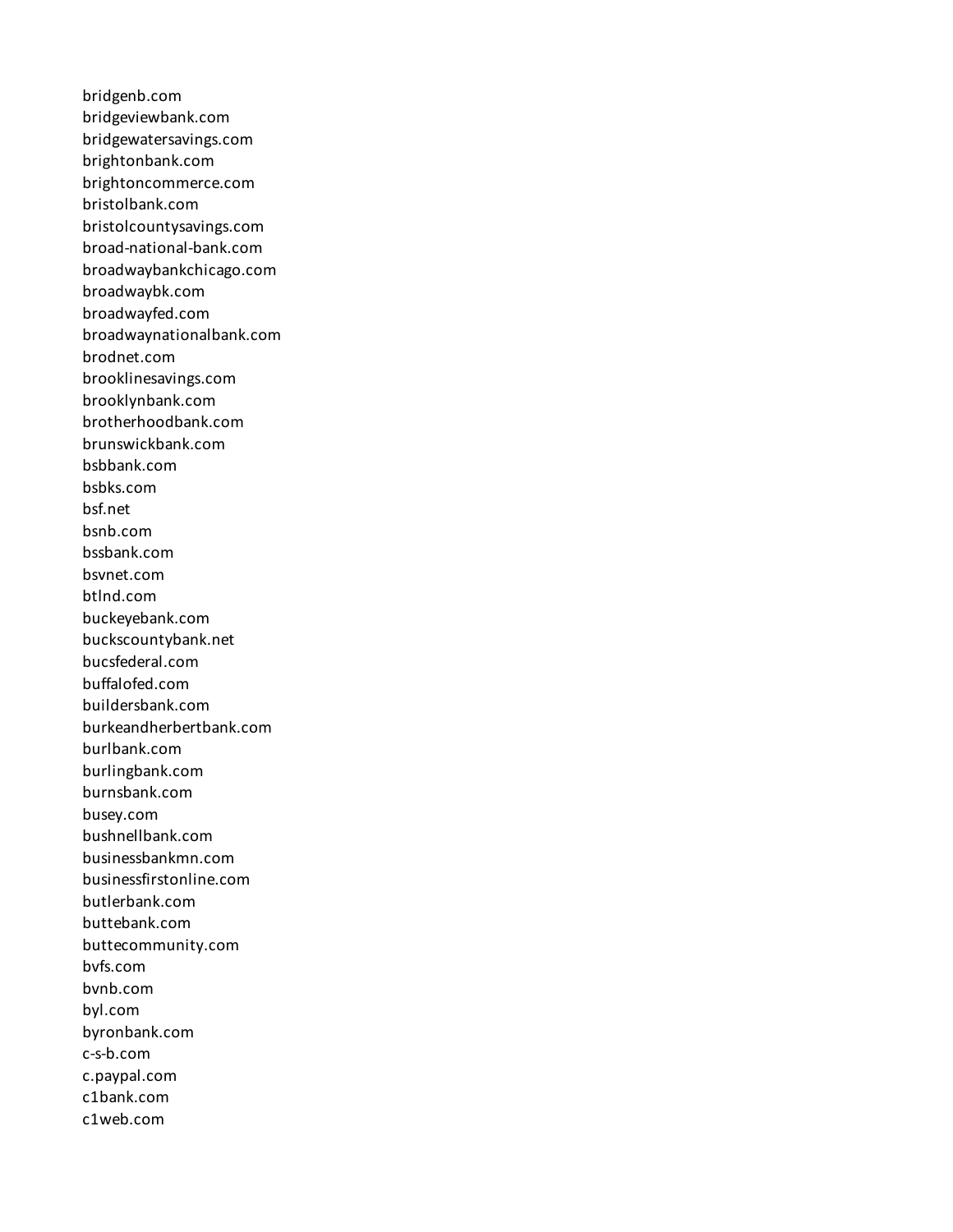cabarrusbankandtrust.com cable4fun.com caboolstatebank.com cadencebanking.com cairobankingcompany.com calaisfederal.com calbanktrust.com calcenterbank.com caldwellbankandtrust.com calfirst.com calhounbank.com calhounbanks.com callawaybank.com calnationalbank.com caloaks.com calumetbancorp.com calumetcountybank.com cambank.com cambridgebank.com cambridgesavings.com cambridgestatebank.com cambridgetrust.com camcommbank.com camdennational.com camelbackbank.com canajocnb.com canonbank.com cantoncoopbank.com canyoncommunity.com canyonnational.com capahabank.com capbk.com capcitybank.com capeannsavings.com capebankonline2.com capecodcoop.com capecodfive.com capefearbank.com capfed.com capitalbank-ga.com capitalbank-us.com capitalbank.com capitalbankgb.com capitalbanknet.com capitalbanksc.com capitalbk.com capitalcombank.com capitalcrossing.com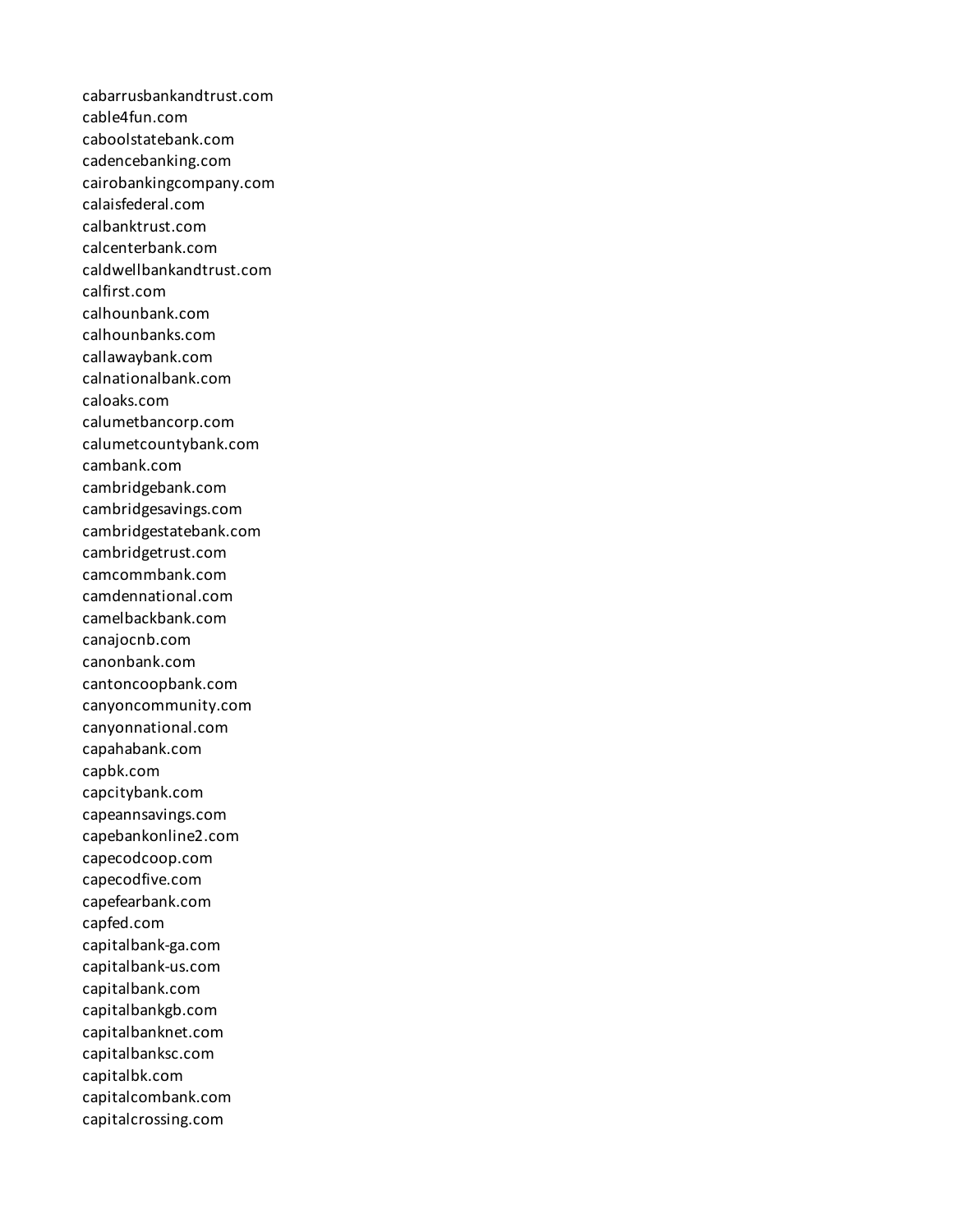capitolbancorp.com capitolcitybank-atl.com capitolthrift.com caponvalleybank.com capstate.com cardinalbank.com cardinalstatebank.com cardunal.net carlsbadnational.com carolinabank.com carolinabank.net carolinacommunitybanks.com carolinafirst.com carolnet.com carrollbank.com carrollcountybank.com carrollia.com carrolltonbank.com carrolltonbanking.com carsonnationalbank.com carthagesavings.com carverbank.com cascadebank.com caseybank.com cashmerevalleybank.com cassbank.com casscountybank.com castlebancgroup.com castlebank.com castlebankandtrust.com castlerockbank.com castlerockbank.net cathaybank.com catlinbank.com cattlebank.com cavalierbank.com cavb.com caverns.com cayugabank.com cayugalakenationalbank.com cbandt.com cbankandtrust.com cbankcairo.com cbbank.com cbbc125.com cbbcnj.com cbbonline.net cbcbank.com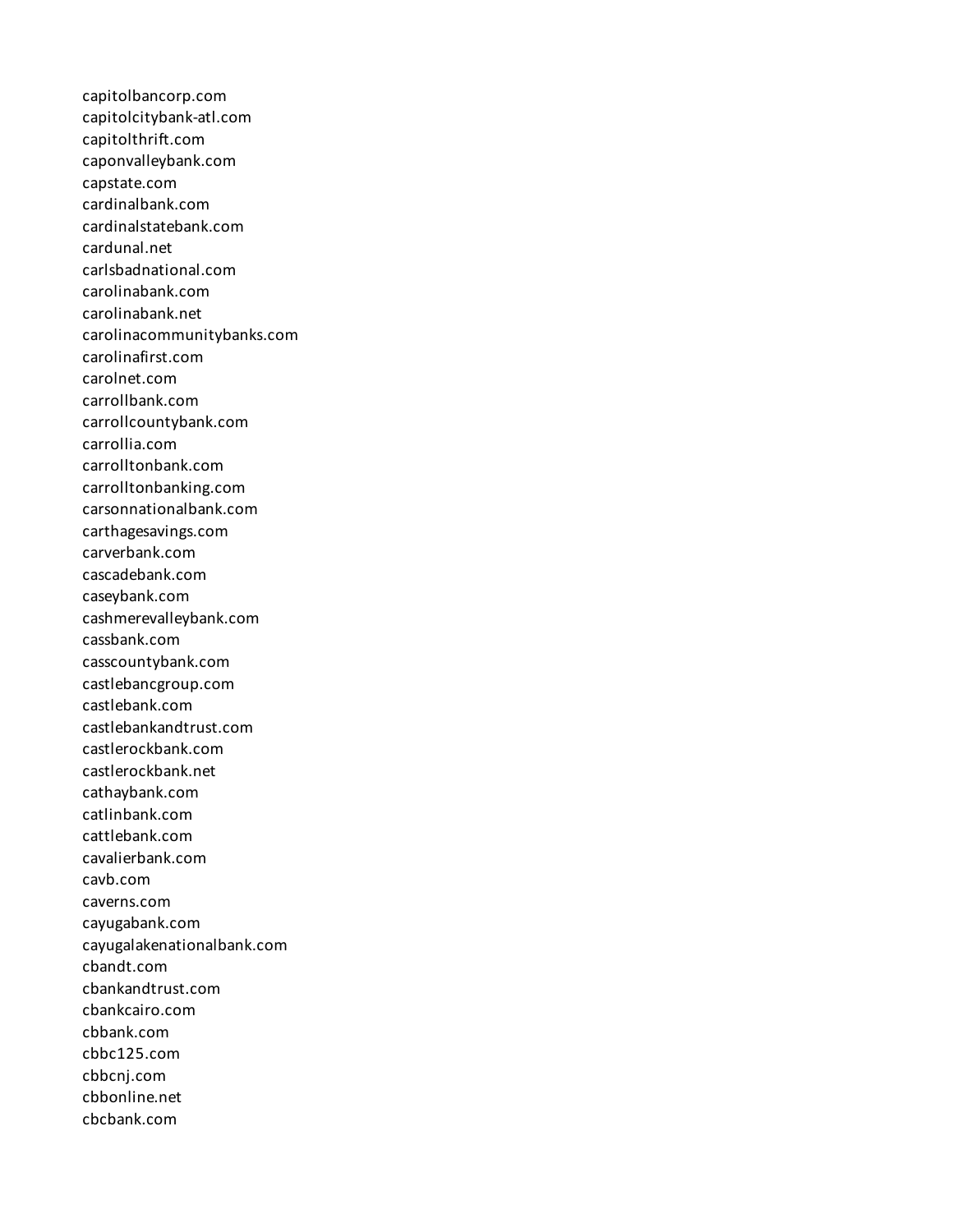cbcchatsworth.com cbcconline.com cbcfitzgerald.com cbchaska.com cbcl.com cbclientsfirst.com cbdear.com cbenterprise.com cbexpress.com cbhutch.com cbinonline.com cblbank.com cbnj.com cbnk.cc cbnk.com cbnm.com cbnu.com cbnv.com cbny.com cbofl.net cbofmc.com cbofr.com cboks.com cbolobank.com cboprf.com cboviedo.com cbozark.com. cbozarks.com cbsbank.com cbsf.com cbsouth.com cbt-alabama.com cbt.net cbtbank.com cbtcc.com cbtcnet.com cbtco.com cbtfinancial.com cbthebank.com cbthomebank.com cbtiowa.com cbtks.com cbtn.com cbtno.com cbtrc.com cbtwga.com cbwc.com ccb-idaho.com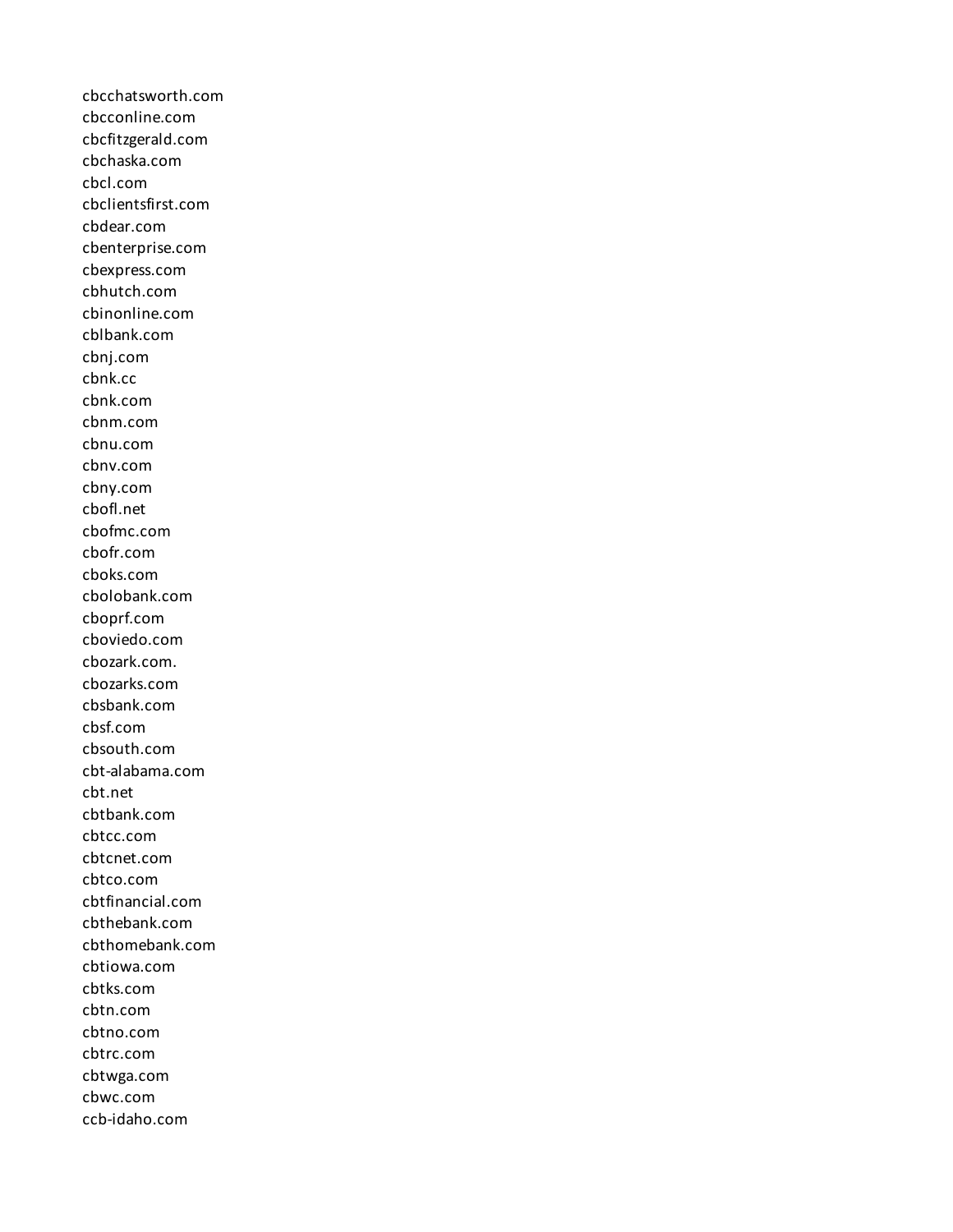ccbanc.com ccbg.com ccblv.com ccbusa.com cchbla.com ccombank.com cctc2me.com cdbt.com cdepot.net cecilbank.com cedarrapidsstatebank.com cedarsbank.com cenbank.com cenlar.com centbank.com centennialbank.com centennialbankonline.com centennialrates.com centerabank.com centerbank.com centerbankjax.com centernationalbank.com centerstatebank.com centier.com centinelbank.com centrabank.com central-bank.com central-bank.net centralbank-kansas.com centralbank-tampa.com centralbank.com centralbank.net centralbankandtrust.com centralbankfdic.com centralbankga.com centralbanksavannah.com centralbanktrust.com centralbankus.com centralbankutah.com centralbk.com centralbnk.com centralfederal.com centralillinoisbank.com centralkyfsb.com centralmaine.com centralnational.com centralsavingsbank.com centralstate.com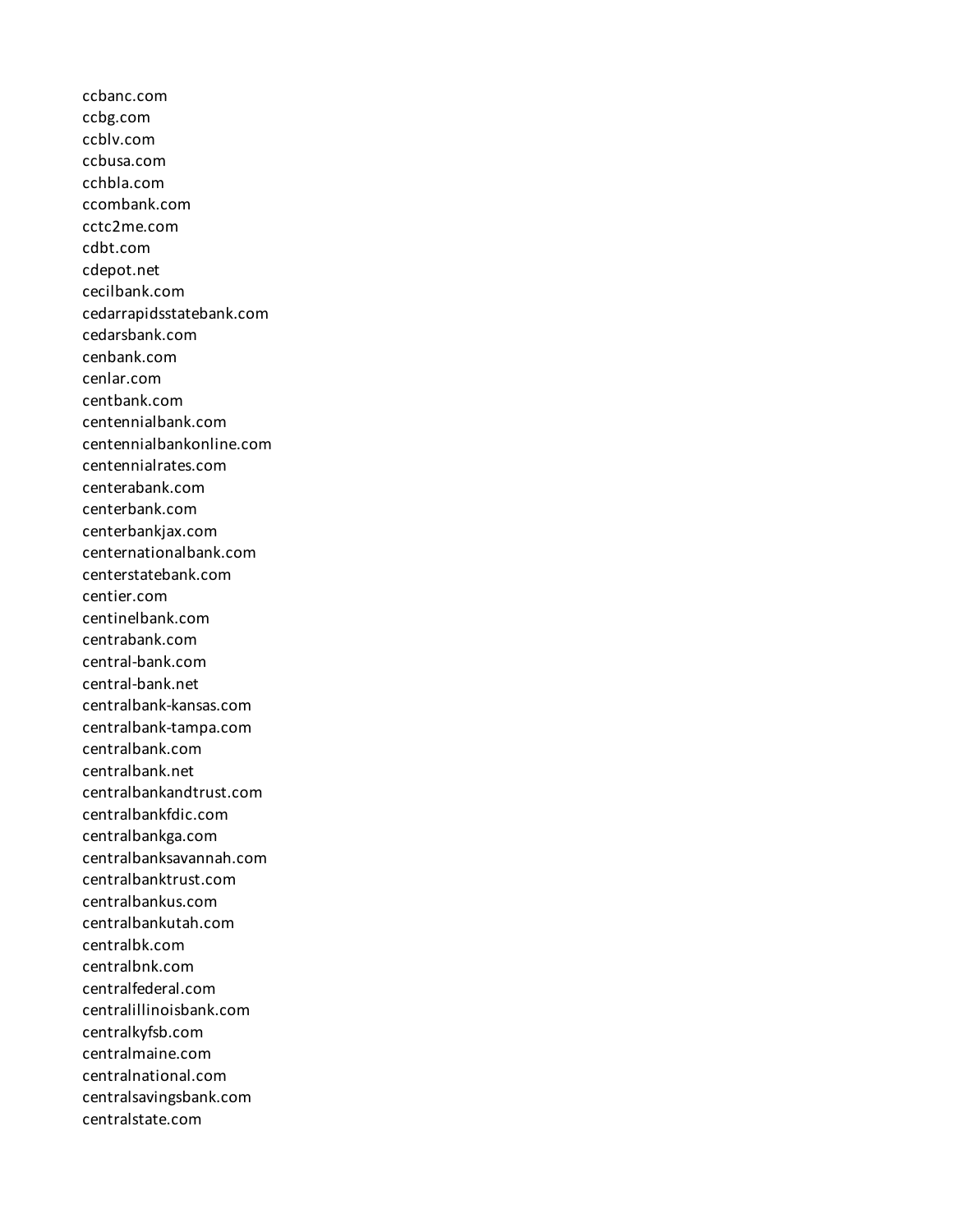centralstatebank.com centralvabank.com centreville-nat-bank.com centrevillebank.com centrixbank.com centrue.com centura.com century-bank.com centurybankbynet.com centurybankfl.com centurybankky.com centurybankms.com centurybanknet.com centurybankoh.com centurybankonline.com centurybt.com centurynationalbank.com centurynationalonline.com centurynetbank.com centurysb.com cerescobank.com cerritosvalley.com cfb.com cfbank.com cfbankco.com cfbk.com cfbnk.com cfbwartburg.com cffc.com cfirst.com cfirstbank.com cfnbmanhattan.com cfsb.com cgsb.com cgsbonline.com champaignbank.com champlainbank.com charleroifederal.com charlottestatebank.com charter-bank.com charterbank-trust.com charterbank.com charterbankec.com charterbankwa.com charterco.com charternationalbank.com charterone.com charterwest.com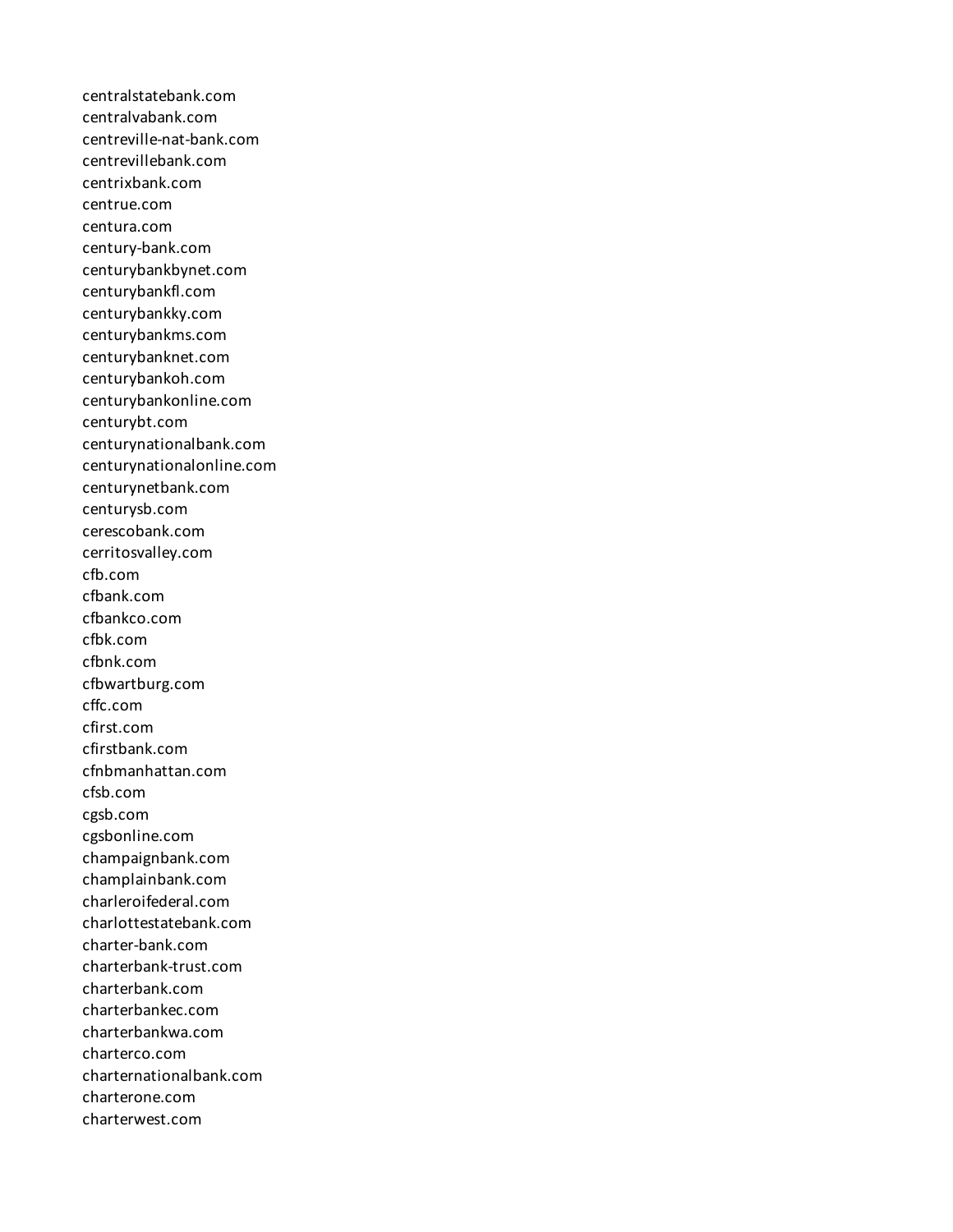chase.com cheahabank.com chelseagroton.com chemicalbankmi.com cherokee-bank.com cherokeebank.com chesapeakefsl.com chesbank.com chestateestatebank.com chestercountybank.com chesterfieldfed.com chesternationalbank.com chevron.com chevychasebank.com chicagocommunitybank.com chickashabank.com chicopeesavings.com chimebank.com chinatrustusa.com chinocommercialbank.com chinookmontana.com chipbank.com chippewavalleybank.com chisholmbank.com chittenangobank.com chittenden.com choicebankaz.com choicefinancialgroup.com choiceone.com chouteauboc.com christianabank.com cibbank-indy.com cibbank.com cibc.com cibcnationalbank.com cincinnatussl.com citfed.com citibank.com citicorp.com citipage.com citizenbank.com citizens-banking.com citizens-savings.com citizens1st.com citizensada.com citizensardmore.com citizensbank.com citizensbankashville.com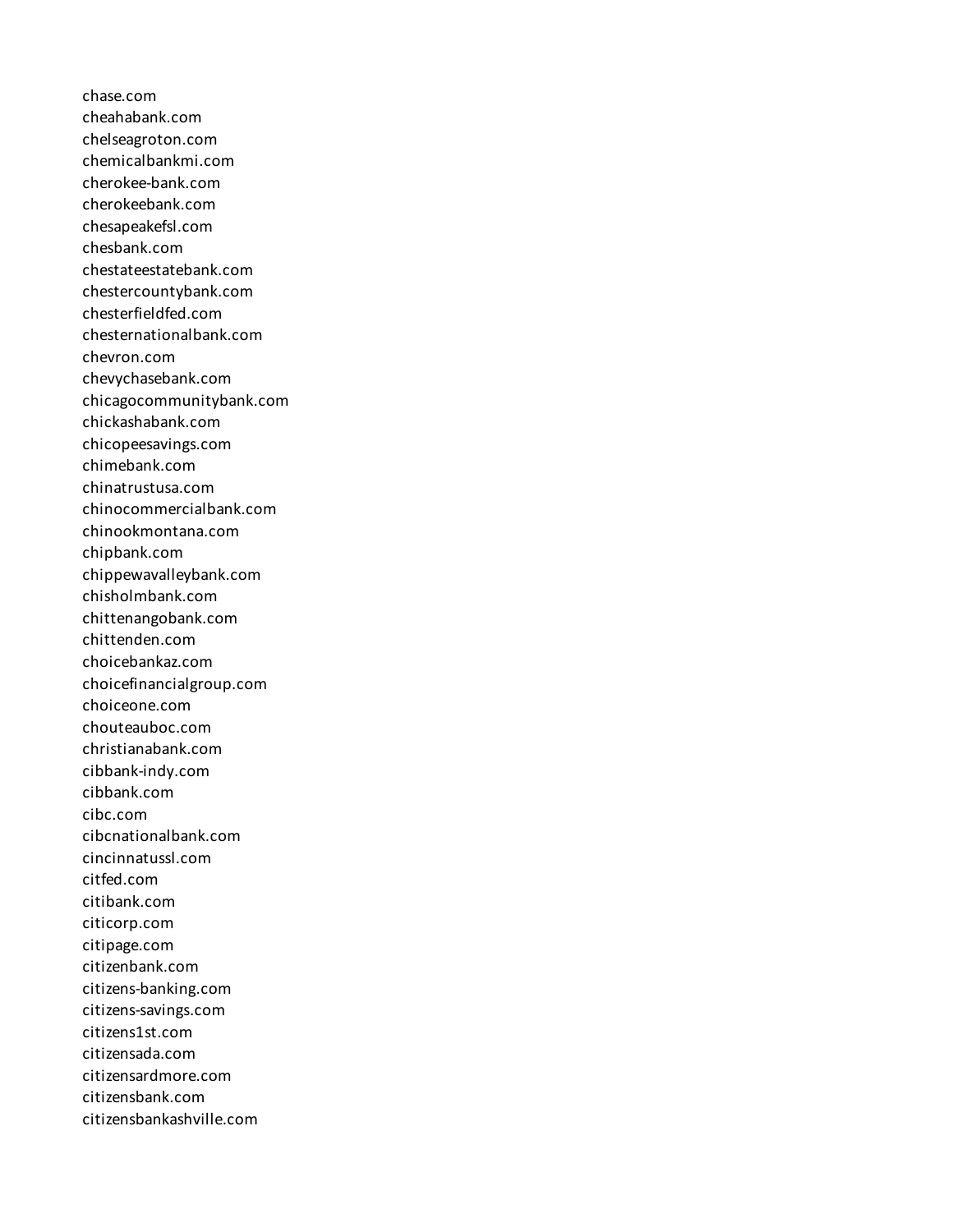citizensbankco.com citizensbankeldon.com citizensbanking.com citizensbankjackson.com citizensbankna.com citizensbanknc.com citizensbankofclovis.com citizensbankokm.com citizensbanks.com citizensbanktrenton.com citizensbanktricities.com citizensbankusa.com citizensbankvp.com citizensbankwv.com citizenscommunitybank.com citizenscommunityfederal.net citizensebank.com citizensedmond.com citizensfarmersbank.com citizensfb.com citizensfederalsl.com citizensfinancialbank.com citizensfirst-rome.com citizensfirstbank.com citizensfirststatebank.com citizensfnb.com citizensfsb.com citizensgwinnett.com citizenshickman.com citizenshomebank.com citizenslc.com citizensnat.com citizensnatbank.com citizensnational.2e.com citizensnationalbankwv.com citizensnatl.com citizensnb.com citizensros.com citizenssavingsbank.com citizenssecuritybank.com citizenssouth.com citizensstatebanknya.com citizensstatebankpaola.com citizensstbank.com citizenstricounty.com citizenstrustcompany.com citizensunionbank.com citizensunionstatebank.com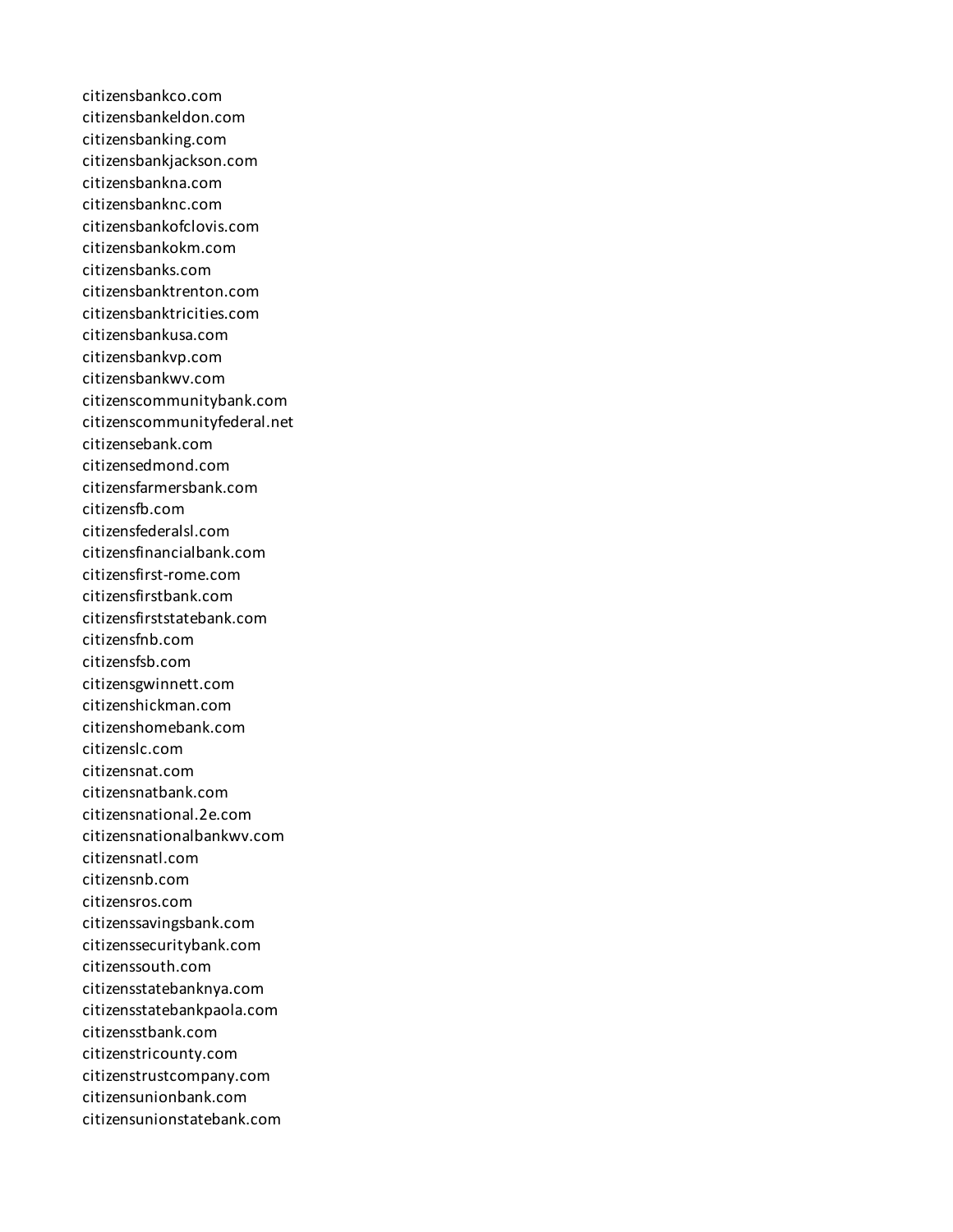citizns.com citnatbank.com citnatbk.com citrus-chemicalbank.com citsavbank.com citstatebank.com city-bank.com citybank.com citybankhi.com citycommerce.com citynatbank.com citynatfsm.com citynational-bank.com citynational.com citynb.com cityntl.com citystatebank.com citysuburbanbank.com citywidebanks.com civicbank.com cjbna.com cjstatebank.com ckbonline.com clackamascountybank.com claremontsavings.com clarkebank.com clarks.net clarkstonstatebank.com classicbank.com claybank.com claycobank.com claycountybank.com claycountysavings.com claytonbank.com clearlakebank.com clearmountainbank.com clemsonbank.com clevelandfed.org clevelandstatebank.com clickonasb.com clicksvb.com cliftonsavings.com clintonbankandtrust.com clintonnational.com clintonsavings.com clovercommunitybank.com cloverleafbank.com cm.netteller.com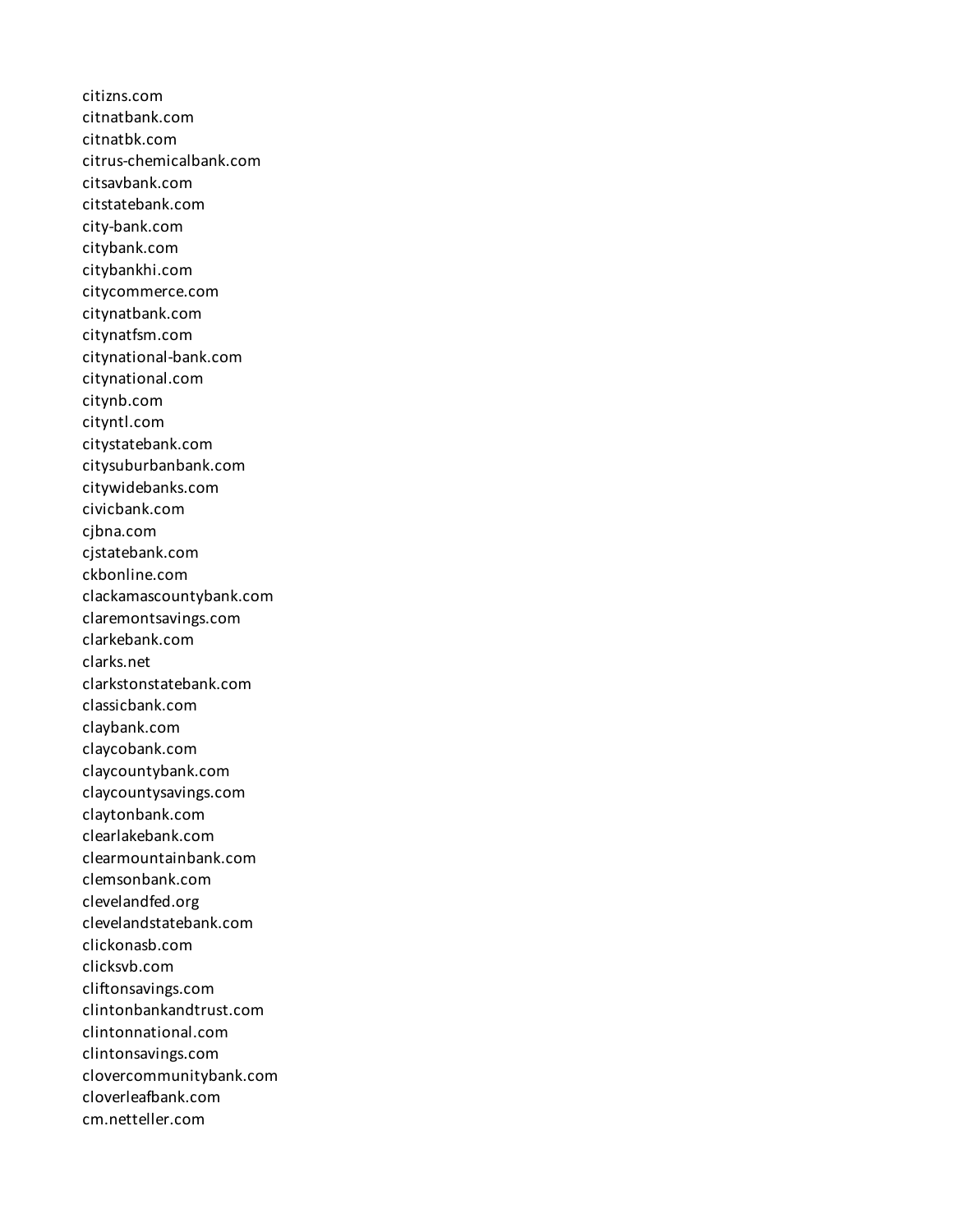cnatrust.com cnb-hope.com cnb-metropolis.com cnb-online.com cnb-online.net cnb-usa.com cnb.com cnb1.com cnbalbion.com cnbalva.com cnbank.com cnbankpa.com cnbanytime.com cnbbank.com cnbbartow.com cnbcbank.com cnbcmi.com cnbe.com cnbelkins.com cnbgf.com cnbgreeley.com cnbhastings.com cnbil.com cnblanse.com cnblawton.com cnbmd.com cnbmobile.com cnbmonmouth.com cnbnb.com cnbnetbank.com cnboflebanon.com cnbofnwpa.com cnbohio.com cnbok.com cnbonline.com cnbonlinebank.com cnbpasco.com cnbpoteau.com cnbsara.com cnbsevier.com cnbshen.com cnbsomerset.com cnbwisner.com cnbwv.com cnlbank.com coastalbank.com coastalbankme.com coastalcommerce.com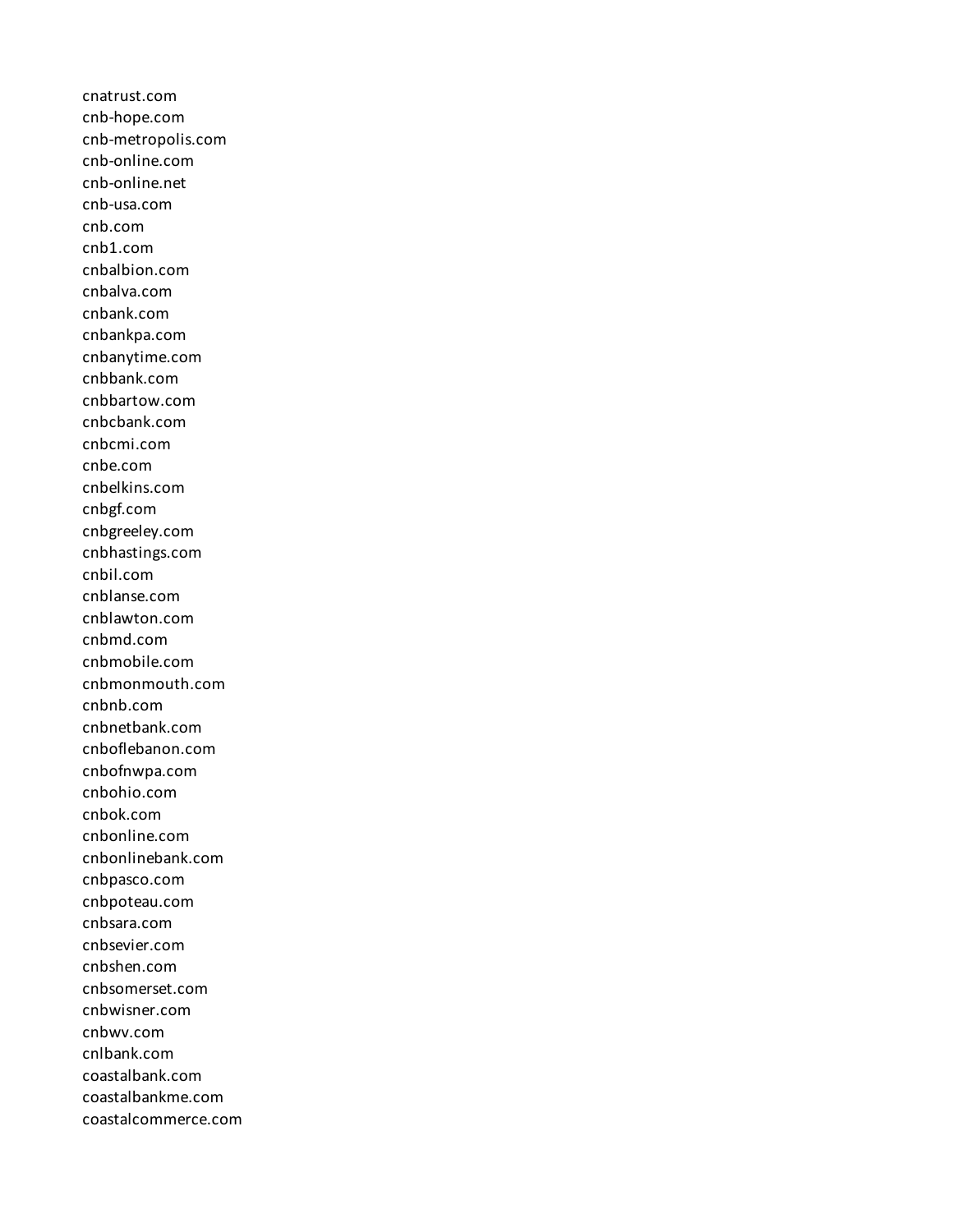coastalfederal.com coastbankflorida.com coastcommercialbank.com coatesvillesavings.com cobizbank.com coconutgrovebank.com cohoessb.com coin.amazonpay.com collegesavings.com colobank.com coloeast.com colombobank.com colonialamericanbank.com colonialbank.com colonialbk.com colonialfed.com colonybankcorp.com coloradocommunitybank.com coloradosbank.com columbiabank.com columbiabankonline.com columbianbank.com columbiariverbank.com columbiasb.com columbiatrustbank.com columbusbankandtrust.com combanc.com combank-alma.com combanktrust.com combk.com comerica.com comfedbank.com comfirst.com comm-bankonline.com commark.com commbank-wge.com commbankna.com commbanksofco.com commbnk.com commerce1st.com commercebank.com commercebankfl.com commercebankmn.com commercebankwyoming.com commerceonline.com commercepc.com commercesouth.net commercial-bank.com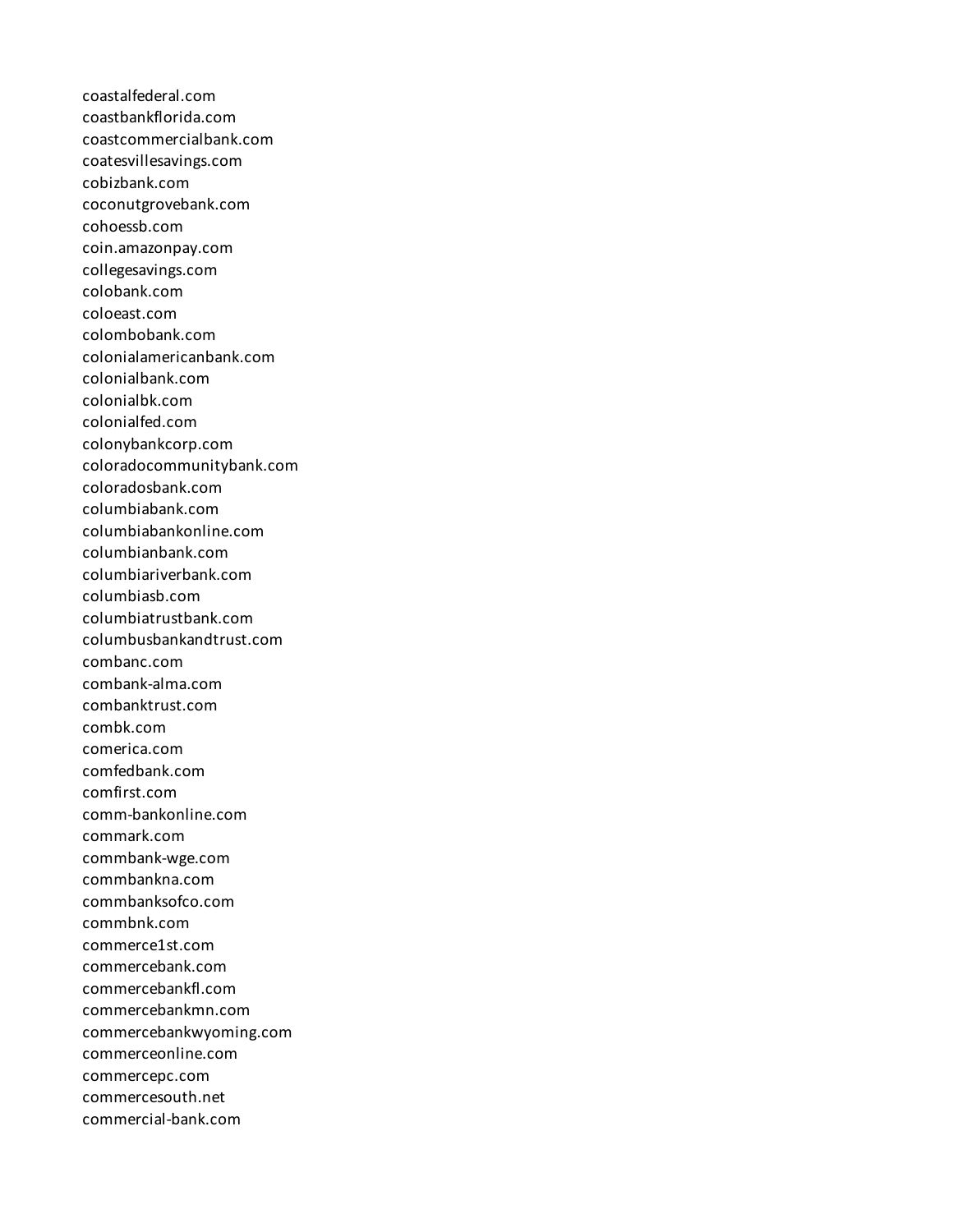commercial-bank.net commercialbank.com commercialbank.net commercialbankfl.com commercialbankgrayson.com commercialbankky.com commercialcapital.com commercialstate.com commercialtrustco.com commfirstbank.com commodorebank.com commonwealthbank.com commstatebank.com commstbk.com commtrustbank.com community-bnk.com community-netbank.com community1st.com community1stbank.com communitybank-ca.com communitybank-na.com communitybank.bz communitybank.com communitybank.net communitybank.tv communitybankandtrust.com communitybankbay.com communitybankdelavan.com communitybankfl.com communitybankiowa.com communitybankliberal.com communitybankmarshall.com communitybankmissoula.com communitybankmn.com communitybankna.com communitybanknet.com communitybanknh.com communitybanknv.com communitybankoffice.com communitybankofnaples.com communitybankofpickenscounty.com communitybankofsmithcounty.com communitybankonline.com communitybankotc.com communitybankpc.com communitybankplymouth.com communitybanks.com communitybanksj.com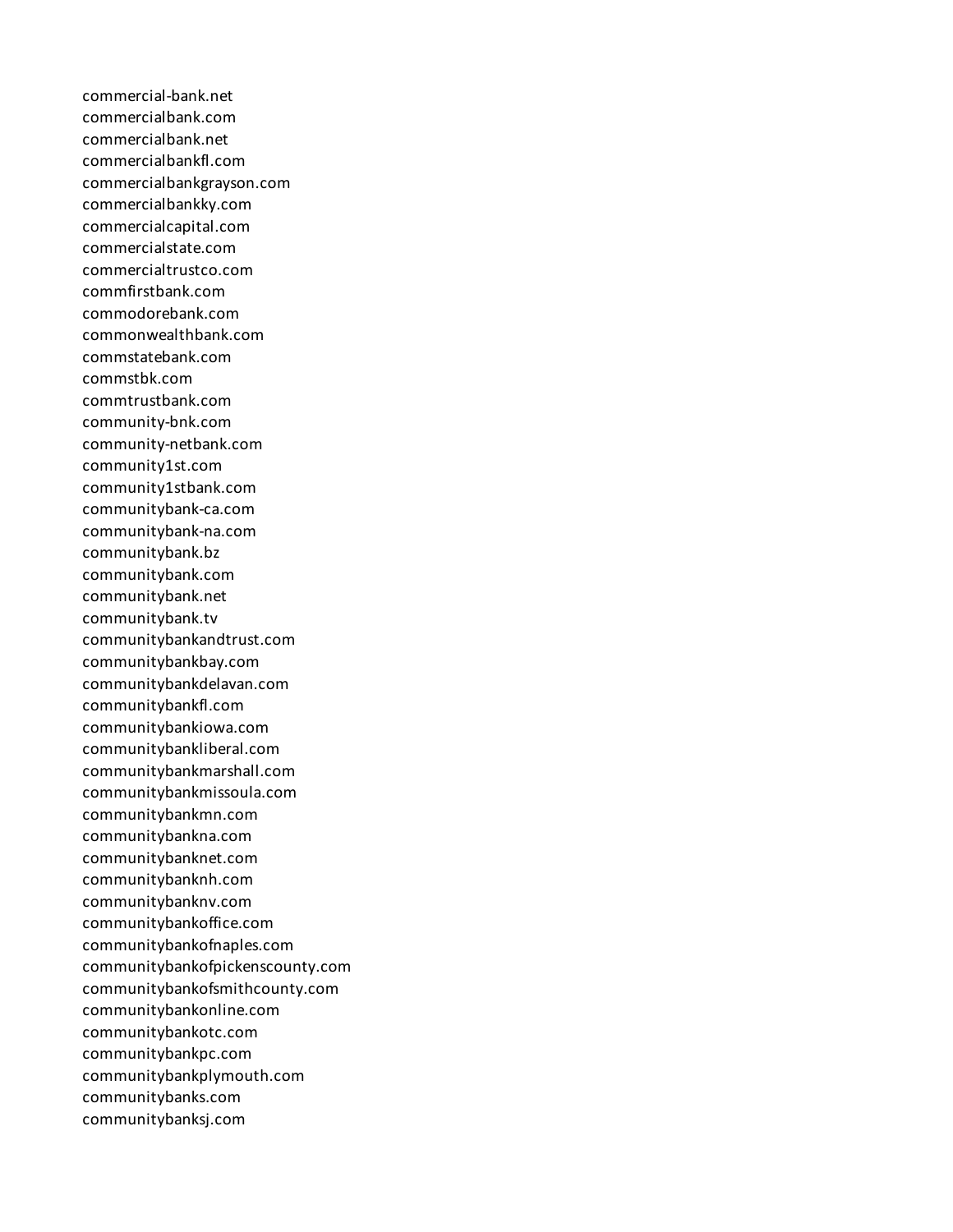communitybankwichita.com communitybankx.com communitybk.net communitybktricounty.com communitycentralbank.com communitydevelopmentbanks.org communityelmhurst.com communityfirst.com communityfirstbank.com communityfirstnj.com communitynatbank.com communitynational-bank.com communitynationalbank.com communitynationalbank.net communitysavings.com communitysavingsbank.com communityshores.com communitysouth.com communitystatebank-fl.com communitystatebank.com communitystatebank.net communitytrustbank.com communitytrustbk.com comnb.com compassbank.com compassfederal.com compassweb.com comsecbank.com comstockbank.com concordbank.com concordia-bank.com concordiabank.com conestogabank.com conneautsavings.com connectfnb.com consolidatedbank.com consumersbank.com continentalbankonline.com conwaynationalbank.com coop-bank.com copiahbank.com coppermarkbank.com copperstarbank.com coquinabank.com corestates.com cornbeltbank.com cornerbanks.com cornerstonebank.com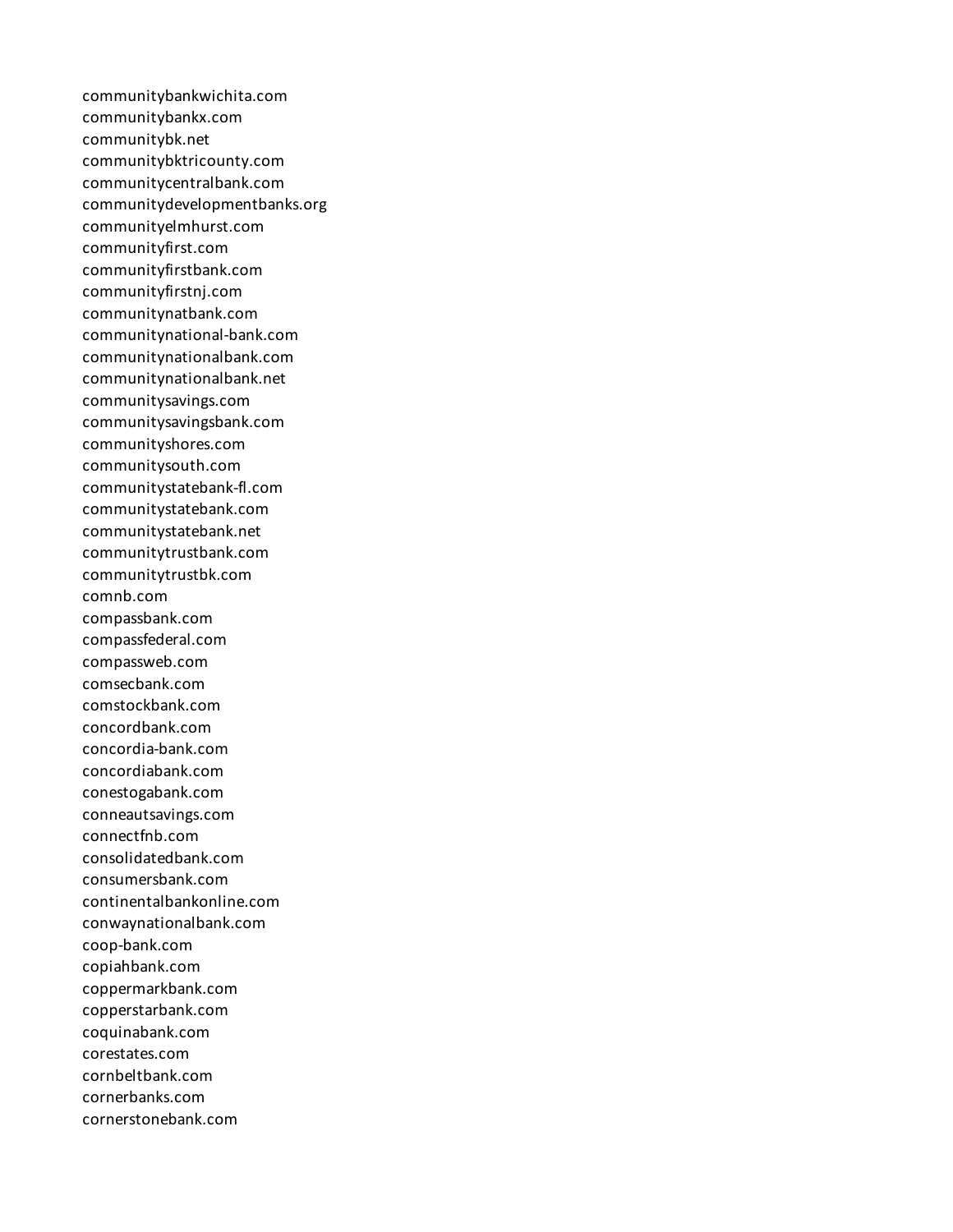cornerstoneconnect.com cornerstonenatlbank.com cornhuskerbank.com cortland-banks.com cortlandsavingsbank.com corusbank.com corydonstatebank.com cosmopolitanbank.com cottonportbank.com couleestatebank.com countrybancorp.com countrybank.com countrybankusa.com countryclubbank.com countryfinancial.com countybankmn.com countyfirstbank.com countynational.com countynationalbank.com covenantbank.net covestbanc.com cozadstatebank.com cpb.com cpbi.com cpinternet.com cpride.com crawfordcountybank.com crbna.com creeksidebank.com crescentbank.com crescentstatebank.com crestmark.com crestsavings.com cris.com croghan.com crosscountrybank.com crosscounty.com crosscountybank.com crossplainsbank.com crownbank.com crystallakebank.com csb-bank.com csb-bk.com csb-ms.com csb-nc.com csb-on-line.com csb1.com csb123.com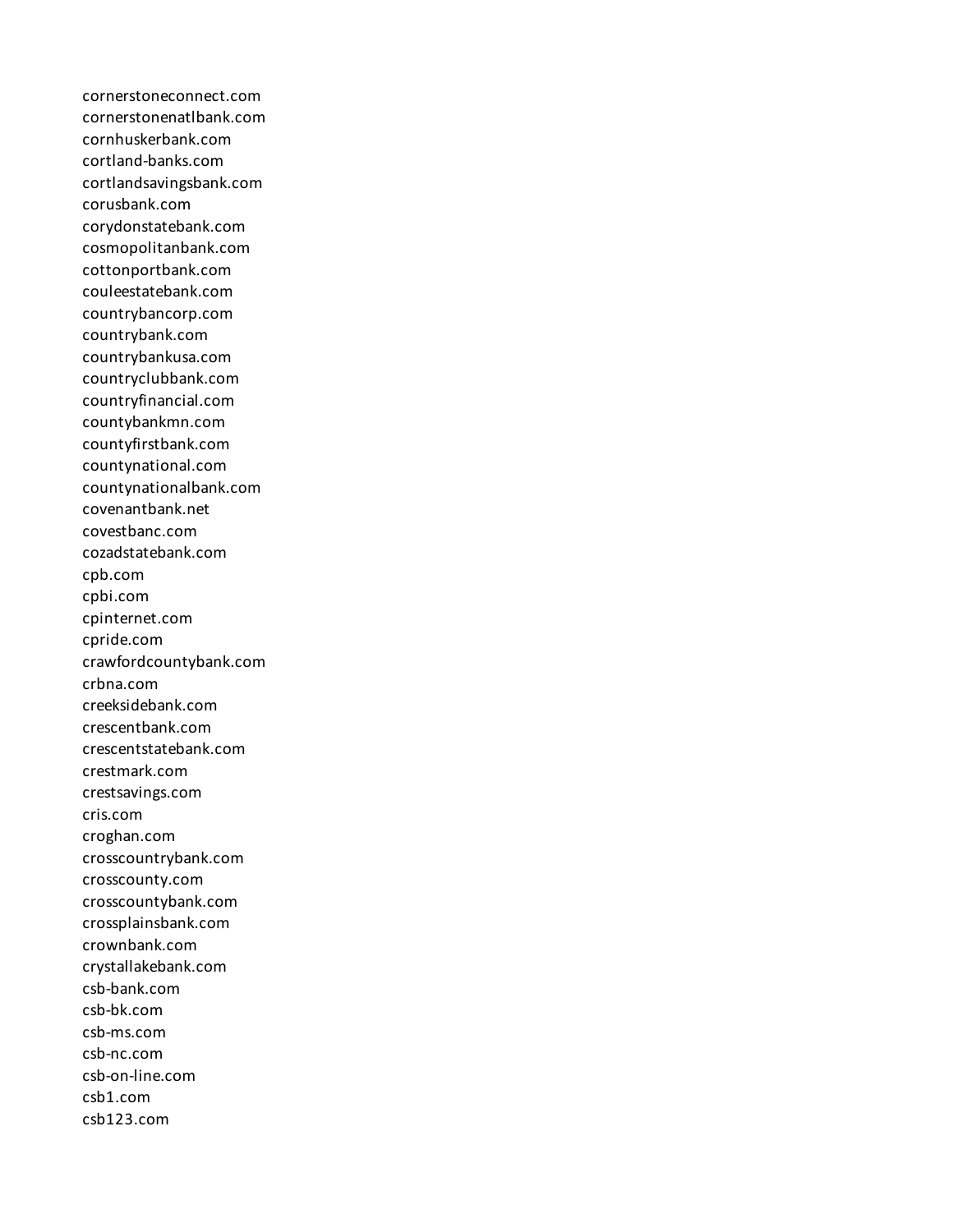csbanc.com csbancorp.com csbanking.com csbbank.com csbbanking.com csbbankonline.com csbchx.com csbcurtis.com csbi.com csbiowa.com csblib.com csbloyal.com csbmilbank.com csbmorrison.com csbmsl.com csbnet.com csbnet.net csbnj.com csbonline.com csborbisonia.com csbt.com csbtc.com csbth.com csbwaterloo.com csbweb.com csbyukon.com cswnet.com ctb-bank.com ctbatlanta.com ctbi.com ctbnk.com ctbonline.com ctsb.com ctusafsb.com cubbank.com cullmansavingsbank.com cumberlandcountybank.com cumberlandfederal.com cumberlandnationalbank.com cupnb.com cusb.com cuyamacabank.com cvcb.com cvnb.com cwcbank.com cwe-bank.com cybertown.net cypress-bank.com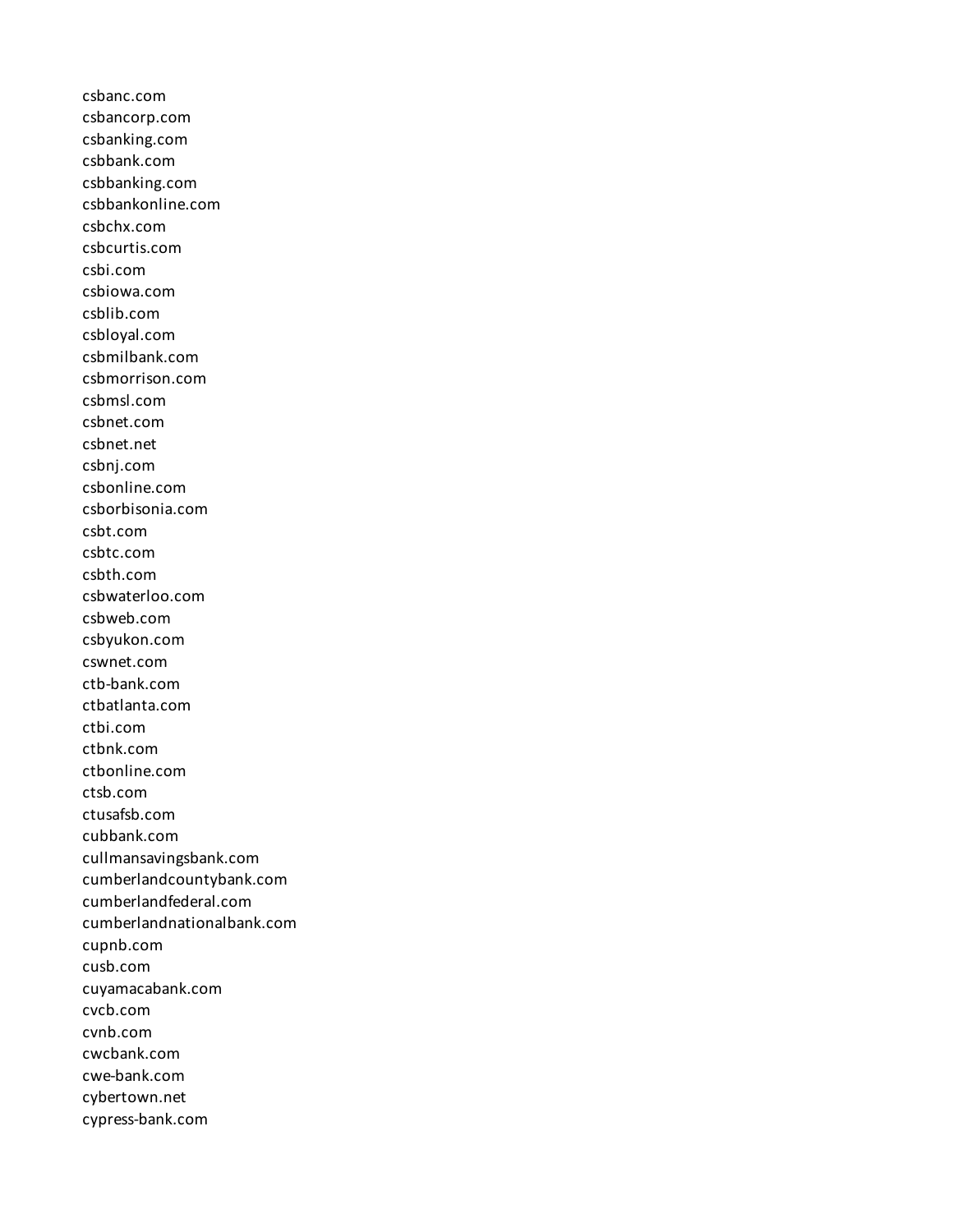dacotahbank.com dairybank.com dakotacommunitybank.com dakotawesternbank.com damariscottabank.com damascuscommbank.com danverssavings.com danvillebank.com darbybank.com dartbank.com davisonstatebank.com dbean@homestbk.com dcbank.com dcbk.org dcbt.com dcsb.com deanbank.com decaturfirstbank.com decaturmi.org decaturstatebank.net decorahbank.com dedhamsavings.com deepgreenbank.com deerwoodbank.com deforestbank.com dekalbcommunitybank.com delafieldbank.com delancofsb.com delawarenational.com delawareplace.com delhinybank.com dellsbank.com delta-trust.com deltabank.net denalistatebank.com denisonstatebank.com desertcommunity.com deserthillsbank.com desjardins.com desotobank.com destinbank.com devonbank.com dewittbank.com dewittsb.com dgnb.com diamondbanking.com diamondbullet.com dime-bank.com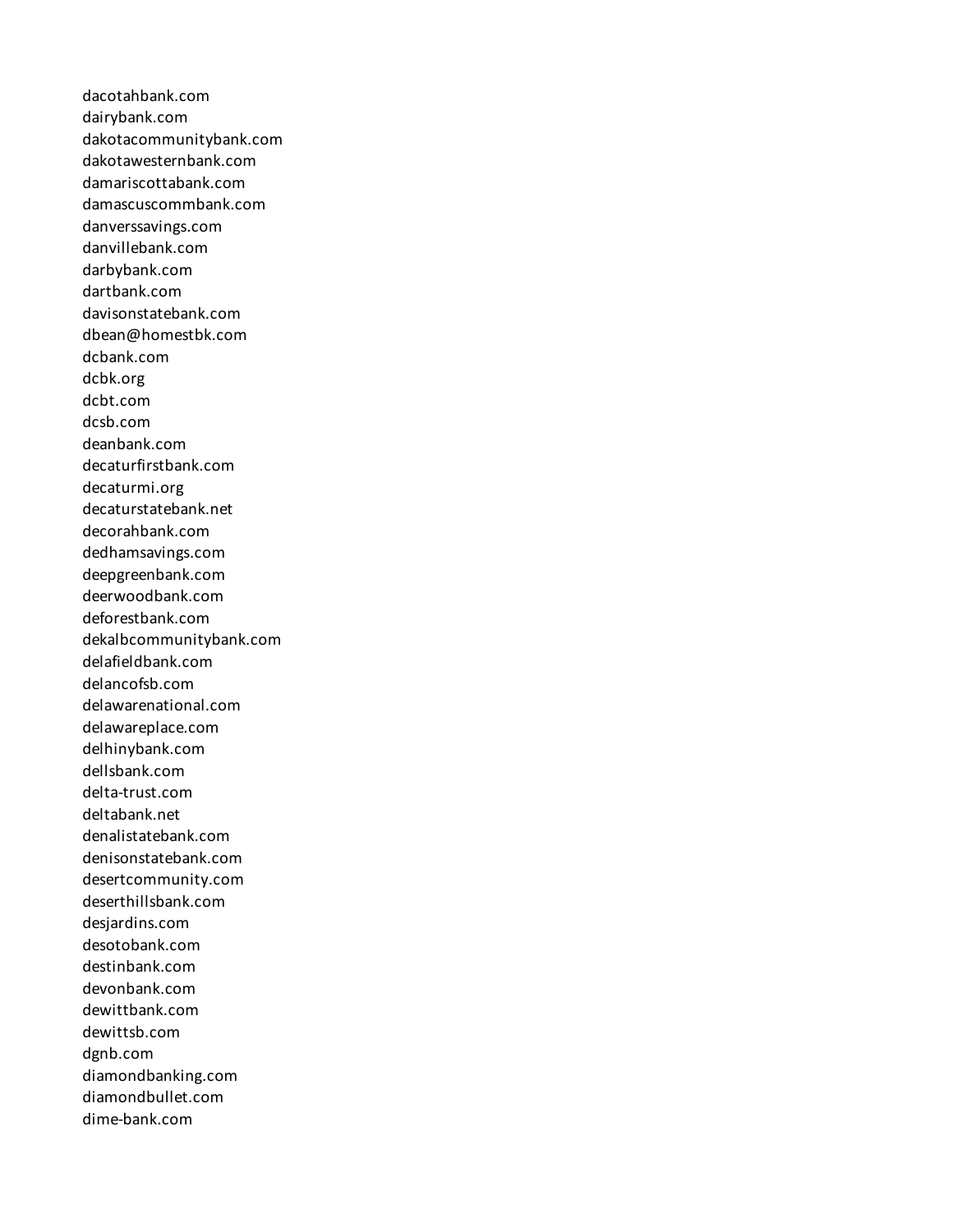dime.com dimewill.com dirs.com discovercard.com dkbca.com dkr1.ssisurveys.com dlevans.com dlipp@state-national-bank.com dn.portup.com dnb4you.com dnbonline.com dollarbank.com dollarbankbusinesscenter.com doloresstatebank.com domesticbank.com douglascountybank.com douglasfederal.com downsnational.com dpc.net drbankonline.com drummondbank.com dryadesbank.com drydenbank.com dubuquebank.com dukescountysavingsbank.com duquoinstatebank.com durandstatebank.com dwinc.com dyerfmbank.com ea.com eab.com eaglebancshares.com eaglebankmd.com eaglebankstatesboro.com eaglenational.com eaglestatebank.com earthstarbank.com eastbank-na.com easternbank.com easternbk.com easternsavingsbank.com eastmannational.com eastonbankandtrust.com eastoncoop.com eastpennbank.com eastprospectbank.com eastriverbank.com eastvalleybank.com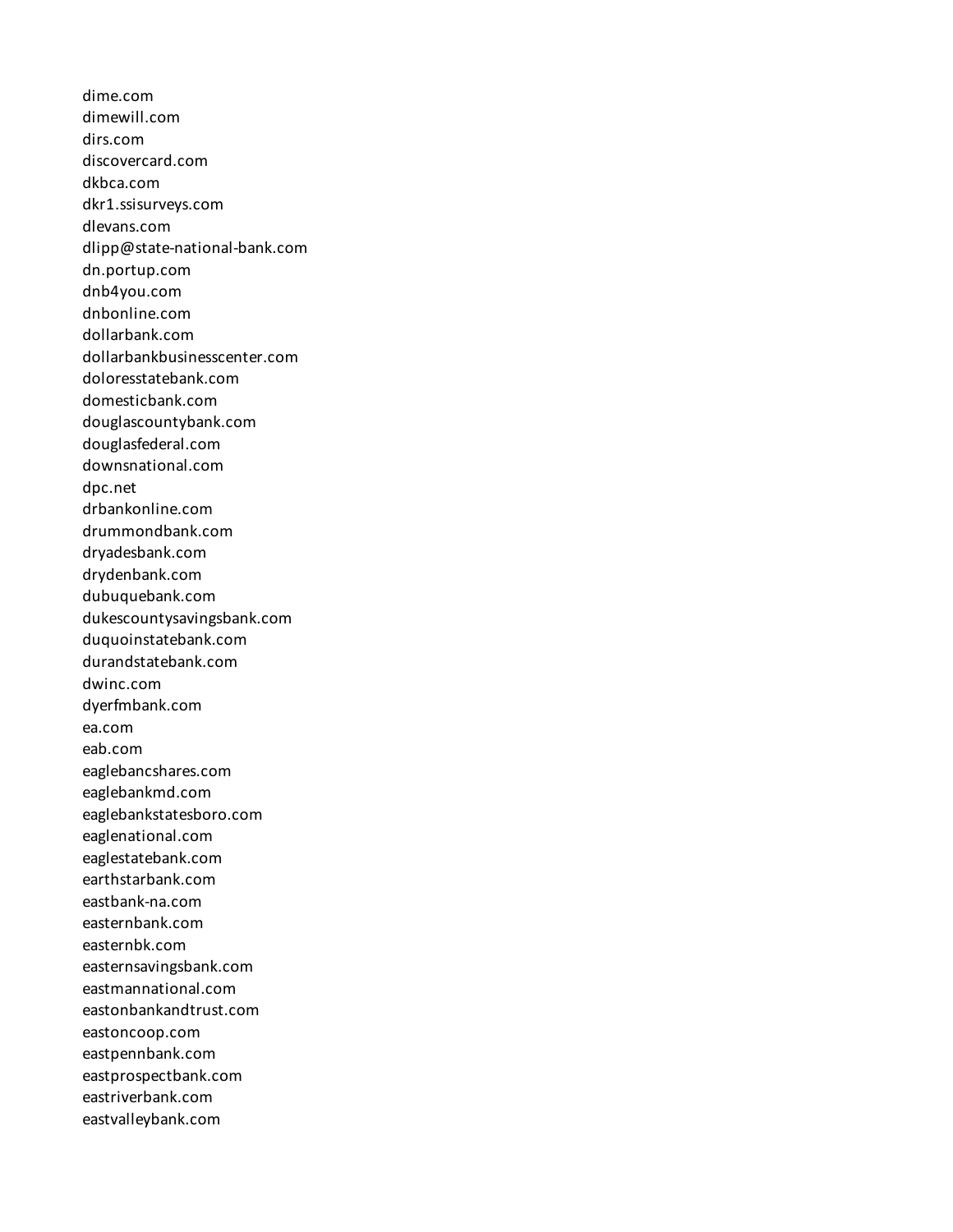eastwestbank.com eastwoodbank.com ebank.com ebankcbt.com ebankcommerce.com ebankofbuffalo.com ebankperry.net ebanksc.com ebankstar.com ebankwest.com ebsb.com ebtc.com ecbbancorp.com ecitizensnationalbank.com ecsb.com ecsis.net edgarcountybank.com edgartownnationalbank.com edmondbank.com edmontonstatebank.com edsb.com effingham.com efirstbank.com efnbusa.com efsb.com ehbt.com ehometownbank.com eldoradobank.com eldoradosavings.com elginfc.com elginfsb.com elginstatebank.com elibertybank.com elizfed.com ellaville.com ellisstatebank.com elmerbank.com elmirabank.com elmirasavingsbank.com elsb.com emarinebank.com emarquettebank.com embarqmail.com embrynational.com emeraldcoastbank.com emigrant.com emmetcountystatebank.com empirebank.com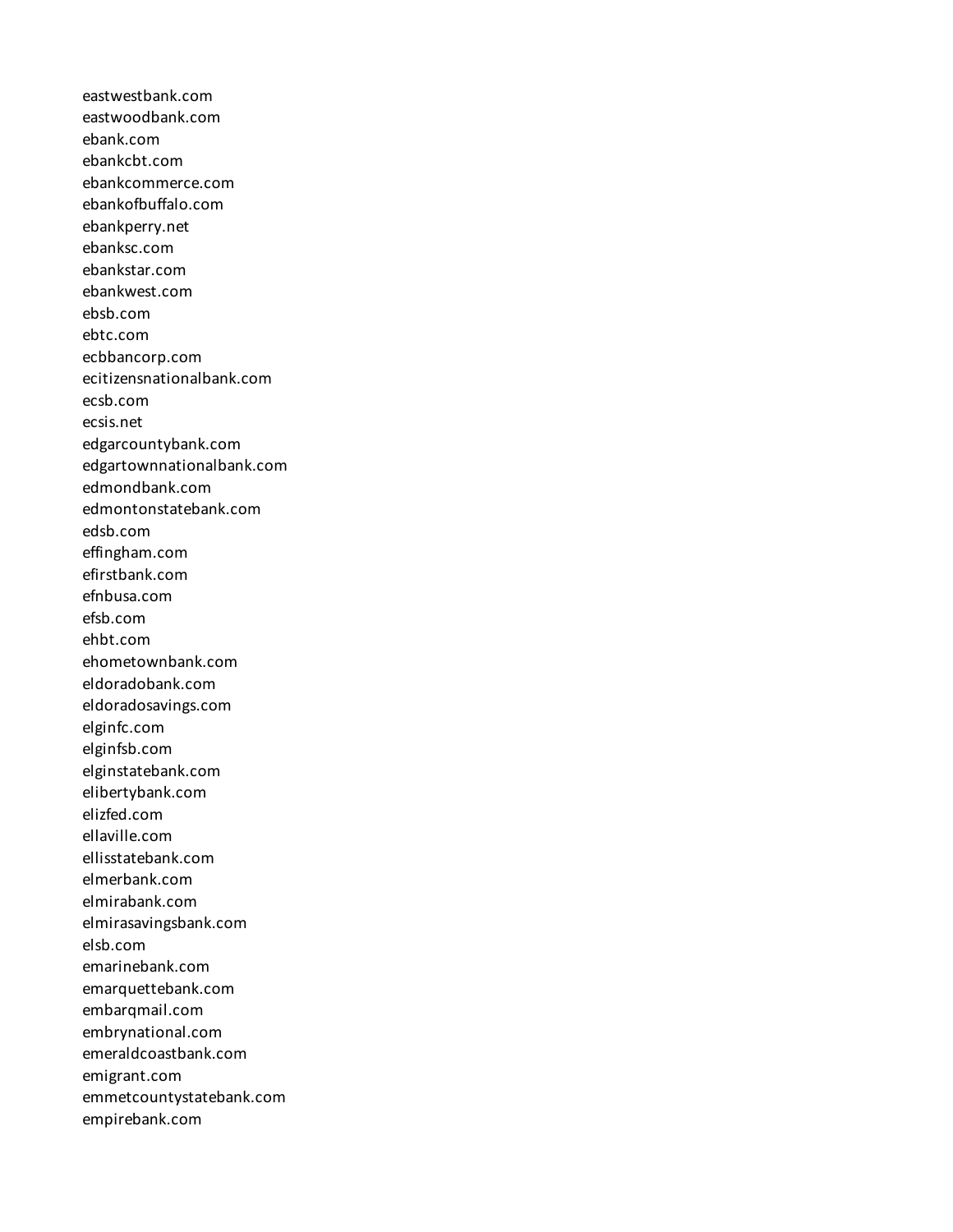emprisebank.com enbbank.com enbcolorado.com enbebank.com enbmiami.com enbpb.com encinostatebank.com englewoodbank.com enterprisebank.com enterprisebankpgh.com enterpriseebank.com enterprisenational.com eocean.com epeoples.com ephratanationalbank.com eqsb.com equitable-savings.com equitablebank.com equitablebank.net equitablebankfla.com equitableonline.com equitablesavings.com equitybank.com equitywebbank.com ericsonstatebank.com esbanks.com esbbank.com esbf.com escrowbankusa.com eshorelinebank.com esqbank.com essabank.com essexbancorp.com essexsavings.com esunbank.com etowahbank.com etradebank.com eurekabancorp.com eurekabank.com eurekahomestead.com eurekasavings.com evabankonline.com evansnationalbank.com everbank.com everettbank.com everettmutual.com evergreenbank.com evergreenbanking.com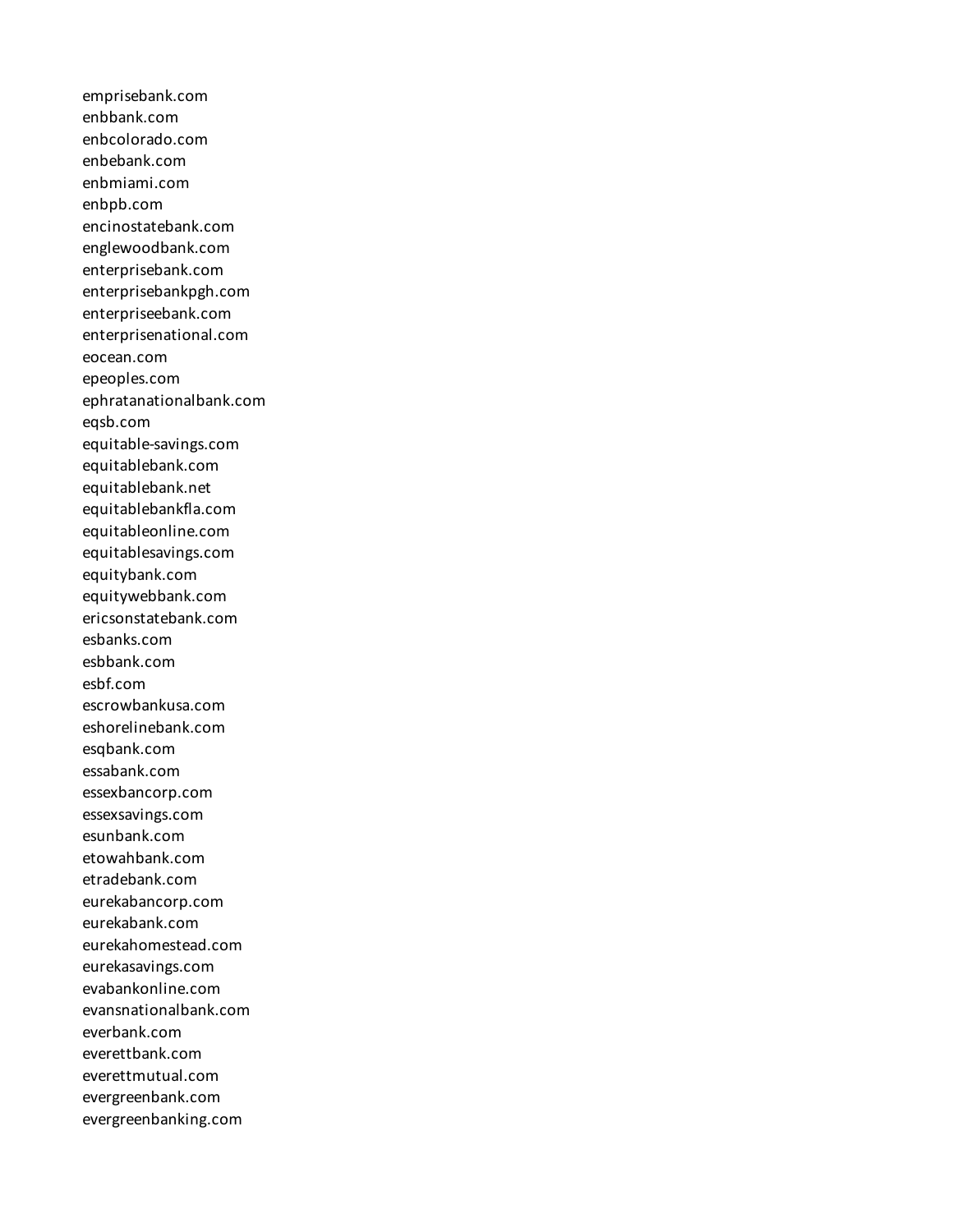evertrustbank.com evidon.oneopinion.com exba.com excelbankmn.com exchange-bank.com exchangebank.com exchangebankshares.com exchangebk.com exchangefirst.com executivebank.com exim.gov eximbankloans.com f-m-bank.com f-mbank.com f-mwashington.com f-n-b.com f-n-bank.com f1rstbank.com fabathens.com fabt.com fabtn.com factorypoint.com faheybank.com fairbanoc.com fairfieldbank.com fairfieldfederal.com fairfieldnationalbank.com fairfieldnb.com fairportsavingsbank.com fallbrooknationalbank.com familybank.net familyfederal.com familysavingsbank.com fanb.com fanbpa.com fandmbank.com fandmbankonline.com fandmstatebank.com fandmstbk.com fareastnationalbank.com farmbank.net farmbureaubank.com farmereb.com farmers-bank.com farmers-state-bank.com farmersandmerchants.biz farmersandmerchants.com farmersbancorp.com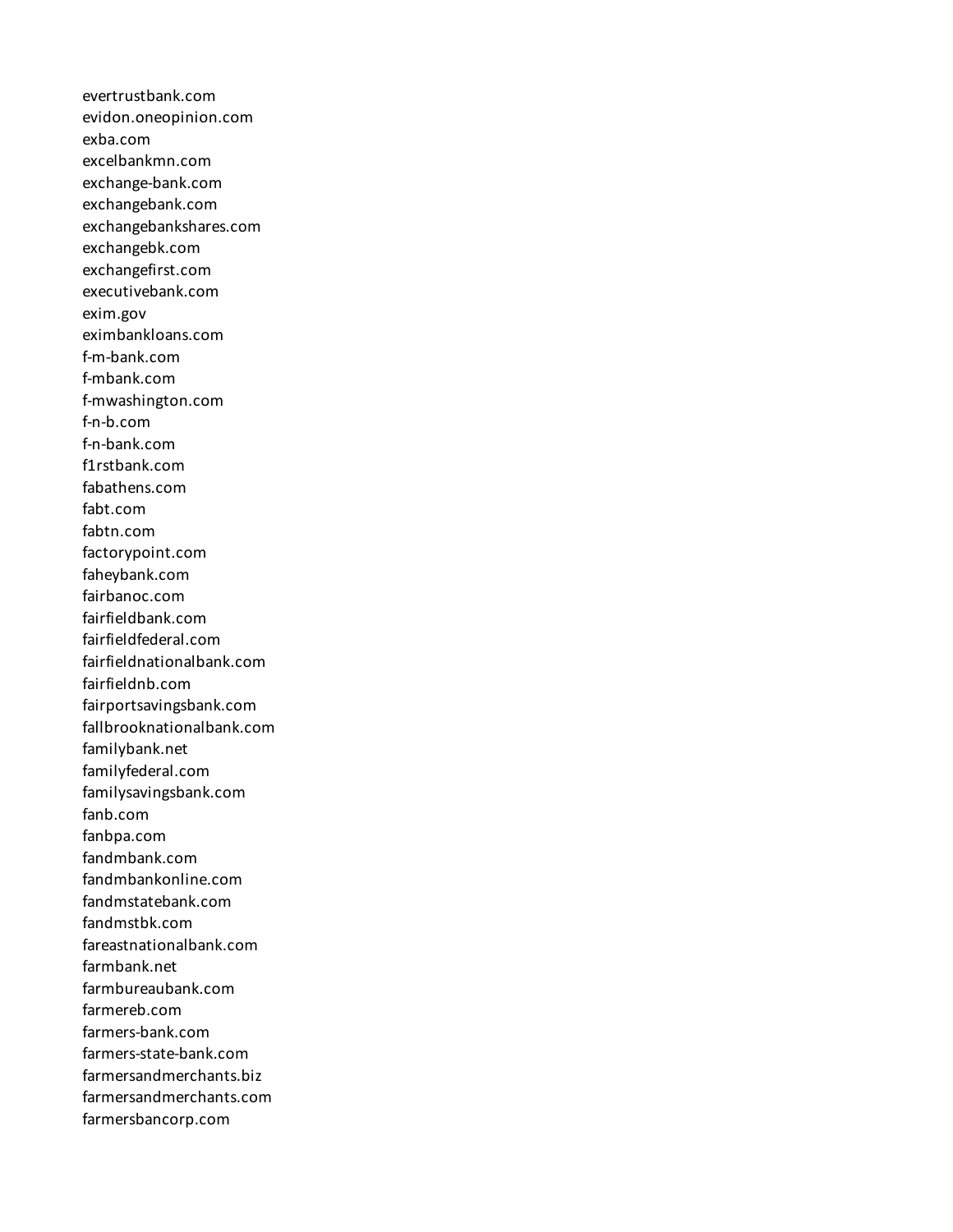farmersbank-ar.com farmersbank1.com farmersbankgreatbend.com farmersbanknc.com farmersbankport.com farmersbankva.com farmersdeposit.com farmersebank.com farmersfrankfort.com farmersmerchants-bank.com farmersmerchants.com farmersnational.com farmersnationalbank.com farmersnatlbank.com farmerssavings.com farmerssavingsbank.com farmersstate-online.com farmersstate.com farmersstatebank.net farmersstateonline.com farmerstatebank.com farmerstrust.com farmsavebank.com farwestbank.com fasb.com fauquierbank.com fb-t.com fbalaska.com fbazonline.com fbbh.com fbbmadison.com fbbmilwaukee.com fbcr@nemr.net fbdel.com fbfcwi.com fblbank.com fbnoky.com fbnw.com fbonline.biz fbopcorp.com fbr.com fbsc.com fbtco.com fbtmagnolia.com fbtonline.com fbtrust.com fbtspiritlake.com fcb-al.com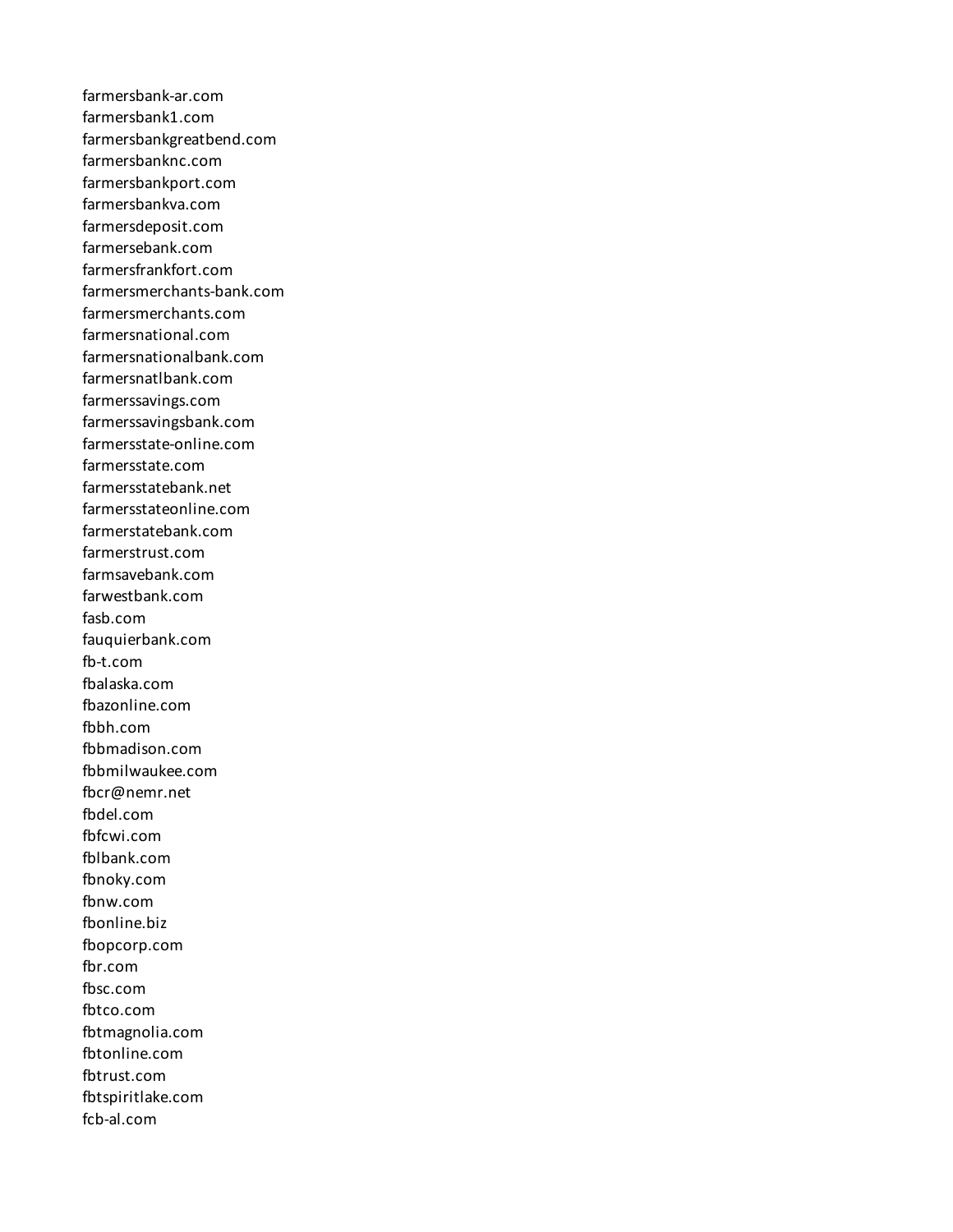fcb-hsv.com fcb-keokuk.com fcb-yourbank.com fcbank.com fcbank.net fcbanker.com fcbankonline.com fcbanktn.com fcbbanks.com fcbcc.com fcbcf.com fcbflorida.com fcbhillsboro.com fcbi.com fcbinc.com fcbk.com fcbl.com fcbmd.com fcbmilton.com fcbnet.com fcbnk.com fcbohio.com fcbok.com fcbonline.com fcbsc.com fcbswga.com fcbtaiwan.com fcbtampa.com fcbtn.com fcbxeniaflora.com fccbank.com fcfbank.com fcnb.com fcnbanks.com fcnbd.com fcnbtc.com fcsb.com fcsb.net fctc.com federaltrust.com federatedbank.com ffb-sd.com ffb.com ffb1.com ffbcolumbia.com ffbh.com ffbky.com ffbnk.com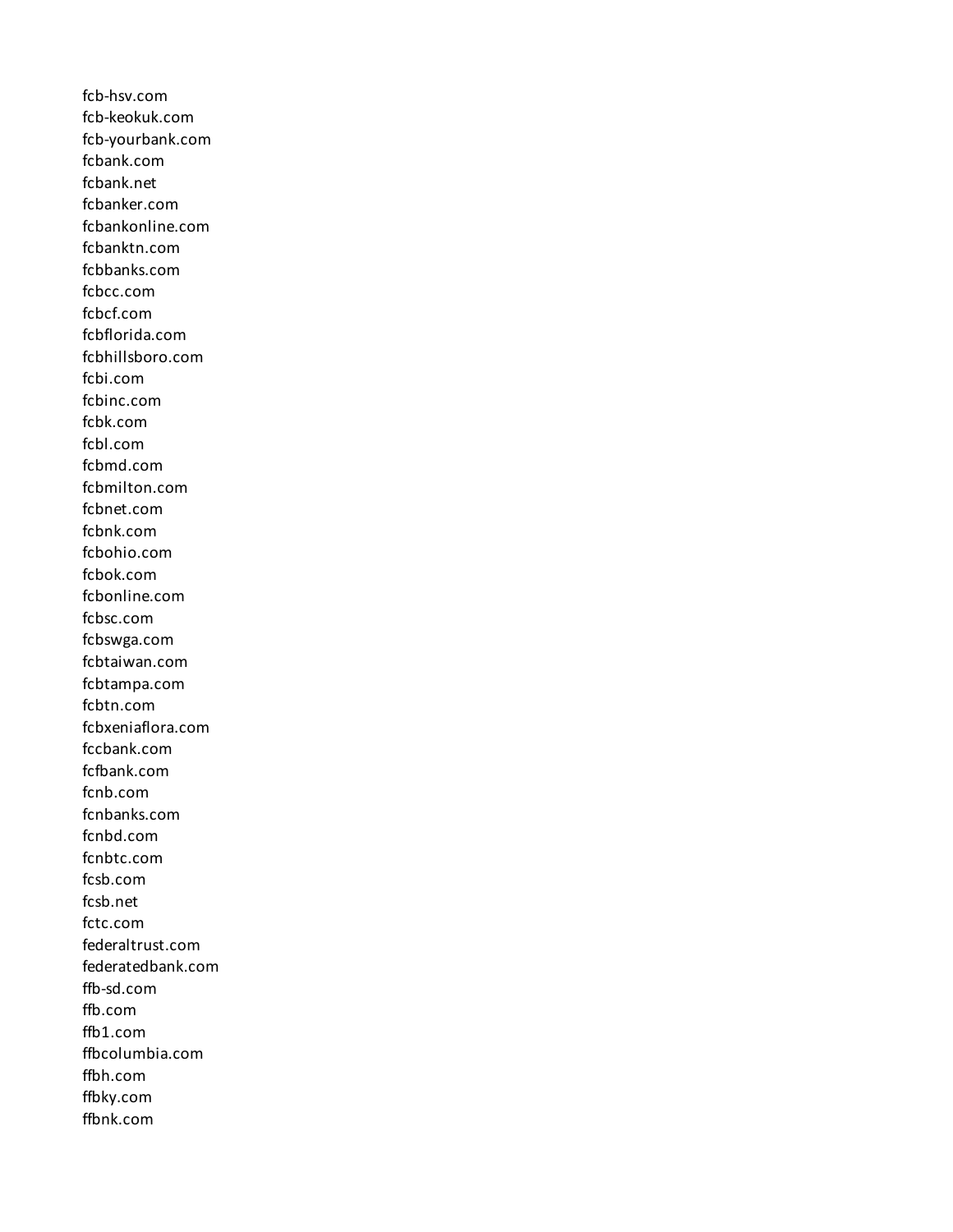ffbonline.com ffbt.com ffcb.com ffhh.com ffl.net ffmbank.com ffnbank.com ffpa.com ffsb.com ffsbank.com ffsbd.com ffsbfrankfort.com ffsbky.com ffsg.net ffzanesville.com fgb.net fhb.com fhlbboston.com fhlbc.com fhlbdm.com fhlbtopeka.com fibank.com fibmn.com fibtlink.com fidelity-bank.com fidelitybank.com fidelitybanknc.com fidelityhomestead.com fidelityinfoservices.com fidelitynational.com fidelitytopeka.com fidfed.com fidfedsl.com fifebank.com fifthdistrict.com financefactors.com financialsecuritybank.com finb.com fingalstatebank.com firesidethrift.com first-american.com first-bank.net first-federal.com first-fedmidwest.com first-fidelity.com first-national.com first-nationalbank.com first-online.com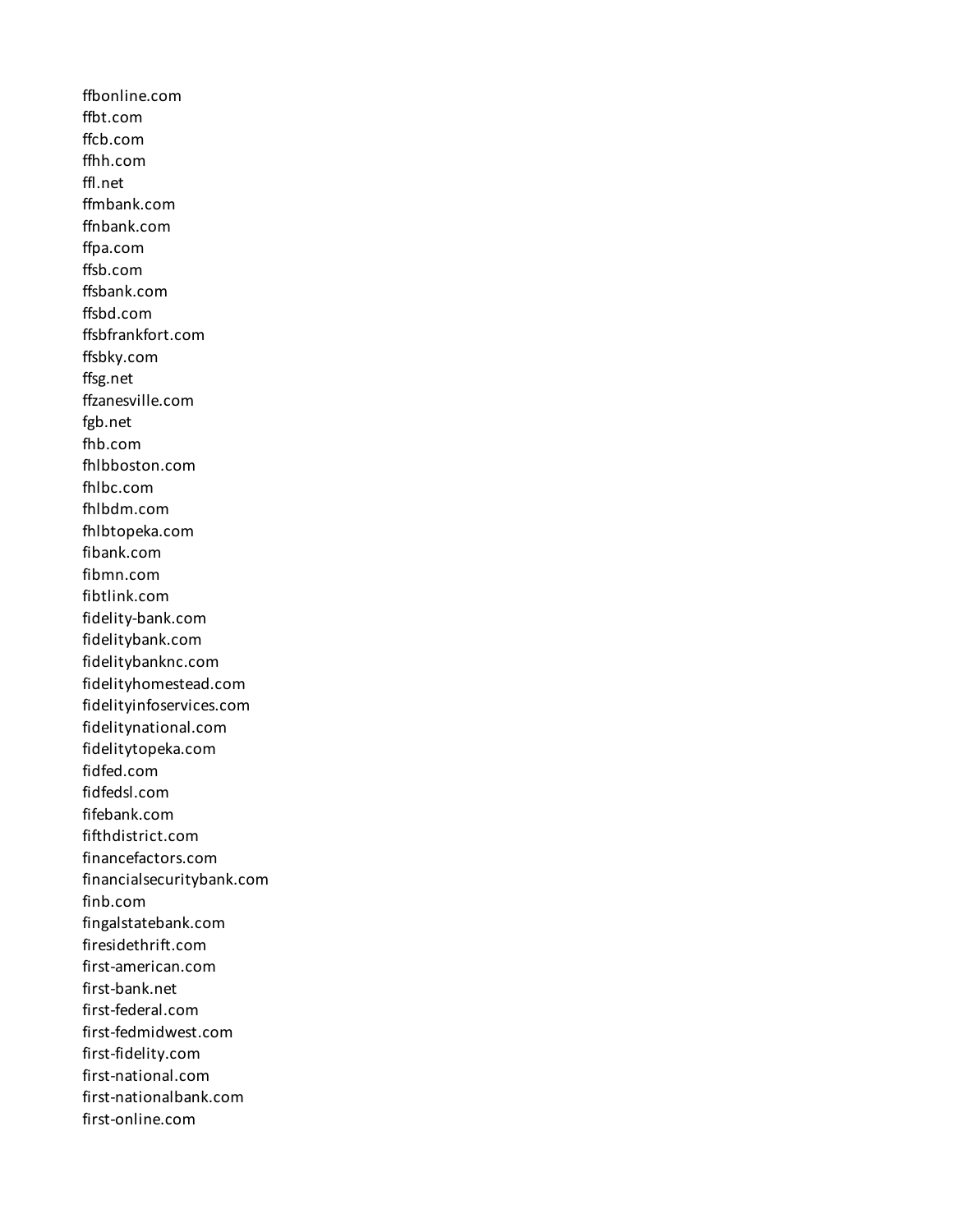first-security-bank.com first-western-bank.com first-western.com firstalliancebank.com firstam.com firstambank.com firstambanktrust.com firstamericabank.com firstamericanbankfab.com firstamtrust.com firstandfarmers.com firstandocean.com firstandpeoplesbank.com firstar.com firstarizona.com firstarkansas.com firstarkansasbank.com firstate.net firstban.com firstbancorp.com firstbank-la.com firstbank-mtp.com firstbank-va.com firstbank.com firstbank.net firstbank1.com firstbankandtrust-ga.com firstbankandtrustcozad.com firstbankbr.com firstbankcard.com firstbankdecatur.com firstbankdm.com firstbankdothan.com firstbankers.com firstbankfl.com firstbankhp.com firstbankingco.com firstbankingctr.com firstbankky.com firstbanklake.com firstbankmiami.com firstbankmo.com firstbankms.com firstbanknewton.com firstbankofcg.com firstbankofdalton.com firstbankofjacksonville.com firstbankofoakpark.com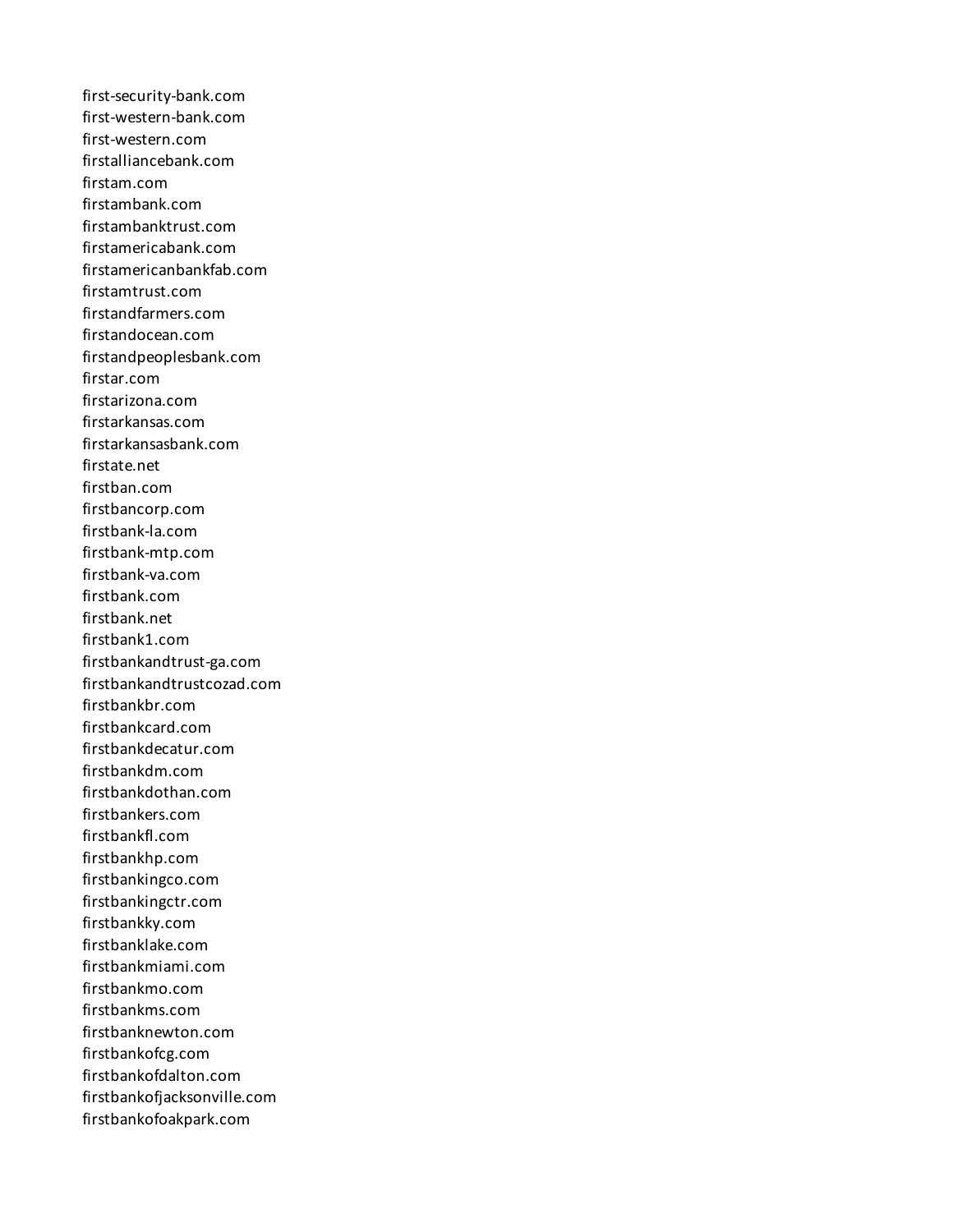firstbankpr.com firstbankri.com firstbankrichmond.com firstbanks.com firstbankslo.com firstbanktn.com firstbethany.com firstbradentonbank.com firstbusinessbank.org firstcapitalbank.com firstcarolinastatebank.com firstcb.com firstcbt.com firstccbank.com firstcentral.com firstcentralbank.com firstcentralsb.com firstcentury.com firstcharter.com firstcharterbank.com firstchicago.com firstcitizens.com firstcitizensbank.com firstcitizensnational.com firstcitizensnb.com firstcitizensww.com firstcitrus.com firstcitybank.com firstcoastalbank.com firstcolebrookbank.com firstcombank.com firstcommbnk.com firstcommercebank.com firstcommercialbank.com firstcommercialbk.com firstcommonwealth.com firstcommunity-bank.com firstcommunity.net firstcommunitybank.com firstcommunitybank.org firstcommunitybanker.com firstcommunitybanknj.com firstcommunitybankvt.com firstcommunityindiana.com firstcounty.com firstcountybnk.com firstcowetabank.com firstdakota.com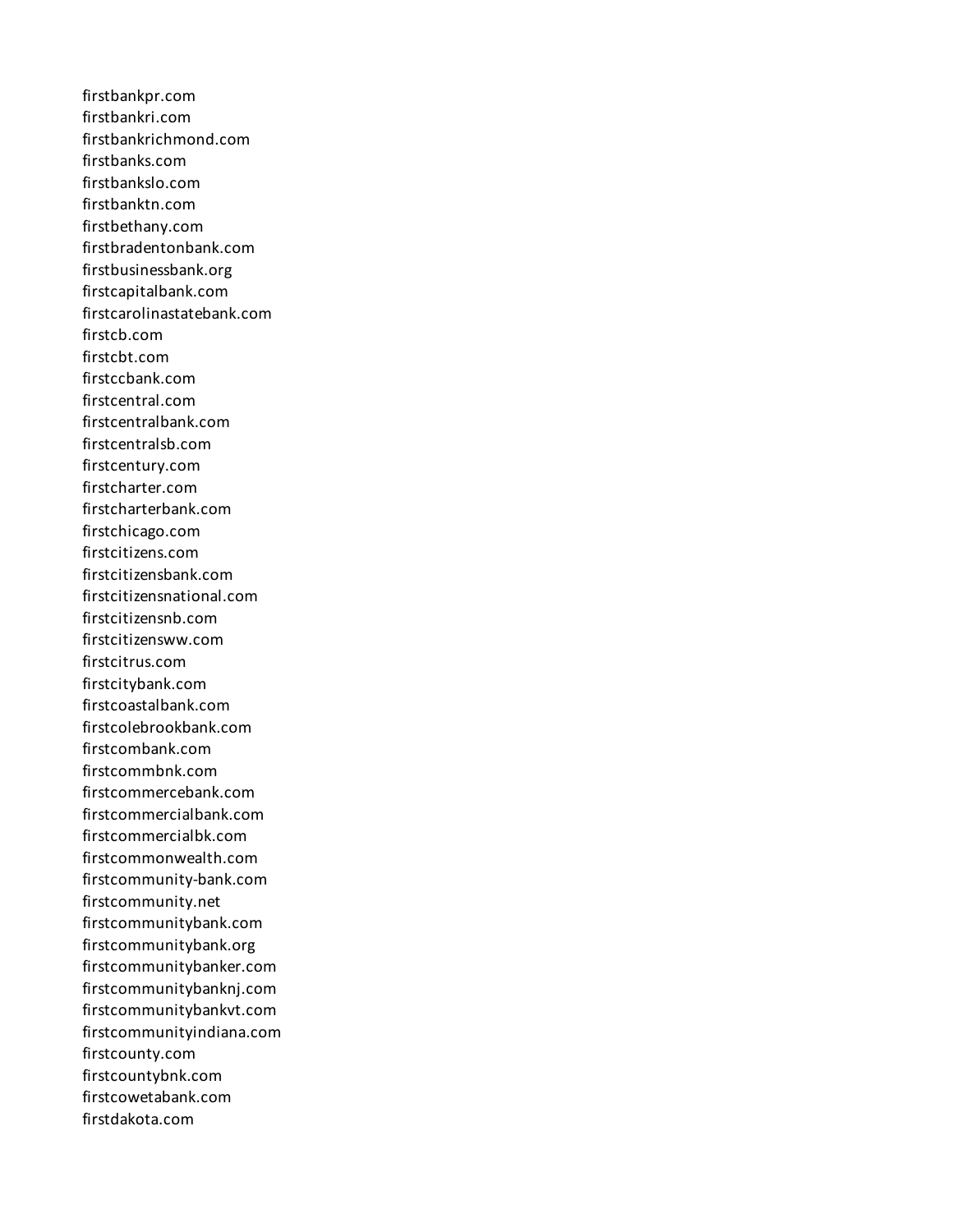firsteastsidesavings.com firstedmond.com firstenterprisebank.com firstessex.com firstevergreen.com firstexchangebank.com firstfarmbank.com firstfarmersonline.com firstfd.com firstfed-neib.com firstfed.com firstfed.special.net firstfedamerica.com firstfedbankkc.com firstfedbessemer.com firstfedbucks.com firstfeddelta.com firstfederal.com firstfederalbank.com firstfederalbankofohio.com firstfederalmascoutah.com firstfederalofgalion.com firstfederalsandl.com firstfederalsavings.com firstfederalsl.com firstfedlc.com firstfedmcm.com firstfedwaukesha.com firstflbank.com firstfleetwood.com firstga.com firstgeorgiabank.com firstguarantybank.com firstharrison.com firstheritage.net firstheritagebank.com firsthometownbank.com firsthope.com firsthorizon.com firstib.com firsticbank.com firstindependence.com firstindependentbank.com firstindependentnv.com firstindiana.com firstindy.com firstinterstatebank.com firstinvestors.com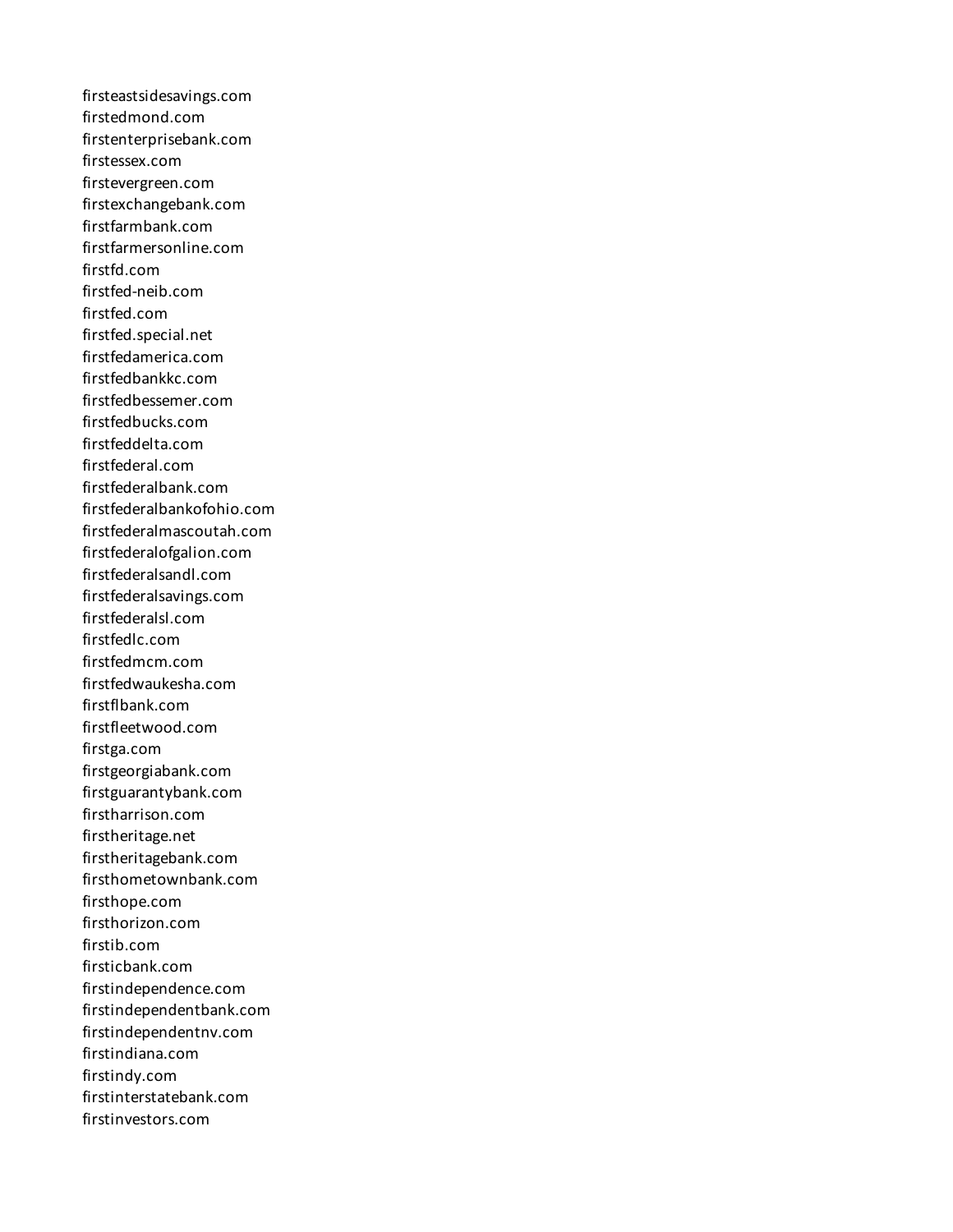firstkeystone.com firstknox.com firstlenapenationbank.com firstlibertybank.com firstlibertynational.com firstlouisiana.com firstlowndesbank.com firstmadisonbank.com firstmarketbank.com firstmchenry.com firstmd.com firstmerchants.com firstmerit.com firstmetro.com firstmetro.comofficers-directors.html firstmid.com firstmidwest.com firstmidwestbank.com firstmnbank.com firstmorris.com firstmutual.com firstnational-online.com firstnational.cc firstnational.com firstnationalathome.com firstnationalbank.com firstnationalbankparkfalls.com firstnationalbanks.biz firstnationalbanks.com firstnationalberwick.com firstnationaltullahoma.com firstnatlbank.com firstnatlsc.com firstnavybank.com firstnb.com firstnbank.com firstnbcanoncity.com firstnebraskabank.com firstnnb.com firstnorthern.com firstnorthwestbank.com firstofli.com firstokmulgee.com firstoptionbank.com firstottawa.com firstpennbank.com firstpeoplesbank.com firstpeoplesbank.net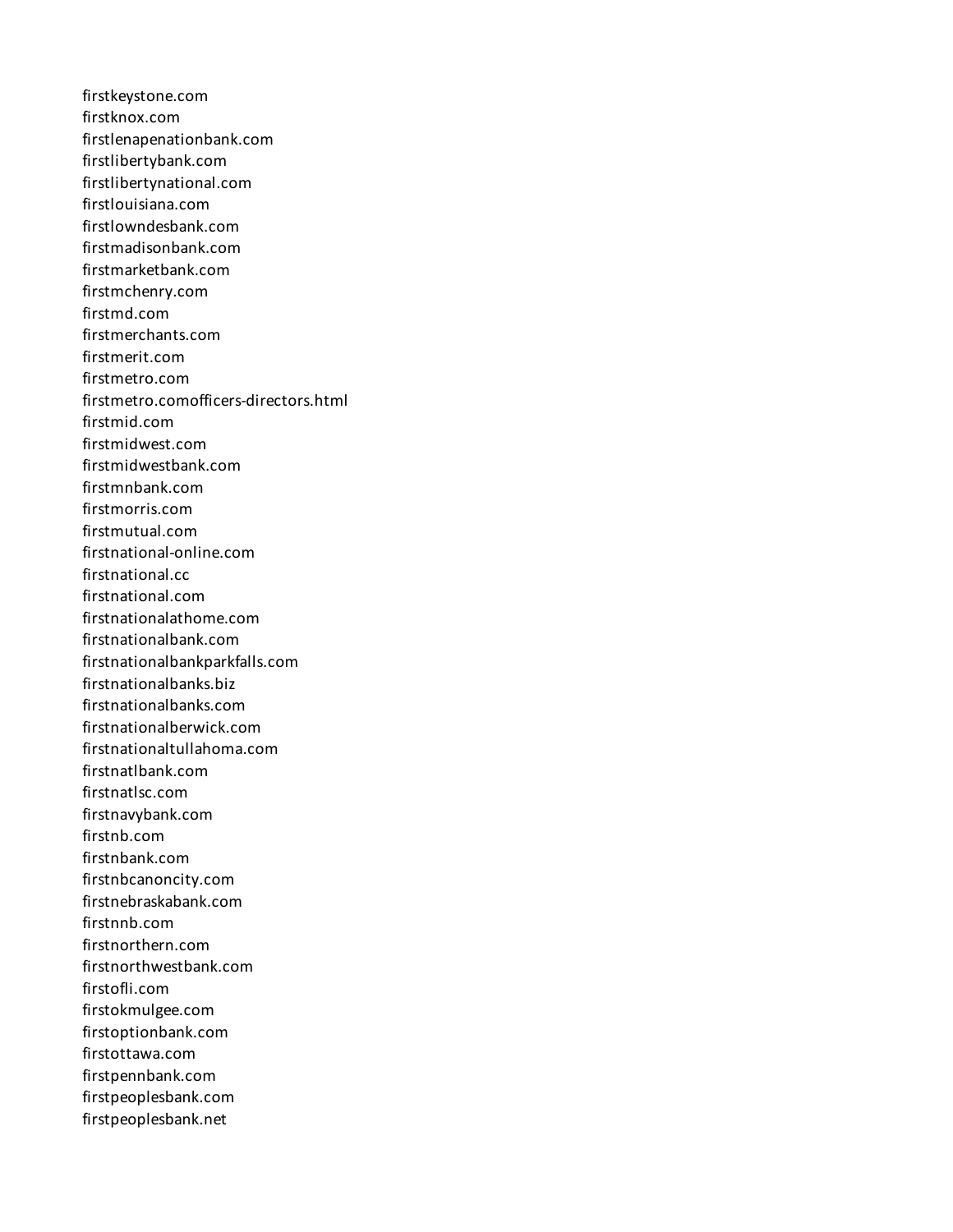firstpersonalbk.com firstpiedmont.com firstplace.net firstplusbank.com firstportcity.com firstpremier.com firstpryoritybank.com firstregional.com firstreliance.com firstrepublic.com firstresourcebank.com firstsafetybank.com firstsaversbank.com firstsavings.com firstsavingsbanks.com firstscotia.com firstsecurity.net firstsecuritybank.com firstsecuritybk.com firstsentinelbank.com firstsentry.com firstshorefed.com firstsignature.com firstsignaturebank.com firstsouthern.com firstsouthernbank.net firstsouthnc.com firststatebankfsb.com firststatebanking.com firststatebankky.com firststatebankmo.com firststatebanknd.com firststatebanks.com firststatebanksouth.com firststatebankstjoe.com firststatebloomington.com firststatefinancial.com firststateks.com firststatemonticello.com firststatenet.com firststatewarren.com firststparis.com firstsuburbanbank.com firstsullivan.com firstswbank.com firsttierbank.com firsttrust.com firsttrustbankil.com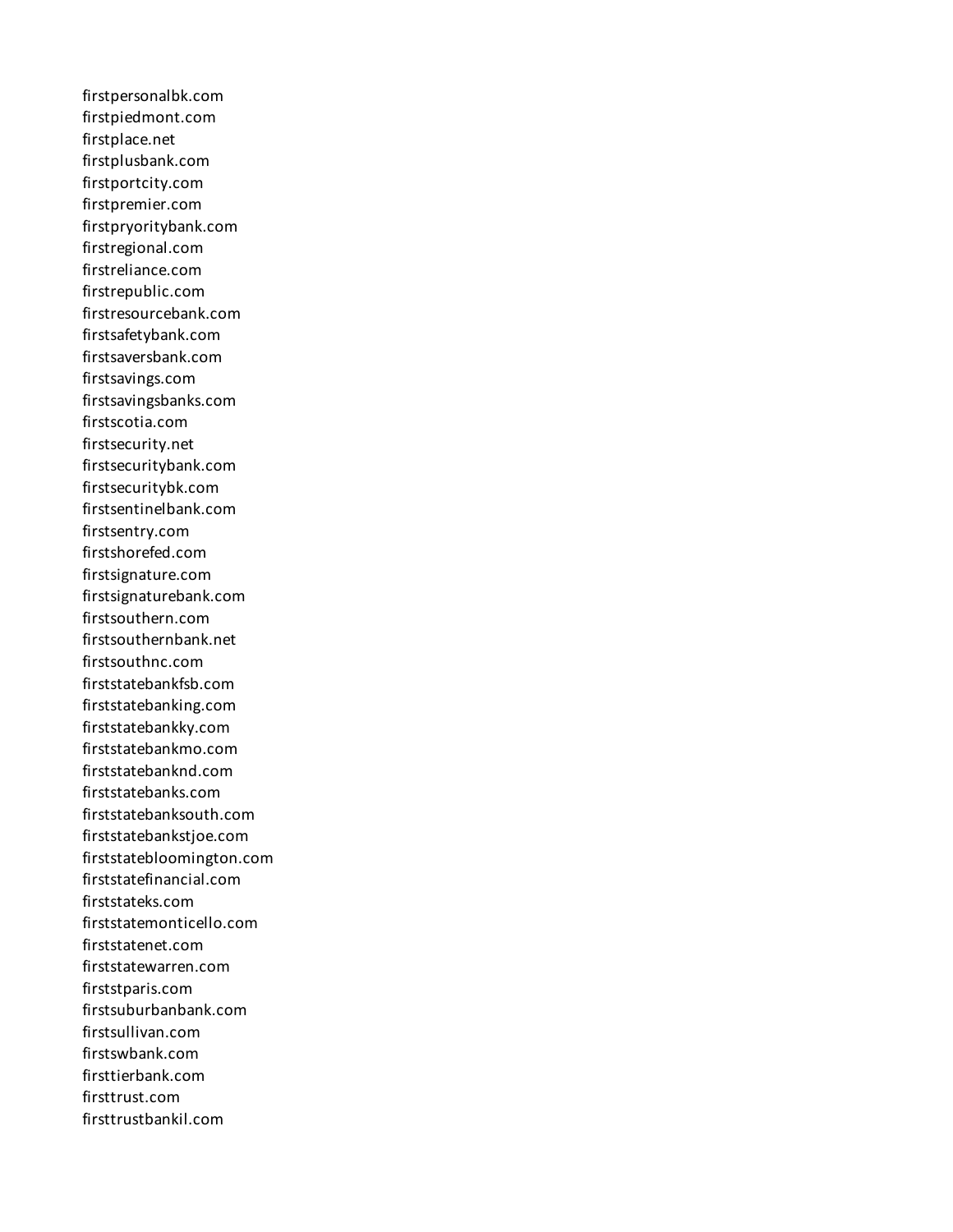firsttrustnc.com firsttrustwatseka.com firsttuskegeebank.com firstunion.com firstunitedbank.com firstunitedonline.com firstusa.com firstusbank.com firstutahbank.com firstvirginia.com firstvolunteer.com firstvt.banknorth.com firstwesternbank.com firstwithus.com firstxpress.com fiserv.com fivestarbank.com fjsb.com flaglerbankusa.com flagship-bank.com flagshipnationalbank.com flagstar.com flanaganstatebank.com flare.net flare.opinionoutpost.com flatbush.com flatheadbank.com flb.banknorth.com flbk.com flcb.com fleet.com flintbk.com florabankandtrust.com florencebk.com florencesavings.com florencestatebank.com floridabank.com floridachoicebank.com floridacitizensbank.com floridacommunitybank.com floridafirstbk.com floridagulfbank.com floridaparishesbank.com floridasavingsbank.com floridashoresbank.com floridiancommunitybank.com flushingsavings.com fm-bank.com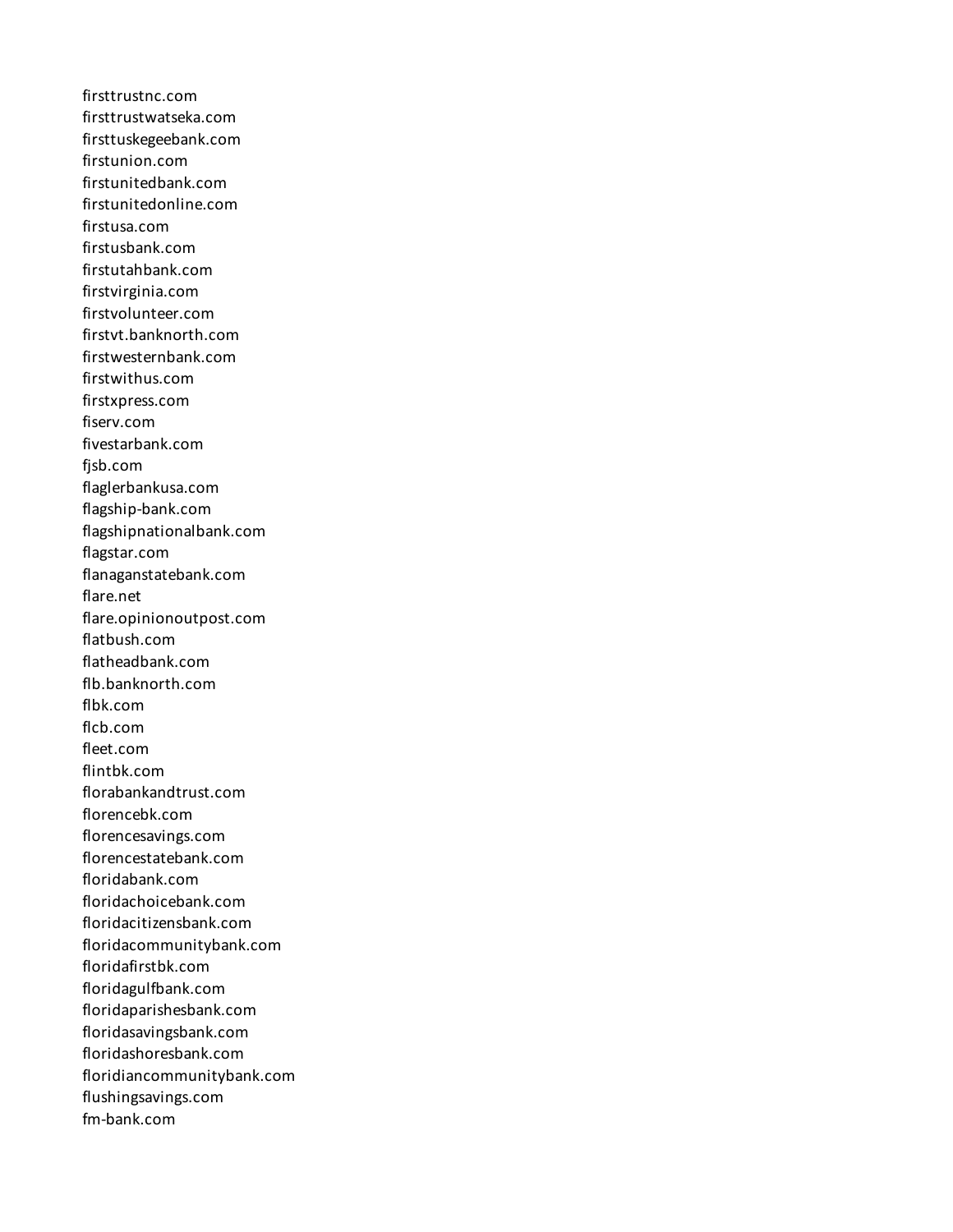fm-banks.com fmallegiance.com fmb.com fmb.net fmbankia.com fmbanking.com fmbankmiamisburg.com fmbankne.com fmbankokc.com fmbanks.com fmbanktrust.com fmbankwp.com fmbbank.com fmbcolby.com fmberlin.com fmbfinancial.com fmbms.com fmbn.com fmbnc.com fmbonline.com fmbsc.com fmbstclair.com fmbt.com fmbwc.com fmcbank.com fmfbank.com fmmarinette.com fmnb.com fmnbank.com fmsb.com fmsb4me.com fmstatebank.com fmtulsa.com fmub.com fn65627@alltel.net fnanb.com fnb-bank.com fnb-beatrice.com fnb-buffalo.com fnb-canf.com fnb-colorado.com fnb-columbia.com fnb-eagleriver.com fnb-fnb.com fnb-hampton.com fnb-hartford.com fnb-hope.com fnb-jasper.com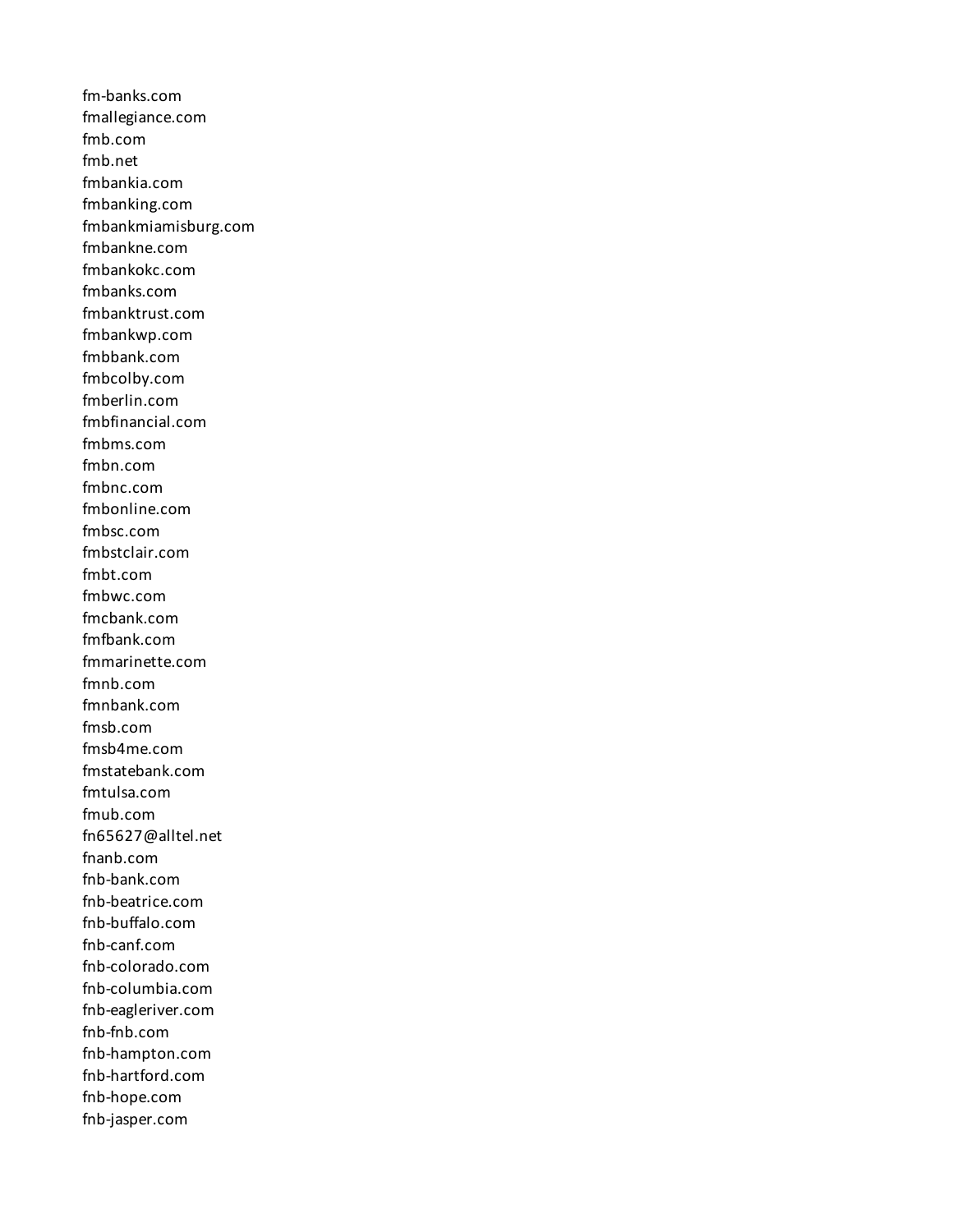fnb-lakeozarks.com fnb-longmont.com fnb-manchester.com fnb-ne.com fnb-nny.com fnb-online.com fnb-palm.com fnb-paonia.com fnb-rochelle.com fnb-scottsboro.com fnb-sf.com fnb-tc.com fnb-trust.com fnba.com fnba.net fnbada.com fnbakron.com fnbalamo.com fnbalma.com fnbaltus.com fnbamboy.com fnbames.com fnbancs.com fnbank.net fnbank3.com fnbankky.com fnbankonline.com fnbanksc.com fnbanksuffield.com fnbankviroqua.com fnbaonline.com fnbashford.com fnbaudrain.com fnbb.com fnbba.com fnbbaldwin.com fnbbarron.com fnbbarry.com fnbbeloit.com fnbbemidji.com fnbberryville.com fnbbh.com fnbblytheville.com fnbbtown.com fnbbwk.com fnbca.com fnbcalumet-ll.com fnbcamden.com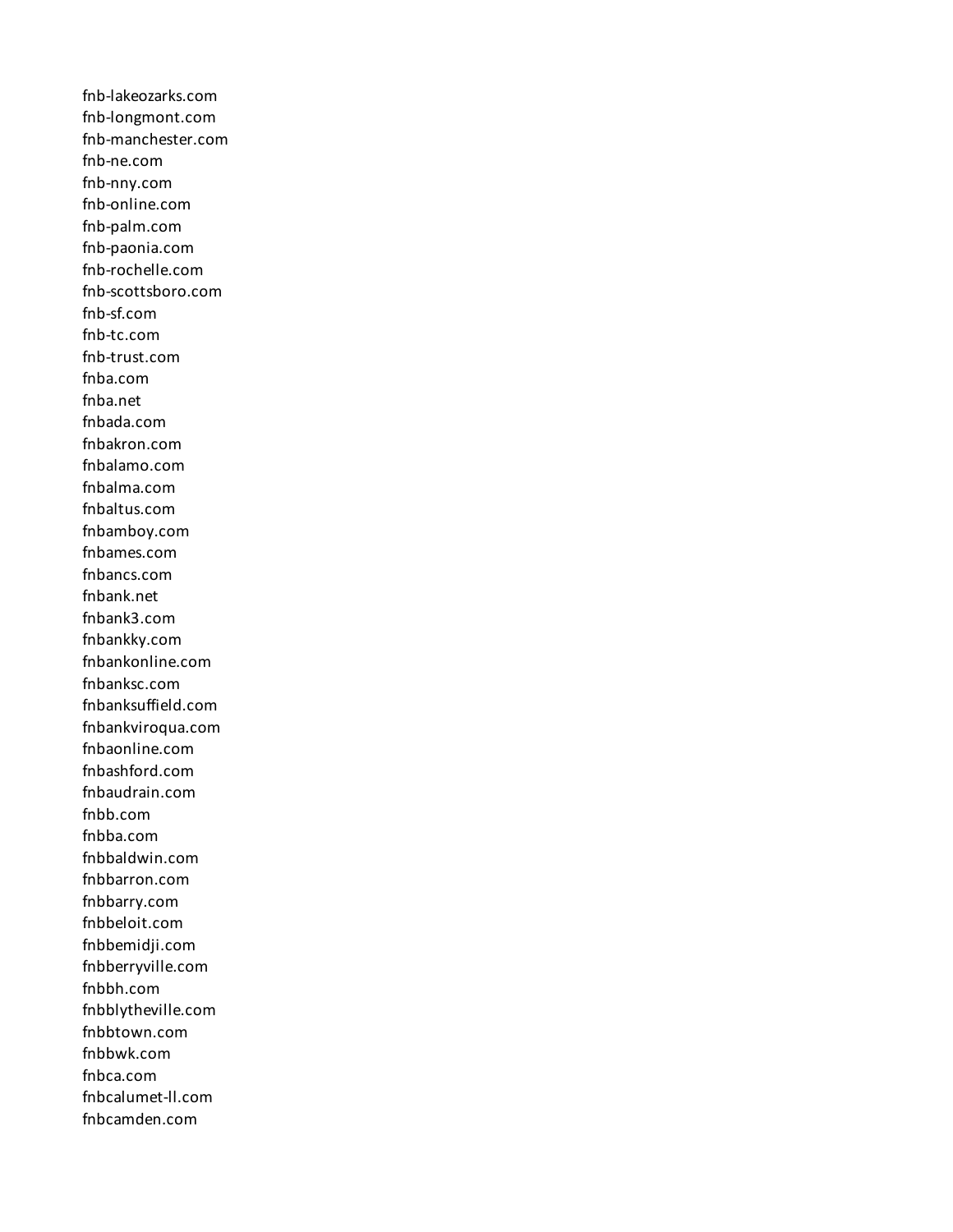fnbcanfield.com fnbcarrollton.com fnbcc.com fnbcc.net fnbccb.com fnbcedarfalls.com fnbcenterville.com fnbcf.com fnbchadron.com fnbchelseaok.com fnbchestercounty.com fnbchisholm.com fnbchix.com fnbclintonmo.com fnbcoloss.com fnbcolumbia.com fnbconwayspgs.com fnbcortez.com fnbcos.com fnbcrosby.com fnbcrossett.com fnbdanville.com fnbdarlington.com fnbdavis.com fnbdirect.com fnbdozier.com fnbdurango.com fnbdurant.com fnbea.com fnbec.com fnbestes.com fnbexeter.com fnbfairfieldiowa.com fnbfl.com fnbflorida.com fnbforyou.com fnbfoxvalley.com fnbfs.com fnbgar.com fnbgaylord.com fnbgc.com fnbgermantown.com fnbgillette.com fnbgrayson.com fnbgreatbank.com fnbgrove.com fnbhugo.com fnbhutch.com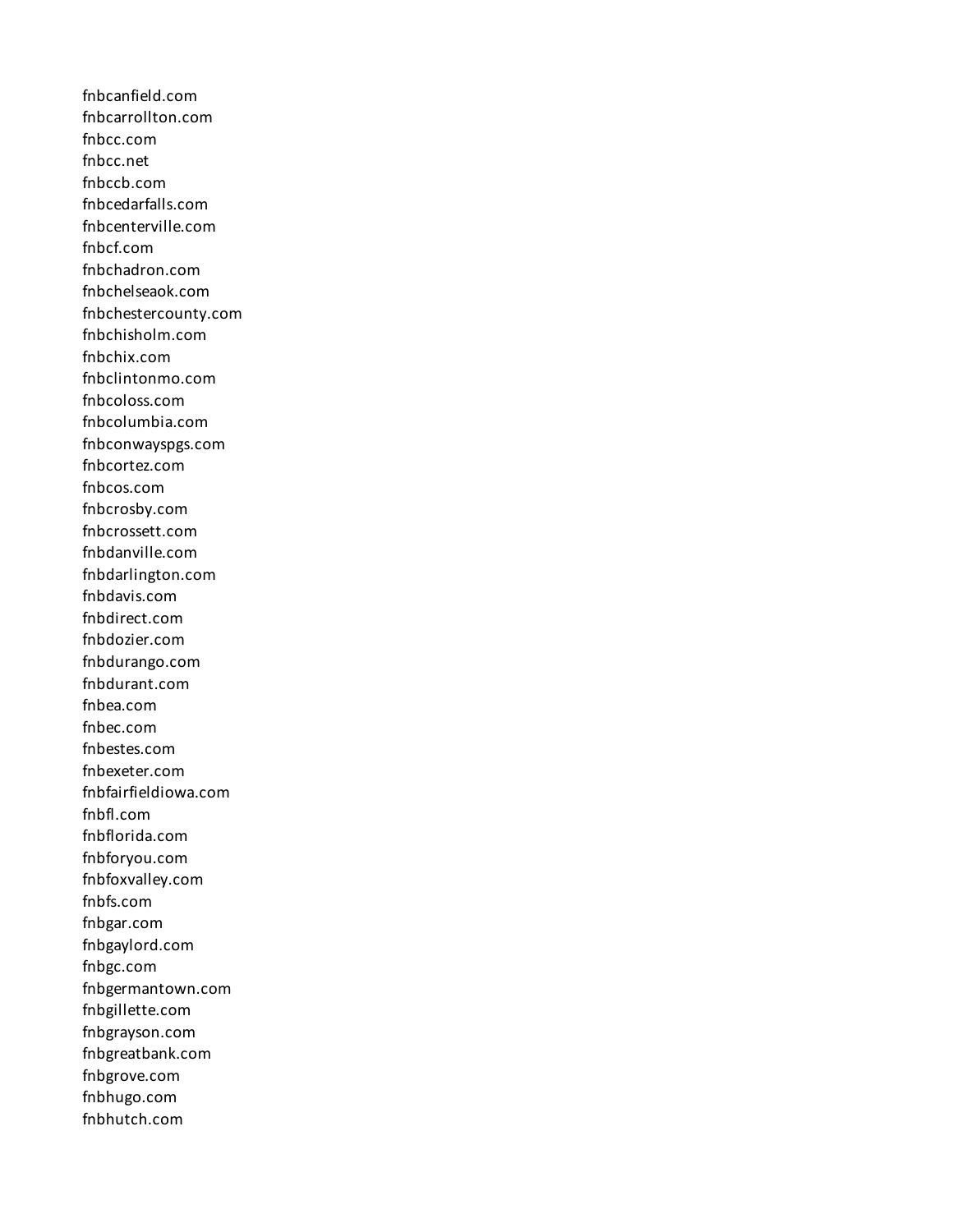fnbhutchonline2.com fnbi.com fnbill.com fnbimk.com fnbinternet.com fnbiweb.com fnbjc.com fnbkansas.com fnbkeys.com fnbkiester.com fnbky.com fnbl.com fnblafollette.com fnblebanon.com fnblifetime.com fnblincoln.com fnblondonky.com fnblonline.com fnbluv.com fnblv.com fnbmag.com fnbmanchester.com fnbmarengo.com fnbmarin.com fnbmarysville.com fnbmbg.com fnbmcconnells.com fnbmd.com fnbmg.com fnbmh.com fnbmiami.com fnbmichigan.com fnbmifflintown.com fnbminersville.com fnbmontana.com fnbmonte.com fnbmt.com fnbmtvernon.com fnbmusc.com fnbmwc.com fnbn.com fnbnc.com fnbnd.com fnbneg.com fnbnet.com fnbnoky.com fnbnonline.com fnbnow.com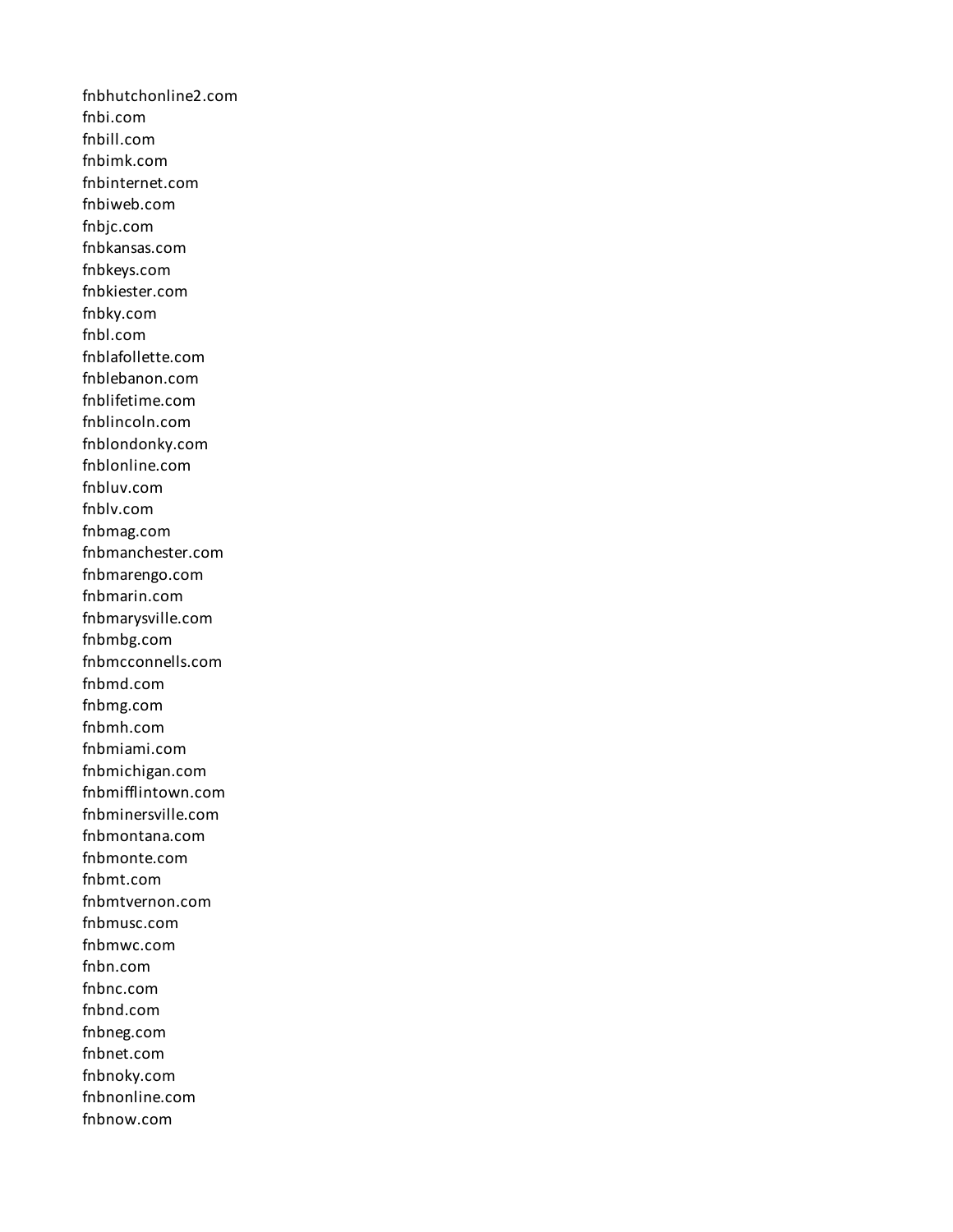fnbnp.com fnbns.com fnbnwfl.com fnboa.com fnboelwein.com fnbofclinton.com fnbofdwight.com fnbofnm.com fnbofwamego.com fnbofwyo.com fnbolathe.com fnboneida.com fnbop.com fnborangepark.com fnborrville.com fnbotc.com fnbotn.com fnboxford.com fnbpa.com fnbpalmerton.com fnbpasco.com fnbpc.com fnbpcbanker.com fnbpeterstown.com fnbpikevilletn.com fnbpinecity.com fnbpipe.com fnbplainview.com fnbpolk.com fnbpville.com fnbraymond.com fnbrf.com fnbrockies.com fnbromney.com fnbruidoso.com fnbsauk.com fnbscott.com fnbscottsboro.com fnbsd.com fnbseiling.com fnbsf.com fnbsharpcounty.com fnbshen.com fnbsi.com fnbsite.com fnbsj.com fnbsm.com fnbsoutheast.com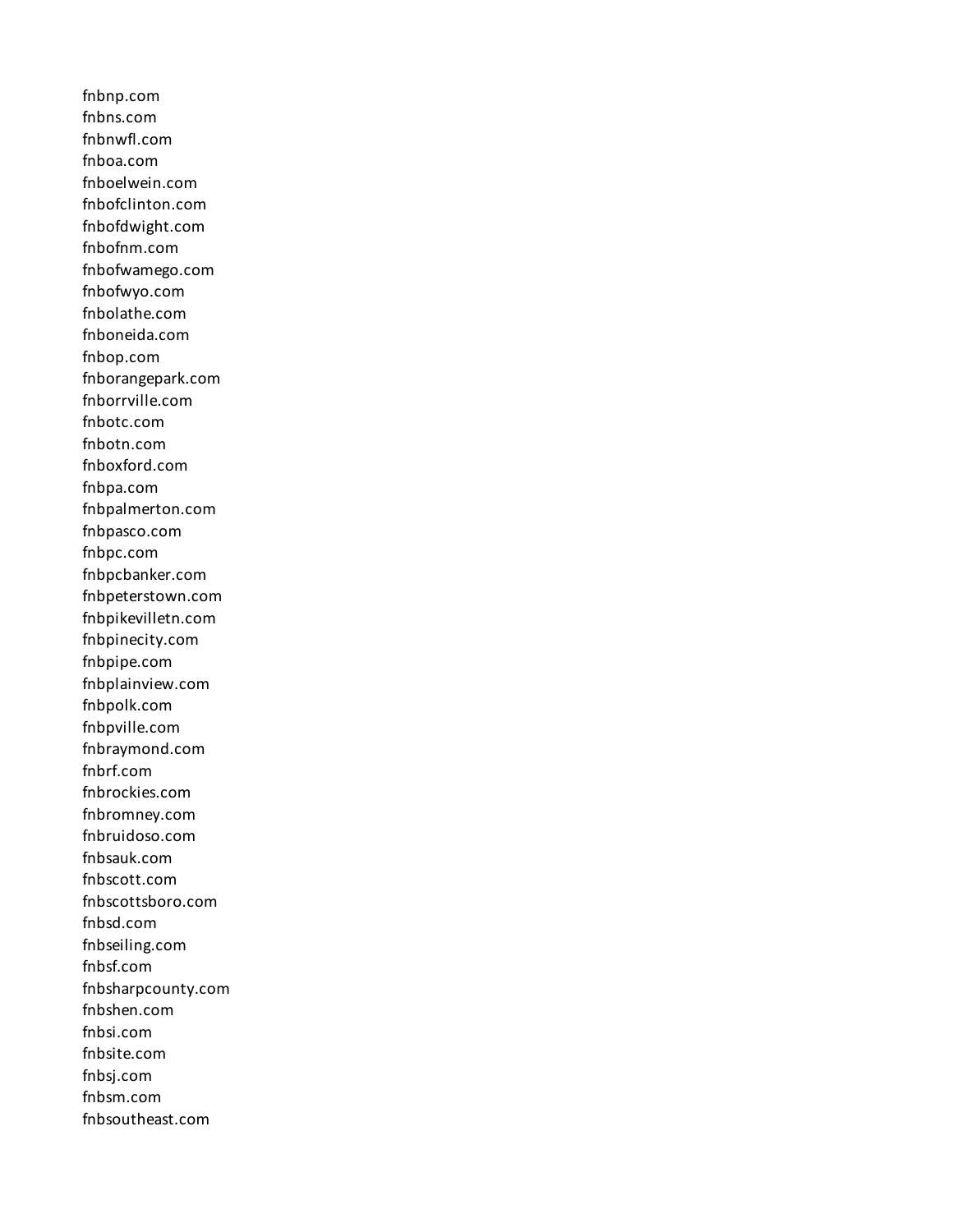fnbspringdale.com fnbsr.com fnbsteamboat.com fnbstl.com fnbstoughton.com fnbstratton.com fnbt.com fnbtalladega.com fnbtampa.com fnbtdad.com fnbtn.com fnbtr.com fnbtsyr.com fnbutah.com fnbv.com fnbvalentine.com fnbvinita.com fnbw@arvig.com fnbwadena.com fnbwahoo.com fnbwalker.com fnbwaseca.com fnbwaterloo.com fnbwaverly.com fnbwaynesboro.com fnbwbank.com fnbwellington.com fnbwellston.com fnbwest.com fnbwford.com fnbwhite.com fnbwilliamson.com fnbwismin.com fnbwv.com fnbwy.com fnbwynne.com fnbwyo.com fnbwyomingde.com fnbxeniaflora.com fnbyuma.com fncb.com fnfg.com fnwb.com foa.com foail.com folsomlakebank.com foothillindbank.com foothillsbank.com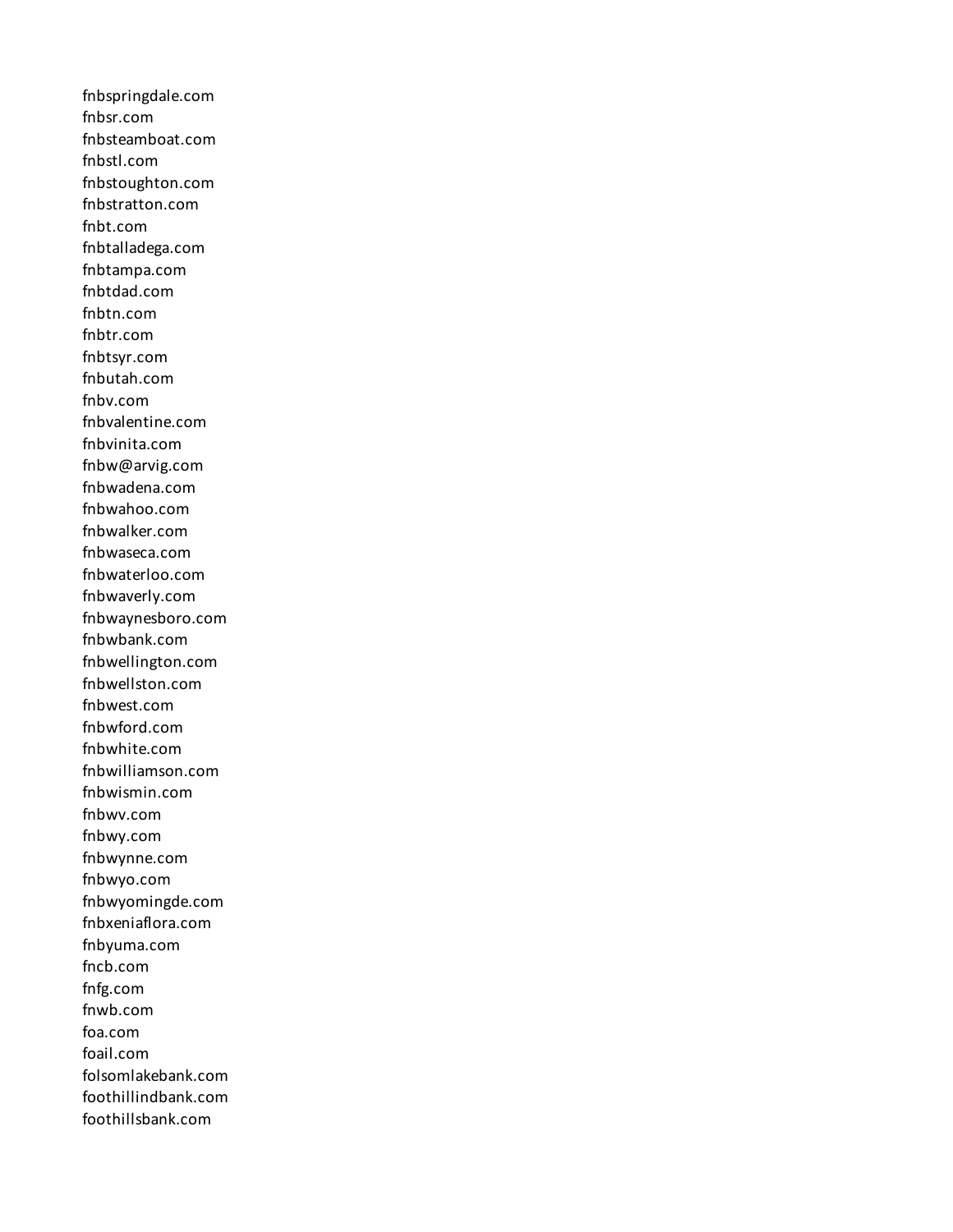forestparkbank.com fortleebank.com fortmadisonbank.com fortressbanks.com fosterbank.com foundationbank.com foundersbank.com foundersdirect.com fouroaksbank.com fourthfed.com fowlerstate.com foxfed.com fpb.com fpbk.com france.com francesslocum.com franklinbank.com franklinbankmpls.com franklinbnk.com franklinfederal.com franklinnetbranch.com franklinsavings.com franklinsavingsbank.com franklinstatebank.net franklintempleton.com fraternityfed.com frbatlanta.org frbchi.org frbkonline.com frbsf.org freedomaccess.com freedombankmt.com freedombankonline.com freedombankva.com freeholdsavingsandloan.com fremontbank.com fremontbankna.com fremontnational.com frfive.com friendlybremenbank.com friends@com1nb.com frnb.com frontbank.com frontenacbank.com frontierbankfsb.com frontiernational.com frontiersb.com frontierstatebank.com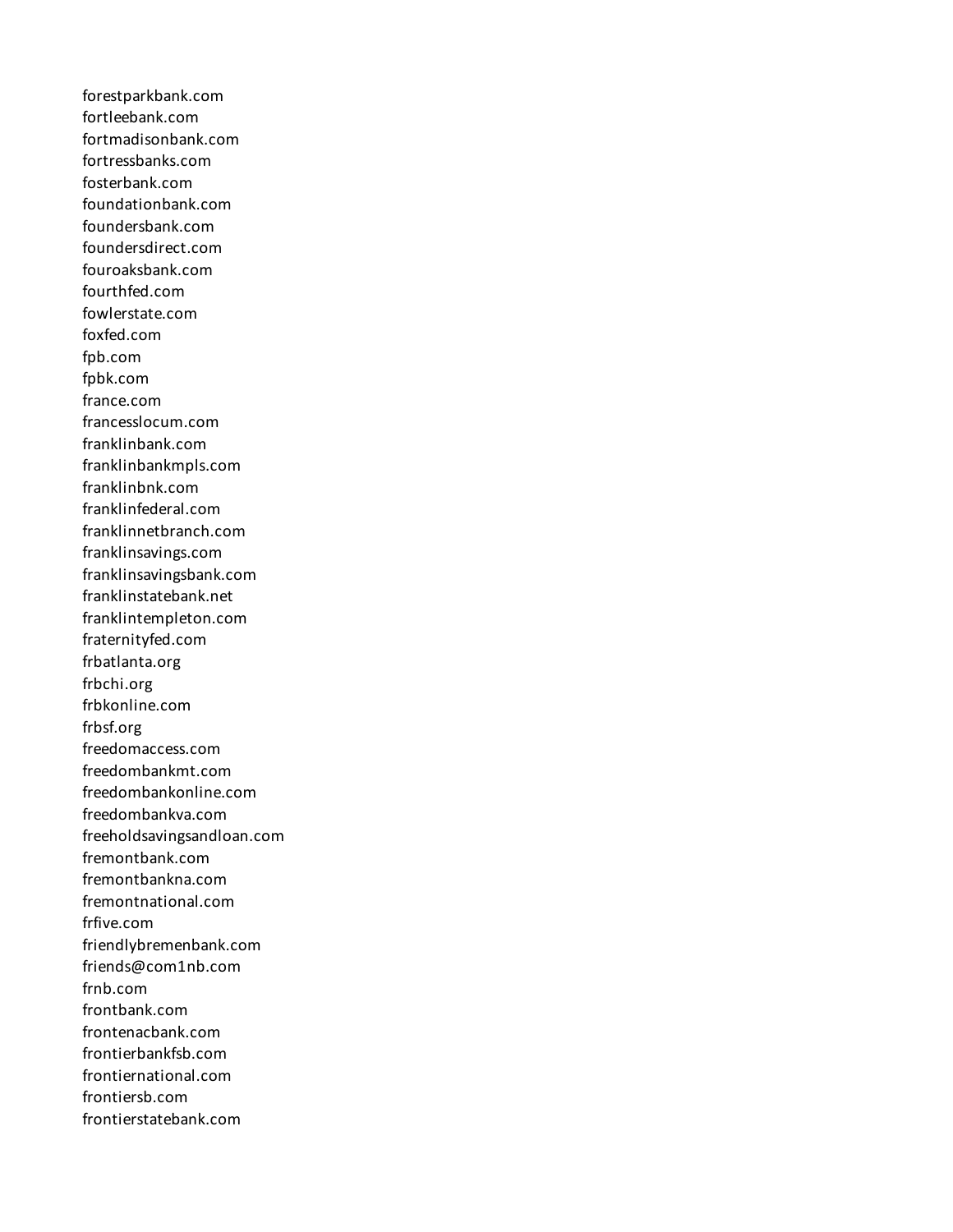frontrangebankonline.com frostbank.com frs-l.com fsb-hotchkiss.com fsb-purdy.com fsb-traer.com fsb-wv.com fsb.com fsb1.com fsb1879.com fsb@ponyexpress.net fsbadams.com fsbaltus.com fsbanadarko.com fsbancorp.com fsbank.com fsbanking.com fsbankmctn.com fsbanknet.com fsbastoria.com fsbb.com fsbbyron.com fsbcanisteo.com fsbcc.com fsbct.com fsbdent-perham.com fsbdover.com fsbeldorado.com fsbfinlayson.com fsbfsb.com fsbhegewisch.com fsbhome.com fsbinternet.com fsbj.com fsbme.com fsbmendota.com fsbmiddlebury.com fsbmsla.com fsbmunich.com fsbnewcastle.com fsbnh.com fsbnm.com fsbnora.com fsboakley.com fsbokc.com fsbrc.com fsbrenton.com fsbrosemount.com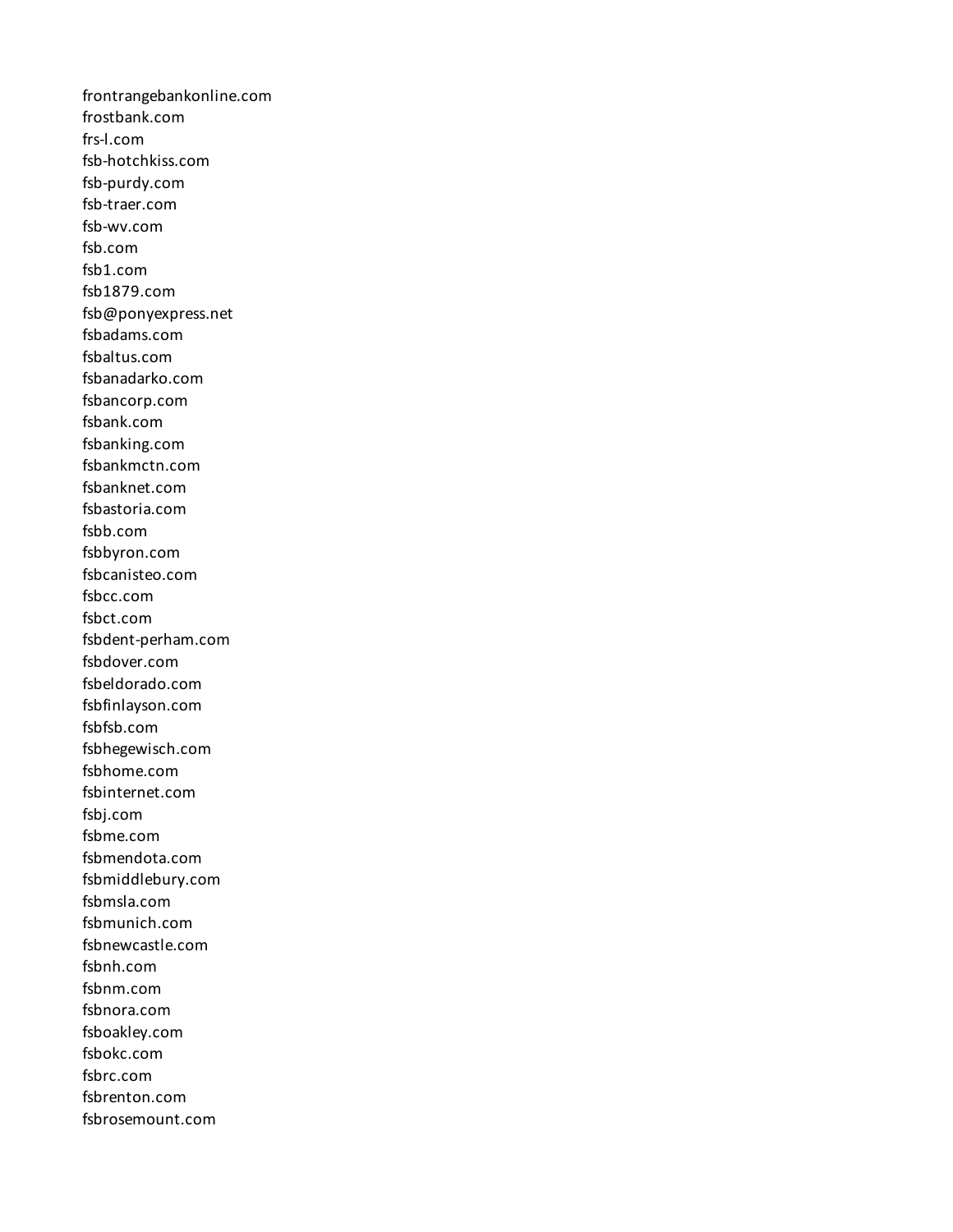fsbshannon-polo.com fsbtc.com fsbtco.com fsbtrust.com fsbwabasha.com fsbwaupaca.com fsbwi.com fsbwy.com fscb.com fscbank.com fsgbank.com fsnb.com fsnb.net fsnbank.com fssb.com fssbonline.com fssbsemo.com fstb.com fstunitedbank.com ft-sb.com ftb.com ftci.com ftpb.com ftsbbancroft.com ftsbonline.com ftub.com fullertoncb.com fult.com fultonbankonline.com fultonsavings.com fultonstatebank.com futurusbank.com fvsbank.com fwrb.com fwsb.com fxfn.com fxportal.fxfn.com g-lbank.com gab.com gacommercebank.com gardinersavings.com gardnernational.com garfieldcountybank.com gastonfederalbank.com gatecitybank.com gatewayamericanbank.com gatewaybankandtrust.com gatewaynationalbank.com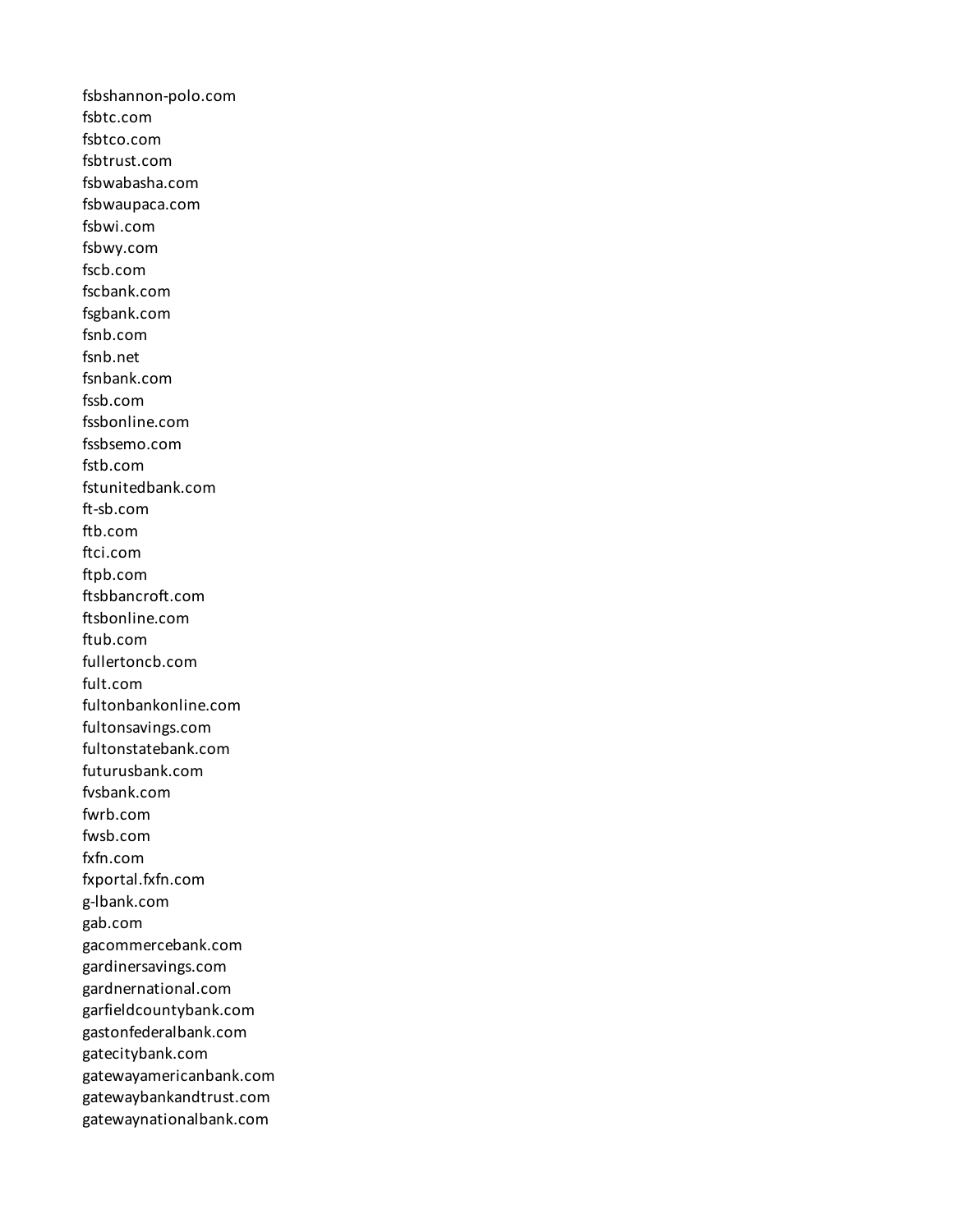gatewaysavingsbank.com gatewaysb.com gbbk.com gbcbank.com gbcib.com gbsb.com gbt.com gbtcalhoun.com gc4bank.com gcbank.com gcdb.net gcfbank.com gcnb.com gcsbank.com gebank.com gebf.com geddesfederal.com generationsbank.com geneseeregionalbank.com genoabank.com geobank.com geocities.com georgetownsb.com georgiabankandtrust.com georgiaprimarybank.com germanamericanstatebank.com gfed.com gflsb.com gfnational.com ggbank.com giantbank.com gibraltarbank.com gibslandbank.com gibsoncityillinois.com glacierbank.com glasfordbank.com glenrocksavings.com glenwoodstate.com glenwoodstatebank.com glic.com globehomestead.com glsb.com gmacbank.com gmcard.com gn-bank.com gnbbank.com gnbonline.com goamplify.com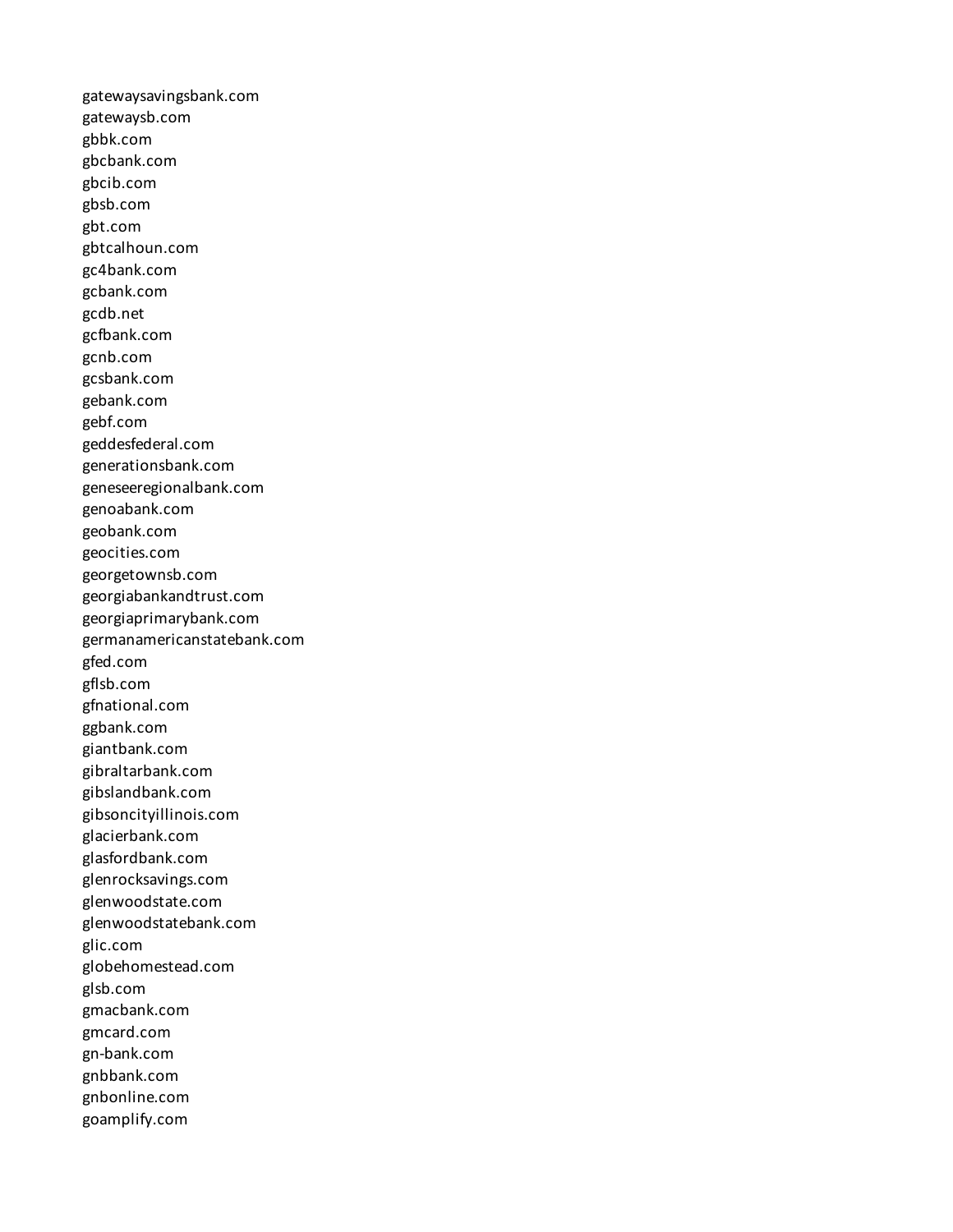gobank.com gocitizens.com goldbank-ok.com goldcountrynb.com goldensecurity.com goleta.com golfsavingsbank.com golifestore.com goodfieldstatebank.com goodhuebank.com gooseriverbank.com gorhamsavingsbank.com gostatebank.com gotocsb.com gotoguaranty.com gouverneurbank.com gpnbank.com grabillbank.com graftonstatebank.com grandbank-online.com grandbank.com grandbankflorida.com grandbankfsb.com grandfederal.com grandmaraisstatebank.com grandnational.com grandnationalbank.com grandvalleybank.com granite.banknorth.com granitecb.com granitecity.com gratzbank.com greatbanking.net greatbasinbank.com greatbend.com greatercommunity.com greaterromebank.com greatfallsbank.com greatlakesbb.com greatnorthernbank.com greatplainsnationalbank.com greatriverbank.com greatsouthernbank.com greatwesternbank.com greenbeltbank.com greenevillefederalbank.com greenfieldcoopbank.com greenfieldsavings.com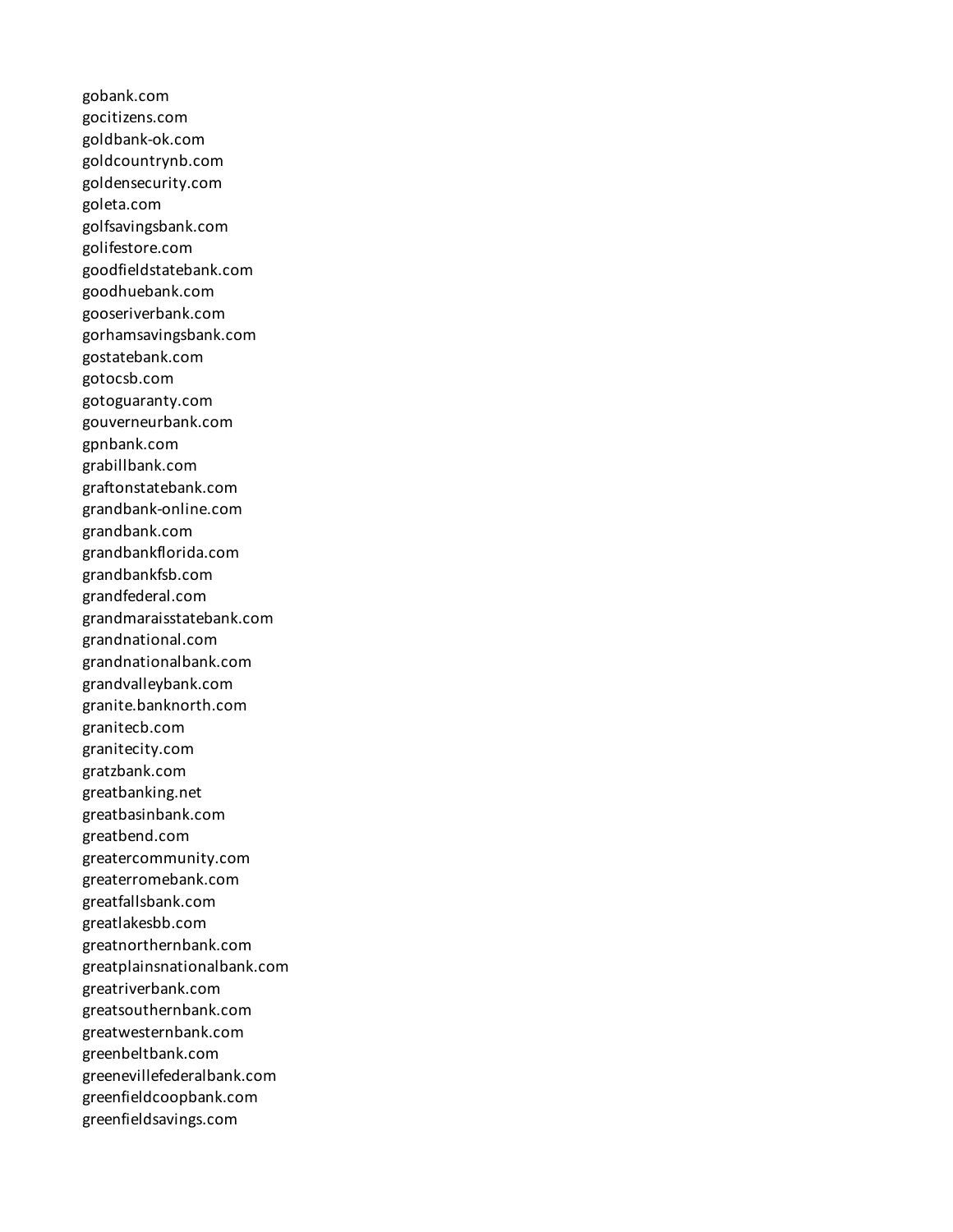greenpoint.com greenvillefederal.com greenvillefirst.com greenvillenationalbank.com greenwichbankandtrust.com greenwoodsstatebank.com greerstatebank.com grinnellbank.com grsb.com gsb.com gsbank.com gsbb.com gscb.com gsha.com gtesupersite.com guaranteestatebank.com guaranty-bank.com guarantybankandtrust.com guarantybanking.com guarantybankok.com guarantybankonline.com guarantybankva.com guarantystate.com guardiansavingsbank.com guardsecuritybank.com guernseybank.com guilfordsavings.com gulfbank.com gulfstreamweb.com gwinnettcommunitybank.com gwsbank.com h.d.adams@bankcb.com habcorp.com habibamericanbank.com hagerstowntrust.com halifaxnational.com halsteadbank.com hamiltonbank.com hamiltonbank.net hamiltonfsb.com hampdenbank.com hampdensavings.com hampshirefirst.com hamptonstate.com hancockbank.com hancockcountybank.com hanmi.com hannibalbank.com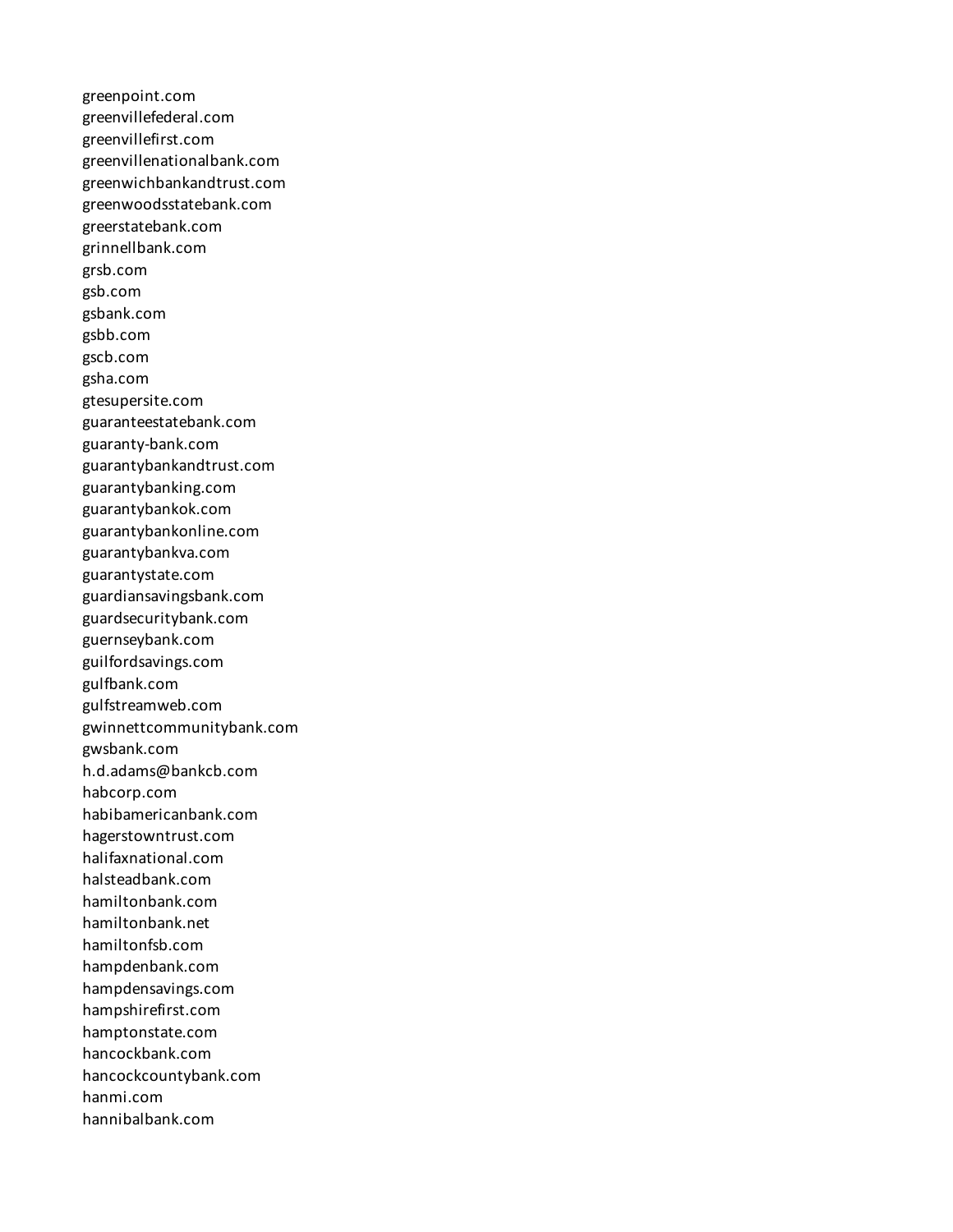hanvitamericabank.com harborbankgroup.com harborbankva.com harborcommunity.com harborfederal.com hardincsb.com harfordbank.com harleysvillebank.com harleysvillesavings.com harrisbank.com harrisondepositbank.com harrissavingsbank.com hartfordsavingsbank.com harvardsavingsbank.com harvestcommunitybank.com hastabnk.com hastingscitybank.com hatborofed.com havanabank.com havenbank.com haverhillbank.com hawaiinational.com hawthornbank.com hblsbank.com hbschaumburg.com hbtc.com hcb-in.com hcbank.com hcbia.com hcbwv.com hcsbank.com hctbank.com headlandnationalbank.com heartbk.com heartland-bank-trust.com heartland-bank.com heartlandbank.com heartlandstatebank.com hebervalleybank.com hebronsavingsbank.com hectorbank.com hedricksavingsbank.com helenanational.com helmbank.com hendersonstatebank.net hendrickscountybank.com henrystatebank.com herget.com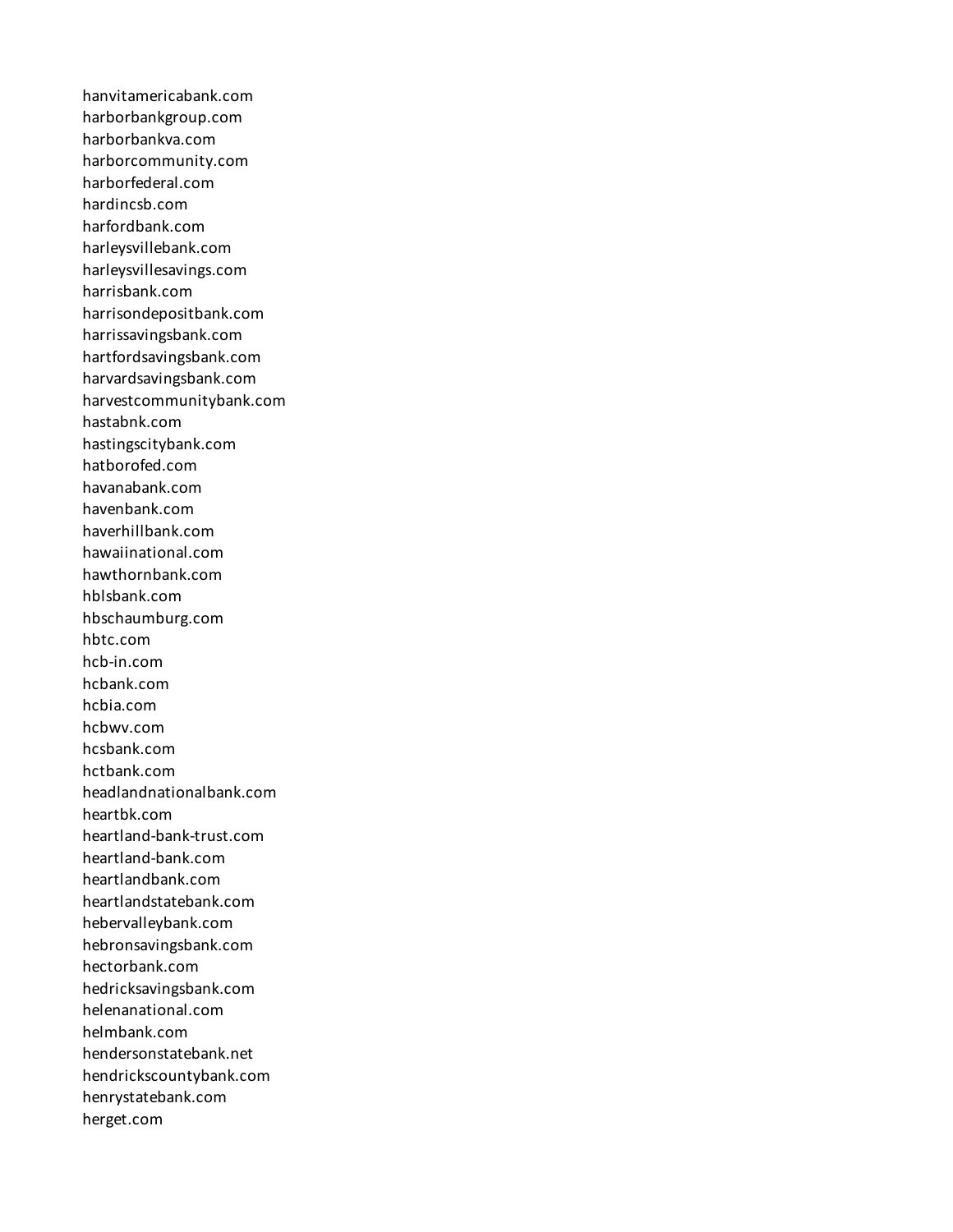heritage-bnk.com heritage-communitybank.com heritage24.com heritagebanc.com heritagebank-stgeorge.com heritagebank.com heritagebankark.com heritagebankaz.com heritagebankfl.com heritagebankloans.com heritagebankna.com heritagebanknevada.com heritagebankofcommerce.com heritagebanks.com heritagebankwa.com heritagebk.com heritagecommunitybank.com heritagefsb.com heritagemontana.com heritagenorfolk.com heritageoaksbank.com heritageonline.com heritagestatebank.com hfsbank.com hfsl.com hiawassee.com hiawatha-nb.com hibbank.com hiberniabank.com hickoryptbank.com highcountrybank.com highdesertsb.com highlandbanks.com highlandfalls.com highlandfederal.com highlandsindependentbank.com highplainsbank.com highpointbank.com highstreetbank.com hillcrestbank.com hillcrestbankfl.com hillsbank.com hilltopcommunitybank.com hinghamsavings.com hinsbrookbank.com hinsdalebank.com hit.net hnbank.com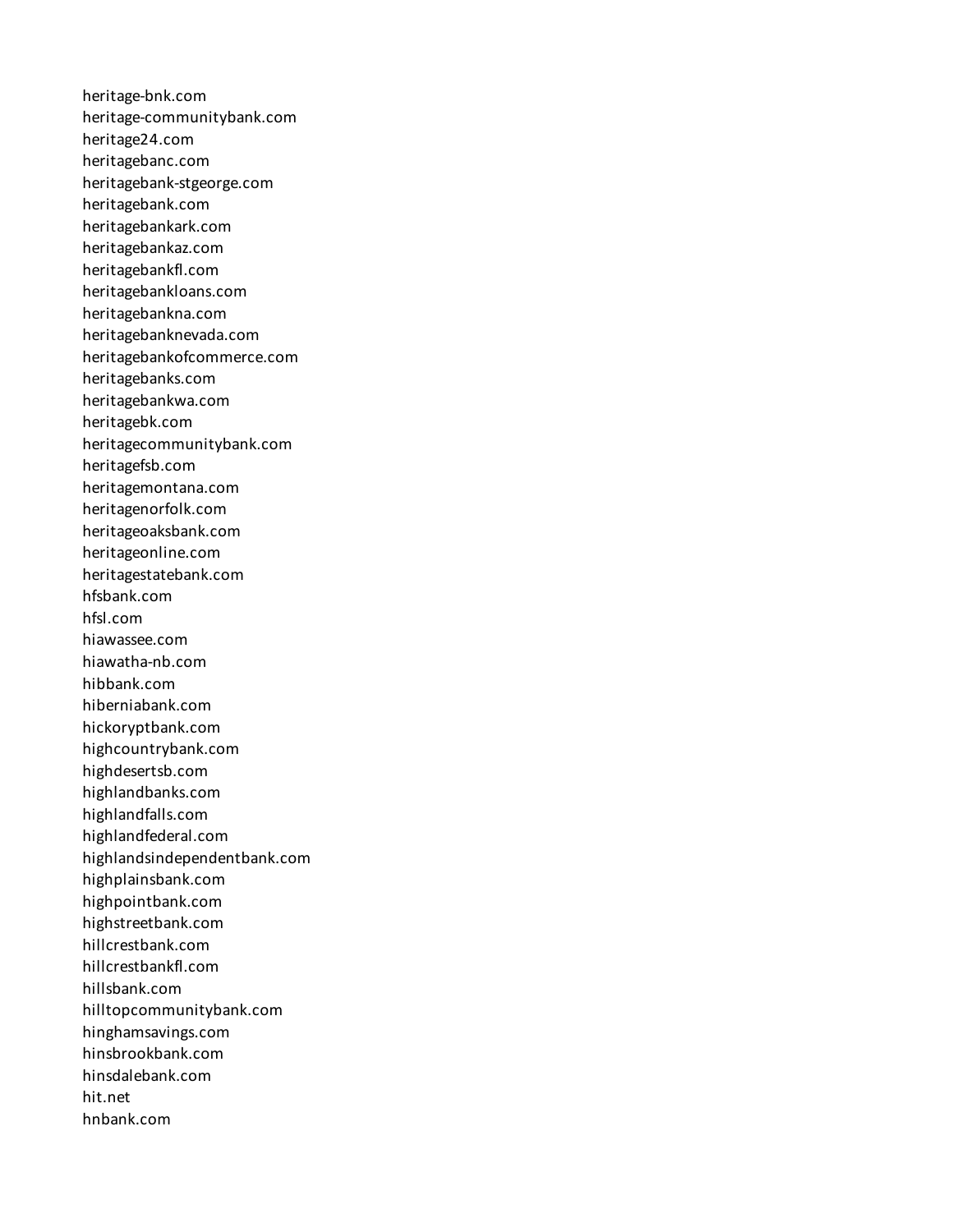hnbbank.com hnbfl.com hnbwyo.com hncbank.com hobokeni.com holdrege.com home-savings-bank.com home-savings.com home.bankpc.com home.shentel.net homebank-trust.com homebankingco.com homebankofcalifornia.com homebanksb.com homecityfederal.com homefed.com homefederal.com homefederalbank.com homefederalsavings.com homefedgi.com homelandbank.com homeloanbank.com homeloansavingsbank.com homenational.com homesavings.com homestarbank.com homestatebank.com homestatebankofmn.com homesteadbank.com homesteadbanking.com homestreetbank.com hometownbancorp.com hometownbank.com hometownbanks.com hometownbankva.com hometowncoop.com hometownebank.com hometownnational.com hometrustbank.com homevalleybank.com homewoodfsb.com homf.com homtown.com honorstatebank.com hookerbank.com hopedalebank.com horiconbank.com horizonbank.com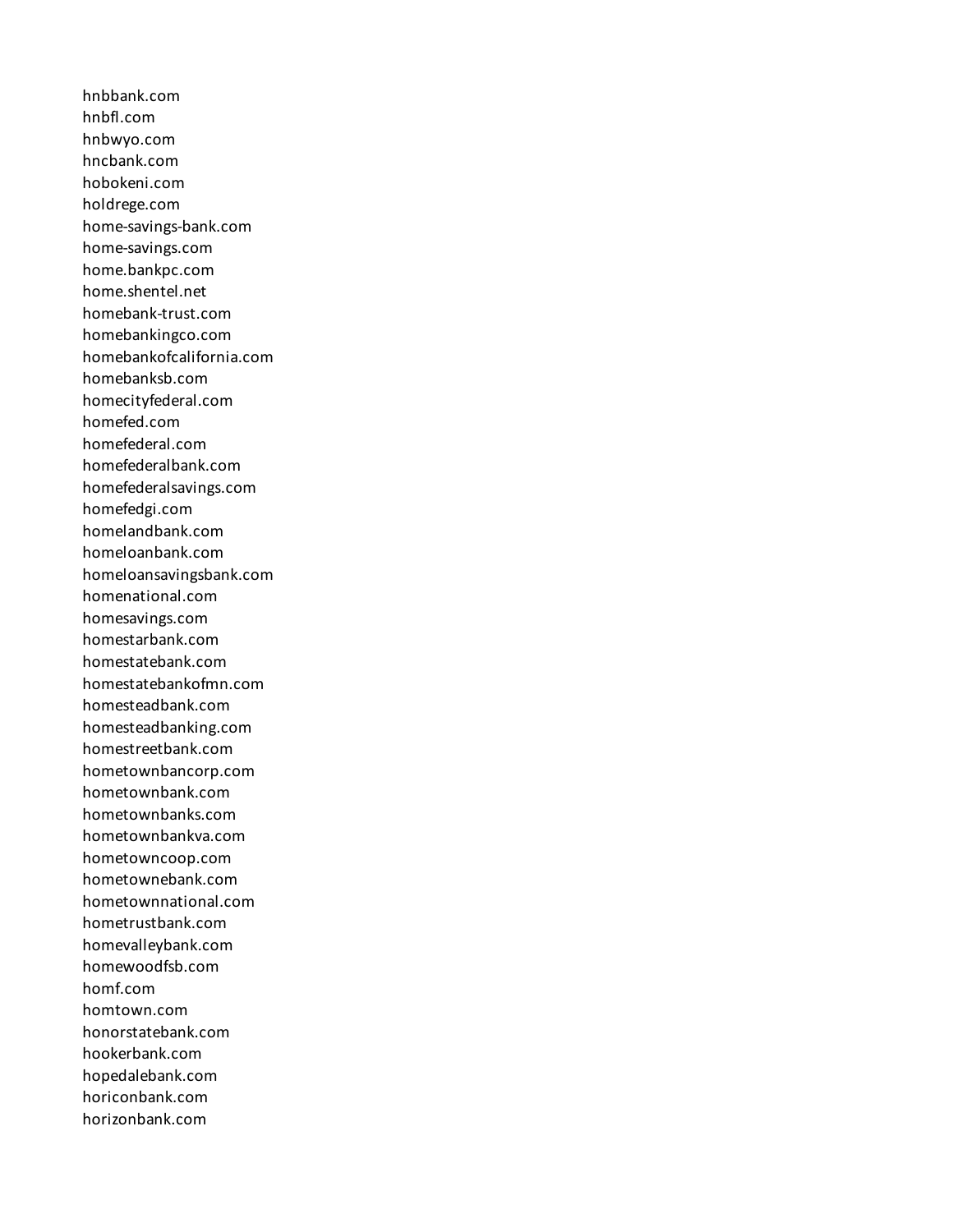horizonbankfl.com horizonbankfsb.com horizoncommunitybank.com horizonsbank.com hostbyweb.net houghton@houghtonstatebank.com household.com howard.banknorth.com hoyne.com hs-bank.com hsbankiowa.com hsbonline.com hsbt.com hubank.com hudsoncitysavingsbank.com hudsonriverbank.com hudsonsb.com hudsonunitedbank.com hudsonvalleybank.com huntington.com huntingtonfederal.com hvbonline.com hvcbonline.com hwww.cbtky.com hydeparkbank.com hydeparkbank.net iadb.org ibaa.org ibancing.com ibankatfnb.com ibanksbj.com ibat.com ibb.cc ibbfla.com ibcp.com iberbl@eatel.net iberiabank.com ibervillebank.com ibjwhitehall.com ibsc.org ibyourbank.com icbbank.com icbny.com icnb.com idahobankingco.com idbny.com iforgot.apple.com ifsb.com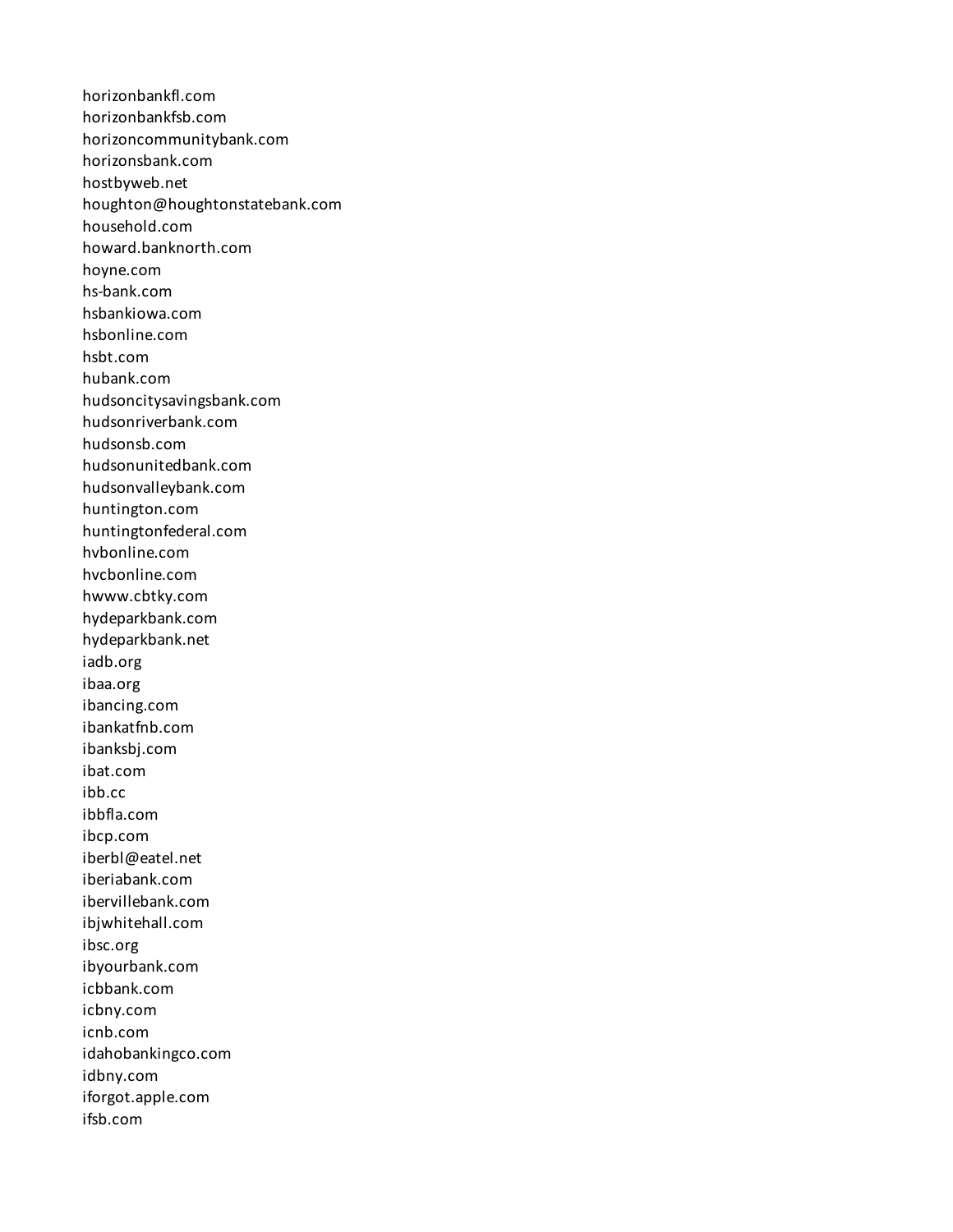ifsbank.com ilcommunitybank.com illinistatebank.com illinoisnationalbank.com imperialbank.com imperialcapitalbank.com imperialsavings.com imperialthrift.com inatbank.com inbank.com inbox@bankhaven.com indianalawrence.com industrial-bank.com industrialbankkck.com inezdepositbank.com inficorp.com infirstbank.com info@commercialbank.com info@firstnationalnfld.com info@fnbmilaca.com info@triadbank.com ing.nl ingbank.nl ingdirect.com institutionforsavings.com insurorsbank.com integrabank.com integritybankonline.com intellex.com interamericanbank.com interaudibank.com interbank-ny.com interbankok.com interbasin.com interchangebank.com intercitystatebank.com intercreditbank.com intermonetary.com internet-connections.net interstatebank.com intervestnatbank.com inthebank.com intlfinancebank.com intrustbank.com intrustco.com investmentsb.com investorsbank.com investorscommunitybank.com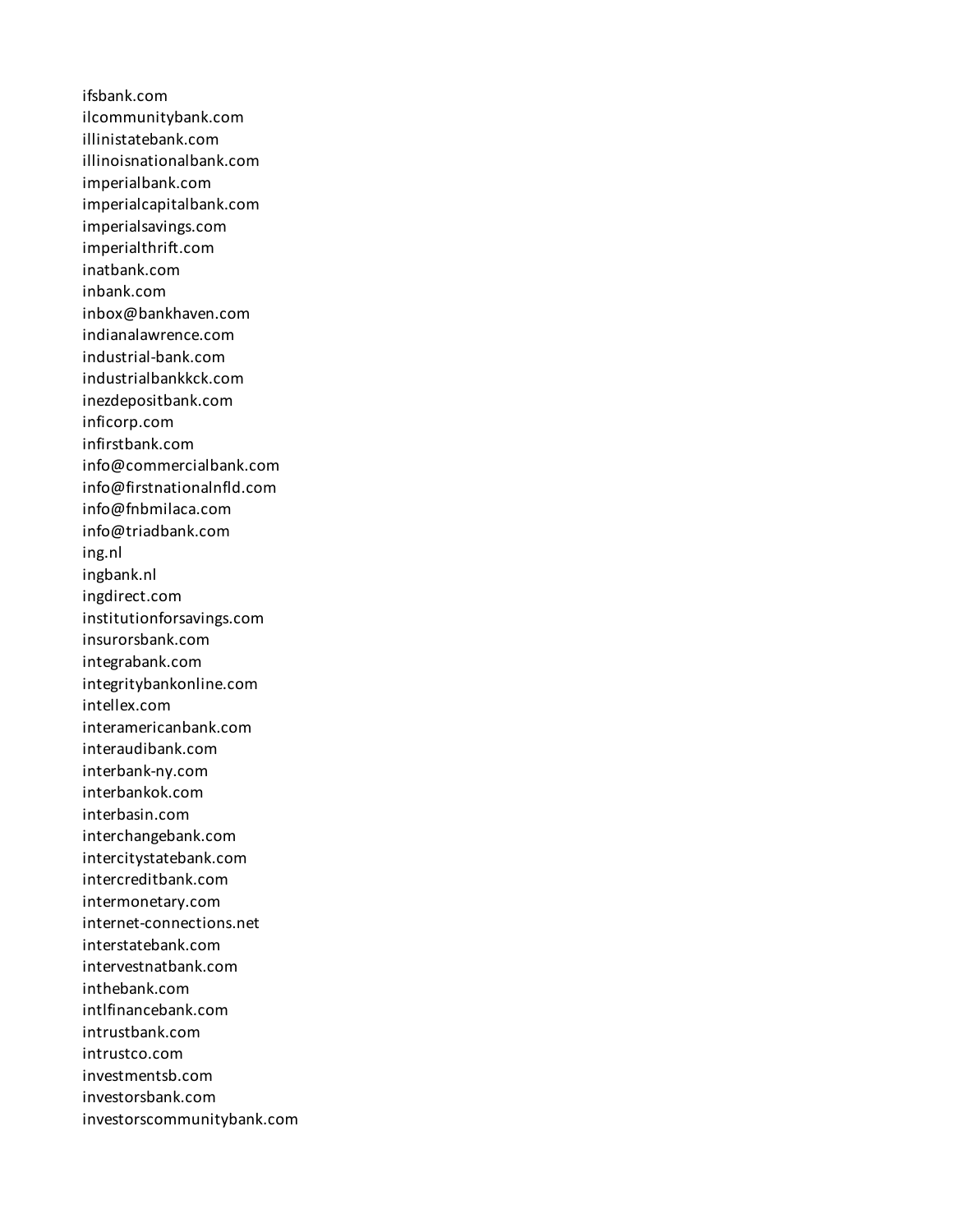iowabank.net iowasavingsbank.com iowastatebankoelwein.com iowatrust.com ipswichcoopbank.com ireland-bank.com irnb.com ironandglassbank.com ironbank.com irwinbank.com irwinunion.com isb.com isbff.com isbnj.com isbt.com islandersbank.com isnbank.org issaquah-bank.com issbank.com istatesavingsbank.com iswt.com it-www.bppr.com itascabank.com itsb-iowa.com iwsb.com jacksoncountybank.com jacksonstatebank.com jacksonvillesavings.com jamesmonroebank.com jasperbanking.com jasperstatebank.com jaxbank.com jb-t.com jcbank.com jcbbank.com jcsbank.com jdbank.com jeffbank.com jeffbank@jeffbank.com jefferson-bank.com jeffersonbank-stl.com jeffersonsecuritybank.com johnsonbank.com johnsoncountybank.com johnwarnerbank.com jonesbank.com jonesbank@alltel.net jonestownbank.com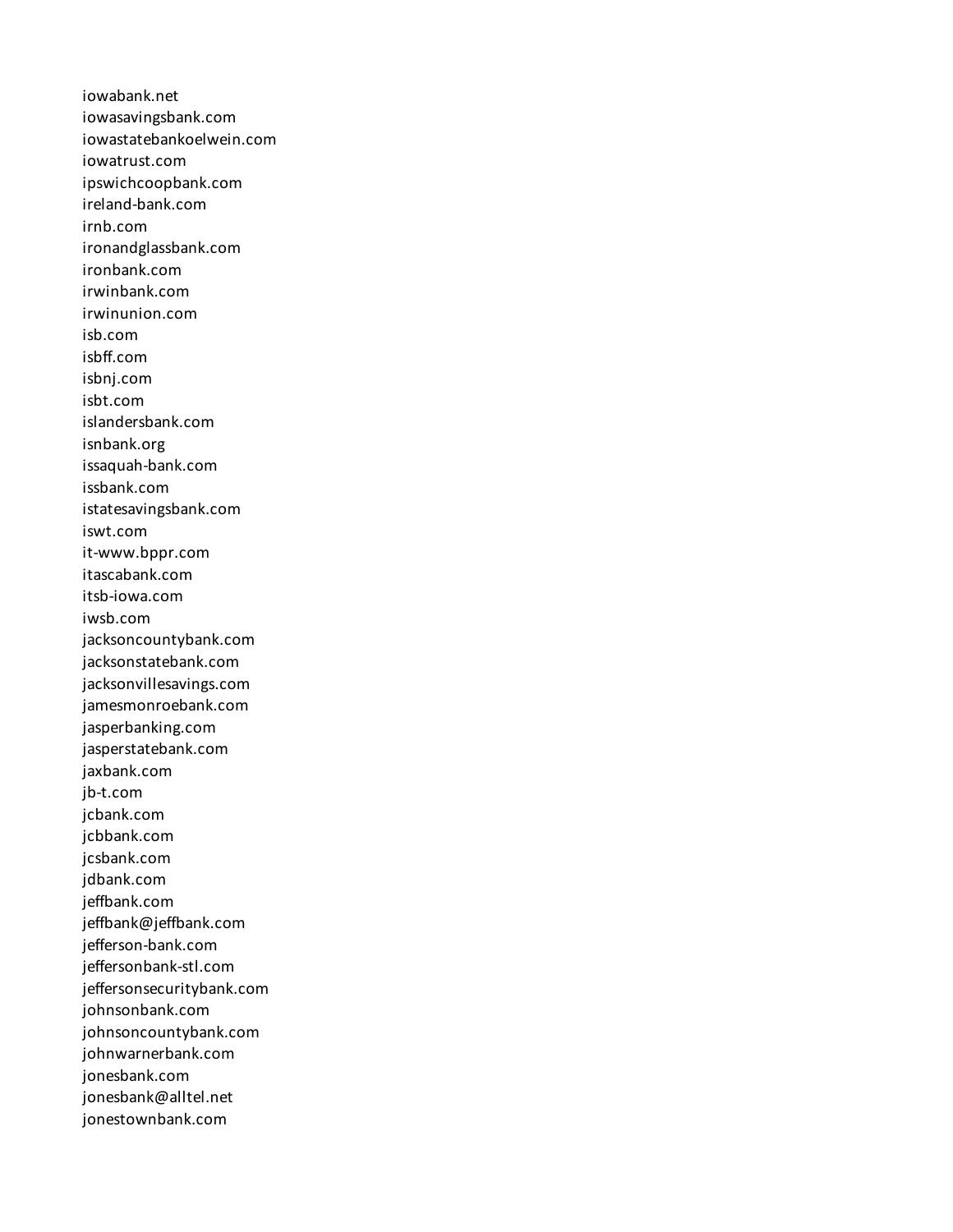jpmorgan.com jpmorganchase.com jsbf.com jshelton@bank10.com jssb.com jtnb.com juniper.com justcallhome.com jvbonline.com kaiserfederal.com kanabecstatebank.com kansasbanking.com kansasstatebank.com kanza.net kanzabank.com kaplanbank.com kawvalleybank.com kbank.net kbc123.com kc.frb.org kcsbank.com kearneycommbank.com kearneysb.com kearneytrust.com kearnyfederalsavings.com kennebecsavings.com kenneybank.com kentlandbank.com kentuckynational.com keokuksavingsbank.com kerndtbrothers.com key.com keyb-t.com keyfin.com keysbank.net keystonebank.com keystonesavingsbank.com keywest-bank.com killbuckbank.com kinderhookbank.com kingsouthernbank.com kingstonnationalbank.com kirkpatrickbank.com kirkwoodbank.com kishbank.com kitcarsonstatebank.com kitsapbank.com klamathfirst.com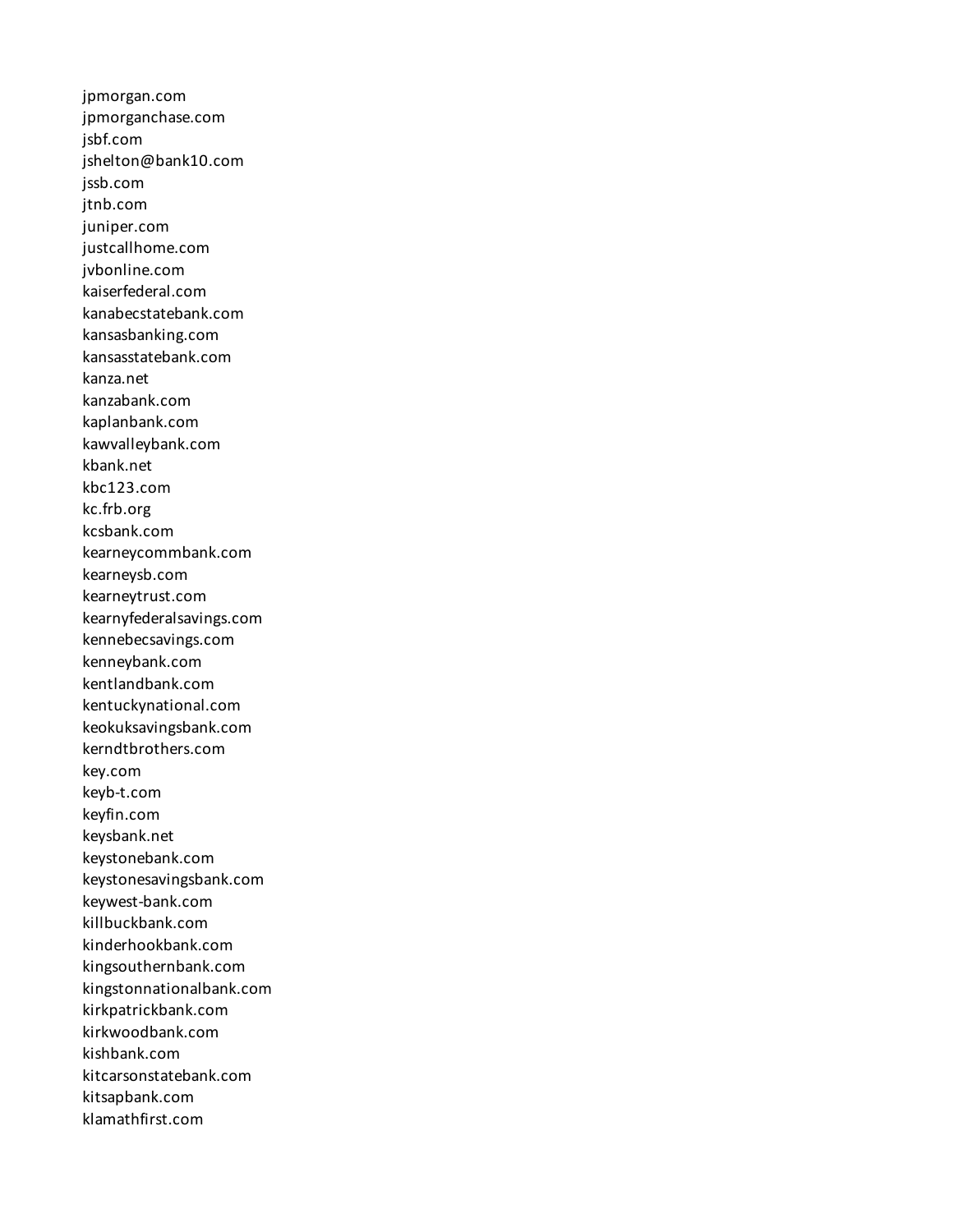kleinet.com kleinet.com. knbt.com kriley@bereanationalbank.com ksb-ottawa.com kybank.com kybt.com kytrustbank.com labank.com labebank.com lafayette-bank.com lafayettebank.com lafayettesavings.com lakeareabank.com lakecitybank.com lakecountrybankers.com lakeelmobank.com lakeforestbank.com lakelandbank.com lakeregion.com lakesidebank.com lakesstatebank.com lakesunbank.com lakeview-bank.com lakotabank.com lamarbank.com lanarkbank.com lanatlbank.com lanb.com landmands.com landmark-bank.com landmarkbank.com landmarkbankfl.com landmarkbankla.portalvault.com landmarkbanks.com landmarkcommunitybank.net landmarksavingsbank.com lasallebank.com lasallefederal.com laurelsb.com lawlerbk.com lawrencebank.com lawsonbank.com laytonstatebank.com lbabank.com lbc-litchfield.com lbony.com lbsbank.com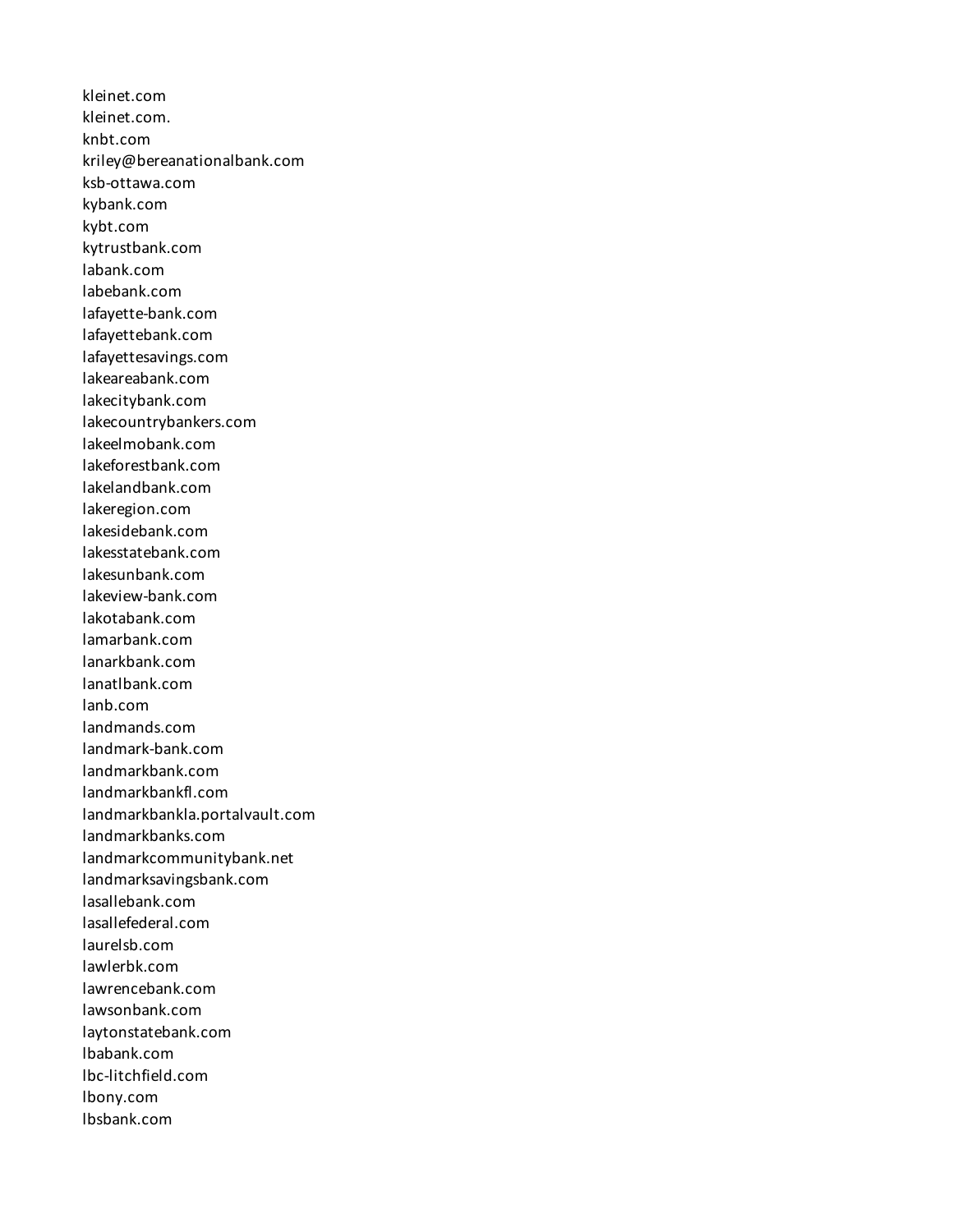lbt.com lbtbank.com lbtc.com lburg-bank.com lcbank.com lcbwi.com lcfederal.com lcnb.com lcsb.net ldb-ky.com leaderbank.com leadersbank.com lebanonstatebank.com ledyardbank.com leebank.com leedsfsb.com leesportbank.com legacy-bank.com legacy-banks.com legacybancorp.com legacybank.com legacyib.com legencebank.com legendsbank.com legendsbk.com leggmason.com lenastatebank.com lenox.org lenoxbankonline.com lenoxfinancial.com lewisburgbank.com lhi.net liberty-bank.com libertybank.com libertybank.net libertybankandtrust.com libertybankchicago.com libertybanknj.com libertybankofutah.com libertybk.com libertyfb.com libertyfed.com libertyfirst.us libertynationalbank.com libertynet.org libertysavings.com libertysavingsbank.com libertysb.com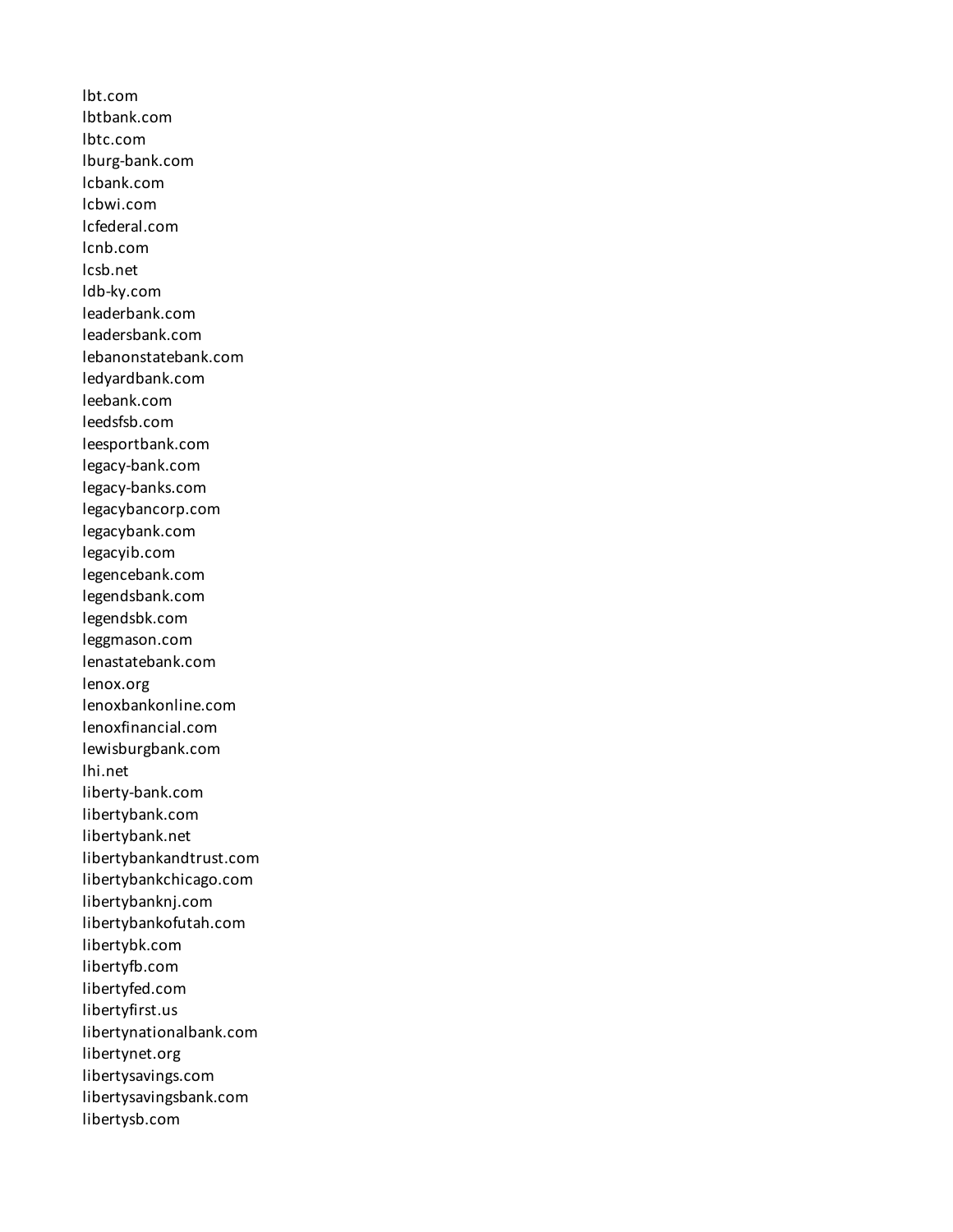libertystatebank.com libertyvillebank.com libertyvillesavingsbank.com licb.com lifebank.net lighthouseus.com lincbank.com lincolnbanknc.com lincolnfederal.com lincolnsavingsbank.com lincolntrust.com lindellbank.com linncsb.com linnstatebank.com linolakesstatebank.com lislebank.com littlehornstatebank.com littleriverbank.com livingstonbank.com ljbank.com llewellyn-edison.com lnbank.com lnbbank.com lnbnationalbank.com lnis.com loanbank.com localok.com lonsdalebank.com louisacommunitybank.com lowcountrybank.com lowellfivesavings.com lpsb.com ls-bank.com lsbank.com lsbbancshares.com lsbdirect.com lsbhank.com lsboologahok.com lsnb.com lumpkincountybank.com lutherbsavings.com luzernenational.com lvfb.com lyndonbank.com lyndonstatebank.com lyonsbank.com lyonsfed.com m.gobank.com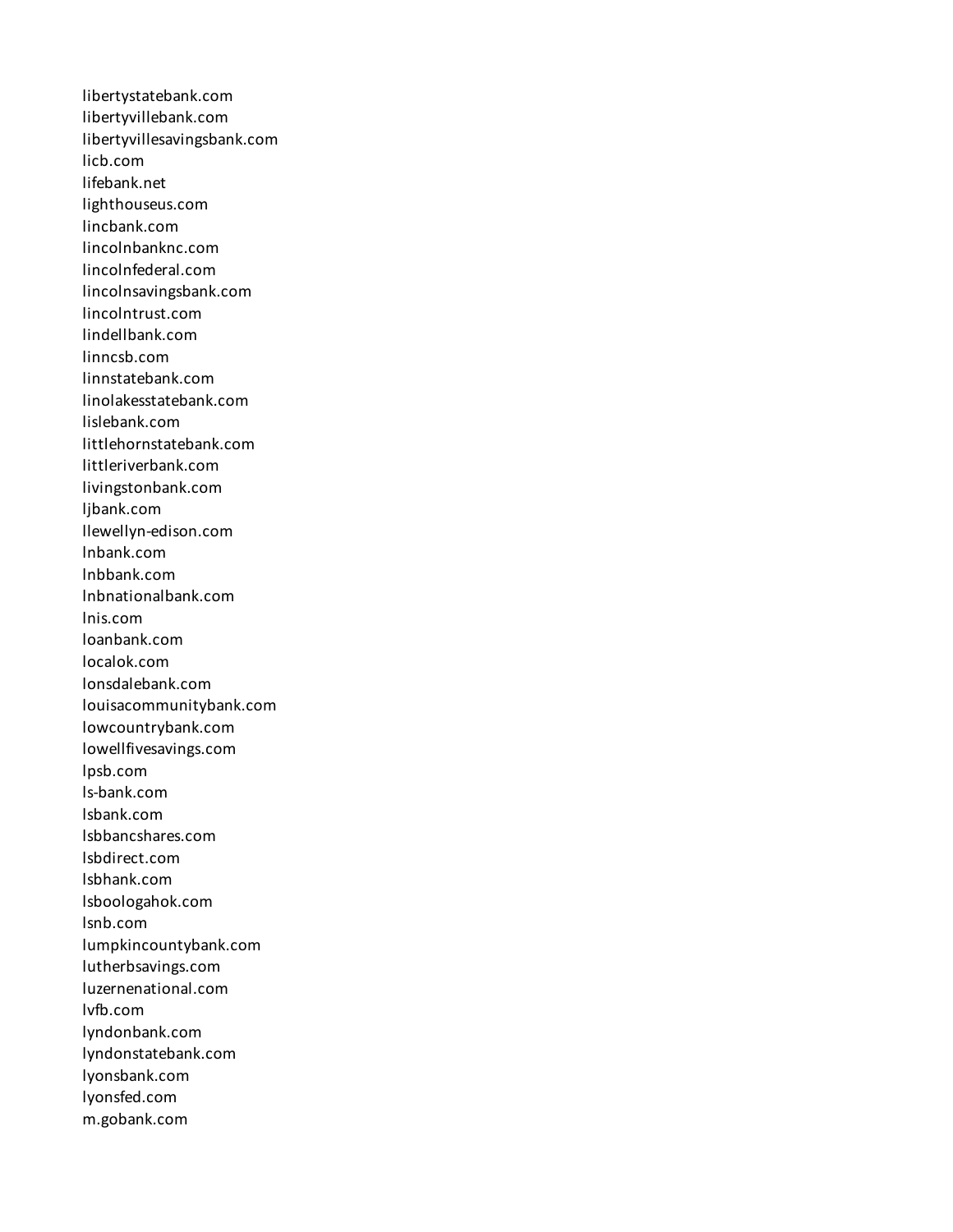mabank.com macatawabank.com machiassavings.com macomb.com macombcommunity.com maconbank.com maconbtc.com madbrad.com madelia.com madison-bank.com madisonbank.com madisonbankky.com madisoncountybank.com magbank.com magicvalleybank.com magnoliabank.com magnoliastatebank.com mail@bank21.com mainlinebank.com mainsourcefinancial.com mainstreetbancorp.com mainstreetbank.com mainstreetsavings123.com malagabnk.com maldenbank.com malvernfederal.com manasquanbank.com manateeriverbank.com manbk.com mandfbank.com mandmbank.com mandpbank.com mandtbank.com manhattanbank.com mansfieldbankonline.com manufacturers-ca.com maple-bank.com maplecitysavings.com mapquest.com maqs.net marathonbank.com marblebank.com marinebk.com marinemidland.com marinenationalbank.com marinenb.com marinersbk.com marion-bank.com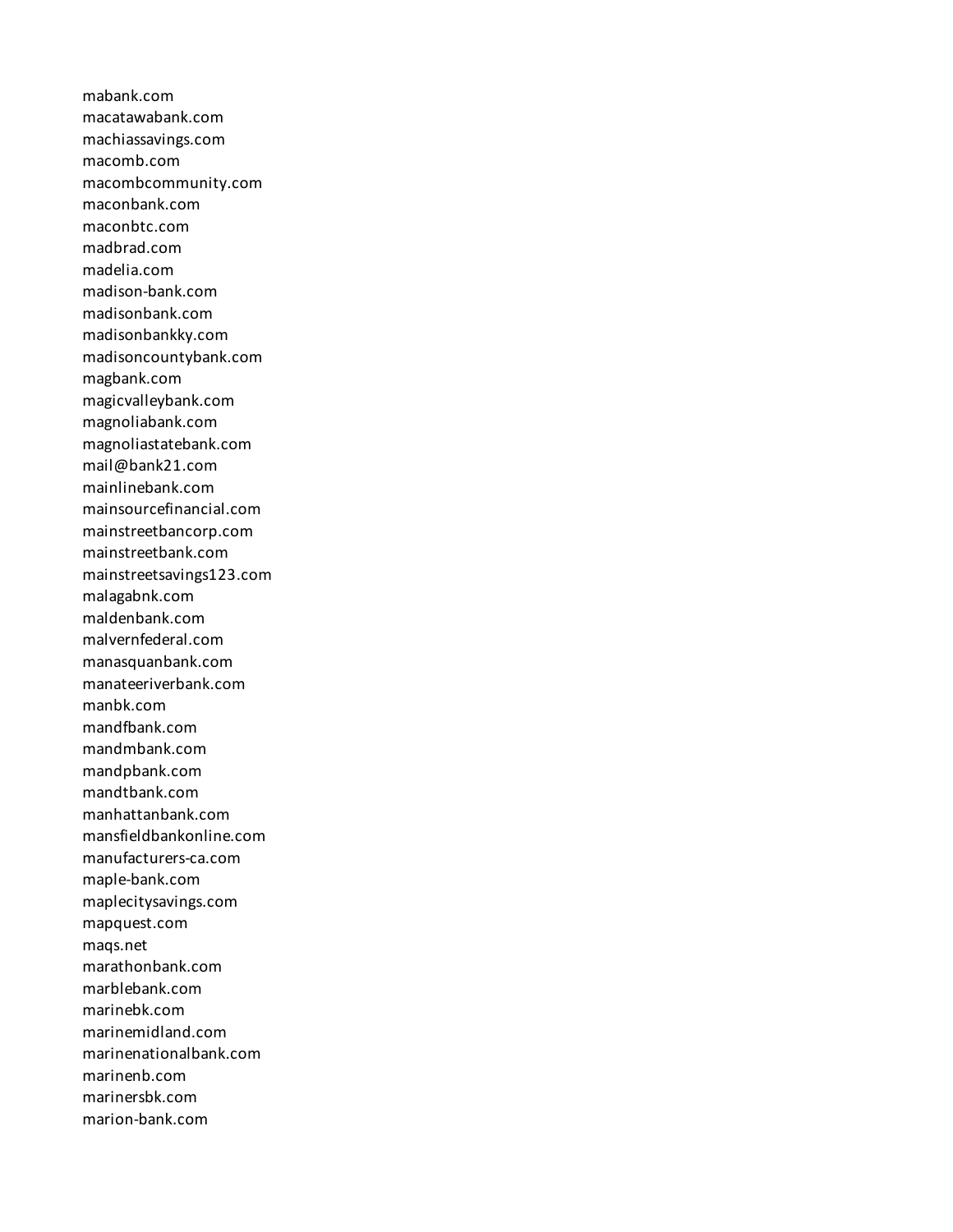marioncountybank.com marioncountysavings.com marionks.com maritimesavings.com markesanstatebank.com marklebank.com marktwain.com marlboroughsavings.com marquette.com marquettesavings.com marsbank.com marshallnationalbank.com marshallsavings.com marshfieldbank.com mascomabank.com maspethfederal.com massmutualtrust.com mayflowerbank.com mayvillestatebank.com mazobank.com mbandt.com mbank.org mbankonline.com mbfinancial.com mbtbank.com mbtc.com mbtcebank.com mbvt.com mcbf.com mcbfl.com mcbt.com mccbflorida.com mchenrysavings.portalvault.com mcmbank.com mcnbank.com mcsbank.com mcsbnh.com mdbank.com mdfed.com meadecountybank.com mebanking.com mechanics-coop.com mechanicsb.com mechanicsbank.com mechanicsbankms.com mechanicssavings.com mechbank.com medfordbank.com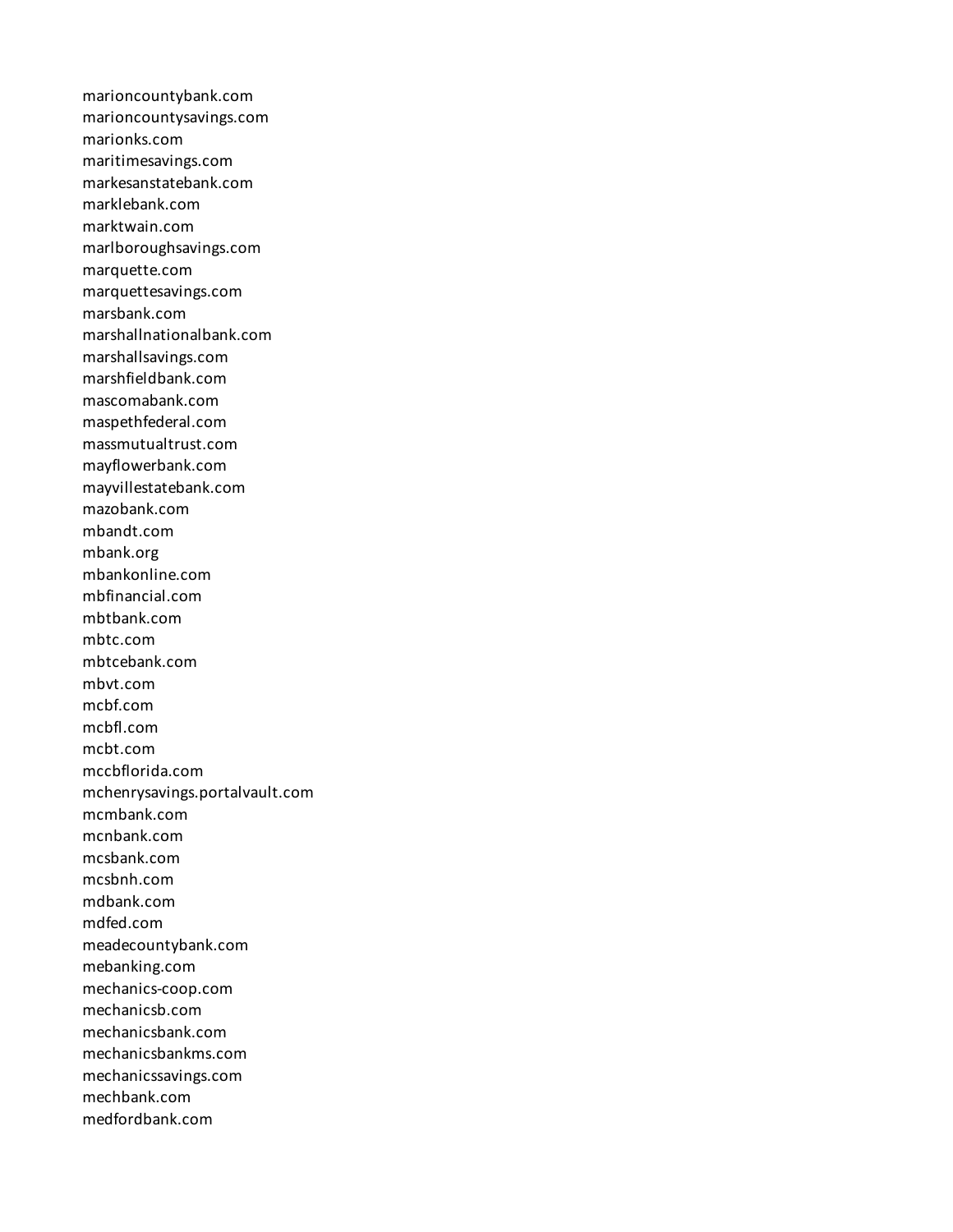megabank.com megabankusa.com megavision.net melbybank.com mellon.com melrosecoop.com members.aol.com members.socket.net members1st.org memphisfirstbank.com mena-ark.com mercantile.com mercantile.net mercantilebank.com mercantileweb.com mercbank.com mercersavings.com merchants-bank.com merchantsandfarmers.com merchantsbangor.com merchantsbank.com merchantsbank.net merchantsbankca.com merchantsbankcullman.com merchantsbankms.com merchantsbk.com merchantskittanning.com merchantsnat.com merchantsnational.com meridianbank.com meridianbanker.com merrickbank.com merrilllynch.com merrillmerchants.com merrimacbank.com mesabanetbank.com mesabankers.com mesillavalleybank.com metamorabank.com metb.com metbank.com metbankny.com metcalfbank.com metrobanker.com metrobankfl.com metrobankga.com metropolitanbank.com metterbankingco.com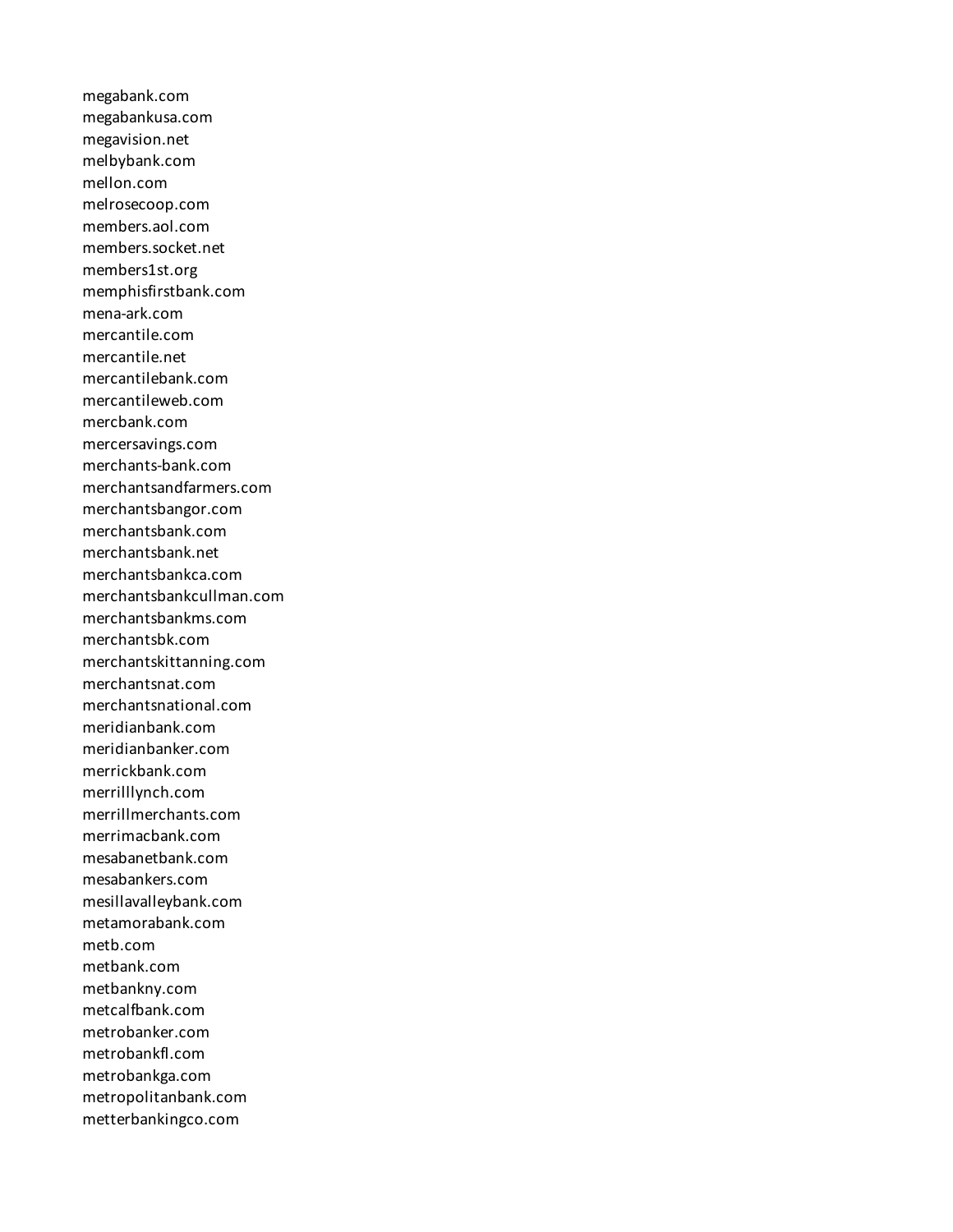metuchensavingsbank.com metzbank.com mfbank.com mfbbank.com mfblinc.net mfbonline.com mfsbank.com mhbank.com mhtc.net mibanc.com mibank.com mibank.com102.html michigannational.com mid-missouribank.com midamericabank.com midamericabnk.com midamericanbank.com midcarolinabank.com midcity.com midcitybank.com middleburgbank.com middlesborofederalbank.com middlesexbank.com middletonbank.com midfirst.com midlandnb.com midnatbank.com midpennbank.com midsouthbank.com midstatefed.com midtownbank.biz midvalleybank.com midwaybank.com midwestbankcentre.com midwestbanks.com midwestfed.com midwestonebank.com midwestsavingsbank.com midwisc.com miheritage.com milehighbanks.com milfordbank.com milfordfederal.com milfordnational.com millburysavings.com milledgevillebank.com millenniumbank.net millenniumbanking.com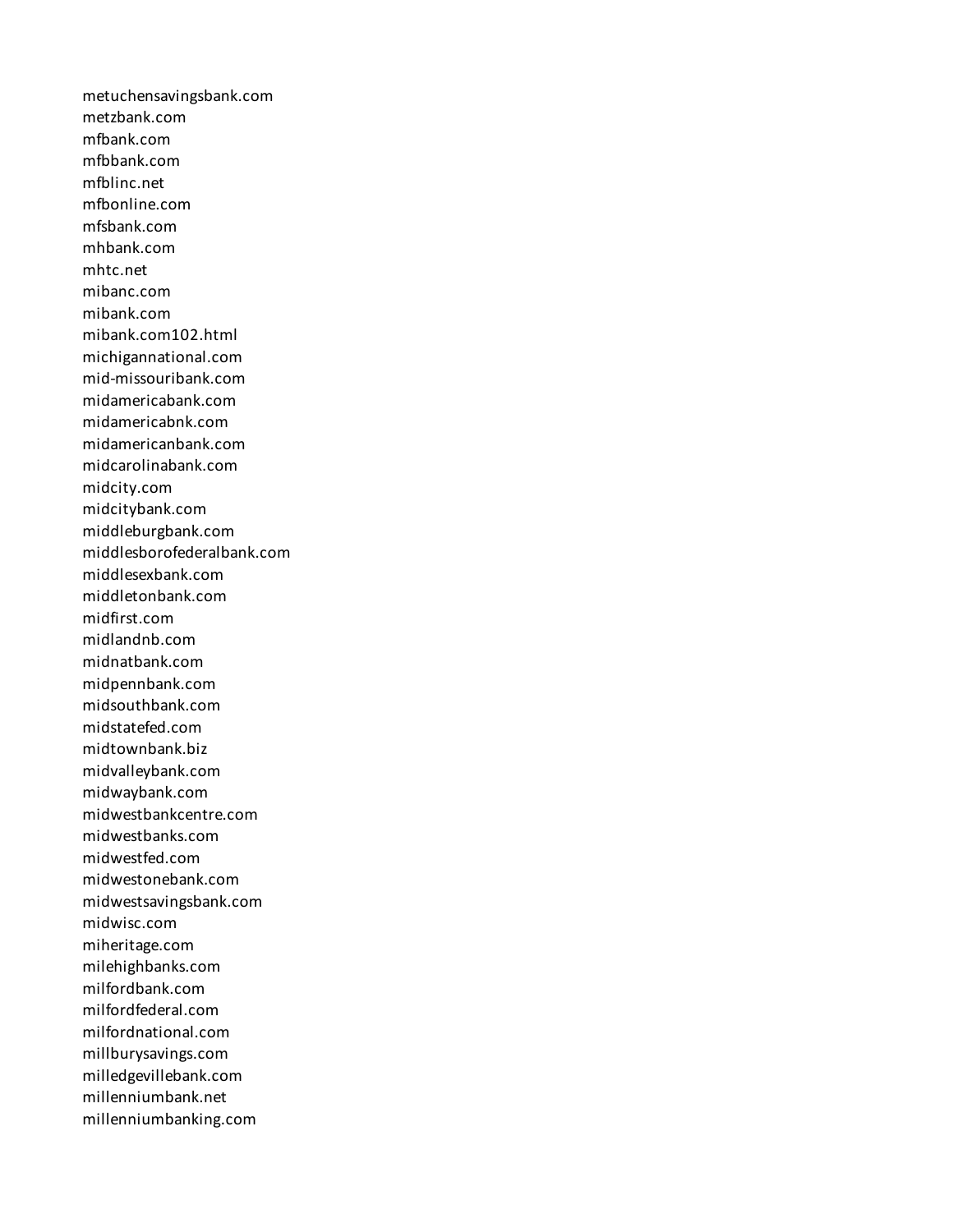millingtonsb.com millscountymortgage.com millvillesavings.com milwaukeewesternbank.com mindenexchange.com minnequa.com minnwestbank.com minotolabank.com minsterbank.com missioncommunitybank.com mmbancorp.com mmbank.com mnb1.com mobank.com modcombank.com mohavestbank.com monadnockbank.com monarchbank.com monarchsavingsbank.com monitorbank.com monmouth.com monmouthcommunitybank.com mononabank.com monroebk.com monroecountybank.com monroesavings.com monsonsavings.com montecito.com montereybaybank.com montgomery.portalvault.com montrose-colo.com montsav.com morgan1st.com morganbank.net morganfederalbank.com morgankeegan.com morningsidebank.com morrisbl.com morrisplan.com mostatebank.com moultrie.com moundcitybank.com mountain1st.com mountainbank.net mountainnationalbank.com mountainonefinancialpartners.com mountainstatesbank.com mountainwest-bank.com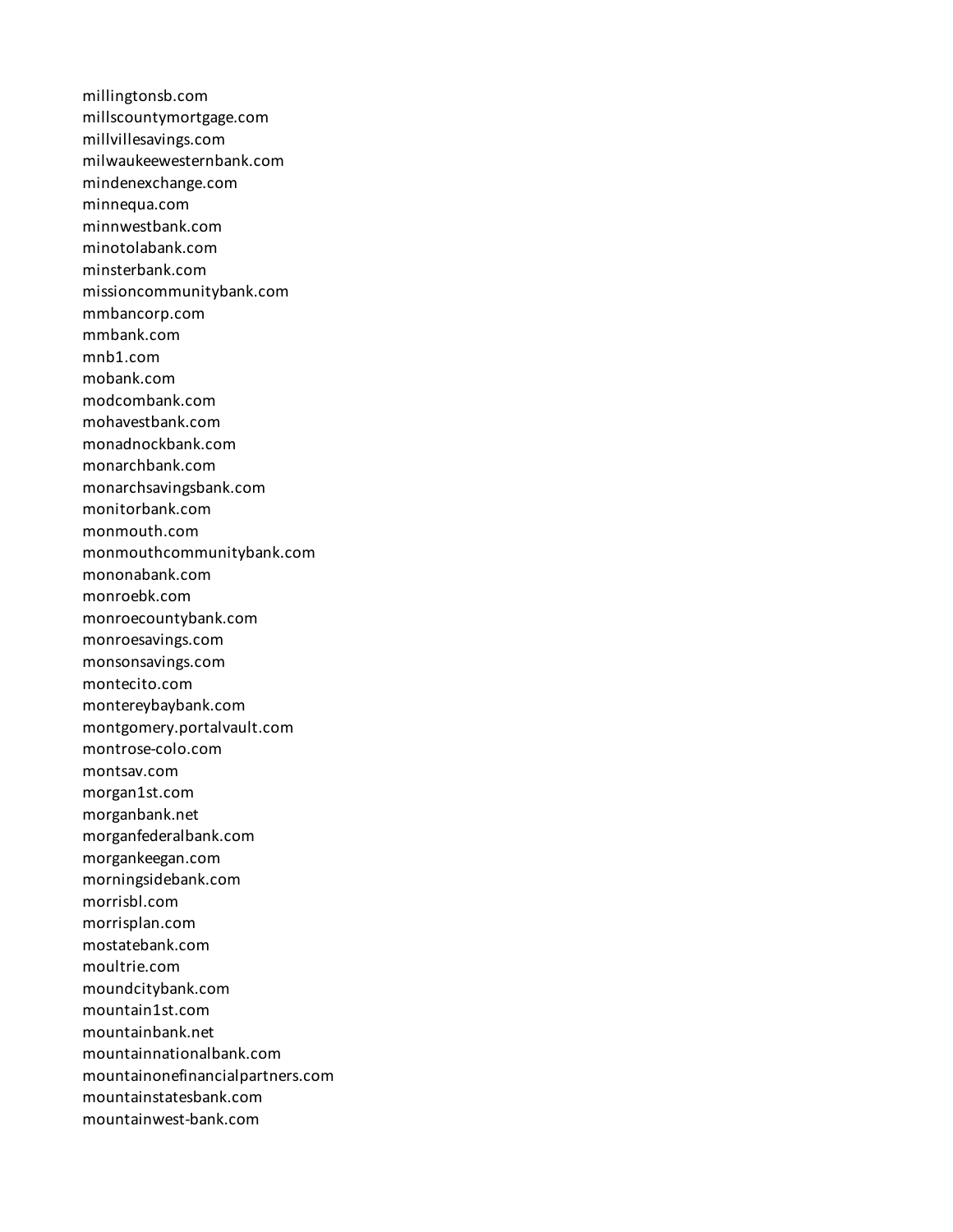mountvernonbank.com mpbank.net mpbanktn.com mpbk.com mpnb.com ms-bank.com msbank.com msbbank.com msbir.com msbonline.com msdwt.com msnb.com mtbchicago.com mtmckinleybank.com mtnwestbank.com mtnwestbank.net mtownbank.com mtsouthwestbank.com mtwashingtonbank.com muncybank.com murphywall.com murraystatebank.com mutualfederal.com mutualfederalbankonline.com mutualofomahabank.com mutualsavings.com mutualsavings.net mutualsb.com mutualwave.com mvbank.com mvbankonline.com mvsb.com myalliancebank.com mybank.com mybank4.com mybankfirstunited.com mybankisgcb.com mybankpsb.com mybanktracker.com mybwbank.com mycentralbank.com mycgb.com mycitrus.com mycitybank.com mycitynational.com mycommunitybank.com myfirstliberty.com myfnb.com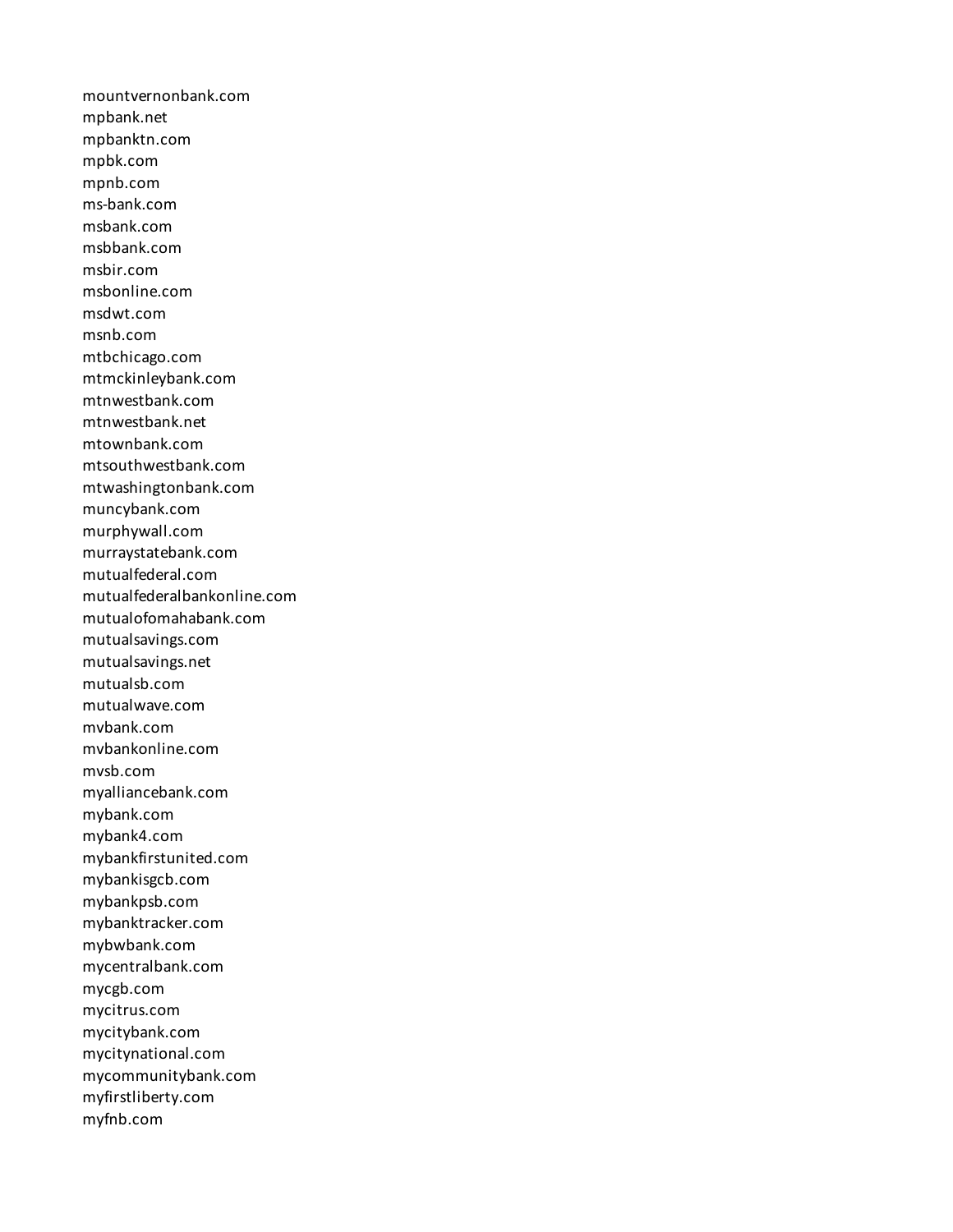myfsbdirect.com myfsbonline.com mygreatbank.com myintegritybank.com myiralender.com mylibertybank.com mymainstreetbank.com mynycb.com myperrybank.com mypinnacle.com myprovident.com mysouthwestbank.com myyesbank.com nabankco.com nanb.com nantucket.net nantucketbank.com narabank.com nasb.com natbk.com natickfederal.com national-city.com nationalbankmiddlebury.com nationalbankofalaska.com nationalbankofhastings.com nationalbanksc.com nationalcapitalbank.com nationalcity.com nationalcitybank.com nationsbank.com natlbankofcommerce.com natlbk.com natpennbank.com naturecoastbank.com naugatucksavingsbank.com nazarethnatlbank.com nbank.com nbarizona.com nbbank.com nbcal.com nbcbank.com nbcok.com nbdcbank.com nbebancshares.com nbgeneva.com nbne.com nbnyc.com nbofc.com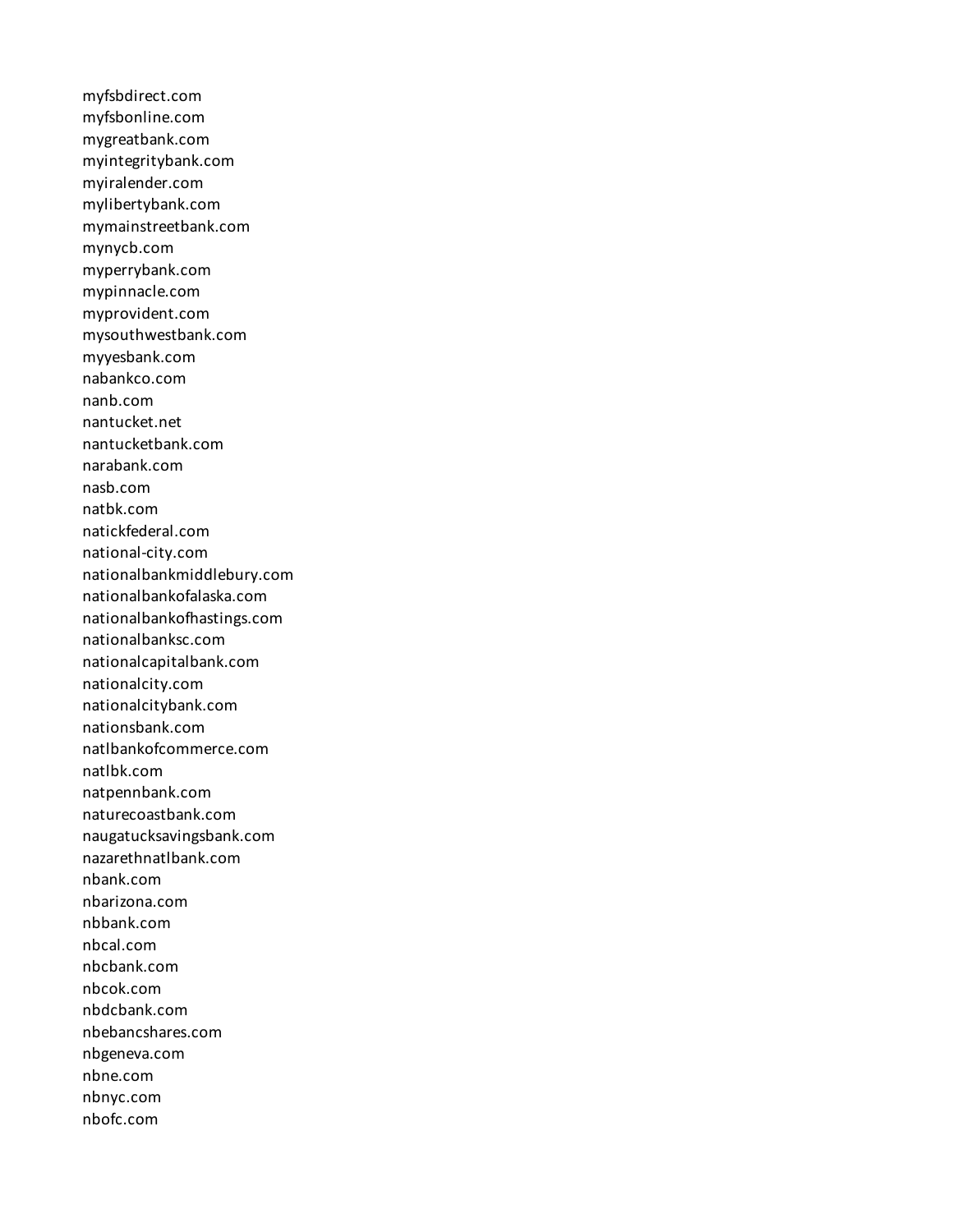nboh.com nbotbank.com nbronline.com nbrs.com nbscnj.com nbstamford.com nbtbank.com nbtc.com nbtdirect.com ncb.com ncbanking.com ncbsavingsbank.com ncnbank.com nctrust.com nebat.com neblink.com nebraskalandbank.com nebraskastatebank.com necbancorp.com needhambank.com neffsnatl.com neoshosavings.com nesqsavingsbank.com netbank.com netcom.com netdsb.com netfnb.com netins.net netteller.com networkbankusa.com nevadabankandtrust.com nevadacommercebank.com nevadafirstbank.com newalbinsavingsbank.com newalliancebank.com newbuffalosavings.com newburyportbank.com newcenturybank.com newcenturybank.net newcenturybanknc.com newcenturybk.com newcitybankchicago.com newcommercebank.com newerabank.com newfb.com newfieldbank.com newfrontierbank.com newlibertybank.com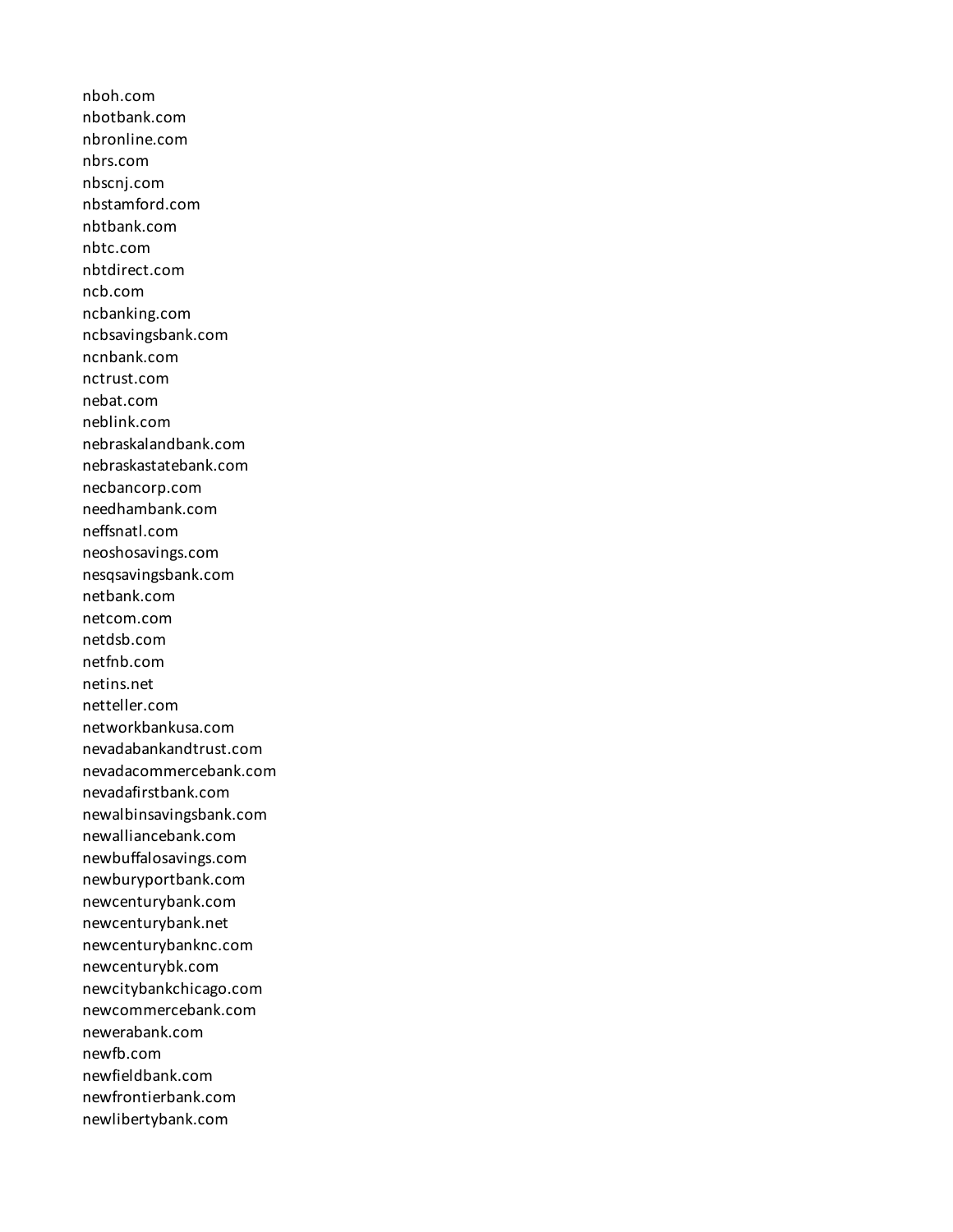newmarketbank.com newmil.com newnancowetabank.com newpeoplesbank.com newportfederal.com newresourcebank.com newsouthfederal.com newtontrust.com newtownsavingsbank.com newtripolibank.net newwashbank.com newwindsorbank.com nexitybank.com nextcard.com nfnb.abcbank.com ngbank.com nhomebank.com nhsb.com nisc.net nittanybank.com njacksonbank.com njmbank.com nlsb.com nmb-t.com nmbank.com nmsb.com nmtrust.com nnb-krny.com nnbnet.com norcrownbanknj.com norrybank.com norstates.com northadamsbank.com northamericanbank.com northamptoncoop.com northbrookbank.com northcentralbank.com northcoastbank.com northcommunitybank.com northcountrysavings.com northeastbank-mn.com northeastonsavingsbank.com northeastsecuritybank.com northernnationalbank.com northernsavings.com northernstatebank.com northerntrust.com northestbank.com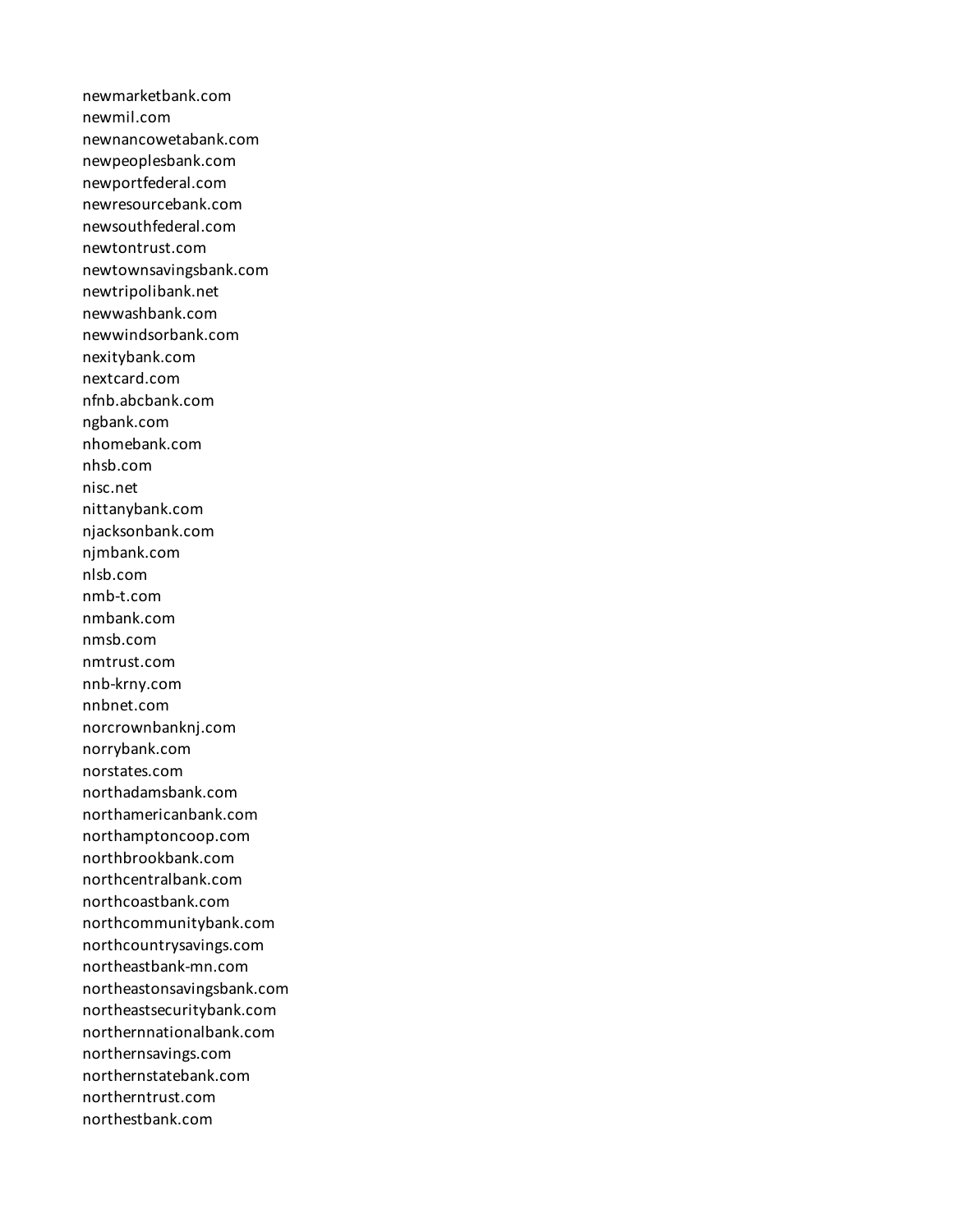northfederal.com northforkbank.com northgabank.com northrim.com northshore-bank.com northshorebank.com northshoretrust.com northsidebank.com northsidebankandtrust.com northstarathome.com northstarbank.com northstarbankna.com northstarbankwa.com northstatebank.com northview.com northviewbank.com northwaybank.com northwestbank.com northwesternbank.com northwestfederal.com northwoodsbank.com norwaybank.com norwaysavingsbank.com norwest.com norwichsave.com norwoodbank.com novasavingsbank.com novb.com npbank.com npbi.com nrnb.com ns.htc.net nsbank.com nsbbank.com nsbov.com nsbvt.com nscombank.com ntrs.com nubk.com nutmegfederal.com nvbank.com nvboh.com nvebank.com nvsl.com nwcommunitybank.com nwib.com nwsb.com nwsbonline.com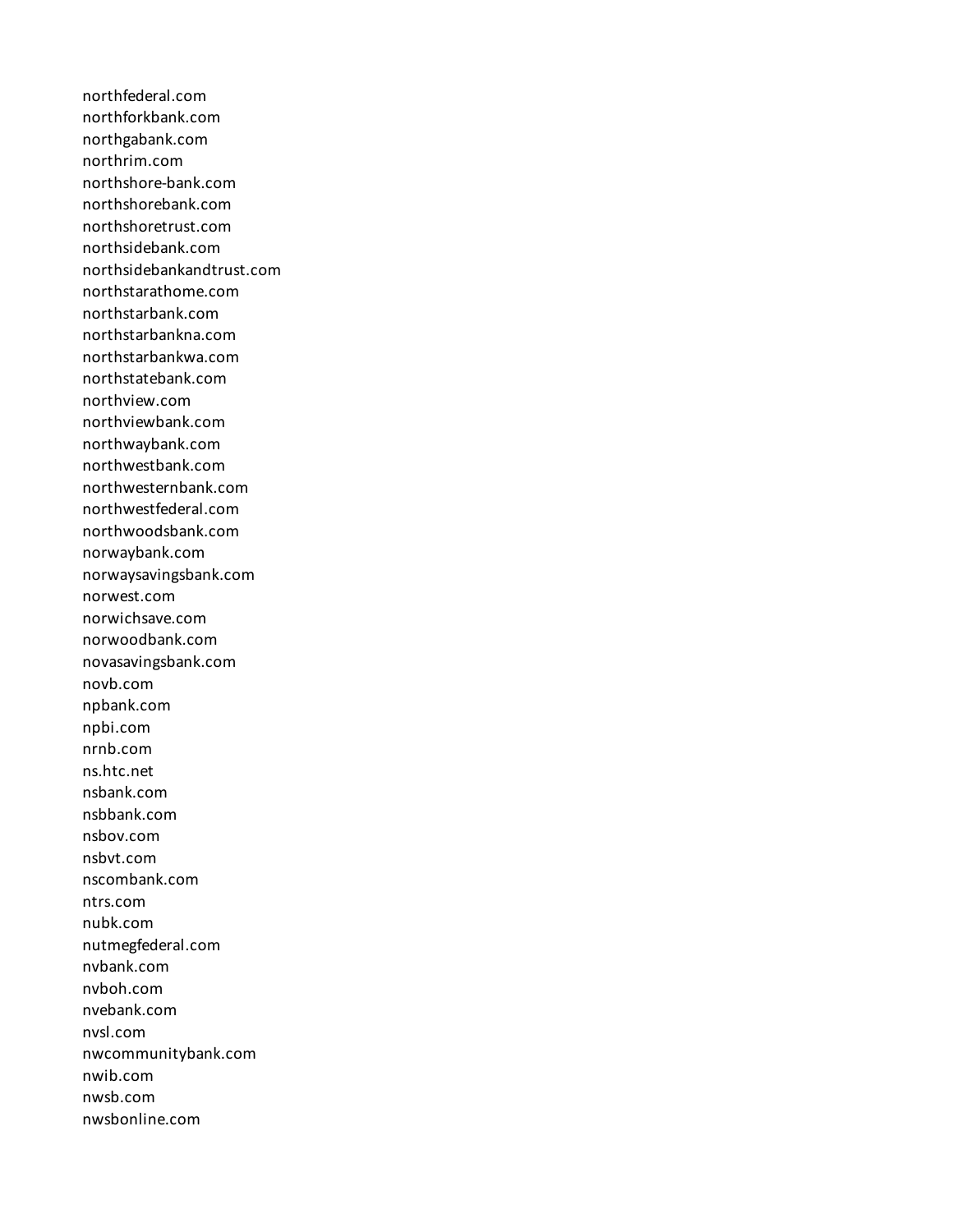nwsbt.com ny.frb.org oakbankonline.com oakhillbanks.com oaklandbank.com oaklandcommerce.com oaklawnbank.com obafederal.com obannonbank.com obb.com ocalanationalbank.com occ.gov oceanbank.com oceanfirst.com oceannationalbank.com oceansidebank.com ochome.com ocsavings.com ocsb.com ocsbank.com ocvbank.com ocwen.com ohioheritage.com ohiosavings.com ohnward.com oibank.com okeybank.com oknb.com okstatebank.com olathestatebank.com oldecypressbank.com oldflbank.com oldforgebankpa.com oldfortbank.com oldlinebank.com oldnational.com oldpoint.com olyfed.com omahastate.com omnibank.com omnibankna.com omnibk.com onb.abcbank.com onbank.com onebank.com oneidabank.com onevalley.com onlinelcsb.com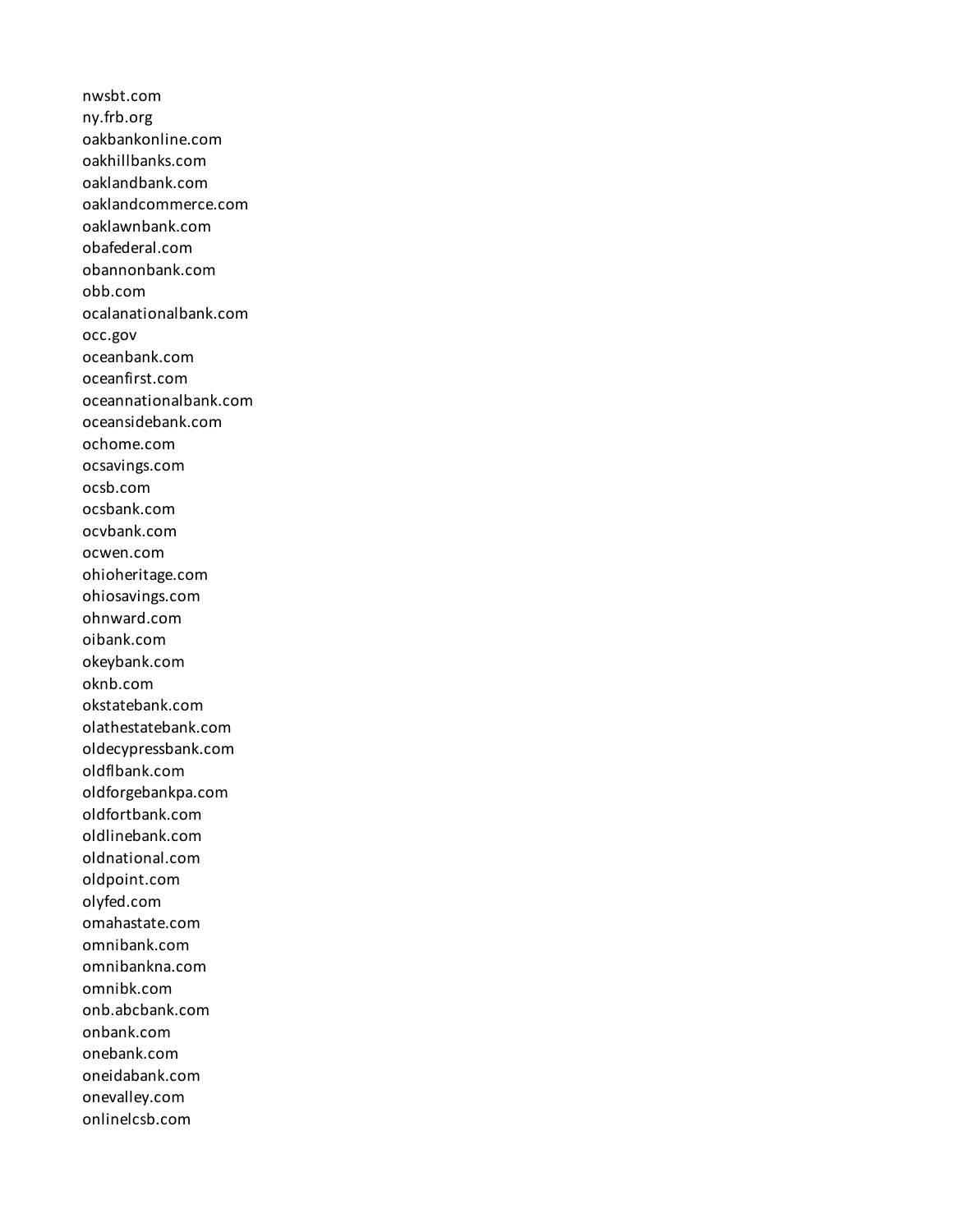onlinewsb.com opbc.com optimumbank.com orangeburgnationalbank.com orangecountytrust.com oregonbusinessbank.com oregontrailbank.com oritani.com orrstown.com osagebank@molakes.com ossianstatebank.com oswegobank.com ottawasavings.com ourbank.com ourworld.compuserve.com ovbc.com ovcb.com owb.com owencom.com oxbc.com oxford-bank.com ozarkbank.com ozaukeebank.com ozkmtnbank.com pabanco.com pacapital.com pacbank.com paccrest.com pacesetter-bank.com pacificabank.com pacificbank.com pacificglobalbank.com pacificliberty.com pacificstatebank.com pacifictrustbank.com paducahbank.com pagecountystatebank.com pages.prodigy.com palisadebank.com palmbeachnationalbank.com palmettobank.com palmettoheritagebank.com palmyrastatebank.net palosavingsbank.com palosbank.com panorastatebank.com papercitysavings.com paragonbank.com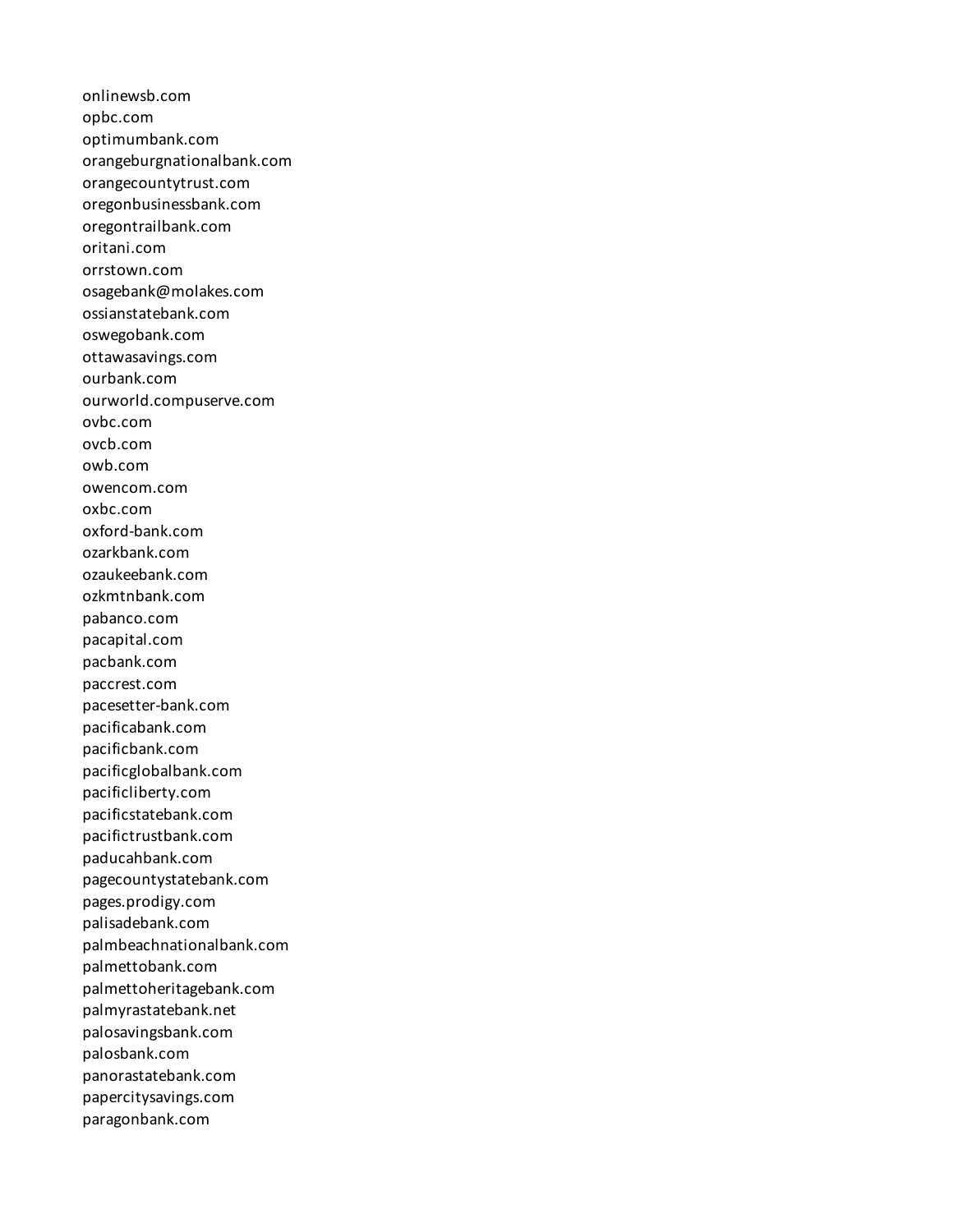paragoncommercial.com parallel.tzo.com paramountbank.com parishnational.com parisnational.com park-bank.com parkavenuebank.com parkbank.com parkbankmilwaukee.com parkebank.com parknationalbank.com parknatl.com parkstate.com parkstatebank.com parkvale.com parkwaybank.com partnersbank.com partnerstrust.com passumpsicbank.com pastatebank.com patapscobank.com pathfinderbank.com patriotbank.com pattersonstatebank.com pavilionbank.com paynecountybank.com paypal.com pbbanking.com pbcbank.com pbcbonline.com pbck.com pbfco.com pbibank.com pbkc.com pbkconline.com pbknc.com pbminn.com pbnb.net pbnk.com pbok.net pbtc.net pbtok.com pcb-net.com pcbancorp.com pcbanker.com pcbb.com pcbbank.com pcbionline.com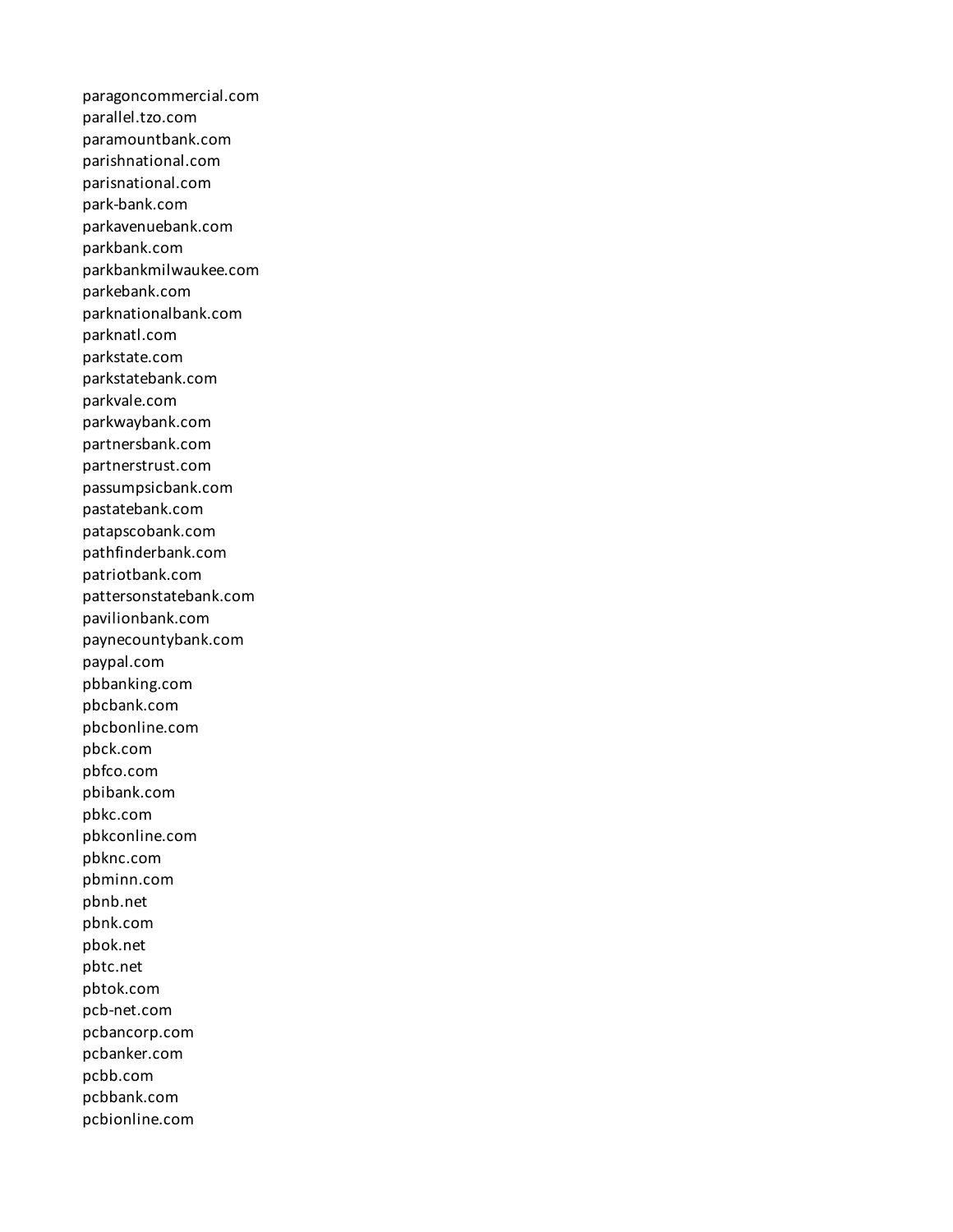pcbna.com pcbonline.net pcbsm@citynet.net pcnb.net pdnb.com peakbank.com pebank.com peconic.net pelicannational.com pemibank.com penbank.com penderstate.com pendletonfederal.com peninsulabank.com peninsulanetbank.com pennfsb.com pennlibertybank.com pennsecurity.com pennsvillenb.com peoples-corydon.com peoples-federal.com peoples-state-bank.com peoples.com peoplesbanc.com peoplesbancorp.com peoplesbank-ms.com peoplesbank-tn.com peoplesbank-wa.com peoplesbank.org peoplesbankal.com peoplesbankbyrdstown.com peoplesbankcoldwater.com peoplesbankky.com peoplesbankla.com peoplesbankmtw.com peoplesbanknc.com peoplesbanknet.com peoplesbankofcoffeecounty.com peoplesbankofcommerce.com peoplesbankoftompkinsville.com peoplesbankonline.com peoplesbankpa.com peoplesbanks.com peoplesbanksb.com peoplesbanksc.com peoplesbanksouth.com peoplesbanksunman.com peoplesbankus.com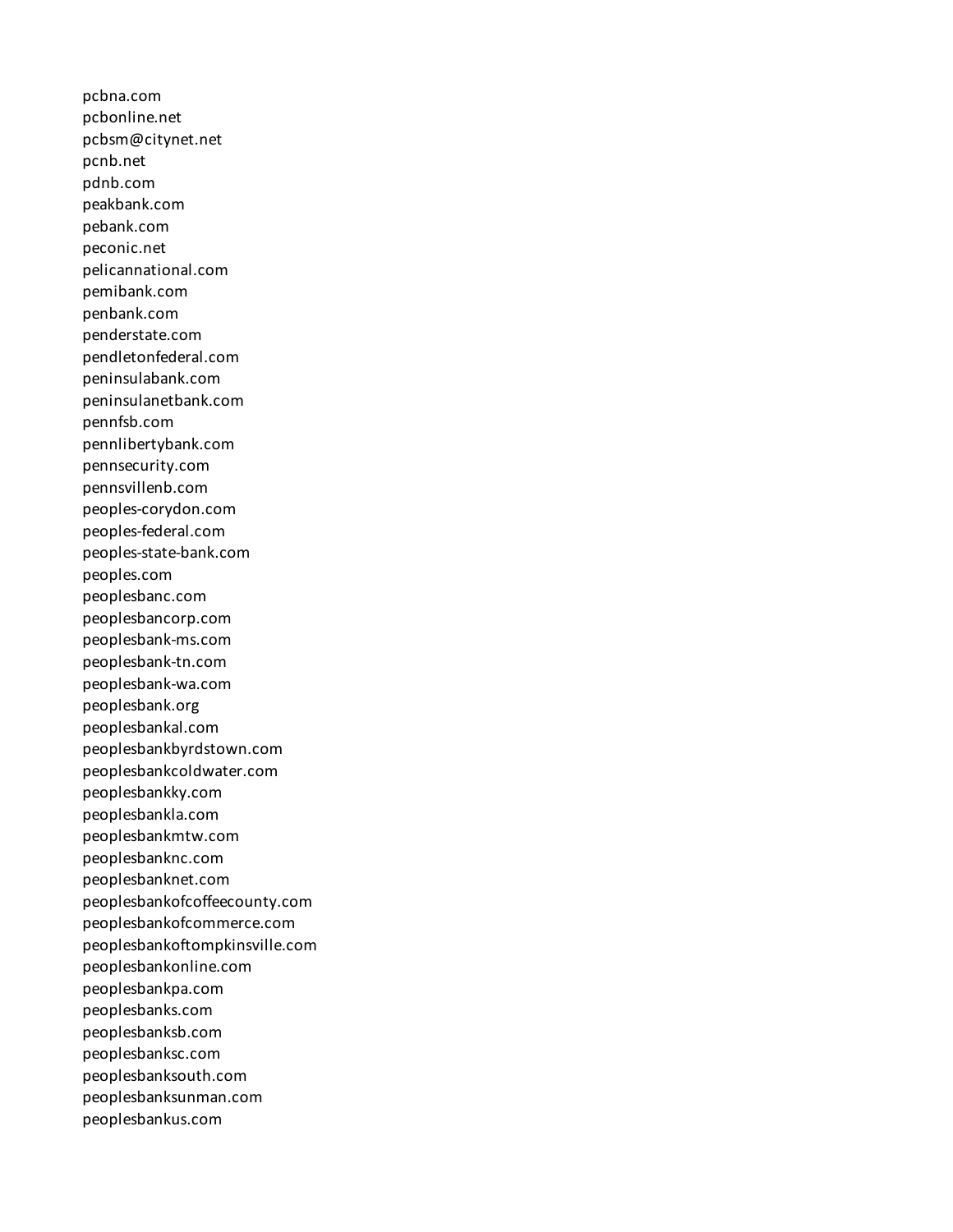peoplesbankwi.com peoplesbk.com peoplesbt.com peoplescommercial.com peoplescommunitystatebank.com peoplesexchangebk.com peoplesfederal.com peoplesfinancial.com peoplesfirst.com peoplesflorida.com peoplesgraceville.com peopleshazard.com peoplesheritage.com peopleshomesavings.com peoplesnatbank.com peoplesnational.com peoplesnationalbank.com peoplesnationalbankpnb.com peoplesnb.com peoplesonline.com peoplesoxford.com peoplesripley.com peoplessavingsandloan.com peoplessavingsbank.com peoplessecuritybank.com peoplessouthern.com peoplesstate-nd.com peoplesstate.com peoplesstatebank.com peoplesstatemanito.com peoplestellcity.com peoplestrustbk.com peoplestrustco.com peotonebank.com pepperelltrust.com perkinsstatebank.com permanentbank.com perpetualsavings.com perrycounty.com perrystatebank.com perrystatebk.com pfsb.com pgbank.com pgfsb.com phelpscountybank.com phenix-girard.com philadelphiatrust.com phoenixfed.com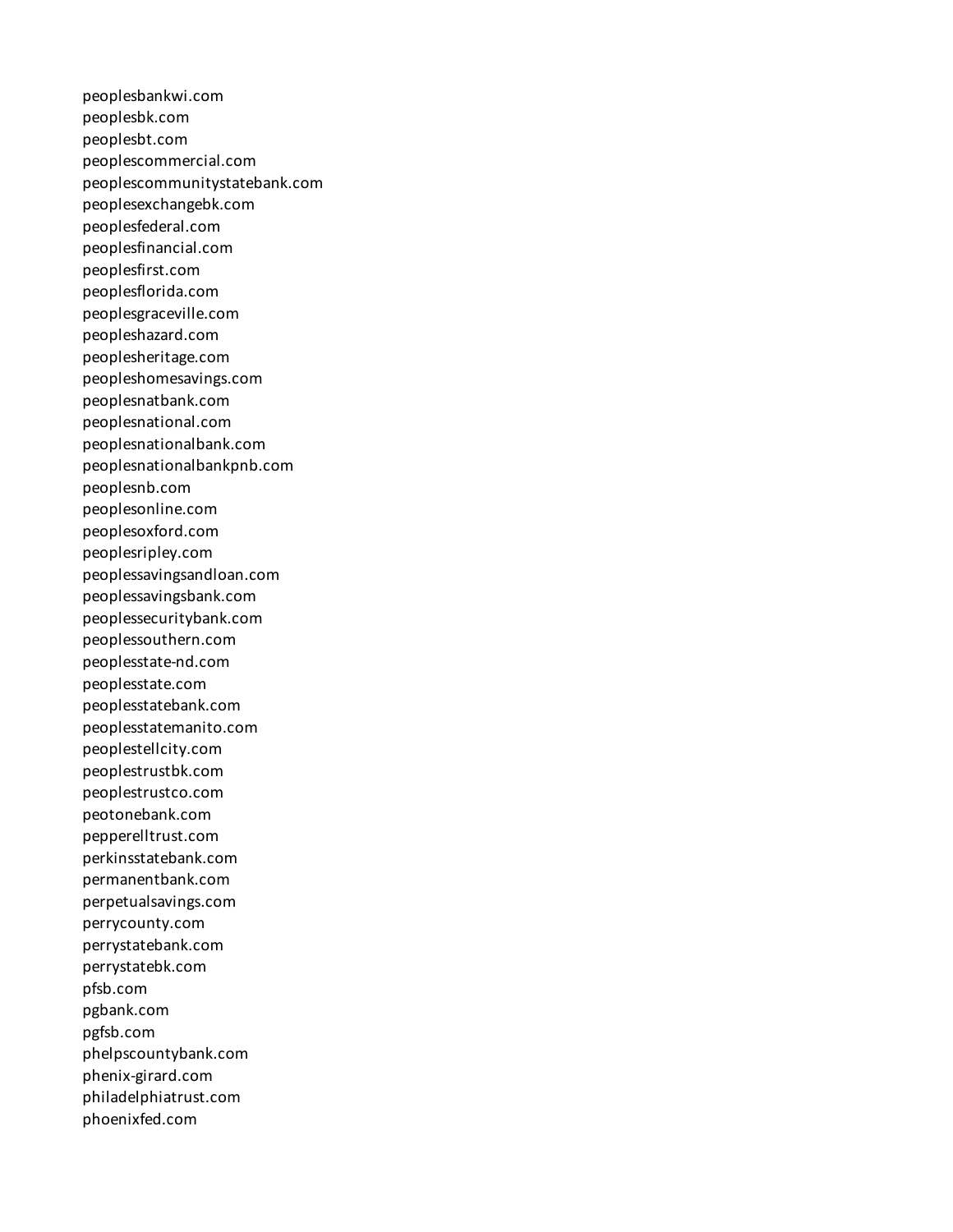pibank.com piedmontbank.com piedmontfederal.com piercebank.com pigeonbank.com piggottstatebank.com pilgrimco-op.com pilotgrovesavingsbank.com pinebank.net pinecitybank.com pinedalebank.com pinehurstbank.com pineislandbank.com pineries.com pineriverstatebank.com pinnaclebancshares.com pinnaclebank-fl.com pinnaclebankusa.com pinnbank.com pioneer-bank.com pioneeramerican.com pioneerbank.net pioneerbankandtrust.com pioneerbankfsb.com pioneerbanks.com pioneerbankstl.com pioneerbnk.com pioneerfed.com pioneerfederal.com pioneersb.com piscataqua.com pittsfield-coop.com plainsbank.com plantationfederal.com planters-bank.com plattevalleybank.com plattsmouthbank.com plazaparkbank.com plumasbank.com plus.google.com plusintbank.com plymouthsavings.com pmbank.com pnb-kewanee.com pnb.com pnbdirect.com pnbmora.com pnbnet.com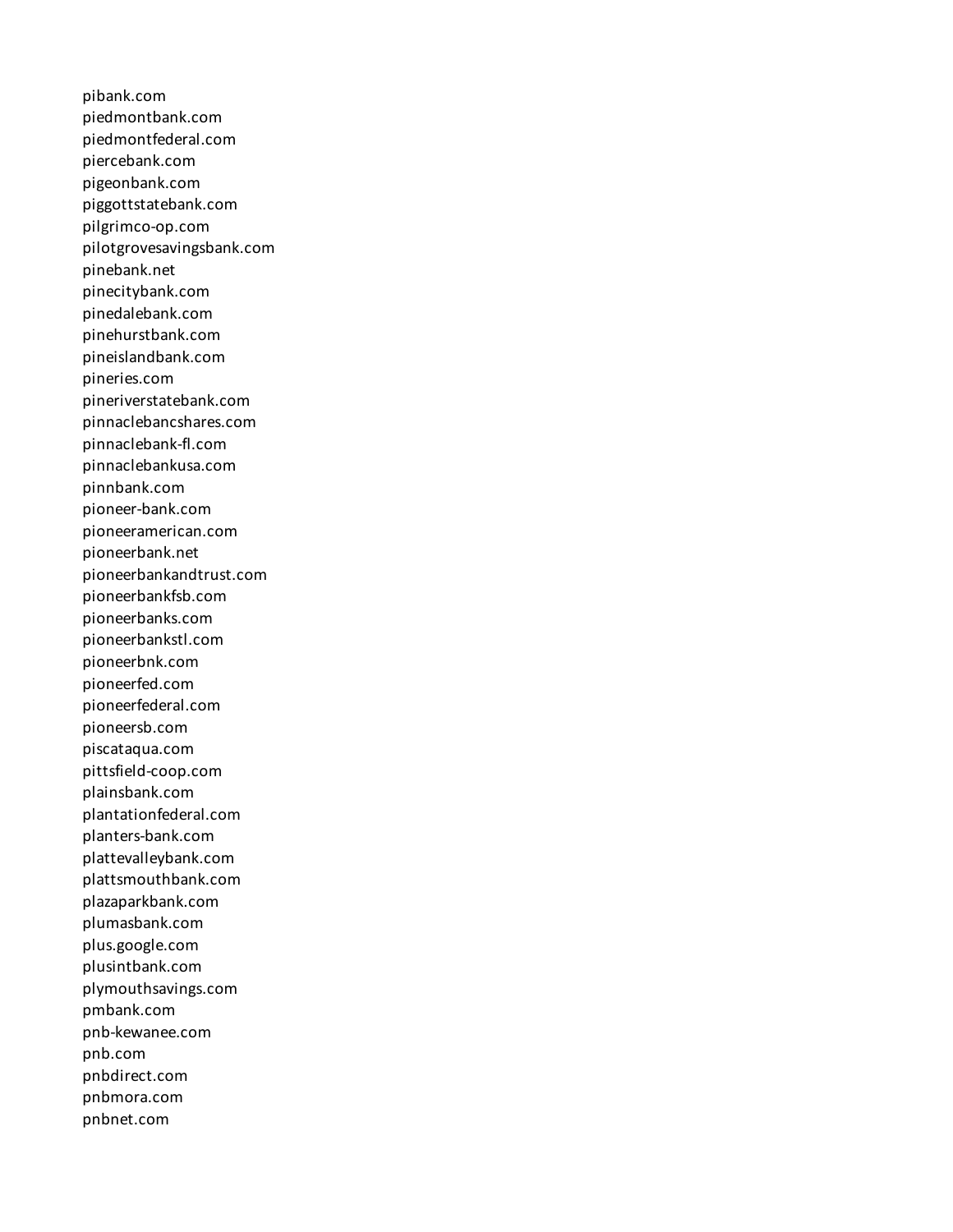pnbon.com pnc.com pncbank.com pnwbank.com pobank.com pocavalleybank.com poconocommunitybank.com pointebank.com polkcountybank.com poloniabank.com polsonbank.com poncedeleonbank.com ponyexpr.com ponyexpressbank.com popularbank.com portagebank.com portagecommerce.com portagecountybank.com portal.fxfn.com portal.netzee.com portalesnb.com potomacbank.com pottsville.com powellbank.com powellvalleybank.com poweshiekbank.com ppbi.com ppnb.com prairiebank.com prairiestatebank.com prairiestatebank.net preferredbank.com premierbank.com premierbanker.com premierbanking.com premierbankonline.com premierbanks.com premierbankusa.com premierbnk.com premiercommunity.com premiercommunitybankswfl.com premierservicebank.com premiervalleybank.com premierwestbank.com premierwilmette.com premium.com presidential.com prestigebank.com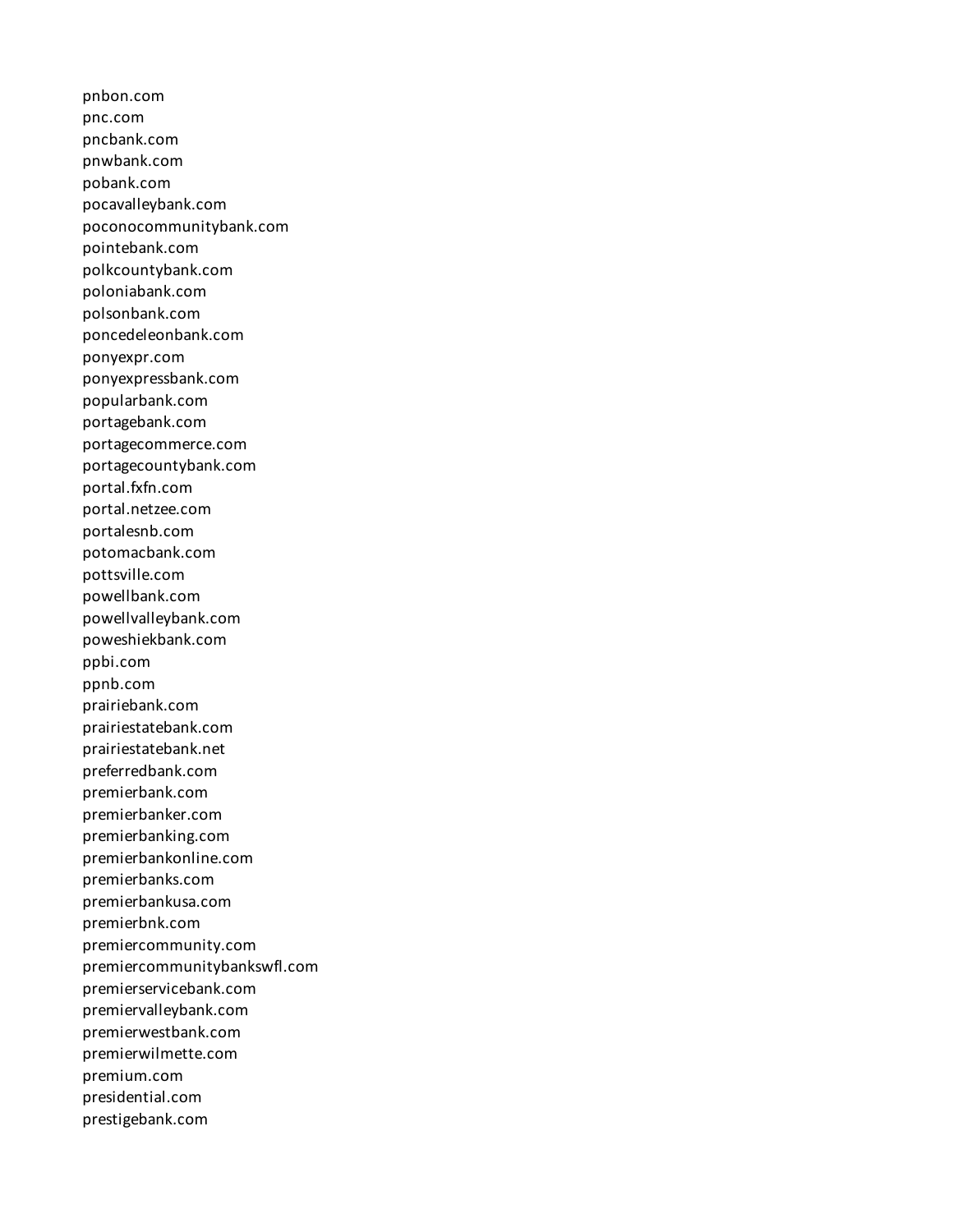prideinamerica.beaconfederal.com primealliancebank.com primebank.com primesouthbank.com principal.com prinsbank.com prioritybank.com priorlake.com privatebank.com privatebk-stl.com privatebk.com privest.com profilebank.com progbank.com progressbank.com progressbankmo.com progressivebank.com progressiveozarkbank.com progrowth.com promistar.com prosperanbank.com prosperitybank.com prosperitybankva.com provbank.com providencebank.com provident-bank.com providentbanking.com providentbankmd.com providentnj.com providentonline.com providentstatebank.com providian.com provincebankers.com prtel.com prudential.com prudentialsavingsbank.com prvb.com psb-ebank.com psbank.com psbanktruman.com psbaugusta.com psbbank.com psbky.com psbmarengo.com psbnetbank.com psbnewton.com psbtrust.com psbwesthope.com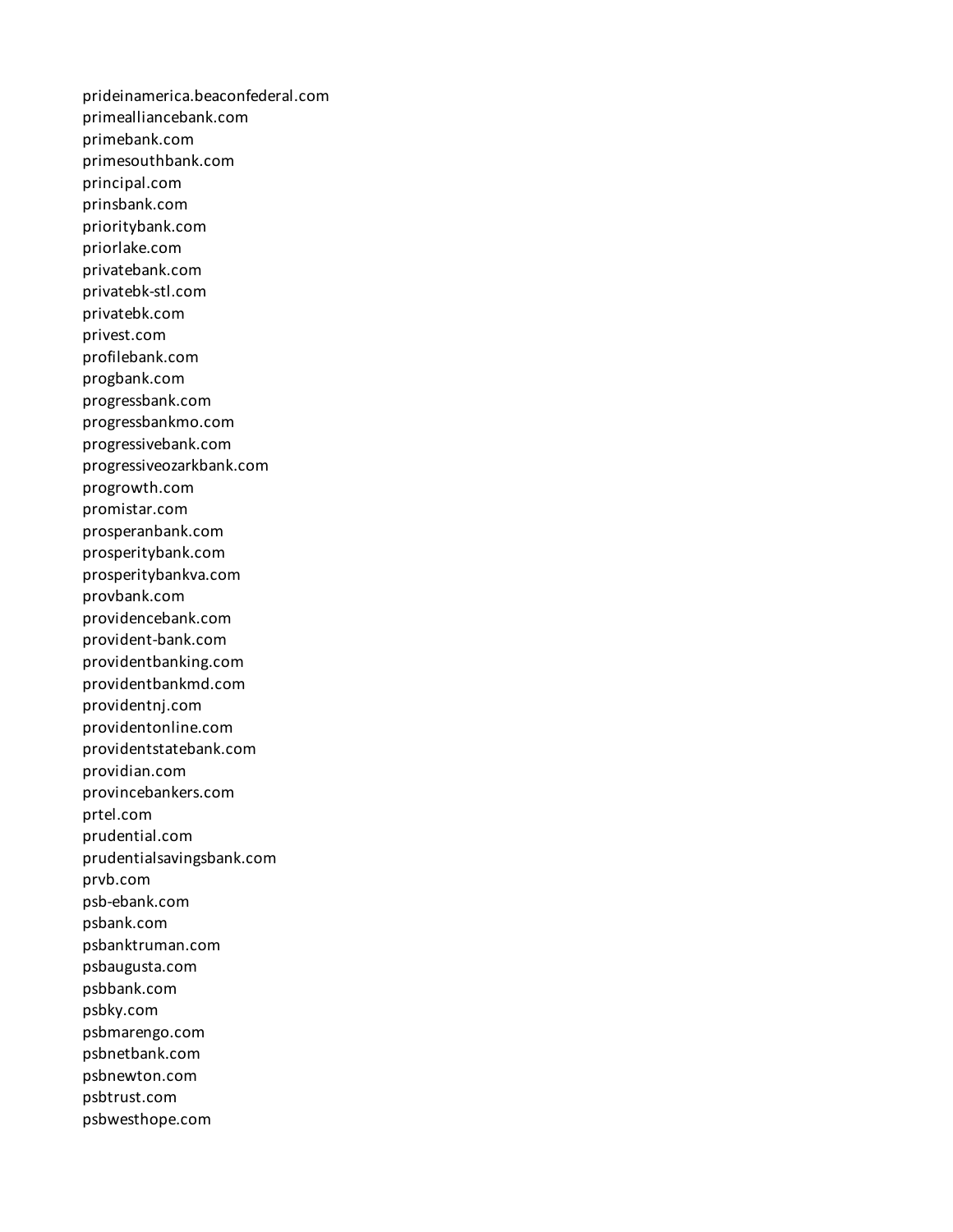ptsbank.com pubbank.com pulaskibank.com pulaskibankstl.com pullmanbank.com putnamsavings.com puyallupvalleybank.com pvis.com pvnational.com pvnbank.com pvsb.com pwbonline.com pwcbanks.com pwnb.com pwsb.com pyramaxbank.com qcbt.com qcfb.com qcsb.com qnb.com quailcreekbank.com quincystatebank.com rabobankamerica.com rainierpac.com ramapobank.com ramseybank.com ranchersbanks.com randallstory.com randolphbank.com randolphsavings.com rantoulfirst.com ravenswoodbank.com rbcbankusa.com rcbank.com rcbk.com rcbna.com rcn.com readingcoop.com realpeoplebank.com realpeoplerealanswers.com red-e-cash.com redcedarbank.com redcent.com reddingbankofcommerce.com redibank.com redmondbank.com redoakbank.com redriverbank.com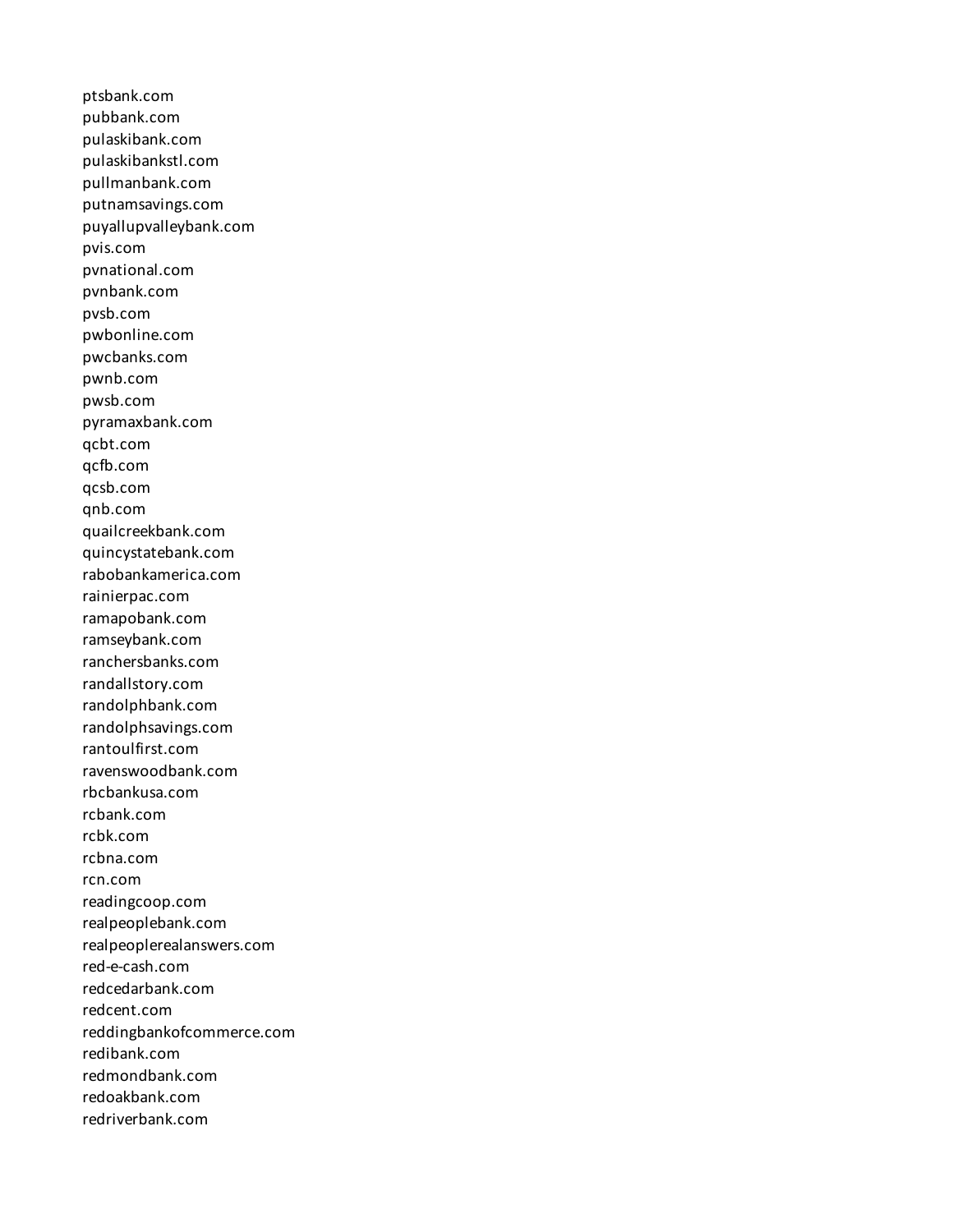redriverbank.net redrockcommunity.com redwoodnationalbank.com regal-bank.com regalbank.com regencybank.com regencysavings.com regentsbank.com regionalbank.com regionalmissouri.com regions.com regionsbank.com reliabank.com reliance-federal.com reliancebank.com reliancebanking.com reliancebankstl.com reliastar.com remindernet.com renasantbank.com republic-bank-inc.com republicbancorp.com republicbank.com republicbankfl.com republicebank.com republicnorman.com republicsecuritybank.com resourcebank.com resourcebankonline.com resourcebk.com rfstatebank.com rhbank.com rhinebecksavings.com ribank.com richfieldbank.com richlandbank.com richlandbank.net richlandcountybank.com richwoodbank.com ridgefieldbank.com ridgewoodbank.com riggsbank.com rittenhousetrust.com riverbk.com rivercitiesbank.com rivercitybankky.com riverhillsbank.com riversidebank.com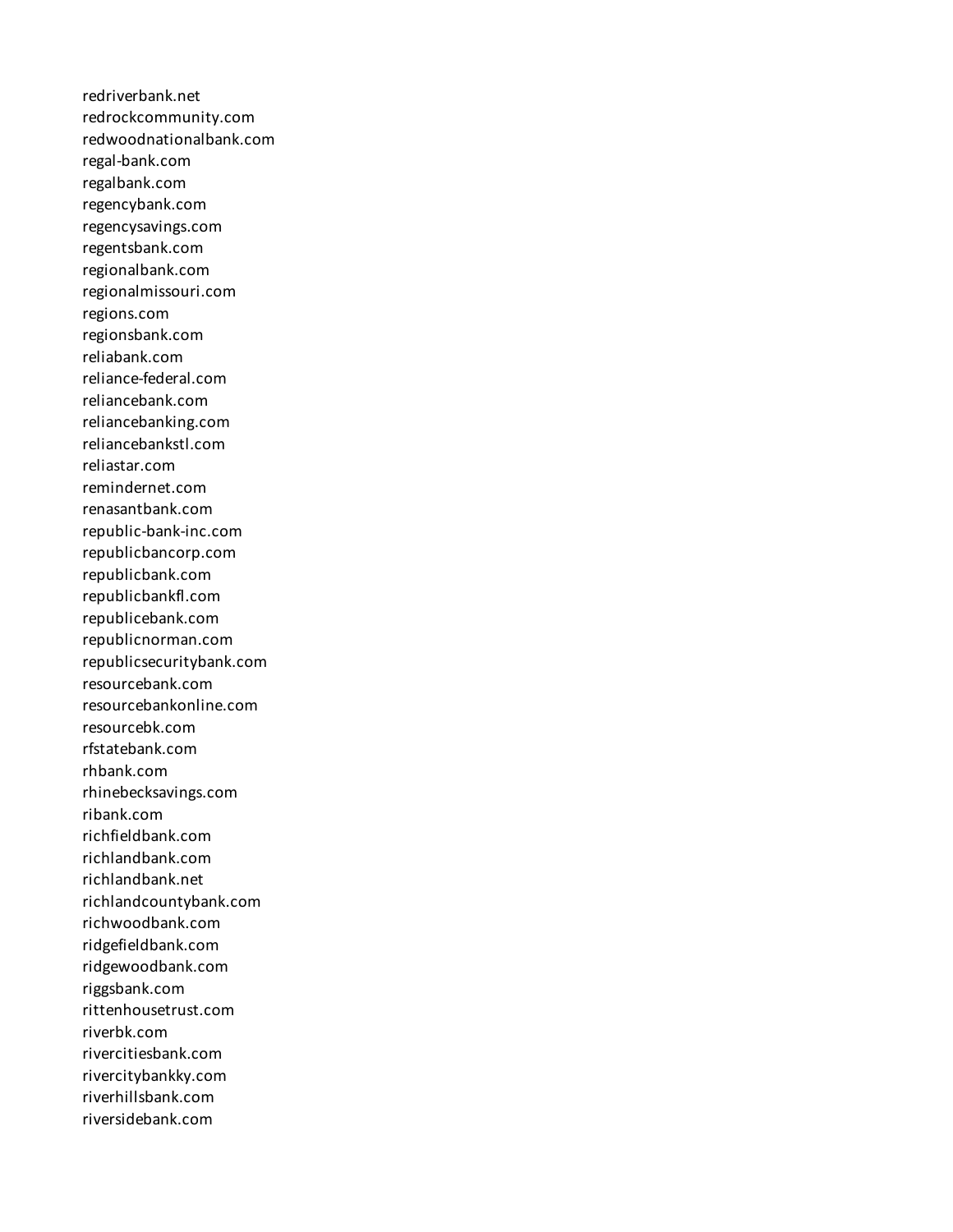riversidegc.com riversidenb.com rivervalleybank.com riverviewbank.com rjbank.com rmbank.com rmbgo.com rmbt.com rnb.com rnbonline.com rnbva.com rnbvt.com robertsonbanking.com rochesterstatebank.com rockcommunitybank.com rocklandtrust.com rockportnational.com rockville-bank.com rockwoodbank.com roeblingbank.com roland@osgoodbank.com rolfestatebank.com romabank.com ronan.net rondout.com rooseveltsb.com rosedalefederal.com rosemountbank.com roslindalecoop.com roslynsavings.com roundbank.com royalamerican.com royalbank-usa.com royalbankamerica.com rrsb.com rsb.net rsfbank.com rsibanking.com rsnb.com rt66.com rubyvalleybank.com ruralnet.net ruraltel.net rushmorebank.com rutherfordbank.com rvbonline.com rvsbank.com s-b-a.com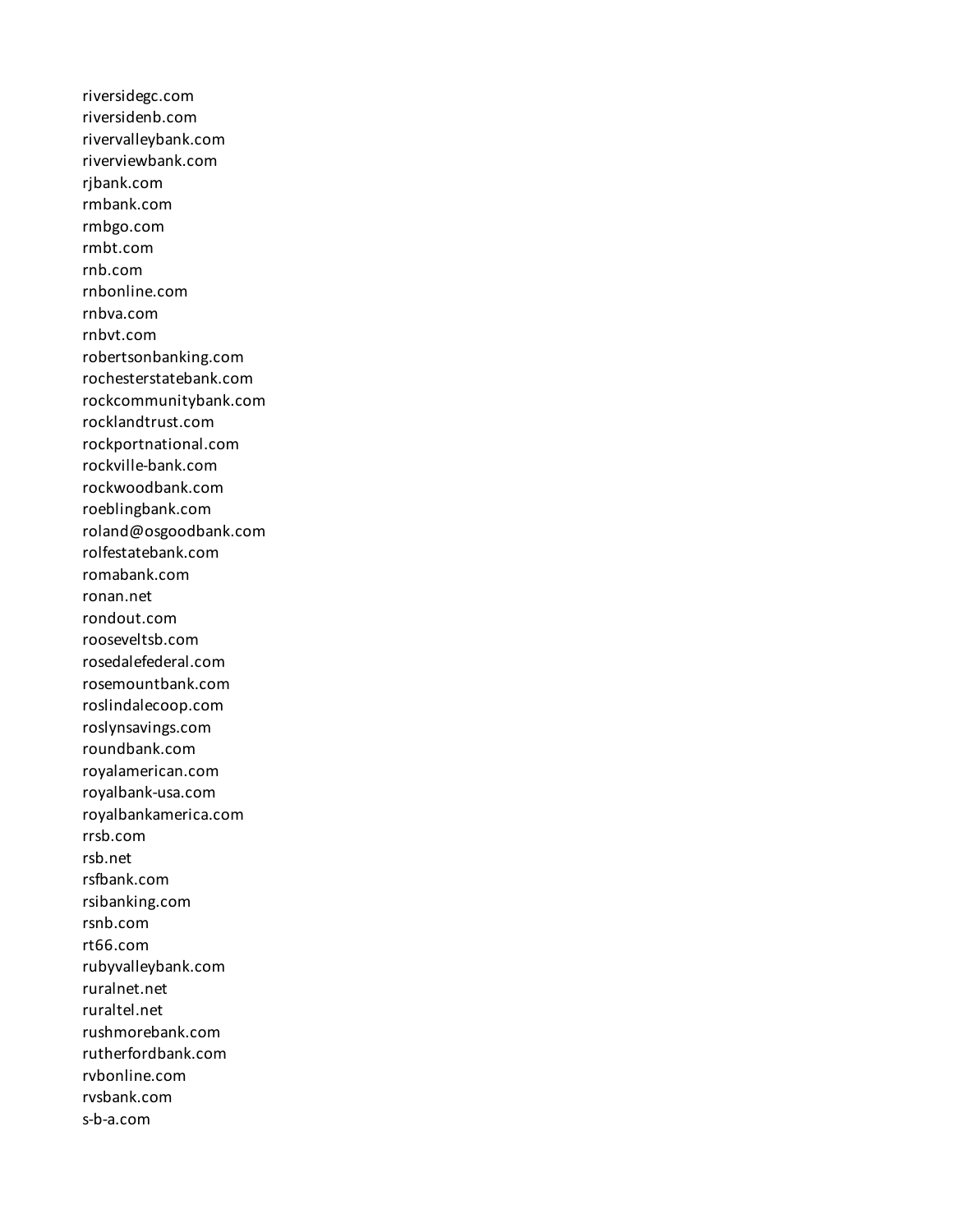sabadellbank.com saehanbank.com safra.com salembank.com salemfive.com salinestatebank.com salisbury-bank.com sandbox.paypal.com sandcbank.com santaclaravalleybank.com santaluciabank.com santanderpr.com saratoganational.com sarnatbnk.com sasavings.com saugusbank.com saukvalleybank.com saversbank.com savingsbank.com savingsbankofmaine.com savingsinstitute.com sawyersavings.com sb1fcu.org sbankc.com sbbank.com sbbt.com sbdanbury.com sbfl.com sbhc.com sbk.com sblbank.com sblonglake.com sbmct.com sbna.com sbpc.com sbr.com sbsavings.com sbsu.com sbtc.com sbtcajun.com sbtmiami.net sbu.com sc-bank.com scb-bc.com scbtonline.com sccb.com schenectadyfederal.com schuylersavings.com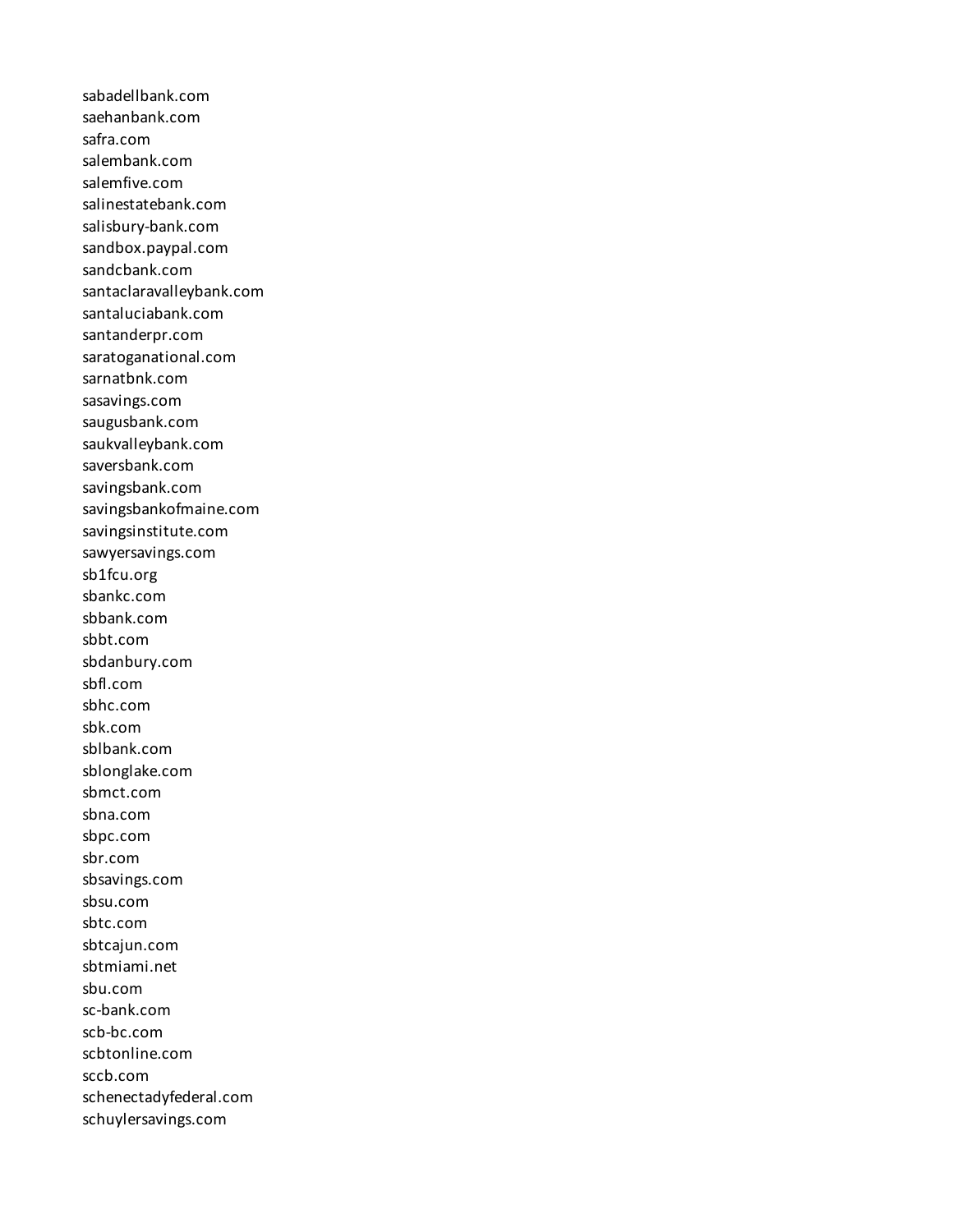scituatefederal.com scnb.com scnbank.com scottbancshares.com scottsdalecb.com scottvalleybank.com scsbnet.com sctbank.com sdb.abcbank.com sdnb.com seamensbank.com seattlesavingsbank.com seaway-online.com seawaynb.com sec-bank.com secfed.net secnatbank.com secondbank.com secondnational.com secondnationalbank.com secure.thebancorp.com secure02.bankhost.com security-savings.com security1stbank.com securitybank-decorah.com securitybankamory.com securitybankkc.com securitybankmn.com securitybankok.com securitybankonline.com securitybanktusc.com securitybk.com securityfed.com securityfederal.net securityfederalbank.com securityfirst.com securitynat.com securitynationalbank.com securitynationalbank.org securitysavings.com securitystate-bank.com securitystate.com securitystatebank.net securitystatebanknd.com securitystatebk.com securitystbank.com seeourwebsite.com seic.com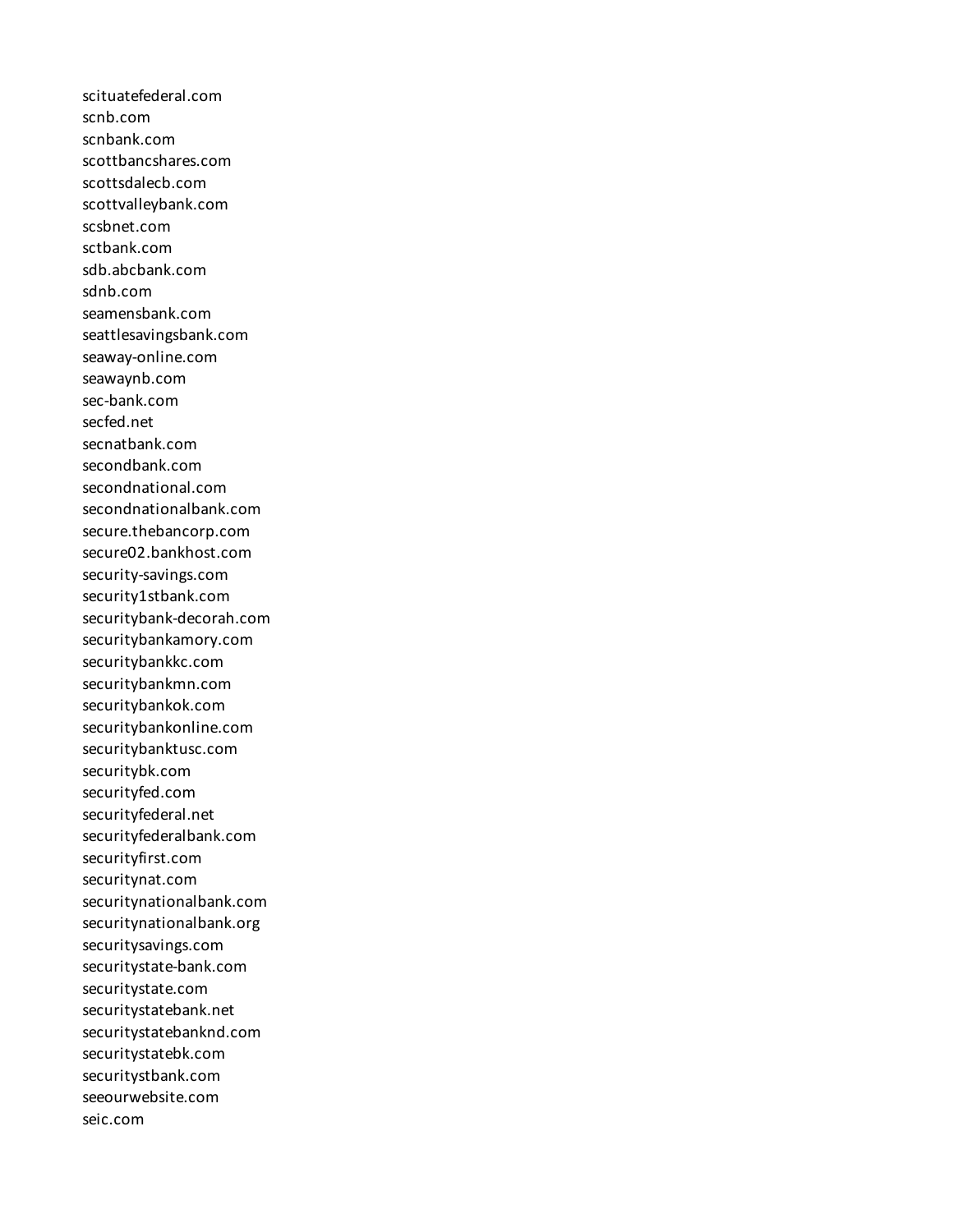selectbank.com selledge@tcmax.net seminole-bank.com semobank.com senatobiabank.com senecafederal.com senecanb.com sentrybt.com seqcountybank.com sequoiabank.com service1stbank.com settlersbank.com severnbank.com seviercobank.com sfnb.com sfo.com shamrockbank.com sharonbank.com shbamerica.com shbank.com shbnet.com shelby1.com shelbybank.com shelbycountystatebank.com shelbyfnb.com shelllakestatebank.com sherburnestatebank.com sheridanbank.com sheridanstatebank.com shorebank.com shorebankcleveland.com shorecommunitybank.com shoshonefirstbank.com showcase.netins.net sibk.com sidneybank.com sidneyfederal.com sierrabank.com signalbank.com signaturebank.com signaturebkfl.com signatureny.com signin.ea.com silvergatebank.com silverlakebank.com silverstatebank.com simmesportstatebank.com simmonsfirst.com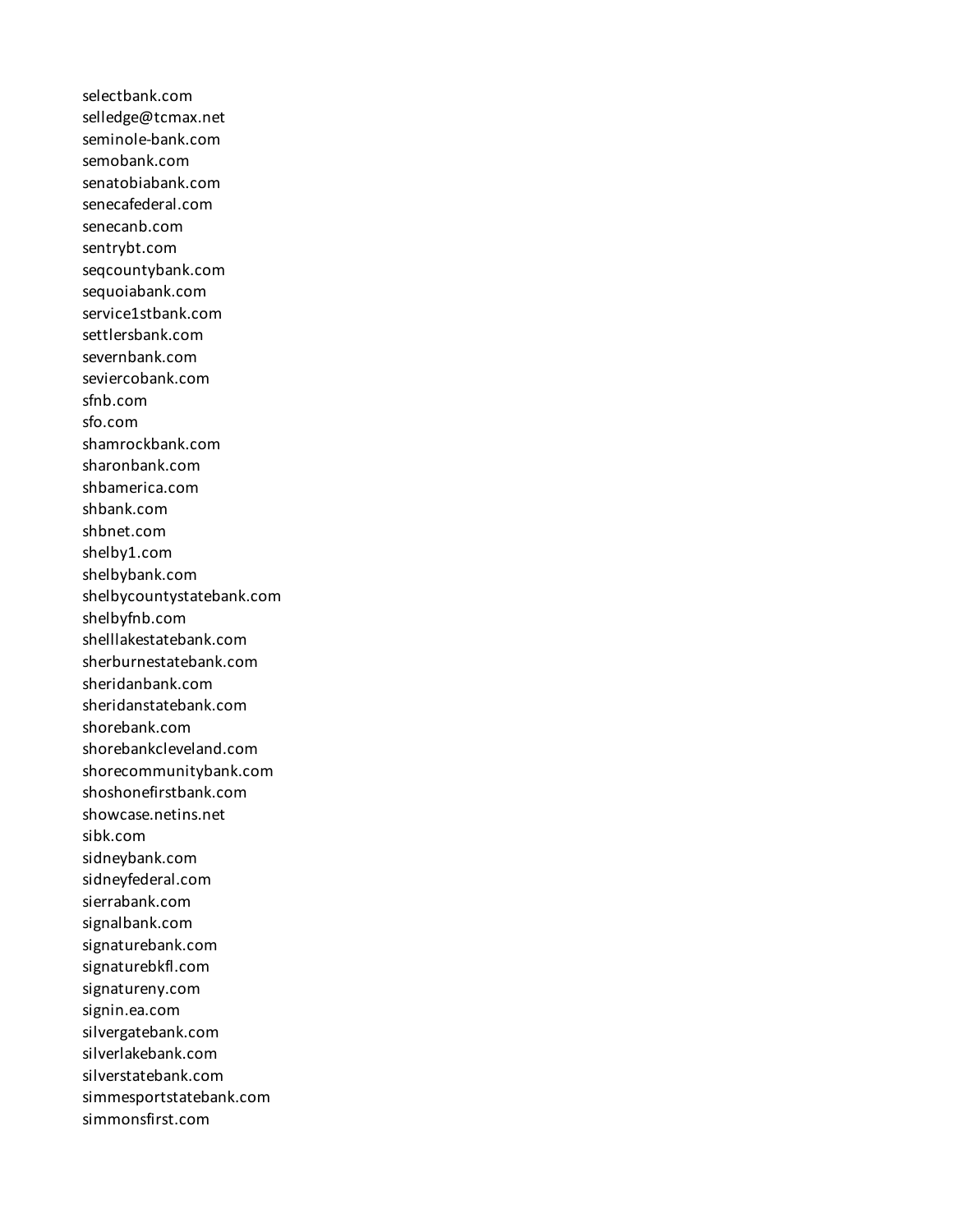simplicitybank.com simsburybank.com siouxlan.com siteit.com siwooganock.com sixrivers.com sjbank.com sjnb.com sjnbsj.com skagitbank.com skaneatelesbank.com skibofin.com skowsavings.com skyfi.com skylandscombank.com slavie.com sloveniansavings.com smallenoughtocare.com smalltownbank.com smb-t.com smbonline.com smbtonline.com snb-t.com snbank.com snbcard.com snbconnect.com snbonline.com snbt.com snhb.com snl.com soax.com sofisa.com solabank.com solvaybank.com somersetsavings.com somersettrust.com somo.com sonabank.com sosb-ia.com soundbanking.net soundfed.com southalabamabank.com southbridgesavingsbank.com southcarolina.net southcentralbank.com southcentralbank.net southcitybank.com southcoastalbank.com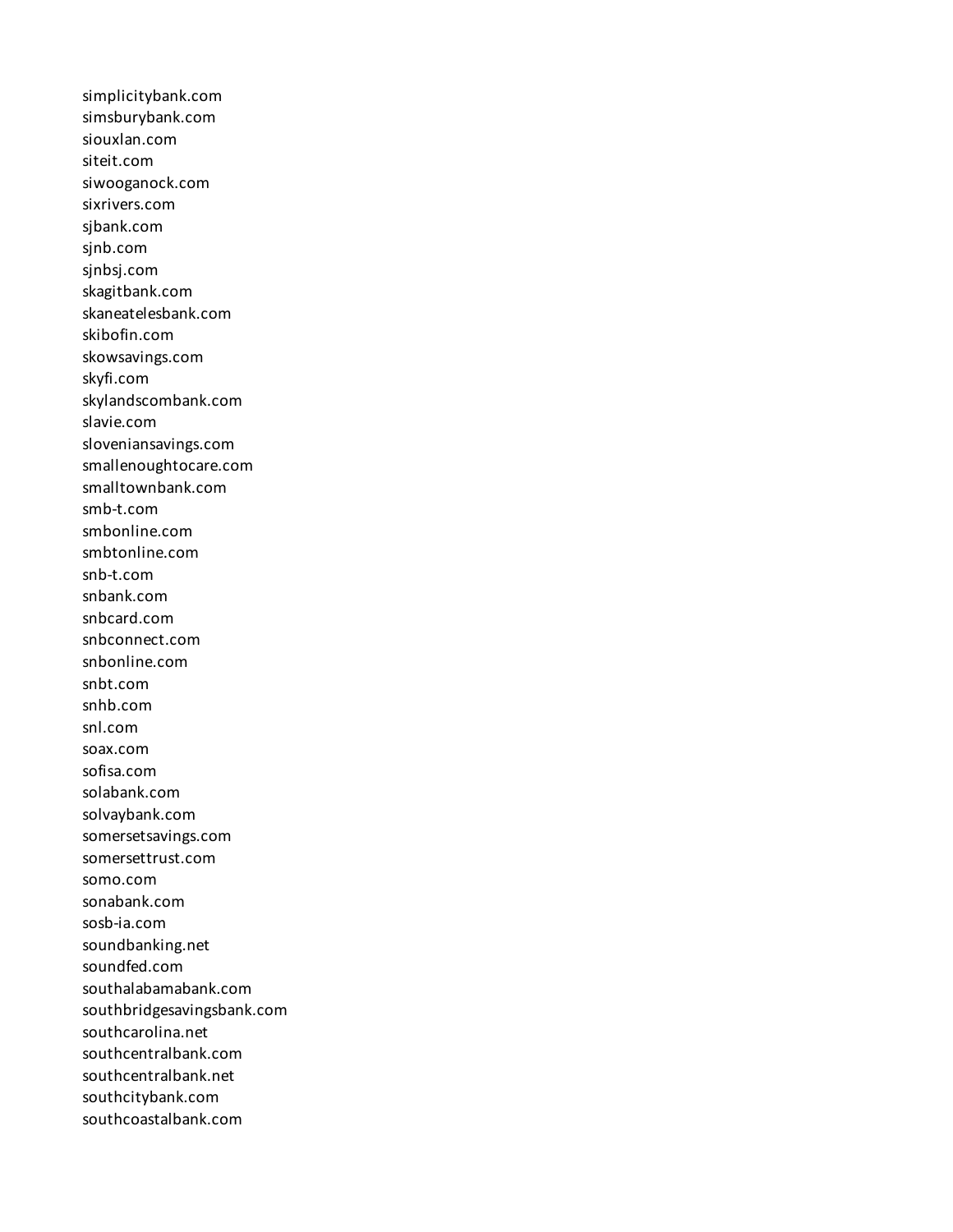southcoastbank.com southernbank.com southernbank.net southerncommercial.net southernfinancialbank.com southernheritagebank.com southernsecuritybank.com southfirst.com southland-bank.com southlandbizbank.net southsidebank.com southsidebank.net southsoundbank.com southtrust.com southwesternbank.com southwestnb.com sovereignbank.com sovy.com soybank.com spav.com spectrumbank.com speerbank.com spencersavings.com spencersavingsbank.com spiritbank.com srsb.com ss-bank.com ssbhibbing.com ssbindee.com ssbmepo.com ssbnd.com ssbnet.com ssbonline.com ssbscott.com ssbwa.com sscbank.com ssnb.com sssb.com staffordsavingsbank.com standardbankpa.com standardbanks.com stansgarbank.com starbank.com starvalleywy.com statbank.com state-federal-savings.com statebank-dillon.com statebank.net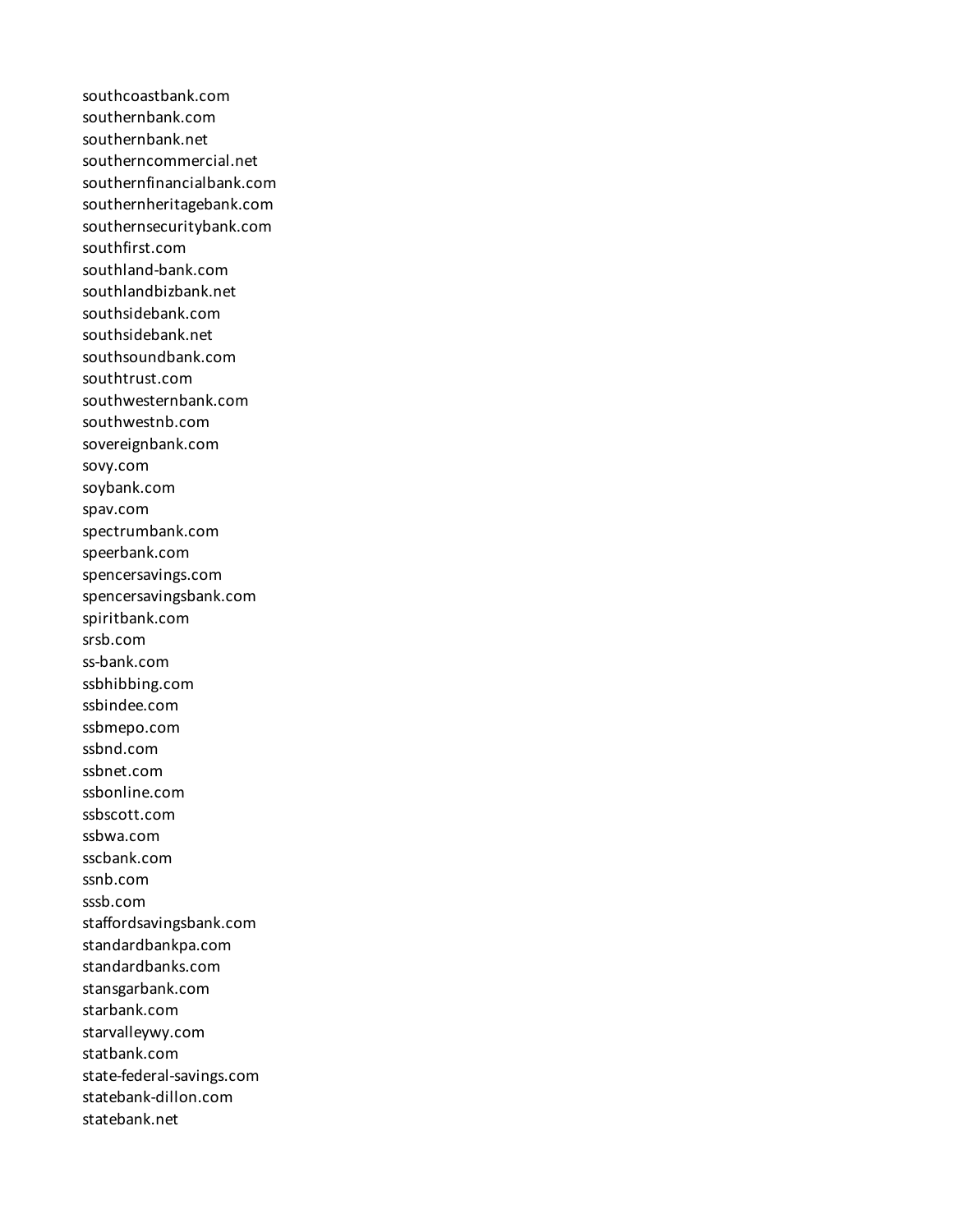statebankandtrust.com statebankofchilton.com statebankofcountryside.com statebankofdelphos.com statebankofhildreth.com statebankofkerkhoven.com statebankofli.com statebankoflima.com statebankoflismore.com statebankofloretto.com statebankofmorristown.com statebankofodell.com statebankofparkrapids.com statebankofwhittington.com statebanks.com statebankspiritlake.com statebanktrust.com statebankviroqua.com statebk.com statecentralbank.com statefarm.com statefinancialbank.com stateinv@bellsouth.net stateoffranklin.com statesavingsbank.com statesavingsbankonline.com statestreet.com stbank.com stbanklac.com stdbank.com stearns-bank.com stearnsbank.com stedmondsfsb.com stellarone.com sterbank.com sterlingbancorp.com sterlingbank.com sterlingbank.ws sterlingfederal.com sterlingmontgomery.com sterlingsavingsbank.com sterlingsouth.com sterlingstatebank.com steubentrust.com stfrancisbank.com sthenrybank.com stillmanbank.com stissing.com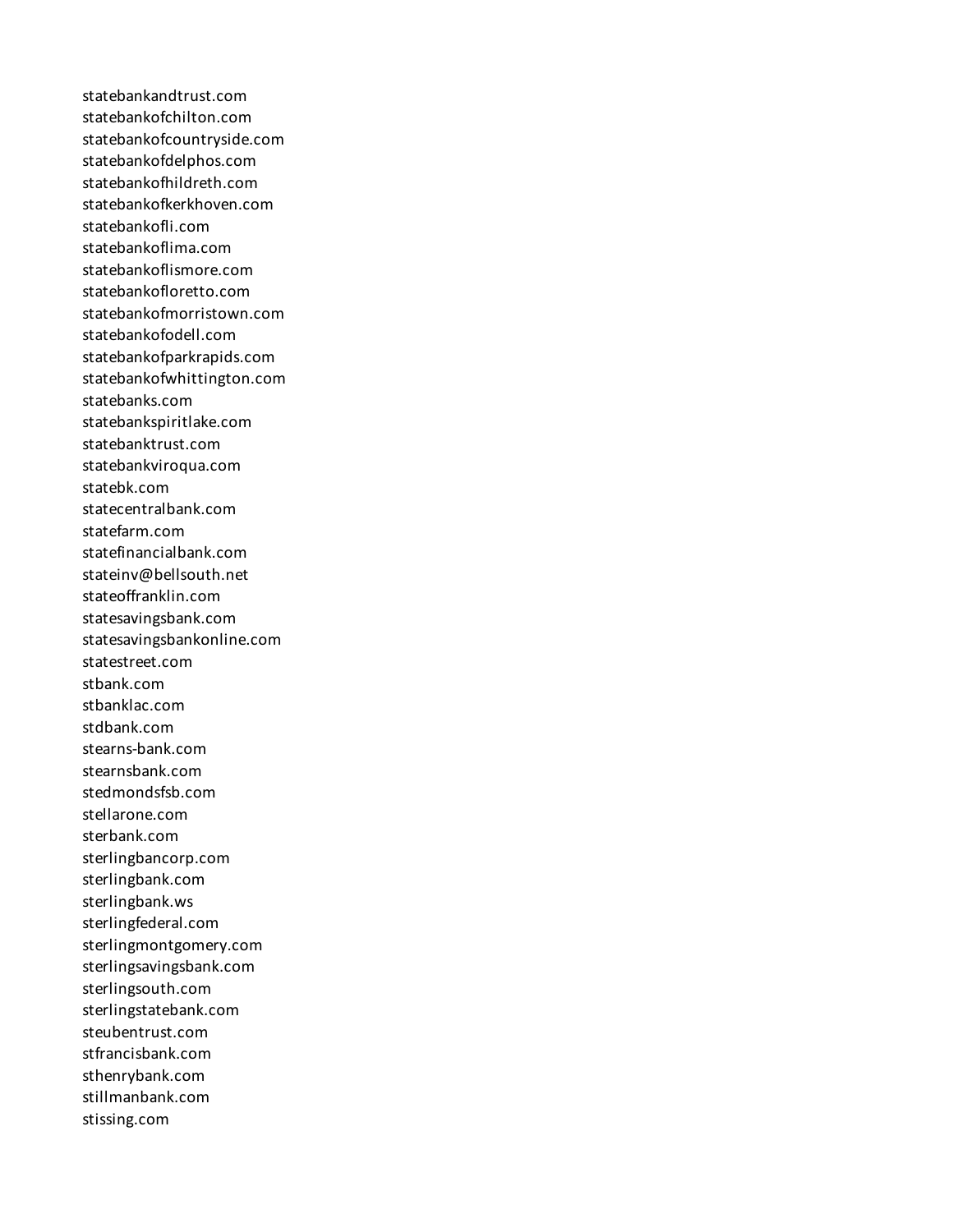stjohnsbank.com stlandrybank.com stls.frb.org stockbridgestatebank.com stockexchangebank.com stockgrowersbank.com stockmanbank.com stockmansbankok.com stockmensbank.com stonebridgebank.com stonehambank.com stonesav.com store.nordstrom.com stoughtoncoopbank.com stpaulbank.com stratabank.com strategiccap.com stratfordbank.com streatorhome.com sturdyonline.com sturgisbank.com stutsmanbank.com subcombank.com suburbanfsb.com suburbanonline.com successbank.com summit-bank.com summitbankaz.com summitbankdirect.com summitbanking.com summitbk.com summitfsb.com sumternational.com sunbancorp.com sunbankaz.com suncoastnationalbank.com sundancestatebank.com sunfirstbank.com sunflowerbank.com sunnb.com sunnysidefederal.com sunprairiebank.com sunrisebankofalbuquerque.com sunrisebankofarizona.com sunsetbank.com sunsetbankandsavings.com sunshinestatefederal.com sunstatebank.com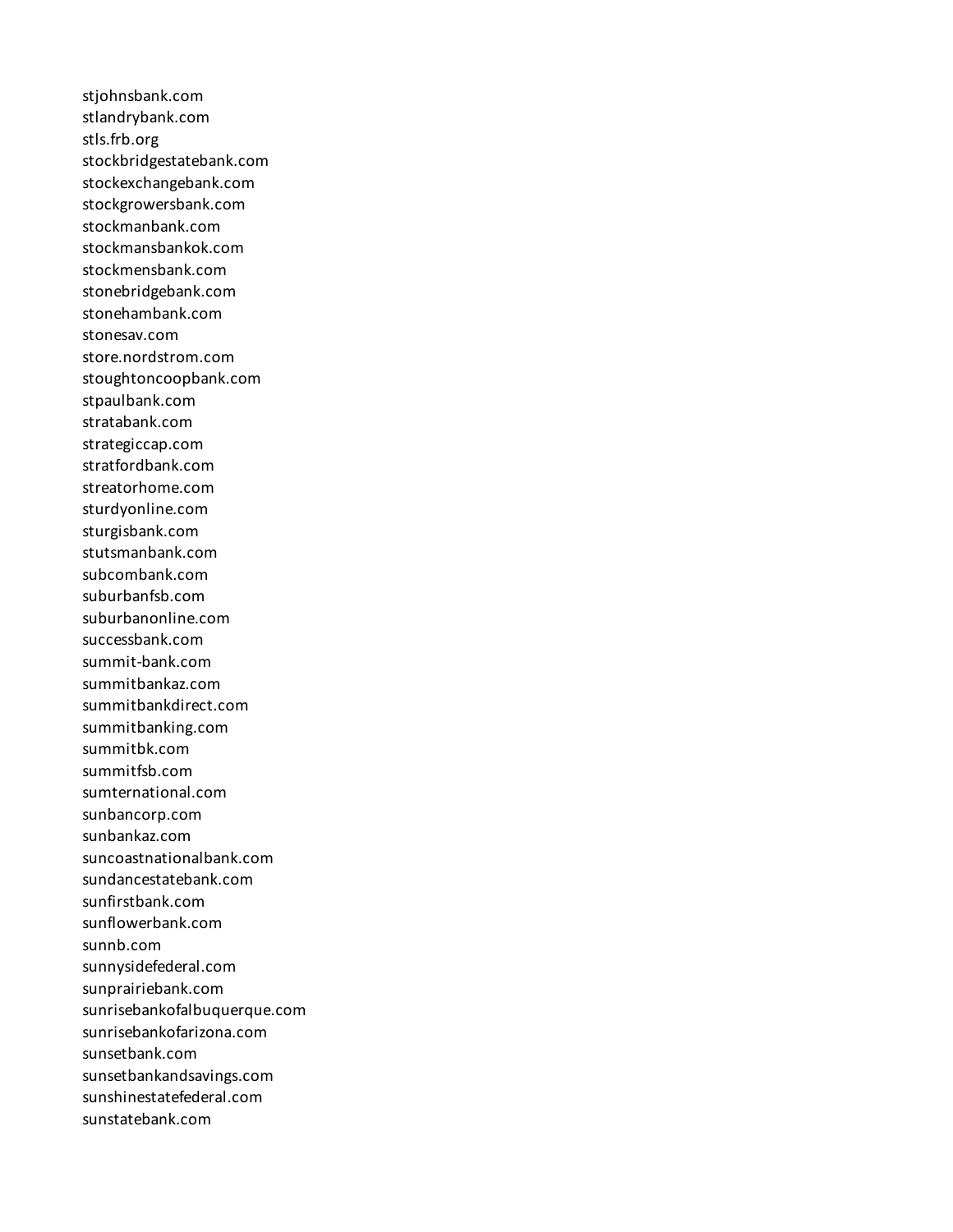suntrust.com sunwestbank.com superiorbankonline.com superiorfederal.com superiorsavings.com surreybank.com susb.com susqbanc.com sussexbank.com suttonbank.com sv-bank.com svb.com svbfs.com svgsbank.com swbank.com swbankokc.com swbarizona.com swbnevada.com swcolo.org swineford.com swisherbank.com swmnmall.com swusabank.com syb.com sycamorenationalbank.com symphonybank.com synergyonthenet.com t.paypal.com tabbank.com tags.researchnow.com talbot-bank.com talstatebank.com tandcbank.com taneytownbank.com taosnet.com taylorbank.com taylorcountybank.com taylorsvillesavings.com tboc.com tcac.com tcbanknv.com tcbanks.com tcbk.com tcbp.com tcbwa.com tcfbank.com tcfcorp.com tcfexpress.com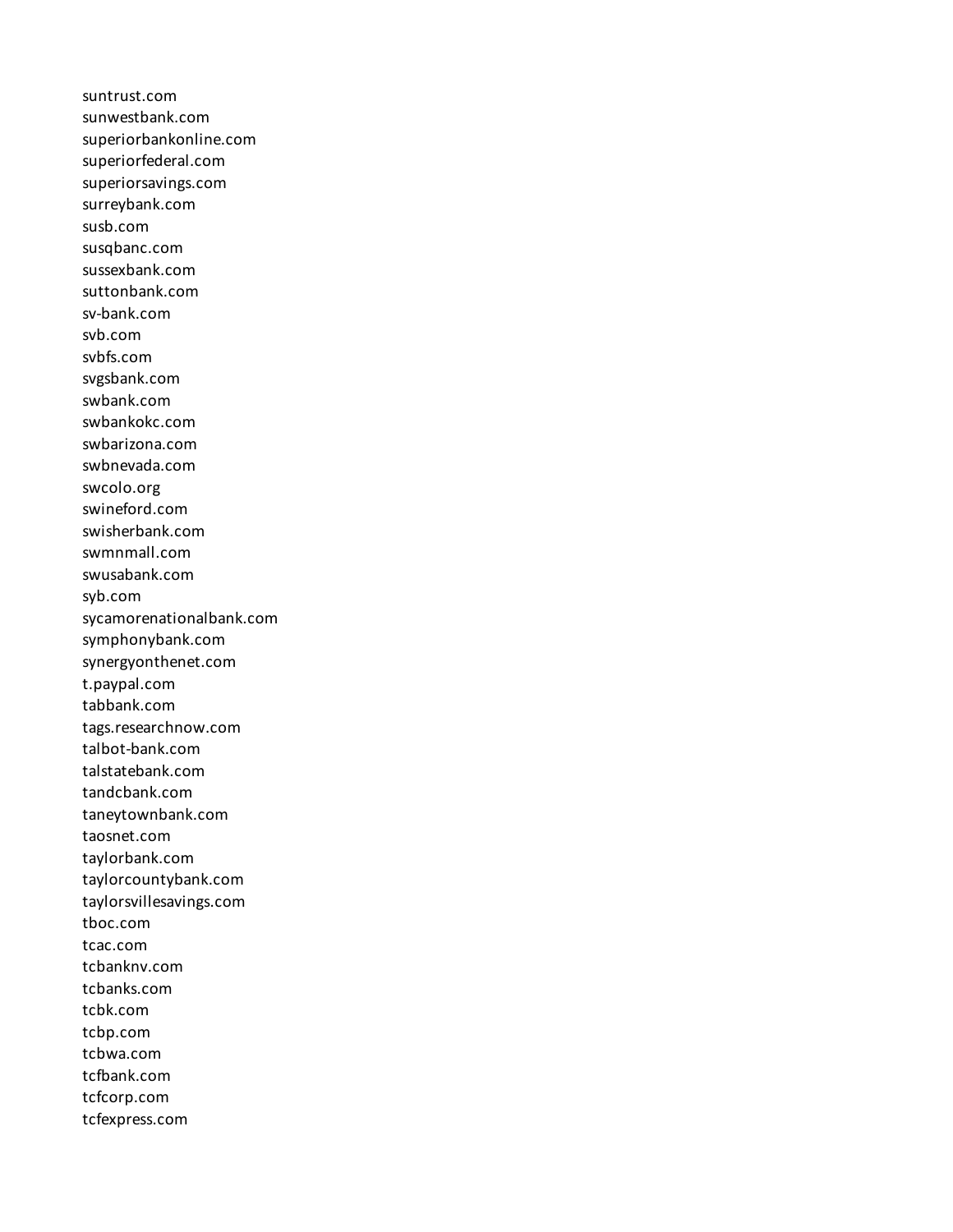tcnb.com tcnbank.com tcosouth.com tcstatebank.com tdcanadatrust.com teambank-na.com tecfedbank.com teche.com tehamabank.com telebankonline.com telluridemm.com tempobank.com terrabank.com terracebank.com territorialsavings.net tetonbanks.com teutopolisstatebank.com thatsmybank.com the-bank-er.com the-bank.com the-bank.net the-communitybank.com the-fidelity.com the1st.com theabcbank.com theapplebank.com theasianbank.com thebancorp.com thebank-fcb.com thebank-fitz.com thebankforme.com thebankjbr.com thebankmybank.com thebankna.com thebankoc.com thebankofcanton.com thebankofdenver.com thebankofelkriver.com thebankofevergreen.com thebankofglenburnie.com thebankofgreenecounty.com thebankofnapa.com thebankofpacific.com thebankofsalem.com thebankonline.com thebanks.com thebankyourbank.com thebaybank.com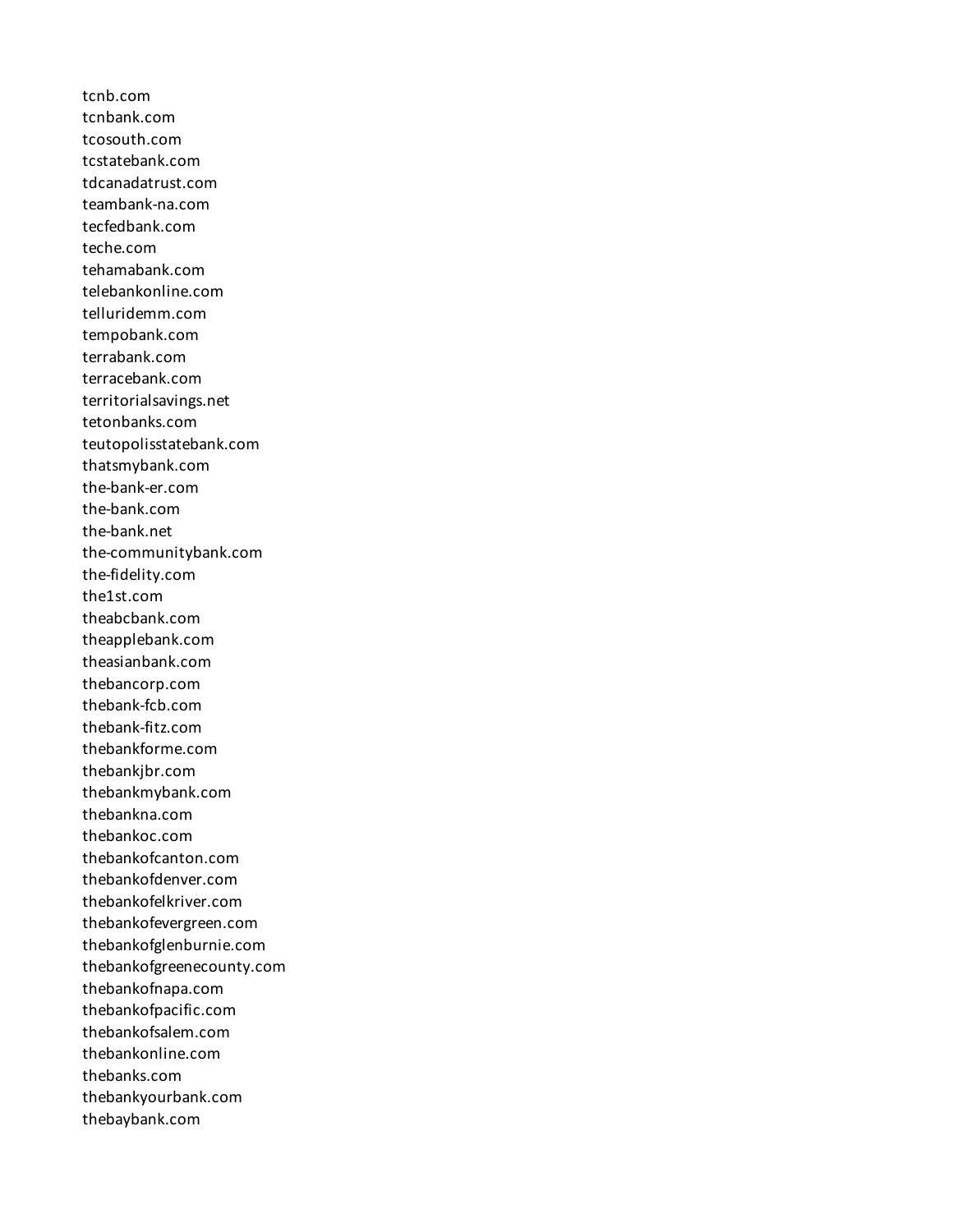thecapitalbank.com thecarthagebank.com thecitizens.com thecitizensbank.com thecombank.com thecommbank.com thecommercialbanksc.com thecommonwealthbusinessbank.com thecommunitybanker.com thecommunitysb.com thecommunitysbank.com thecooperativebank.com thecornerstonebank.com thecountrybank.com thecountybank.com thecsb.com thedimebank.com theeastbank.com thefarmersbank-ky.com thefarmersbank.net thefarmersbankva.com thefirst.com thefirstbank.com thefirstnationalbank.com thefnb.com thefoothillsbank.com thefsb.com theguarantybank.com thehenrycountybank.com theheritagebank-nc.com thehicksvillebank.com thehighlandsbank.net thehometownbank.com theidahobank.com thejeffersonbank.com thelakebank.com thelittlebank.com themarathonbank.com themarinebank.com themarionbank.com themiltonbank.com themissionbank.com thenashuabank.com thenaturalbank.com thenetbanker.com theohiostatebank.com thepeopleplace.com thepeoples.com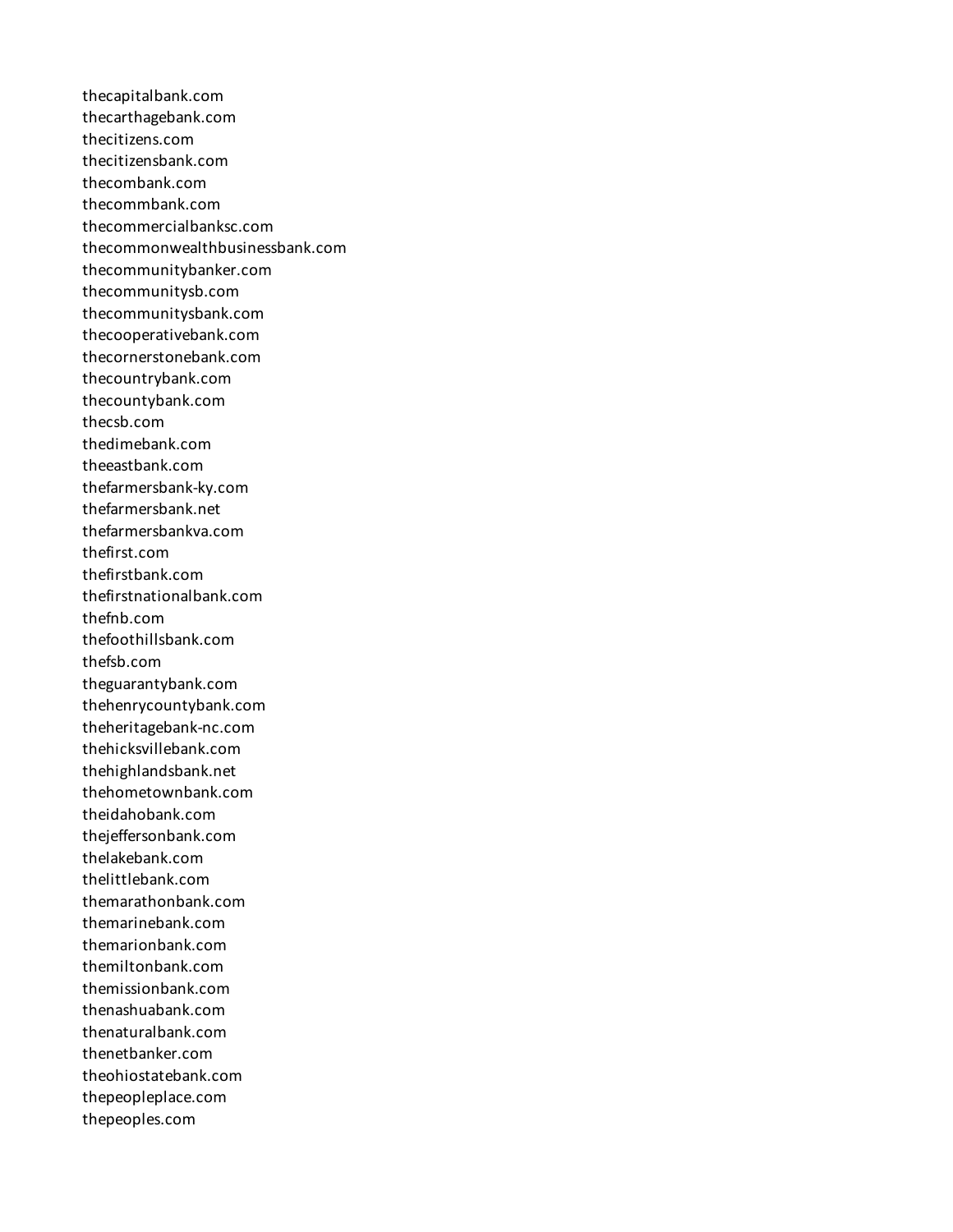thepeoplescommunitybank.com thepeoplessavingsbank.com thepeoplesstatebank.com theprobank.com theprogressivebank.com theprovidentbank.com therealbank.com therisingstar.com theriverbank.com theriverbankmn.com thescottishbank.com theseymourbank.com thesouthgroup.com thestatebank.com thestatebankgroup.com thestatebankonline.com theubank.com thevillagebank.com thewiltonbank.com thirdfederal.com thisisyourbank.com thomastonsavingsbank.com thrivent.com thumbnational.com tibbank.com tibom.com tieronebank.com tigerpaw.com tildenbank.com timberlandbank.com timberwoodbanks.com timetobank.com tinkoff.ru tiogabank.com tncommercebank.com tnstatebank.com todaysbank.com tollandbank.com tomahawkcommunitybank.com tomatobank.com tomorrowsbanktoday.com tompkinsstatebank.com tompkinstrust.com torchlake.com torringtonsavings.com totalbank.com touchnc.net townandcountrybank.com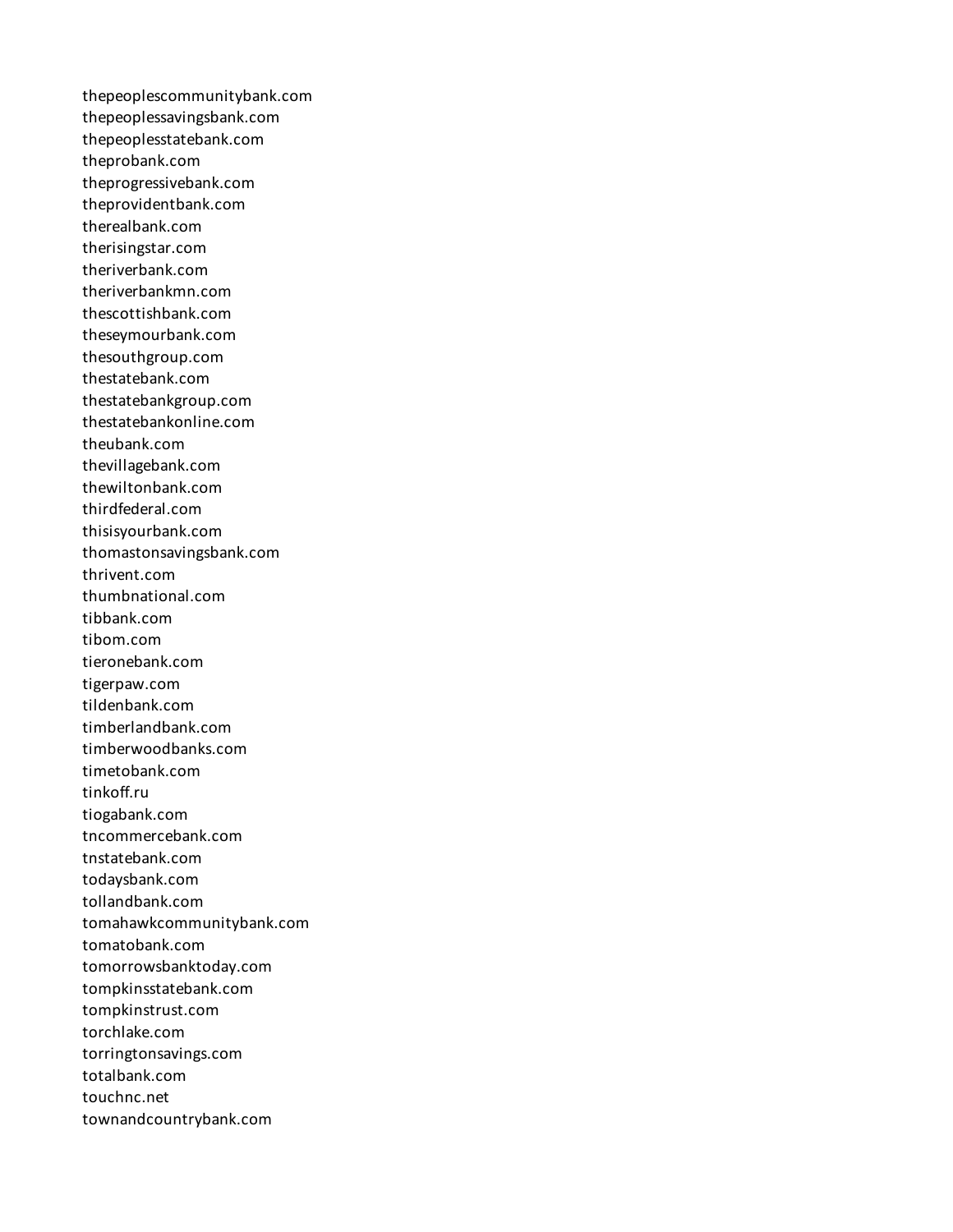townandcountrybk.com townbank.com townbank.us towncenterbank.net townebankaz.com townebankonline.com tpnb.com tradersbanking.com traditionalbank.com transamerica.com transatlanticbank.com travelersbank.com trcbank.com treasurestatebank.com treasurybank.com tremontbank.com treynorstatebank.com tri-countybank.com trianglebank.com tricentury.com tricobank.com tricountybank.com tricountynb.com trinidadco.com triparishbank.com tristateads.com troweprice.com troybankandtrust.com trumanbank.com trumbullsavings.com trupointbank.com trust1bank.com trustamerica.com trustbanc.com trustbankcorp.com trustcobank.com trustmark.com trustserve.com tsbawake24.com tsbbank.com tulsanational.com turnberrybank.com tvsonline.net twincity.net twinlakesbank.com twinriverbank.com twinvalleybank.com tworiverbank.com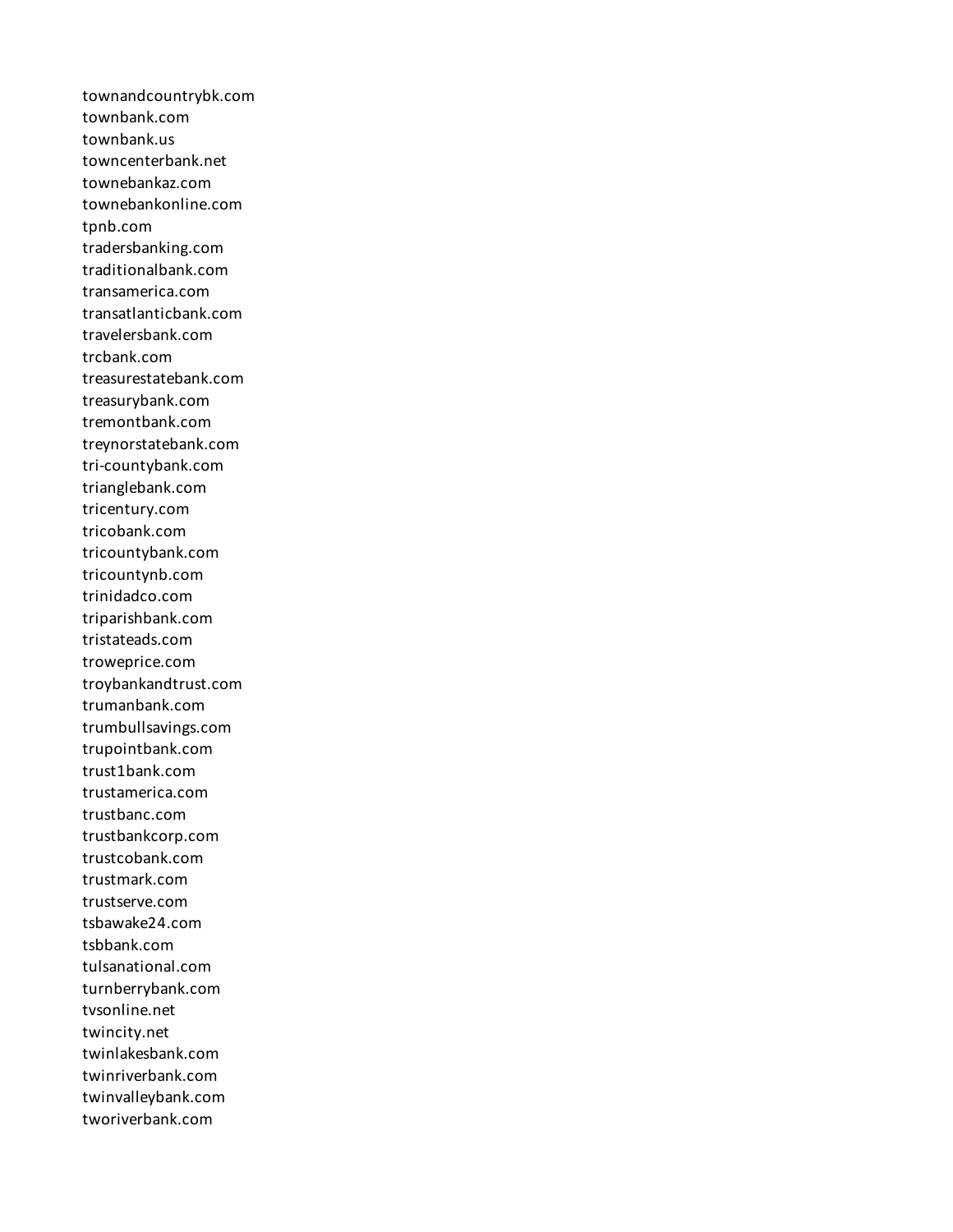tworiversstatebank.com ub-t.com ubankal.com ubat-w.com ubat.com ubaz.com ubb.com ubcd.com ubdc.com ubmich.com uboc.com ubsh.com ubsi-wv.com ubt.com ubtc.net ubtmn.com ucbank.net ucbanking.com ucbbank.com ucbi.com ucbnd.com ucnb.com uhb-fl.com uiccu.org ulstersavings.com umb.com umbrellabank.com umpquabank.com umwsb.com unbank.com unbla.com under-construction.mcanet.com unibank-usa.com unibank.com unicobank.com uninatbk.com union-bank.com union-bankrc.com unionbancshares.com unionbank.com unionbankmo.com unionbankofillinois.com unionbankokc.com unionbankspi.com unionbankvt.com unionbk.com unionbnk.com unioncolonybank.com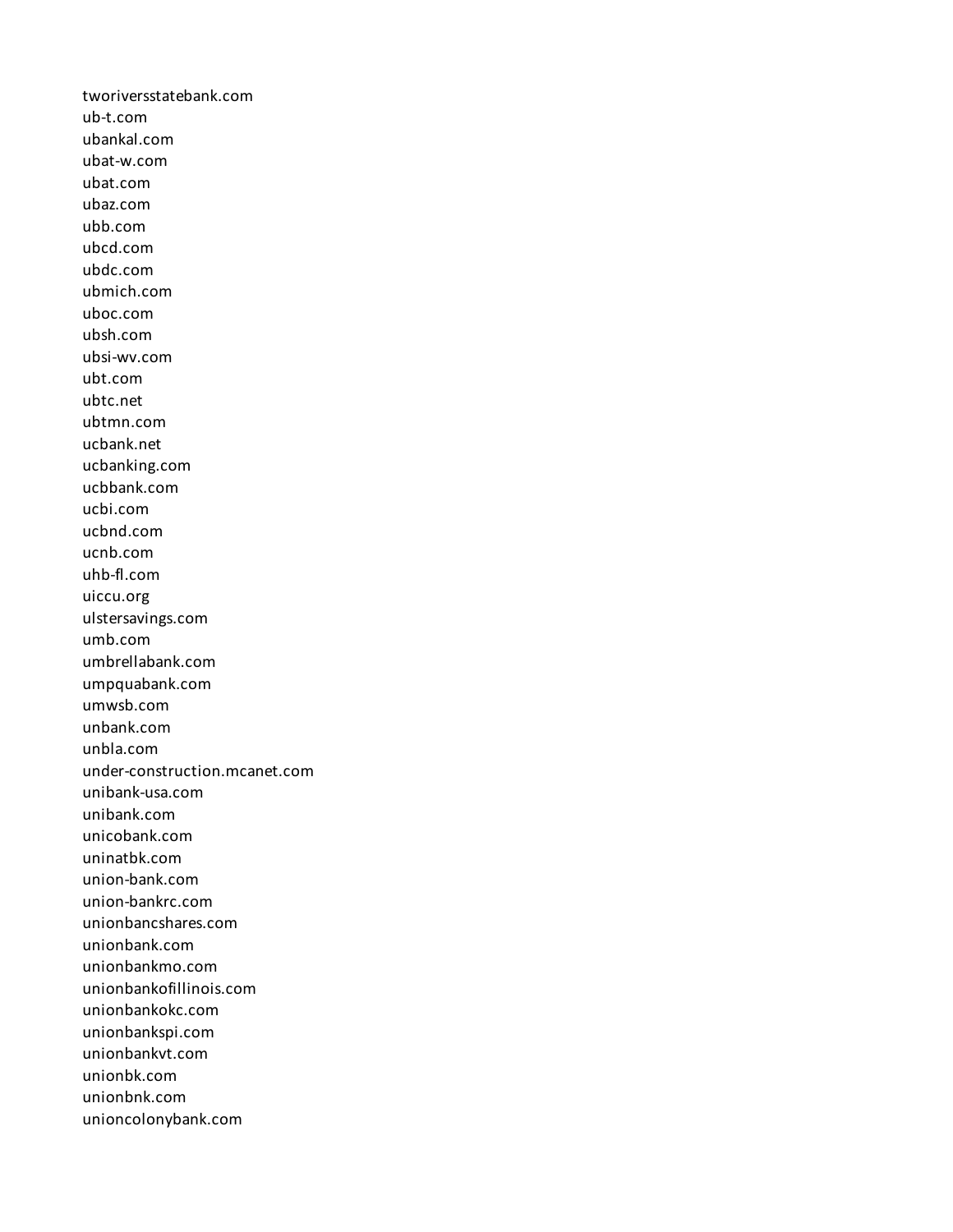unionsafe.com unionsavings.com unionsavingsbank.com unionstate.com unionstate.net unionstatebank.org unionstatebankfargo.com uniontrust.com united-bank.com united-bk.com unitedbank-me.com unitedbank-va.com unitedbank-wv.com unitedbank.com unitedbankofmichigan.com unitedbankofunion.com unitedbankwi.com unitedbankwoodford.com unitedbk.com unitedcalbank.com unitedcb.com unitedcentralbank.com unitedcommunitybank.com unitedfederalbank.com unitedkingfield.com unitedminnesotabank.com unitednebank.com unitedprairiebank.com unitedrepublicbank.com unitedsecuritybank.com unitedsouthernbank.com unitedtrust.com unitedvalleybank.com unitybank.com universalbank.com universalfsb.com university-bank.com universitybank.com univest-corp.com unizan.com upbank.dec.tis.net upcard.com upland-bank.com upstate.net urbantrustbank.com usaa.com usaccessbank.com usb1.com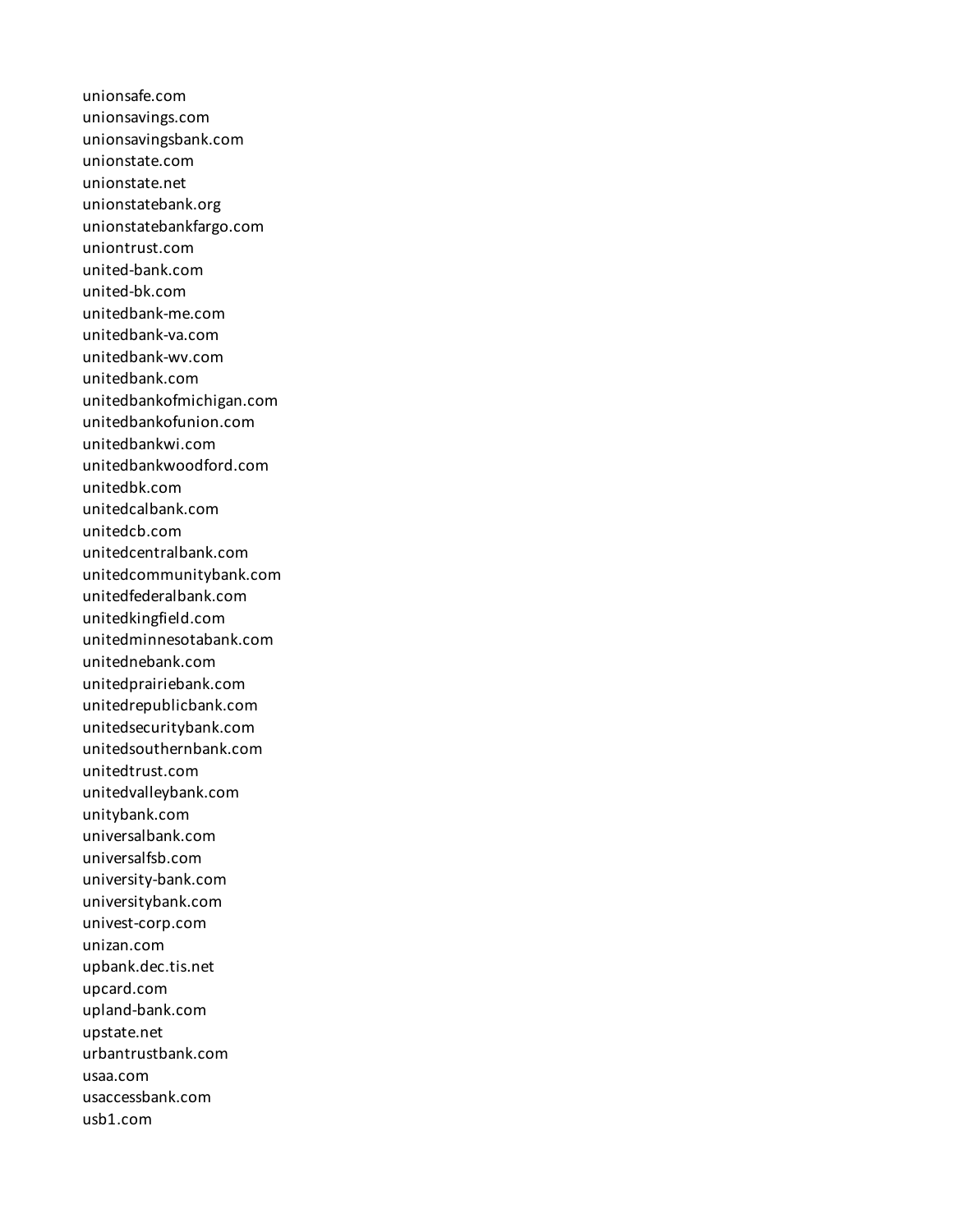usbank.com usbws.com uscentury.com usmo.com usnbmwc.com ustrust.com utbhome.com uvbnd.com vacompanybank.com vail.net valenciabank.com valentine-ne.com valleybank.com valleybankandtrust.com valleybankaz.com valleybankct.com valleybankjordan.com valleybankmapleton.com valleybankne.com valleybanknorthmankato.com valleybankronan.com valleybanks.com valleycommercebank.com valleyfirstbank.com valleynationalbank.com valleyoaksbank.com valleyridge.com valleysavingsbank.com valleystate.com valleystatebank.com valleyviewbank.com valricostate.com vanguardbank.com vcb.com vcbank.net vcbonline.com vectrabankcolorado.com venture-bank.com venturebankonline.com verdugobanking.com vermontnationalbank.com vibank.com victorystatebank.com vikingbank.com village-bancfl.com village-bank.com villagebank.net villagebanknh.com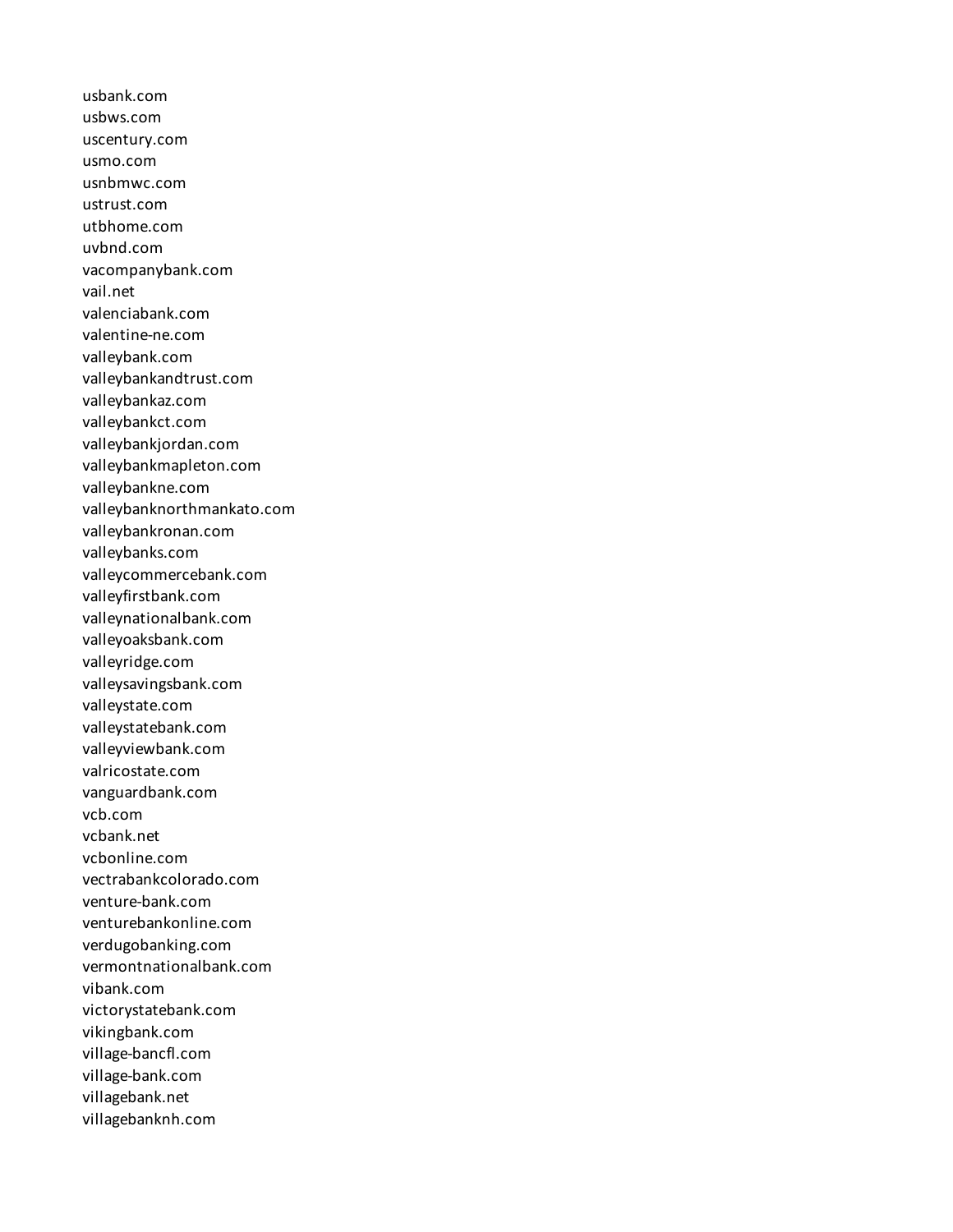villagebankonline.com villaparkbank.com virginiacommunitybank.com virginiaheartlandbank.com virtualbank.com visionbankok.com vistabank.com vistabankna.com vnbnm2.com voyagerbank.com vparker@southwestnb.com vsbonline.com vtinet.com wabt.com waccamawbank.com wachovia.com wadenastatebank.com wahoostatebank.com wainwrightbank.com waldenbank.com waldensavingsbank.com waldoborobank.com waldostatebank.com walkerbank.com wallet.masterpass.com wallkill.com walpolebank.com walpolecoop.com walworthbank.com wamu.com warrenbank.net warringtonbank.com warwicksb.com washfed.com washingtonbusinessbank.com washingtoncountybank.com washingtonfederal.com washingtonfederalbank.com washingtonsavings.net washitastatebank.com washsavbk.com washsb.com washtrust.com wastbank.com waterfordbank.com waterfordbankna.com watertownsavings.com watervillebank.com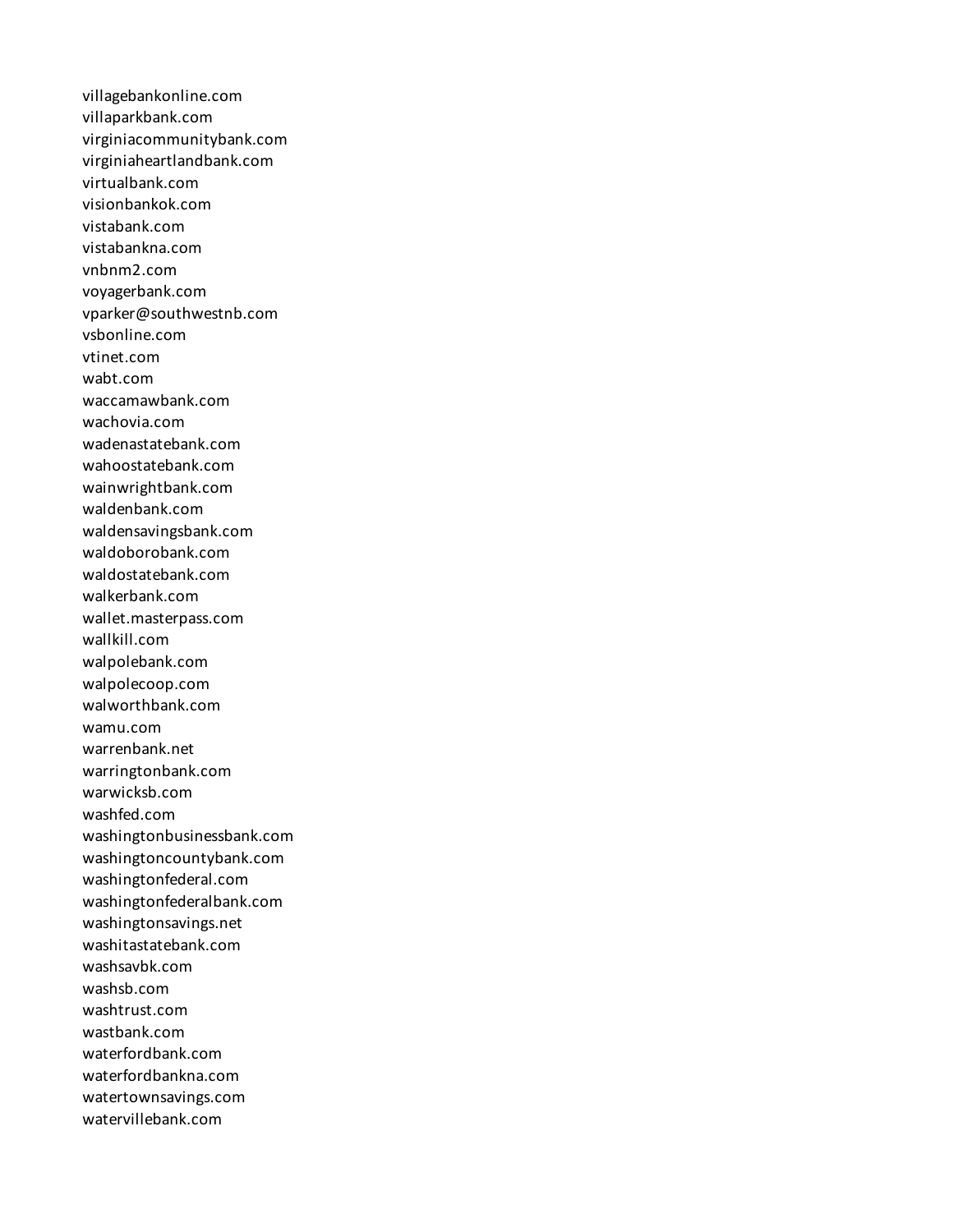watkinsbank.com watrust.com wauchulastatebank.com waukegansavings.com waukeshabank.com wausabank.com waverlybank.com wbaunix1.wbanet.com wbpr.com wbsavings.com wbsb.com wcb.com wcb.net wcbank.net wcbonline.com wcnb.com wcnbank.com wcnbwooster.com wct.net wcweb.wincoinet.com web5.com webbank.com webbcitybank.com webcityfed.com webdcb.com webgraphic.com webh.com webindia.com websterbank.com webzonecom.com welchstatebank.com welcomebanking.com welcomestatebank.com weldcountybank.com wellesleycoop.com wellneedtochange.com wellsfargo.com wellsfargofinancial.com wellsfederalbank.com wesbanco.com westamerica.com westbankiowa.com westborosavings.com western-bank.com western-national.com westernbankduluth.com westernbankofcheyenne.com westernbt.com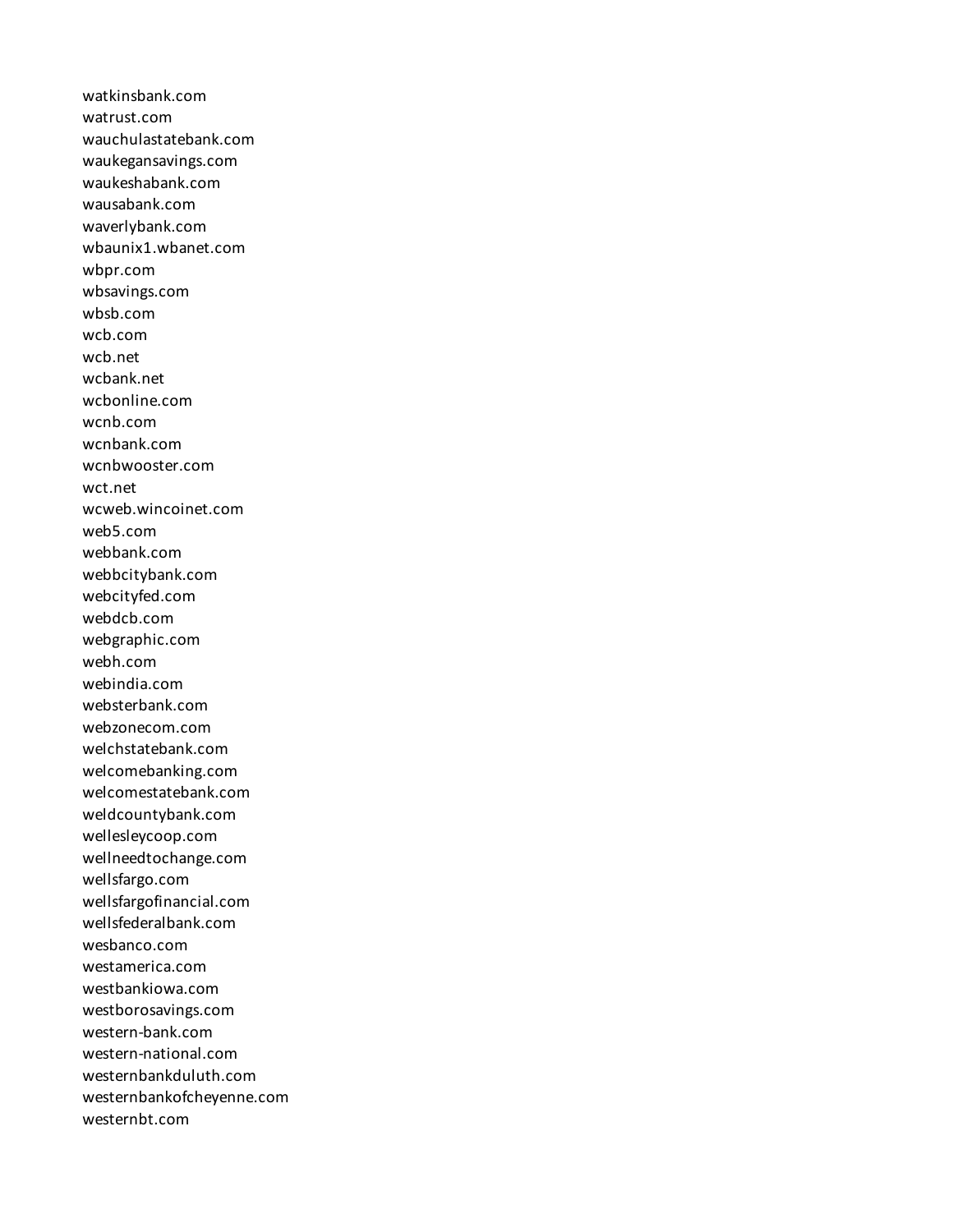westerncommunitybank.com westernsecurity.com westernsecuritybank.com westernspringsbank.com westfield-bank.com westfieldbank.com westgatebank.com westplainsbank.com westplainssavingsandloan.com westpointbank.com westpointebank.com westportnationalbank.com westptebank.com westshorebank.com westsidecommunitybank.com westsoundbank.com weststarbank.com westsuburbanbank.com westunionbank.com weymouthbank.com wfib.com wfsfinancial.com wheatlandbank.com wheatonbank.com wheelingnationalbank.com whitakerbank.com whitneybank.com wibank.com wilberbank.com williamsburgfnb.com williamstownsavings.com wilmingtonsavings.com wilmingtontrust.com wilshirebank.com wilsonmuirbank.com win.bright.net win.net winchestersavings.com windsorfederal.com windstream.net winfieldcommunitybank.com winonanationalbank.com winonanet.com winterhillbank.com wintonfinancial.com wintrust.com wkynet.com wmcb.com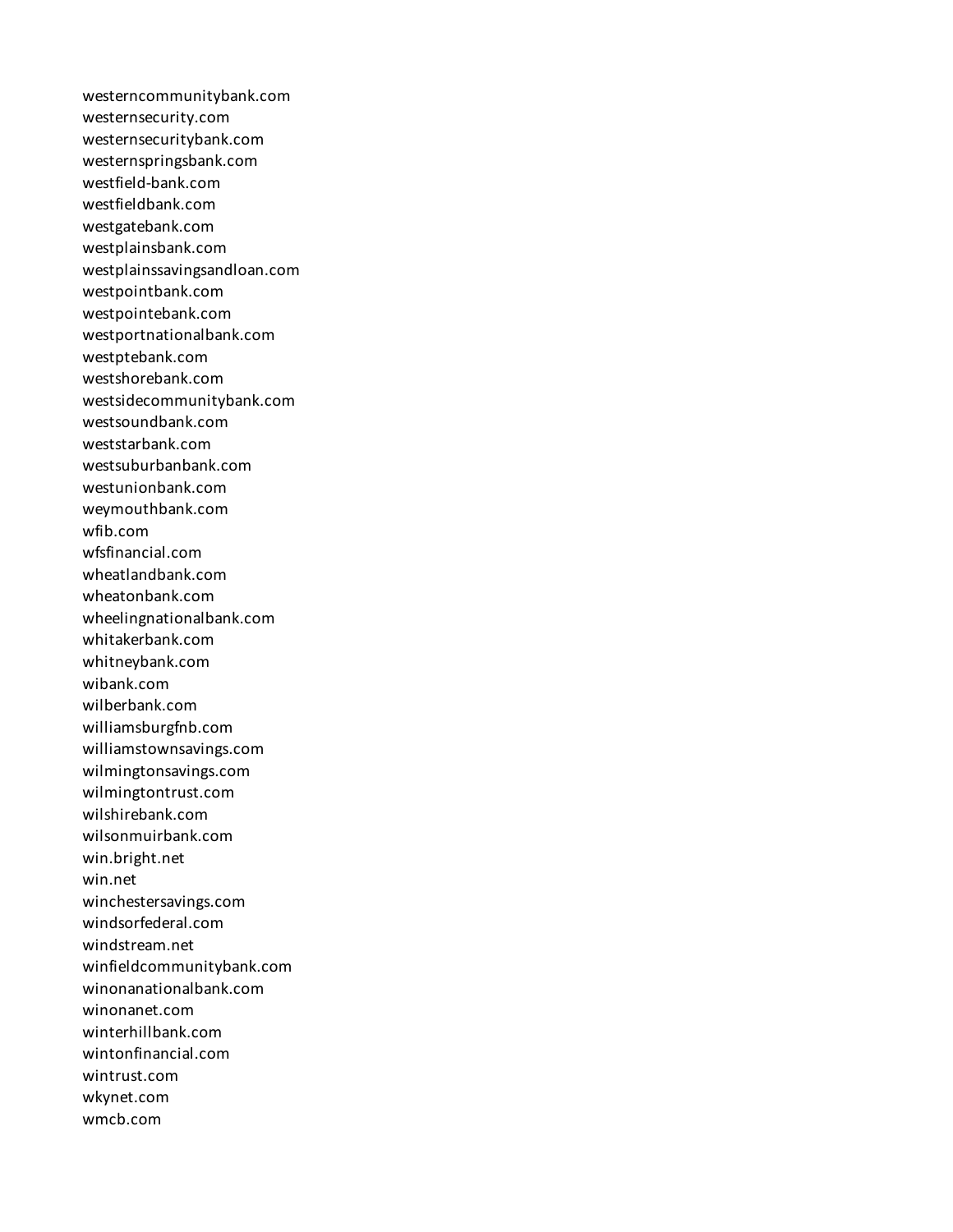wolfriverbank.com wolverinebank.com woodhustonbank.com woodlandbank.com woodlandsnationalbank.com woodstock.banknorth.com worldsavings.com woronoco.com wowbanking.com wrenthamcoop.com wrsb.com wsb.net wsbank.com wsbonline.com wsbt.net wsfsbank.com wvbk.com wvnb.netindex.htm wvweb.com www-025.connix.com www.02bancorp.com www.1776bank.com www.1ambassador.com www.1atstatebank.com www.1capitalbank.com www.1fbusa.com www.1fnb.com www.1midwest.com www.1natbanker.com www.1nationalbank.com www.1sb.com www.1st-bank.net www.1st-lincolnwood.com www.1st-nat-bank.com www.1st-of-pryor.com www.1stamericanbank.com www.1stamstatebank.com www.1state.com www.1stbank.com www.1stbanknet.com www.1stbankofseaislecity.com www.1stbanksidney.com www.1stbankyuma.com www.1stbk.com www.1stcapbank.com www.1stcapitalbk.com www.1stcenturybank.com www.1stchoicebank.com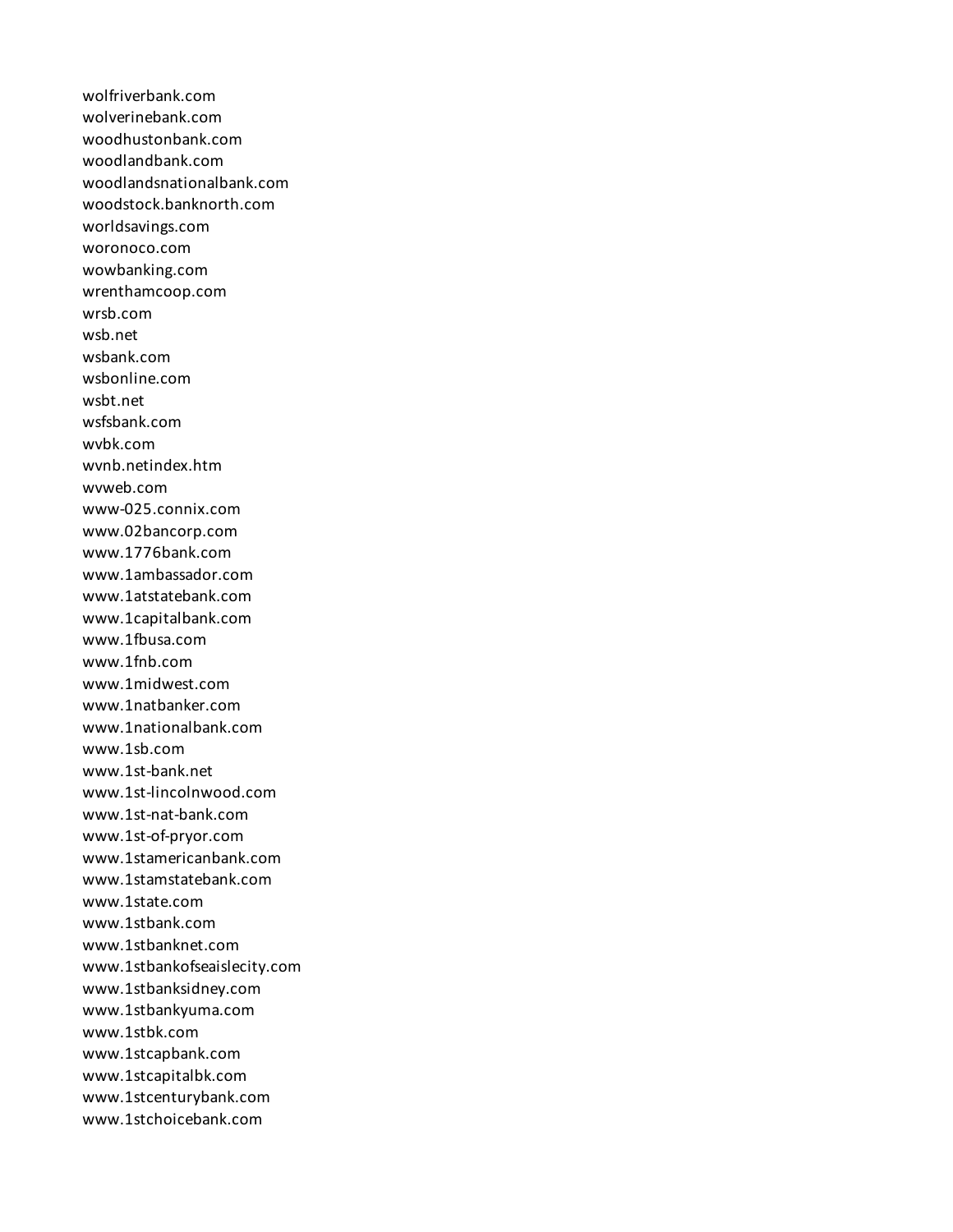www.1stcitizens.com www.1stcombank.com www.1stcommercialbank.com www.1stcommunitybanks.com www.1stconstitution.com www.1stdecatur.com www.1stequitybank.net www.1stfed.com www.1stfederal.com www.1stfederalbank.com www.1stfedvw.com www.1stfidelity.com www.1stfinbank.com www.1stkentuckyexpress.com www.1stmarinerbank.com www.1stnatbank.com www.1stnationalbank.com www.1stnb.com www.1stncb.com www.1stnewrichmond.com www.1stofminden.com www.1stpacbank.com www.1stpeoplesbank.com www.1stsecuritybank.com www.1stsecurityofwa.com www.1stsource.com www.1stsouth.com www.1stsummit.com www.1sttrust.com www.1stunited.com www.1stunitedbank.net www.1stunitedbankfl.com www.1stunitedbnk.com www.1stwewokabank.com www.204.134.124.1 www.204.49.131.2 www.21stcenturybank.com www.2capstone.com www.356bank.com www.3z.com www.4lnb.com www.4thebank.com www.53.com www.5pointsbank.com www.63.239.80.93 www.63.67.116.250 www.abacusbank.com www.abbemae.com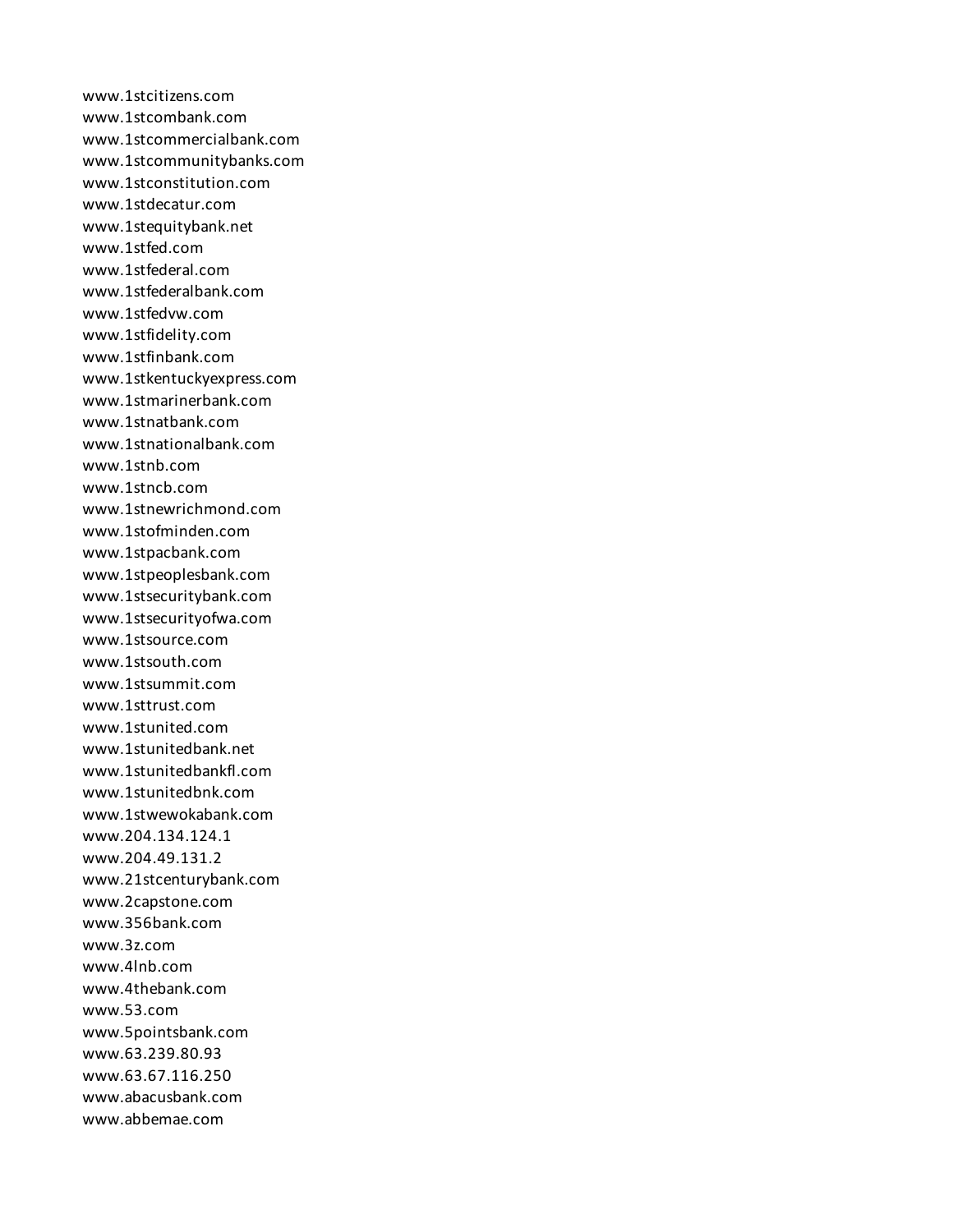www.abbybank.com www.abcbank.com www.abingtonbank.com www.abingtonsavingsonline.com www.abny.com www.aboc.com www.abramsbank.com www.abt-bank.com www.abtbank.com www.abtexas.com www.abtgold.com www.acaciagroup.com www.academybank.com www.acbank.com www.acbla.com www.accesshorizon.com www.accessnationalbank.com www.ace-ina.com www.acehighcasino.com www.ackleystatebank.com www.acnb.com www.acommunitybank.com www.acommunitybk.com www.acsbank.com www.acuitybank.com www.adamsbank.com www.adamscooperative.com www.adamsstate.com www.adirondacktrust.com www.admin.hps.osrhe.edu www.admiraltybank.com www.adp.com www.adrianstatebank.com www.advance-bank.com www.advancebankus.com www.advancefinancial.com www.advantabankcorp.com www.advantagebank-fl.com www.advantagebanknj.com www.advantagebankonline.com www.advantagebanks.com www.advantagenationalbank.com www.advantanb.com www.aea-bank.com www.aebank.com www.aebbank.com www.afba.com www.afbank.com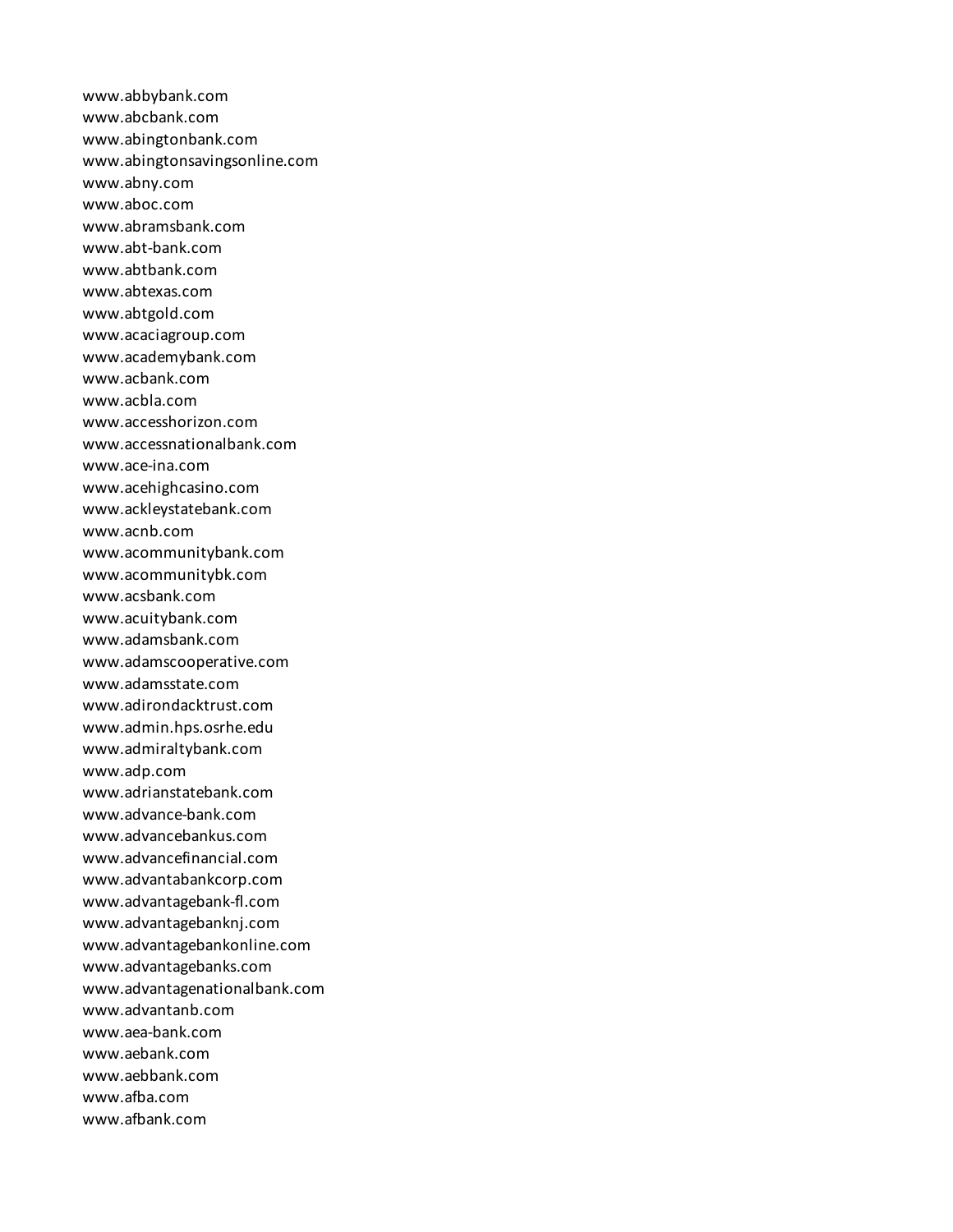www.afbca.com www.affiliatedbanks.com www.affinitybank.com www.affinitybankpa.com www.agate.net www.agfirst.com www.agloan.com www.aib.com www.aibny.com www.aifusa.com www.ainsworth-fnb.com www.ainsworthne.com www.airwavenet.com www.ajsmithbank.com www.akfirstbank.com www.alamancebank.com www.alamericabank.com www.alamobank.com www.alamofed.com www.alamosanationalbank.com www.alaskapacificbank.com www.alatrust.com www.albanybank.com www.albanybankandtrust.com www.albemarlefirstbank.com www.albinabank.com www.aldenstate.com www.alerusfinancial.com www.alfalfacountybank.com www.algonquinstatebank.com www.aliantbank.com www.allegiancebank.com www.allegiancedirectbank.com www.allegiantbank.com www.allenbank.com www.allfirst.com www.alliance-bank.com www.alliance-fsb.com www.alliancebank.com www.alliancebankandtrust.com www.alliancebankhs.com www.alliancebankna.com www.alliancebanks.com www.alliancebankva.com www.alliancebr.com www.alliancenationalbank.com www.alliantbank.com www.alphacommunitybank.com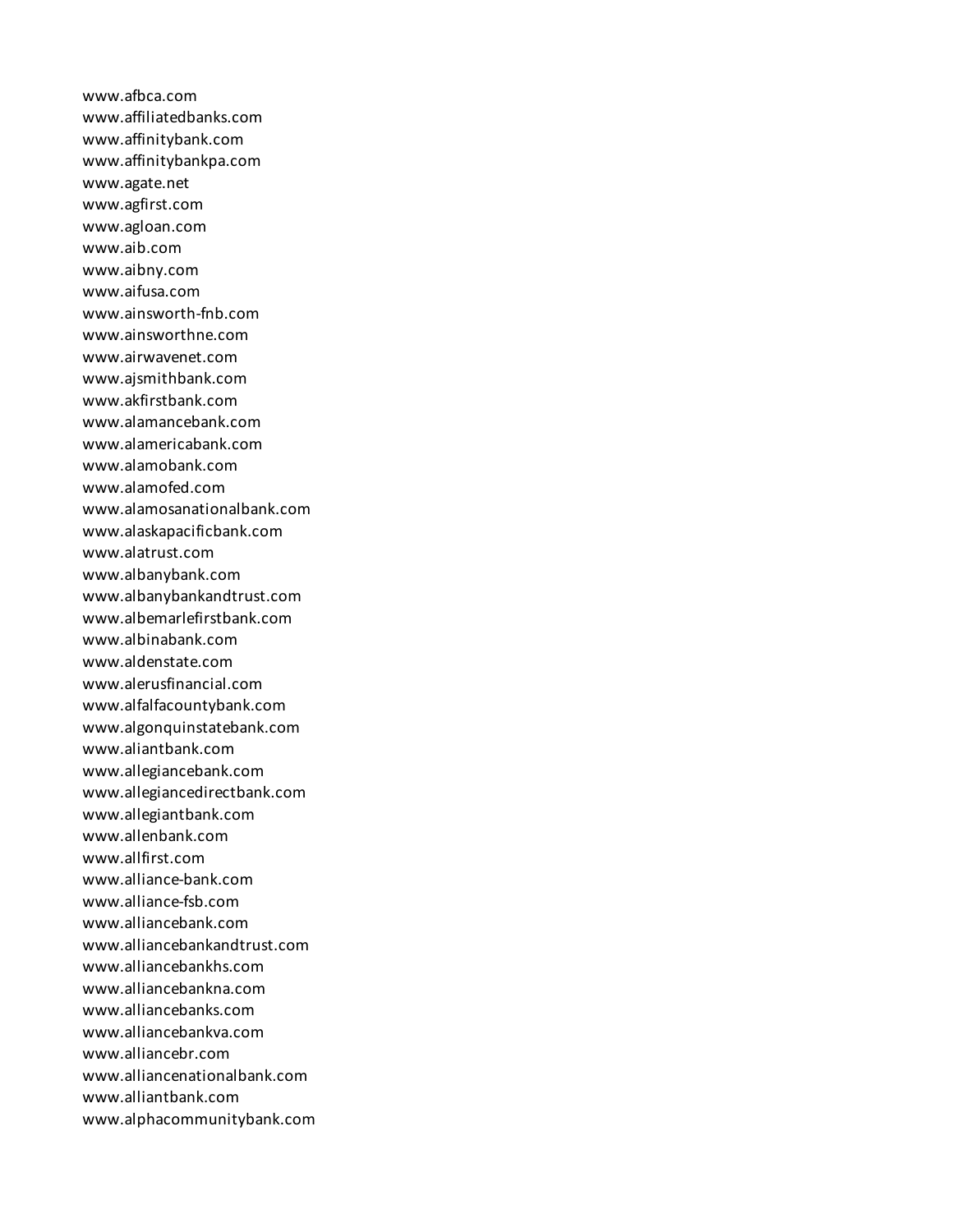www.alpinebank.com www.alpinecapitalbank.com www.altaalliancebank.com www.altamahabank.com www.altonbank.com www.altonweb.com www.altoonabank.com www.am-bank.com www.amarbank.com www.ambank.com www.ambankcom.com www.ambankfl.com www.ambanking.com www.ambankqc.com www.ambankruston.com www.amberwaves.idir.net www.ambfinancial.com www.ambkct.com www.amblersav.com www.amboybank.com www.amcombank.com www.amcore.com www.amercombank.com www.ameri-bank.com www.ameriana.com www.ameribank.com www.american-bank.com www.american-state-bank.com www.americanbank.com www.americanbankandtrust.com www.americanbankandtrust.net www.americanbankmn.com www.americanbankmontana.com www.americanbankwi.com www.americanbt.com www.americanbusinessbank.com www.americanchartered.com www.americancitybank.com www.americancommunitybank.com www.americanexpress.com www.americanfederalbank.com www.americanfederalsavingsbank.com www.americanfsb.com www.americanmetrobank.com www.americanmomentumbank.com www.americannationalbank.com www.americannationalbank.org www.americanriverbank.net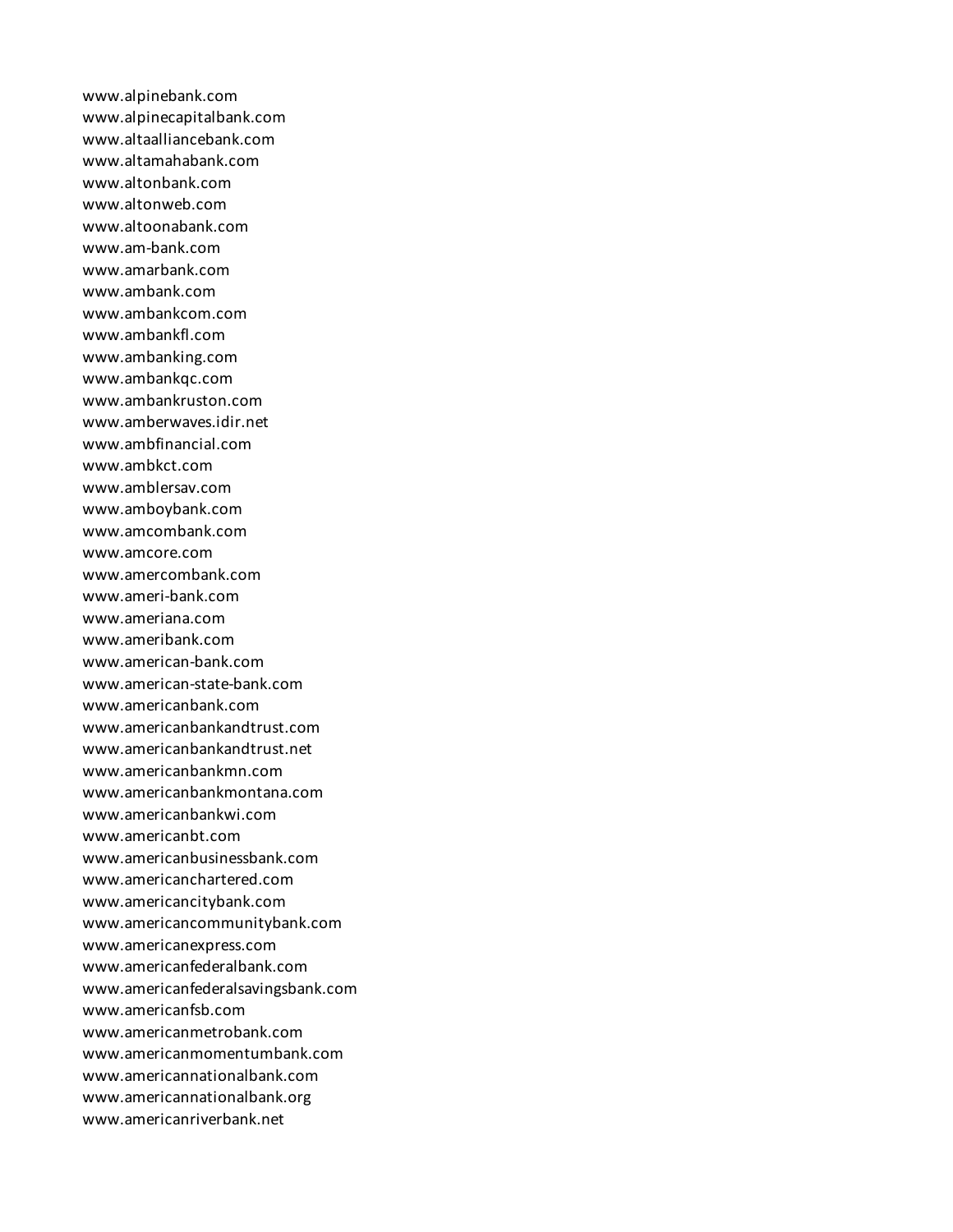www.americansavingsbank.com www.americansavingsnj.com www.americanstate.com www.americanstatebankna.com www.americansterling.com www.americantrust.com www.americantrustbank.com www.americasbank.com www.americawestbank.net www.amerifirstbank.com www.amerisbank.com www.ameriservfinancial.com www.amerstatebank.com www.amesbank.com www.amexpub.com www.amfirstbank.com www.amgb.com www.amnat.com www.amnb.com www.amsb.com www.amsecbank.com www.amsouth.com www.anb.com www.anbank.com www.anbank.net www.anbcleveland.com www.anbdc.com www.anbf.com www.anbfinancial.com www.anbmn.com www.anbnet.com www.anbrs.com www.anbsidney.com www.anbt-ok.com www.anbtx.com www.anchorbank.com www.anchorlink.com www.anchornetbank.com www.anchorsb.com www.andalusiabank.com www.andersonbank.com www.andesstatebank.com www.andoverbank.com www.andoverstatebank.com www.androscogginbank.com www.angelinabank.com www.annarborcommerce.com www.ansonbankandtrust.com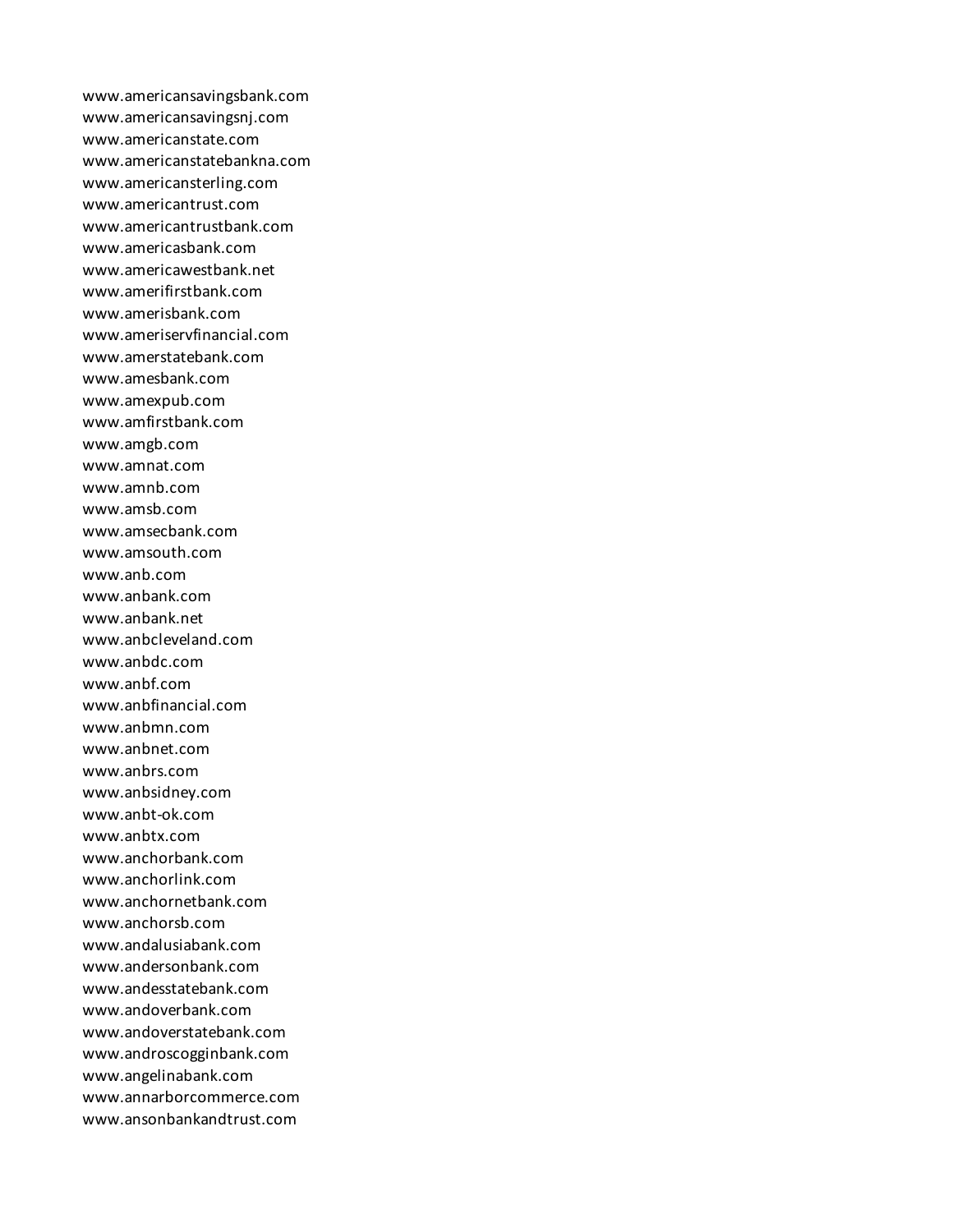www.anytimebank.com www.apbconnect.com www.api.paypal.com www.applecreekbank.com www.applevalleybank.com www.arapahoebankandtrust.com www.arbankersbank.com www.archerbank.com www.arctic.net www.arkansasonlinebank.com www.arknatl.com www.arrowheadbanktexas.com www.arrowheadcommunitybank.com www.artisansbank.com www.arvest.com www.asbank.com www.asbhawaii.com www.asbnow.com www.asbonline.com www.asbpierre.com www.ashefederal.com www.ashevillesavings.com www.asianamericanbank.com www.assocbank.com www.associatedbankmn.com www.assurancepartnersbank.com www.astoriafederal.com www.athensfederal.com www.atholsb.com www.atlantabank.com www.atlanticcentral.com www.atlanticcoastbank.net www.atlanticfirst.com www.atlanticlibertysavings.com www.atlanticnationalbank.com www.atlanticsb.com www.atlasbank.com www.atsbnk.com www.aubt.com www.auburnbank.com www.auburnstatebank.com www.audubonstatebank.com www.aurorabankfsb.com www.austinbank.com www.autoclubgroup.com www.avbpgh.com www.avidiabank.com www.avsb.com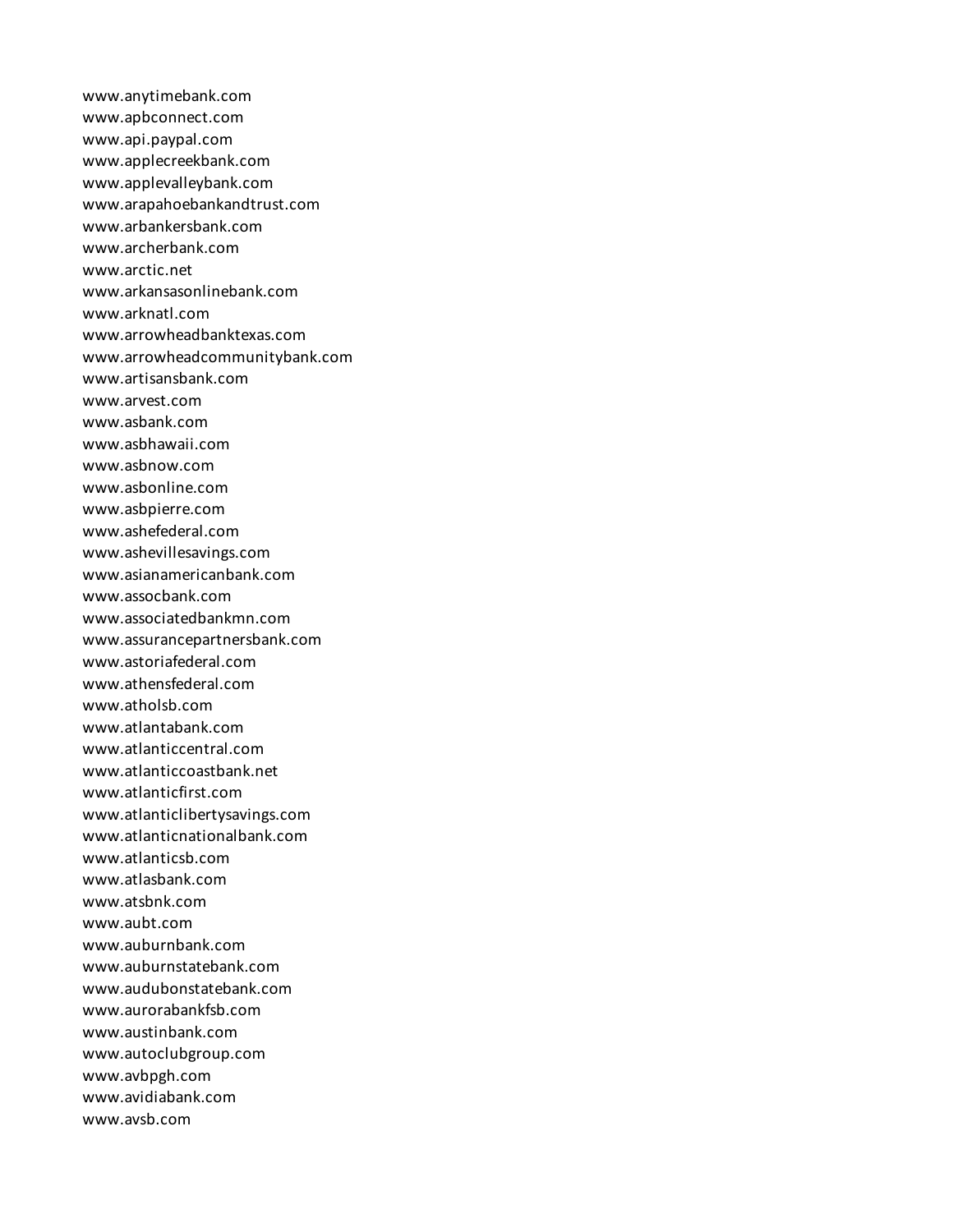www.awbank.net www.azbizbank.com www.bacflorida.com www.bakerboyer.com www.balboathrift.com www.balconesbank.com www.baldwinfnb.com www.ballingernationalbank.com www.baltcosavings.com www.balticstatebank.com www.bancfirst.com www.bancopopular.com www.bancorpsouth.com www.banderabank.com www.bangorsavings.com www.bank-and-trust.com www.bank-csb.com www.bank-of-dadeville.com www.bank-of-tidewater.com www.bank-plus.com www.bank-riogrande.com www.bank1440.com www.bank1stalbuquerque.com www.bank2.biz www.bank2000.com www.bank@fsbfinancial.com www.bankafonline.com www.bankahb.com www.bankallegiance.com www.bankalpine.com www.bankaltoona.com www.bankanb.com www.bankanderson.com www.bankannapolis.com www.bankatamerican.com www.bankatcentury.com www.bankatcf.com www.bankatcfb.com www.bankatcommerce.com www.bankatfarmington.com www.bankatfirstnational.com www.bankatfnb.com www.bankatgrange.com www.bankatjerseystate.com www.bankatlantic.com www.bankatmbc.com www.bankatmercantile.com www.bankatnba.com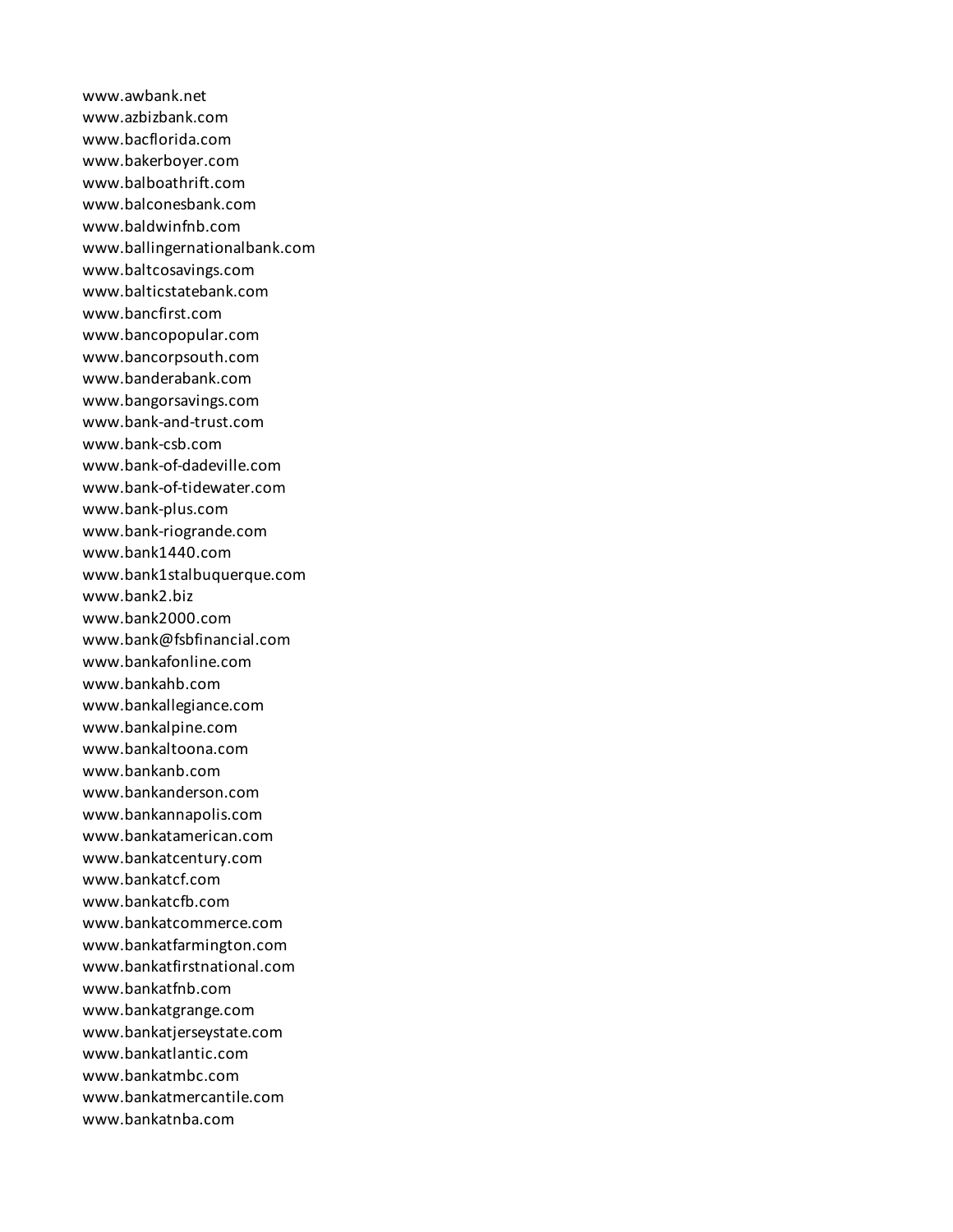www.bankatormond.com www.bankatpeoples.com www.bankatsecurity.com www.bankatunited.com www.bankatvalley.com www.bankaudiusa.com www.bankbement.com www.bankbenn.com www.bankboston.com www.bankbv.com www.bankcalumet.com www.bankcamden.com www.bankcanton.com www.bankcbn.com www.bankccb.com www.bankcda.com www.bankcenterfirst.com www.bankcfs.com www.bankchampaign.com www.bankcherokee.com www.bankchicago.com www.bankcib.com www.bankcitizens.com www.bankcnb.com www.bankcom.com www.bankcommunitystate.com www.bankcsb.com www.bankdenison.com www.bankeagle.com. www.bankeasy.com www.bankefs.com www.bankencyclopedia.com www.bankers-bank.com www.bankersbanknortheast.com www.bankersbankusa.com www.bankerstrust.com www.bankesb.com www.bankeureka.com www.bankevb.com www.bankfab.com www.bankfarmers.com www.bankfcn.com www.bankfirst.com www.bankfirstatlantic.com www.bankfirstcorp.com www.bankfirstfederal.com www.bankfirstfs.com www.bankfirstnational.com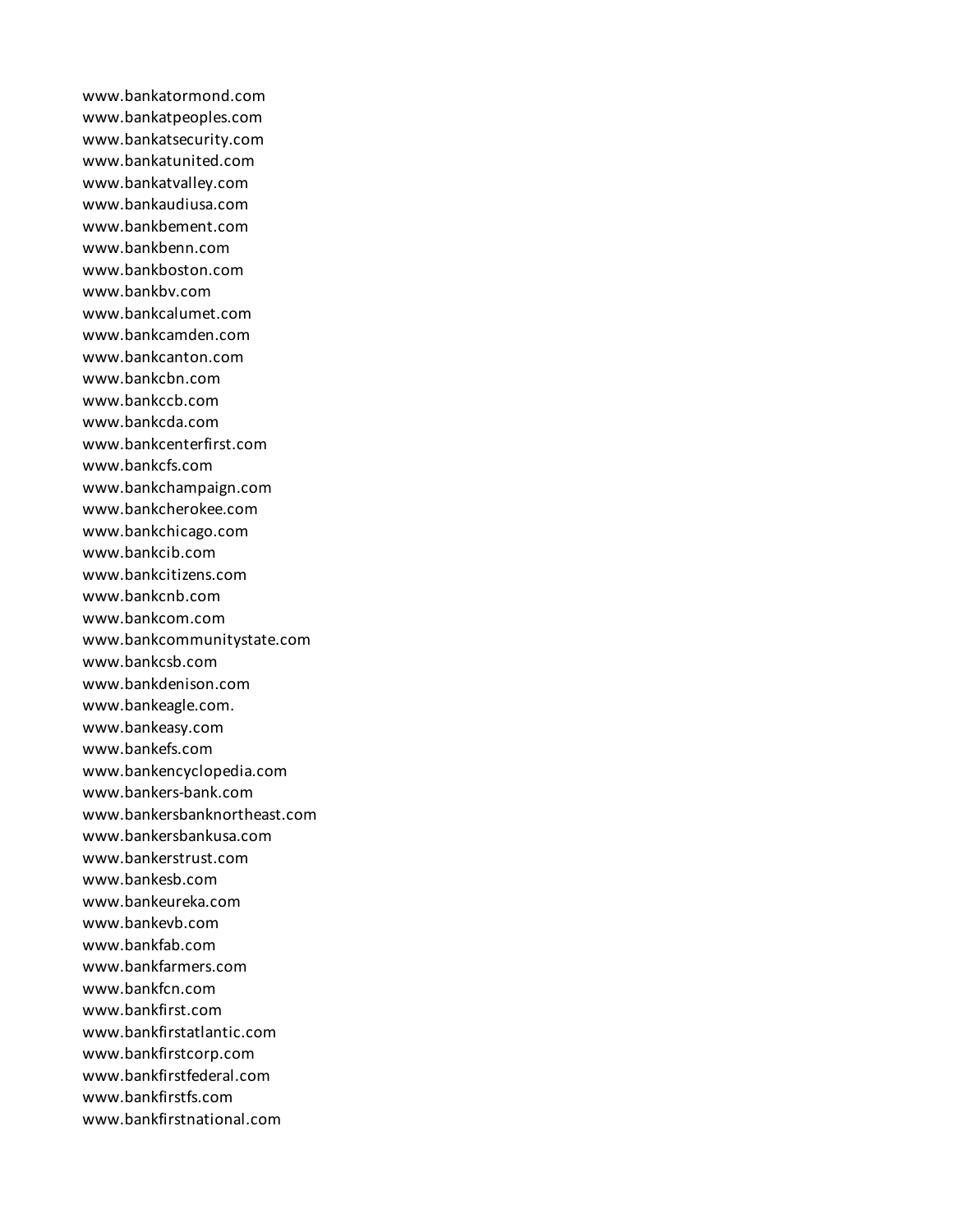www.bankfirststate.com www.bankfirstwestern.com www.bankfm.com www.bankfmb.com www.bankfnb.com www.bankframingham.com www.bankgranada.com www.bankhale.com www.bankhays.com www.bankhcb.com www.bankhumboldt.com www.bankillinois.com www.bankindependence.com www.banking.us.hsbc.com www.bankiowa.com www.bankiowabanks.com www.bankkansas.com www.banklagrange.com www.banklandmark.com www.banklarned.com www.banklincolnco.com www.banklotus.net www.bankm.com www.bankmbank.com www.bankmbc.com www.bankmcb.com www.bankmercantile.com www.bankmidamerica.com www.bankmidwest.com www.bankmtb.com www.bankmutual.com www.bankmw.com www.banknasb.com www.banknbc.com www.banknbs.com www.banknbsb.com www.banknbyc.com www.banknewport.com www.banknh.com www.banknorth.com www.banknorthgeorgia.com www.banknorthshore.com www.banknorthwest.com www.banknorthwis.com www.banknr.com www.bankoelwein.com www.bankofakron.com www.bankofalabama.com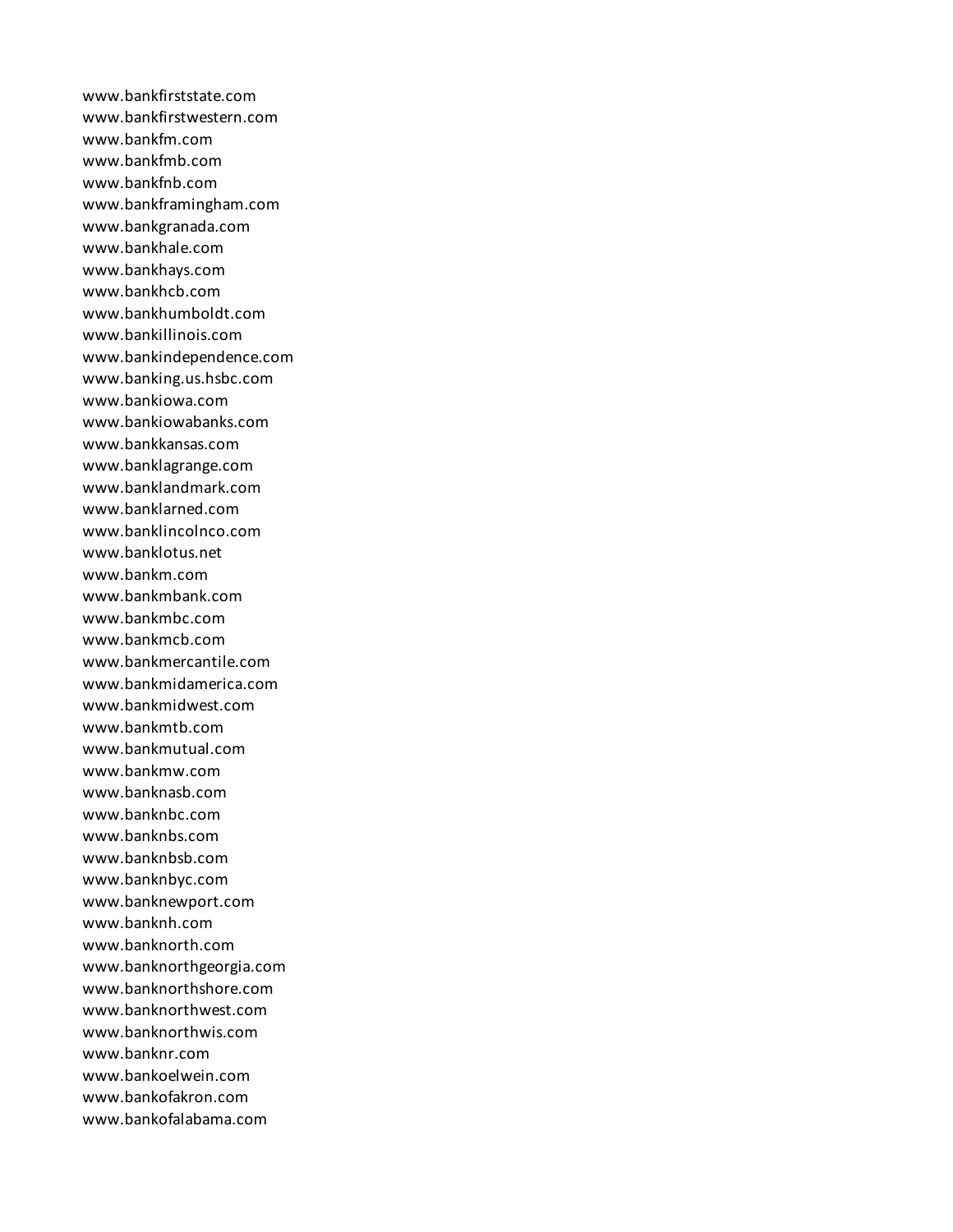www.bankofalameda.com www.bankofalamo.com www.bankofalbuquerque.com www.bankofallon.com www.bankofalpena.com www.bankofamerica.com www.bankofannarbor.com www.bankofarkansas.com www.bankofastoria.com www.bankofbartlett.com www.bankofbeaver.com www.bankofbelen.com www.bankofbelton.com www.bankofbenton.com www.bankofberne.com www.bankofbirmingham.net www.bankofbolivar.com www.bankofbolivarmo.com www.bankofbotetourt.com www.bankofbozeman.com www.bankofbrewton.com www.bankofbrookhaven.com www.bankofbuffalo.com www.bankofcamilla.com www.bankofcashton.com www.bankofcastile.com www.bankofcharlotte.com www.bankofchoice.com www.bankofclarendon.com www.bankofclarkcounty.com www.bankofclarke.com www.bankofclarkson.com www.bankofcleveland.com www.bankofcolorado.com www.bankofcommerce-nevada.com www.bankofcommercefl.com www.bankofcoweta.com www.bankofcrocker.com www.bankofcrockett.com www.bankofcurrituck.com www.bankofdade.com www.bankofdc.com www.bankofdelmar.com www.bankofdelmarva.com www.bankofdickson.com www.bankofdooly.com www.bankofdudley.com www.bankofdurango.com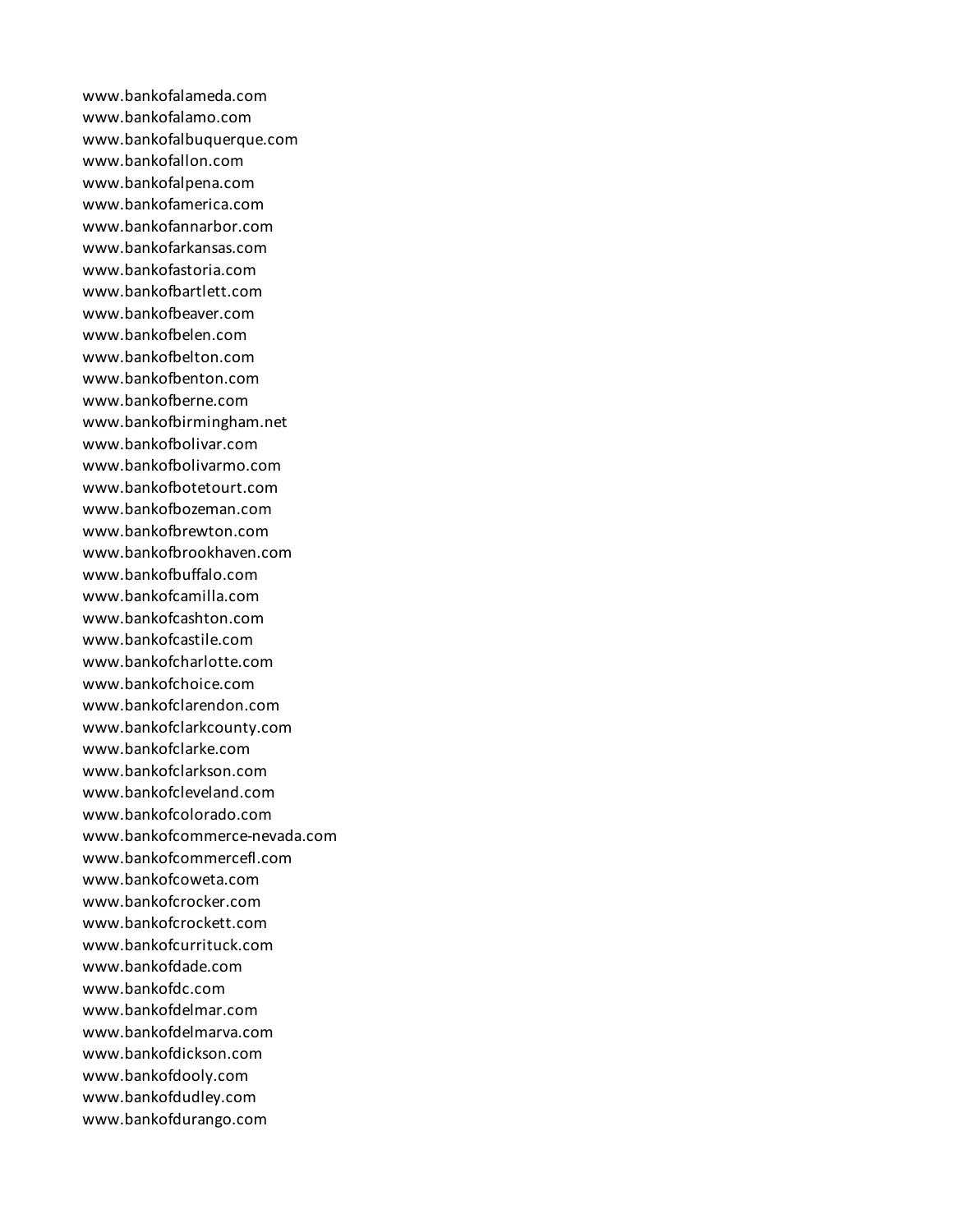www.bankofdwight.com www.bankofeastman.com www.bankofedmonson.com www.bankofelgin.com www.bankofelmwood.com www.bankoferath.com www.bankofessex.com www.bankoffairfield.com www.bankoffallriver.com www.bankoffincastle.com www.bankoffloyd.com www.bankoffranklin.com www.bankofgassaway.com www.bankofgeneva.com www.bankofgoochland.com www.bankofgower.com www.bankofgranite.com www.bankofgray.com www.bankofgreenville.com www.bankofhalls.com www.bankofhamptonroads.com www.bankofhanover.com www.bankofhays.com www.bankofhayti.com www.bankofherrin.com www.bankofhindman.com www.bankofholden.com www.bankofholland.com www.bankofhollysprings.com www.bankofiberia.com www.bankofillinois.com www.bankofinternet.com www.bankofjackson.com www.bankofjacksonhole.com www.bankofjamestownky.com www.bankofjp.com www.bankofkansas.com www.bankofkc.com www.bankofkenosha.com www.bankofkirksville.com www.bankofky.com www.bankoflakemills.com www.bankoflakevillage.com www.bankoflancaster.com www.bankoflandisburg.com www.bankoflatah.com www.bankofleessummit.com www.bankoflenawee.com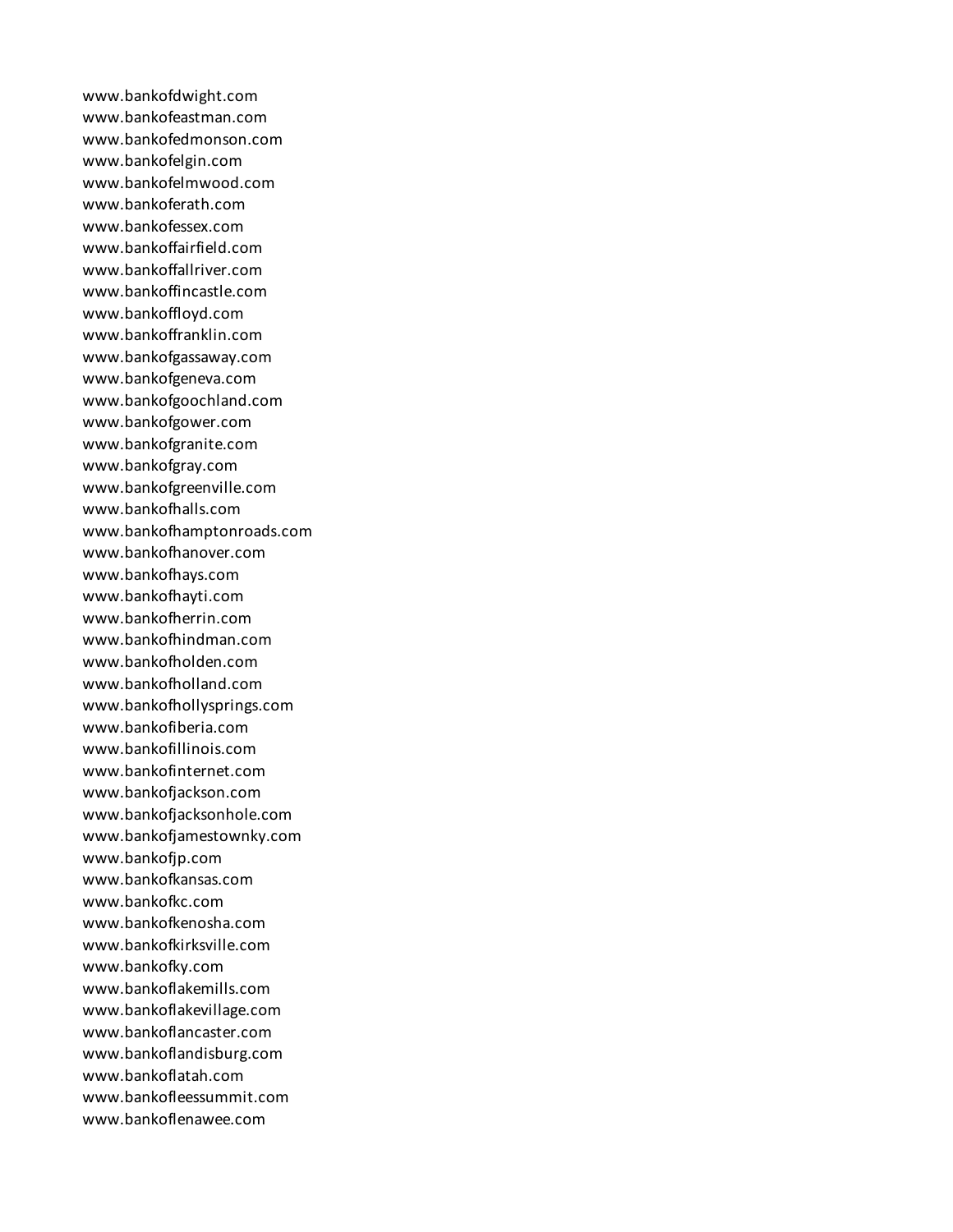www.bankoflenox.com www.bankoflexington.net www.bankoflindsay.com www.bankoflosaltos.com www.bankoflouisiana.com www.bankoflouisville.com www.bankofmadison.com www.bankofmapleplain.com www.bankofmarin.com www.bankofmarion.com www.bankofmarionva.com www.bankofmauston.com www.bankofmaysville.com www.bankofmccreary.com www.bankofmckenney.com www.bankofmillbrook.com www.bankofmingo.com www.bankofmissouri.com www.bankofmondovi.com www.bankofmontevista.com www.bankofmonticello.com www.bankofmonticellowi.com www.bankofmorton.com www.bankofnaples.com www.bankofnashville.com www.bankofnc.com www.bankofnebraska.com www.bankofnewcanaan.com www.bankofnewglarus.com www.bankofnewmadrid.com www.bankofnewnan.com www.bankofneworleans.net www.bankofnorthernmichigan.com www.bankofnorthumberland.net www.bankofnv.com www.bankofny.com www.bankofoceancity.com www.bankofparagould.com www.bankofpensacola.com www.bankofpinehill.com www.bankofpontiac.com www.bankofprattville.com www.bankofprescott.com www.bankofquincy.com www.bankofripley.com www.bankofsantaclara.com www.bankofsmithtown.com www.bankofspringfield.com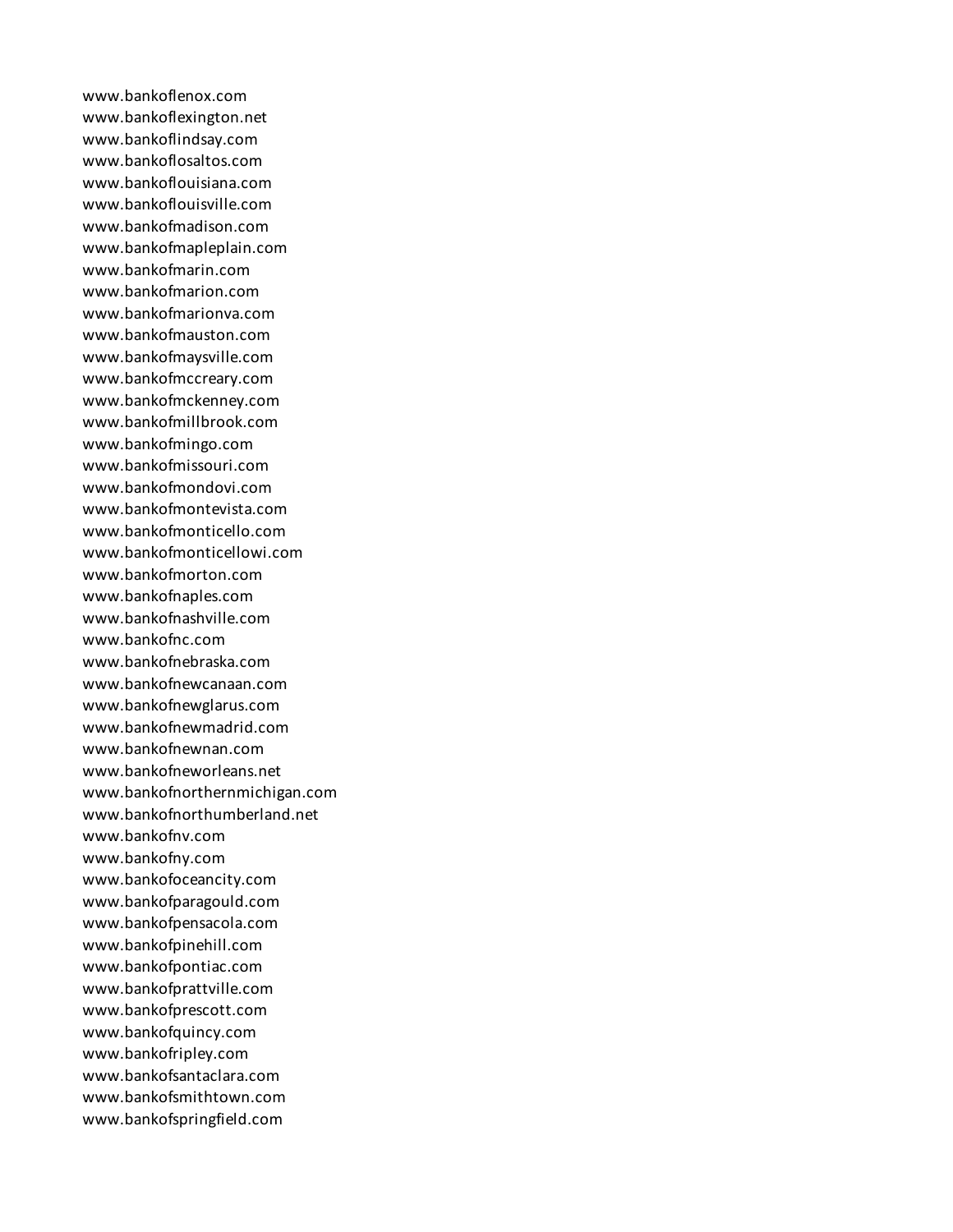www.bankofstanly.com www.bankofstockton.com www.bankofsullivan.com www.bankoftampa.com www.bankoftennessee.com www.bankofthecommonwealth.com www.bankofthejames.com www.bankofthesierra.com www.bankofthevalley.com www.bankofthewest.com www.bankofthewichitas.com www.bankoftravelersrest.com www.bankoftuscaloosa.com www.bankoftuscaloosa.synovus.com www.bankofunion.com www.bankofupson.com www.bankofurbana.com www.bankofutah.com www.bankofutica.com www.bankofwalterboro.com www.bankofwashtenaw.com www.bankofwaukegan.com www.bankofwausau.com www.bankofwedowee.com www.bankofwestminster.com www.bankofweston.com www.bankofwhitman.com www.bankofwinnfield.com www.bankofwinona.com www.bankofyc.com www.bankofyellville.com www.bankofyork.com www.bankofzachary.com www.bankofzumbrota.com www.bankone.com www.bankonglobal.com www.bankonheritage.com www.bankonnet.com www.bankonus.com www.bankorient.com www.bankorion.com www.bankov.com www.bankozarks.com www.bankparagon.com www.bankpds.com www.bankpinnacle.com www.bankplace.com www.bankplus.com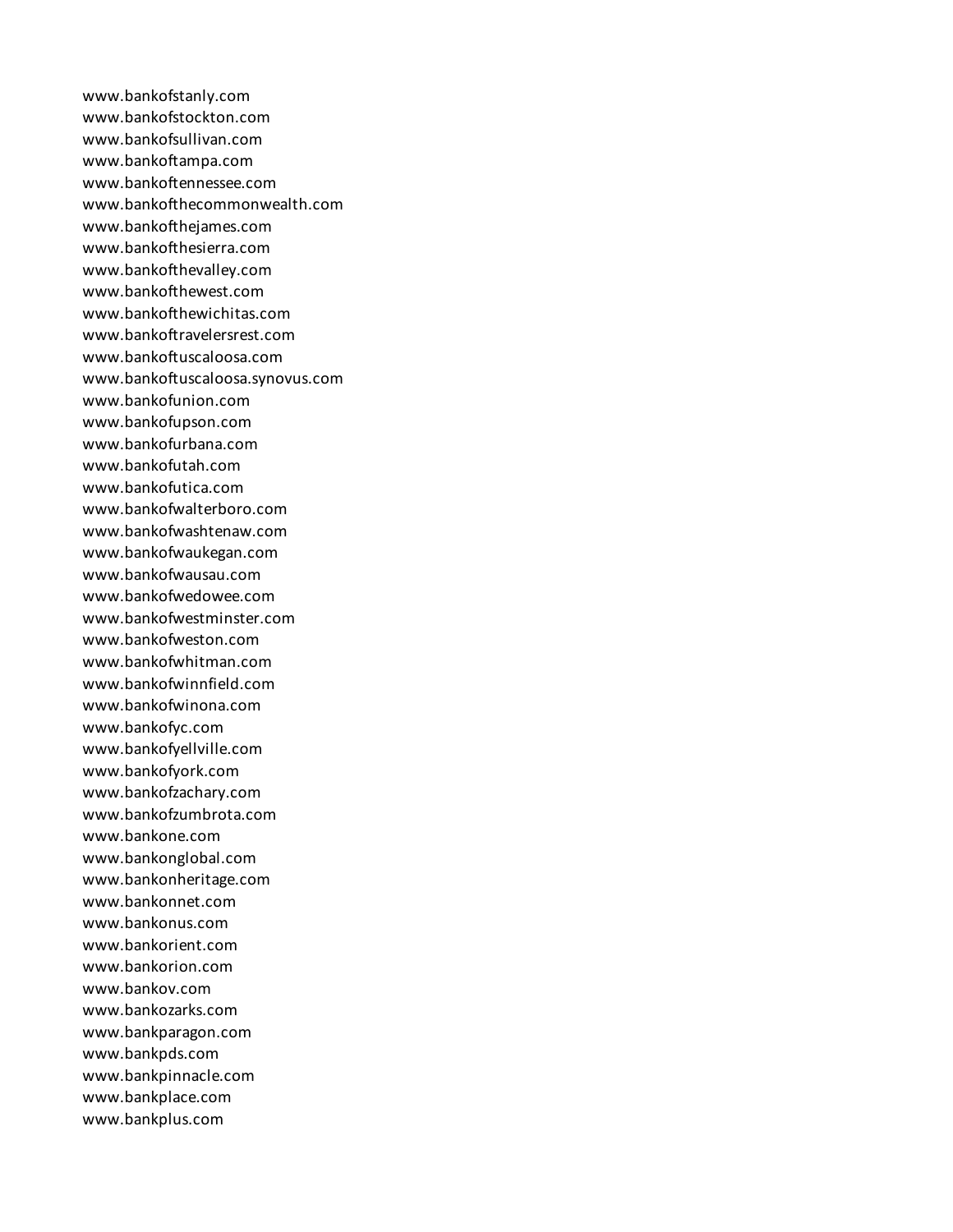www.bankplus.net www.bankplusiowa.com www.bankpnb.com www.bankr.com www.bankrantoul.com www.bankrcb.com www.bankreale.com www.bankri.com www.bankrich.com www.bankruston.com www.banksandiego.com www.banksanjuans.com www.banksc.com www.banksnb.com www.banksouth.com www.banksouth.portalvault.com www.banksouthcentral.com www.banksouthwest.com www.bankstaug.com www.bankswith.apollotrust.com www.banksynergy.com www.banktcnb.com www.banktennessee.com www.bankthehooch.com www.banktoledo.com www.banktrenton.com www.banktrivalley.com www.banktsb.com www.bankunited.com www.bankunitedfla.com www.bankvista.com www.bankwaverly.com www.bankwest-sd.com www.bankwest.com www.bankwest.net www.bankwestmn.com www.bankwestnevada.com www.bankwi.com www.bankwith1st.com www.bankwithastra.com www.bankwithcornerstone.com www.bankwithfnb.com www.bankwithpeoples.com www.bankwmass.com www.bannerbank.com www.bannisterbank.com www.banterrabank.com www.baraboonational.com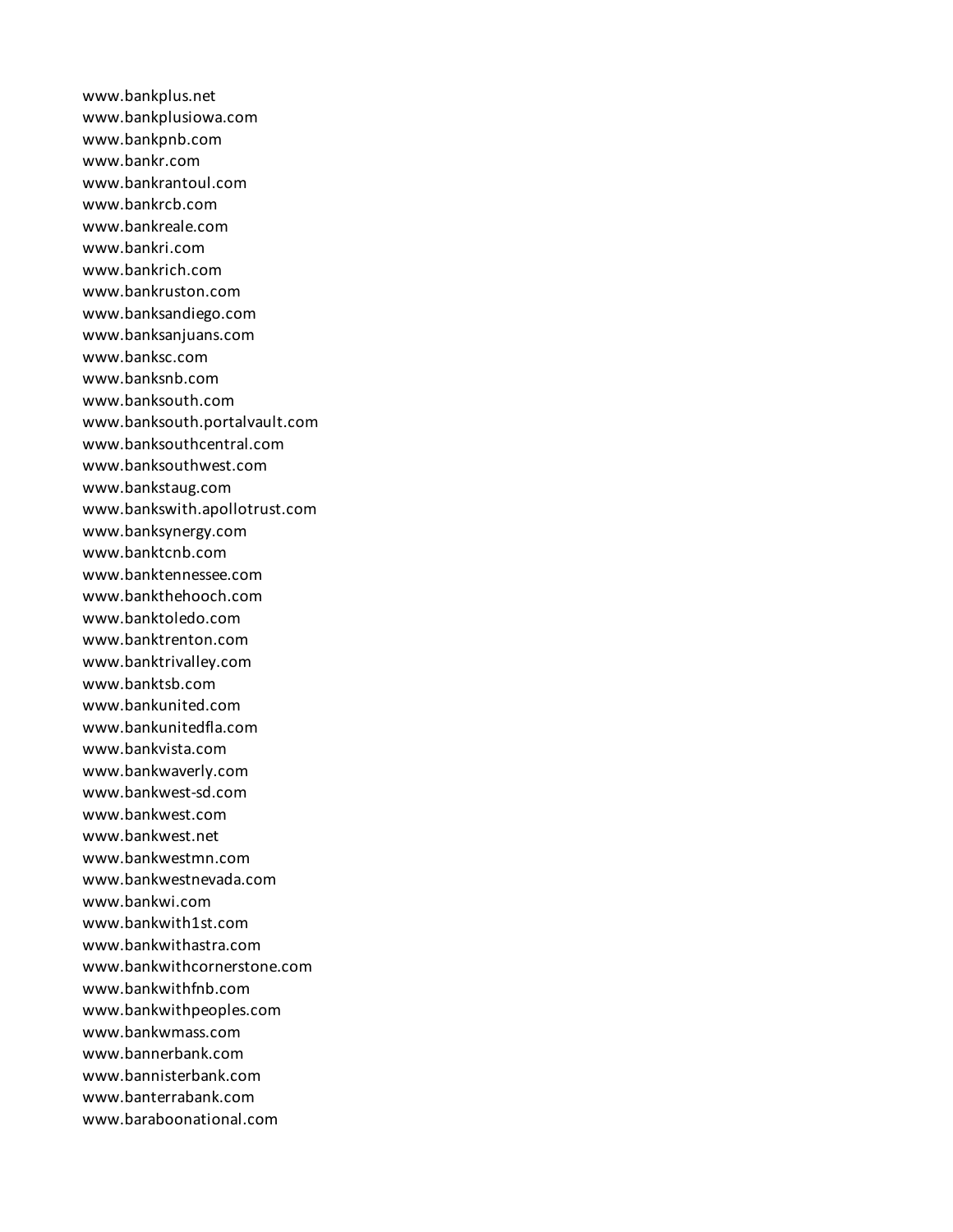www.barbourcountybank.com www.barnatl.com www.barnesbank.com www.barnett.com www.barrebank.com www.barringtonbank.com www.bartlettbank.com www.bartonvillebank.com www.bartowcobank.com www.basinstatebank.com www.bathsavings.com www.bay-cities-bank.com www.bayareabank.com www.baybank.org www.baybankandtrust.com www.baybankgb.com www.baycitiesbank.net www.baylake.com www.baynetbank.com www.bayportbank.com www.baystatebank.com www.baystatesavingsbank.com www.baytreebank.com www.bayvanguard.com www.bbandt.com www.bbartley@swnebr.net www.bbbr.com www.bbh.com www.bbky.com www.bbnb.com www.bbnv.com www.bbok.com www.bbt.com www.bbtcorp.com www.bbvacompass.com www.bcbankinc.com www.bcbbancorp.com www.bcbonline.com www.bcfsl.com www.bcnationalbanks.com www.bcsb.com www.bcsbank.com www.beachbank.com www.beachcommunitybank.com www.beachfirst.com www.beaconbank.com www.bealbank.com www.beardstownfsb.com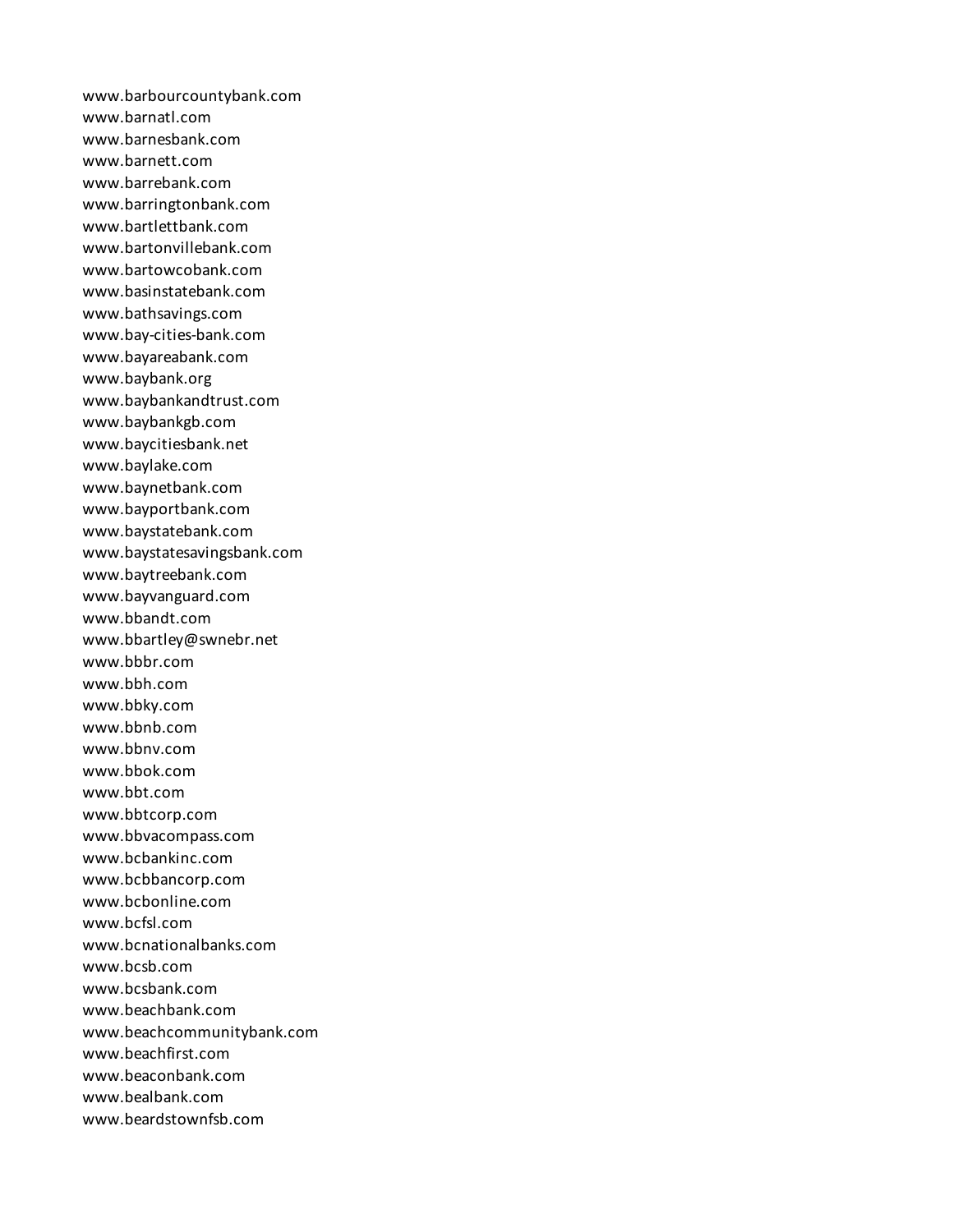www.bedfed.com www.belgradebank.com www.bellfederalsavings.com www.belmontbank.com www.belmontsavings.com www.belpresavingsbank.com www.belviderebank.com www.benchmarkbanks.com www.beneficial.com www.benfrankbank.com www.bennettstate.com www.bensbank.com www.bentonbank.com www.beobank.com www.bereanationalbank.com www.bergencommercial.com www.berkbank.com www.berkshirebank.com www.berlincitybank.com www.bessemer.com www.bestlittlebank.com www.betterbanks.com www.bevbank.com www.beverlybank.com www.beverlycoop.com www.beyondbanking.com www.bhbt.com www.bhcbank.com www.bhsb.com www.bibank.com www.bighornfederal.com www.bigskybank.com www.bigwell.org www.birdislandbank.com www.birdview.com www.bizbank.org www.bkb.com www.bkbank.com www.bkforest.com www.bknw.com www.bkofcommerce.com www.blackhawkbank.com www.blackmountaincommunitybank.com www.blackshearbank.com www.blcnet.com www.blencoestatebank.com www.blissfieldstate.com www.bloombank.com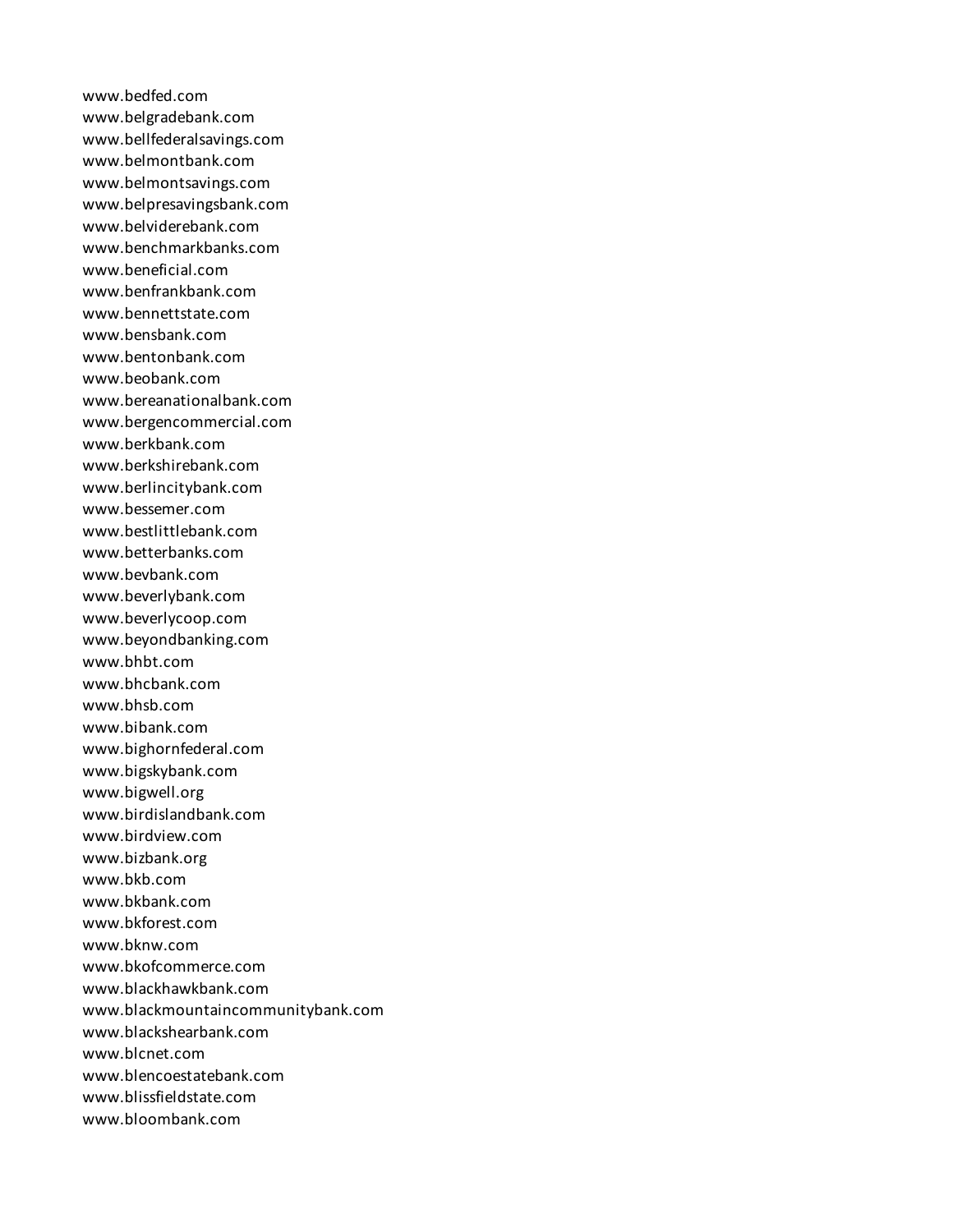www.bluegrassbank.com www.bluegrassvalleybank.com www.blueridgebank.com www.blueridgesavings.com www.bluestem.com www.bmtc.com www.bmtc.net www.bmwusa.com www.bnbbank.com www.bncbank.com www.bncbank.net www.bnh.com www.bnkusa.com www.bnt.com www.boardwalkbank.net www.bocrawlins.com www.bocusa.com www.boelusstatebank.com www.bof.com www.bofb.com www.bofm.com www.bofp.com www.bogj.com www.bogotasavingsbank.com www.boh.com www.boi-online.com www.bok.com www.bokf.com www.bola.cc www.bonh.com www.bonnevillebank.com www.boonebank.com www.boonebankiowa.com www.boonenb.com www.bootheelbank.com www.bopguymon.com www.borderstatebank.com www.bordertrust.com www.borel.com www.borregospringsbank.com www.bos.frb.org www.bostonprivatebank.com www.botc.com www.bowc.com www.bowmillsbank.com www.bowva.com www.bpabank.com www.bpc-financial.com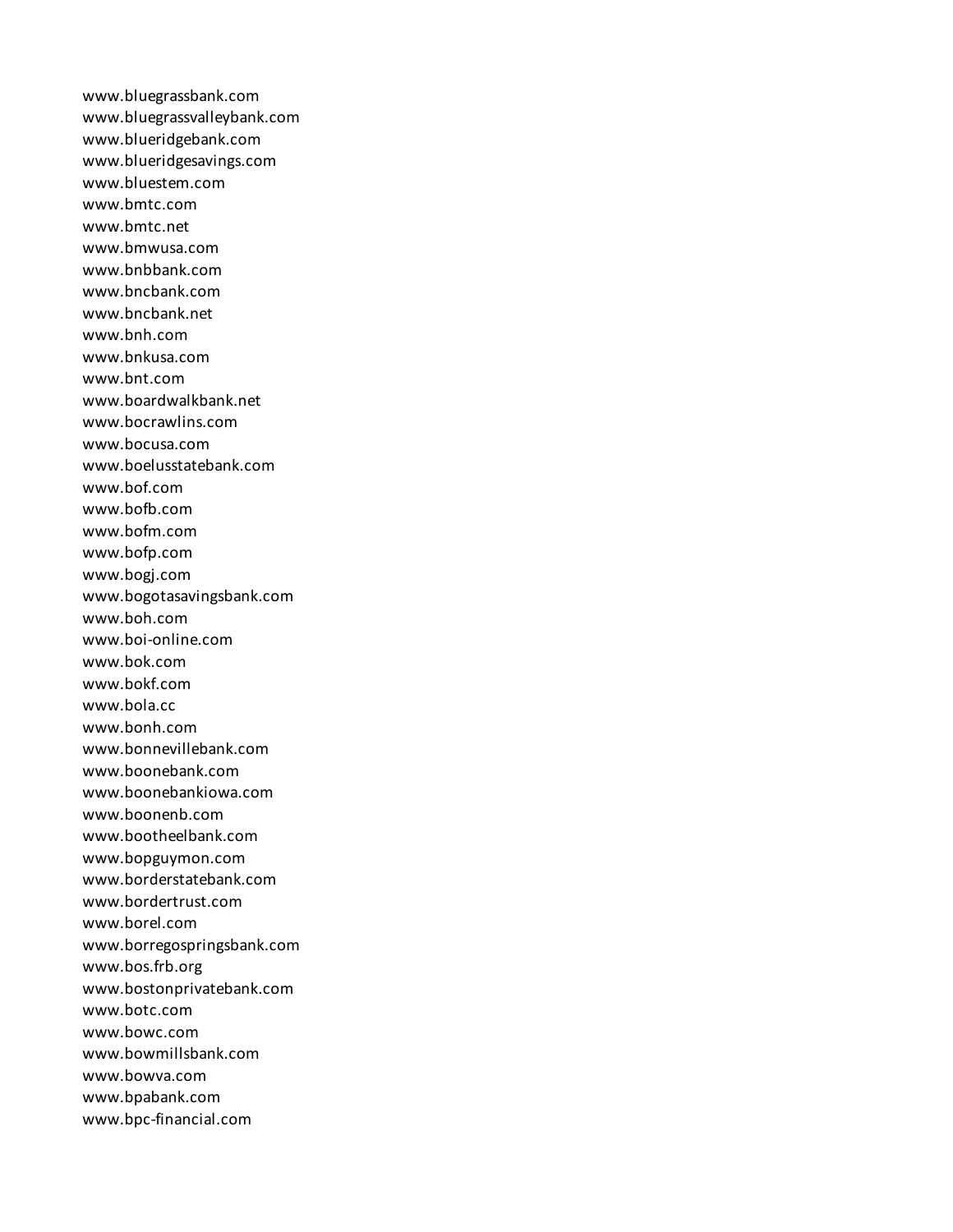www.bpdbank.com www.bradfordbank.com www.bradfordfsb.com www.brainerdsavings.com www.braintree-coop-bank.com www.bransonbank.com www.bransonhomeloans.com www.brantleybank.com www.brattbank.com www.bravacorp.com www.brbwal.com www.bremenbank.com www.bremer.com www.brentonbank.com www.brentwoodbank.com www.brickyardbank.net www.bridgebanksv.com www.bridgenb.com www.bridgeviewbank.com www.bridgewatersavings.com www.brightonbank.com www.brightoncommerce.com www.bristolbank.com www.bristolcountysavings.com www.broad-national-bank.com www.broadwaybankchicago.com www.broadwaybk.com www.broadwayfed.com www.broadwaynationalbank.com www.brodnet.com www.brooklinesavings.com www.brooklynbank.com www.brotherhoodbank.com www.brunswickbank.com www.bsbbank.com www.bsbks.com www.bsf.net www.bsnb.com www.bssbank.com www.bsvnet.com www.btlnd.com www.buckeyebank.com www.buckscountybank.net www.bucsfederal.com www.buffalofed.com www.buildersbank.com www.burkeandherbertbank.com www.burlbank.com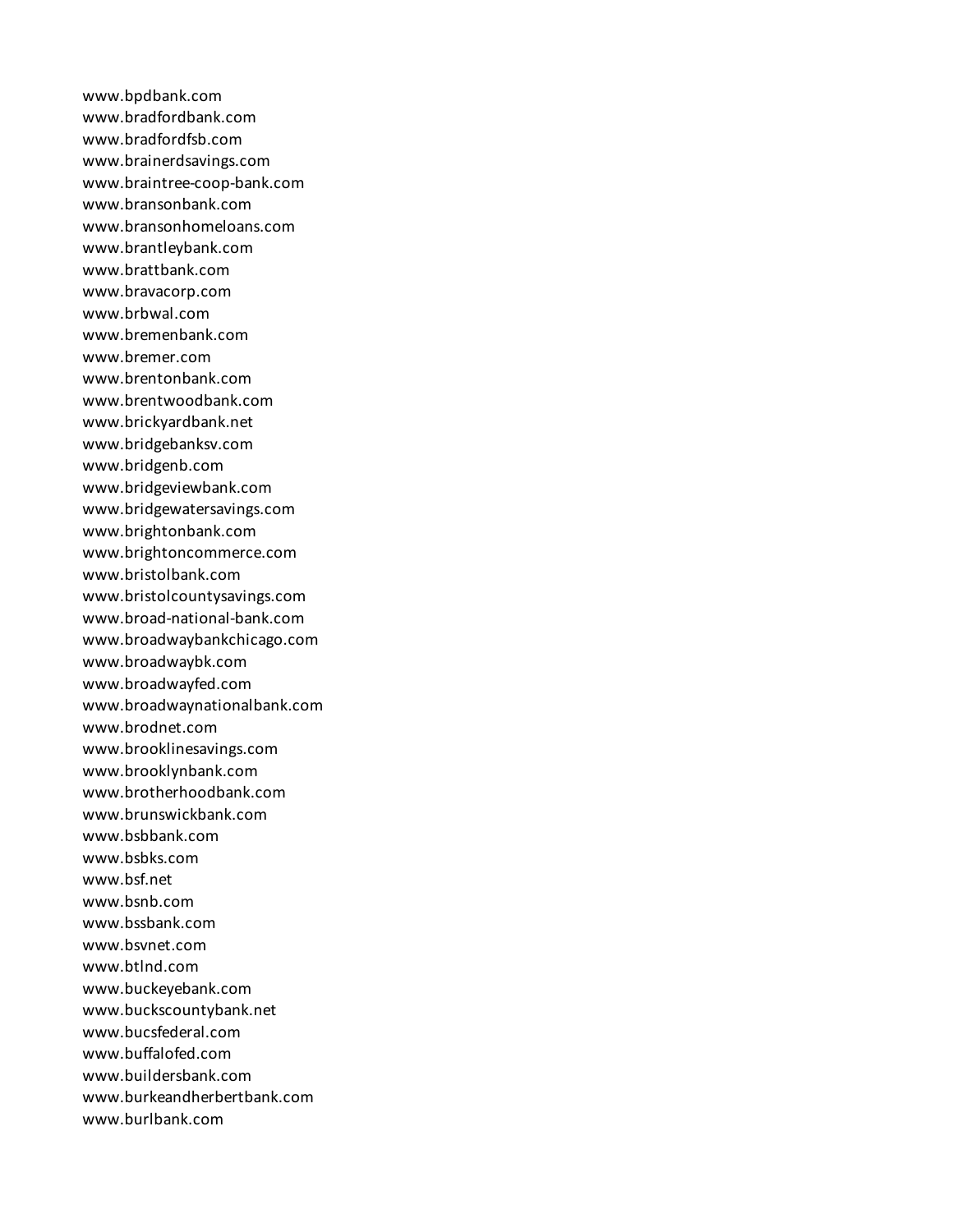www.burlingbank.com www.burnsbank.com www.busey.com www.bushnellbank.com www.businessbankmn.com www.businessfirstonline.com www.butlerbank.com www.buttebank.com www.buttecommunity.com www.bvfs.com www.bvnb.com www.byl.com www.byronbank.com www.c-s-b.com www.c1bank.com www.c1web.com www.cabarrusbankandtrust.com www.cable4fun.com www.caboolstatebank.com www.cadencebanking.com www.cairobankingcompany.com www.calaisfederal.com www.calbanktrust.com www.calcenterbank.com www.caldwellbankandtrust.com www.calfirst.com www.calhounbank.com www.calhounbanks.com www.callawaybank.com www.calnationalbank.com www.caloaks.com www.calumetbancorp.com www.calumetcountybank.com www.cambank.com www.cambridgebank.com www.cambridgesavings.com www.cambridgestatebank.com www.cambridgetrust.com www.camcommbank.com www.camdennational.com www.camelbackbank.com www.canajocnb.com www.canonbank.com www.cantoncoopbank.com www.canyoncommunity.com www.canyonnational.com www.capahabank.com www.capbk.com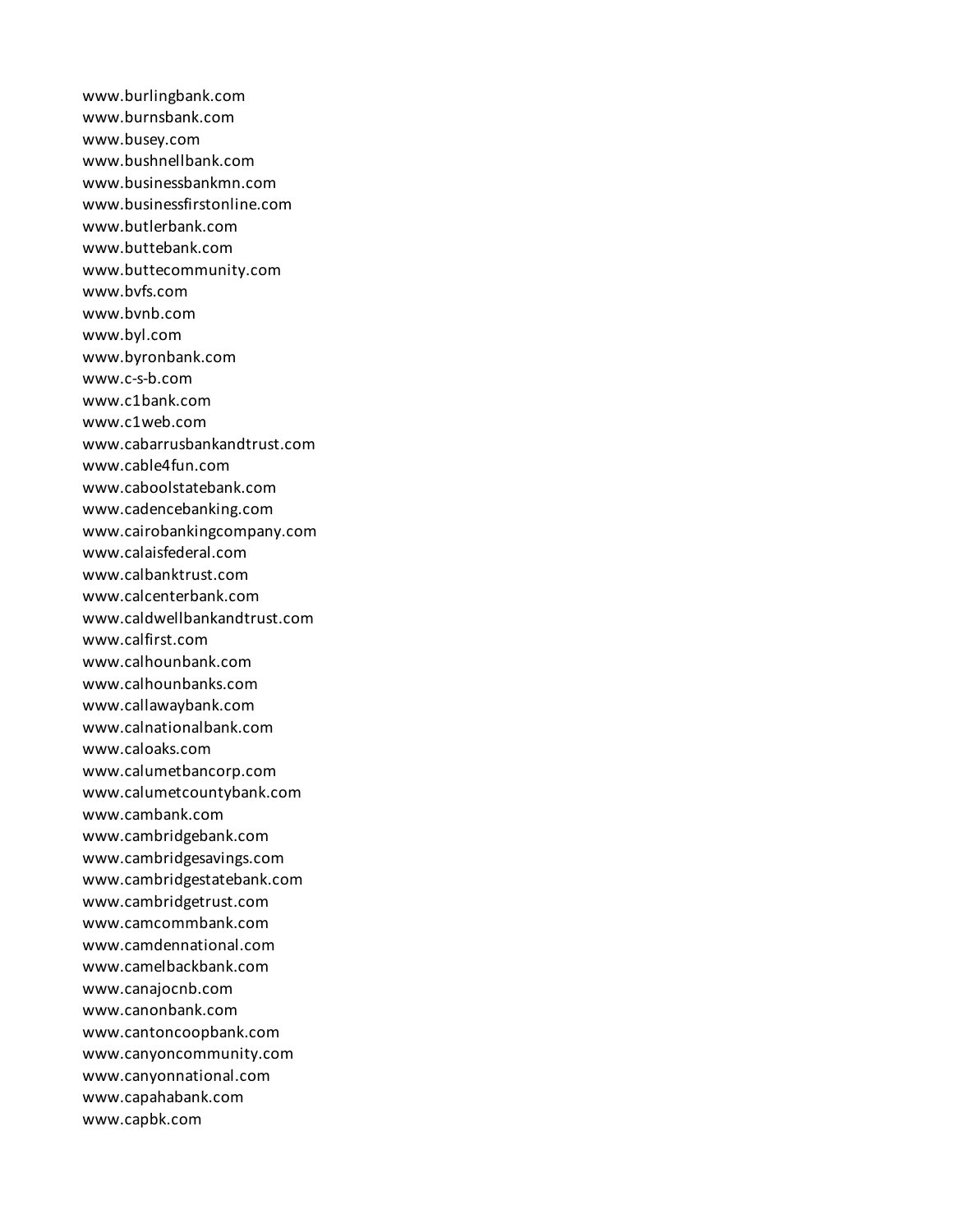www.capcitybank.com www.capeannsavings.com www.capebankonline2.com www.capecodcoop.com www.capecodfive.com www.capefearbank.com www.capfed.com www.capitalbank-ga.com www.capitalbank-us.com www.capitalbank.com www.capitalbankgb.com www.capitalbanknet.com www.capitalbanksc.com www.capitalbk.com www.capitalcombank.com www.capitalcrossing.com www.capitolbancorp.com www.capitolcitybank-atl.com www.capitolthrift.com www.caponvalleybank.com www.capstate.com www.cardinalbank.com www.cardinalstatebank.com www.cardunal.net www.carlsbadnational.com www.carolinabank.com www.carolinabank.net www.carolinacommunitybanks.com www.carolinafirst.com www.carolnet.com www.carrollbank.com www.carrollcountybank.com www.carrollia.com www.carrolltonbank.com www.carrolltonbanking.com www.carsonnationalbank.com www.carthagesavings.com www.carverbank.com www.cascadebank.com www.caseybank.com www.cashmerevalleybank.com www.cassbank.com www.casscountybank.com www.castlebancgroup.com www.castlebank.com www.castlebankandtrust.com www.castlerockbank.com www.castlerockbank.net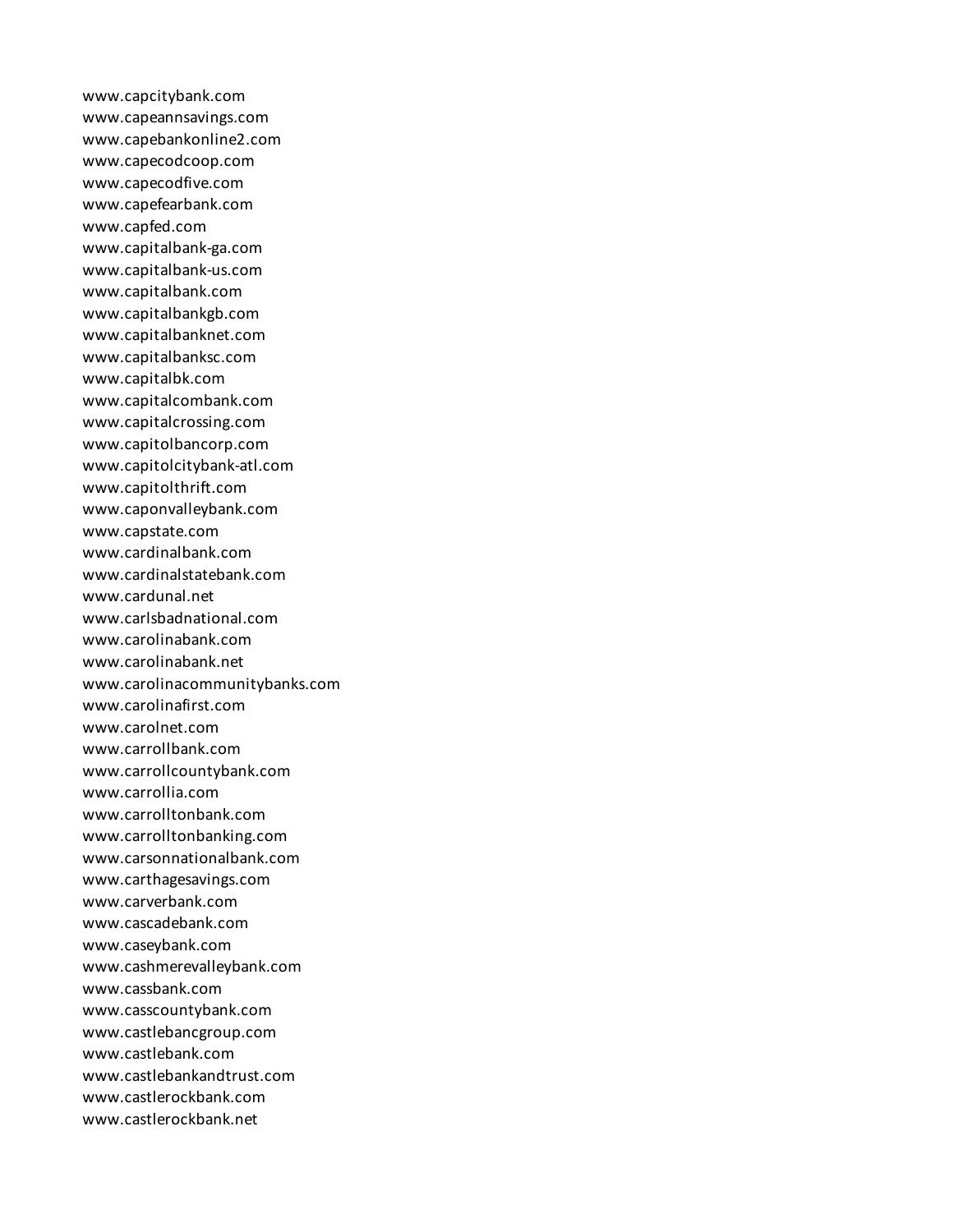www.cathaybank.com www.catlinbank.com www.cattlebank.com www.cavalierbank.com www.cavb.com www.caverns.com www.cayugabank.com www.cayugalakenationalbank.com www.cbandt.com www.cbankandtrust.com www.cbankcairo.com www.cbbank.com www.cbbc125.com www.cbbcnj.com www.cbbonline.net www.cbcbank.com www.cbcchatsworth.com www.cbcconline.com www.cbcfitzgerald.com www.cbchaska.com www.cbcl.com www.cbclientsfirst.com www.cbdear.com www.cbenterprise.com www.cbexpress.com www.cbhutch.com www.cbinonline.com www.cblbank.com www.cbnj.com www.cbnk.cc www.cbnk.com www.cbnm.com www.cbnu.com www.cbnv.com www.cbny.com www.cbofl.net www.cbofmc.com www.cbofr.com www.cboks.com www.cbolobank.com www.cboprf.com www.cboviedo.com www.cbozark.com. www.cbozarks.com www.cbsbank.com www.cbsf.com www.cbsouth.com www.cbt-alabama.com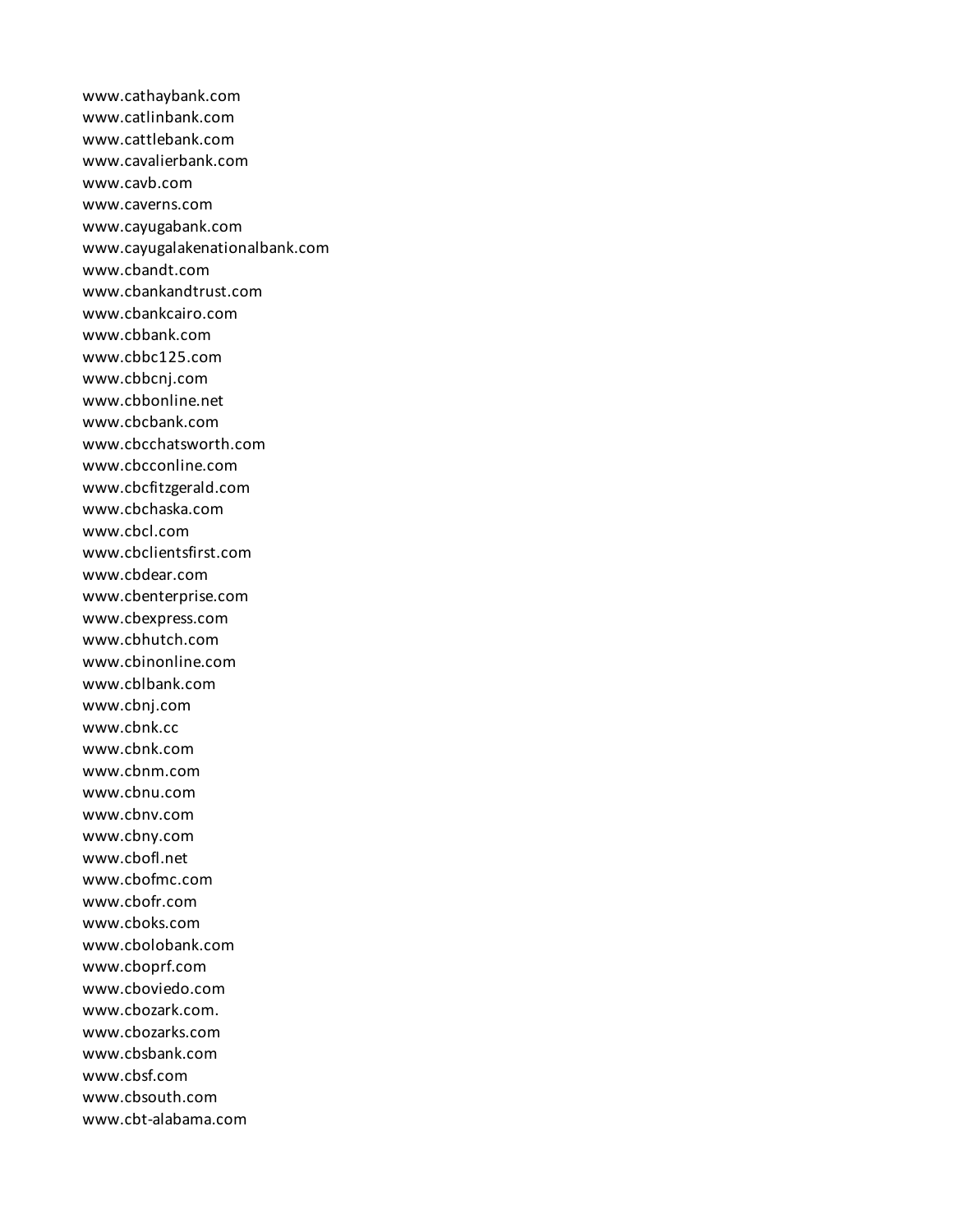www.cbt.net www.cbtbank.com www.cbtcc.com www.cbtcnet.com www.cbtco.com www.cbtfinancial.com www.cbthebank.com www.cbthomebank.com www.cbtiowa.com www.cbtks.com www.cbtn.com www.cbtno.com www.cbtrc.com www.cbtwga.com www.cbwc.com www.ccb-idaho.com www.ccbanc.com www.ccbg.com www.ccblv.com www.ccbusa.com www.cchbla.com www.ccombank.com www.cctc2me.com www.cdbt.com www.cdepot.net www.cecilbank.com www.cedarrapidsstatebank.com www.cedarsbank.com www.cenbank.com www.cenlar.com www.centbank.com www.centennialbank.com www.centennialbankonline.com www.centennialrates.com www.centerabank.com www.centerbank.com www.centerbankjax.com www.centernationalbank.com www.centerstatebank.com www.centier.com www.centinelbank.com www.centrabank.com www.central-bank.com www.central-bank.net www.centralbank-kansas.com www.centralbank-tampa.com www.centralbank.com www.centralbank.net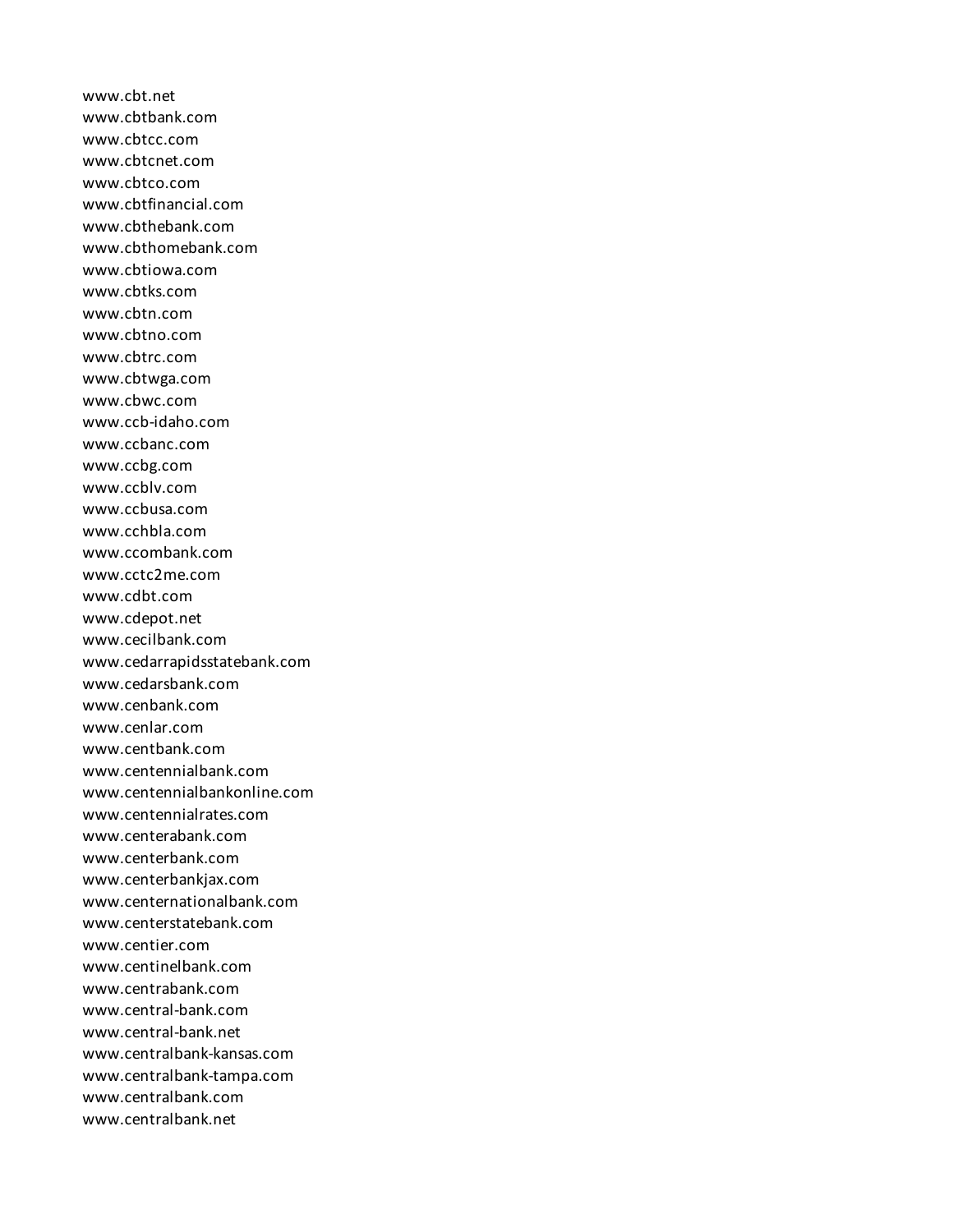www.centralbankandtrust.com www.centralbankfdic.com www.centralbankga.com www.centralbanksavannah.com www.centralbanktrust.com www.centralbankus.com www.centralbankutah.com www.centralbk.com www.centralbnk.com www.centralfederal.com www.centralillinoisbank.com www.centralkyfsb.com www.centralmaine.com www.centralnational.com www.centralsavingsbank.com www.centralstate.com www.centralstatebank.com www.centralvabank.com www.centreville-nat-bank.com www.centrevillebank.com www.centrixbank.com www.centrue.com www.centura.com www.century-bank.com www.centurybankbynet.com www.centurybankfl.com www.centurybankky.com www.centurybankms.com www.centurybanknet.com www.centurybankoh.com www.centurybankonline.com www.centurybt.com www.centurynationalbank.com www.centurynationalonline.com www.centurynetbank.com www.centurysb.com www.cerescobank.com www.cerritosvalley.com www.cfb.com www.cfbank.com www.cfbankco.com www.cfbk.com www.cfbnk.com www.cfbwartburg.com www.cffc.com www.cfirst.com www.cfirstbank.com www.cfnbmanhattan.com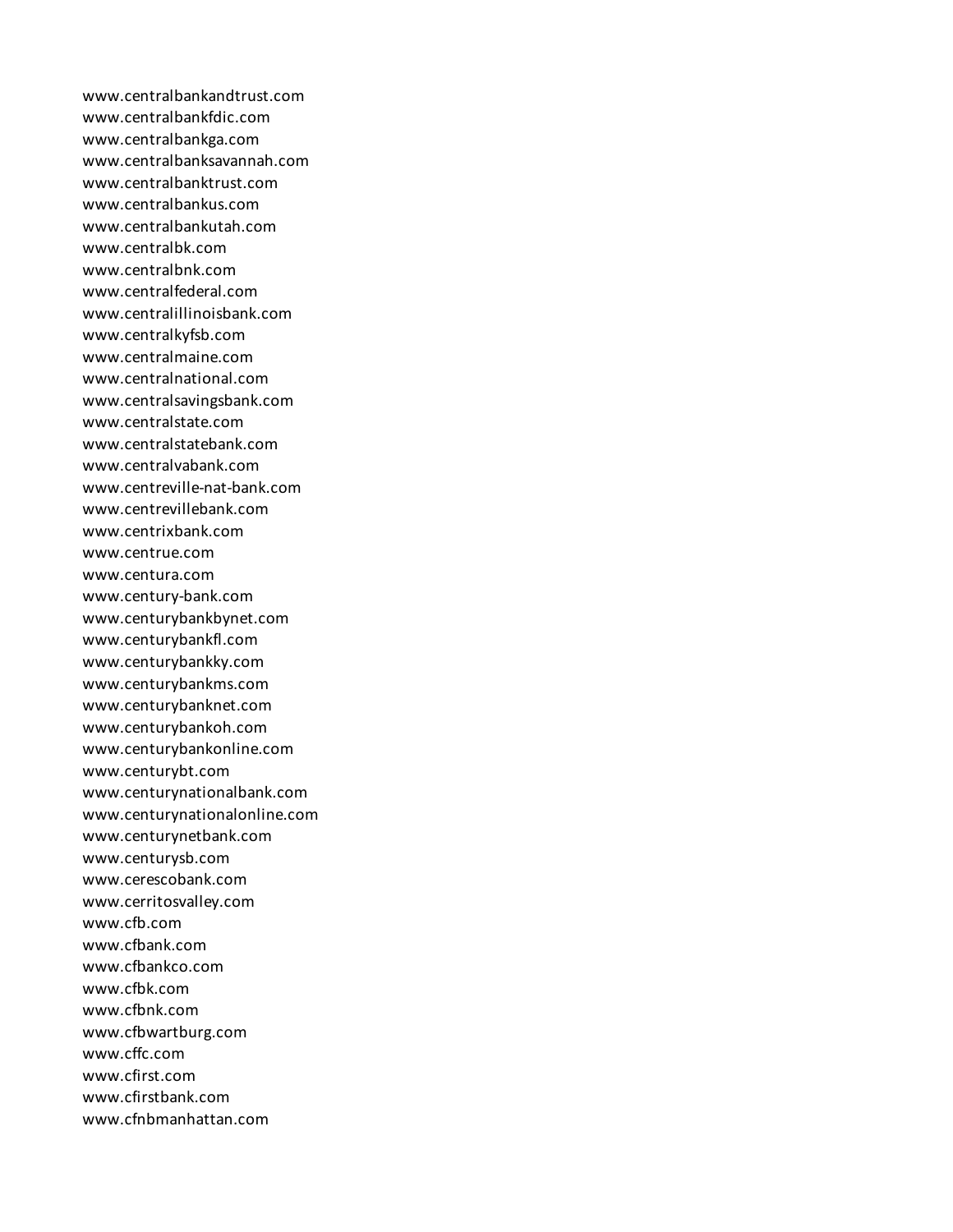www.cfsb.com www.cgsb.com www.cgsbonline.com www.champaignbank.com www.champlainbank.com www.charleroifederal.com www.charlottestatebank.com www.charter-bank.com www.charterbank-trust.com www.charterbank.com www.charterbankec.com www.charterbankwa.com www.charterco.com www.charternationalbank.com www.charterone.com www.charterwest.com www.chase.com www.cheahabank.com www.chelseagroton.com www.chemicalbankmi.com www.cherokee-bank.com www.cherokeebank.com www.chesapeakefsl.com www.chesbank.com www.chestateestatebank.com www.chestercountybank.com www.chesterfieldfed.com www.chesternationalbank.com www.chevron.com www.chevychasebank.com www.chicagocommunitybank.com www.chickashabank.com www.chicopeesavings.com www.chimebank.com www.chinatrustusa.com www.chinocommercialbank.com www.chinookmontana.com www.chipbank.com www.chippewavalleybank.com www.chisholmbank.com www.chittenangobank.com www.chittenden.com www.choicebankaz.com www.choicefinancialgroup.com www.choiceone.com www.chouteauboc.com www.christianabank.com www.cibbank-indy.com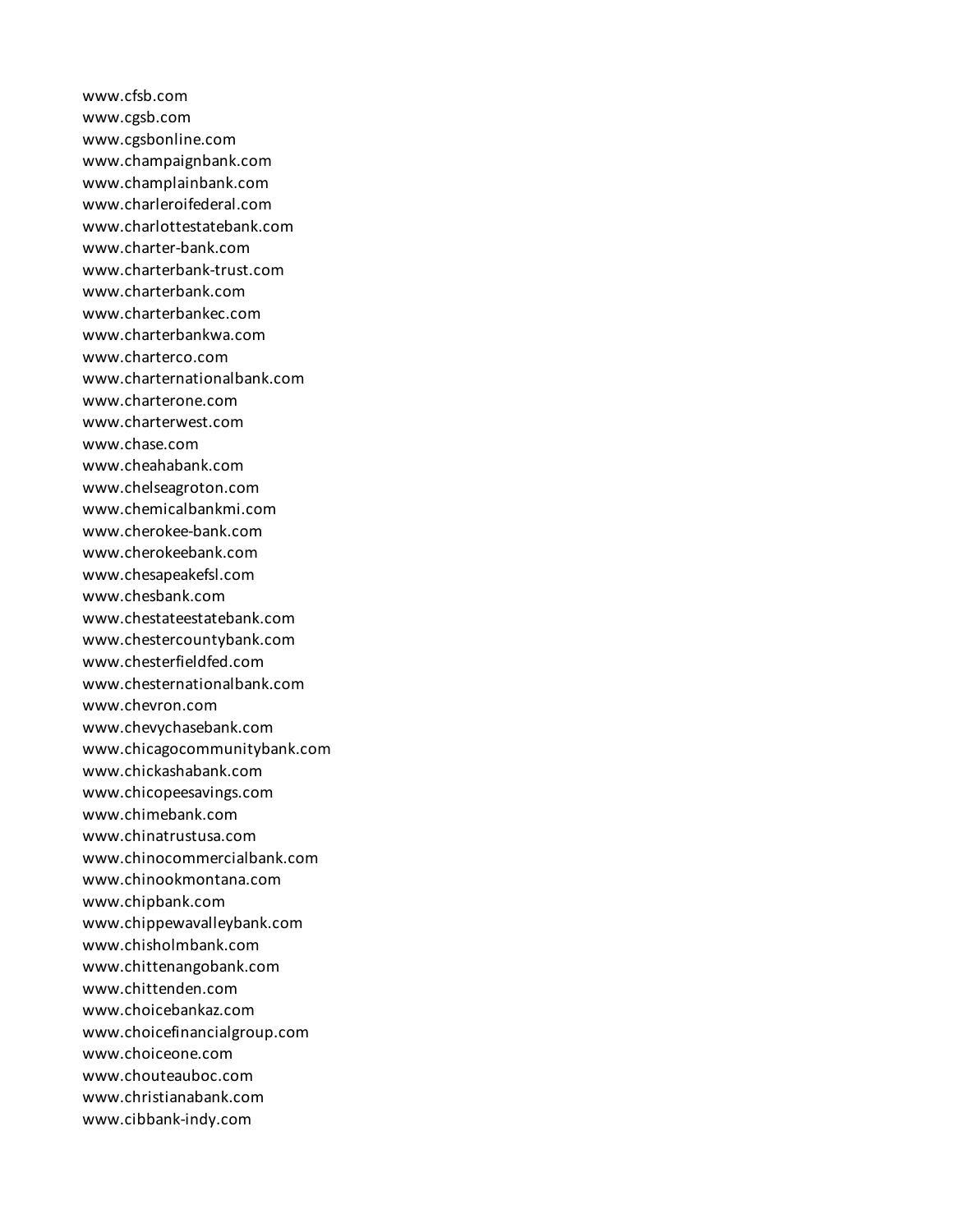www.cibbank.com www.cibc.com www.cibcnationalbank.com www.cincinnatussl.com www.citfed.com www.citibank.com www.citicorp.com www.citipage.com www.citizenbank.com www.citizens-banking.com www.citizens-savings.com www.citizens1st.com www.citizensada.com www.citizensardmore.com www.citizensbank.com www.citizensbankashville.com www.citizensbankco.com www.citizensbankeldon.com www.citizensbanking.com www.citizensbankjackson.com www.citizensbankna.com www.citizensbanknc.com www.citizensbankofclovis.com www.citizensbankokm.com www.citizensbanks.com www.citizensbanktrenton.com www.citizensbanktricities.com www.citizensbankusa.com www.citizensbankvp.com www.citizensbankwv.com www.citizenscommunitybank.com www.citizenscommunityfederal.net www.citizensebank.com www.citizensedmond.com www.citizensfarmersbank.com www.citizensfb.com www.citizensfederalsl.com www.citizensfinancialbank.com www.citizensfirst-rome.com www.citizensfirstbank.com www.citizensfirststatebank.com www.citizensfnb.com www.citizensfsb.com www.citizensgwinnett.com www.citizenshickman.com www.citizenshomebank.com www.citizenslc.com www.citizensnat.com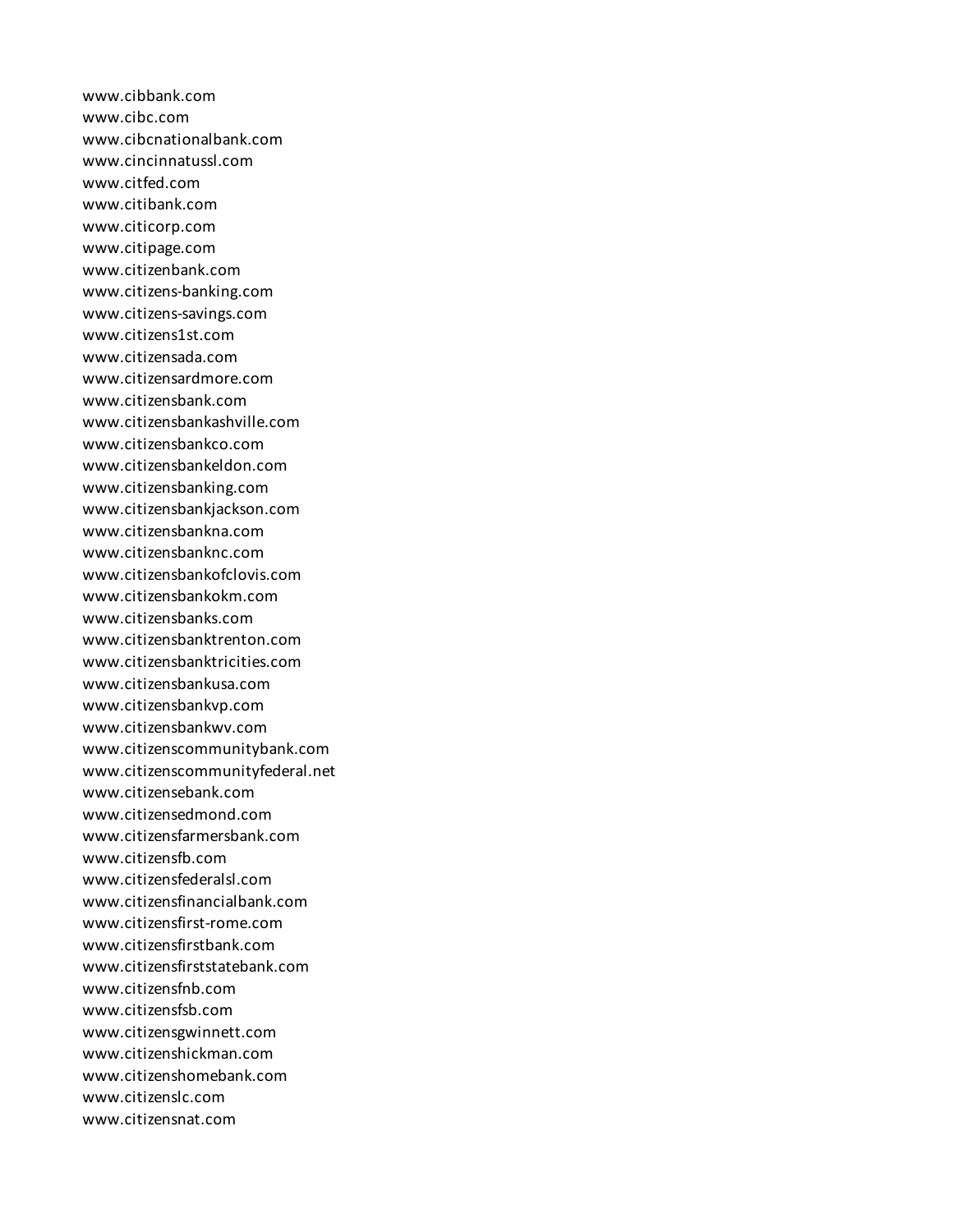www.citizensnatbank.com www.citizensnational.2e.com www.citizensnationalbankwv.com www.citizensnatl.com www.citizensnb.com www.citizensros.com www.citizenssavingsbank.com www.citizenssecuritybank.com www.citizenssouth.com www.citizensstatebanknya.com www.citizensstatebankpaola.com www.citizensstbank.com www.citizenstricounty.com www.citizenstrustcompany.com www.citizensunionbank.com www.citizensunionstatebank.com www.citizns.com www.citnatbank.com www.citnatbk.com www.citrus-chemicalbank.com www.citsavbank.com www.citstatebank.com www.city-bank.com www.citybank.com www.citybankhi.com www.citycommerce.com www.citynatbank.com www.citynatfsm.com www.citynational-bank.com www.citynational.com www.citynb.com www.cityntl.com www.citystatebank.com www.citysuburbanbank.com www.citywidebanks.com www.civicbank.com www.cjbna.com www.cjstatebank.com www.ckbonline.com www.clackamascountybank.com www.claremontsavings.com www.clarkebank.com www.clarks.net www.clarkstonstatebank.com www.classicbank.com www.claybank.com www.claycobank.com www.claycountybank.com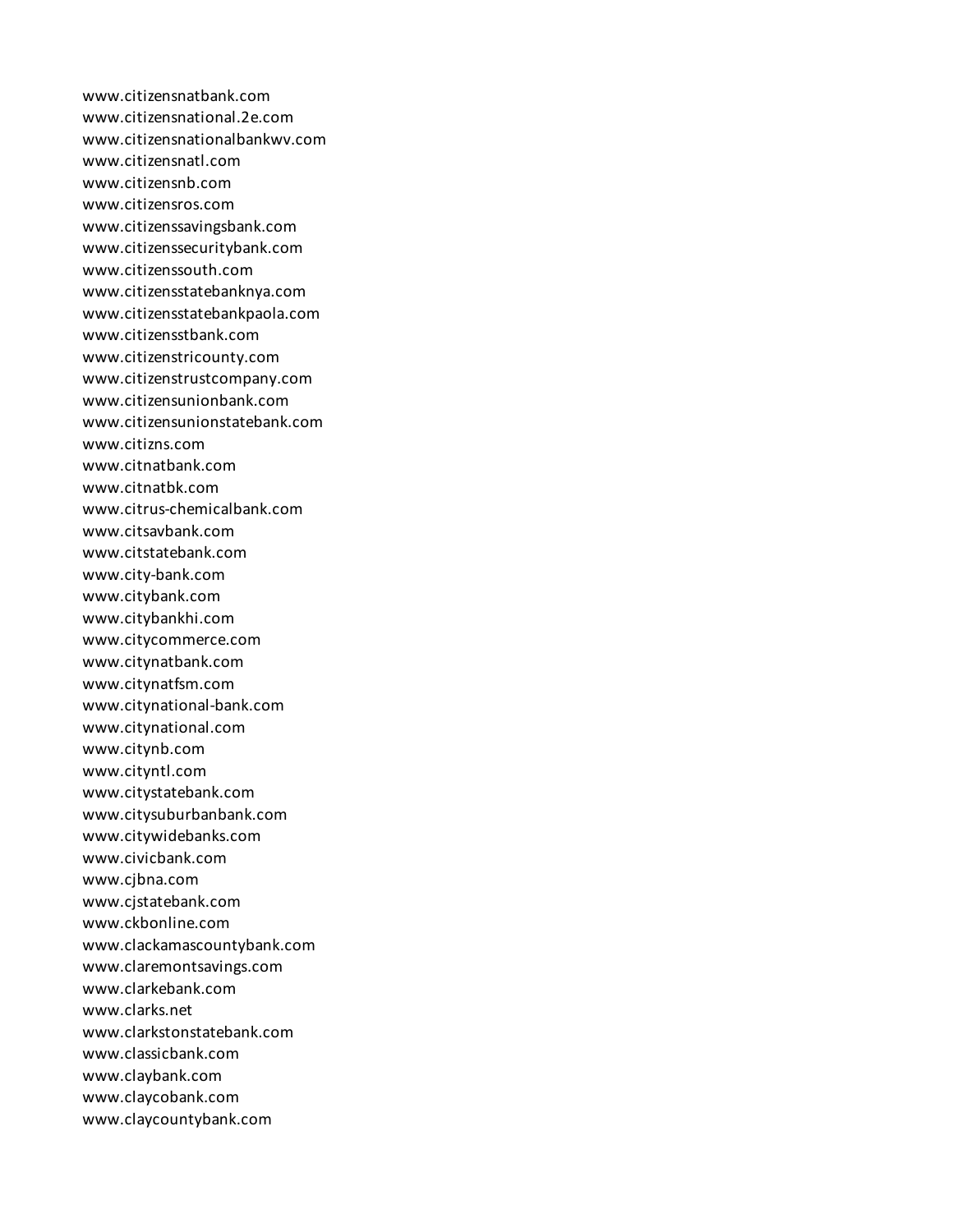www.claycountysavings.com www.claytonbank.com www.clearlakebank.com www.clearmountainbank.com www.clemsonbank.com www.clevelandfed.org www.clevelandstatebank.com www.clickonasb.com www.clicksvb.com www.cliftonsavings.com www.clintonbankandtrust.com www.clintonnational.com www.clintonsavings.com www.clovercommunitybank.com www.cloverleafbank.com www.cm.netteller.com www.cnatrust.com www.cnb-hope.com www.cnb-metropolis.com www.cnb-online.com www.cnb-online.net www.cnb-usa.com www.cnb.com www.cnb1.com www.cnbalbion.com www.cnbalva.com www.cnbank.com www.cnbankpa.com www.cnbanytime.com www.cnbbank.com www.cnbbartow.com www.cnbcbank.com www.cnbcmi.com www.cnbe.com www.cnbelkins.com www.cnbgf.com www.cnbgreeley.com www.cnbhastings.com www.cnbil.com www.cnblanse.com www.cnblawton.com www.cnbmd.com www.cnbmobile.com www.cnbmonmouth.com www.cnbnb.com www.cnbnetbank.com www.cnboflebanon.com www.cnbofnwpa.com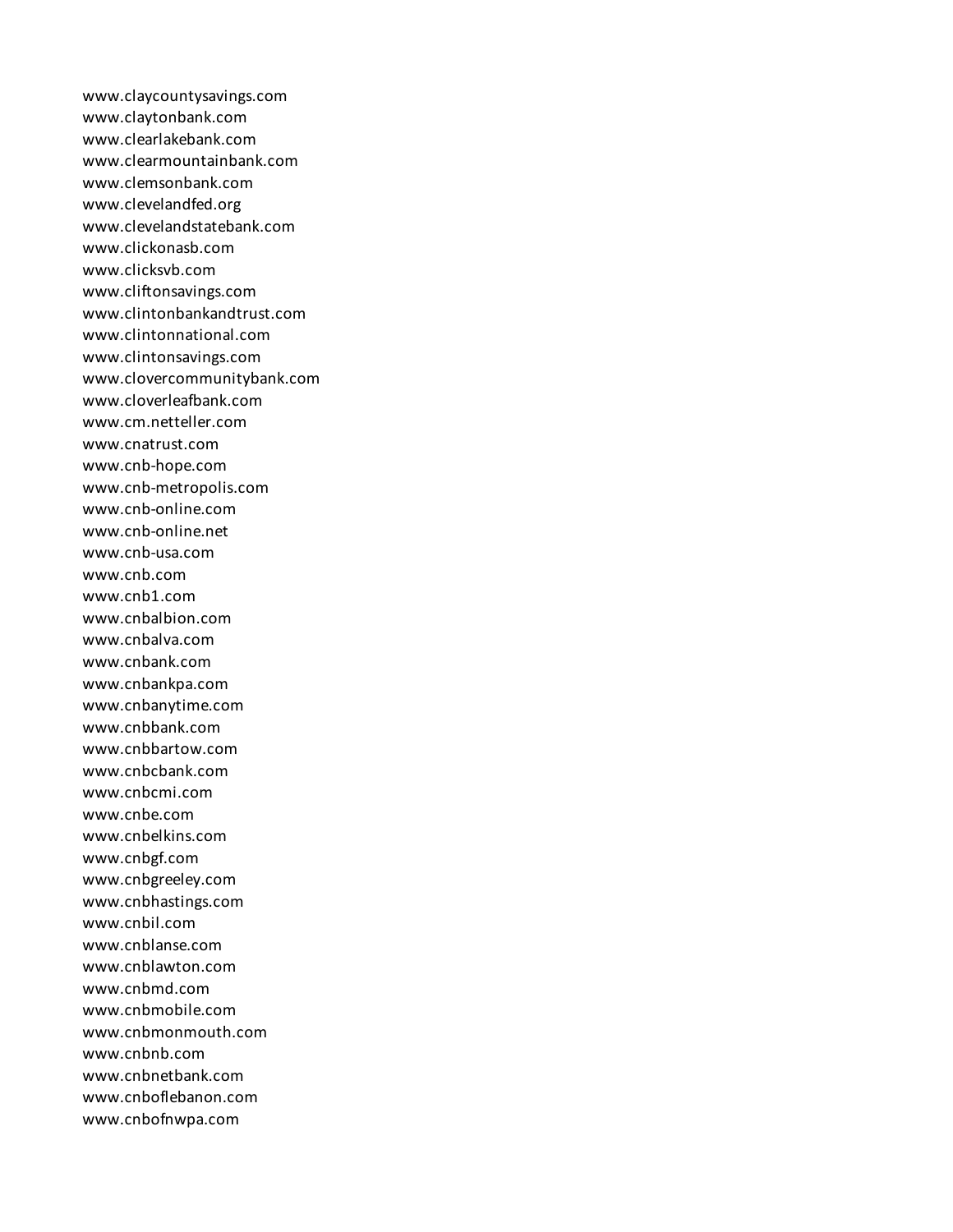www.cnbohio.com www.cnbok.com www.cnbonline.com www.cnbonlinebank.com www.cnbpasco.com www.cnbpoteau.com www.cnbsara.com www.cnbsevier.com www.cnbshen.com www.cnbsomerset.com www.cnbwisner.com www.cnbwv.com www.cnlbank.com www.coastalbank.com www.coastalbankme.com www.coastalcommerce.com www.coastalfederal.com www.coastbankflorida.com www.coastcommercialbank.com www.coatesvillesavings.com www.cobizbank.com www.coconutgrovebank.com www.cohoessb.com www.coin.amazonpay.com www.collegesavings.com www.colobank.com www.coloeast.com www.colombobank.com www.colonialamericanbank.com www.colonialbank.com www.colonialbk.com www.colonialfed.com www.colonybankcorp.com www.coloradocommunitybank.com www.coloradosbank.com www.columbiabank.com www.columbiabankonline.com www.columbianbank.com www.columbiariverbank.com www.columbiasb.com www.columbiatrustbank.com www.columbusbankandtrust.com www.combanc.com www.combank-alma.com www.combanktrust.com www.combk.com www.comerica.com www.comfedbank.com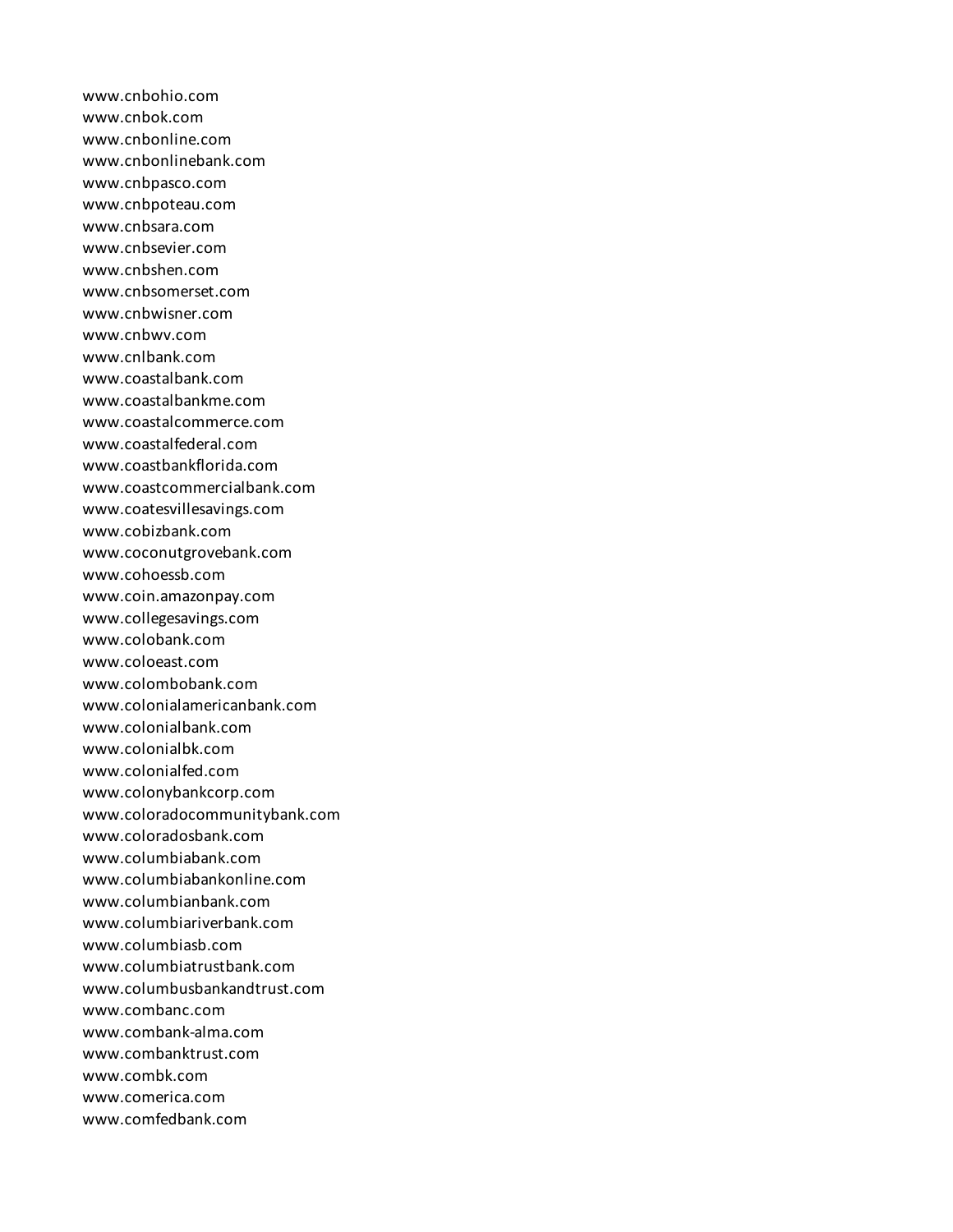www.comfirst.com www.comm-bankonline.com www.commark.com www.commbank-wge.com www.commbankna.com www.commbanksofco.com www.commbnk.com www.commerce1st.com www.commercebank.com www.commercebankfl.com www.commercebankmn.com www.commercebankwyoming.com www.commerceonline.com www.commercepc.com www.commercesouth.net www.commercial-bank.com www.commercial-bank.net www.commercialbank.com www.commercialbank.net www.commercialbankfl.com www.commercialbankgrayson.com www.commercialbankky.com www.commercialcapital.com www.commercialstate.com www.commercialtrustco.com www.commfirstbank.com www.commodorebank.com www.commonwealthbank.com www.commstatebank.com www.commstbk.com www.commtrustbank.com www.community-bnk.com www.community-netbank.com www.community1st.com www.community1stbank.com www.communitybank-ca.com www.communitybank-na.com www.communitybank.bz www.communitybank.com www.communitybank.net www.communitybank.tv www.communitybankandtrust.com www.communitybankbay.com www.communitybankdelavan.com www.communitybankfl.com www.communitybankiowa.com www.communitybankliberal.com www.communitybankmarshall.com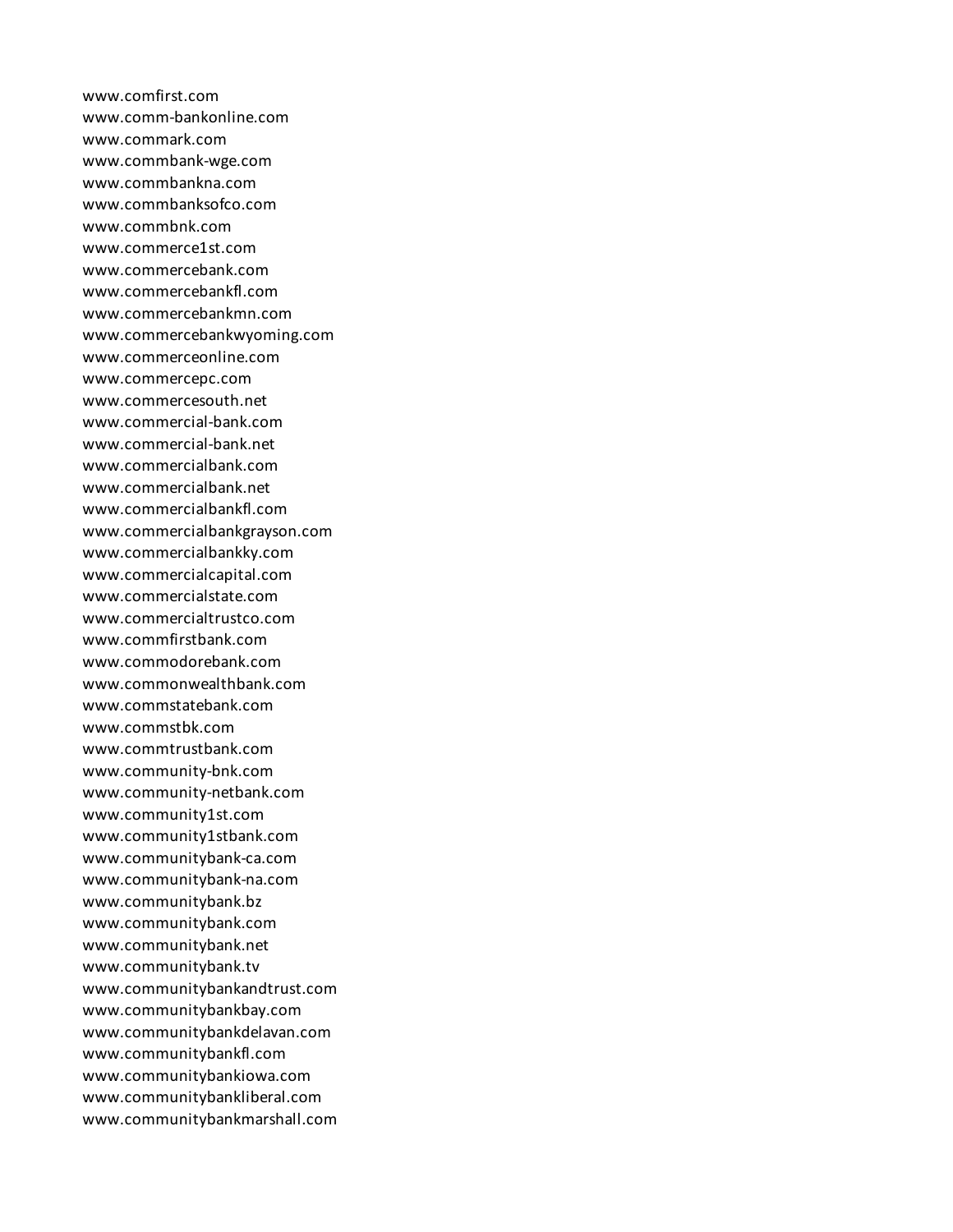www.communitybankmissoula.com www.communitybankmn.com www.communitybankna.com www.communitybanknet.com www.communitybanknh.com www.communitybanknv.com www.communitybankoffice.com www.communitybankofnaples.com www.communitybankofpickenscounty.com www.communitybankofsmithcounty.com www.communitybankonline.com www.communitybankotc.com www.communitybankpc.com www.communitybankplymouth.com www.communitybanks.com www.communitybanksj.com www.communitybankwichita.com www.communitybankx.com www.communitybk.net www.communitybktricounty.com www.communitycentralbank.com www.communitydevelopmentbanks.org www.communityelmhurst.com www.communityfirst.com www.communityfirstbank.com www.communityfirstnj.com www.communitynatbank.com www.communitynational-bank.com www.communitynationalbank.com www.communitynationalbank.net www.communitysavings.com www.communitysavingsbank.com www.communityshores.com www.communitysouth.com www.communitystatebank-fl.com www.communitystatebank.com www.communitystatebank.net www.communitytrustbank.com www.communitytrustbk.com www.comnb.com www.compassbank.com www.compassfederal.com www.compassweb.com www.comsecbank.com www.comstockbank.com www.concordbank.com www.concordia-bank.com www.concordiabank.com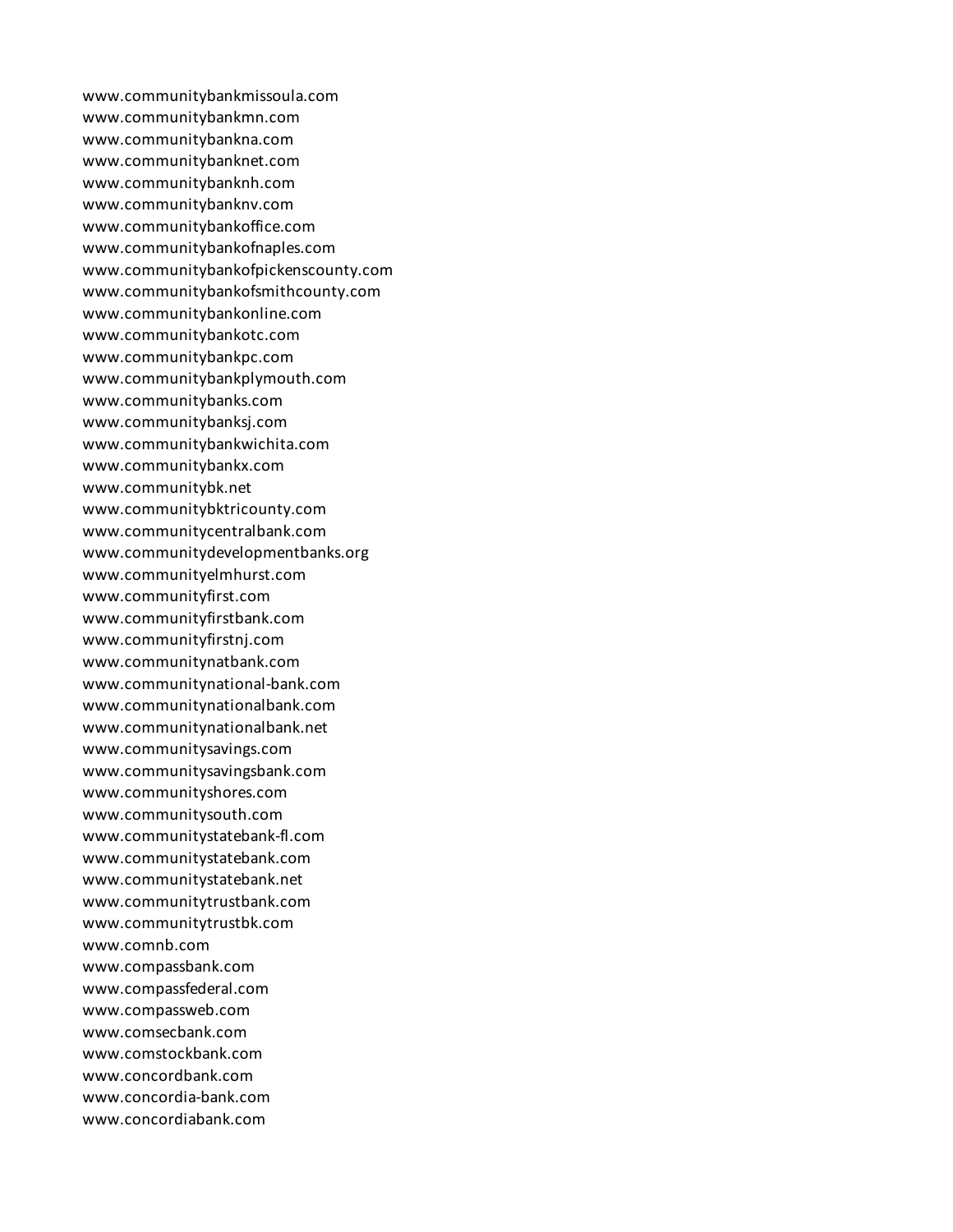www.conestogabank.com www.conneautsavings.com www.connectfnb.com www.consolidatedbank.com www.consumersbank.com www.continentalbankonline.com www.conwaynationalbank.com www.coop-bank.com www.copiahbank.com www.coppermarkbank.com www.copperstarbank.com www.coquinabank.com www.corestates.com www.cornbeltbank.com www.cornerbanks.com www.cornerstonebank.com www.cornerstoneconnect.com www.cornerstonenatlbank.com www.cornhuskerbank.com www.cortland-banks.com www.cortlandsavingsbank.com www.corusbank.com www.corydonstatebank.com www.cosmopolitanbank.com www.cottonportbank.com www.couleestatebank.com www.countrybancorp.com www.countrybank.com www.countrybankusa.com www.countryclubbank.com www.countryfinancial.com www.countybankmn.com www.countyfirstbank.com www.countynational.com www.countynationalbank.com www.covenantbank.net www.covestbanc.com www.cozadstatebank.com www.cpb.com www.cpbi.com www.cpinternet.com www.cpride.com www.crawfordcountybank.com www.crbna.com www.creeksidebank.com www.crescentbank.com www.crescentstatebank.com www.crestmark.com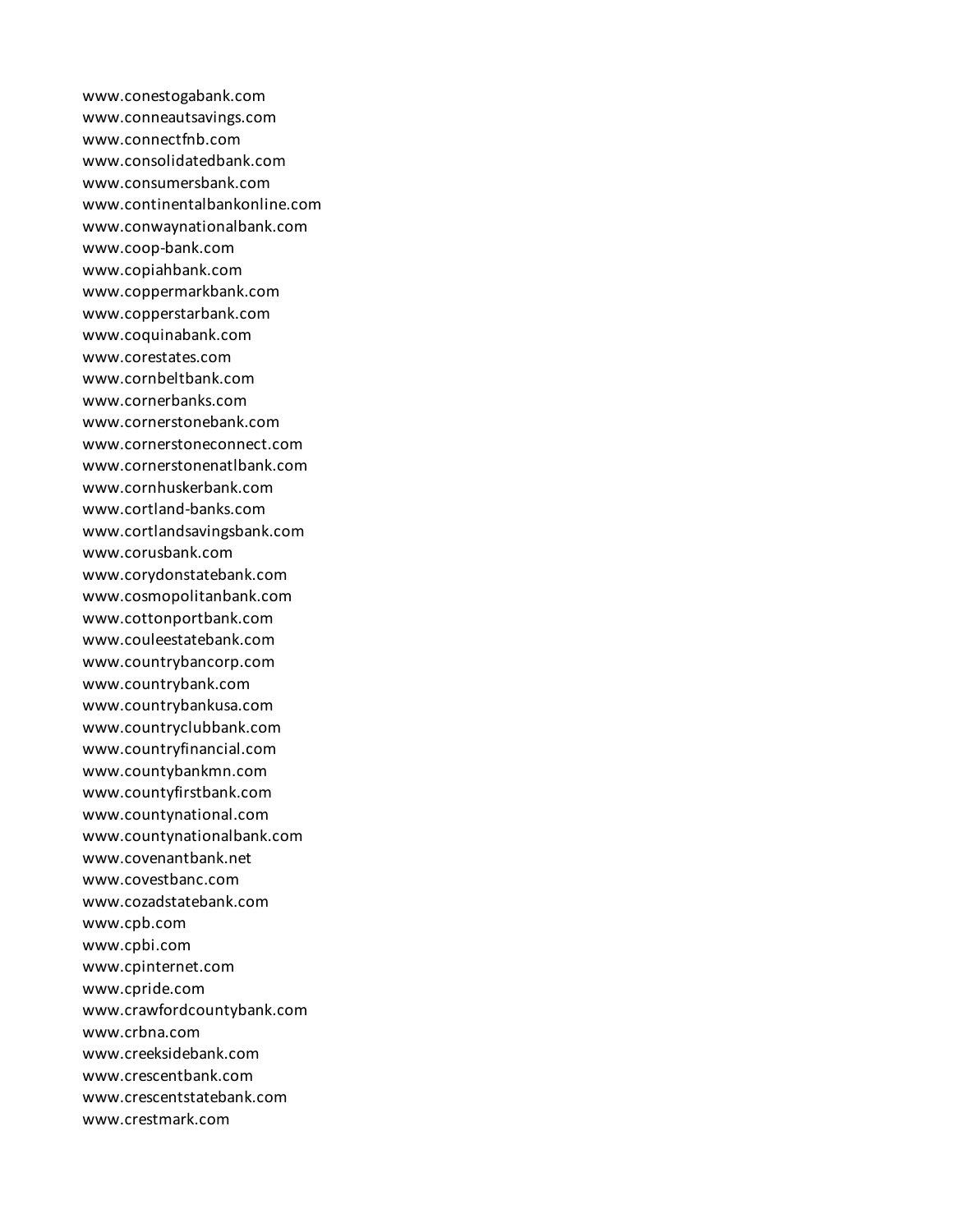www.crestsavings.com www.cris.com www.croghan.com www.crosscountrybank.com www.crosscounty.com www.crosscountybank.com www.crossplainsbank.com www.crownbank.com www.crystallakebank.com www.csb-bank.com www.csb-bk.com www.csb-ms.com www.csb-nc.com www.csb-on-line.com www.csb1.com www.csb123.com www.csbanc.com www.csbancorp.com www.csbanking.com www.csbbank.com www.csbbanking.com www.csbbankonline.com www.csbchx.com www.csbcurtis.com www.csbi.com www.csbiowa.com www.csblib.com www.csbloyal.com www.csbmilbank.com www.csbmorrison.com www.csbmsl.com www.csbnet.com www.csbnet.net www.csbnj.com www.csbonline.com www.csborbisonia.com www.csbt.com www.csbtc.com www.csbth.com www.csbwaterloo.com www.csbweb.com www.csbyukon.com www.cswnet.com www.ctb-bank.com www.ctbatlanta.com www.ctbi.com www.ctbnk.com www.ctbonline.com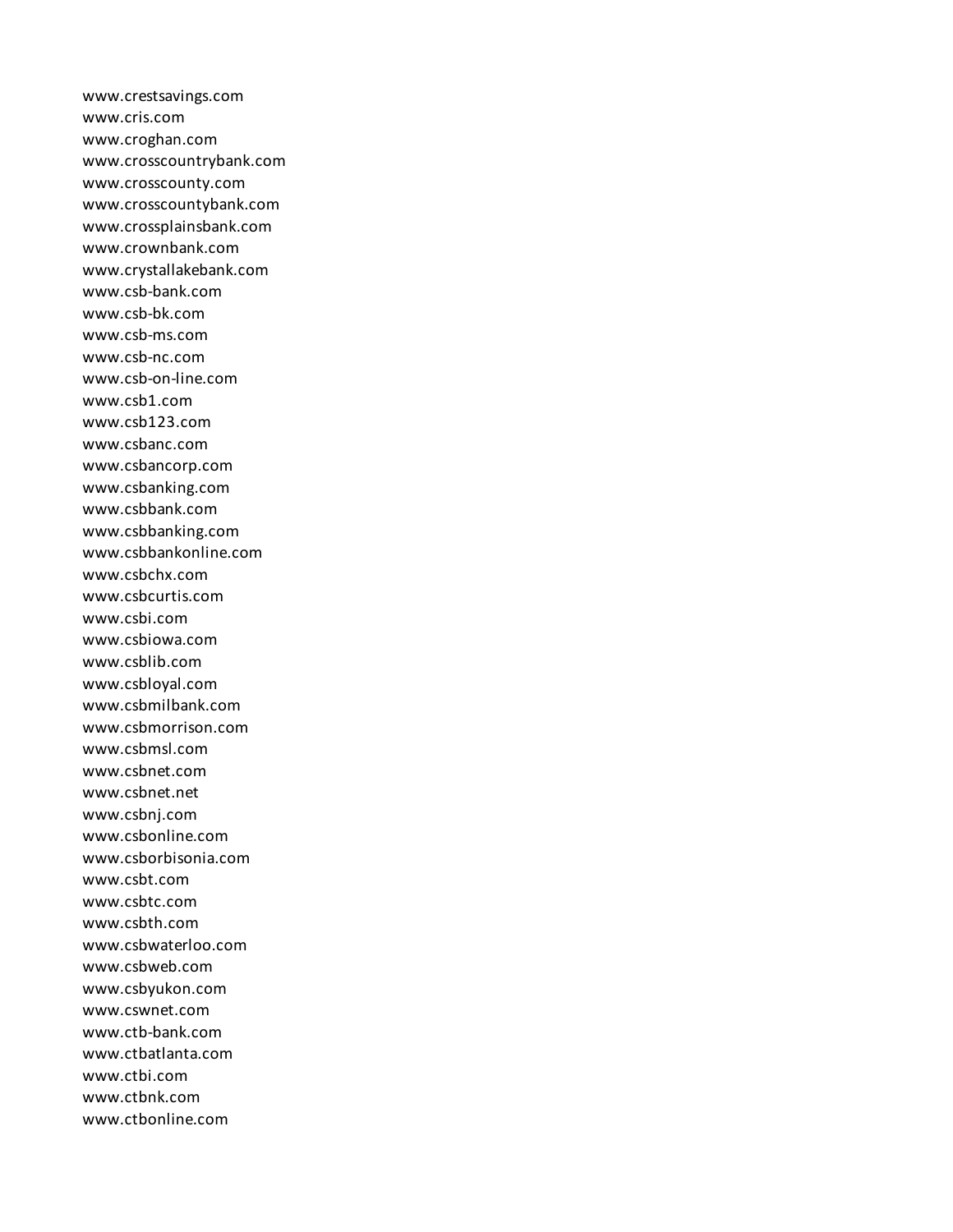www.ctsb.com www.ctusafsb.com www.cubbank.com www.cullmansavingsbank.com www.cumberlandcountybank.com www.cumberlandfederal.com www.cumberlandnationalbank.com www.cupnb.com www.cusb.com www.cuyamacabank.com www.cvcb.com www.cvnb.com www.cwcbank.com www.cwe-bank.com www.cybertown.net www.cypress-bank.com www.dacotahbank.com www.dairybank.com www.dakotacommunitybank.com www.dakotawesternbank.com www.damariscottabank.com www.damascuscommbank.com www.danverssavings.com www.danvillebank.com www.darbybank.com www.dartbank.com www.davisonstatebank.com www.dbean@homestbk.com www.dcbank.com www.dcbk.org www.dcbt.com www.dcsb.com www.deanbank.com www.decaturfirstbank.com www.decaturmi.org www.decaturstatebank.net www.decorahbank.com www.dedhamsavings.com www.deepgreenbank.com www.deerwoodbank.com www.deforestbank.com www.dekalbcommunitybank.com www.delafieldbank.com www.delancofsb.com www.delawarenational.com www.delawareplace.com www.delhinybank.com www.dellsbank.com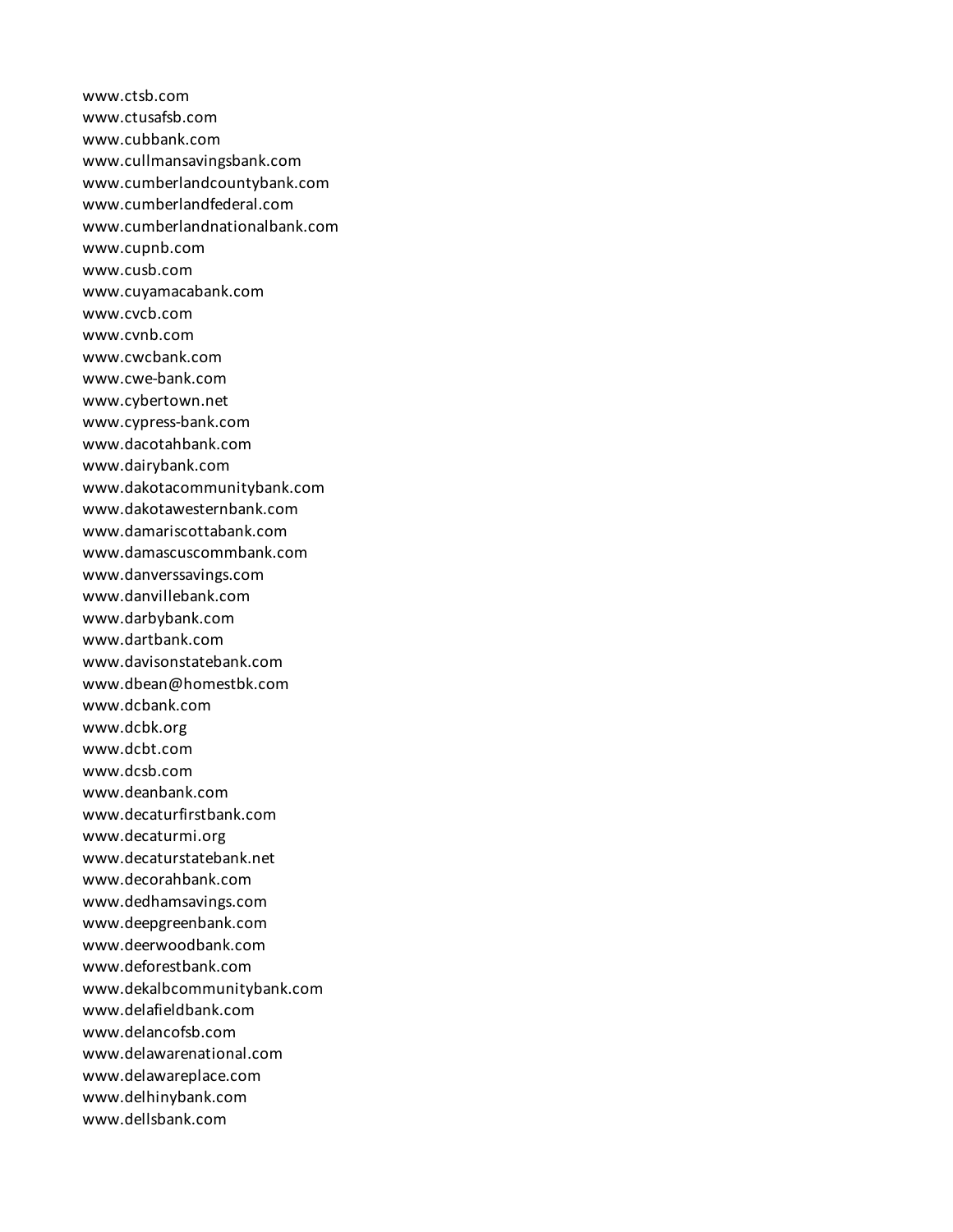www.delta-trust.com www.deltabank.net www.denalistatebank.com www.denisonstatebank.com www.desertcommunity.com www.deserthillsbank.com www.desjardins.com www.desotobank.com www.destinbank.com www.devonbank.com www.dewittbank.com www.dewittsb.com www.dgnb.com www.diamondbanking.com www.diamondbullet.com www.dime-bank.com www.dime.com www.dimewill.com www.dirs.com www.discovercard.com www.dkbca.com www.dlevans.com www.dlipp@state-national-bank.com www.dn.portup.com www.dnb4you.com www.dnbonline.com www.dollarbank.com www.dollarbankbusinesscenter.com www.doloresstatebank.com www.domesticbank.com www.douglascountybank.com www.douglasfederal.com www.downsnational.com www.dpc.net www.drbankonline.com www.drummondbank.com www.dryadesbank.com www.drydenbank.com www.dubuquebank.com www.dukescountysavingsbank.com www.duquoinstatebank.com www.durandstatebank.com www.dwinc.com www.dyerfmbank.com www.eab.com www.eaglebancshares.com www.eaglebankmd.com www.eaglebankstatesboro.com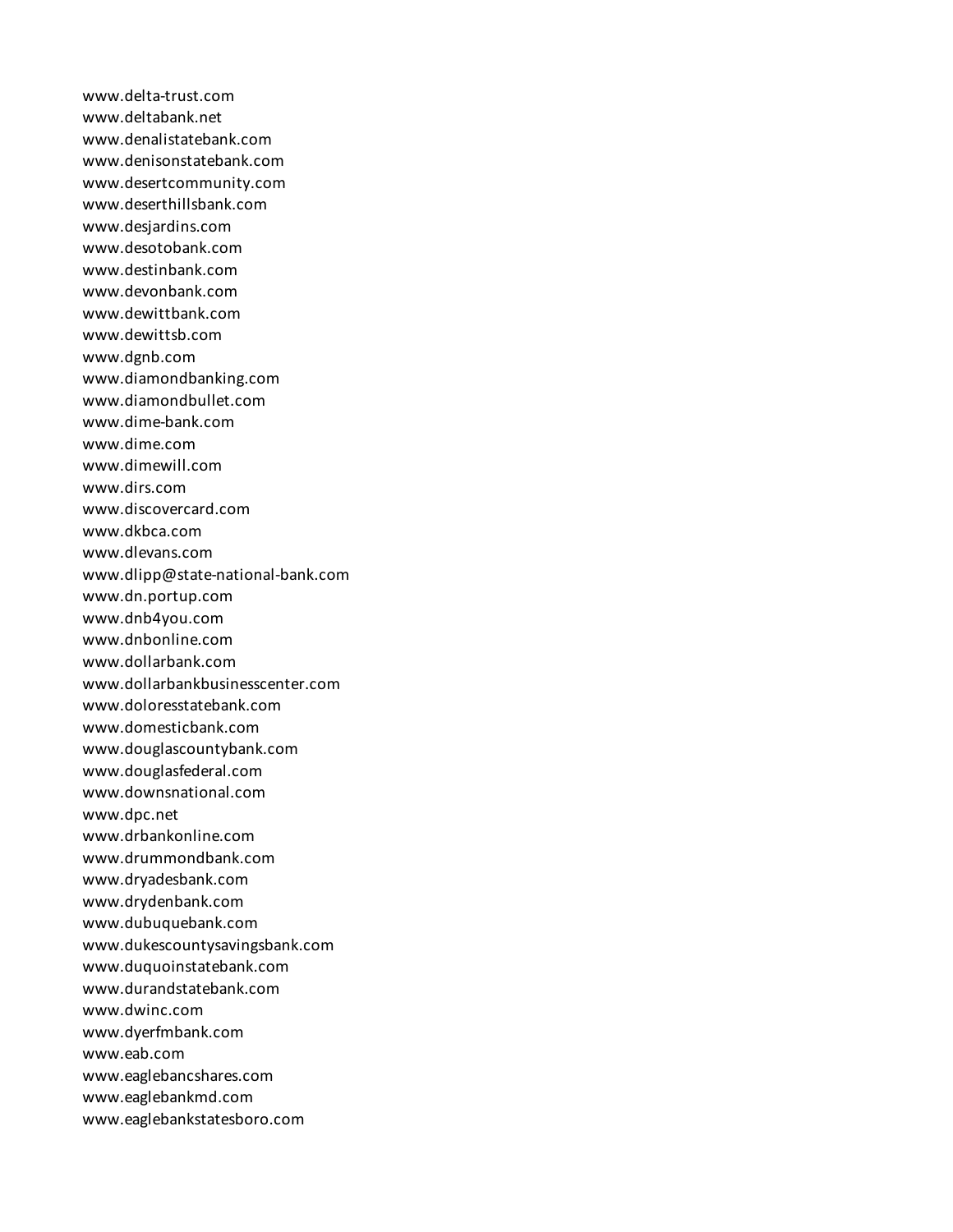www.eaglenational.com www.eaglestatebank.com www.earthstarbank.com www.eastbank-na.com www.easternbank.com www.easternbk.com www.easternsavingsbank.com www.eastmannational.com www.eastonbankandtrust.com www.eastoncoop.com www.eastpennbank.com www.eastprospectbank.com www.eastriverbank.com www.eastvalleybank.com www.eastwestbank.com www.eastwoodbank.com www.ebank.com www.ebankcbt.com www.ebankcommerce.com www.ebankofbuffalo.com www.ebankperry.net www.ebanksc.com www.ebankstar.com www.ebankwest.com www.ebsb.com www.ebtc.com www.ecbbancorp.com www.ecitizensnationalbank.com www.ecsb.com www.ecsis.net www.edgarcountybank.com www.edgartownnationalbank.com www.edmondbank.com www.edmontonstatebank.com www.edsb.com www.effingham.com www.efirstbank.com www.efnbusa.com www.efsb.com www.ehbt.com www.ehometownbank.com www.eldoradobank.com www.eldoradosavings.com www.elginfc.com www.elginfsb.com www.elginstatebank.com www.elibertybank.com www.elizfed.com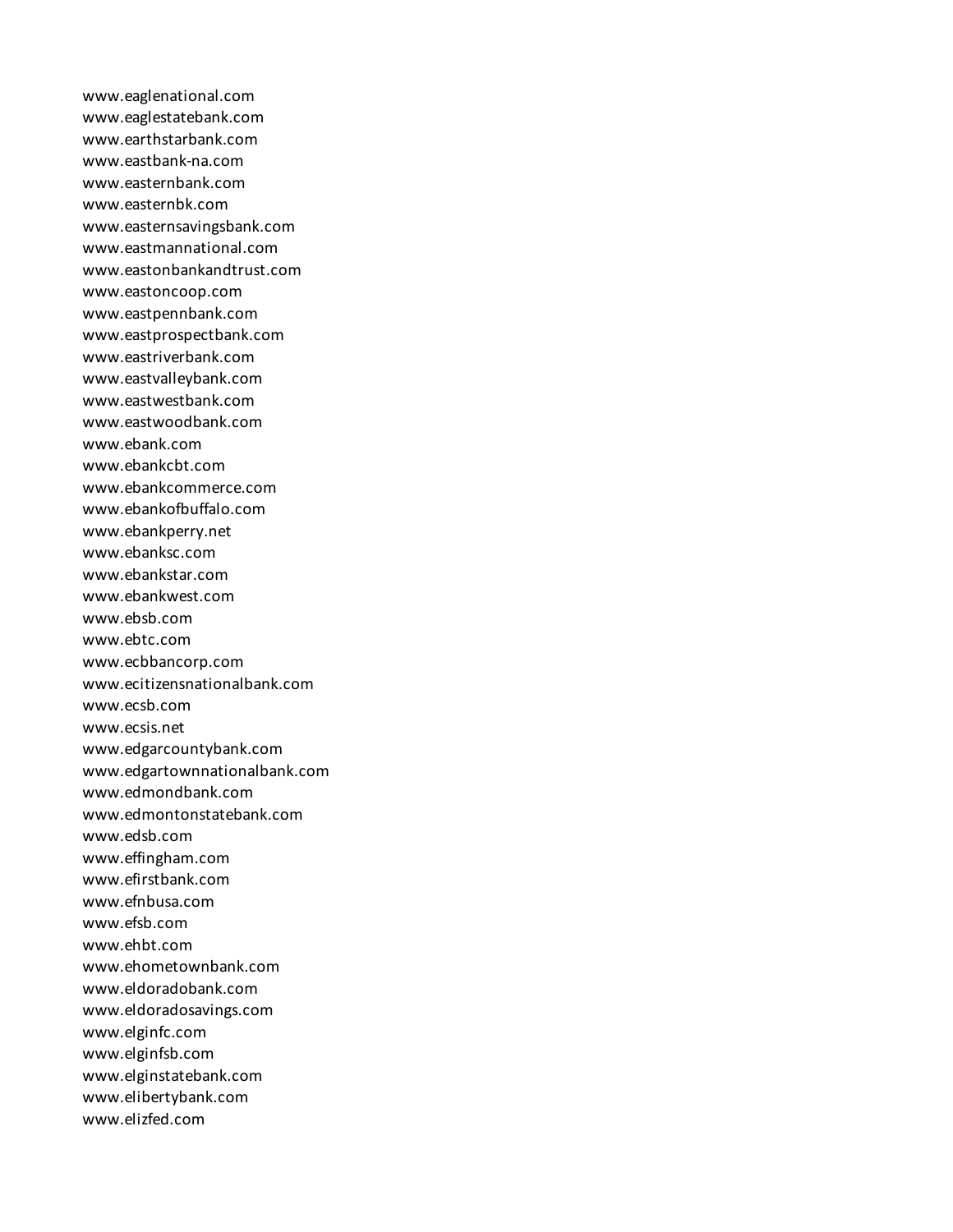www.ellaville.com www.ellisstatebank.com www.elmerbank.com www.elmirabank.com www.elmirasavingsbank.com www.elsb.com www.emarinebank.com www.emarquettebank.com www.embarqmail.com www.embrynational.com www.emeraldcoastbank.com www.emigrant.com www.emmetcountystatebank.com www.empirebank.com www.emprisebank.com www.enbbank.com www.enbcolorado.com www.enbebank.com www.enbmiami.com www.enbpb.com www.encinostatebank.com www.englewoodbank.com www.enterprisebank.com www.enterprisebankpgh.com www.enterpriseebank.com www.enterprisenational.com www.eocean.com www.epeoples.com www.ephratanationalbank.com www.eqsb.com www.equitable-savings.com www.equitablebank.com www.equitablebank.net www.equitablebankfla.com www.equitableonline.com www.equitablesavings.com www.equitybank.com www.equitywebbank.com www.ericsonstatebank.com www.esbanks.com www.esbbank.com www.esbf.com www.escrowbankusa.com www.eshorelinebank.com www.esqbank.com www.essabank.com www.essexbancorp.com www.essexsavings.com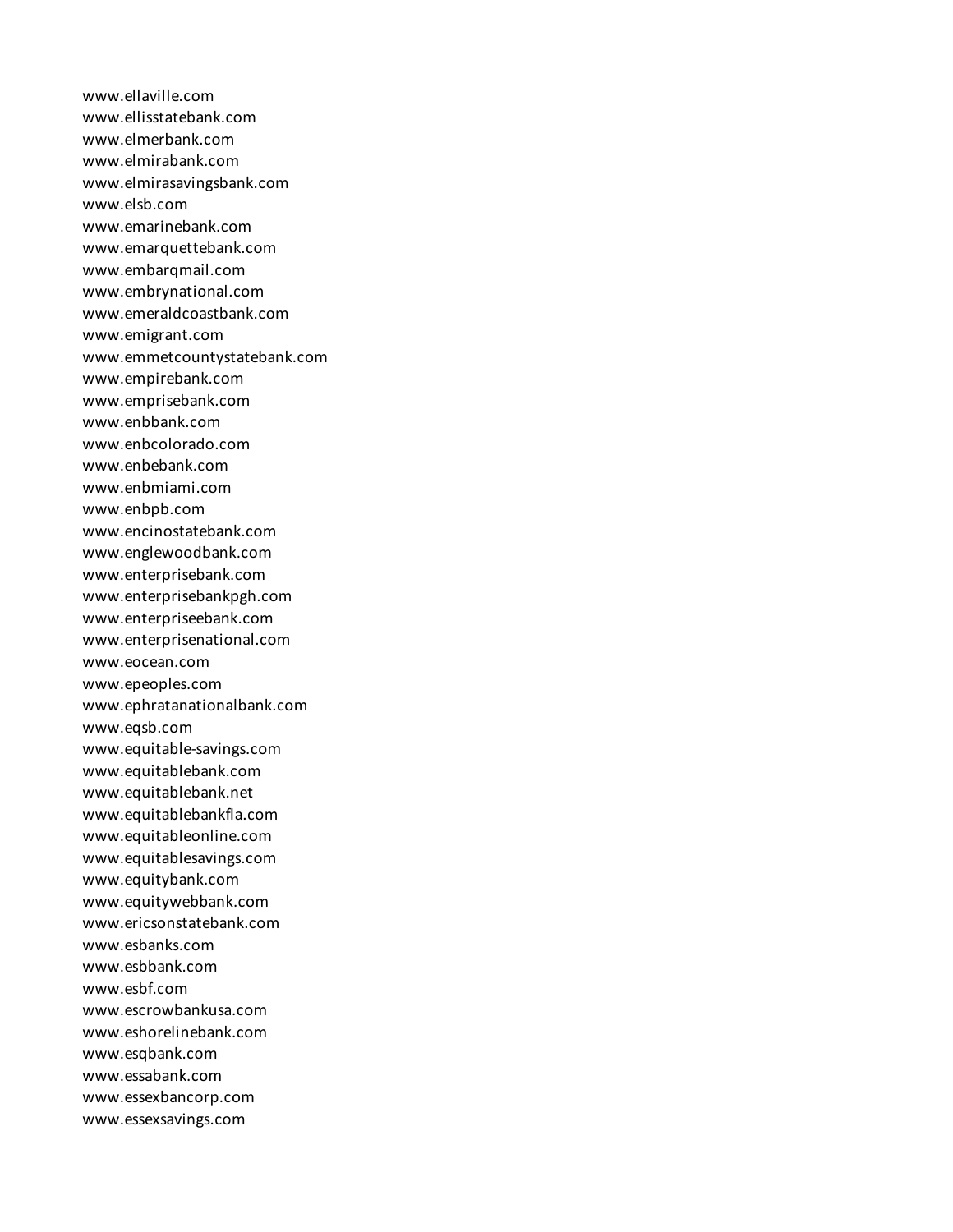www.esunbank.com www.etowahbank.com www.etradebank.com www.eurekabancorp.com www.eurekabank.com www.eurekahomestead.com www.eurekasavings.com www.evabankonline.com www.evansnationalbank.com www.everbank.com www.everettbank.com www.everettmutual.com www.evergreenbank.com www.evergreenbanking.com www.evertrustbank.com www.exba.com www.excelbankmn.com www.exchange-bank.com www.exchangebank.com www.exchangebankshares.com www.exchangebk.com www.exchangefirst.com www.executivebank.com www.exim.gov www.eximbankloans.com www.f-m-bank.com www.f-mbank.com www.f-mwashington.com www.f-n-b.com www.f-n-bank.com www.f1rstbank.com www.fabathens.com www.fabt.com www.fabtn.com www.factorypoint.com www.faheybank.com www.fairbanoc.com www.fairfieldbank.com www.fairfieldfederal.com www.fairfieldnationalbank.com www.fairfieldnb.com www.fairportsavingsbank.com www.fallbrooknationalbank.com www.familybank.net www.familyfederal.com www.familysavingsbank.com www.fanb.com www.fanbpa.com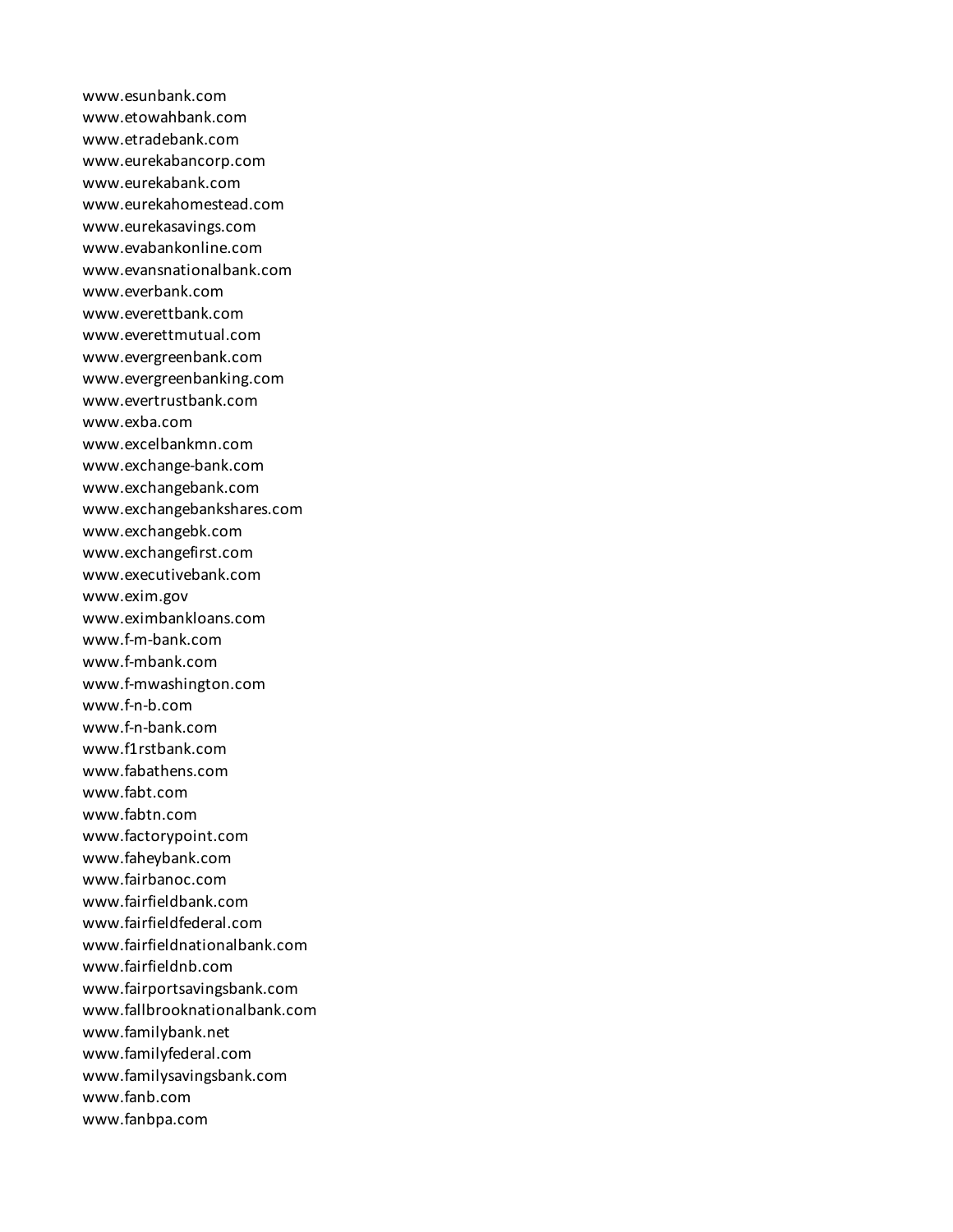www.fandmbank.com www.fandmbankonline.com www.fandmstatebank.com www.fandmstbk.com www.fareastnationalbank.com www.farmbank.net www.farmbureaubank.com www.farmereb.com www.farmers-bank.com www.farmers-state-bank.com www.farmersandmerchants.biz www.farmersandmerchants.com www.farmersbancorp.com www.farmersbank-ar.com www.farmersbank1.com www.farmersbankgreatbend.com www.farmersbanknc.com www.farmersbankport.com www.farmersbankva.com www.farmersdeposit.com www.farmersebank.com www.farmersfrankfort.com www.farmersmerchants-bank.com www.farmersmerchants.com www.farmersnational.com www.farmersnationalbank.com www.farmersnatlbank.com www.farmerssavings.com www.farmerssavingsbank.com www.farmersstate-online.com www.farmersstate.com www.farmersstatebank.net www.farmersstateonline.com www.farmerstatebank.com www.farmerstrust.com www.farmsavebank.com www.farwestbank.com www.fasb.com www.fauquierbank.com www.fb-t.com www.fbalaska.com www.fbazonline.com www.fbbh.com www.fbbmadison.com www.fbbmilwaukee.com www.fbcr@nemr.net www.fbdel.com www.fbfcwi.com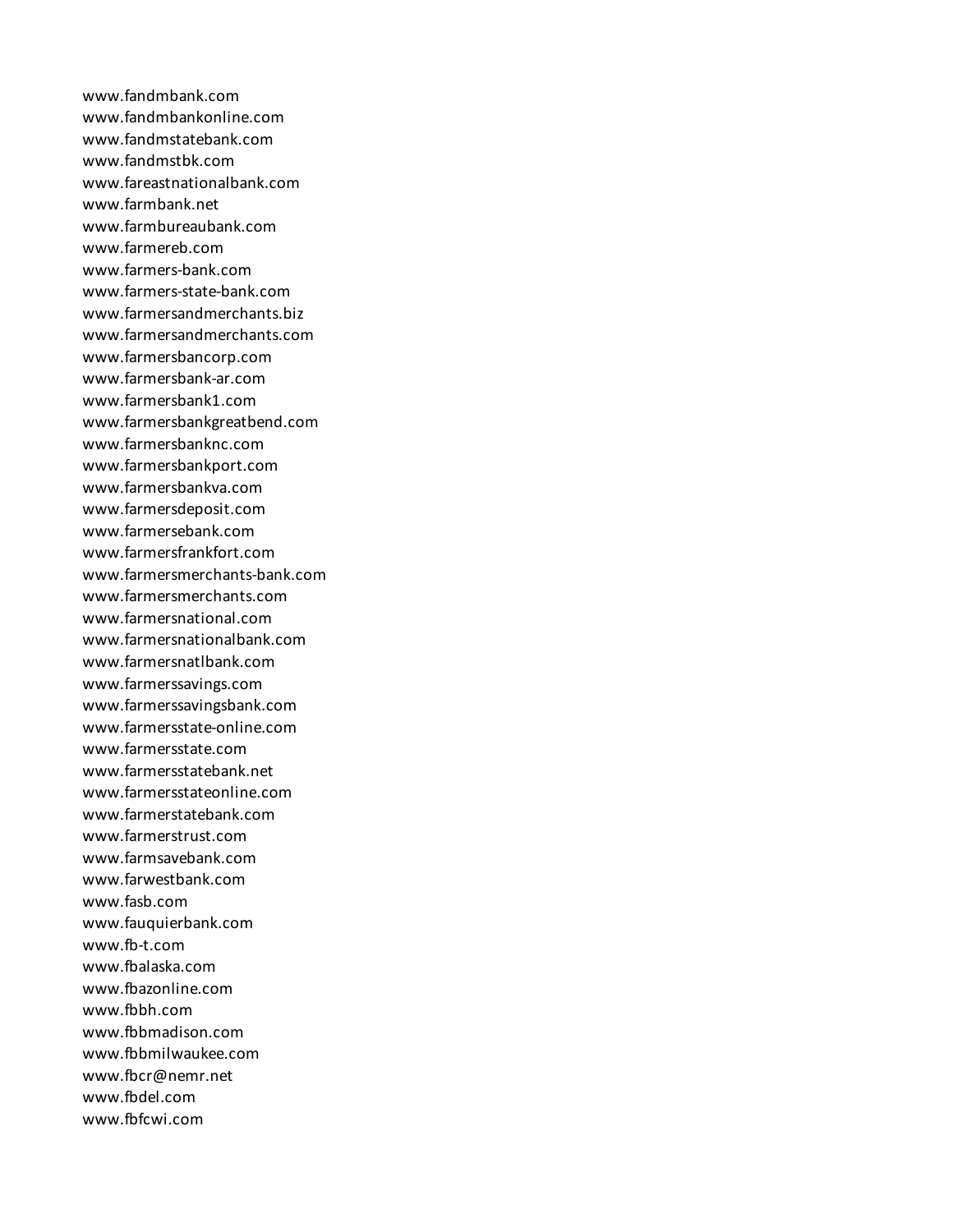www.fblbank.com www.fbnoky.com www.fbnw.com www.fbonline.biz www.fbopcorp.com www.fbr.com www.fbsc.com www.fbtco.com www.fbtmagnolia.com www.fbtonline.com www.fbtrust.com www.fbtspiritlake.com www.fcb-al.com www.fcb-hsv.com www.fcb-keokuk.com www.fcb-yourbank.com www.fcbank.com www.fcbank.net www.fcbanker.com www.fcbankonline.com www.fcbanktn.com www.fcbbanks.com www.fcbcc.com www.fcbcf.com www.fcbflorida.com www.fcbhillsboro.com www.fcbi.com www.fcbinc.com www.fcbk.com www.fcbl.com www.fcbmd.com www.fcbmilton.com www.fcbnet.com www.fcbnk.com www.fcbohio.com www.fcbok.com www.fcbonline.com www.fcbsc.com www.fcbswga.com www.fcbtaiwan.com www.fcbtampa.com www.fcbtn.com www.fcbxeniaflora.com www.fccbank.com www.fcfbank.com www.fcnb.com www.fcnbanks.com www.fcnbd.com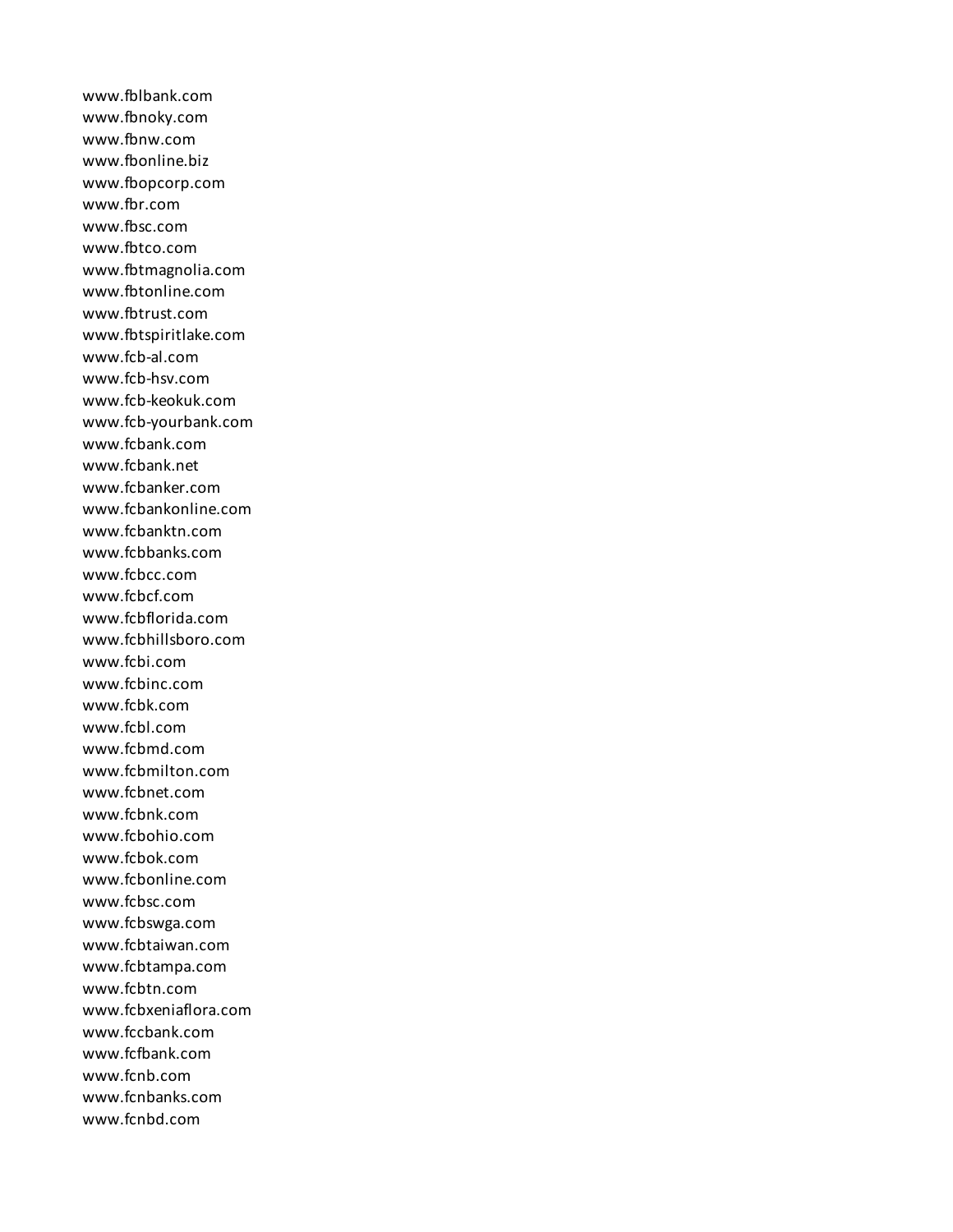www.fcnbtc.com www.fcsb.com www.fcsb.net www.fctc.com www.federaltrust.com www.federatedbank.com www.ffb-sd.com www.ffb.com www.ffb1.com www.ffbcolumbia.com www.ffbh.com www.ffbky.com www.ffbnk.com www.ffbonline.com www.ffbt.com www.ffcb.com www.ffhh.com www.ffl.net www.ffmbank.com www.ffnbank.com www.ffpa.com www.ffsb.com www.ffsbank.com www.ffsbd.com www.ffsbfrankfort.com www.ffsbky.com www.ffsg.net www.ffzanesville.com www.fgb.net www.fhb.com www.fhlbboston.com www.fhlbc.com www.fhlbdm.com www.fhlbtopeka.com www.fibank.com www.fibmn.com www.fibtlink.com www.fidelity-bank.com www.fidelitybank.com www.fidelitybanknc.com www.fidelityhomestead.com www.fidelityinfoservices.com www.fidelitynational.com www.fidelitytopeka.com www.fidfed.com www.fidfedsl.com www.fifebank.com www.fifthdistrict.com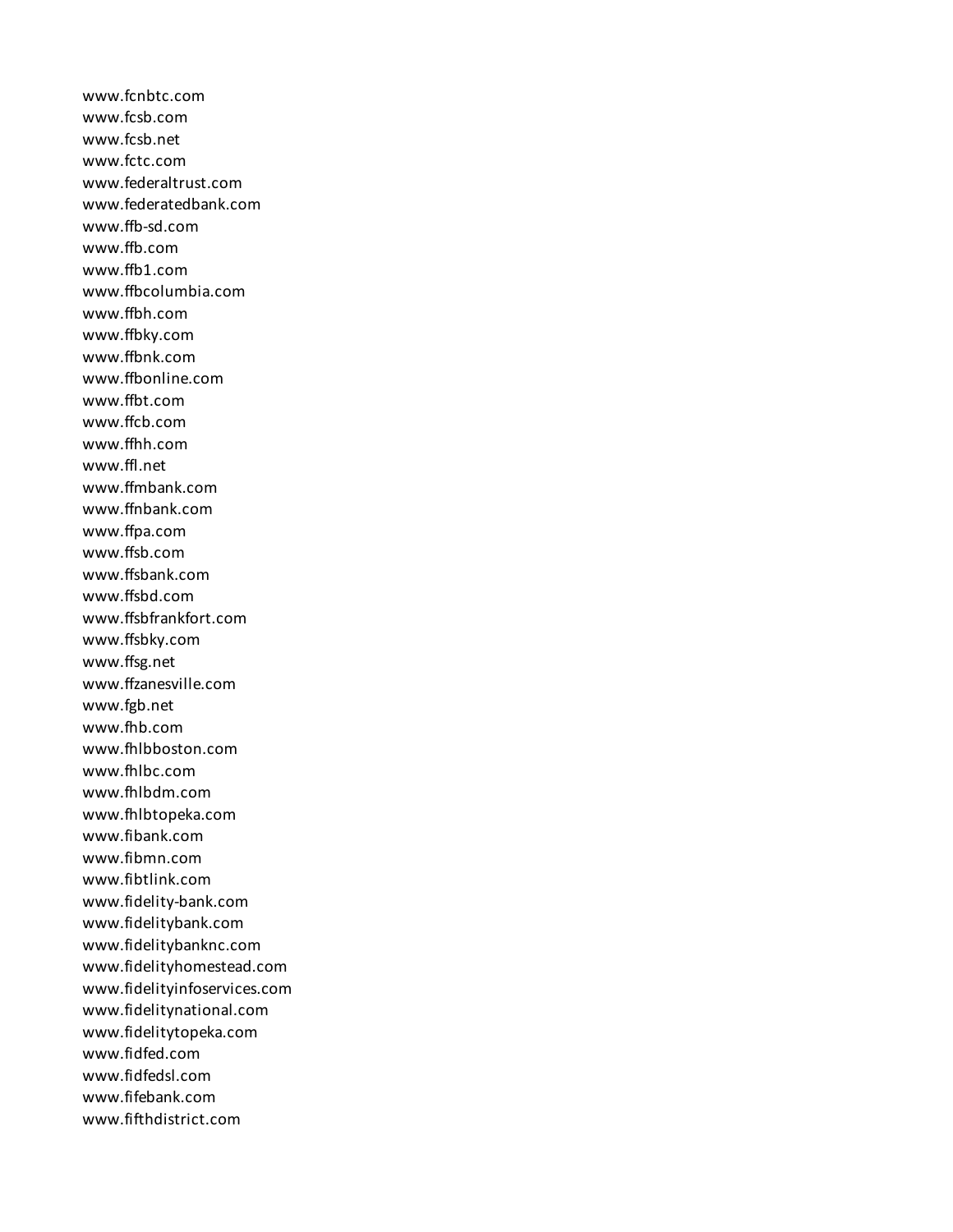www.financefactors.com www.financialsecuritybank.com www.finb.com www.fingalstatebank.com www.firesidethrift.com www.first-american.com www.first-bank.net www.first-federal.com www.first-fedmidwest.com www.first-fidelity.com www.first-national.com www.first-nationalbank.com www.first-online.com www.first-security-bank.com www.first-western-bank.com www.first-western.com www.firstalliancebank.com www.firstam.com www.firstambank.com www.firstambanktrust.com www.firstamericabank.com www.firstamericanbankfab.com www.firstamtrust.com www.firstandfarmers.com www.firstandocean.com www.firstandpeoplesbank.com www.firstar.com www.firstarizona.com www.firstarkansas.com www.firstarkansasbank.com www.firstate.net www.firstban.com www.firstbancorp.com www.firstbank-la.com www.firstbank-mtp.com www.firstbank-va.com www.firstbank.com www.firstbank.net www.firstbank1.com www.firstbankandtrust-ga.com www.firstbankandtrustcozad.com www.firstbankbr.com www.firstbankcard.com www.firstbankdecatur.com www.firstbankdm.com www.firstbankdothan.com www.firstbankers.com www.firstbankfl.com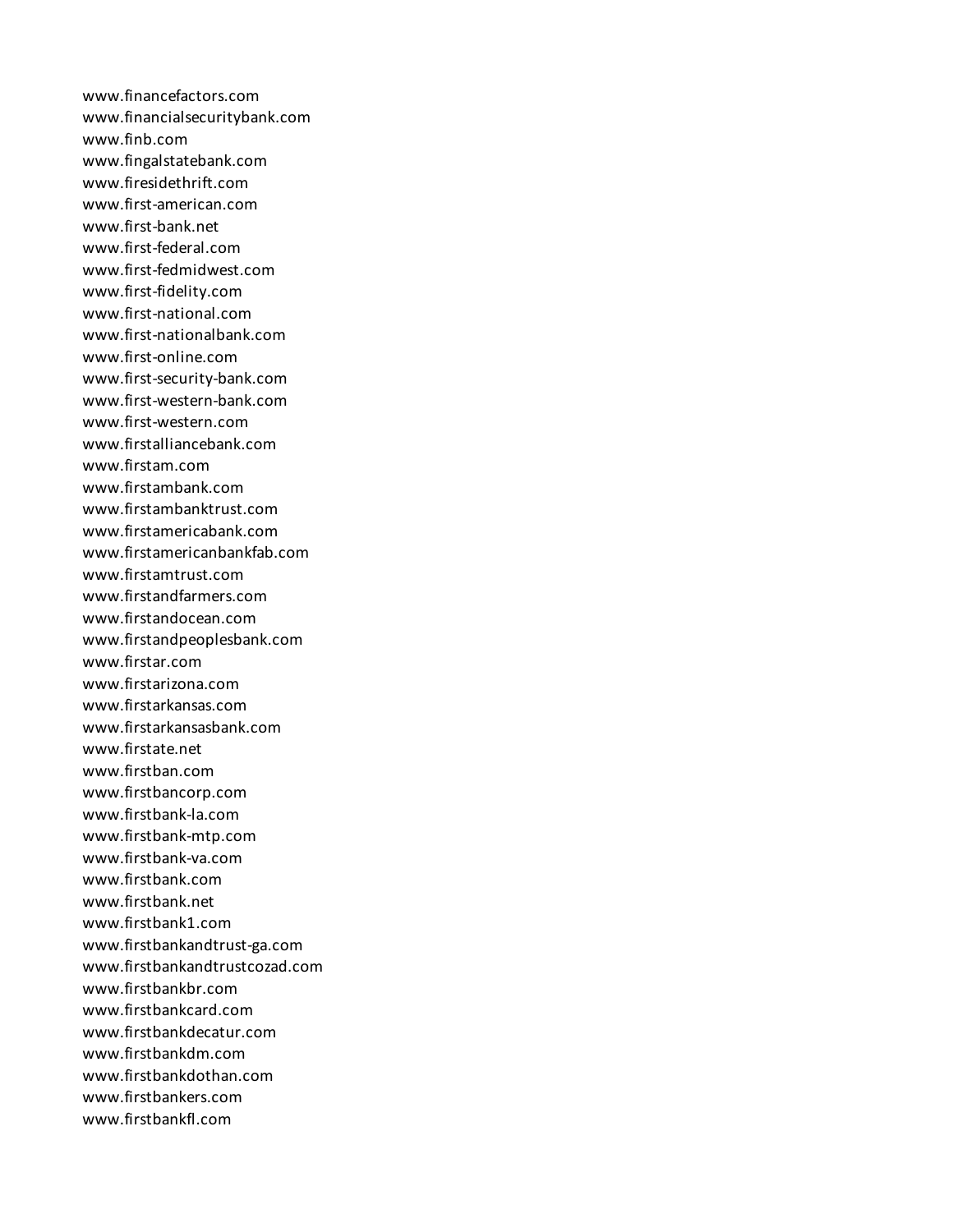www.firstbankhp.com www.firstbankingco.com www.firstbankingctr.com www.firstbankky.com www.firstbanklake.com www.firstbankmiami.com www.firstbankmo.com www.firstbankms.com www.firstbanknewton.com www.firstbankofcg.com www.firstbankofdalton.com www.firstbankofjacksonville.com www.firstbankofoakpark.com www.firstbankpr.com www.firstbankri.com www.firstbankrichmond.com www.firstbanks.com www.firstbankslo.com www.firstbanktn.com www.firstbethany.com www.firstbradentonbank.com www.firstbusinessbank.org www.firstcapitalbank.com www.firstcarolinastatebank.com www.firstcb.com www.firstcbt.com www.firstccbank.com www.firstcentral.com www.firstcentralbank.com www.firstcentralsb.com www.firstcentury.com www.firstcharter.com www.firstcharterbank.com www.firstchicago.com www.firstcitizens.com www.firstcitizensbank.com www.firstcitizensnational.com www.firstcitizensnb.com www.firstcitizensww.com www.firstcitrus.com www.firstcitybank.com www.firstcoastalbank.com www.firstcolebrookbank.com www.firstcombank.com www.firstcommbnk.com www.firstcommercebank.com www.firstcommercialbank.com www.firstcommercialbk.com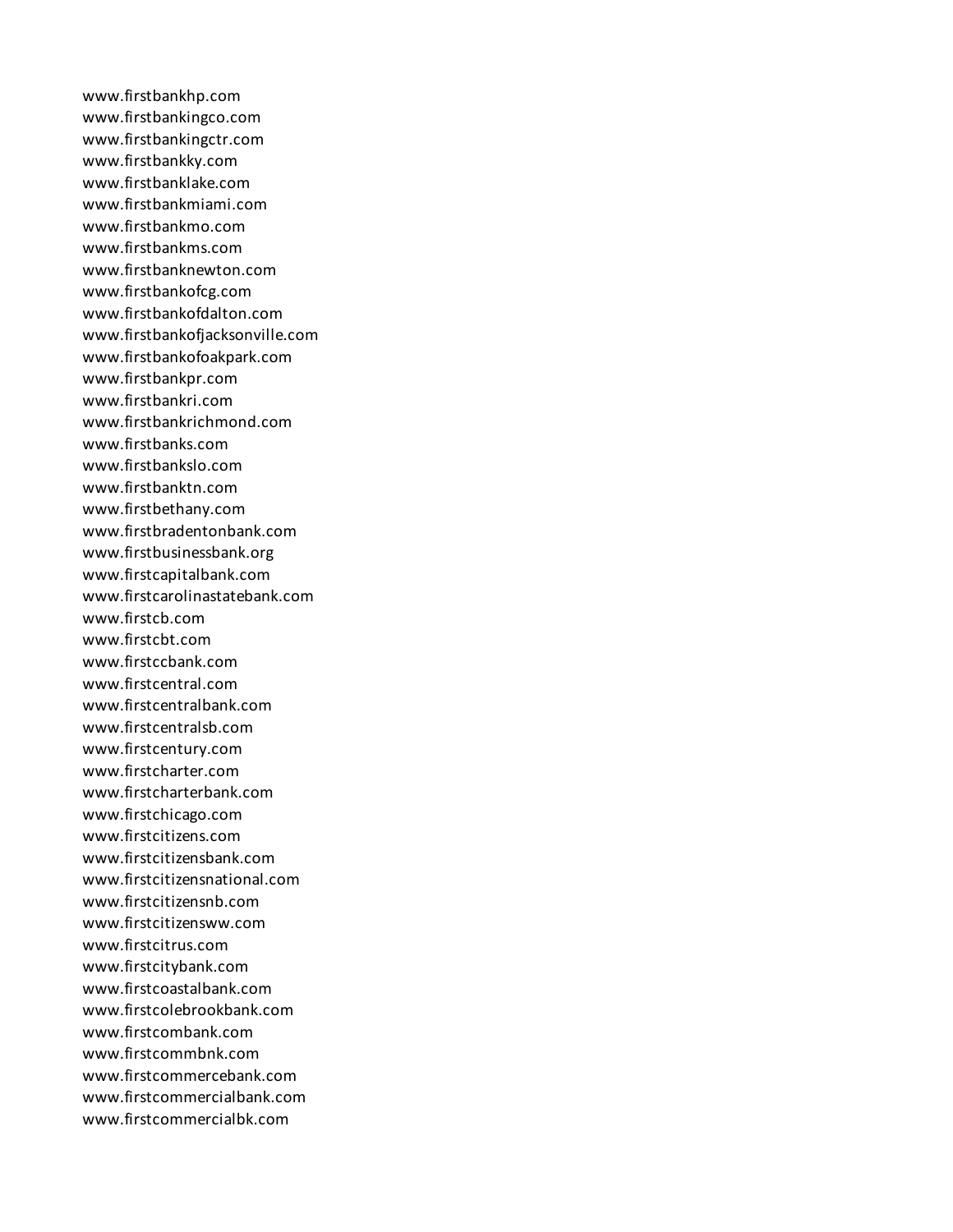www.firstcommonwealth.com www.firstcommunity-bank.com www.firstcommunity.net www.firstcommunitybank.com www.firstcommunitybank.org www.firstcommunitybanker.com www.firstcommunitybanknj.com www.firstcommunitybankvt.com www.firstcommunityindiana.com www.firstcounty.com www.firstcountybnk.com www.firstcowetabank.com www.firstdakota.com www.firsteastsidesavings.com www.firstedmond.com www.firstenterprisebank.com www.firstessex.com www.firstevergreen.com www.firstexchangebank.com www.firstfarmbank.com www.firstfarmersonline.com www.firstfd.com www.firstfed-neib.com www.firstfed.com www.firstfed.special.net www.firstfedamerica.com www.firstfedbankkc.com www.firstfedbessemer.com www.firstfedbucks.com www.firstfeddelta.com www.firstfederal.com www.firstfederalbank.com www.firstfederalbankofohio.com www.firstfederalmascoutah.com www.firstfederalofgalion.com www.firstfederalsandl.com www.firstfederalsavings.com www.firstfederalsl.com www.firstfedlc.com www.firstfedmcm.com www.firstfedwaukesha.com www.firstflbank.com www.firstfleetwood.com www.firstga.com www.firstgeorgiabank.com www.firstguarantybank.com www.firstharrison.com www.firstheritage.net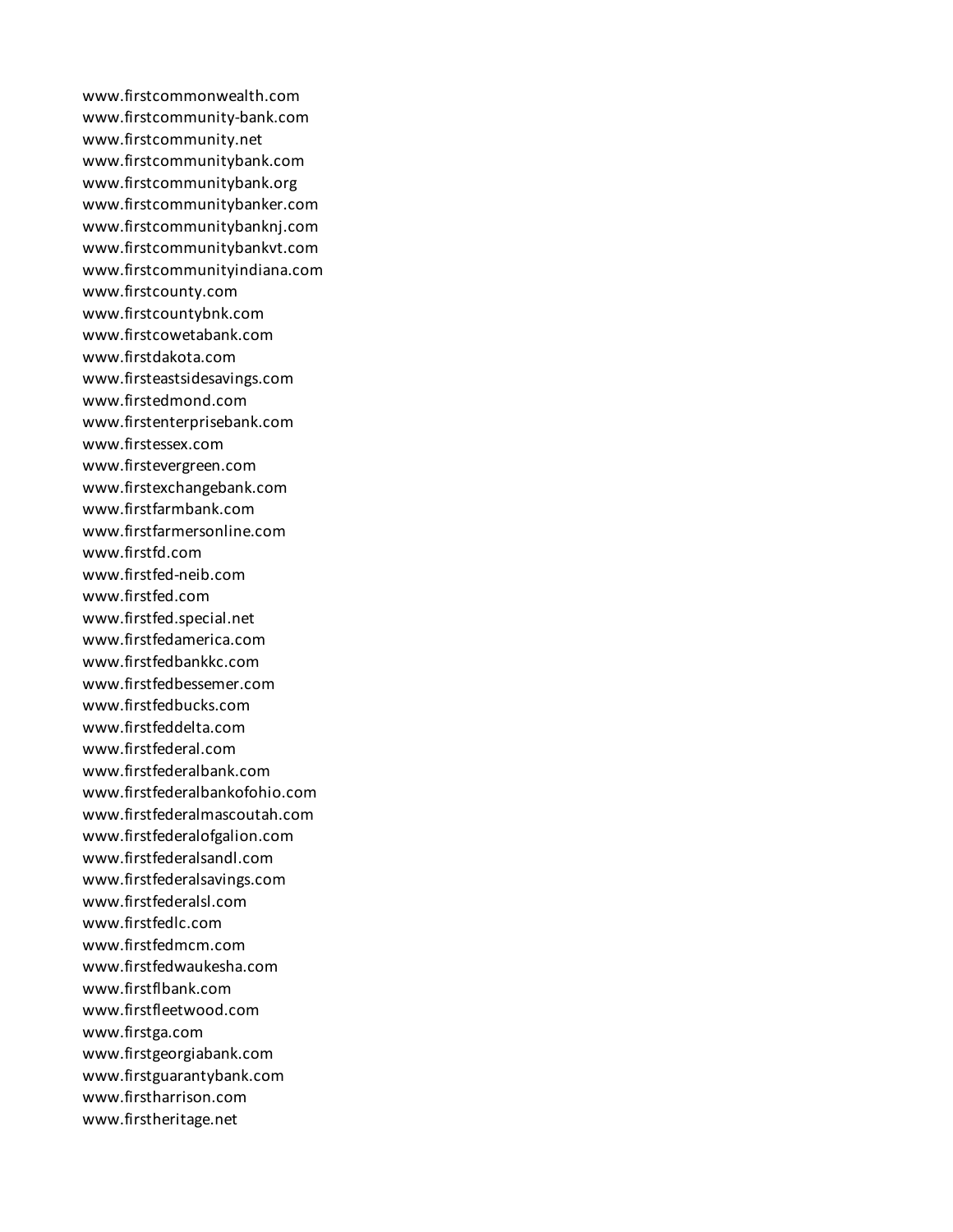www.firstheritagebank.com www.firsthometownbank.com www.firsthope.com www.firsthorizon.com www.firstib.com www.firsticbank.com www.firstindependence.com www.firstindependentbank.com www.firstindependentnv.com www.firstindiana.com www.firstindy.com www.firstinterstatebank.com www.firstinvestors.com www.firstkeystone.com www.firstknox.com www.firstlenapenationbank.com www.firstlibertybank.com www.firstlibertynational.com www.firstlouisiana.com www.firstlowndesbank.com www.firstmadisonbank.com www.firstmarketbank.com www.firstmchenry.com www.firstmd.com www.firstmerchants.com www.firstmerit.com www.firstmetro.com www.firstmetro.comofficers-directors.html www.firstmid.com www.firstmidwest.com www.firstmidwestbank.com www.firstmnbank.com www.firstmorris.com www.firstmutual.com www.firstnational-online.com www.firstnational.cc www.firstnational.com www.firstnationalathome.com www.firstnationalbank.com www.firstnationalbankparkfalls.com www.firstnationalbanks.biz www.firstnationalbanks.com www.firstnationalberwick.com www.firstnationaltullahoma.com www.firstnatlbank.com www.firstnatlsc.com www.firstnavybank.com www.firstnb.com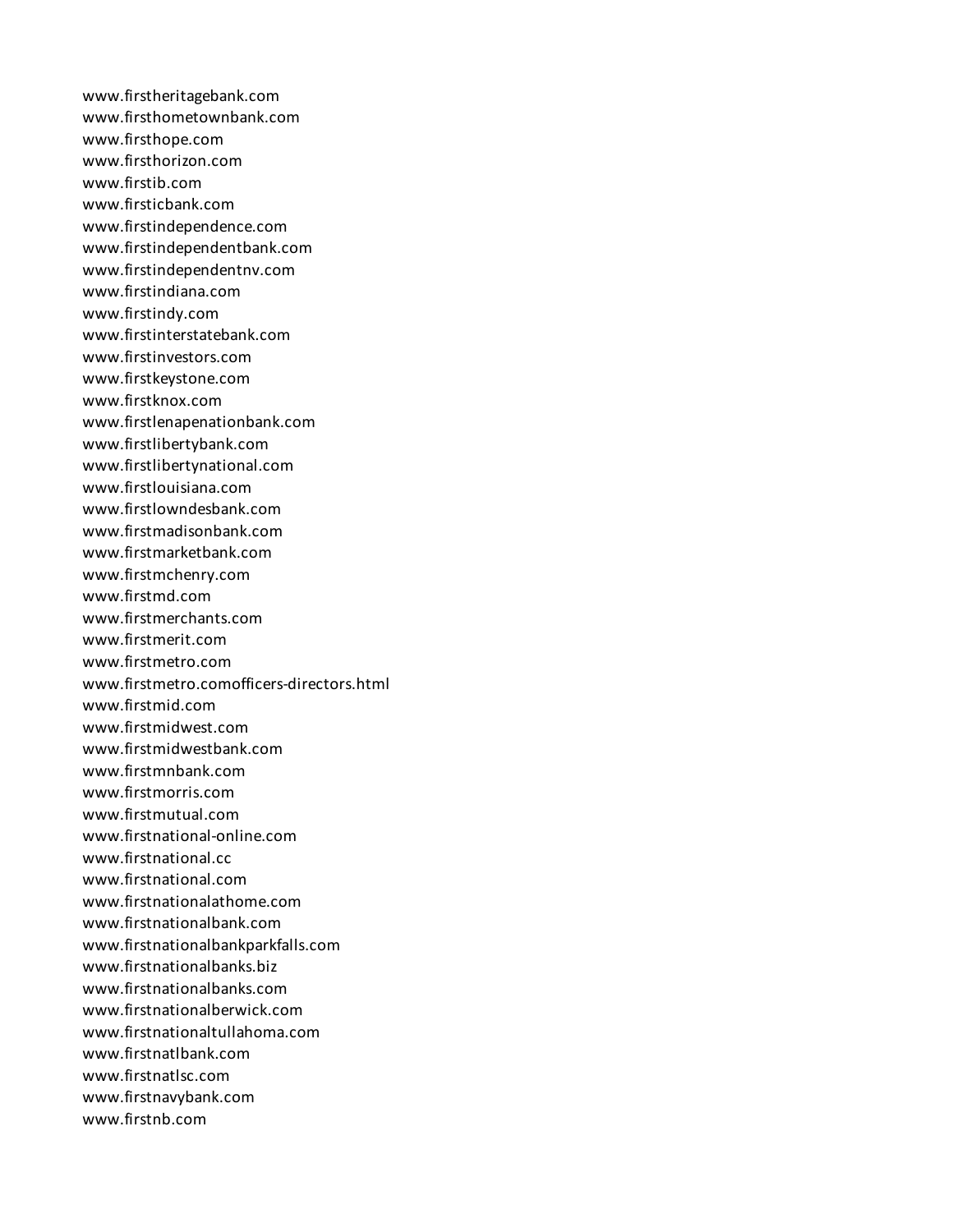www.firstnbank.com www.firstnbcanoncity.com www.firstnebraskabank.com www.firstnnb.com www.firstnorthern.com www.firstnorthwestbank.com www.firstofli.com www.firstokmulgee.com www.firstoptionbank.com www.firstottawa.com www.firstpennbank.com www.firstpeoplesbank.com www.firstpeoplesbank.net www.firstpersonalbk.com www.firstpiedmont.com www.firstplace.net www.firstplusbank.com www.firstportcity.com www.firstpremier.com www.firstpryoritybank.com www.firstregional.com www.firstreliance.com www.firstrepublic.com www.firstresourcebank.com www.firstsafetybank.com www.firstsaversbank.com www.firstsavings.com www.firstsavingsbanks.com www.firstscotia.com www.firstsecurity.net www.firstsecuritybank.com www.firstsecuritybk.com www.firstsentinelbank.com www.firstsentry.com www.firstshorefed.com www.firstsignature.com www.firstsignaturebank.com www.firstsouthern.com www.firstsouthernbank.net www.firstsouthnc.com www.firststatebankfsb.com www.firststatebanking.com www.firststatebankky.com www.firststatebankmo.com www.firststatebanknd.com www.firststatebanks.com www.firststatebanksouth.com www.firststatebankstjoe.com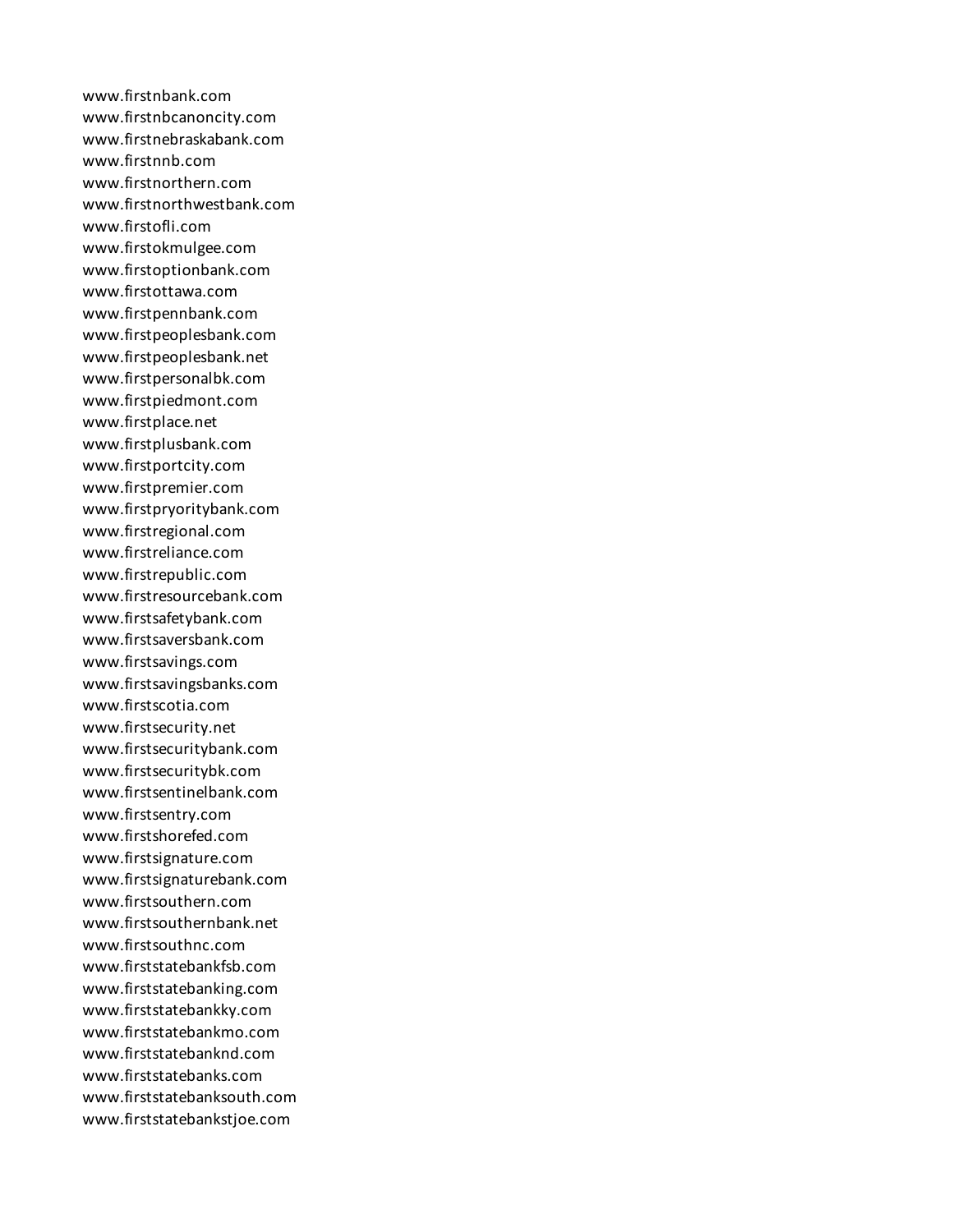www.firststatebloomington.com www.firststatefinancial.com www.firststateks.com www.firststatemonticello.com www.firststatenet.com www.firststatewarren.com www.firststparis.com www.firstsuburbanbank.com www.firstsullivan.com www.firstswbank.com www.firsttierbank.com www.firsttrust.com www.firsttrustbankil.com www.firsttrustnc.com www.firsttrustwatseka.com www.firsttuskegeebank.com www.firstunion.com www.firstunitedbank.com www.firstunitedonline.com www.firstusa.com www.firstusbank.com www.firstutahbank.com www.firstvirginia.com www.firstvolunteer.com www.firstvt.banknorth.com www.firstwesternbank.com www.firstwithus.com www.firstxpress.com www.fiserv.com www.fivestarbank.com www.fjsb.com www.flaglerbankusa.com www.flagship-bank.com www.flagshipnationalbank.com www.flagstar.com www.flanaganstatebank.com www.flare.net www.flatbush.com www.flatheadbank.com www.flb.banknorth.com www.flbk.com www.flcb.com www.fleet.com www.flintbk.com www.florabankandtrust.com www.florencebk.com www.florencesavings.com www.florencestatebank.com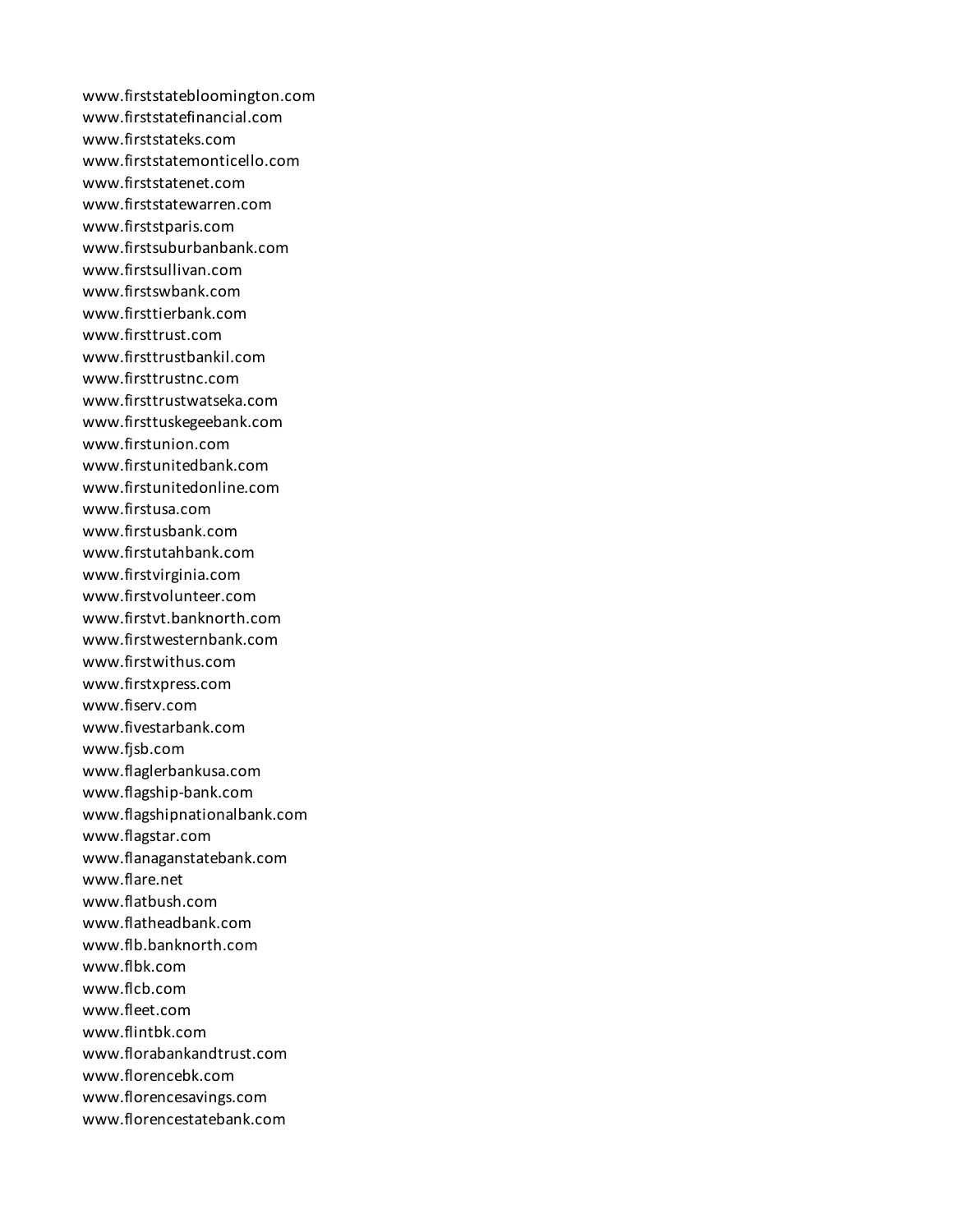www.floridabank.com www.floridachoicebank.com www.floridacitizensbank.com www.floridacommunitybank.com www.floridafirstbk.com www.floridagulfbank.com www.floridaparishesbank.com www.floridasavingsbank.com www.floridashoresbank.com www.floridiancommunitybank.com www.flushingsavings.com www.fm-bank.com www.fm-banks.com www.fmallegiance.com www.fmb.com www.fmb.net www.fmbankia.com www.fmbanking.com www.fmbankmiamisburg.com www.fmbankne.com www.fmbankokc.com www.fmbanks.com www.fmbanktrust.com www.fmbankwp.com www.fmbbank.com www.fmbcolby.com www.fmberlin.com www.fmbfinancial.com www.fmbms.com www.fmbn.com www.fmbnc.com www.fmbonline.com www.fmbsc.com www.fmbstclair.com www.fmbt.com www.fmbwc.com www.fmcbank.com www.fmfbank.com www.fmmarinette.com www.fmnb.com www.fmnbank.com www.fmsb.com www.fmsb4me.com www.fmstatebank.com www.fmtulsa.com www.fmub.com www.fn65627@alltel.net www.fnanb.com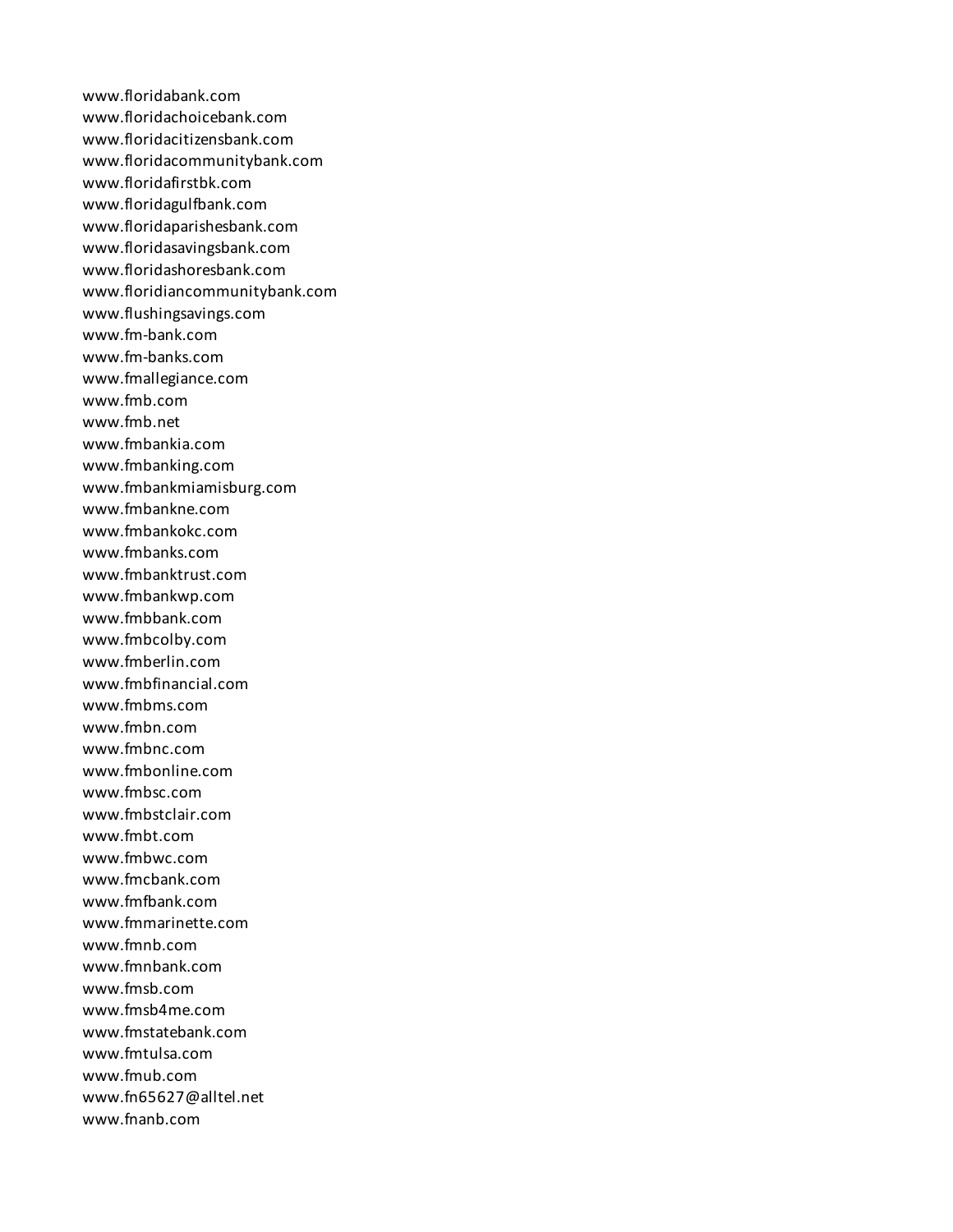www.fnb-bank.com www.fnb-beatrice.com www.fnb-buffalo.com www.fnb-canf.com www.fnb-colorado.com www.fnb-columbia.com www.fnb-eagleriver.com www.fnb-fnb.com www.fnb-hampton.com www.fnb-hartford.com www.fnb-hope.com www.fnb-jasper.com www.fnb-lakeozarks.com www.fnb-longmont.com www.fnb-manchester.com www.fnb-ne.com www.fnb-nny.com www.fnb-online.com www.fnb-palm.com www.fnb-paonia.com www.fnb-rochelle.com www.fnb-scottsboro.com www.fnb-sf.com www.fnb-tc.com www.fnb-trust.com www.fnba.com www.fnba.net www.fnbada.com www.fnbakron.com www.fnbalamo.com www.fnbalma.com www.fnbaltus.com www.fnbamboy.com www.fnbames.com www.fnbancs.com www.fnbank.net www.fnbank3.com www.fnbankky.com www.fnbankonline.com www.fnbanksc.com www.fnbanksuffield.com www.fnbankviroqua.com www.fnbaonline.com www.fnbashford.com www.fnbaudrain.com www.fnbb.com www.fnbba.com www.fnbbaldwin.com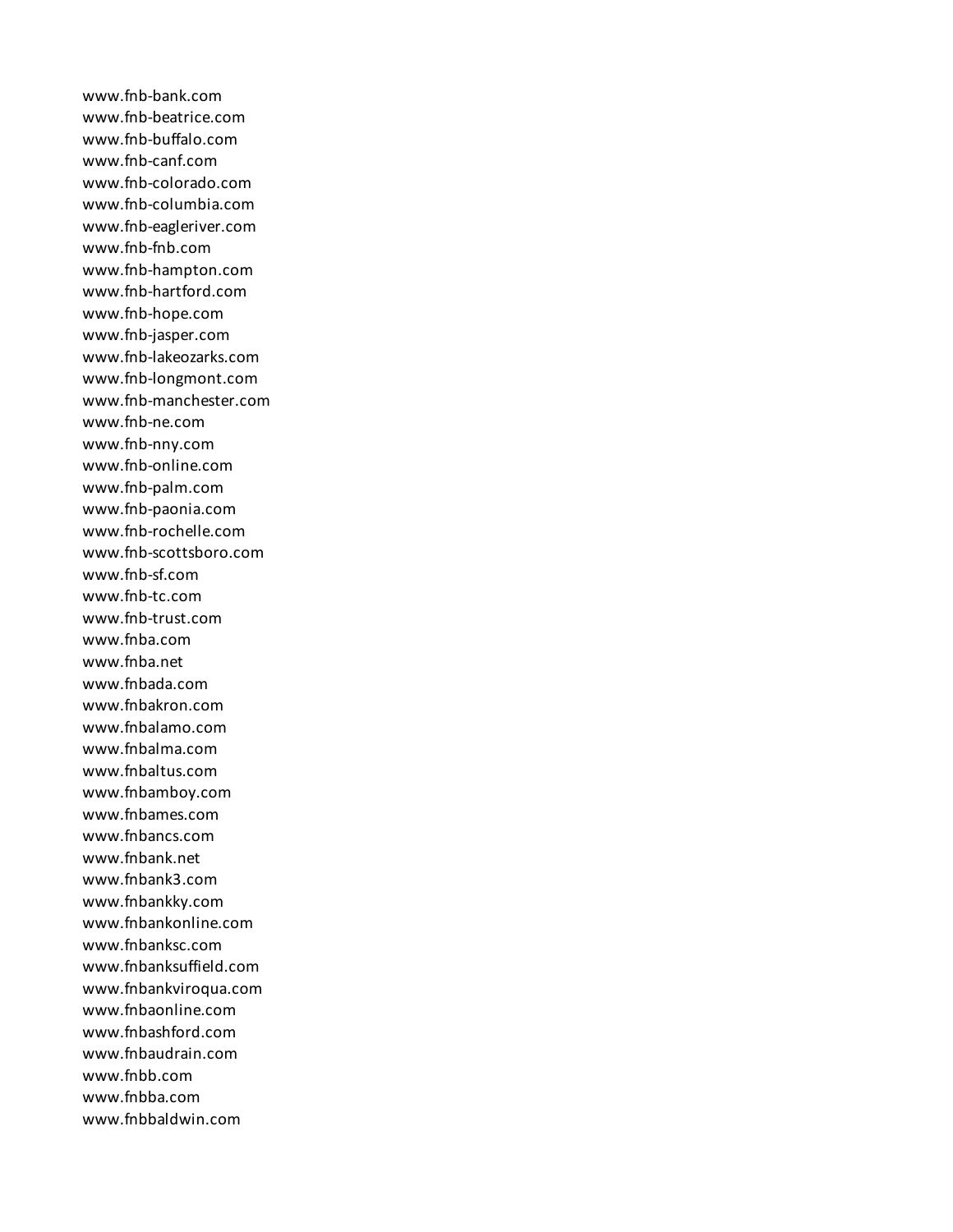www.fnbbarron.com www.fnbbarry.com www.fnbbeloit.com www.fnbbemidji.com www.fnbberryville.com www.fnbbh.com www.fnbblytheville.com www.fnbbtown.com www.fnbbwk.com www.fnbca.com www.fnbcalumet-ll.com www.fnbcamden.com www.fnbcanfield.com www.fnbcarrollton.com www.fnbcc.com www.fnbcc.net www.fnbccb.com www.fnbcedarfalls.com www.fnbcenterville.com www.fnbcf.com www.fnbchadron.com www.fnbchelseaok.com www.fnbchestercounty.com www.fnbchisholm.com www.fnbchix.com www.fnbclintonmo.com www.fnbcoloss.com www.fnbcolumbia.com www.fnbconwayspgs.com www.fnbcortez.com www.fnbcos.com www.fnbcrosby.com www.fnbcrossett.com www.fnbdanville.com www.fnbdarlington.com www.fnbdavis.com www.fnbdirect.com www.fnbdozier.com www.fnbdurango.com www.fnbdurant.com www.fnbea.com www.fnbec.com www.fnbestes.com www.fnbexeter.com www.fnbfairfieldiowa.com www.fnbfl.com www.fnbflorida.com www.fnbforyou.com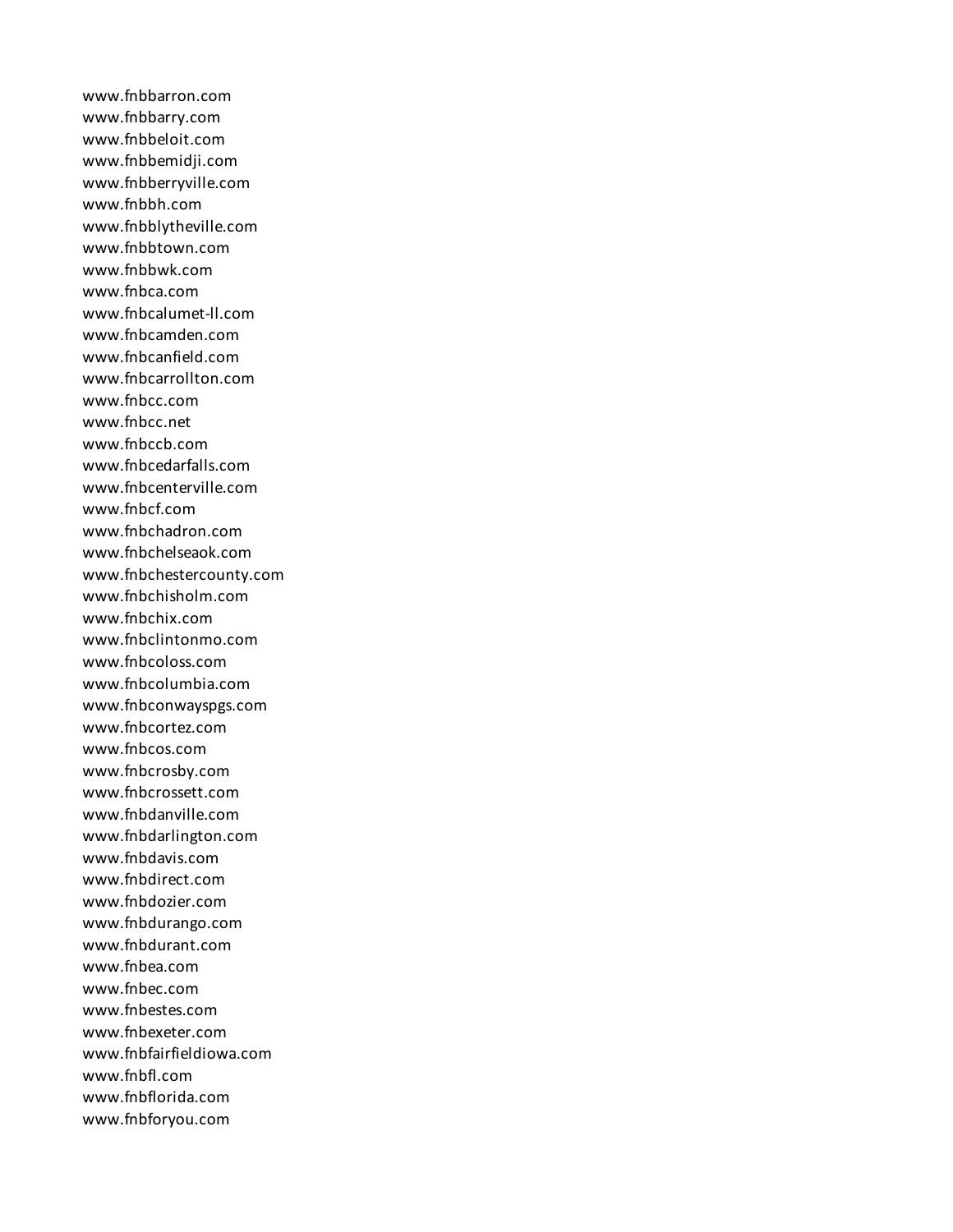www.fnbfoxvalley.com www.fnbfs.com www.fnbgar.com www.fnbgaylord.com www.fnbgc.com www.fnbgermantown.com www.fnbgillette.com www.fnbgrayson.com www.fnbgreatbank.com www.fnbgrove.com www.fnbhugo.com www.fnbhutch.com www.fnbhutchonline2.com www.fnbi.com www.fnbill.com www.fnbimk.com www.fnbinternet.com www.fnbiweb.com www.fnbjc.com www.fnbkansas.com www.fnbkeys.com www.fnbkiester.com www.fnbky.com www.fnbl.com www.fnblafollette.com www.fnblebanon.com www.fnblifetime.com www.fnblincoln.com www.fnblondonky.com www.fnblonline.com www.fnbluv.com www.fnblv.com www.fnbmag.com www.fnbmanchester.com www.fnbmarengo.com www.fnbmarin.com www.fnbmarysville.com www.fnbmbg.com www.fnbmcconnells.com www.fnbmd.com www.fnbmg.com www.fnbmh.com www.fnbmiami.com www.fnbmichigan.com www.fnbmifflintown.com www.fnbminersville.com www.fnbmontana.com www.fnbmonte.com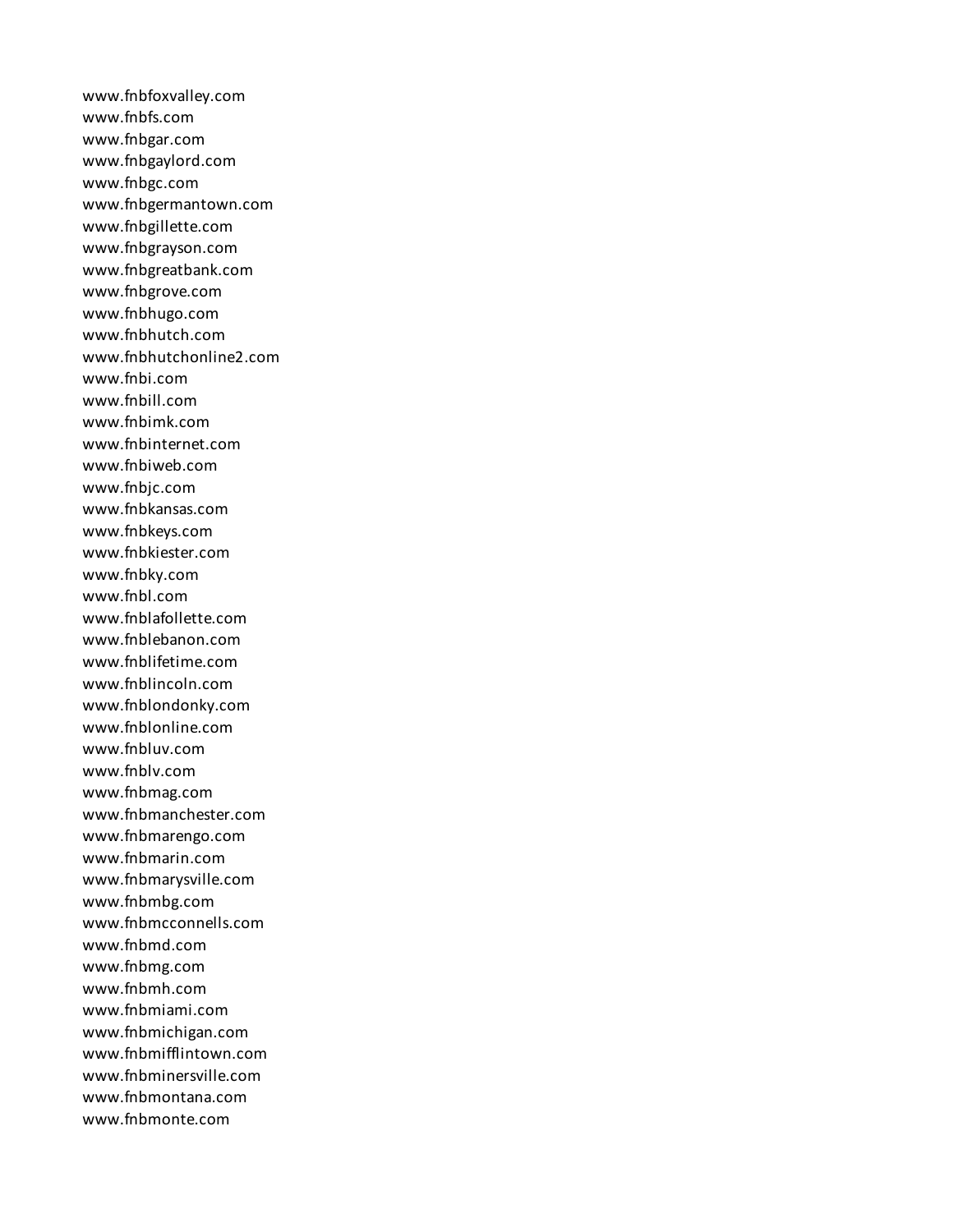www.fnbmt.com www.fnbmtvernon.com www.fnbmusc.com www.fnbmwc.com www.fnbn.com www.fnbnc.com www.fnbnd.com www.fnbneg.com www.fnbnet.com www.fnbnoky.com www.fnbnonline.com www.fnbnow.com www.fnbnp.com www.fnbns.com www.fnbnwfl.com www.fnboa.com www.fnboelwein.com www.fnbofclinton.com www.fnbofdwight.com www.fnbofnm.com www.fnbofwamego.com www.fnbofwyo.com www.fnbolathe.com www.fnboneida.com www.fnbop.com www.fnborangepark.com www.fnborrville.com www.fnbotc.com www.fnbotn.com www.fnboxford.com www.fnbpa.com www.fnbpalmerton.com www.fnbpasco.com www.fnbpc.com www.fnbpcbanker.com www.fnbpeterstown.com www.fnbpikevilletn.com www.fnbpinecity.com www.fnbpipe.com www.fnbplainview.com www.fnbpolk.com www.fnbpville.com www.fnbraymond.com www.fnbrf.com www.fnbrockies.com www.fnbromney.com www.fnbruidoso.com www.fnbsauk.com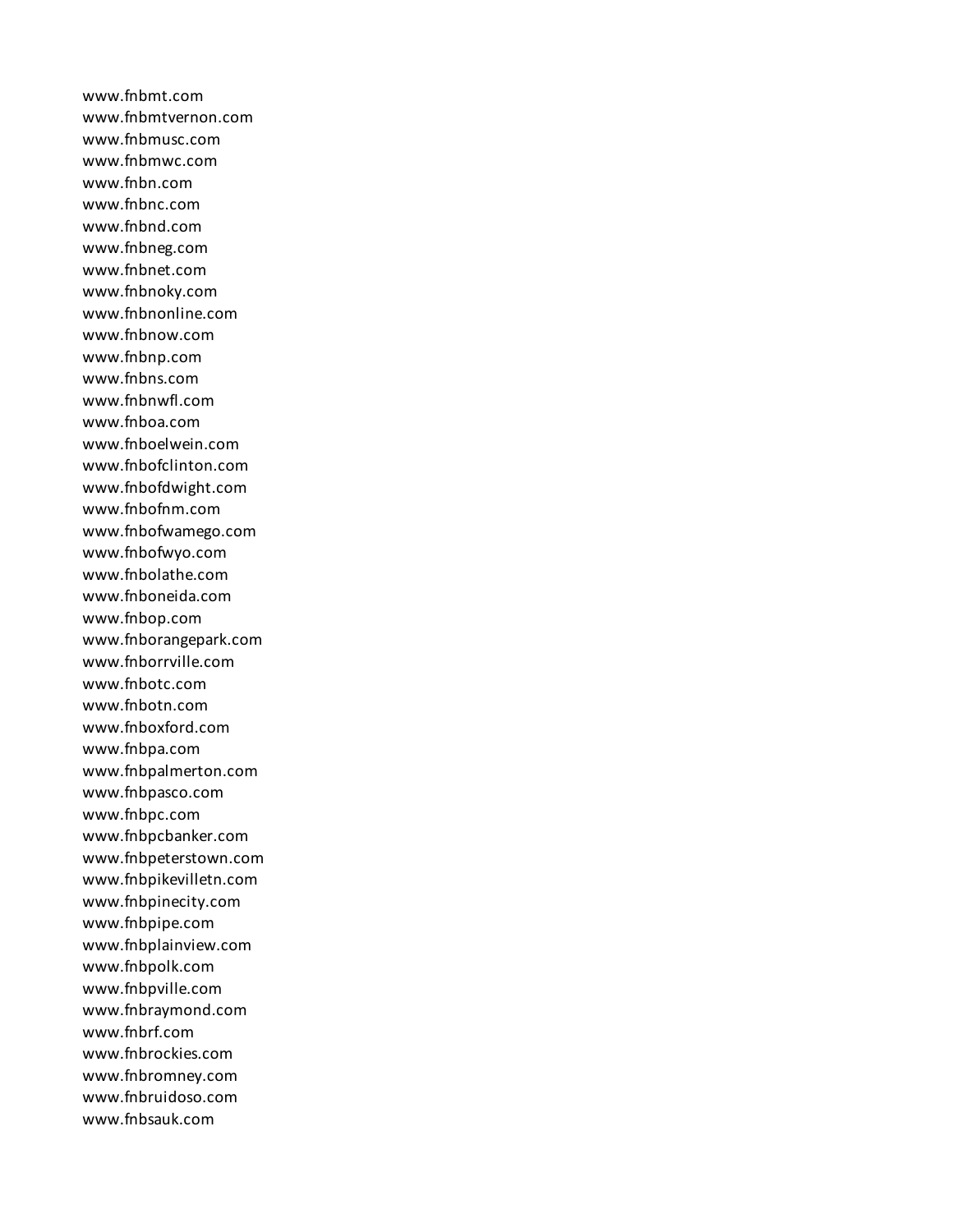www.fnbscott.com www.fnbscottsboro.com www.fnbsd.com www.fnbseiling.com www.fnbsf.com www.fnbsharpcounty.com www.fnbshen.com www.fnbsi.com www.fnbsite.com www.fnbsj.com www.fnbsm.com www.fnbsoutheast.com www.fnbspringdale.com www.fnbsr.com www.fnbsteamboat.com www.fnbstl.com www.fnbstoughton.com www.fnbstratton.com www.fnbt.com www.fnbtalladega.com www.fnbtampa.com www.fnbtdad.com www.fnbtn.com www.fnbtr.com www.fnbtsyr.com www.fnbutah.com www.fnbv.com www.fnbvalentine.com www.fnbvinita.com www.fnbw@arvig.com www.fnbwadena.com www.fnbwahoo.com www.fnbwalker.com www.fnbwaseca.com www.fnbwaterloo.com www.fnbwaverly.com www.fnbwaynesboro.com www.fnbwbank.com www.fnbwellington.com www.fnbwellston.com www.fnbwest.com www.fnbwford.com www.fnbwhite.com www.fnbwilliamson.com www.fnbwismin.com www.fnbwv.com www.fnbwy.com www.fnbwynne.com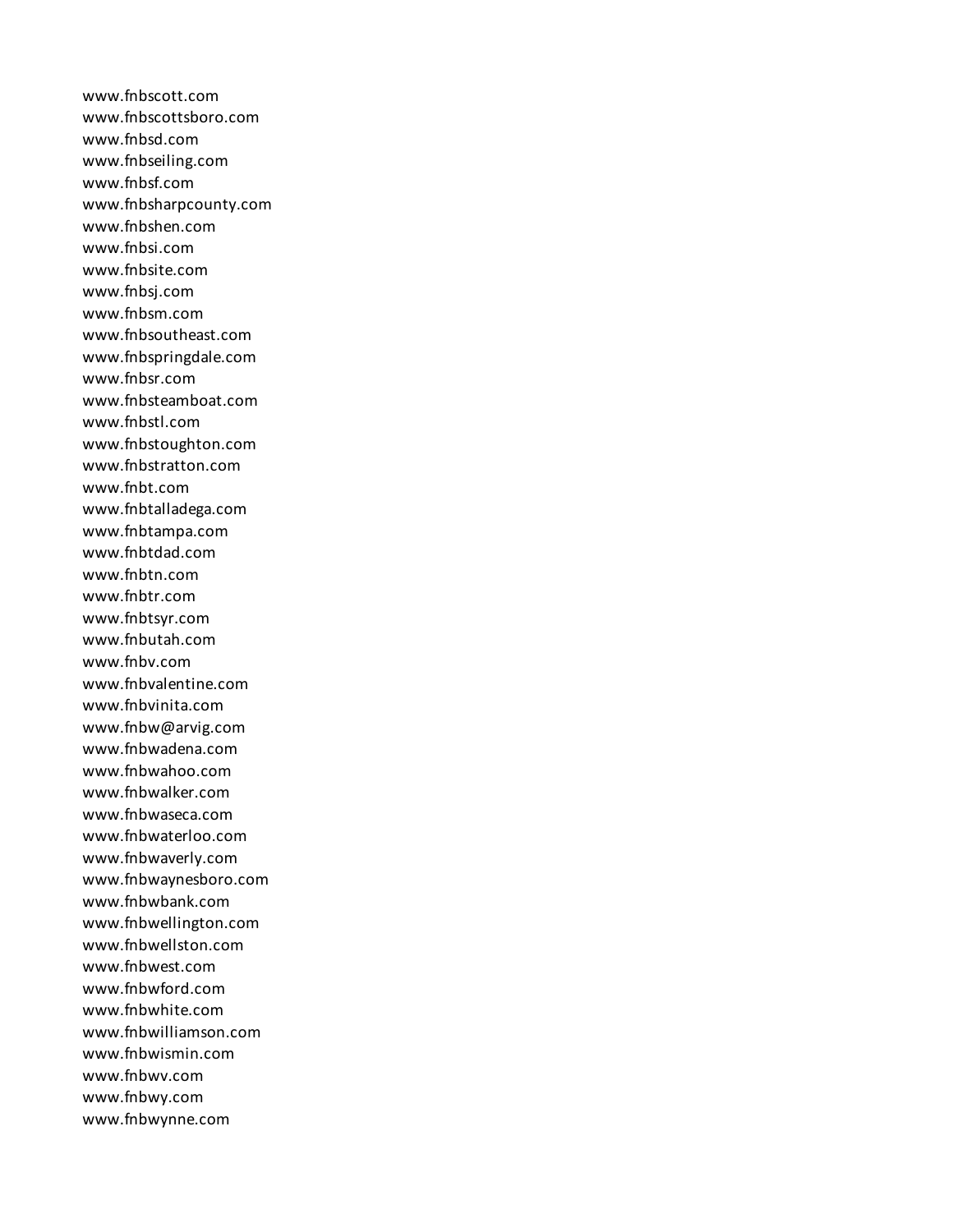www.fnbwyo.com www.fnbwyomingde.com www.fnbxeniaflora.com www.fnbyuma.com www.fncb.com www.fnfg.com www.fnwb.com www.foa.com www.foail.com www.folsomlakebank.com www.foothillindbank.com www.foothillsbank.com www.forestparkbank.com www.fortleebank.com www.fortmadisonbank.com www.fortressbanks.com www.fosterbank.com www.foundationbank.com www.foundersbank.com www.foundersdirect.com www.fouroaksbank.com www.fourthfed.com www.fowlerstate.com www.foxfed.com www.fpb.com www.fpbk.com www.france.com www.francesslocum.com www.franklinbank.com www.franklinbankmpls.com www.franklinbnk.com www.franklinfederal.com www.franklinnetbranch.com www.franklinsavings.com www.franklinsavingsbank.com www.franklinstatebank.net www.franklintempleton.com www.fraternityfed.com www.frbatlanta.org www.frbchi.org www.frbkonline.com www.frbsf.org www.freedomaccess.com www.freedombankmt.com www.freedombankonline.com www.freedombankva.com www.freeholdsavingsandloan.com www.fremontbank.com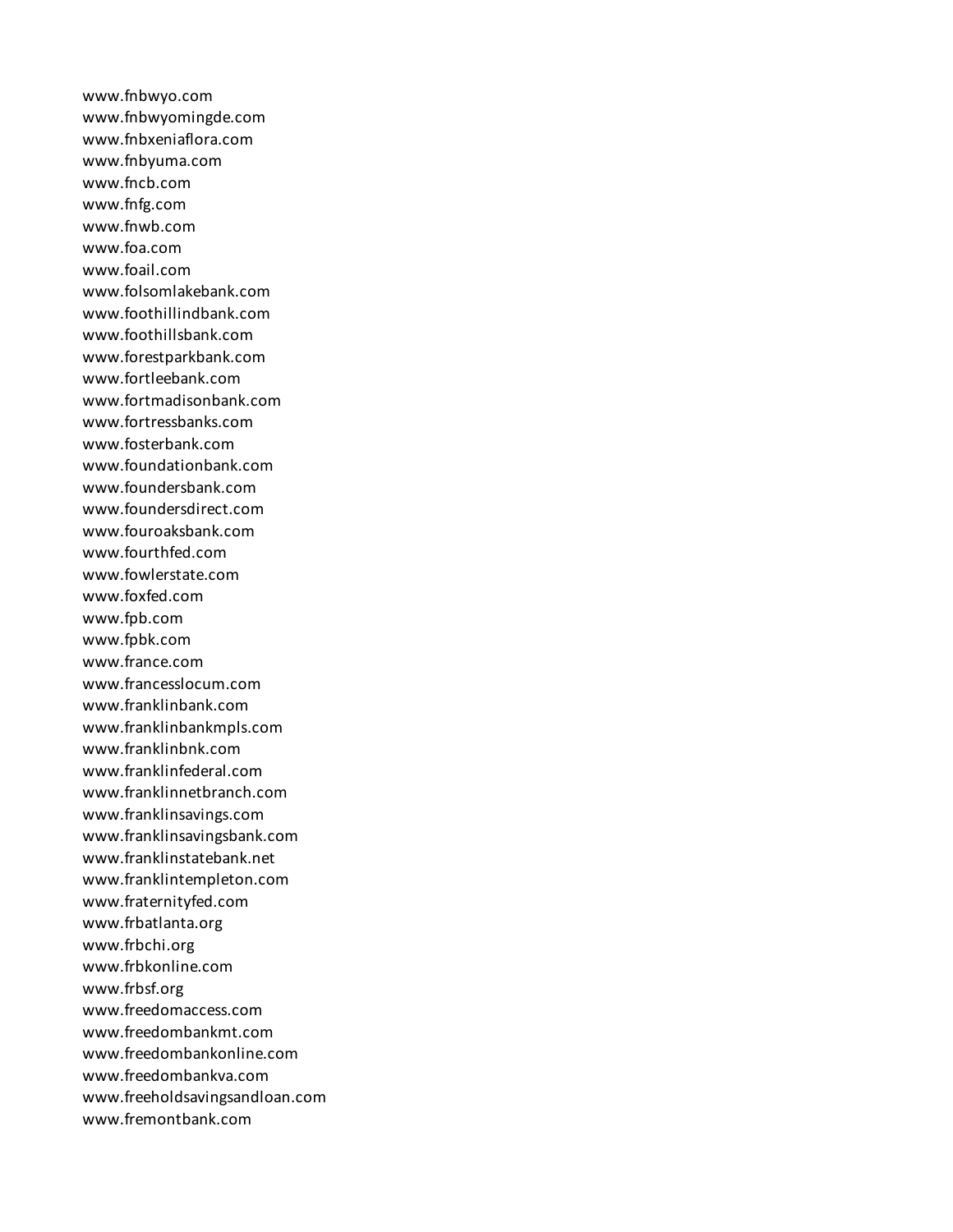www.fremontbankna.com www.fremontnational.com www.frfive.com www.friendlybremenbank.com www.friends@com1nb.com www.frnb.com www.frontbank.com www.frontenacbank.com www.frontierbankfsb.com www.frontiernational.com www.frontiersb.com www.frontierstatebank.com www.frontrangebankonline.com www.frostbank.com www.frs-l.com www.fsb-hotchkiss.com www.fsb-purdy.com www.fsb-traer.com www.fsb-wv.com www.fsb.com www.fsb1.com www.fsb1879.com www.fsb@ponyexpress.net www.fsbadams.com www.fsbaltus.com www.fsbanadarko.com www.fsbancorp.com www.fsbank.com www.fsbanking.com www.fsbankmctn.com www.fsbanknet.com www.fsbastoria.com www.fsbb.com www.fsbbyron.com www.fsbcanisteo.com www.fsbcc.com www.fsbct.com www.fsbdent-perham.com www.fsbdover.com www.fsbeldorado.com www.fsbfinlayson.com www.fsbfsb.com www.fsbhegewisch.com www.fsbhome.com www.fsbinternet.com www.fsbj.com www.fsbme.com www.fsbmendota.com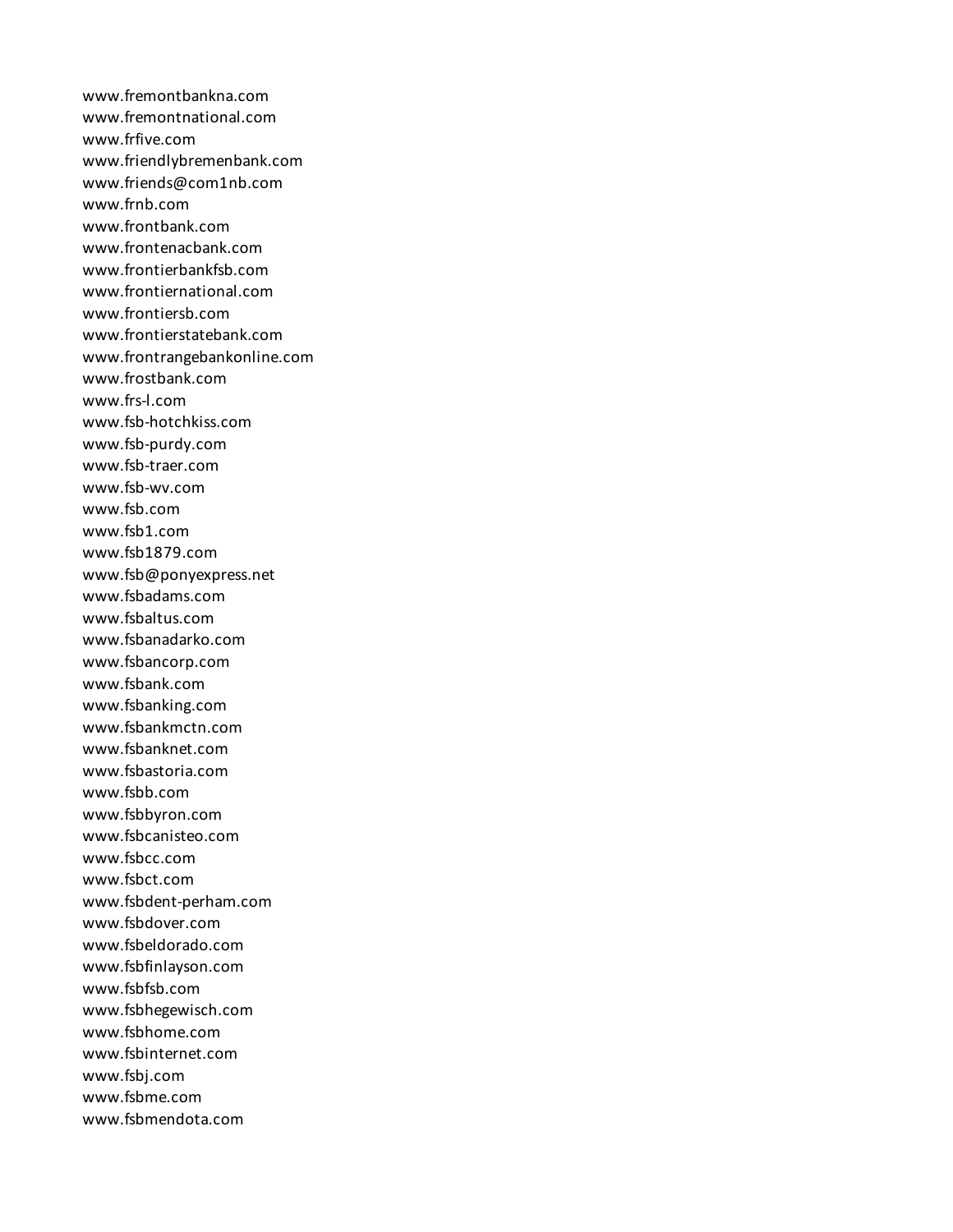www.fsbmiddlebury.com www.fsbmsla.com www.fsbmunich.com www.fsbnewcastle.com www.fsbnh.com www.fsbnm.com www.fsbnora.com www.fsboakley.com www.fsbokc.com www.fsbrc.com www.fsbrenton.com www.fsbrosemount.com www.fsbshannon-polo.com www.fsbtc.com www.fsbtco.com www.fsbtrust.com www.fsbwabasha.com www.fsbwaupaca.com www.fsbwi.com www.fsbwy.com www.fscb.com www.fscbank.com www.fsgbank.com www.fsnb.com www.fsnb.net www.fsnbank.com www.fssb.com www.fssbonline.com www.fssbsemo.com www.fstb.com www.fstunitedbank.com www.ft-sb.com www.ftb.com www.ftci.com www.ftpb.com www.ftsbbancroft.com www.ftsbonline.com www.ftub.com www.fullertoncb.com www.fult.com www.fultonbankonline.com www.fultonsavings.com www.fultonstatebank.com www.futurusbank.com www.fvsbank.com www.fwrb.com www.fwsb.com www.fxfn.com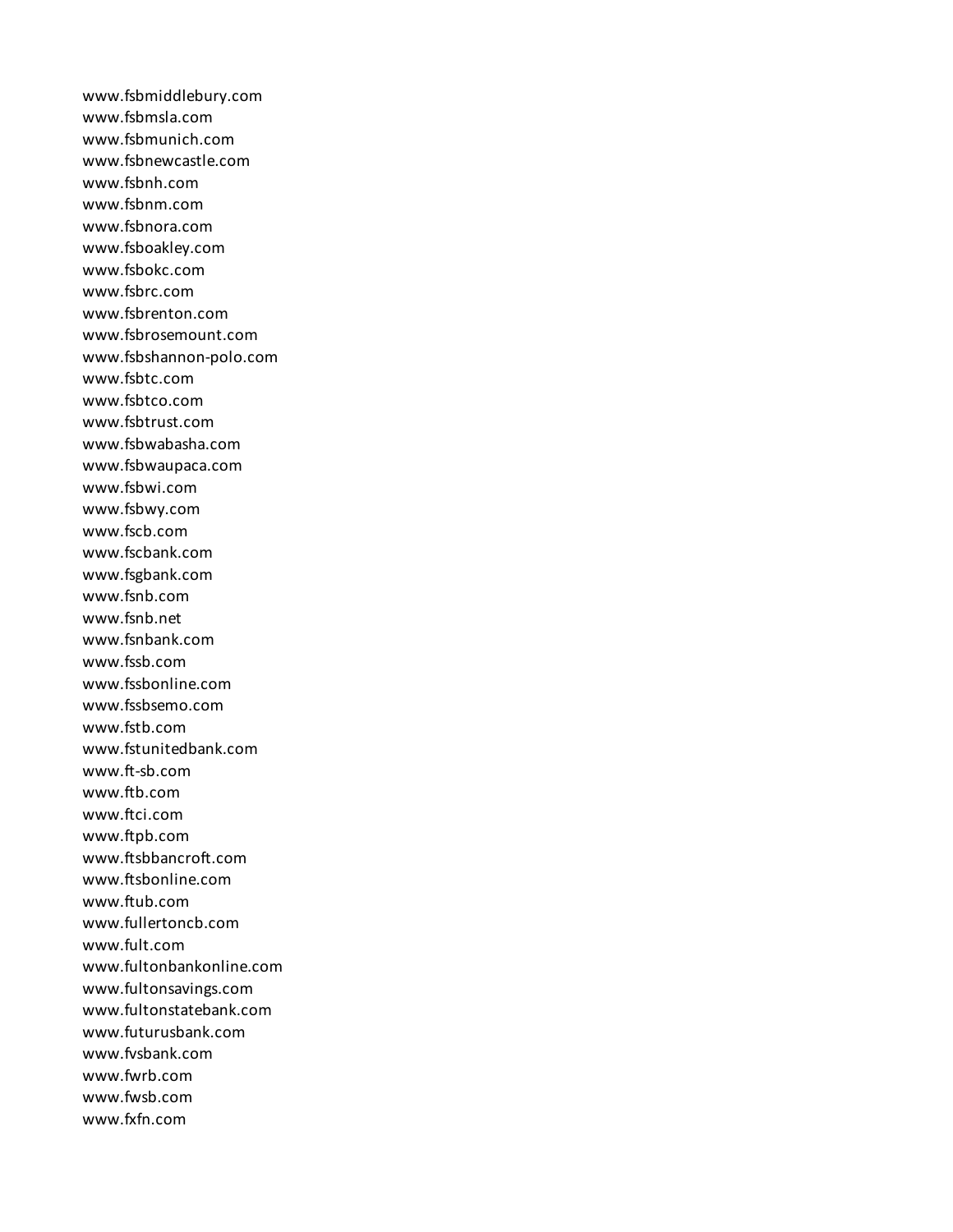www.fxportal.fxfn.com www.g-lbank.com www.gab.com www.gacommercebank.com www.gardinersavings.com www.gardnernational.com www.garfieldcountybank.com www.gastonfederalbank.com www.gatecitybank.com www.gatewayamericanbank.com www.gatewaybankandtrust.com www.gatewaynationalbank.com www.gatewaysavingsbank.com www.gatewaysb.com www.gbbk.com www.gbcbank.com www.gbcib.com www.gbsb.com www.gbt.com www.gbtcalhoun.com www.gc4bank.com www.gcbank.com www.gcdb.net www.gcfbank.com www.gcnb.com www.gcsbank.com www.gebank.com www.gebf.com www.geddesfederal.com www.generationsbank.com www.geneseeregionalbank.com www.genoabank.com www.geobank.com www.geocities.com www.georgetownsb.com www.georgiabankandtrust.com www.georgiaprimarybank.com www.germanamericanstatebank.com www.gfed.com www.gflsb.com www.gfnational.com www.ggbank.com www.giantbank.com www.gibraltarbank.com www.gibslandbank.com www.gibsoncityillinois.com www.glacierbank.com www.glasfordbank.com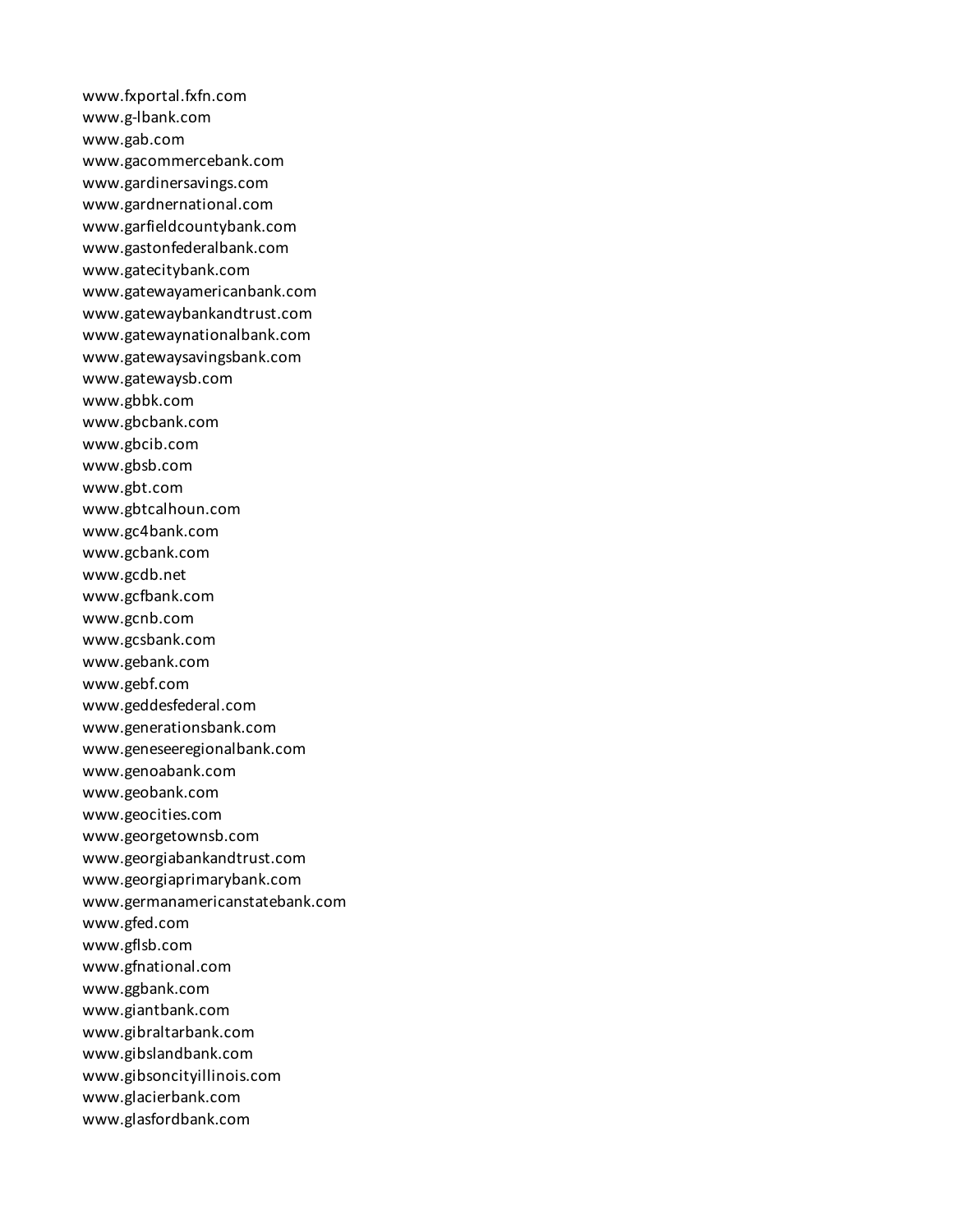www.glenrocksavings.com www.glenwoodstate.com www.glenwoodstatebank.com www.glic.com www.globehomestead.com www.glsb.com www.gmacbank.com www.gmcard.com www.gn-bank.com www.gnbbank.com www.gnbonline.com www.goamplify.com www.gobank.com www.gocitizens.com www.goldbank-ok.com www.goldcountrynb.com www.goldensecurity.com www.goleta.com www.golfsavingsbank.com www.golifestore.com www.goodfieldstatebank.com www.goodhuebank.com www.gooseriverbank.com www.gorhamsavingsbank.com www.gostatebank.com www.gotocsb.com www.gotoguaranty.com www.gouverneurbank.com www.gpnbank.com www.grabillbank.com www.graftonstatebank.com www.grandbank-online.com www.grandbank.com www.grandbankflorida.com www.grandbankfsb.com www.grandfederal.com www.grandmaraisstatebank.com www.grandnational.com www.grandnationalbank.com www.grandvalleybank.com www.granite.banknorth.com www.granitecb.com www.granitecity.com www.gratzbank.com www.greatbanking.net www.greatbasinbank.com www.greatbend.com www.greatercommunity.com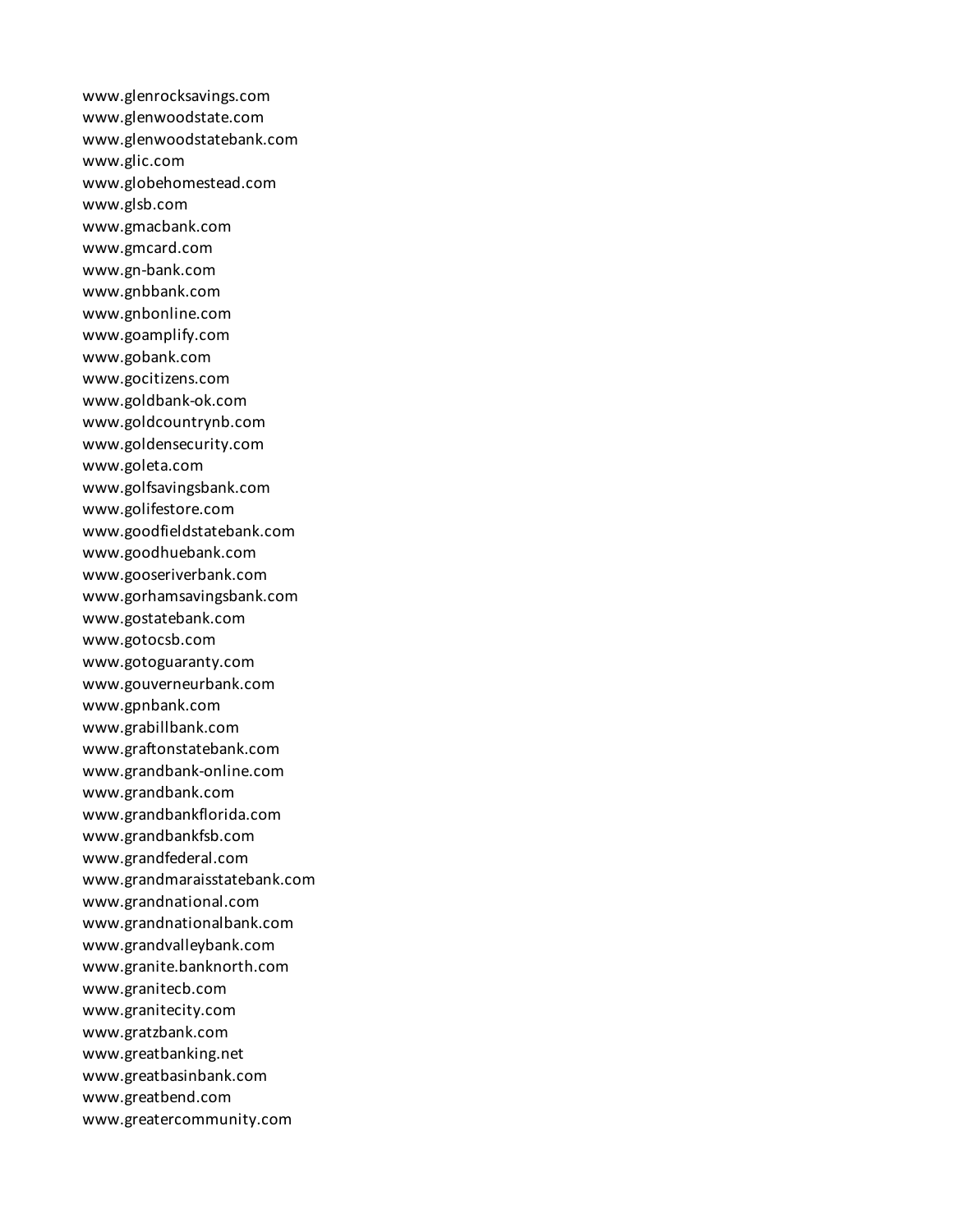www.greaterromebank.com www.greatfallsbank.com www.greatlakesbb.com www.greatnorthernbank.com www.greatplainsnationalbank.com www.greatriverbank.com www.greatsouthernbank.com www.greatwesternbank.com www.greenbeltbank.com www.greenevillefederalbank.com www.greenfieldcoopbank.com www.greenfieldsavings.com www.greenpoint.com www.greenvillefederal.com www.greenvillefirst.com www.greenvillenationalbank.com www.greenwichbankandtrust.com www.greenwoodsstatebank.com www.greerstatebank.com www.grinnellbank.com www.grsb.com www.gsb.com www.gsbank.com www.gsbb.com www.gscb.com www.gsha.com www.gtesupersite.com www.guaranteestatebank.com www.guaranty-bank.com www.guarantybankandtrust.com www.guarantybanking.com www.guarantybankok.com www.guarantybankonline.com www.guarantybankva.com www.guarantystate.com www.guardiansavingsbank.com www.guardsecuritybank.com www.guernseybank.com www.guilfordsavings.com www.gulfbank.com www.gulfstreamweb.com www.gwinnettcommunitybank.com www.gwsbank.com www.h.d.adams@bankcb.com www.habcorp.com www.habibamericanbank.com www.hagerstowntrust.com www.halifaxnational.com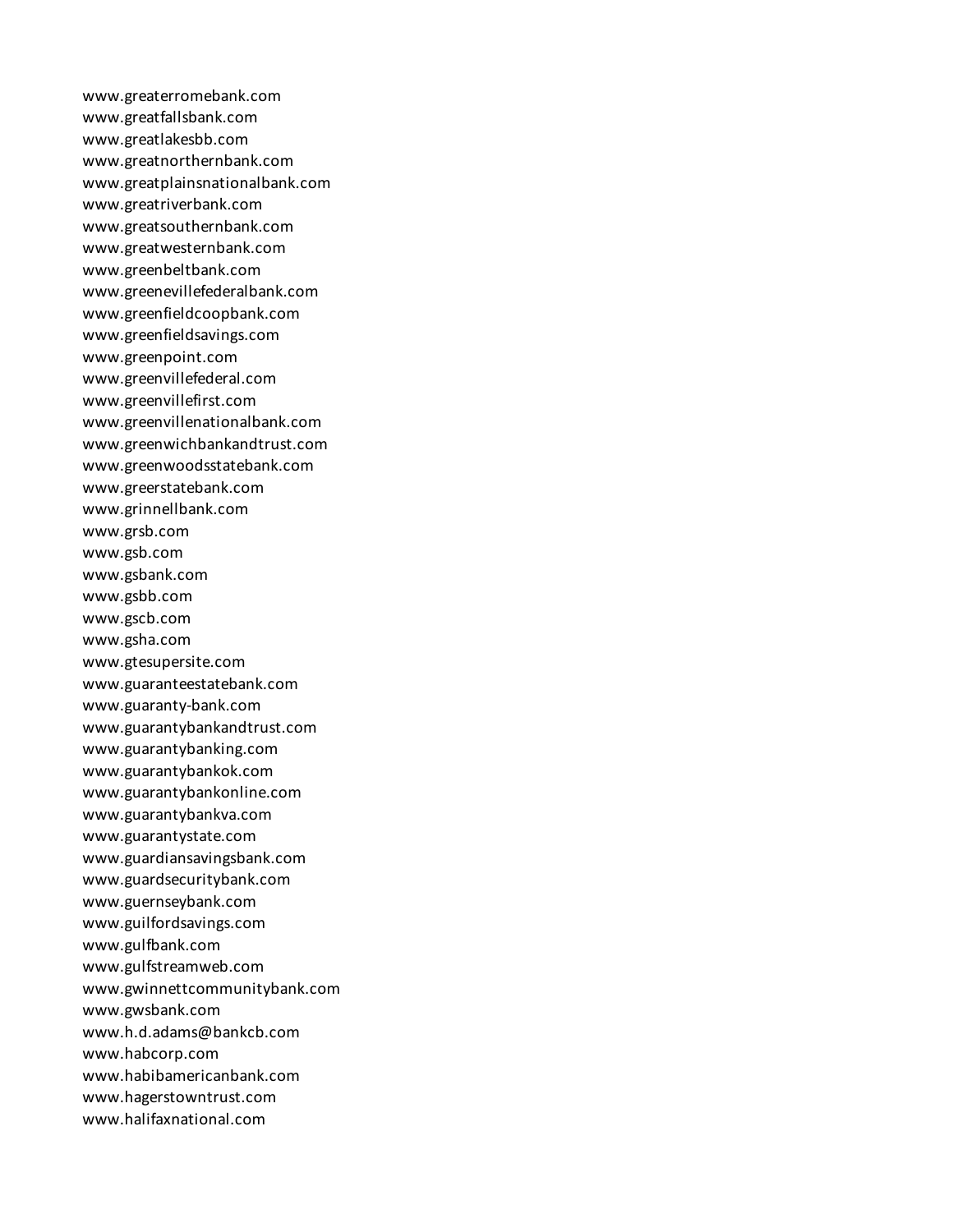www.halsteadbank.com www.hamiltonbank.com www.hamiltonbank.net www.hamiltonfsb.com www.hampdenbank.com www.hampdensavings.com www.hampshirefirst.com www.hamptonstate.com www.hancockbank.com www.hancockcountybank.com www.hanmi.com www.hannibalbank.com www.hanvitamericabank.com www.harborbankgroup.com www.harborbankva.com www.harborcommunity.com www.harborfederal.com www.hardincsb.com www.harfordbank.com www.harleysvillebank.com www.harleysvillesavings.com www.harrisbank.com www.harrisondepositbank.com www.harrissavingsbank.com www.hartfordsavingsbank.com www.harvardsavingsbank.com www.harvestcommunitybank.com www.hastabnk.com www.hastingscitybank.com www.hatborofed.com www.havanabank.com www.havenbank.com www.haverhillbank.com www.hawaiinational.com www.hawthornbank.com www.hblsbank.com www.hbschaumburg.com www.hbtc.com www.hcb-in.com www.hcbank.com www.hcbia.com www.hcbwv.com www.hcsbank.com www.hctbank.com www.headlandnationalbank.com www.heartbk.com www.heartland-bank-trust.com www.heartland-bank.com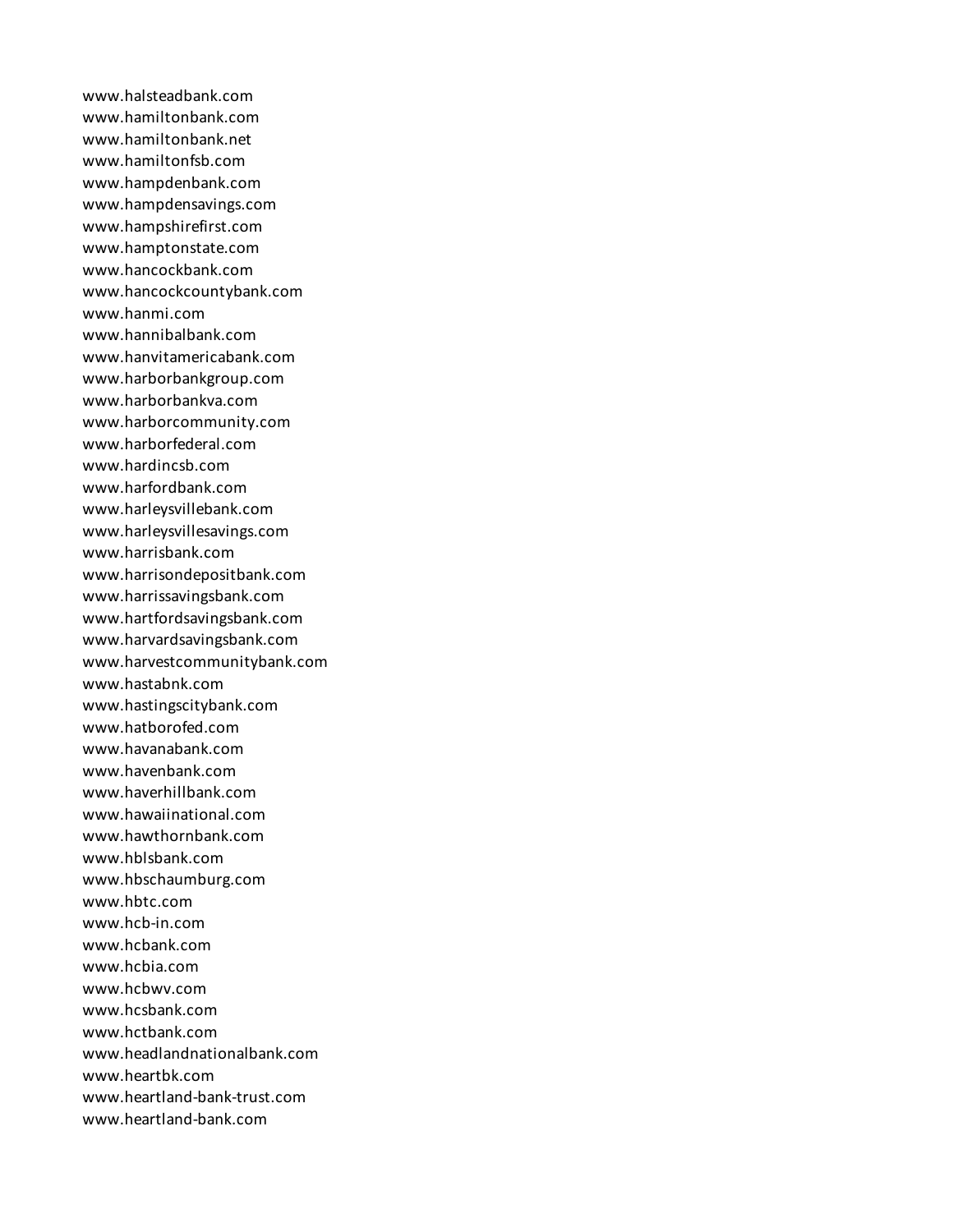www.heartlandbank.com www.heartlandstatebank.com www.hebervalleybank.com www.hebronsavingsbank.com www.hectorbank.com www.hedricksavingsbank.com www.helenanational.com www.helmbank.com www.hendersonstatebank.net www.hendrickscountybank.com www.henrystatebank.com www.herget.com www.heritage-bnk.com www.heritage-communitybank.com www.heritage24.com www.heritagebanc.com www.heritagebank-stgeorge.com www.heritagebank.com www.heritagebankark.com www.heritagebankaz.com www.heritagebankfl.com www.heritagebankloans.com www.heritagebankna.com www.heritagebanknevada.com www.heritagebankofcommerce.com www.heritagebanks.com www.heritagebankwa.com www.heritagebk.com www.heritagecommunitybank.com www.heritagefsb.com www.heritagemontana.com www.heritagenorfolk.com www.heritageoaksbank.com www.heritageonline.com www.heritagestatebank.com www.hfsbank.com www.hfsl.com www.hiawassee.com www.hiawatha-nb.com www.hibbank.com www.hiberniabank.com www.hickoryptbank.com www.highcountrybank.com www.highdesertsb.com www.highlandbanks.com www.highlandfalls.com www.highlandfederal.com www.highlandsindependentbank.com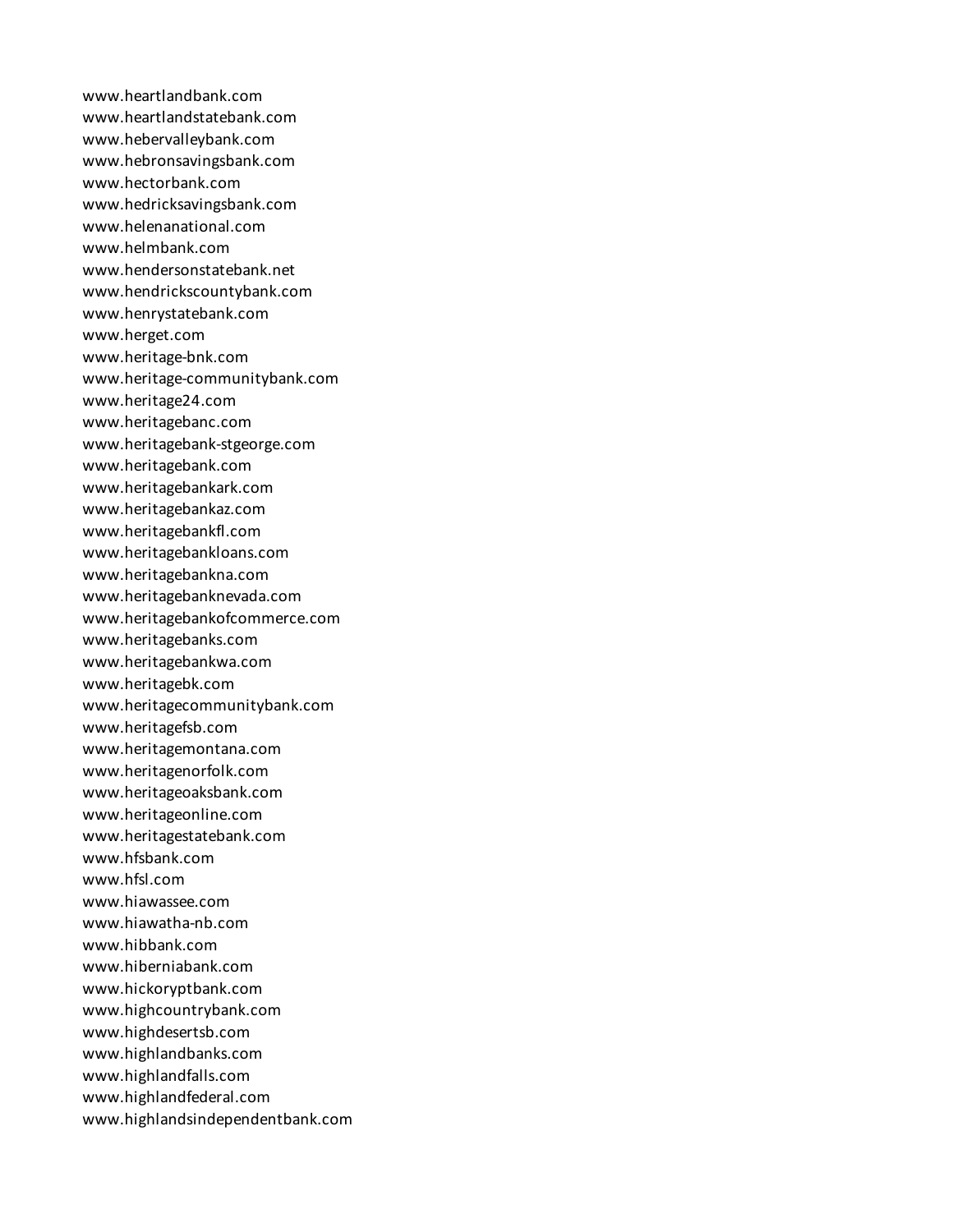www.highplainsbank.com www.highpointbank.com www.highstreetbank.com www.hillcrestbank.com www.hillcrestbankfl.com www.hillsbank.com www.hilltopcommunitybank.com www.hinghamsavings.com www.hinsbrookbank.com www.hinsdalebank.com www.hit.net www.hnbank.com www.hnbbank.com www.hnbfl.com www.hnbwyo.com www.hncbank.com www.hobokeni.com www.holdrege.com www.home-savings-bank.com www.home-savings.com www.home.bankpc.com www.home.shentel.net www.homebank-trust.com www.homebankingco.com www.homebankofcalifornia.com www.homebanksb.com www.homecityfederal.com www.homefed.com www.homefederal.com www.homefederalbank.com www.homefederalsavings.com www.homefedgi.com www.homelandbank.com www.homeloanbank.com www.homeloansavingsbank.com www.homenational.com www.homesavings.com www.homestarbank.com www.homestatebank.com www.homestatebankofmn.com www.homesteadbank.com www.homesteadbanking.com www.homestreetbank.com www.hometownbancorp.com www.hometownbank.com www.hometownbanks.com www.hometownbankva.com www.hometowncoop.com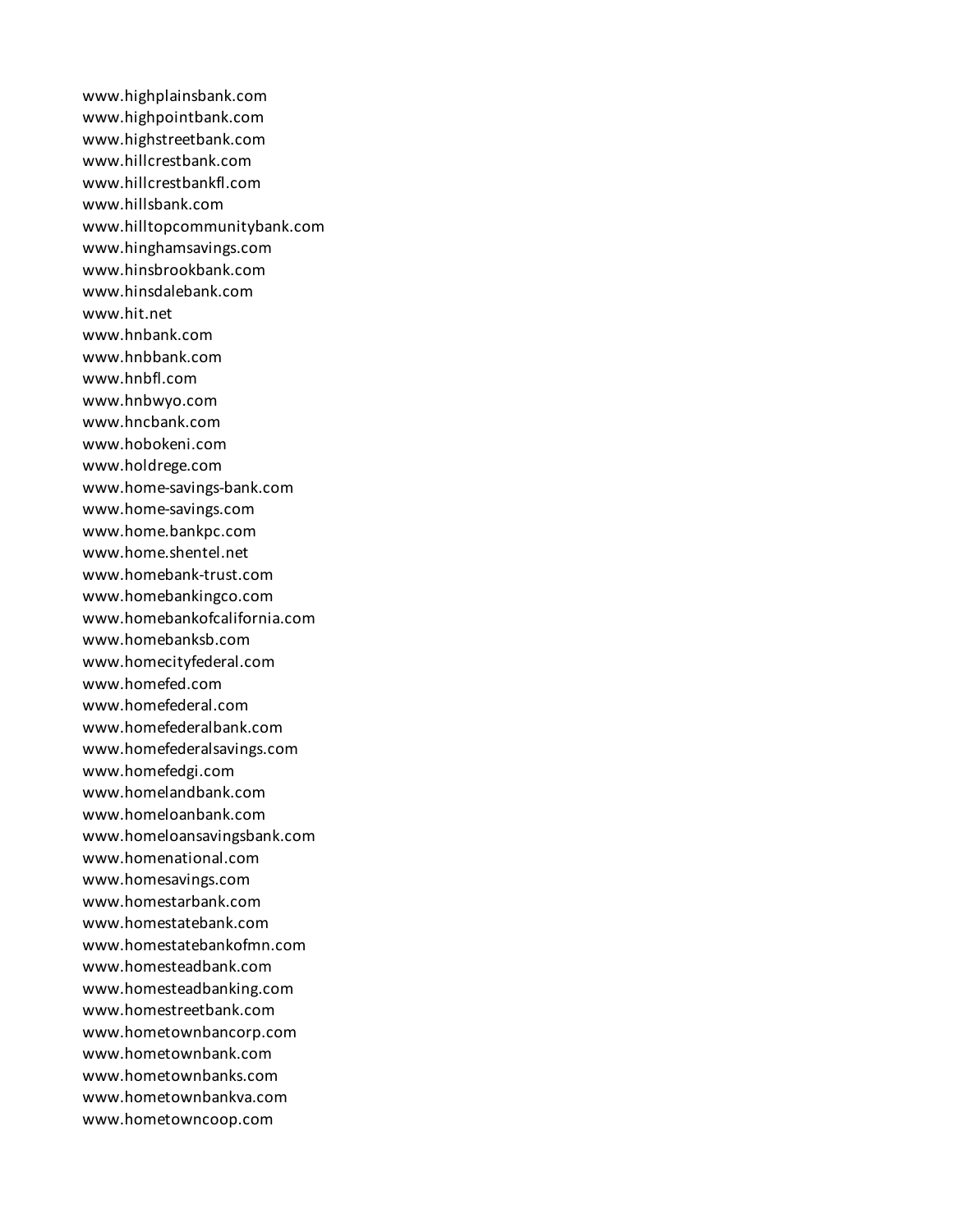www.hometownebank.com www.hometownnational.com www.hometrustbank.com www.homevalleybank.com www.homewoodfsb.com www.homf.com www.homtown.com www.honorstatebank.com www.hookerbank.com www.hopedalebank.com www.horiconbank.com www.horizonbank.com www.horizonbankfl.com www.horizonbankfsb.com www.horizoncommunitybank.com www.horizonsbank.com www.hostbyweb.net www.houghton@houghtonstatebank.com www.household.com www.howard.banknorth.com www.hoyne.com www.hs-bank.com www.hsbankiowa.com www.hsbonline.com www.hsbt.com www.http www.hubank.com www.hudsoncitysavingsbank.com www.hudsonriverbank.com www.hudsonsb.com www.hudsonunitedbank.com www.hudsonvalleybank.com www.huntington.com www.huntingtonfederal.com www.hvbonline.com www.hvcbonline.com www.hwww.cbtky.com www.hydeparkbank.com www.hydeparkbank.net www.iadb.org www.ibaa.org www.ibancing.com www.ibankatfnb.com www.ibanksbj.com www.ibat.com www.ibb.cc www.ibbfla.com www.ibcp.com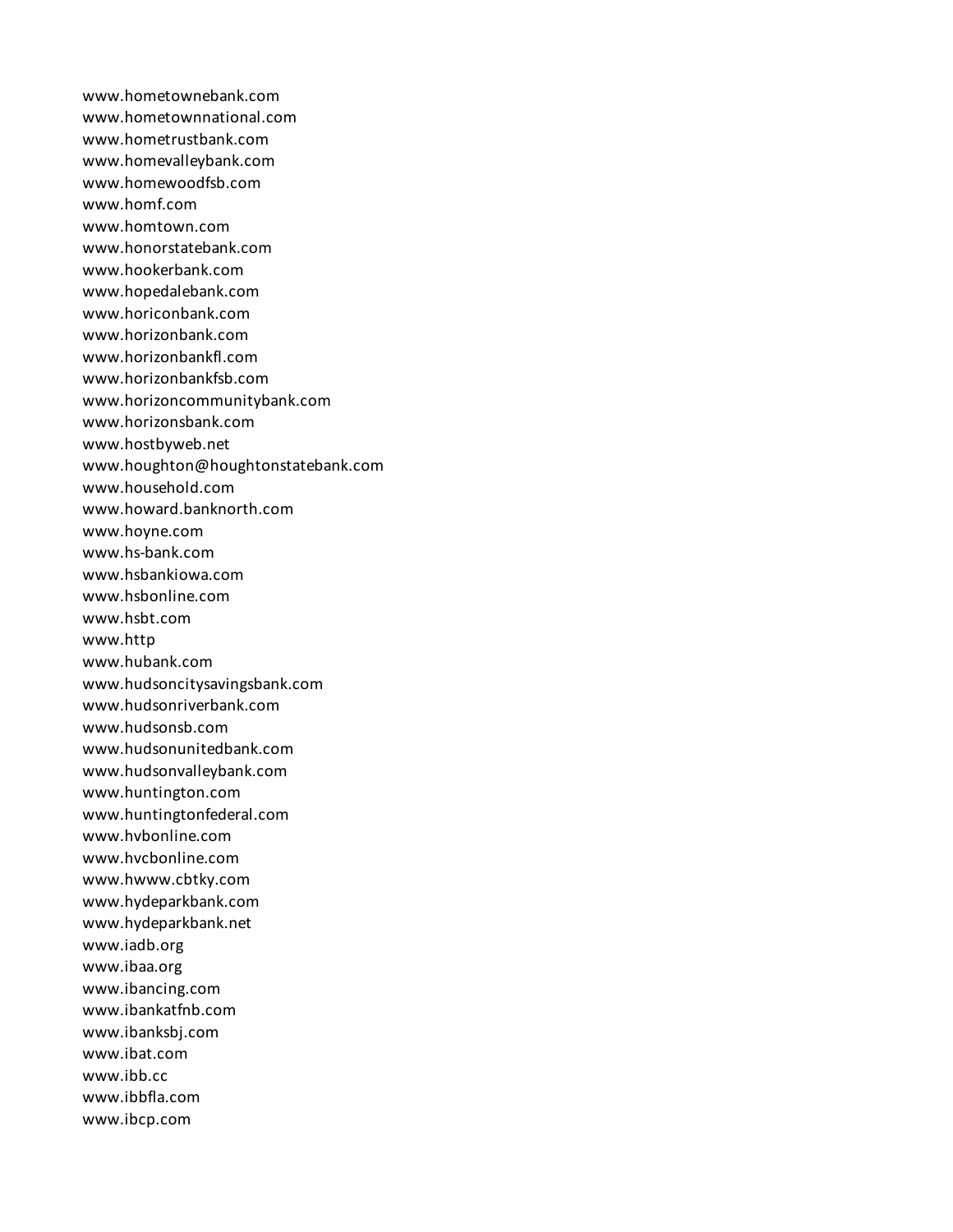www.iberbl@eatel.net www.iberiabank.com www.ibervillebank.com www.ibjwhitehall.com www.ibsc.org www.ibyourbank.com www.icbbank.com www.icbny.com www.icnb.com www.idahobankingco.com www.idbny.com www.ifsb.com www.ifsbank.com www.ilcommunitybank.com www.illinistatebank.com www.illinoisnationalbank.com www.imperialbank.com www.imperialcapitalbank.com www.imperialsavings.com www.imperialthrift.com www.inatbank.com www.inbank.com www.inbox@bankhaven.com www.indianalawrence.com www.industrial-bank.com www.industrialbankkck.com www.inezdepositbank.com www.inficorp.com www.infirstbank.com www.info@commercialbank.com www.info@firstnationalnfld.com www.info@fnbmilaca.com www.info@triadbank.com www.ingdirect.com www.institutionforsavings.com www.insurorsbank.com www.integrabank.com www.integritybankonline.com www.intellex.com www.interamericanbank.com www.interaudibank.com www.interbank-ny.com www.interbankok.com www.interbasin.com www.interchangebank.com www.intercitystatebank.com www.intercreditbank.com www.intermonetary.com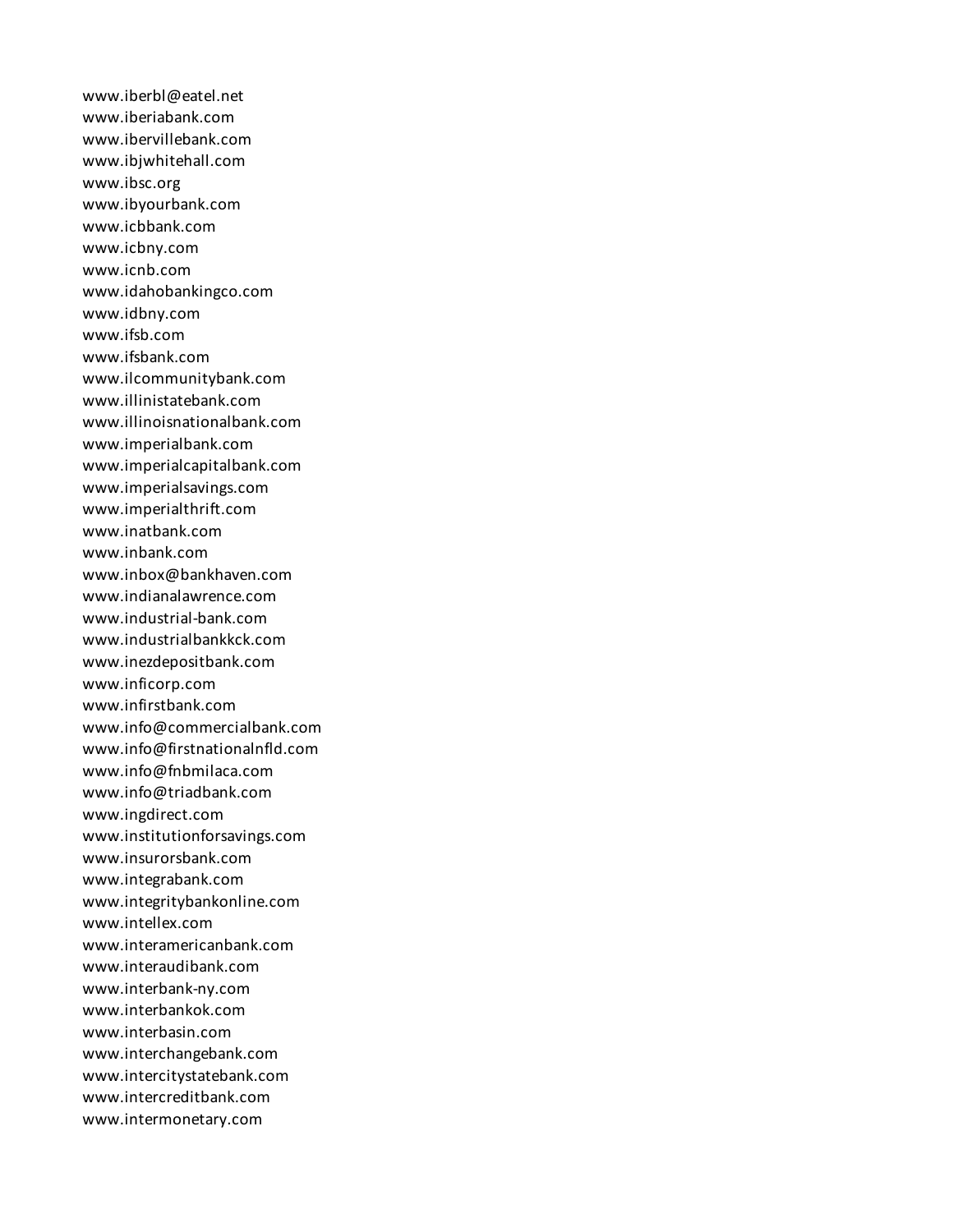www.internet-connections.net www.interstatebank.com www.intervestnatbank.com www.inthebank.com www.intlfinancebank.com www.intrustbank.com www.intrustco.com www.investmentsb.com www.investorsbank.com www.investorscommunitybank.com www.iowabank.net www.iowasavingsbank.com www.iowastatebankoelwein.com www.iowatrust.com www.ipswichcoopbank.com www.ireland-bank.com www.irnb.com www.ironandglassbank.com www.ironbank.com www.irwinbank.com www.irwinunion.com www.isb.com www.isbff.com www.isbnj.com www.isbt.com www.islandersbank.com www.isnbank.org www.issaquah-bank.com www.issbank.com www.istatesavingsbank.com www.iswt.com www.it-www.bppr.com www.itascabank.com www.itsb-iowa.com www.iwsb.com www.jacksoncountybank.com www.jacksonstatebank.com www.jacksonvillesavings.com www.jamesmonroebank.com www.jasperbanking.com www.jasperstatebank.com www.jaxbank.com www.jb-t.com www.jcbank.com www.jcbbank.com www.jcsbank.com www.jdbank.com www.jeffbank.com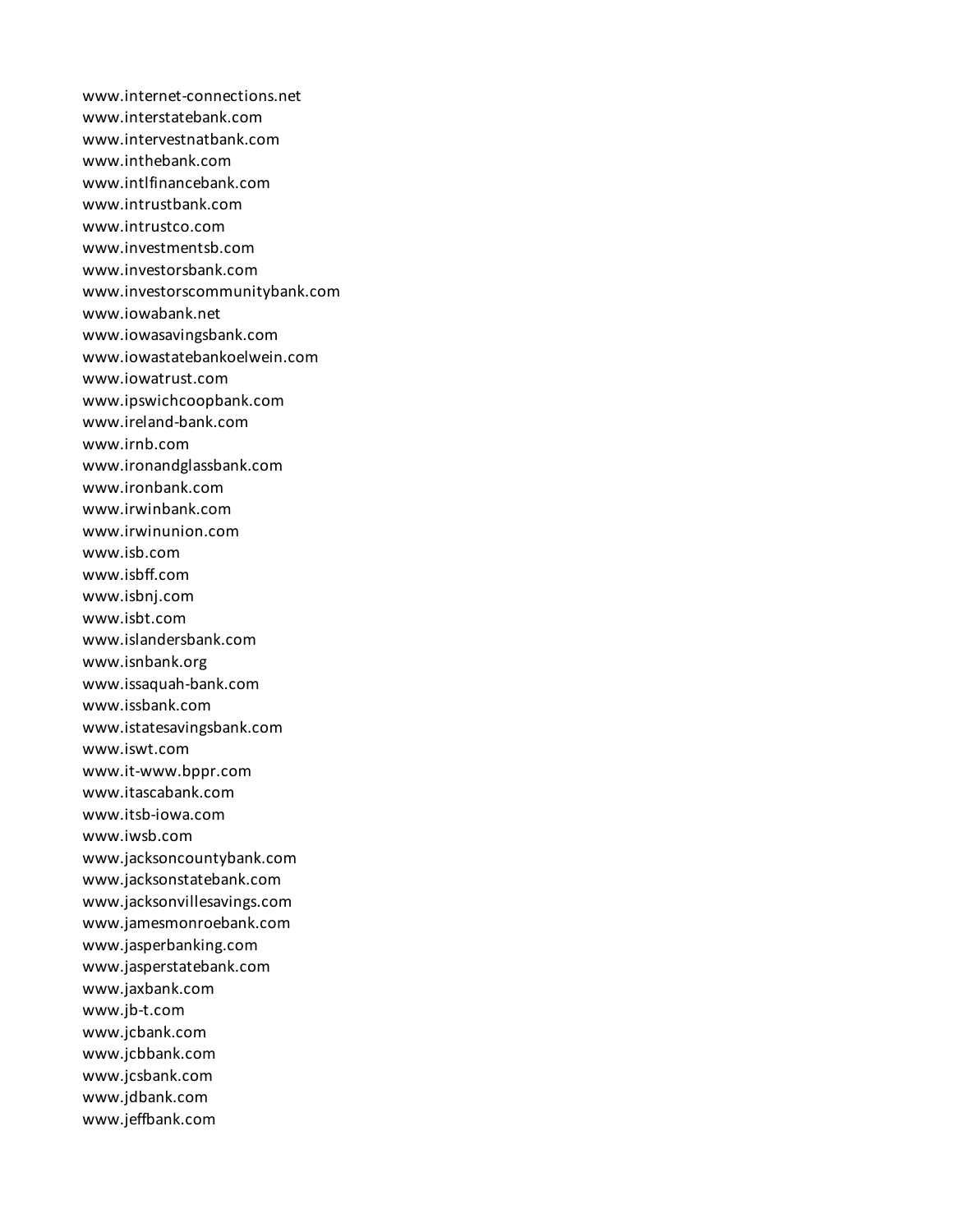www.jeffbank@jeffbank.com www.jefferson-bank.com www.jeffersonbank-stl.com www.jeffersonsecuritybank.com www.johnsonbank.com www.johnsoncountybank.com www.johnwarnerbank.com www.jonesbank.com www.jonesbank@alltel.net www.jonestownbank.com www.jpmorgan.com www.jpmorganchase.com www.jsbf.com www.jshelton@bank10.com www.jssb.com www.jtnb.com www.juniper.com www.justcallhome.com www.jvbonline.com www.kaiserfederal.com www.kanabecstatebank.com www.kansasbanking.com www.kansasstatebank.com www.kanza.net www.kanzabank.com www.kaplanbank.com www.kawvalleybank.com www.kbank.net www.kbc123.com www.kc.frb.org www.kcsbank.com www.kearneycommbank.com www.kearneysb.com www.kearneytrust.com www.kearnyfederalsavings.com www.kennebecsavings.com www.kenneybank.com www.kentlandbank.com www.kentuckynational.com www.keokuksavingsbank.com www.kerndtbrothers.com www.key.com www.keyb-t.com www.keyfin.com www.keysbank.net www.keystonebank.com www.keystonesavingsbank.com www.keywest-bank.com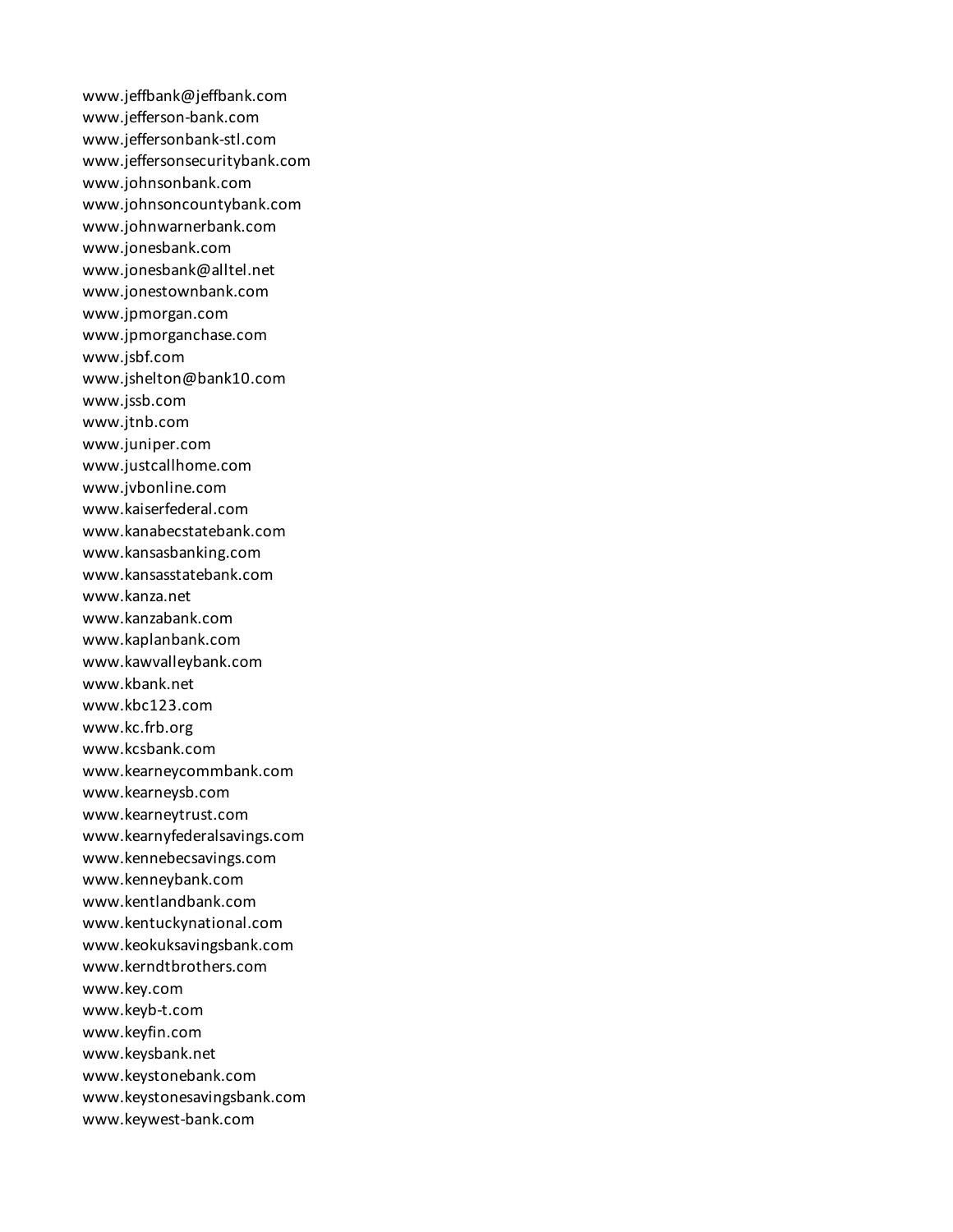www.killbuckbank.com www.kinderhookbank.com www.kingsouthernbank.com www.kingstonnationalbank.com www.kirkpatrickbank.com www.kirkwoodbank.com www.kishbank.com www.kitcarsonstatebank.com www.kitsapbank.com www.klamathfirst.com www.kleinet.com www.kleinet.com. www.knbt.com www.kriley@bereanationalbank.com www.ksb-ottawa.com www.kybank.com www.kybt.com www.kytrustbank.com www.labank.com www.labebank.com www.lafayette-bank.com www.lafayettebank.com www.lafayettesavings.com www.lakeareabank.com www.lakecitybank.com www.lakecountrybankers.com www.lakeelmobank.com www.lakeforestbank.com www.lakelandbank.com www.lakeregion.com www.lakesidebank.com www.lakesstatebank.com www.lakesunbank.com www.lakeview-bank.com www.lakotabank.com www.lamarbank.com www.lanarkbank.com www.lanatlbank.com www.lanb.com www.landmands.com www.landmark-bank.com www.landmarkbank.com www.landmarkbankfl.com www.landmarkbankla.portalvault.com www.landmarkbanks.com www.landmarkcommunitybank.net www.landmarksavingsbank.com www.lasallebank.com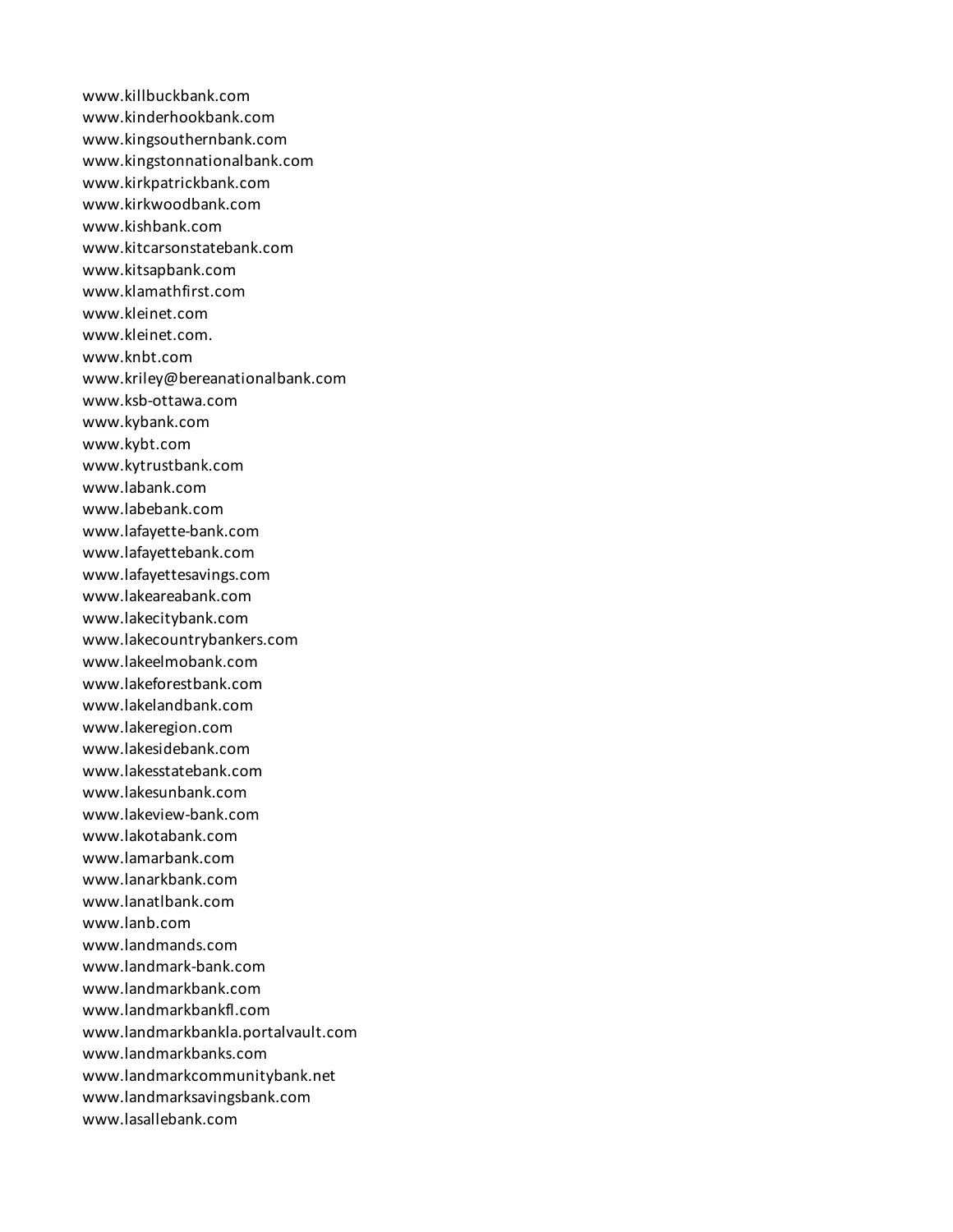www.lasallefederal.com www.lauderdalecountybank.com www.laurelsb.com www.lawlerbk.com www.lawrencebank.com www.lawsonbank.com www.laytonstatebank.com www.lbabank.com www.lbc-litchfield.com www.lbony.com www.lbsbank.com www.lbt.com www.lbtbank.com www.lbtc.com www.lburg-bank.com www.lcbank.com www.lcbwi.com www.lcfederal.com www.lcnb.com www.lcsb.net www.ldb-ky.com www.leaderbank.com www.leadersbank.com www.lebanonstatebank.com www.ledyardbank.com www.leebank.com www.leedsfsb.com www.leesportbank.com www.legacy-bank.com www.legacy-banks.com www.legacybancorp.com www.legacybank.com www.legacyib.com www.legencebank.com www.legendsbank.com www.legendsbk.com www.leggmason.com www.lenastatebank.com www.lenox.org www.lenoxbankonline.com www.lenoxfinancial.com www.lewisburgbank.com www.lhi.net www.liberty-bank.com www.libertybank.com www.libertybank.net www.libertybankandtrust.com www.libertybankchicago.com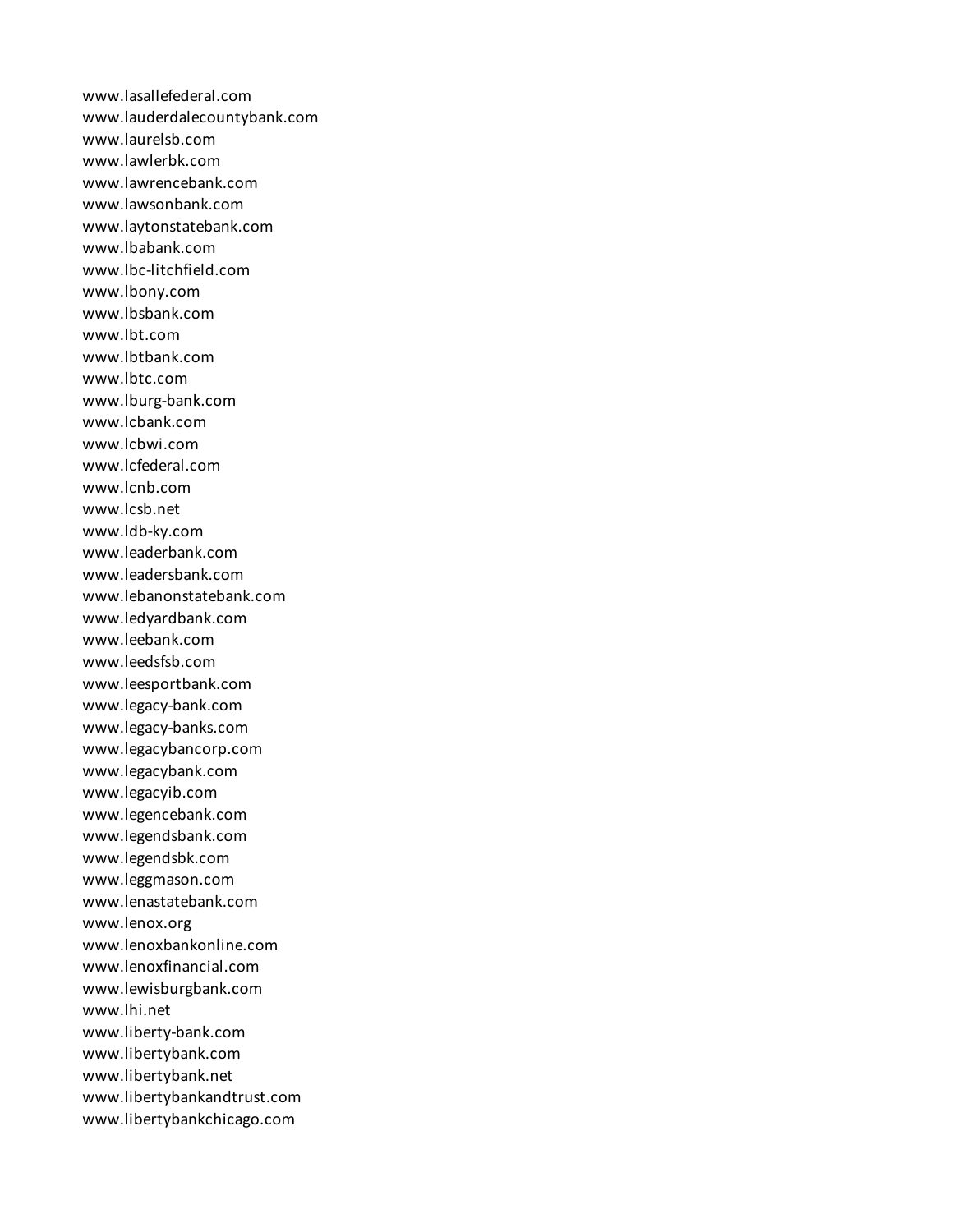www.libertybanknj.com www.libertybankofutah.com www.libertybk.com www.libertyfb.com www.libertyfed.com www.libertyfirst.us www.libertynationalbank.com www.libertynet.org www.libertysavings.com www.libertysavingsbank.com www.libertysb.com www.libertystatebank.com www.libertyvillebank.com www.libertyvillesavingsbank.com www.licb.com www.lifebank.net www.lighthouseus.com www.lincbank.com www.lincolnbanknc.com www.lincolnfederal.com www.lincolnsavingsbank.com www.lincolntrust.com www.lindellbank.com www.linncsb.com www.linnstatebank.com www.linolakesstatebank.com www.lislebank.com www.littlehornstatebank.com www.littleriverbank.com www.livingstonbank.com www.ljbank.com www.llewellyn-edison.com www.lnbank.com www.lnbbank.com www.lnbnationalbank.com www.lnis.com www.loanbank.com www.localok.com www.lonsdalebank.com www.louisacommunitybank.com www.lowcountrybank.com www.lowellfivesavings.com www.lpsb.com www.ls-bank.com www.lsbank.com www.lsbbancshares.com www.lsbdirect.com www.lsbhank.com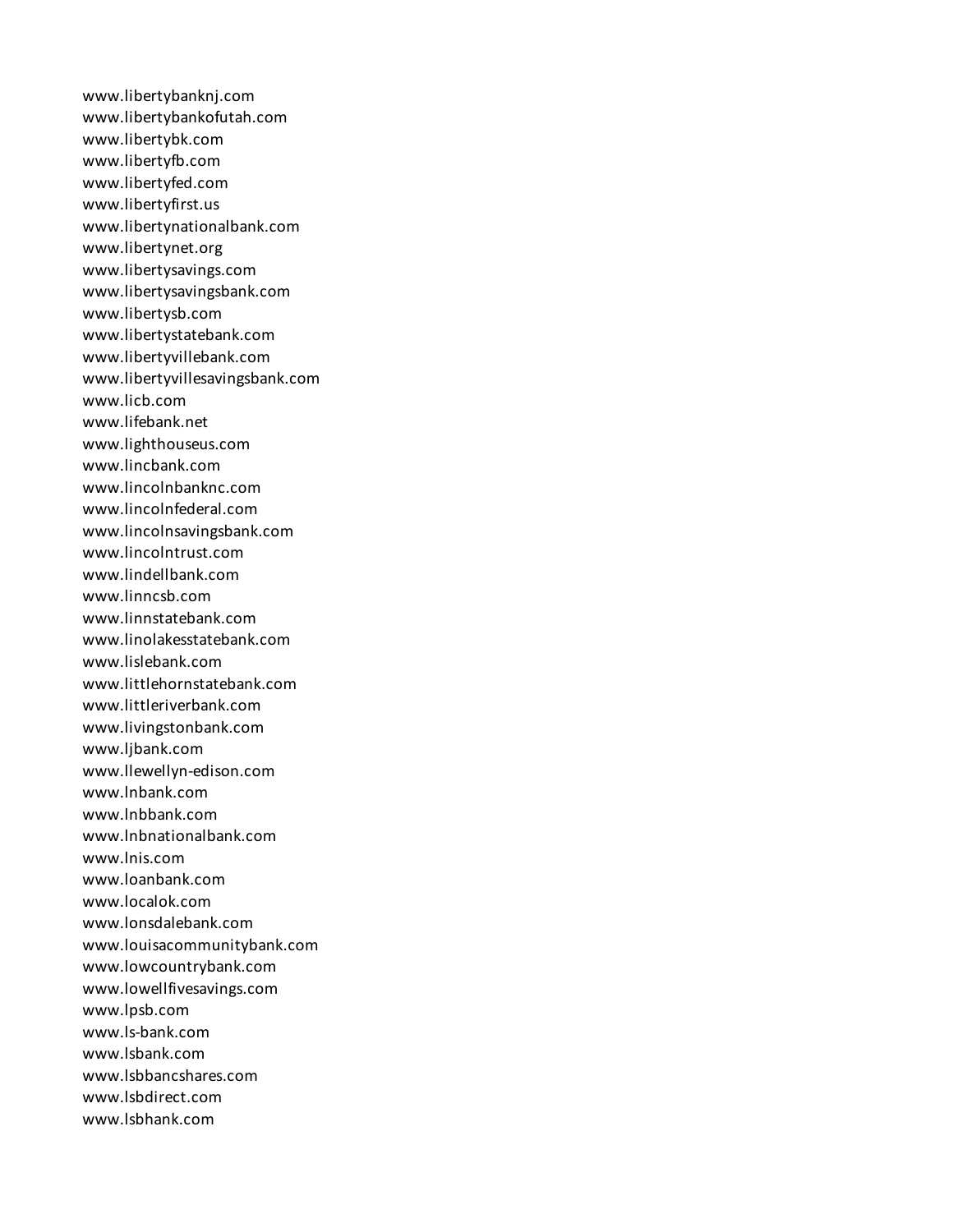www.lsboologahok.com www.lsnb.com www.lumpkincountybank.com www.lutherbsavings.com www.luzernenational.com www.lvfb.com www.lyndonbank.com www.lyndonstatebank.com www.lyonsbank.com www.lyonsfed.com www.mabank.com www.macatawabank.com www.machiassavings.com www.macomb.com www.macombcommunity.com www.maconbank.com www.maconbtc.com www.madbrad.com www.madelia.com www.madison-bank.com www.madisonbank.com www.madisonbankky.com www.madisoncountybank.com www.magbank.com www.magicvalleybank.com www.magnoliabank.com www.magnoliastatebank.com www.mail@bank21.com www.mainlinebank.com www.mainsourcefinancial.com www.mainstreetbancorp.com www.mainstreetbank.com www.mainstreetsavings123.com www.malagabnk.com www.maldenbank.com www.malvernfederal.com www.manasquanbank.com www.manateeriverbank.com www.manbk.com www.mandfbank.com www.mandmbank.com www.mandpbank.com www.mandtbank.com www.manhattanbank.com www.mansfieldbankonline.com www.manufacturers-ca.com www.maple-bank.com www.maplecitysavings.com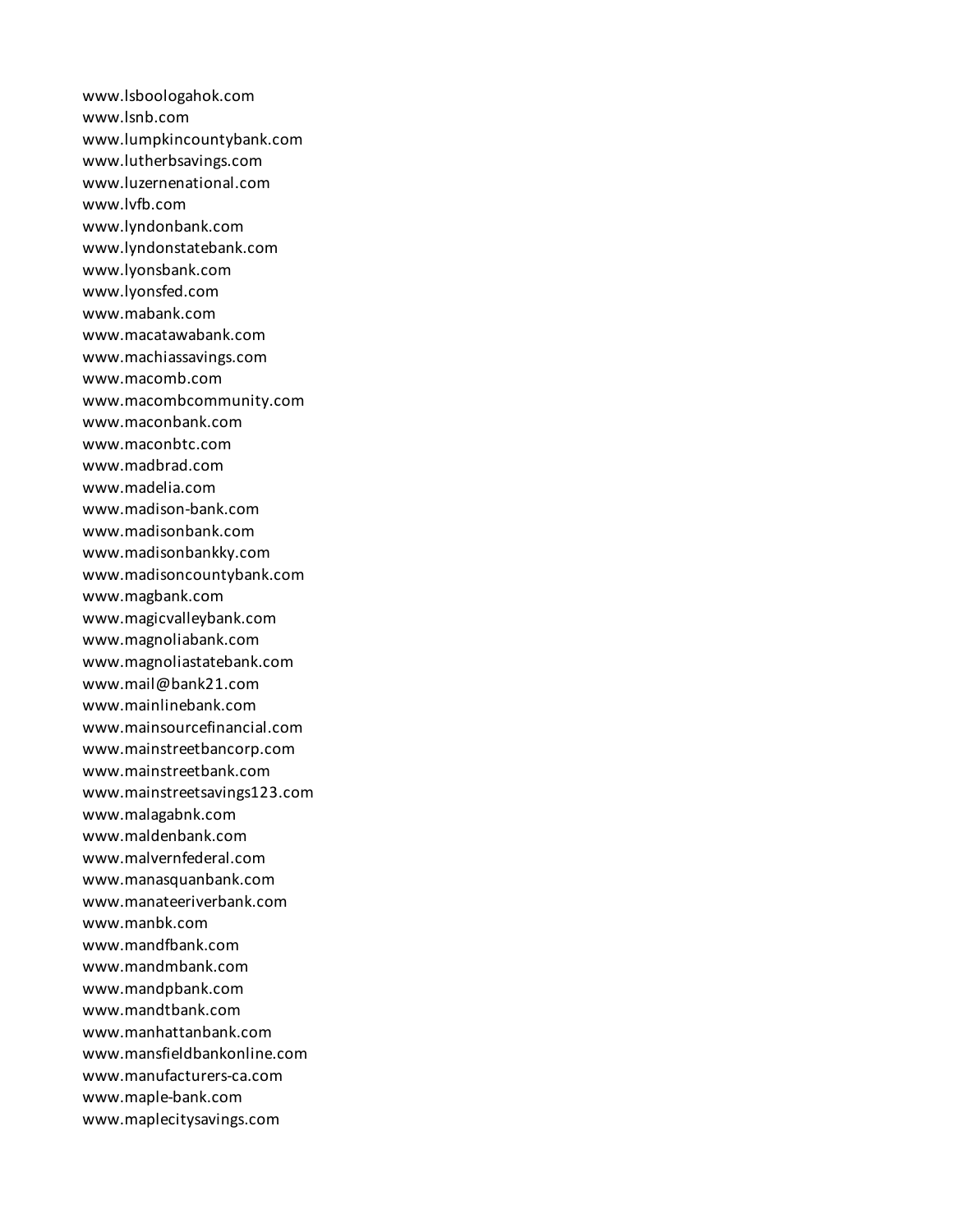www.mapquest.com www.maqs.net www.marathonbank.com www.marblebank.com www.marinebk.com www.marinemidland.com www.marinenationalbank.com www.marinenb.com www.marinersbk.com www.marion-bank.com www.marioncountybank.com www.marioncountysavings.com www.marionks.com www.maritimesavings.com www.markesanstatebank.com www.marklebank.com www.marktwain.com www.marlboroughsavings.com www.marquette.com www.marquettesavings.com www.marsbank.com www.marshallnationalbank.com www.marshallsavings.com www.marshfieldbank.com www.mascomabank.com www.maspethfederal.com www.massmutualtrust.com www.mayflowerbank.com www.mayvillestatebank.com www.mazobank.com www.mbandt.com www.mbank.org www.mbankonline.com www.mbfinancial.com www.mbtbank.com www.mbtc.com www.mbtcebank.com www.mbvt.com www.mcbf.com www.mcbfl.com www.mcbt.com www.mccbflorida.com www.mchenrysavings.portalvault.com www.mcmbank.com www.mcnbank.com www.mcsbank.com www.mcsbnh.com www.mdbank.com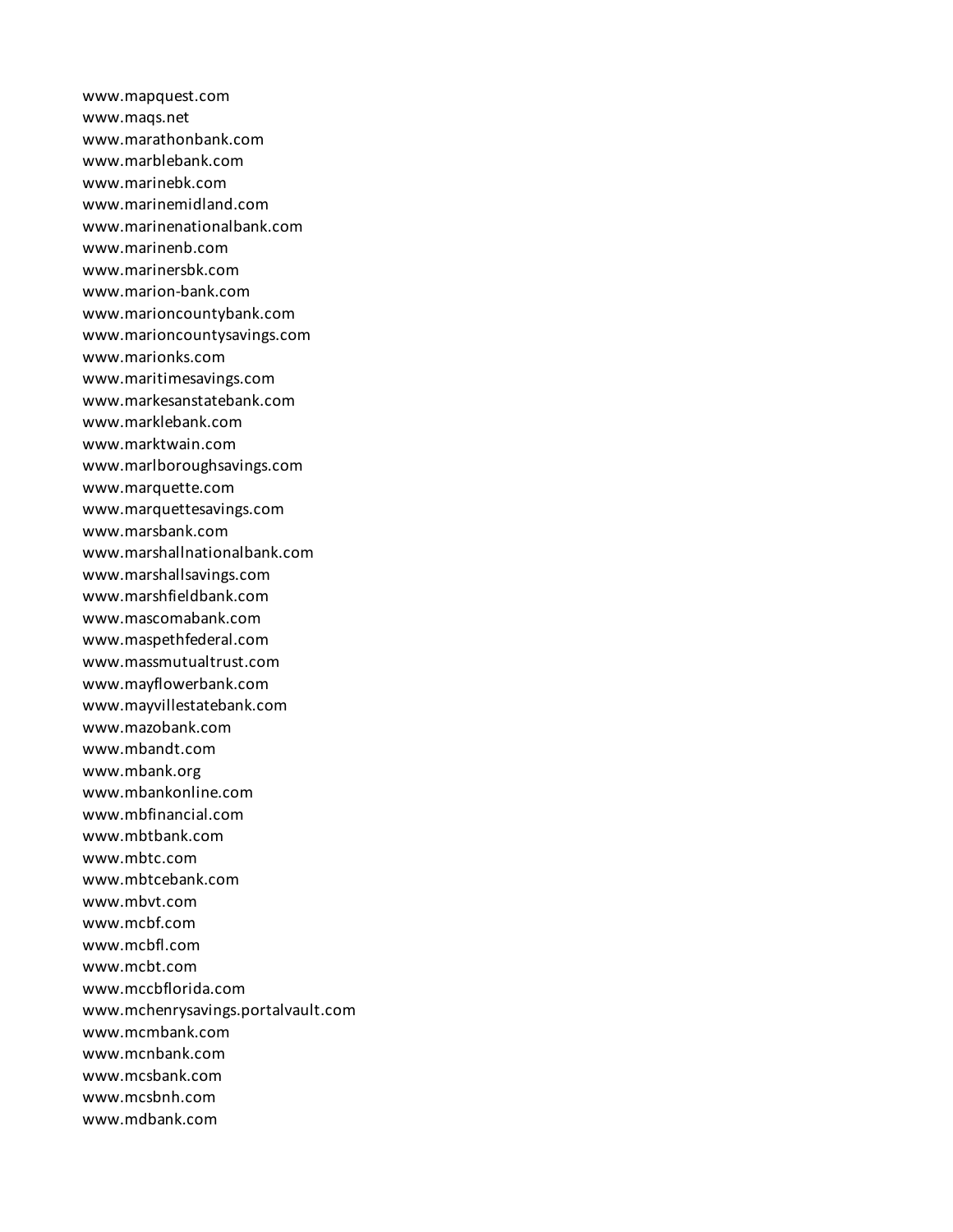www.mdfed.com www.meadecountybank.com www.mebanking.com www.mechanics-coop.com www.mechanicsb.com www.mechanicsbank.com www.mechanicsbankms.com www.mechanicssavings.com www.mechbank.com www.medfordbank.com www.megabank.com www.megabankusa.com www.megavision.net www.melbybank.com www.mellon.com www.melrosecoop.com www.members.aol.com www.members.socket.net www.members1st.org www.memphisfirstbank.com www.mena-ark.com www.mercantile.com www.mercantile.net www.mercantilebank.com www.mercantileweb.com www.mercbank.com www.mercersavings.com www.merchants-bank.com www.merchantsandfarmers.com www.merchantsbangor.com www.merchantsbank.com www.merchantsbank.net www.merchantsbankca.com www.merchantsbankcullman.com www.merchantsbankms.com www.merchantsbk.com www.merchantskittanning.com www.merchantsnat.com www.merchantsnational.com www.meridianbank.com www.meridianbanker.com www.merrickbank.com www.merrilllynch.com www.merrillmerchants.com www.merrimacbank.com www.mesabanetbank.com www.mesabankers.com www.mesillavalleybank.com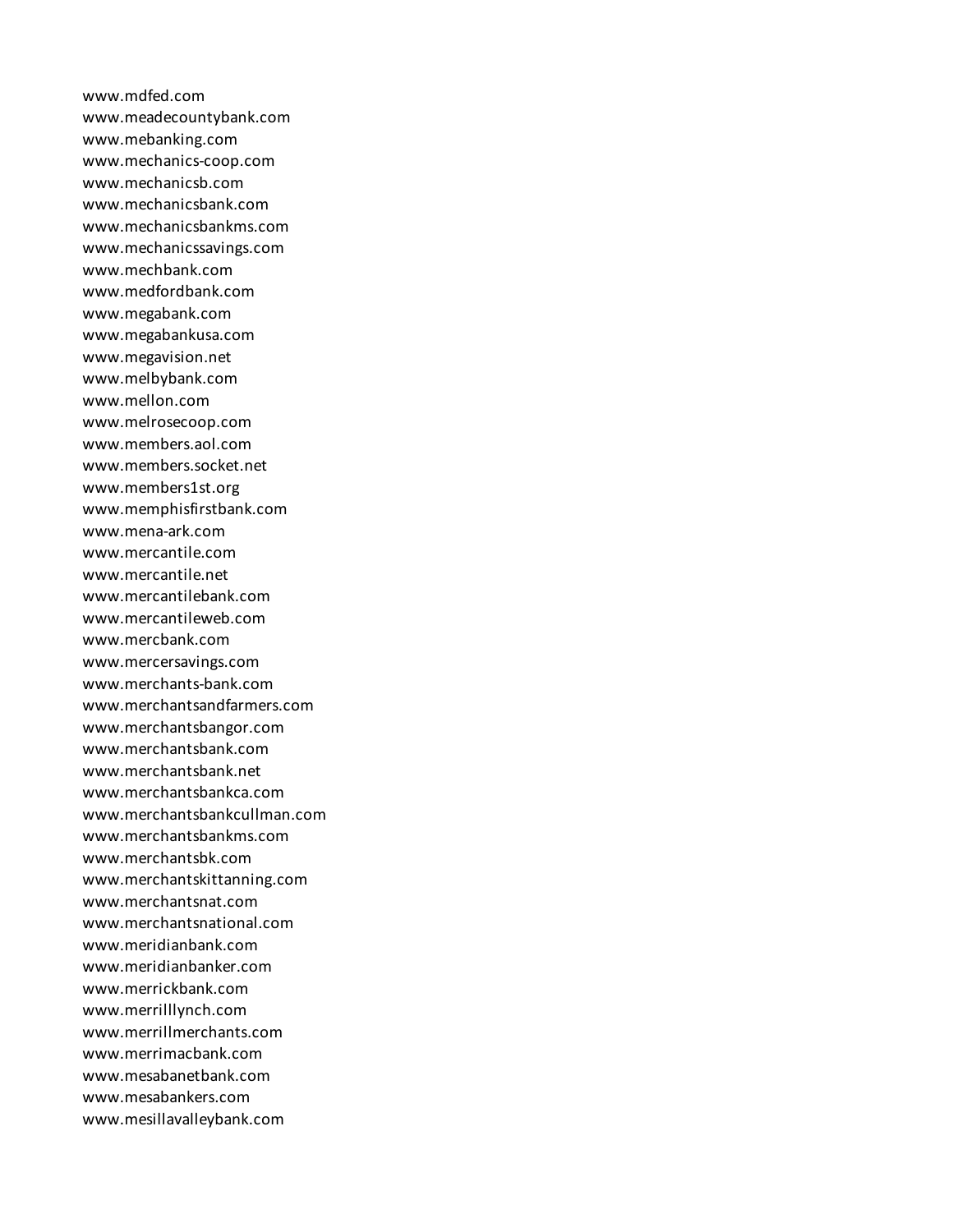www.metamorabank.com www.metb.com www.metbank.com www.metbankny.com www.metcalfbank.com www.metrobanker.com www.metrobankfl.com www.metrobankga.com www.metropolitanbank.com www.metterbankingco.com www.metuchensavingsbank.com www.metzbank.com www.mfbank.com www.mfbbank.com www.mfblinc.net www.mfbonline.com www.mfsbank.com www.mhbank.com www.mhtc.net www.mibanc.com www.mibank.com www.mibank.com102.html www.michigannational.com www.mid-missouribank.com www.midamericabank.com www.midamericabnk.com www.midamericanbank.com www.midcarolinabank.com www.midcity.com www.midcitybank.com www.middleburgbank.com www.middlesborofederalbank.com www.middlesexbank.com www.middletonbank.com www.midfirst.com www.midlandnb.com www.midnatbank.com www.midpennbank.com www.midsouthbank.com www.midstatefed.com www.midtownbank.biz www.midvalleybank.com www.midwaybank.com www.midwestbankcentre.com www.midwestbanks.com www.midwestfed.com www.midwestonebank.com www.midwestsavingsbank.com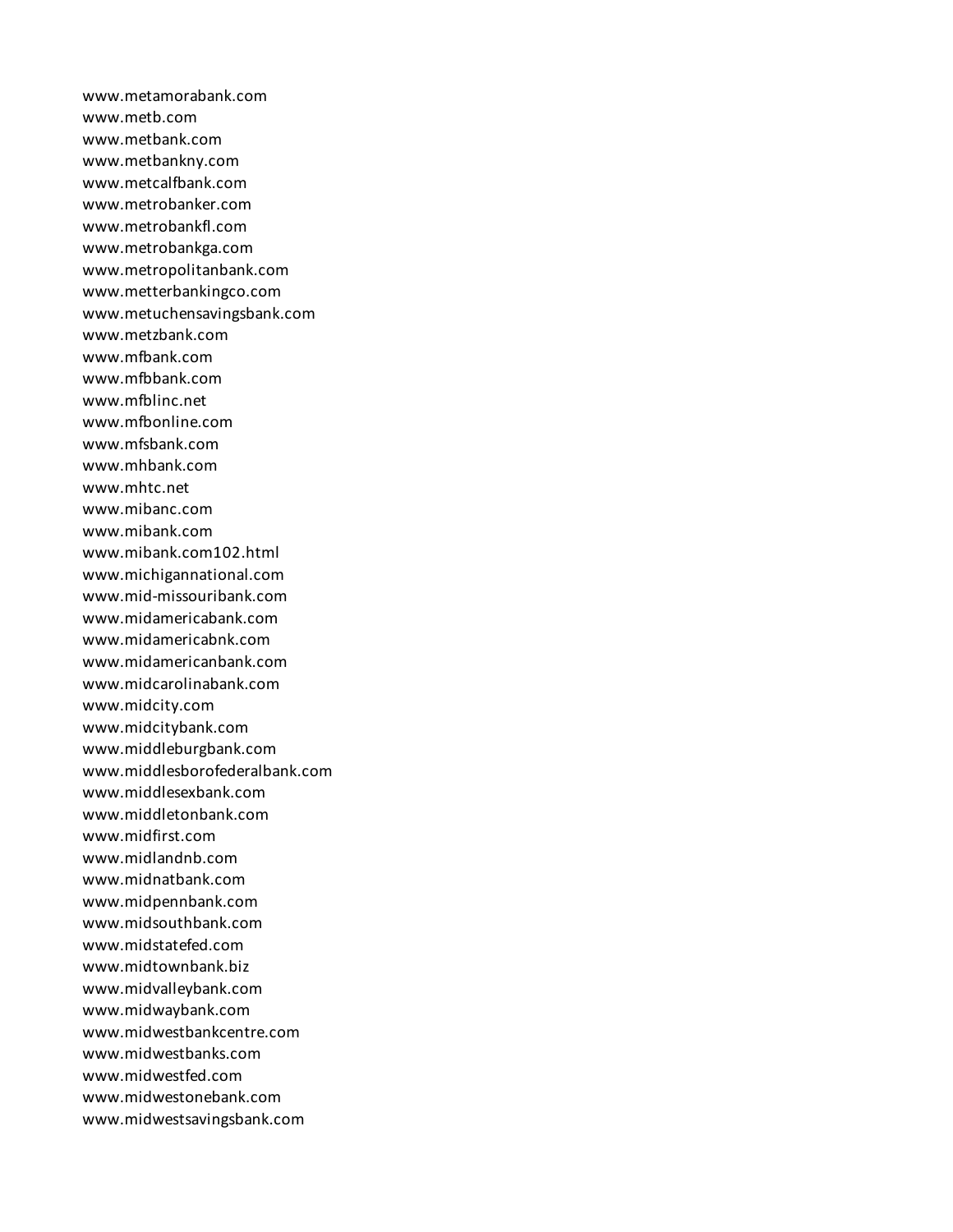www.midwisc.com www.miheritage.com www.milehighbanks.com www.milfordbank.com www.milfordfederal.com www.milfordnational.com www.millburysavings.com www.milledgevillebank.com www.millenniumbank.net www.millenniumbanking.com www.millingtonsb.com www.millscountymortgage.com www.millvillesavings.com www.milwaukeewesternbank.com www.mindenexchange.com www.minnequa.com www.minnwestbank.com www.minotolabank.com www.minsterbank.com www.missioncommunitybank.com www.mmbancorp.com www.mmbank.com www.mnb1.com www.mobank.com www.modcombank.com www.mohavestbank.com www.monadnockbank.com www.monarchbank.com www.monarchsavingsbank.com www.monitorbank.com www.monmouth.com www.monmouthcommunitybank.com www.mononabank.com www.monroebk.com www.monroecountybank.com www.monroesavings.com www.monsonsavings.com www.montecito.com www.montereybaybank.com www.montgomery.portalvault.com www.montrose-colo.com www.montsav.com www.morgan1st.com www.morganbank.net www.morganfederalbank.com www.morgankeegan.com www.morningsidebank.com www.morrisbl.com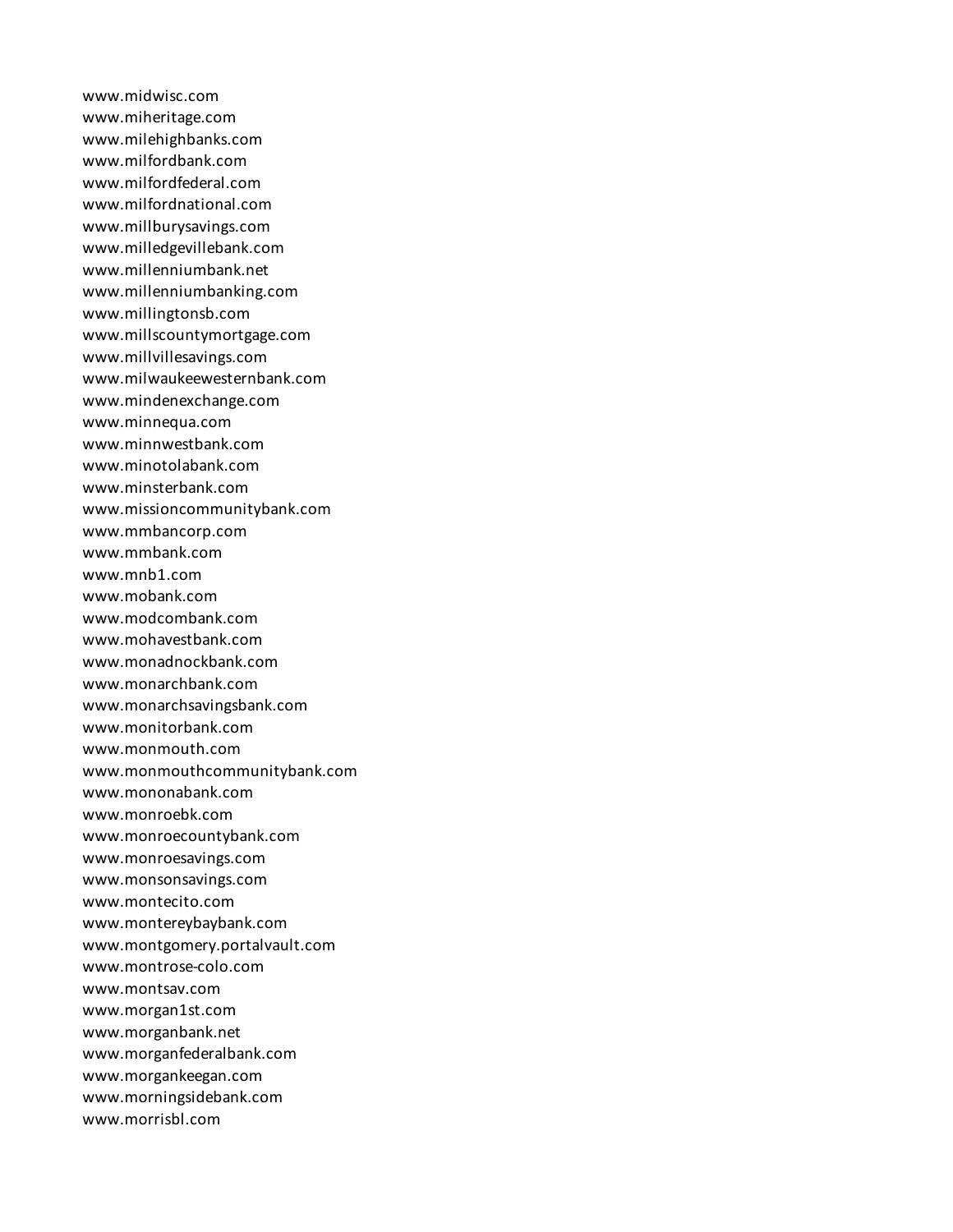www.morrisplan.com www.mostatebank.com www.moultrie.com www.moundcitybank.com www.mountain1st.com www.mountainbank.net www.mountainnationalbank.com www.mountainonefinancialpartners.com www.mountainstatesbank.com www.mountainwest-bank.com www.mountvernonbank.com www.mpbank.net www.mpbanktn.com www.mpbk.com www.mpnb.com www.ms-bank.com www.msbank.com www.msbbank.com www.msbir.com www.msbonline.com www.msdwt.com www.msnb.com www.mtbchicago.com www.mtmckinleybank.com www.mtnwestbank.com www.mtnwestbank.net www.mtownbank.com www.mtsouthwestbank.com www.mtwashingtonbank.com www.muncybank.com www.murphywall.com www.murraystatebank.com www.mutualfederal.com www.mutualfederalbankonline.com www.mutualofomahabank.com www.mutualsavings.com www.mutualsavings.net www.mutualsb.com www.mutualwave.com www.mvbank.com www.mvbankonline.com www.mvsb.com www.myalliancebank.com www.mybank.com www.mybank4.com www.mybankfirstunited.com www.mybankisgcb.com www.mybankpsb.com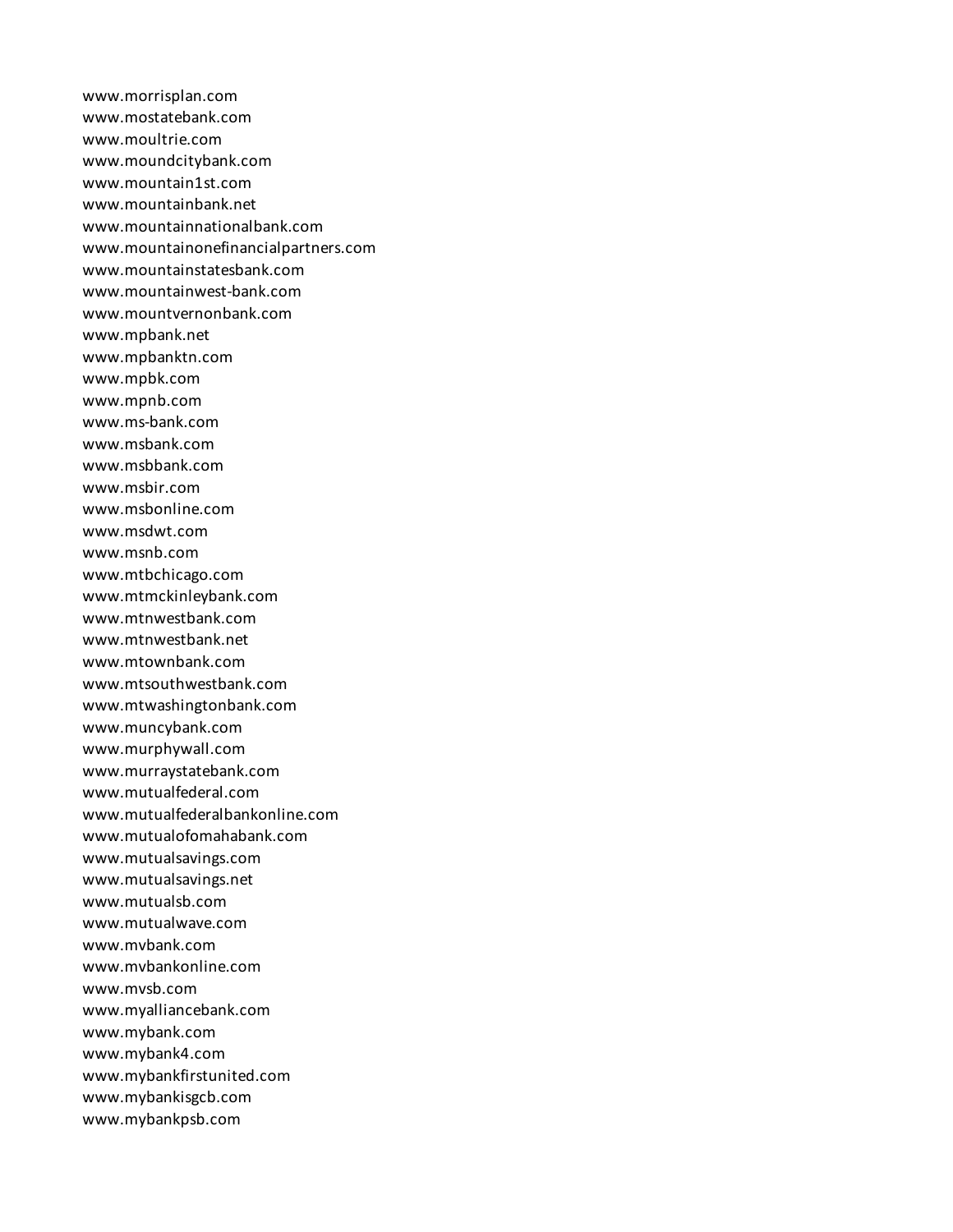www.mybanktracker.com www.mybwbank.com www.mycentralbank.com www.mycgb.com www.mycitrus.com www.mycitybank.com www.mycitynational.com www.mycommunitybank.com www.myfirstliberty.com www.myfnb.com www.myfsbdirect.com www.myfsbonline.com www.mygreatbank.com www.myintegritybank.com www.myiralender.com www.mylibertybank.com www.mymainstreetbank.com www.mynycb.com www.myperrybank.com www.mypinnacle.com www.myprovident.com www.mysouthwestbank.com www.myyesbank.com www.nabankco.com www.nanb.com www.nantucket.net www.nantucketbank.com www.narabank.com www.nasb.com www.natbk.com www.natickfederal.com www.national-city.com www.nationalbankmiddlebury.com www.nationalbankofalaska.com www.nationalbankofhastings.com www.nationalbanksc.com www.nationalcapitalbank.com www.nationalcity.com www.nationalcitybank.com www.nationsbank.com www.natlbankofcommerce.com www.natlbk.com www.natpennbank.com www.naturecoastbank.com www.naugatucksavingsbank.com www.nazarethnatlbank.com www.nbank.com www.nbarizona.com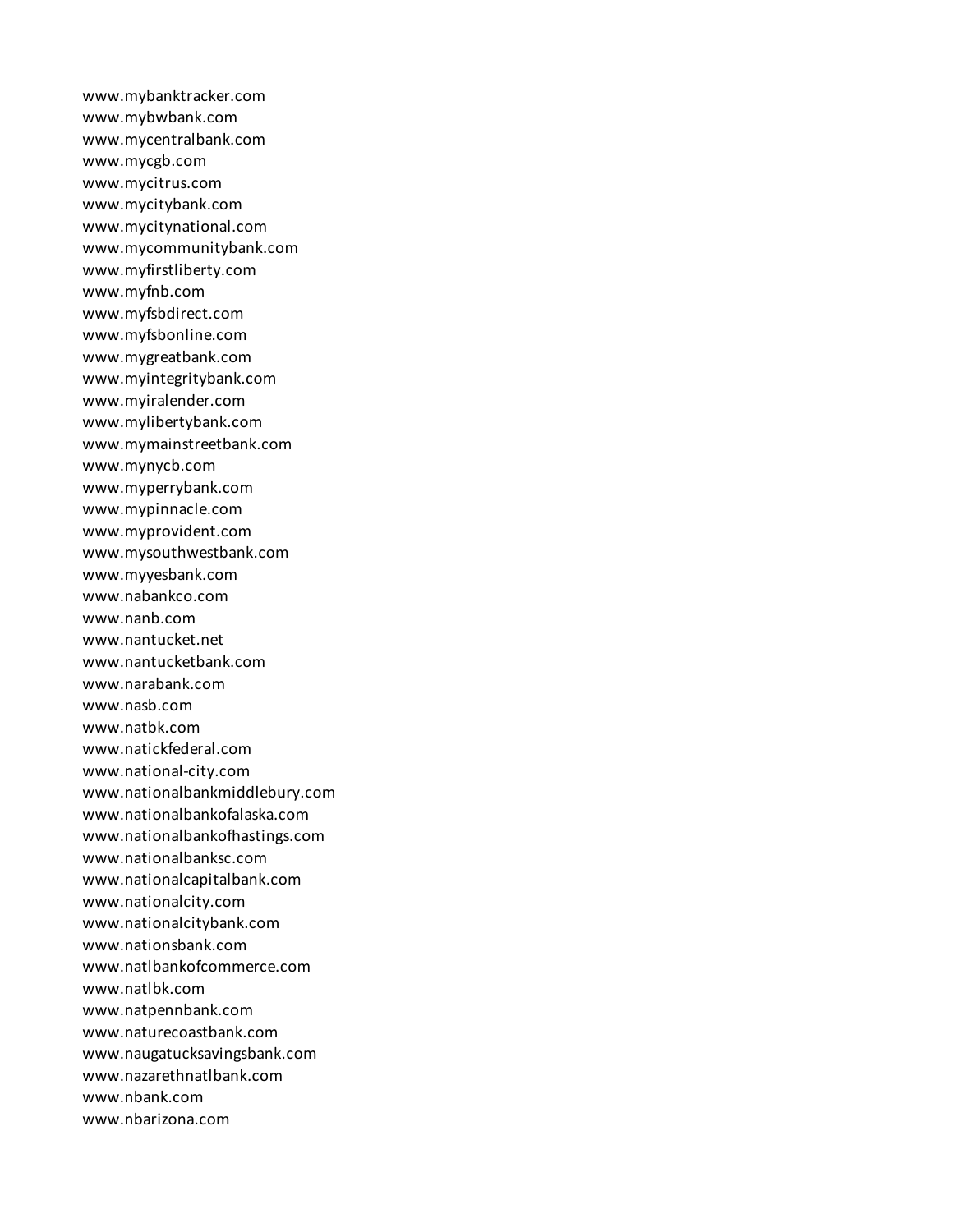www.nbbank.com www.nbcal.com www.nbcbank.com www.nbcok.com www.nbdcbank.com www.nbebancshares.com www.nbgeneva.com www.nbne.com www.nbnyc.com www.nbofc.com www.nboh.com www.nbotbank.com www.nbronline.com www.nbrs.com www.nbscnj.com www.nbstamford.com www.nbtbank.com www.nbtc.com www.nbtdirect.com www.ncb.com www.ncbanking.com www.ncbsavingsbank.com www.ncnbank.com www.nctrust.com www.nebat.com www.neblink.com www.nebraskalandbank.com www.nebraskastatebank.com www.necbancorp.com www.needhambank.com www.neffsnatl.com www.neoshosavings.com www.nesqsavingsbank.com www.netbank.com www.netcom.com www.netdsb.com www.netfnb.com www.netins.net www.netteller.com www.networkbankusa.com www.nevadabankandtrust.com www.nevadacommercebank.com www.nevadafirstbank.com www.newalbinsavingsbank.com www.newalliancebank.com www.newbuffalosavings.com www.newburyportbank.com www.newcenturybank.com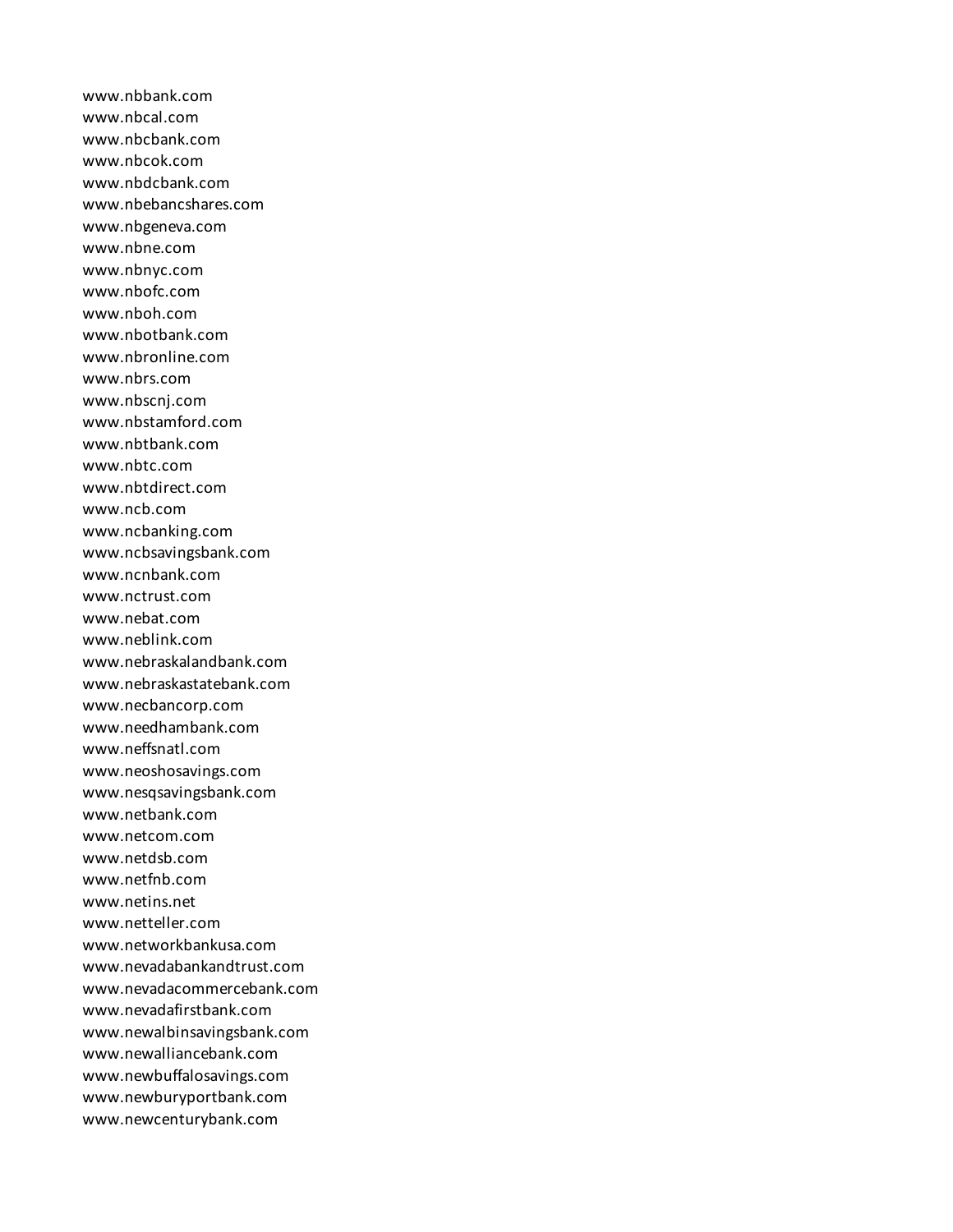www.newcenturybank.net www.newcenturybanknc.com www.newcenturybk.com www.newcitybankchicago.com www.newcommercebank.com www.newerabank.com www.newfb.com www.newfieldbank.com www.newfrontierbank.com www.newlibertybank.com www.newmarketbank.com www.newmil.com www.newnancowetabank.com www.newpeoplesbank.com www.newportfederal.com www.newresourcebank.com www.newsouthfederal.com www.newtontrust.com www.newtownsavingsbank.com www.newtripolibank.net www.newwashbank.com www.newwindsorbank.com www.nexitybank.com www.nextcard.com www.nfnb.abcbank.com www.ngbank.com www.nhomebank.com www.nhsb.com www.nisc.net www.nittanybank.com www.njacksonbank.com www.njmbank.com www.nlsb.com www.nmb-t.com www.nmbank.com www.nmsb.com www.nmtrust.com www.nnb-krny.com www.nnbnet.com www.norcrownbanknj.com www.norrybank.com www.norstates.com www.northadamsbank.com www.northamericanbank.com www.northamptoncoop.com www.northbrookbank.com www.northcentralbank.com www.northcoastbank.com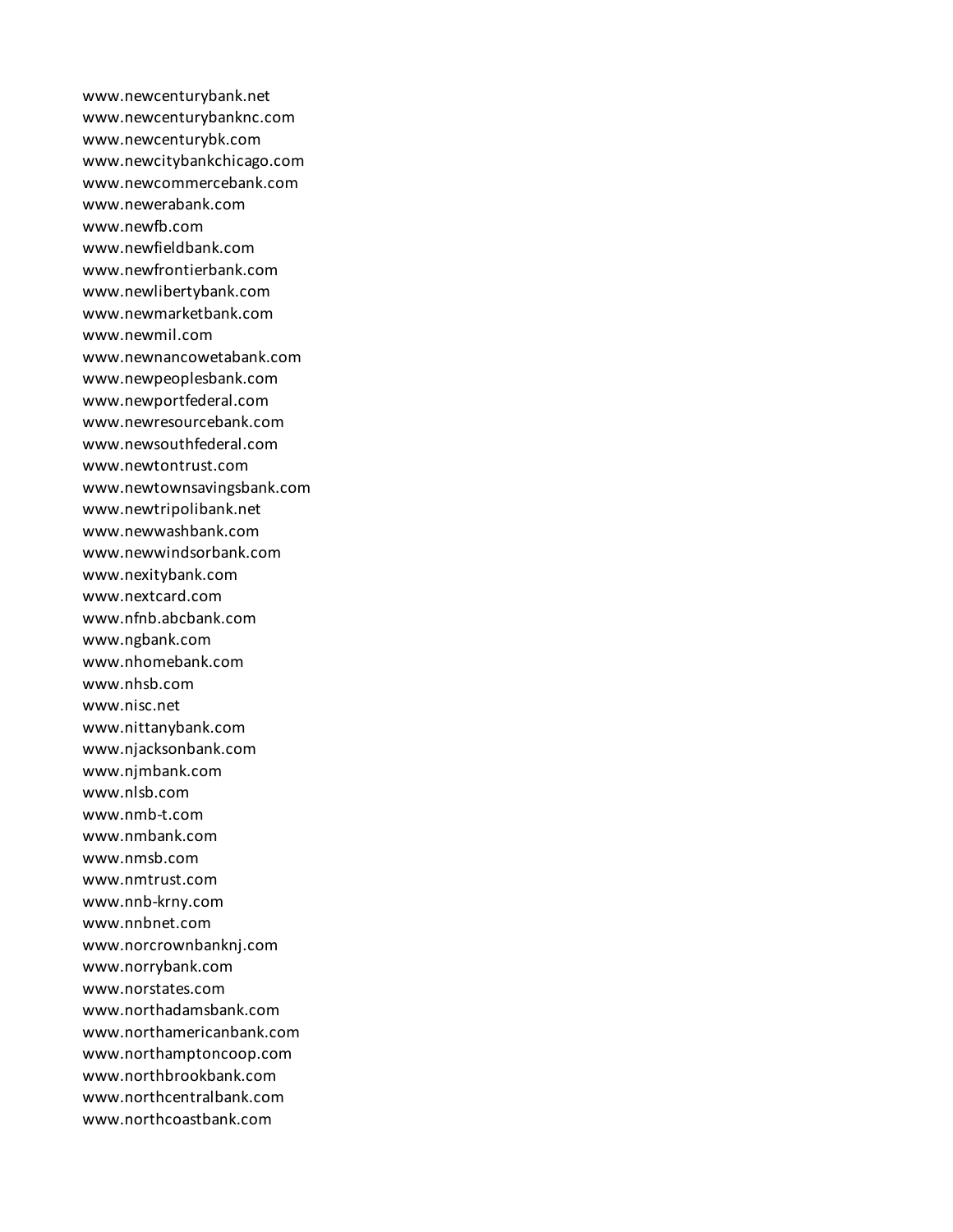www.northcommunitybank.com www.northcountrysavings.com www.northeastbank-mn.com www.northeastonsavingsbank.com www.northeastsecuritybank.com www.northernnationalbank.com www.northernsavings.com www.northernstatebank.com www.northerntrust.com www.northestbank.com www.northfederal.com www.northforkbank.com www.northgabank.com www.northrim.com www.northshore-bank.com www.northshorebank.com www.northshoretrust.com www.northsidebank.com www.northsidebankandtrust.com www.northstarathome.com www.northstarbank.com www.northstarbankna.com www.northstarbankwa.com www.northstatebank.com www.northview.com www.northviewbank.com www.northwaybank.com www.northwestbank.com www.northwesternbank.com www.northwestfederal.com www.northwoodsbank.com www.norwaybank.com www.norwaysavingsbank.com www.norwest.com www.norwichsave.com www.norwoodbank.com www.novasavingsbank.com www.novb.com www.npbank.com www.npbi.com www.nrnb.com www.ns.htc.net www.nsbank.com www.nsbbank.com www.nsbov.com www.nsbvt.com www.nscombank.com www.ntrs.com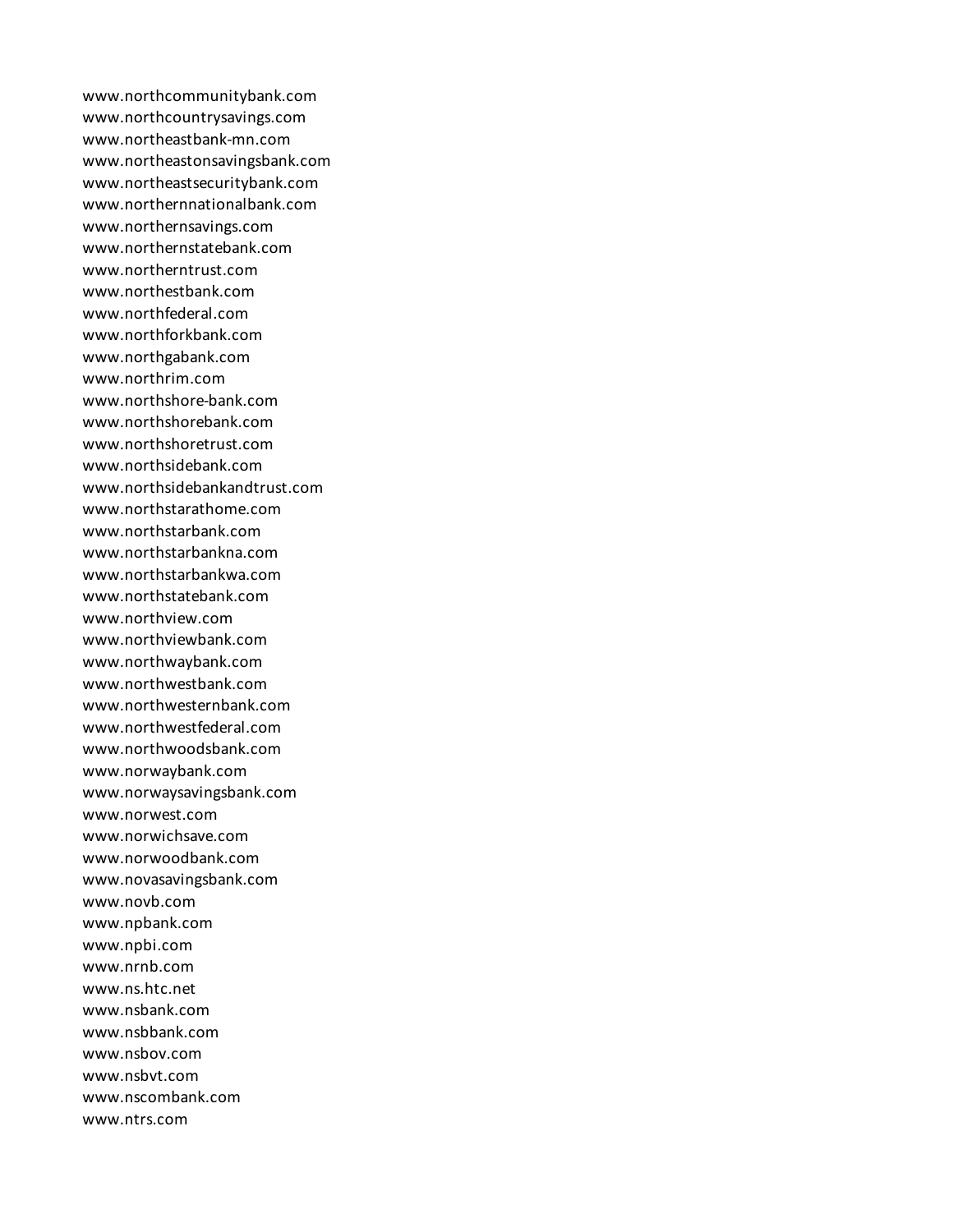www.nubk.com www.nutmegfederal.com www.nvbank.com www.nvboh.com www.nvebank.com www.nvsl.com www.nwcommunitybank.com www.nwib.com www.nwsb.com www.nwsbonline.com www.nwsbt.com www.ny.frb.org www.oakbankonline.com www.oakhillbanks.com www.oaklandbank.com www.oaklandcommerce.com www.oaklawnbank.com www.obafederal.com www.obannonbank.com www.obb.com www.ocalanationalbank.com www.occ.gov www.oceanbank.com www.oceanfirst.com www.oceannationalbank.com www.oceansidebank.com www.ochome.com www.ocsavings.com www.ocsb.com www.ocsbank.com www.ocvbank.com www.ocwen.com www.ohioheritage.com www.ohiosavings.com www.ohnward.com www.oibank.com www.okeybank.com www.oknb.com www.okstatebank.com www.olathestatebank.com www.oldecypressbank.com www.oldflbank.com www.oldforgebankpa.com www.oldfortbank.com www.oldlinebank.com www.oldnational.com www.oldpoint.com www.olyfed.com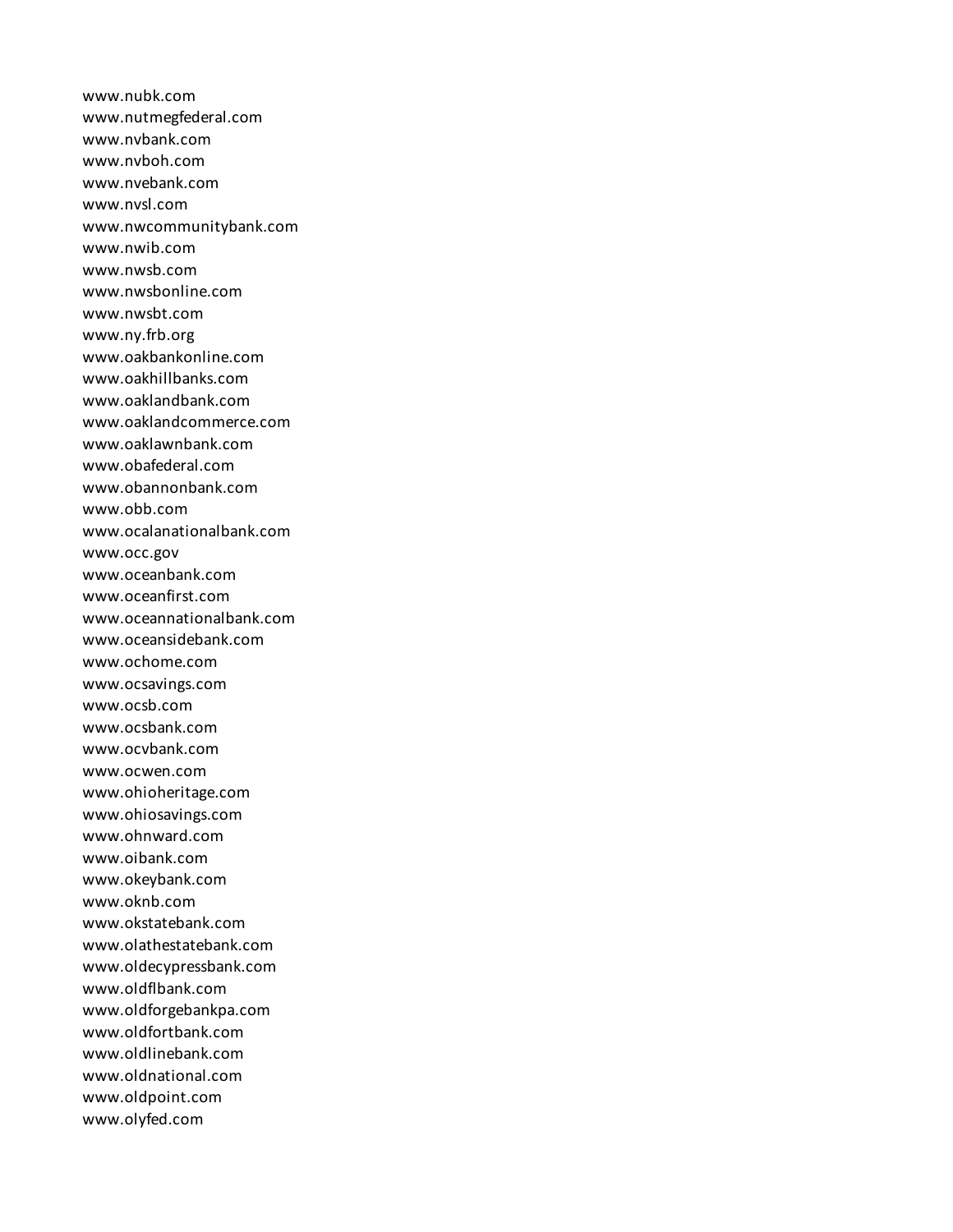www.omahastate.com www.omnibank.com www.omnibankna.com www.omnibk.com www.onb.abcbank.com www.onbank.com www.onebank.com www.oneidabank.com www.onevalley.com www.onlinelcsb.com www.onlinewsb.com www.opbc.com www.optimumbank.com www.orangeburgnationalbank.com www.orangecountytrust.com www.oregonbusinessbank.com www.oregontrailbank.com www.oritani.com www.orrstown.com www.osagebank@molakes.com www.ossianstatebank.com www.oswegobank.com www.ottawasavings.com www.ourbank.com www.ourworld.compuserve.com www.ovbc.com www.ovcb.com www.owb.com www.owencom.com www.oxbc.com www.oxford-bank.com www.ozarkbank.com www.ozaukeebank.com www.ozkmtnbank.com www.pabanco.com www.pacapital.com www.pacbank.com www.paccrest.com www.pacesetter-bank.com www.pacificabank.com www.pacificbank.com www.pacificglobalbank.com www.pacificliberty.com www.pacificstatebank.com www.pacifictrustbank.com www.paducahbank.com www.pagecountystatebank.com www.pages.prodigy.com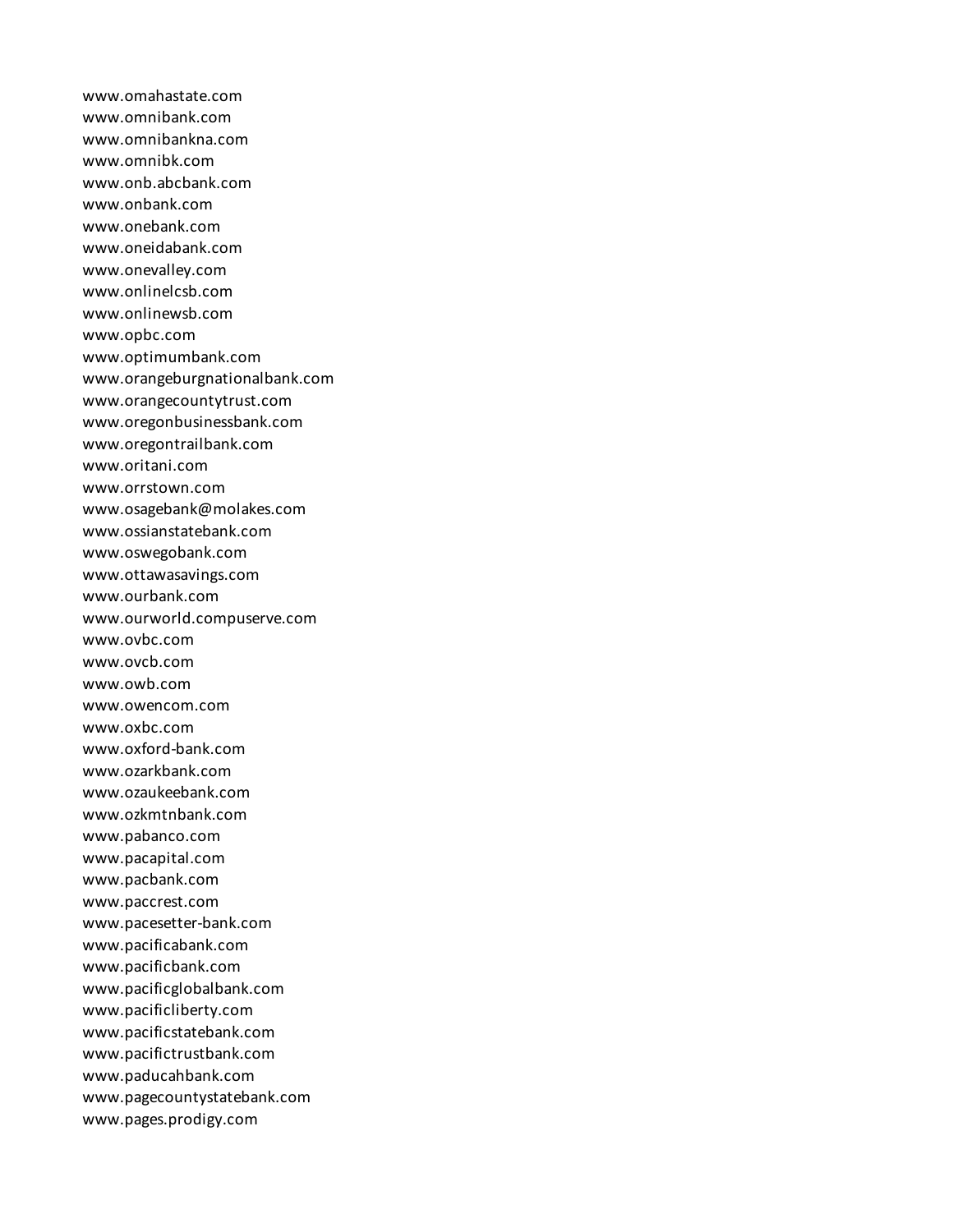www.palisadebank.com www.palmbeachnationalbank.com www.palmettobank.com www.palmettoheritagebank.com www.palmyrastatebank.net www.palosavingsbank.com www.palosbank.com www.panorastatebank.com www.papercitysavings.com www.paragonbank.com www.paragoncommercial.com www.parallel.tzo.com www.paramountbank.com www.parishnational.com www.parisnational.com www.park-bank.com www.parkavenuebank.com www.parkbank.com www.parkbankmilwaukee.com www.parkebank.com www.parknationalbank.com www.parknatl.com www.parkstate.com www.parkstatebank.com www.parkvale.com www.parkwaybank.com www.partnersbank.com www.partnerstrust.com www.passumpsicbank.com www.pastatebank.com www.patapscobank.com www.pathfinderbank.com www.patriotbank.com www.pattersonstatebank.com www.pavilionbank.com www.paynecountybank.com www.pbbanking.com www.pbcbank.com www.pbcbonline.com www.pbck.com www.pbfco.com www.pbibank.com www.pbkc.com www.pbkconline.com www.pbknc.com www.pbminn.com www.pbnb.net www.pbnk.com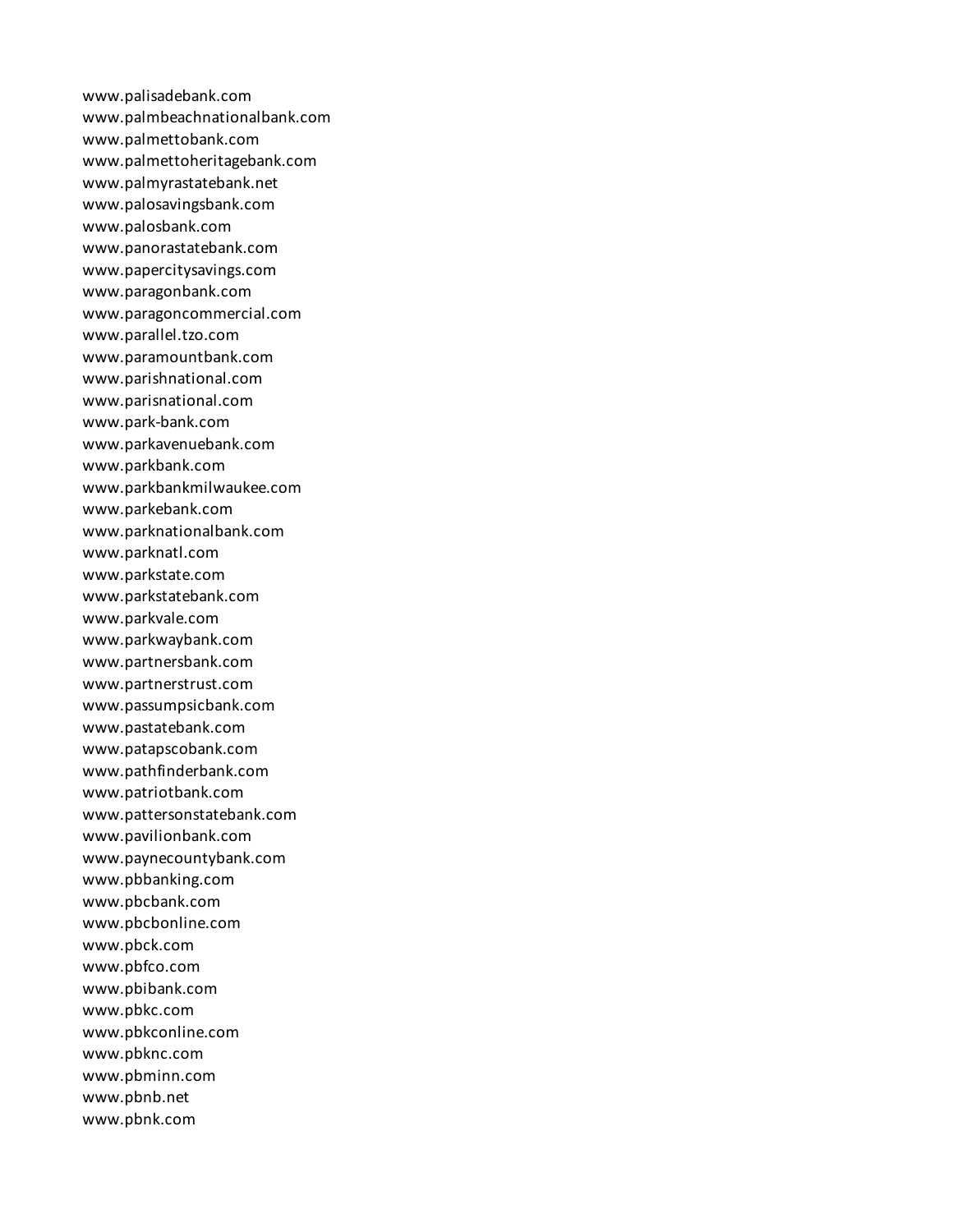www.pbok.net www.pbtc.net www.pbtok.com www.pcb-net.com www.pcbancorp.com www.pcbanker.com www.pcbb.com www.pcbbank.com www.pcbionline.com www.pcbna.com www.pcbonline.net www.pcbsm@citynet.net www.pcnb.net www.pdnb.com www.peakbank.com www.pebank.com www.peconic.net www.pelicannational.com www.pemibank.com www.penbank.com www.penderstate.com www.pendletonfederal.com www.peninsulabank.com www.peninsulanetbank.com www.pennfsb.com www.pennlibertybank.com www.pennsecurity.com www.pennsvillenb.com www.peoples-corydon.com www.peoples-federal.com www.peoples-state-bank.com www.peoples.com www.peoplesbanc.com www.peoplesbancorp.com www.peoplesbank-ms.com www.peoplesbank-tn.com www.peoplesbank-wa.com www.peoplesbank.org www.peoplesbankal.com www.peoplesbankbyrdstown.com www.peoplesbankcoldwater.com www.peoplesbankky.com www.peoplesbankla.com www.peoplesbankmtw.com www.peoplesbanknc.com www.peoplesbanknet.com www.peoplesbankofcoffeecounty.com www.peoplesbankofcommerce.com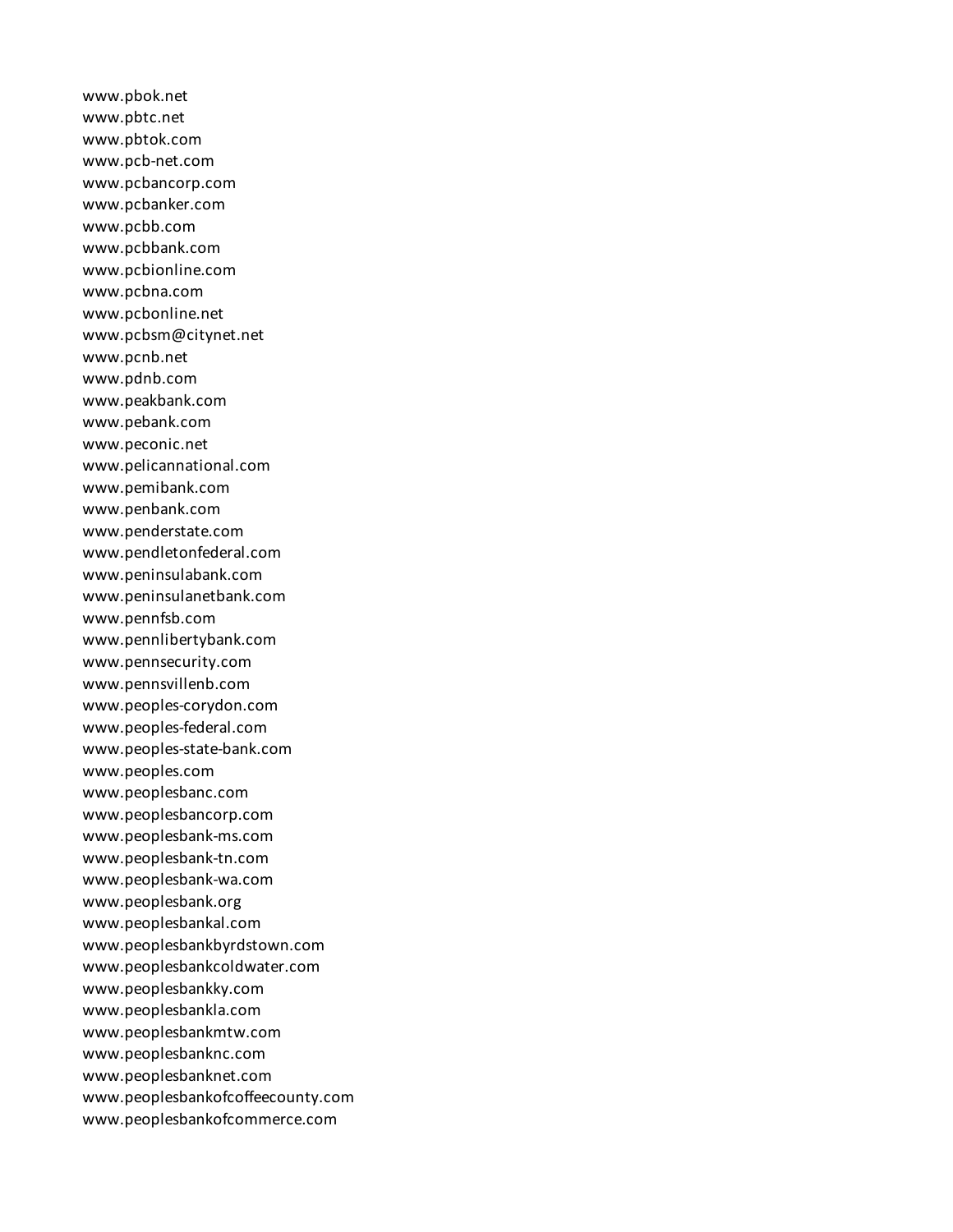www.peoplesbankoftompkinsville.com www.peoplesbankonline.com www.peoplesbankpa.com www.peoplesbanks.com www.peoplesbanksb.com www.peoplesbanksc.com www.peoplesbanksouth.com www.peoplesbanksunman.com www.peoplesbankus.com www.peoplesbankwi.com www.peoplesbk.com www.peoplesbt.com www.peoplescommercial.com www.peoplescommunitystatebank.com www.peoplesexchangebk.com www.peoplesfederal.com www.peoplesfinancial.com www.peoplesfirst.com www.peoplesflorida.com www.peoplesgraceville.com www.peopleshazard.com www.peoplesheritage.com www.peopleshomesavings.com www.peoplesnatbank.com www.peoplesnational.com www.peoplesnationalbank.com www.peoplesnationalbankpnb.com www.peoplesnb.com www.peoplesonline.com www.peoplesoxford.com www.peoplesripley.com www.peoplessavingsandloan.com www.peoplessavingsbank.com www.peoplessecuritybank.com www.peoplessouthern.com www.peoplesstate-nd.com www.peoplesstate.com www.peoplesstatebank.com www.peoplesstatemanito.com www.peoplestellcity.com www.peoplestrustbk.com www.peoplestrustco.com www.peotonebank.com www.pepperelltrust.com www.perkinsstatebank.com www.permanentbank.com www.perpetualsavings.com www.perrycounty.com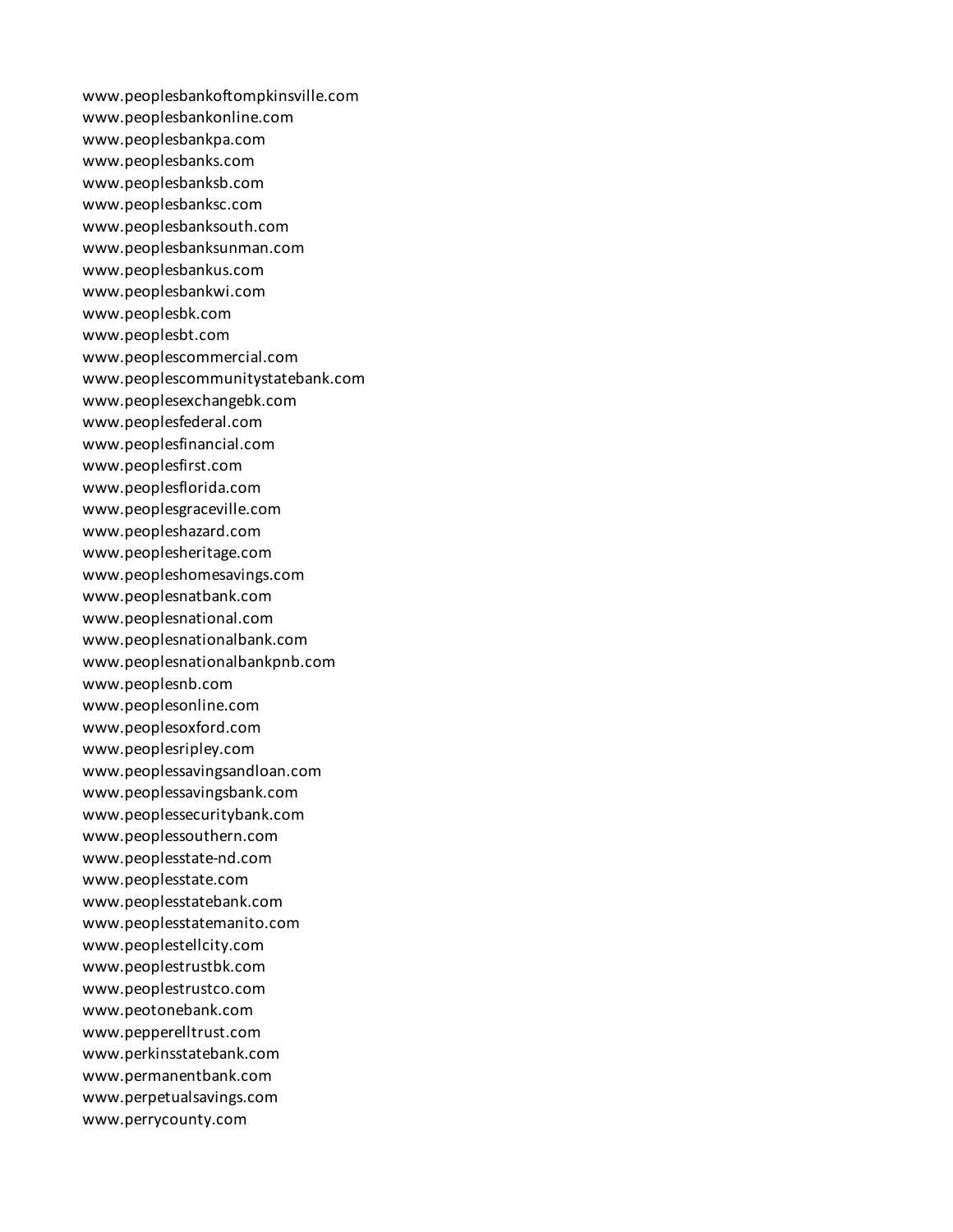www.perrystatebank.com www.perrystatebk.com www.pfsb.com www.pgbank.com www.pgfsb.com www.phelpscountybank.com www.phenix-girard.com www.philadelphiatrust.com www.phoenixfed.com www.pibank.com www.piedmontbank.com www.piedmontfederal.com www.piercebank.com www.pigeonbank.com www.piggottstatebank.com www.pilgrimco-op.com www.pilotgrovesavingsbank.com www.pinebank.net www.pinecitybank.com www.pinedalebank.com www.pinehurstbank.com www.pineislandbank.com www.pineries.com www.pineriverstatebank.com www.pinnaclebancshares.com www.pinnaclebank-fl.com www.pinnaclebankusa.com www.pinnbank.com www.pioneer-bank.com www.pioneeramerican.com www.pioneerbank.net www.pioneerbankandtrust.com www.pioneerbankfsb.com www.pioneerbanks.com www.pioneerbankstl.com www.pioneerbnk.com www.pioneerfed.com www.pioneerfederal.com www.pioneersb.com www.piscataqua.com www.pittsfield-coop.com www.plainsbank.com www.plantationfederal.com www.planters-bank.com www.plattevalleybank.com www.plattsmouthbank.com www.plazaparkbank.com www.plumasbank.com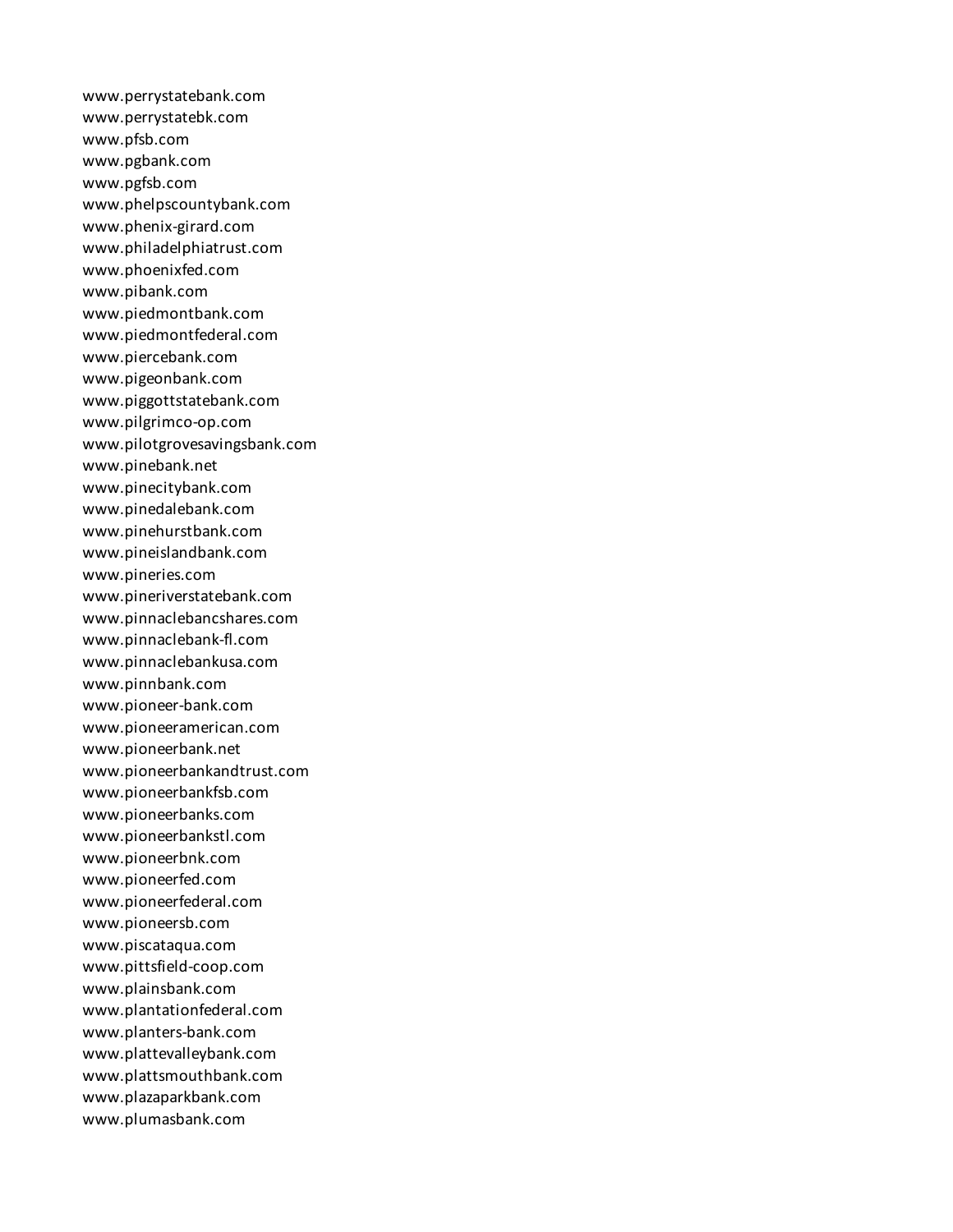www.plus.google.com www.plusintbank.com www.plymouthsavings.com www.pmbank.com www.pnb-kewanee.com www.pnb.com www.pnbdirect.com www.pnbmora.com www.pnbnet.com www.pnbon.com www.pnc.com www.pncbank.com www.pnwbank.com www.pobank.com www.pocavalleybank.com www.poconocommunitybank.com www.pointebank.com www.polkcountybank.com www.poloniabank.com www.polsonbank.com www.poncedeleonbank.com www.ponyexpr.com www.ponyexpressbank.com www.popularbank.com www.portagebank.com www.portagecommerce.com www.portagecountybank.com www.portal.fxfn.com www.portal.netzee.com www.portalesnb.com www.potomacbank.com www.pottsville.com www.powellbank.com www.powellvalleybank.com www.poweshiekbank.com www.ppbi.com www.ppnb.com www.prairiebank.com www.prairiestatebank.com www.prairiestatebank.net www.preferredbank.com www.premierbank.com www.premierbanker.com www.premierbanking.com www.premierbankonline.com www.premierbanks.com www.premierbankusa.com www.premierbnk.com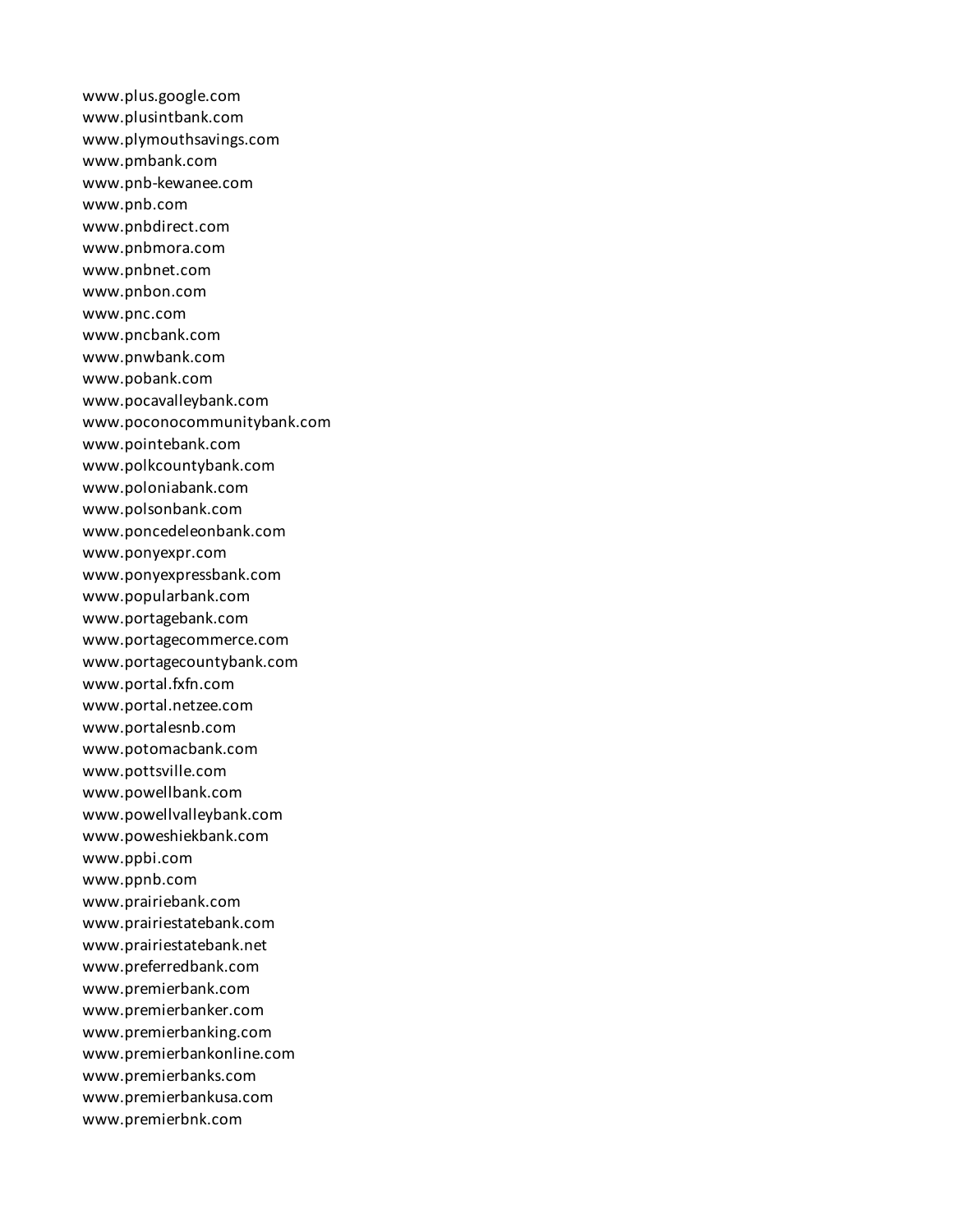www.premiercommunity.com www.premiercommunitybankswfl.com www.premierservicebank.com www.premiervalleybank.com www.premierwestbank.com www.premierwilmette.com www.premium.com www.presidential.com www.prestigebank.com www.prideinamerica.beaconfederal.com www.primealliancebank.com www.primebank.com www.primesouthbank.com www.principal.com www.prinsbank.com www.prioritybank.com www.priorlake.com www.privatebank.com www.privatebk-stl.com www.privatebk.com www.privest.com www.profilebank.com www.progbank.com www.progressbank.com www.progressbankmo.com www.progressivebank.com www.progressiveozarkbank.com www.progrowth.com www.promistar.com www.prosperanbank.com www.prosperitybank.com www.prosperitybankva.com www.provbank.com www.providencebank.com www.provident-bank.com www.providentbanking.com www.providentbankmd.com www.providentnj.com www.providentonline.com www.providentstatebank.com www.providian.com www.provincebankers.com www.prtel.com www.prudential.com www.prudentialsavingsbank.com www.prvb.com www.psb-ebank.com www.psbank.com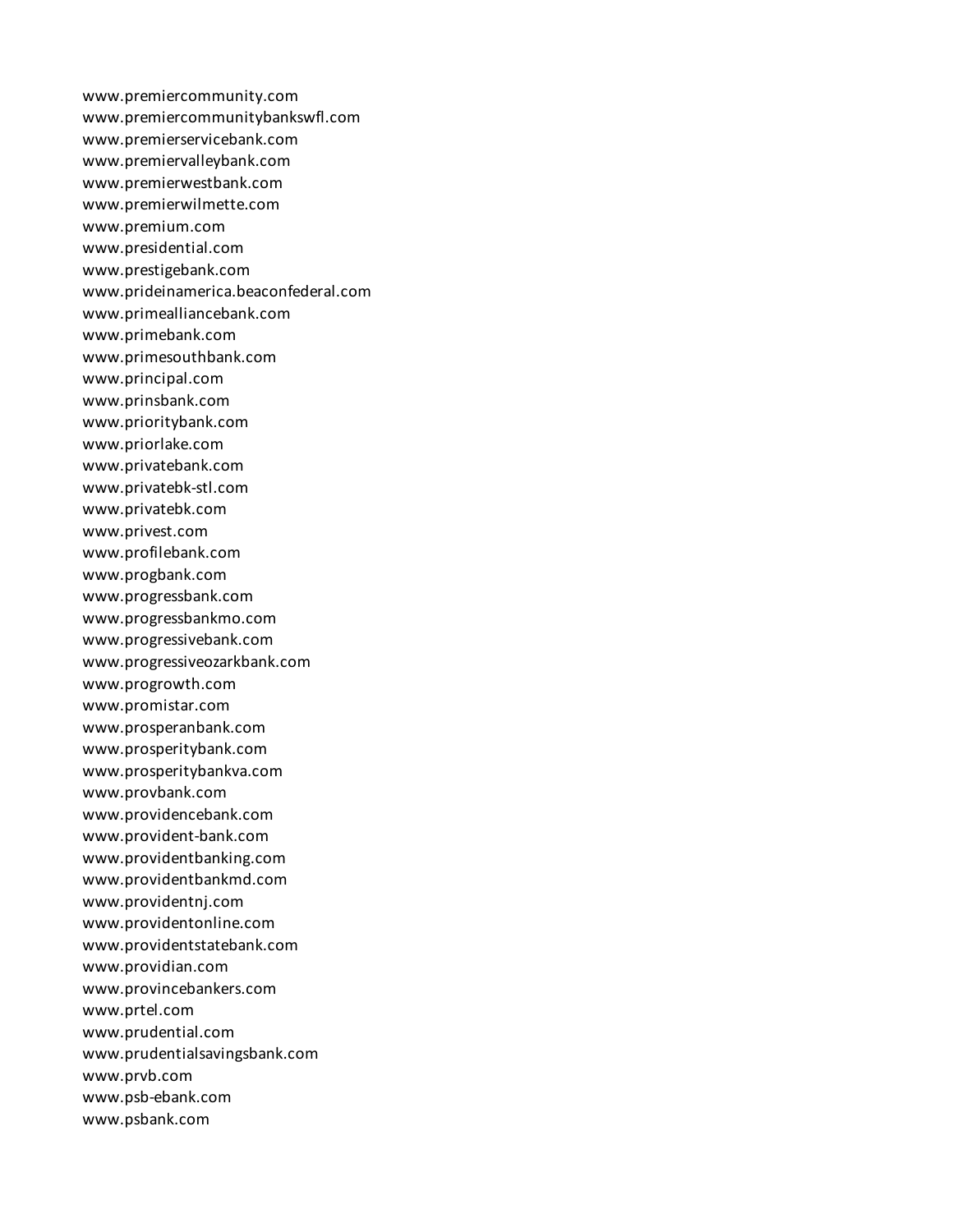www.psbanktruman.com www.psbaugusta.com www.psbbank.com www.psbky.com www.psbmarengo.com www.psbnetbank.com www.psbnewton.com www.psbtrust.com www.psbwesthope.com www.ptsbank.com www.pubbank.com www.pulaskibank.com www.pulaskibankstl.com www.pullmanbank.com www.putnamsavings.com www.puyallupvalleybank.com www.pvis.com www.pvnational.com www.pvnbank.com www.pvsb.com www.pwbonline.com www.pwcbanks.com www.pwnb.com www.pwsb.com www.pyramaxbank.com www.qcbt.com www.qcfb.com www.qcsb.com www.qnb.com www.quailcreekbank.com www.quincystatebank.com www.rabobankamerica.com www.rainierpac.com www.ramapobank.com www.ramseybank.com www.ranchersbanks.com www.randallstory.com www.randolphbank.com www.randolphsavings.com www.rantoulfirst.com www.ravenswoodbank.com www.rbcbankusa.com www.rcbank.com www.rcbk.com www.rcbna.com www.rcn.com www.readingcoop.com www.realpeoplebank.com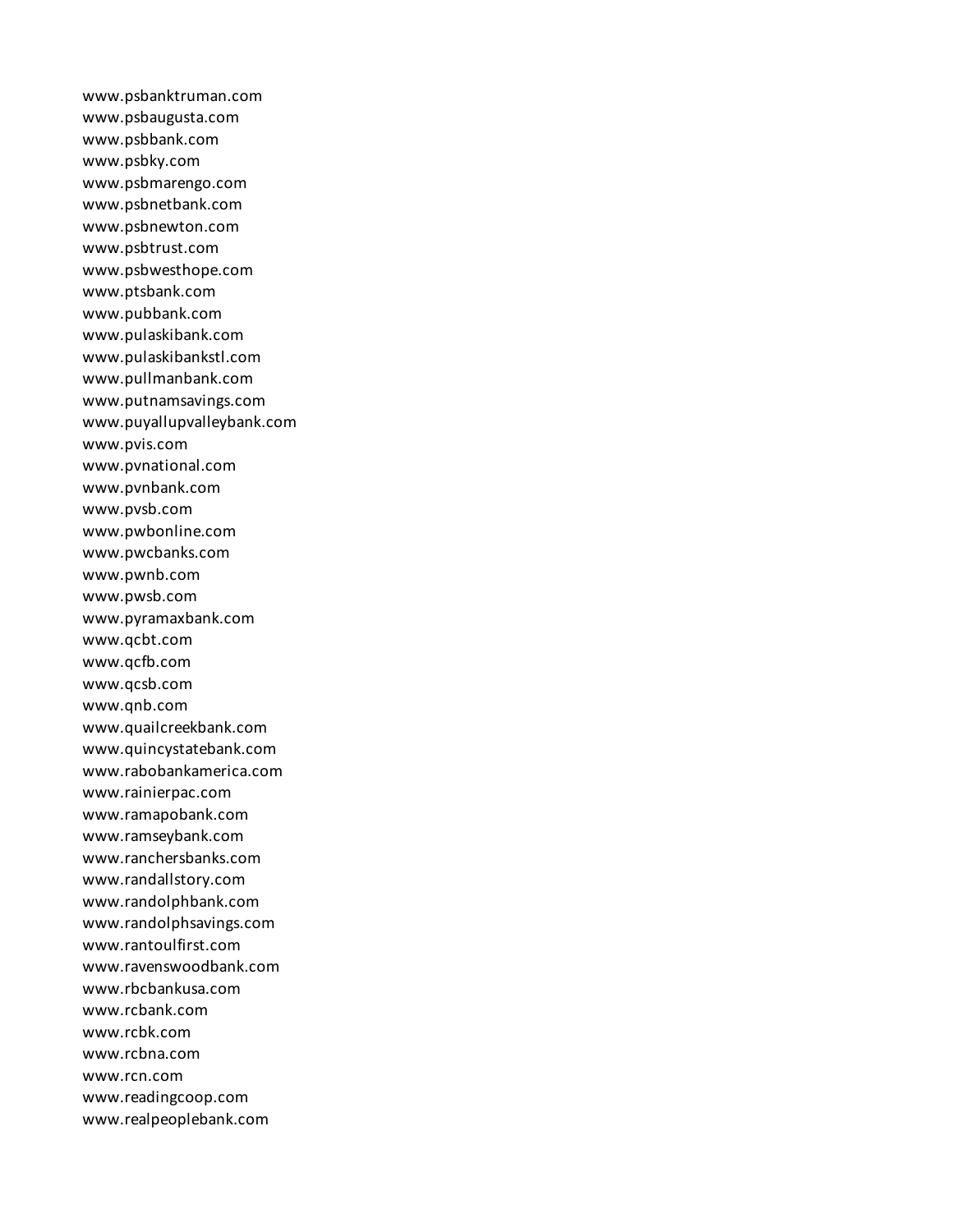www.realpeoplerealanswers.com www.red-e-cash.com www.redcedarbank.com www.redcent.com www.reddingbankofcommerce.com www.redibank.com www.redmondbank.com www.redoakbank.com www.redriverbank.com www.redriverbank.net www.redrockcommunity.com www.redwoodnationalbank.com www.regal-bank.com www.regalbank.com www.regencybank.com www.regencysavings.com www.regentsbank.com www.regionalbank.com www.regionalmissouri.com www.regions.com www.regionsbank.com www.reliabank.com www.reliance-federal.com www.reliancebank.com www.reliancebanking.com www.reliancebankstl.com www.reliastar.com www.remindernet.com www.renasantbank.com www.republic-bank-inc.com www.republicbancorp.com www.republicbank.com www.republicbankfl.com www.republicebank.com www.republicnorman.com www.republicsecuritybank.com www.resourcebank.com www.resourcebankonline.com www.resourcebk.com www.rfstatebank.com www.rhbank.com www.rhinebecksavings.com www.ribank.com www.richfieldbank.com www.richlandbank.com www.richlandbank.net www.richlandcountybank.com www.richwoodbank.com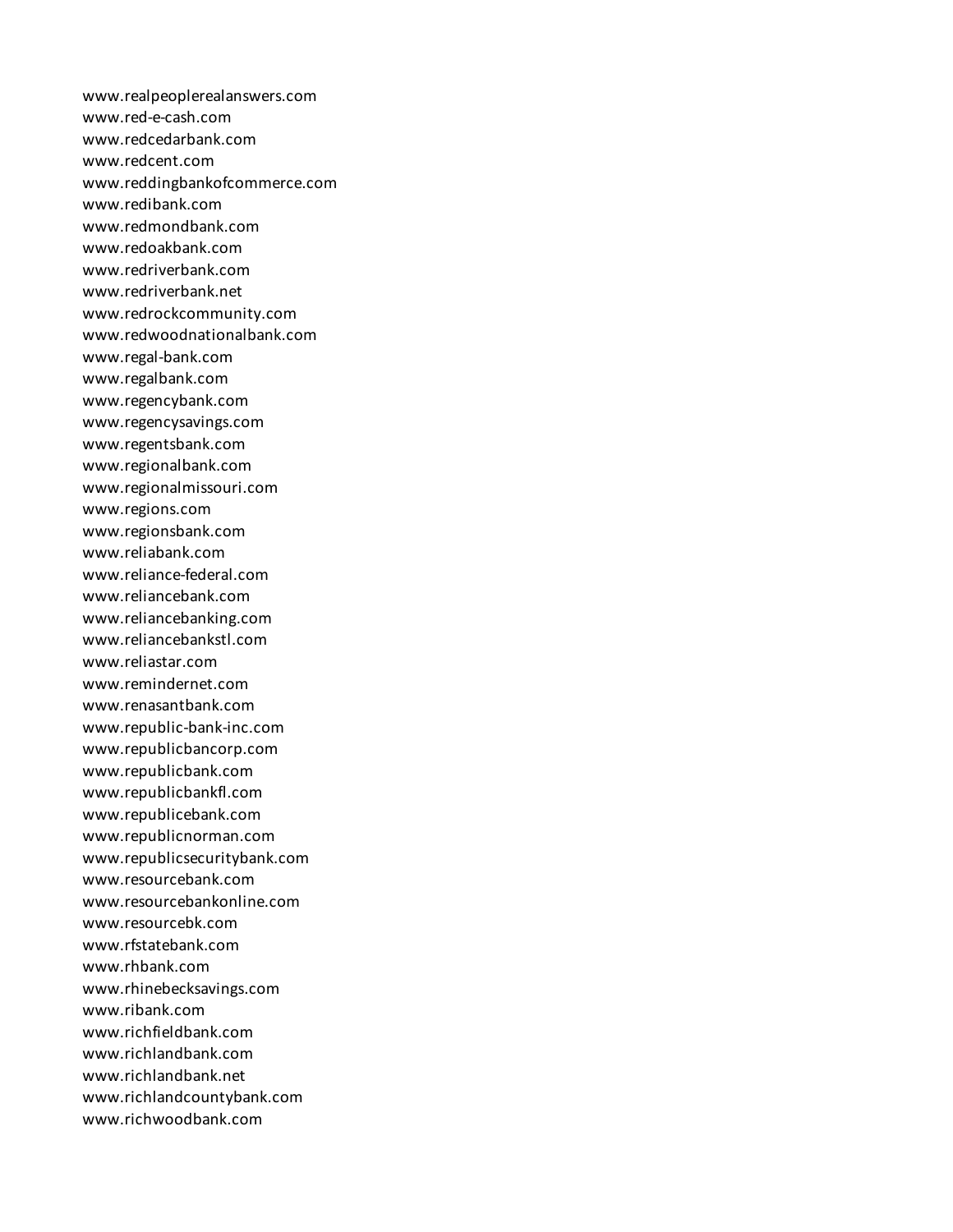www.ridgefieldbank.com www.ridgewoodbank.com www.riggsbank.com www.rittenhousetrust.com www.riverbk.com www.rivercitiesbank.com www.rivercitybankky.com www.riverhillsbank.com www.riversidebank.com www.riversidegc.com www.riversidenb.com www.rivervalleybank.com www.riverviewbank.com www.rjbank.com www.rmbank.com www.rmbgo.com www.rmbt.com www.rnb.com www.rnbonline.com www.rnbva.com www.rnbvt.com www.robertsonbanking.com www.rochesterstatebank.com www.rockcommunitybank.com www.rocklandtrust.com www.rockportnational.com www.rockville-bank.com www.rockwoodbank.com www.roeblingbank.com www.roland@osgoodbank.com www.rolfestatebank.com www.romabank.com www.ronan.net www.rondout.com www.rooseveltsb.com www.rosedalefederal.com www.rosemountbank.com www.roslindalecoop.com www.roslynsavings.com www.roundbank.com www.royalamerican.com www.royalbank-usa.com www.royalbankamerica.com www.rrsb.com www.rsb.net www.rsfbank.com www.rsibanking.com www.rsnb.com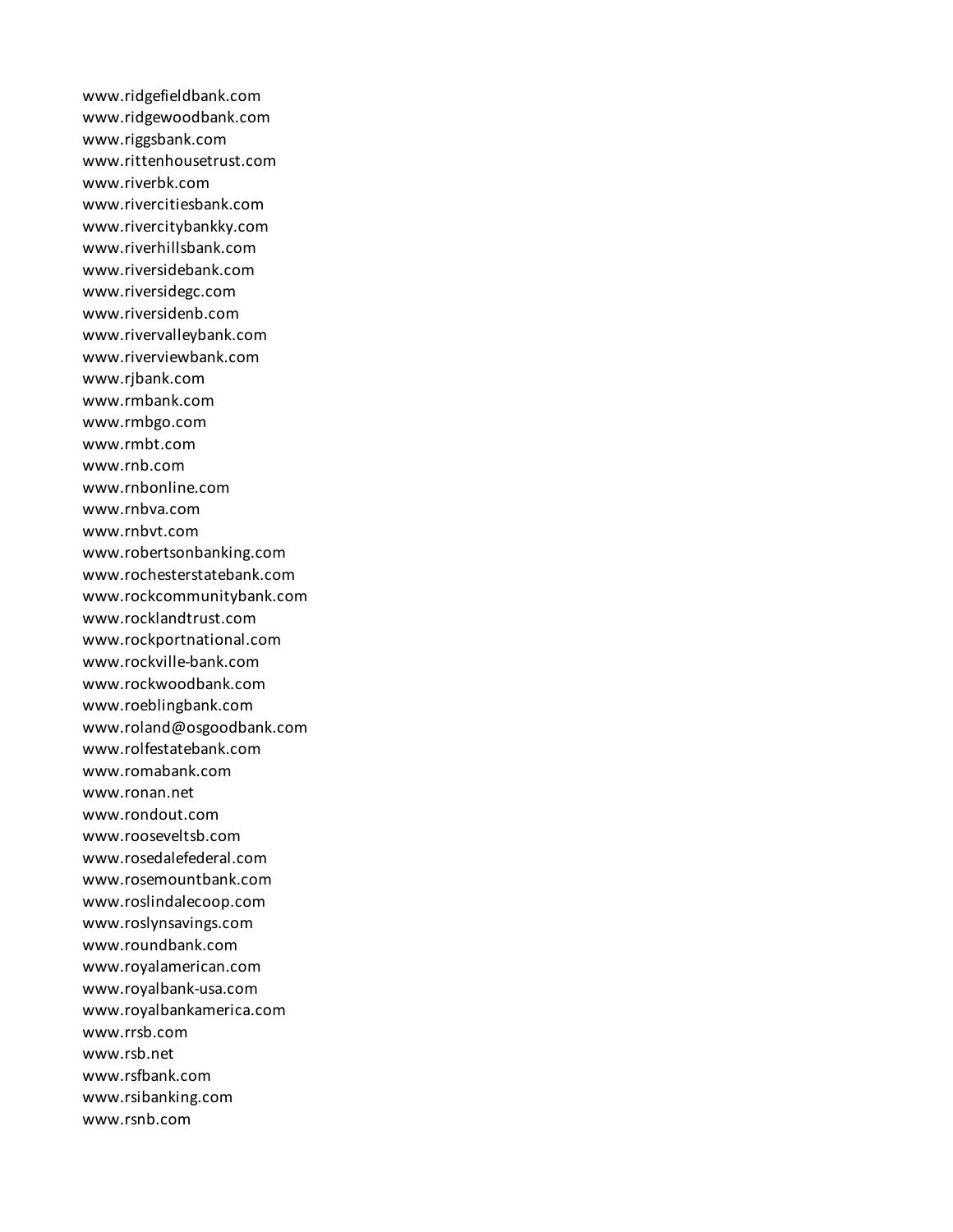www.rt66.com www.rubyvalleybank.com www.ruralnet.net www.ruraltel.net www.rushmorebank.com www.rutherfordbank.com www.rvbonline.com www.rvsbank.com www.s-b-a.com www.sabadellbank.com www.saehanbank.com www.safra.com www.salembank.com www.salemfive.com www.salinestatebank.com www.salisbury-bank.com www.sandbox.paypal.com www.sandcbank.com www.santaclaravalleybank.com www.santaluciabank.com www.santanderpr.com www.saratoganational.com www.sarnatbnk.com www.sasavings.com www.saugusbank.com www.saukvalleybank.com www.saversbank.com www.savingsbank.com www.savingsbankofmaine.com www.savingsinstitute.com www.sawyersavings.com www.sb1fcu.org www.sbankc.com www.sbbank.com www.sbbt.com www.sbdanbury.com www.sbfl.com www.sbhc.com www.sbk.com www.sblbank.com www.sblonglake.com www.sbmct.com www.sbna.com www.sbpc.com www.sbr.com www.sbsavings.com www.sbsu.com www.sbtc.com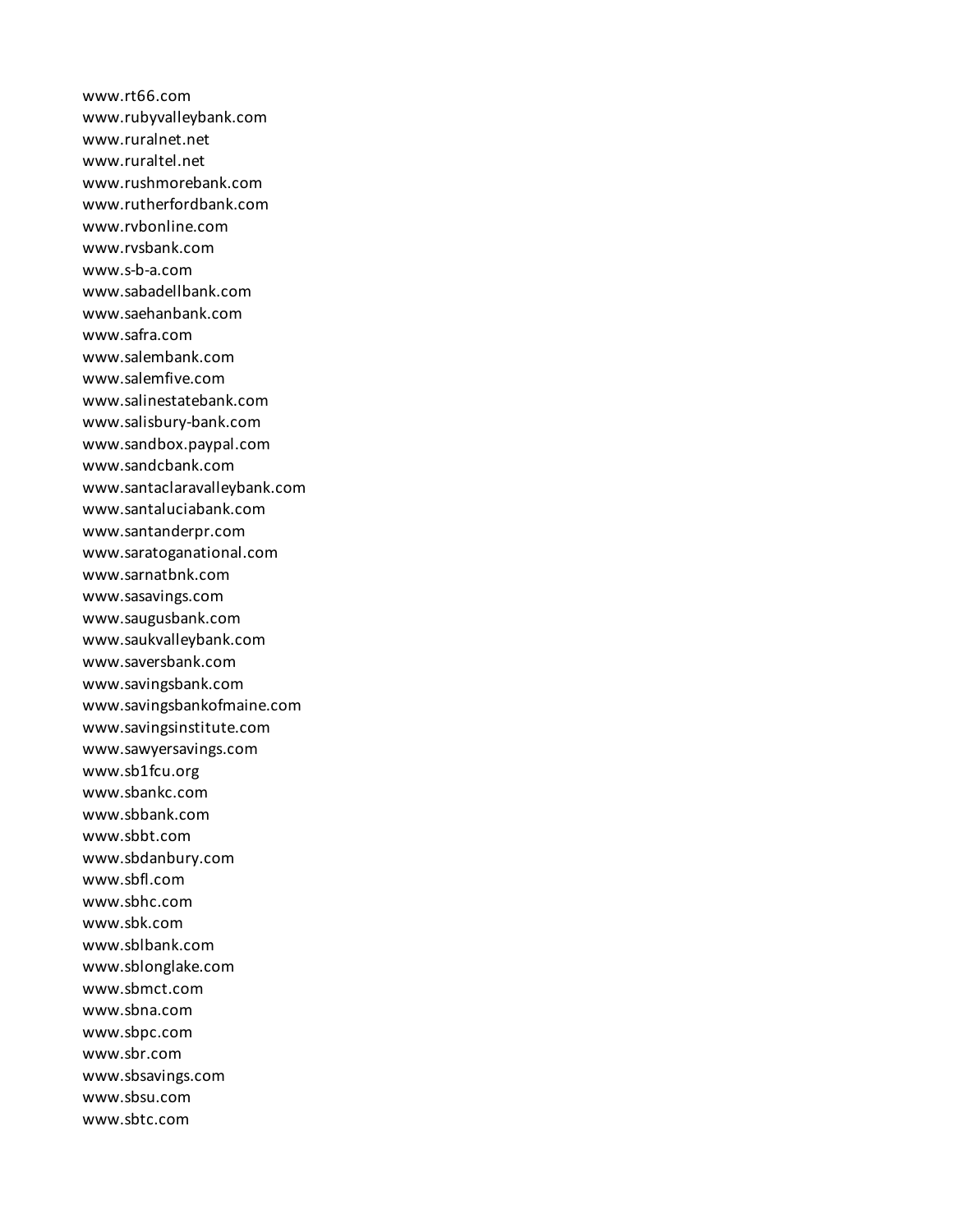www.sbtcajun.com www.sbtmiami.net www.sbu.com www.sc-bank.com www.scb-bc.com www.scbtonline.com www.sccb.com www.schenectadyfederal.com www.schuylersavings.com www.scituatefederal.com www.scnb.com www.scnbank.com www.scottbancshares.com www.scottsdalecb.com www.scottvalleybank.com www.scsbnet.com www.sctbank.com www.sdb.abcbank.com www.sdnb.com www.seamensbank.com www.seattlesavingsbank.com www.seaway-online.com www.seawaynb.com www.sec-bank.com www.secfed.net www.secnatbank.com www.secondbank.com www.secondnational.com www.secondnationalbank.com www.secure.thebancorp.com www.secure02.bankhost.com www.security-savings.com www.security1stbank.com www.securitybank-decorah.com www.securitybankamory.com www.securitybankkc.com www.securitybankmn.com www.securitybankok.com www.securitybankonline.com www.securitybanktusc.com www.securitybk.com www.securityfed.com www.securityfederal.net www.securityfederalbank.com www.securityfirst.com www.securitynat.com www.securitynationalbank.com www.securitynationalbank.org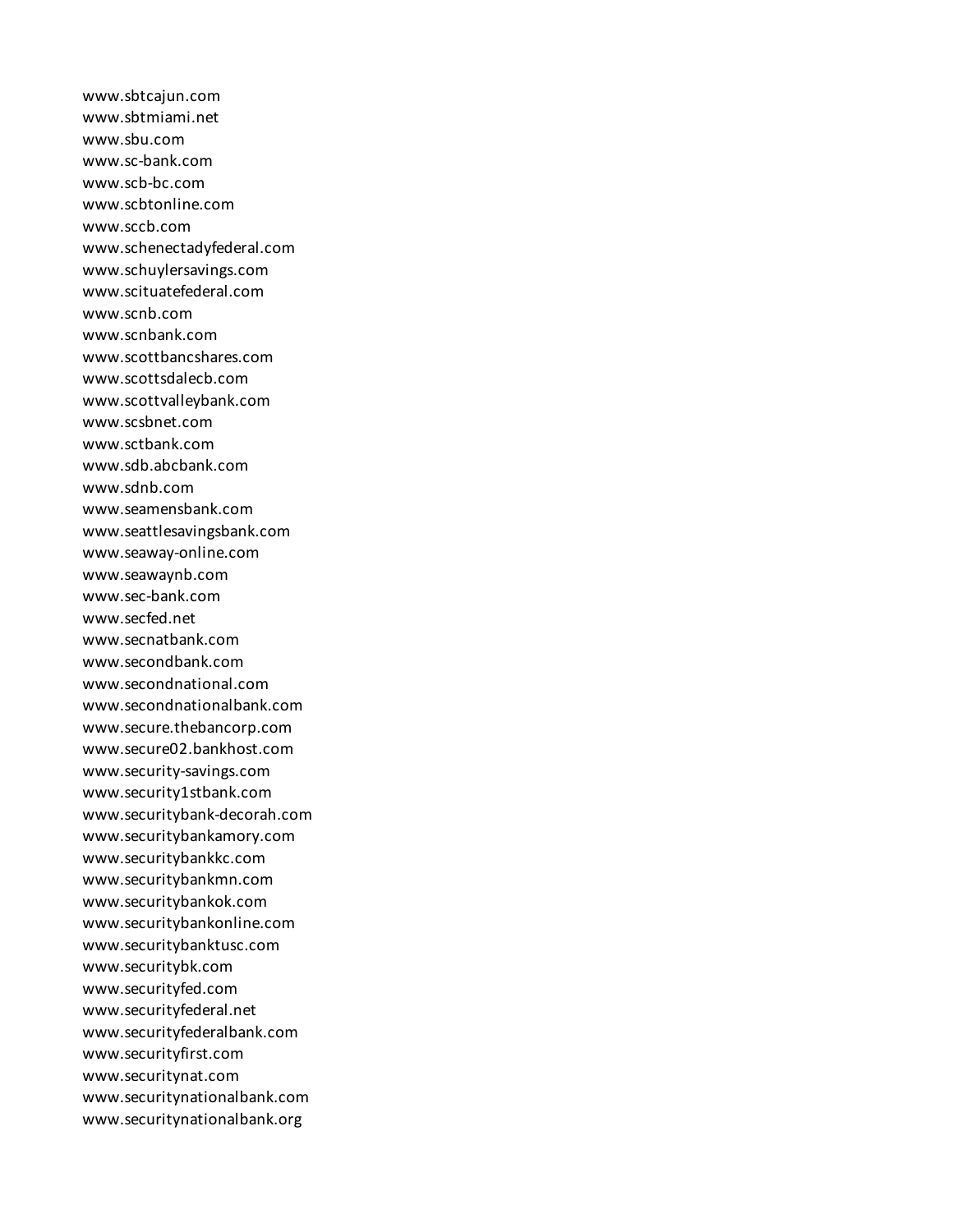www.securitysavings.com www.securitystate-bank.com www.securitystate.com www.securitystatebank.net www.securitystatebanknd.com www.securitystatebk.com www.securitystbank.com www.seeourwebsite.com www.seic.com www.selectbank.com www.selledge@tcmax.net www.seminole-bank.com www.semobank.com www.senatobiabank.com www.senecafederal.com www.senecanb.com www.sentrybt.com www.seqcountybank.com www.sequoiabank.com www.service1stbank.com www.settlersbank.com www.severnbank.com www.seviercobank.com www.sfnb.com www.sfo.com www.shamrockbank.com www.sharonbank.com www.shbamerica.com www.shbank.com www.shbnet.com www.shelby1.com www.shelbybank.com www.shelbycountystatebank.com www.shelbyfnb.com www.shelllakestatebank.com www.sherburnestatebank.com www.sheridanbank.com www.sheridanstatebank.com www.shorebank.com www.shorebankcleveland.com www.shorecommunitybank.com www.shoshonefirstbank.com www.showcase.netins.net www.sibk.com www.sidneybank.com www.sidneyfederal.com www.sierrabank.com www.signalbank.com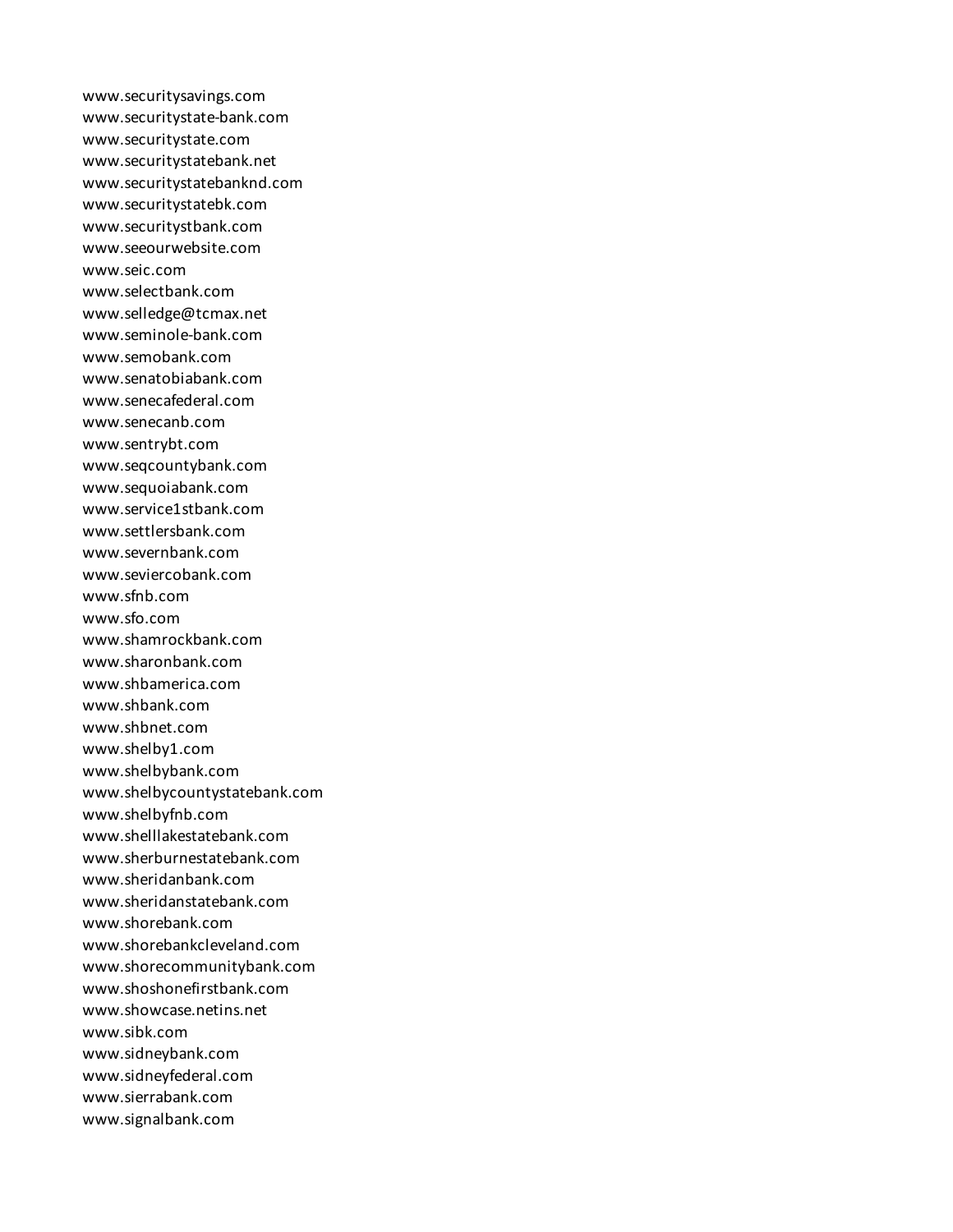www.signaturebank.com www.signaturebkfl.com www.signatureny.com www.silvergatebank.com www.silverlakebank.com www.silverstatebank.com www.simmesportstatebank.com www.simmonsfirst.com www.simplicitybank.com www.simsburybank.com www.siouxlan.com www.siteit.com www.siwooganock.com www.sixrivers.com www.sjbank.com www.sjnb.com www.sjnbsj.com www.skagitbank.com www.skaneatelesbank.com www.skibofin.com www.skowsavings.com www.skyfi.com www.skylandscombank.com www.slavie.com www.sloveniansavings.com www.smallenoughtocare.com www.smalltownbank.com www.smb-t.com www.smbonline.com www.smbtonline.com www.snb-t.com www.snbank.com www.snbcard.com www.snbconnect.com www.snbonline.com www.snbt.com www.snhb.com www.snl.com www.sofisa.com www.solabank.com www.solvaybank.com www.somersetsavings.com www.somersettrust.com www.somo.com www.sonabank.com www.sosb-ia.com www.soundbanking.net www.soundfed.com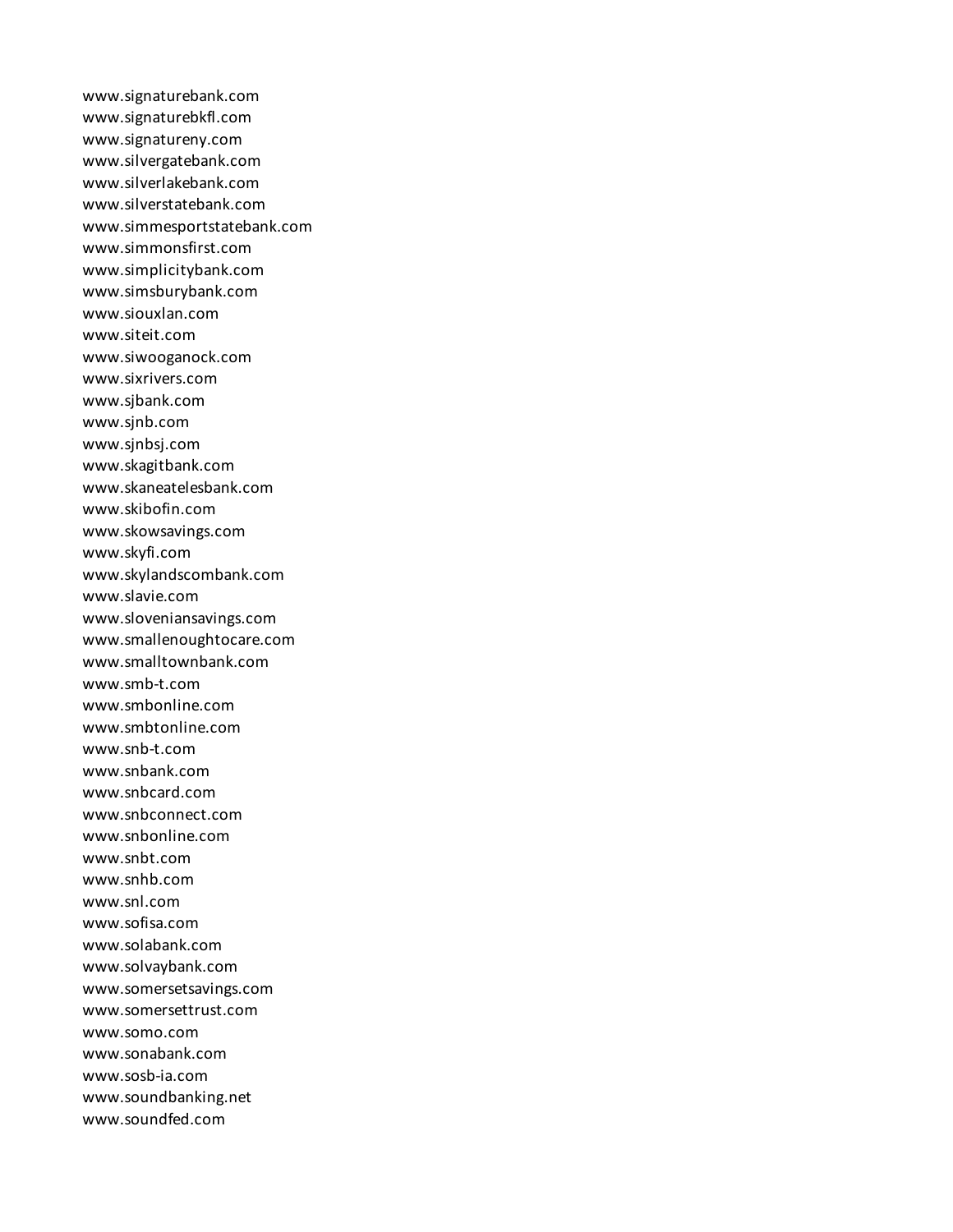www.southalabamabank.com www.southbridgesavingsbank.com www.southcarolina.net www.southcentralbank.com www.southcentralbank.net www.southcitybank.com www.southcoastalbank.com www.southcoastbank.com www.southernbank.com www.southernbank.net www.southerncommercial.net www.southernfinancialbank.com www.southernheritagebank.com www.southernsecuritybank.com www.southfirst.com www.southland-bank.com www.southlandbizbank.net www.southsidebank.com www.southsidebank.net www.southsoundbank.com www.southtrust.com www.southwesternbank.com www.southwestnb.com www.sovereignbank.com www.sovy.com www.soybank.com www.spav.com www.spectrumbank.com www.speerbank.com www.spencersavings.com www.spencersavingsbank.com www.spiritbank.com www.srsb.com www.ss-bank.com www.ssbhibbing.com www.ssbindee.com www.ssbmepo.com www.ssbnd.com www.ssbnet.com www.ssbonline.com www.ssbscott.com www.ssbwa.com www.sscbank.com www.ssnb.com www.sssb.com www.staffordsavingsbank.com www.standardbankpa.com www.standardbanks.com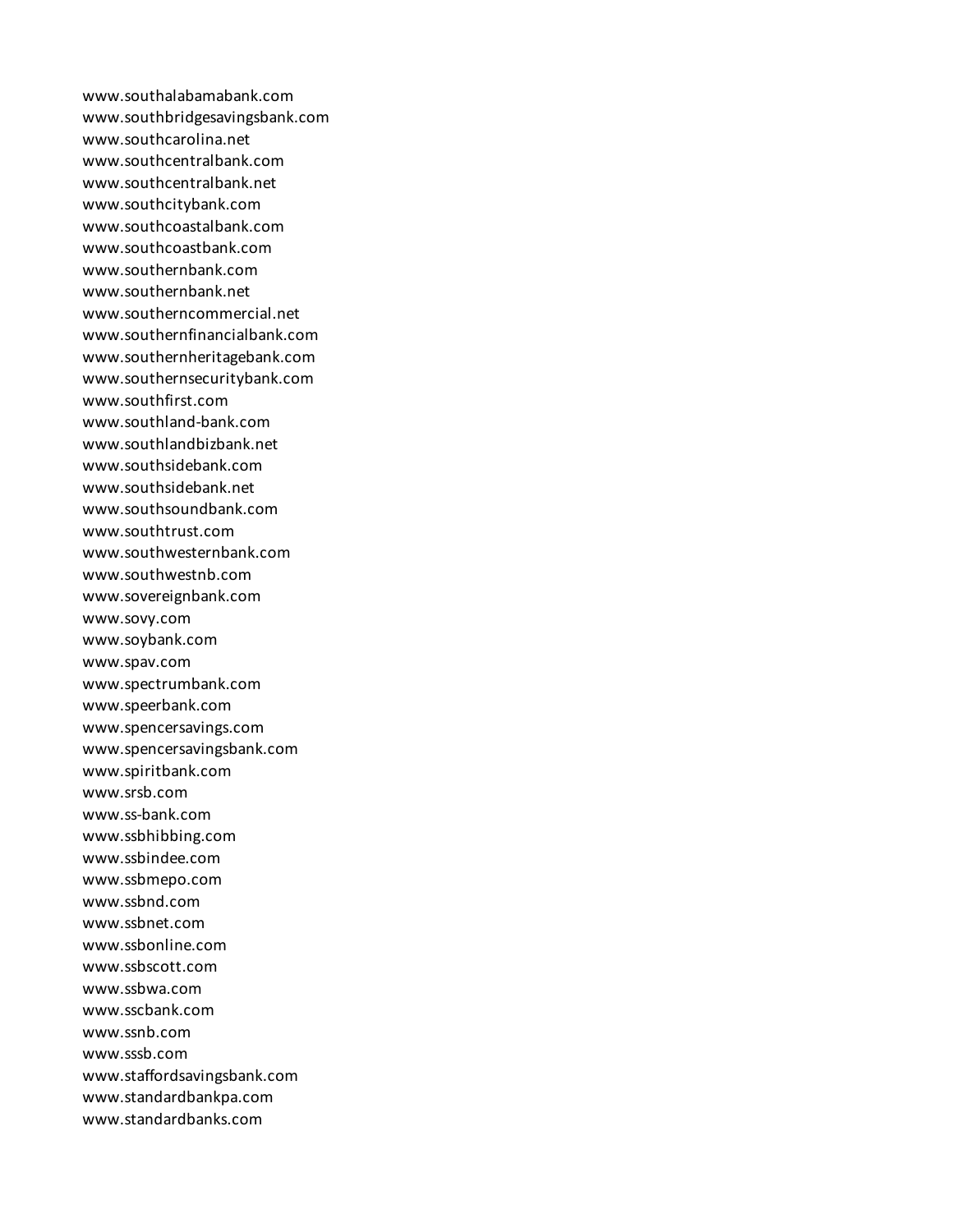www.stansgarbank.com www.starbank.com www.starvalleywy.com www.statbank.com www.state-federal-savings.com www.statebank-dillon.com www.statebank.net www.statebankandtrust.com www.statebankofchilton.com www.statebankofcountryside.com www.statebankofdelphos.com www.statebankofhildreth.com www.statebankofkerkhoven.com www.statebankofli.com www.statebankoflima.com www.statebankoflismore.com www.statebankofloretto.com www.statebankofmorristown.com www.statebankofodell.com www.statebankofparkrapids.com www.statebankofwhittington.com www.statebanks.com www.statebankspiritlake.com www.statebanktrust.com www.statebankviroqua.com www.statebk.com www.statecentralbank.com www.statefarm.com www.statefinancialbank.com www.stateinv@bellsouth.net www.stateoffranklin.com www.statesavingsbank.com www.statesavingsbankonline.com www.statestreet.com www.stbank.com www.stbanklac.com www.stdbank.com www.stearns-bank.com www.stearnsbank.com www.stedmondsfsb.com www.stellarone.com www.sterbank.com www.sterlingbancorp.com www.sterlingbank.com www.sterlingbank.ws www.sterlingfederal.com www.sterlingmontgomery.com www.sterlingsavingsbank.com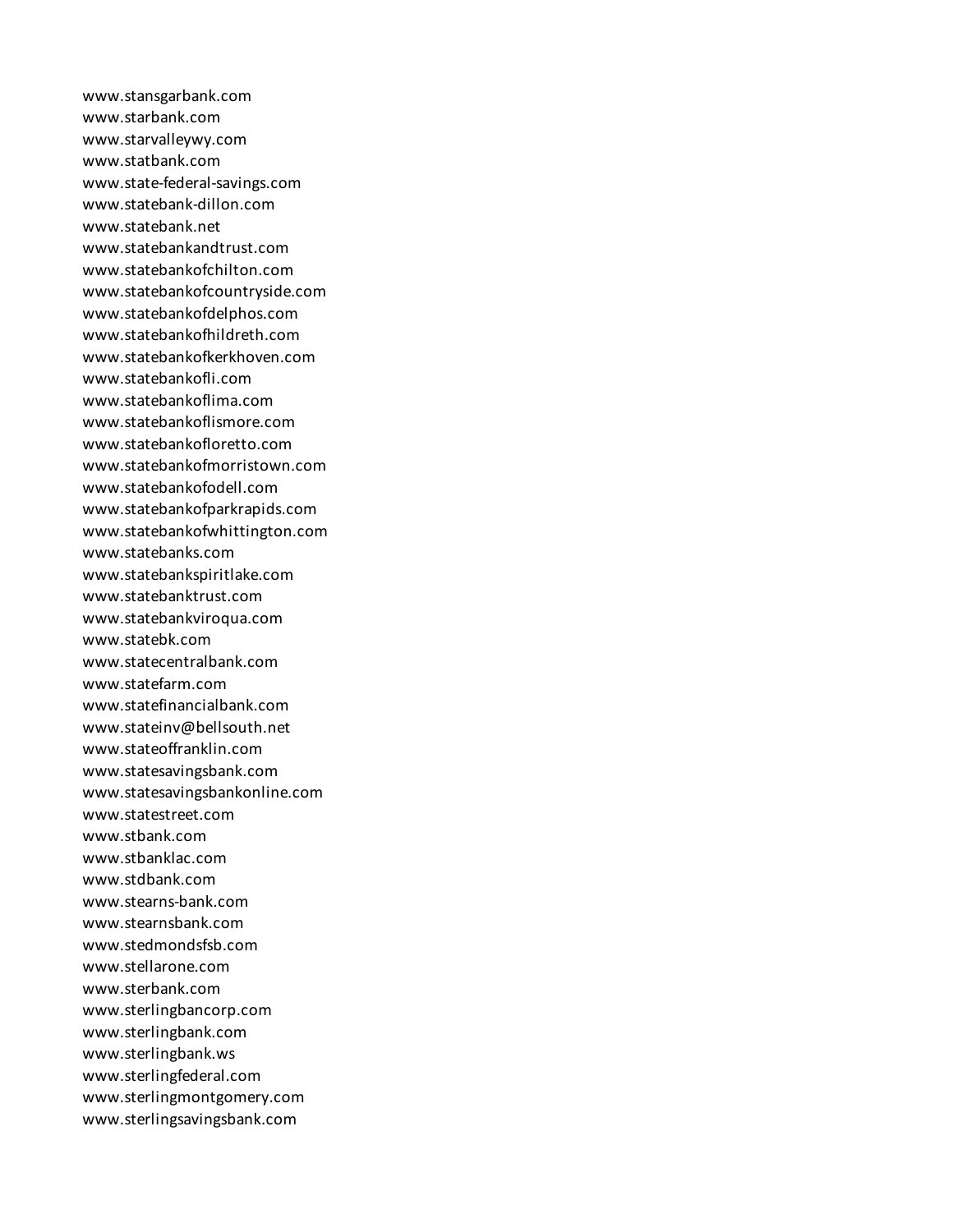www.sterlingsouth.com www.sterlingstatebank.com www.steubentrust.com www.stfrancisbank.com www.sthenrybank.com www.stillmanbank.com www.stissing.com www.stjohnsbank.com www.stlandrybank.com www.stls.frb.org www.stockbridgestatebank.com www.stockexchangebank.com www.stockgrowersbank.com www.stockmanbank.com www.stockmansbankok.com www.stockmensbank.com www.stonebridgebank.com www.stonehambank.com www.stonesav.com www.store.nordstrom.com www.stoughtoncoopbank.com www.stpaulbank.com www.stratabank.com www.strategiccap.com www.stratfordbank.com www.streatorhome.com www.sturdyonline.com www.sturgisbank.com www.stutsmanbank.com www.subcombank.com www.suburbanfsb.com www.suburbanonline.com www.successbank.com www.summit-bank.com www.summitbankaz.com www.summitbankdirect.com www.summitbanking.com www.summitbk.com www.summitfsb.com www.sumternational.com www.sunbancorp.com www.sunbankaz.com www.suncoastnationalbank.com www.sundancestatebank.com www.sunfirstbank.com www.sunflowerbank.com www.sunnb.com www.sunnysidefederal.com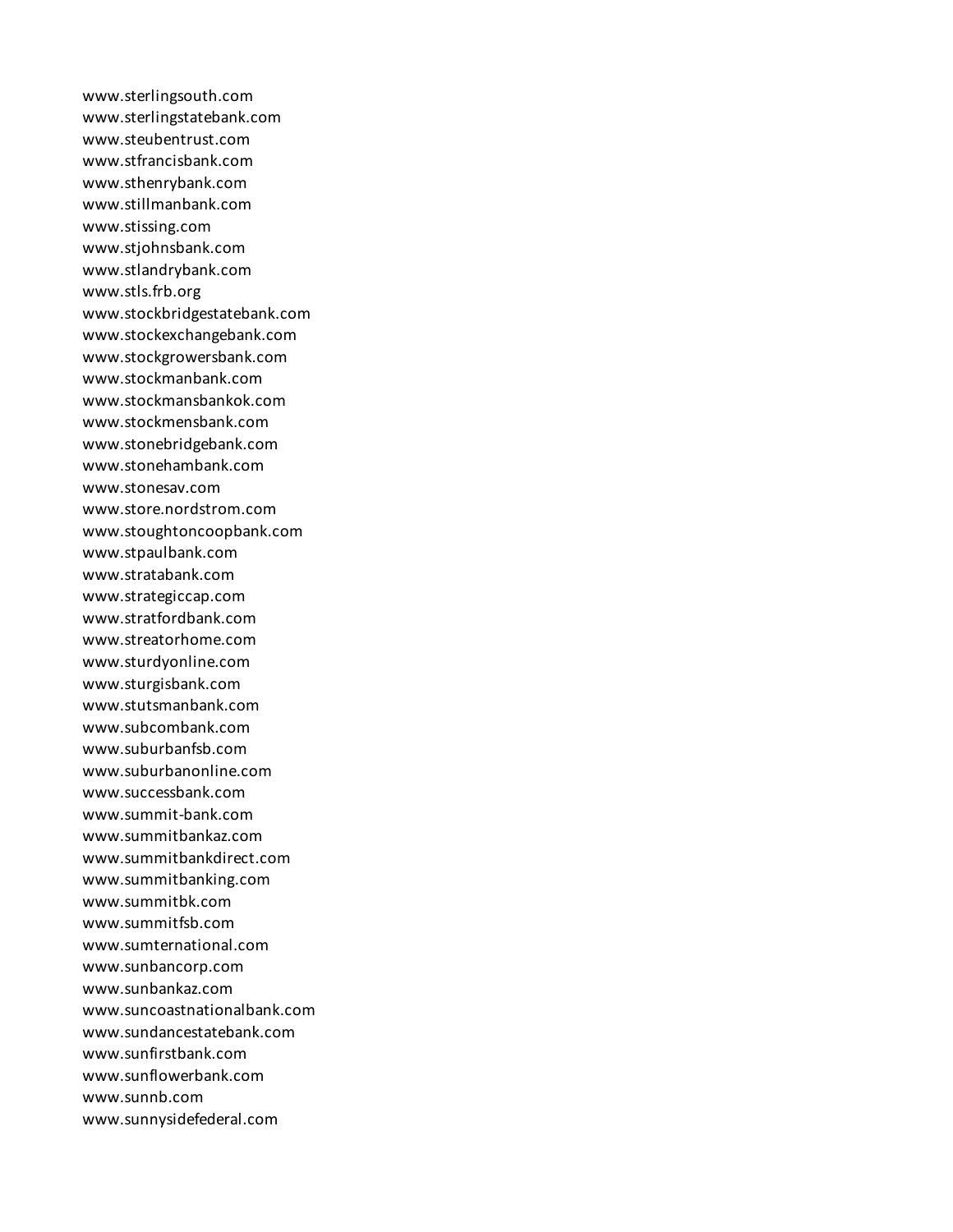www.sunprairiebank.com www.sunrisebankofalbuquerque.com www.sunrisebankofarizona.com www.sunsetbank.com www.sunsetbankandsavings.com www.sunshinestatefederal.com www.sunstatebank.com www.suntrust.com www.sunwestbank.com www.superiorbankonline.com www.superiorfederal.com www.superiorsavings.com www.surreybank.com www.susb.com www.susqbanc.com www.sussexbank.com www.suttonbank.com www.sv-bank.com www.svb.com www.svbfs.com www.svgsbank.com www.swbank.com www.swbankokc.com www.swbarizona.com www.swbnevada.com www.swcolo.org www.swineford.com www.swisherbank.com www.swmnmall.com www.swusabank.com www.syb.com www.sycamorenationalbank.com www.symphonybank.com www.synergyonthenet.com www.tabbank.com www.talbot-bank.com www.talstatebank.com www.tandcbank.com www.taneytownbank.com www.taosnet.com www.taylorbank.com www.taylorcountybank.com www.taylorsvillesavings.com www.tboc.com www.tcac.com www.tcbanknv.com www.tcbanks.com www.tcbk.com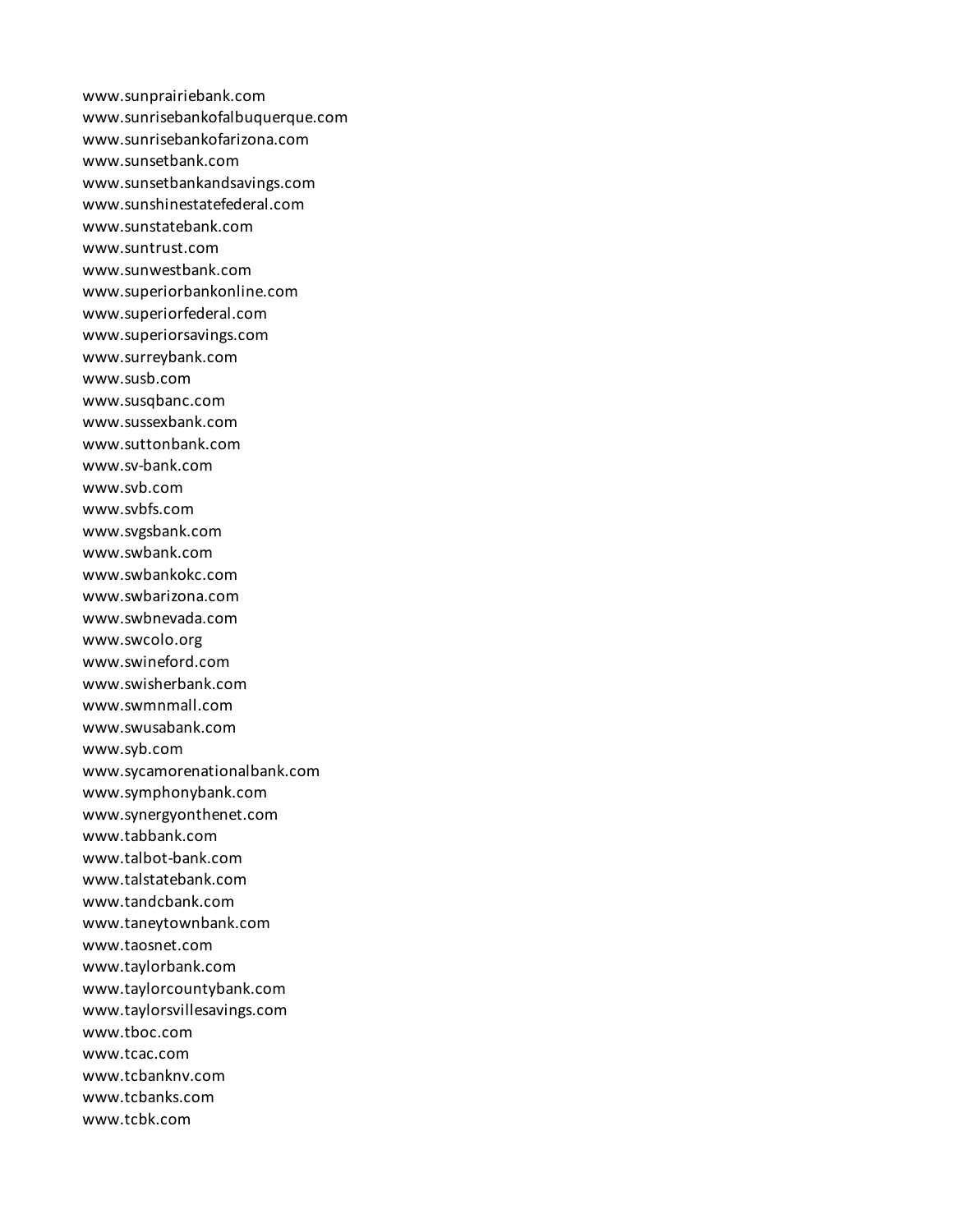www.tcbp.com www.tcbwa.com www.tcfbank.com www.tcfcorp.com www.tcfexpress.com www.tcnb.com www.tcnbank.com www.tcosouth.com www.tcstatebank.com www.tdcanadatrust.com www.teambank-na.com www.tecfedbank.com www.teche.com www.tehamabank.com www.telebankonline.com www.telluridemm.com www.tempobank.com www.terrabank.com www.terracebank.com www.territorialsavings.net www.tetonbanks.com www.teutopolisstatebank.com www.thatsmybank.com www.the-bank-er.com www.the-bank.com www.the-bank.net www.the-communitybank.com www.the-fidelity.com www.the1st.com www.theabcbank.com www.theapplebank.com www.theasianbank.com www.thebancorp.com www.thebank-fcb.com www.thebank-fitz.com www.thebankforme.com www.thebankjbr.com www.thebankmybank.com www.thebankna.com www.thebankoc.com www.thebankofcanton.com www.thebankofdenver.com www.thebankofelkriver.com www.thebankofevergreen.com www.thebankofglenburnie.com www.thebankofgreenecounty.com www.thebankofnapa.com www.thebankofpacific.com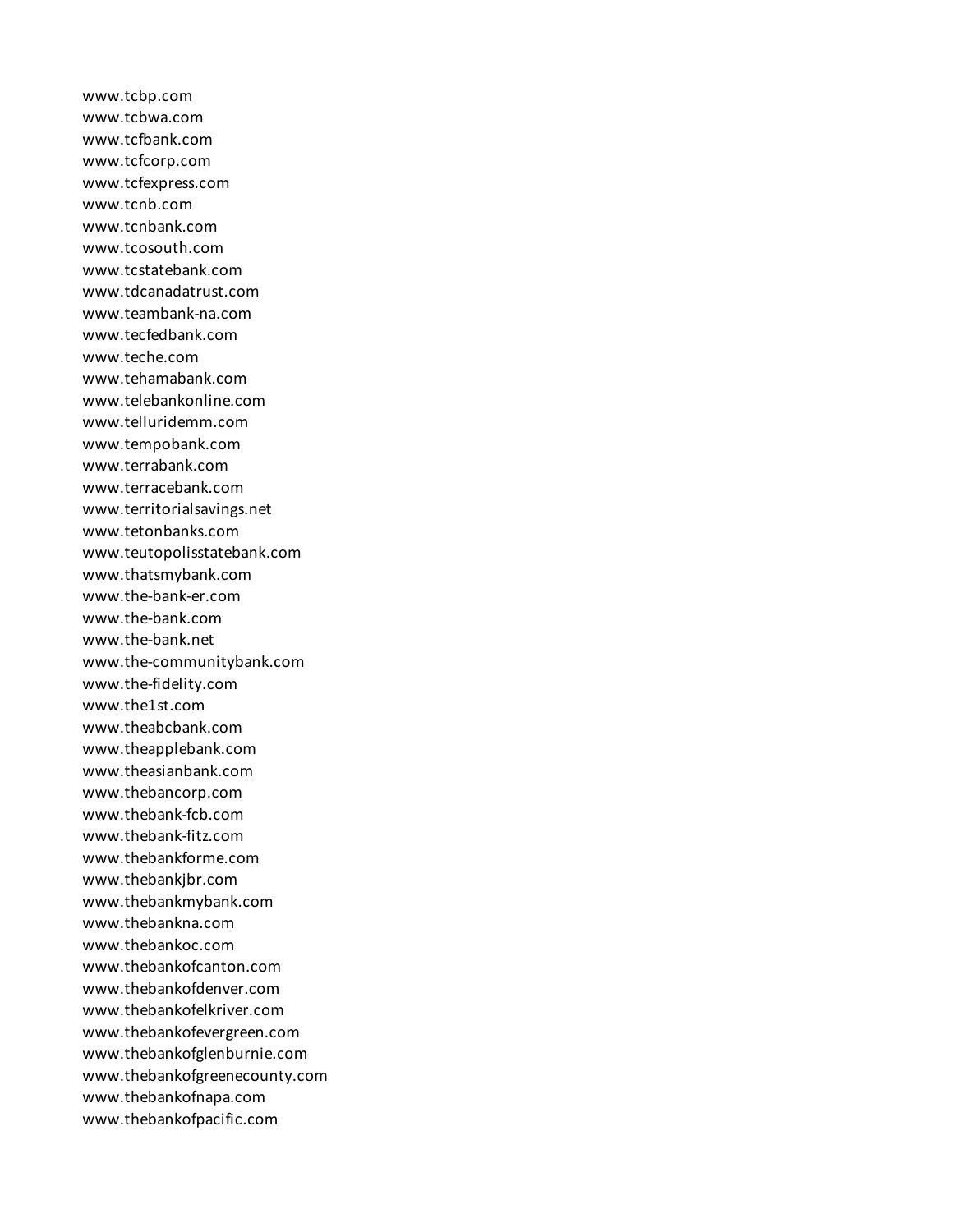www.thebankofsalem.com www.thebankonline.com www.thebanks.com www.thebankyourbank.com www.thebaybank.com www.thecapitalbank.com www.thecarthagebank.com www.thecitizens.com www.thecitizensbank.com www.thecombank.com www.thecommbank.com www.thecommercialbanksc.com www.thecommonwealthbusinessbank.com www.thecommunitybanker.com www.thecommunitysb.com www.thecommunitysbank.com www.thecooperativebank.com www.thecornerstonebank.com www.thecountrybank.com www.thecountybank.com www.thecsb.com www.thedimebank.com www.theeastbank.com www.thefarmersbank-ky.com www.thefarmersbank.net www.thefarmersbankva.com www.thefirst.com www.thefirstbank.com www.thefirstnationalbank.com www.thefnb.com www.thefoothillsbank.com www.thefsb.com www.theguarantybank.com www.thehenrycountybank.com www.theheritagebank-nc.com www.thehicksvillebank.com www.thehighlandsbank.net www.thehometownbank.com www.theidahobank.com www.thejeffersonbank.com www.thelakebank.com www.thelittlebank.com www.themarathonbank.com www.themarinebank.com www.themarionbank.com www.themiltonbank.com www.themissionbank.com www.thenashuabank.com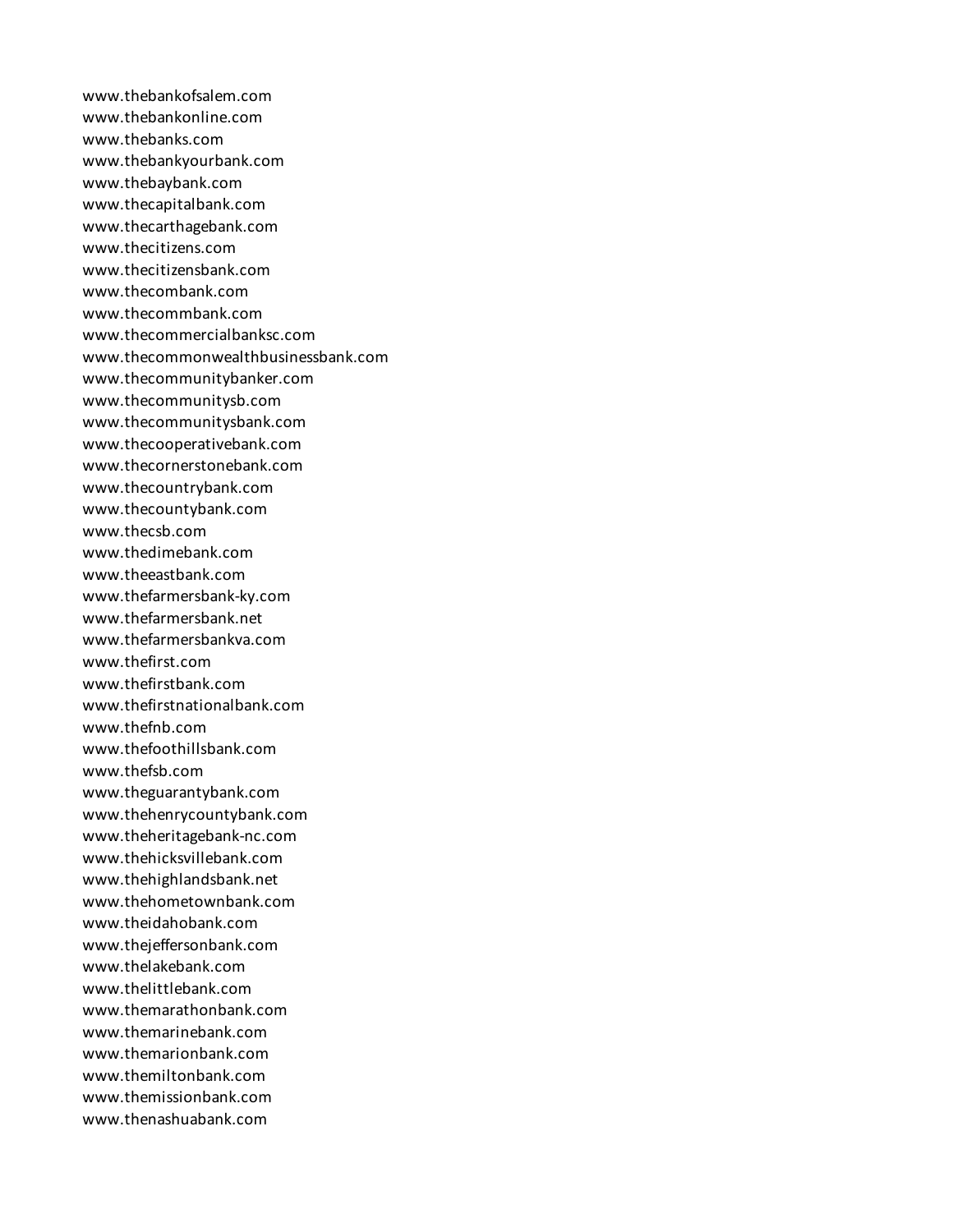www.thenaturalbank.com www.thenetbanker.com www.theohiostatebank.com www.thepeopleplace.com www.thepeoples.com www.thepeoplescommunitybank.com www.thepeoplessavingsbank.com www.thepeoplesstatebank.com www.theprobank.com www.theprogressivebank.com www.theprovidentbank.com www.therealbank.com www.therisingstar.com www.theriverbank.com www.theriverbankmn.com www.thescottishbank.com www.theseymourbank.com www.thesouthgroup.com www.thestatebank.com www.thestatebankgroup.com www.thestatebankonline.com www.theubank.com www.thevillagebank.com www.thewiltonbank.com www.thirdfederal.com www.thisisyourbank.com www.thomastonsavingsbank.com www.thrivent.com www.thumbnational.com www.tibbank.com www.tibom.com www.tieronebank.com www.tigerpaw.com www.tildenbank.com www.timberlandbank.com www.timberwoodbanks.com www.timetobank.com www.tinkoff.ru www.tiogabank.com www.tncommercebank.com www.tnstatebank.com www.todaysbank.com www.tollandbank.com www.tomahawkcommunitybank.com www.tomatobank.com www.tomorrowsbanktoday.com www.tompkinsstatebank.com www.tompkinstrust.com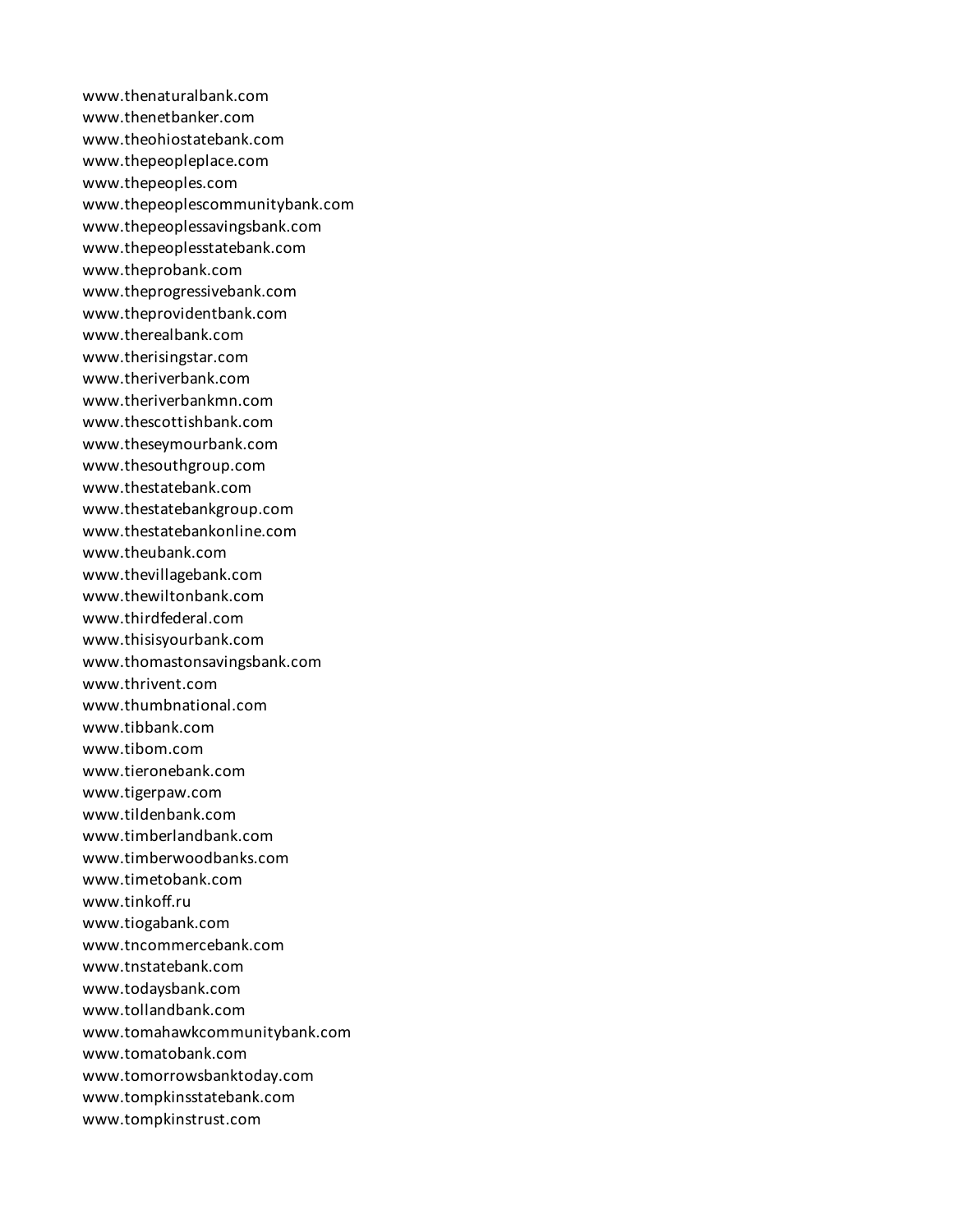www.torchlake.com www.torringtonsavings.com www.totalbank.com www.touchnc.net www.townandcountrybank.com www.townandcountrybk.com www.townbank.com www.townbank.us www.towncenterbank.net www.townebankaz.com www.townebankonline.com www.tpnb.com www.tradersbanking.com www.traditionalbank.com www.transamerica.com www.transatlanticbank.com www.travelersbank.com www.trcbank.com www.treasurestatebank.com www.treasurybank.com www.tremontbank.com www.treynorstatebank.com www.tri-countybank.com www.trianglebank.com www.tricentury.com www.tricobank.com www.tricountybank.com www.tricountynb.com www.trinidadco.com www.triparishbank.com www.tristateads.com www.troweprice.com www.troybankandtrust.com www.trumanbank.com www.trumbullsavings.com www.trupointbank.com www.trust1bank.com www.trustamerica.com www.trustbanc.com www.trustbankcorp.com www.trustcobank.com www.trustmark.com www.trustserve.com www.tsbawake24.com www.tsbbank.com www.tulsanational.com www.turnberrybank.com www.tvsonline.net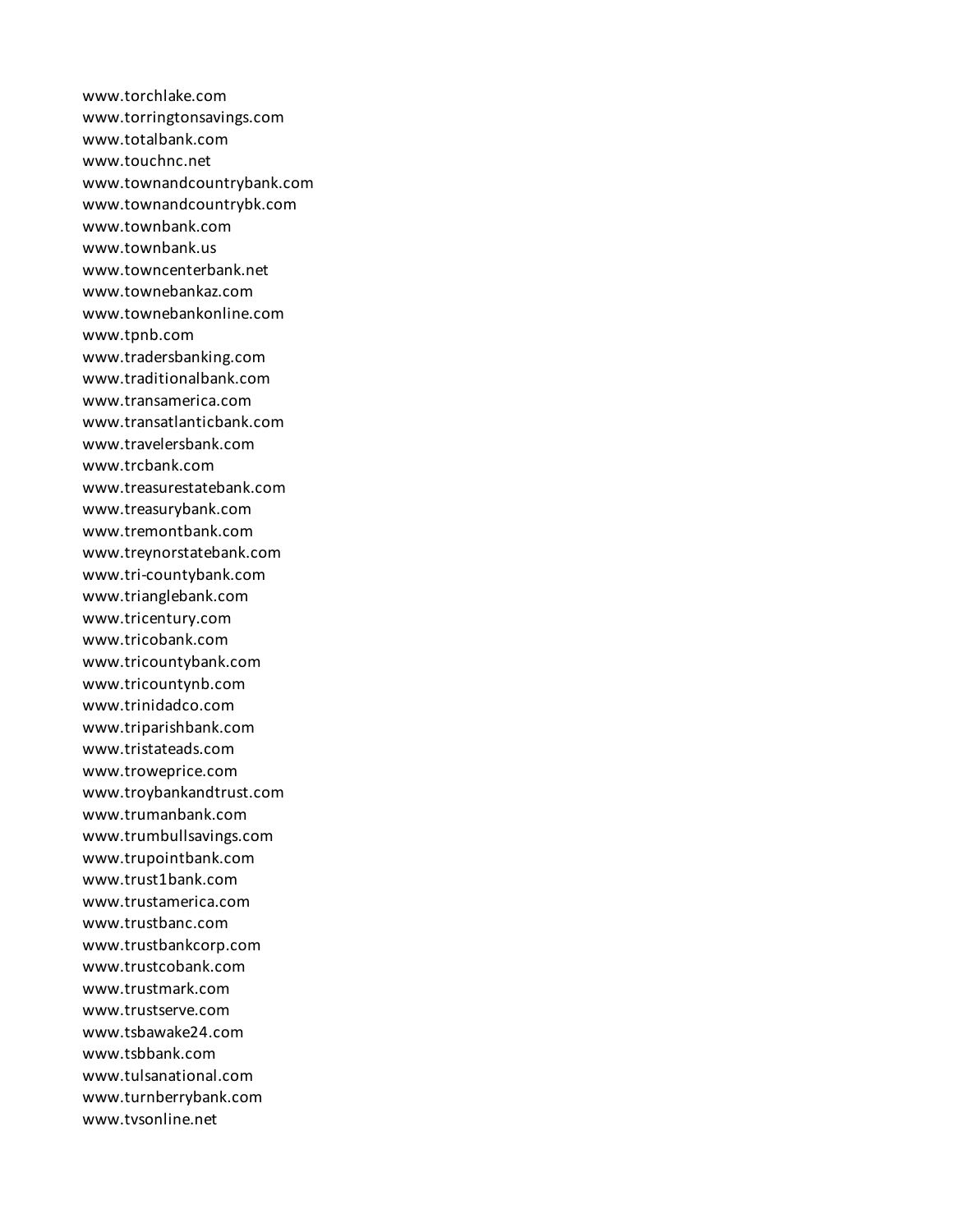www.twincity.net www.twinlakesbank.com www.twinriverbank.com www.twinvalleybank.com www.tworiverbank.com www.tworiversstatebank.com www.ub-t.com www.ubankal.com www.ubat-w.com www.ubat.com www.ubaz.com www.ubb.com www.ubcd.com www.ubdc.com www.ubmich.com www.uboc.com www.ubsh.com www.ubsi-wv.com www.ubt.com www.ubtc.net www.ubtmn.com www.ucbank.net www.ucbanking.com www.ucbbank.com www.ucbi.com www.ucbnd.com www.ucnb.com www.uhb-fl.com www.uiccu.org www.ulstersavings.com www.umb.com www.umbrellabank.com www.umpquabank.com www.umwsb.com www.unbank.com www.unbla.com www.under-construction.mcanet.com www.unibank-usa.com www.unibank.com www.unicobank.com www.uninatbk.com www.union-bank.com www.union-bankrc.com www.unionbancshares.com www.unionbank.com www.unionbankmo.com www.unionbankofillinois.com www.unionbankokc.com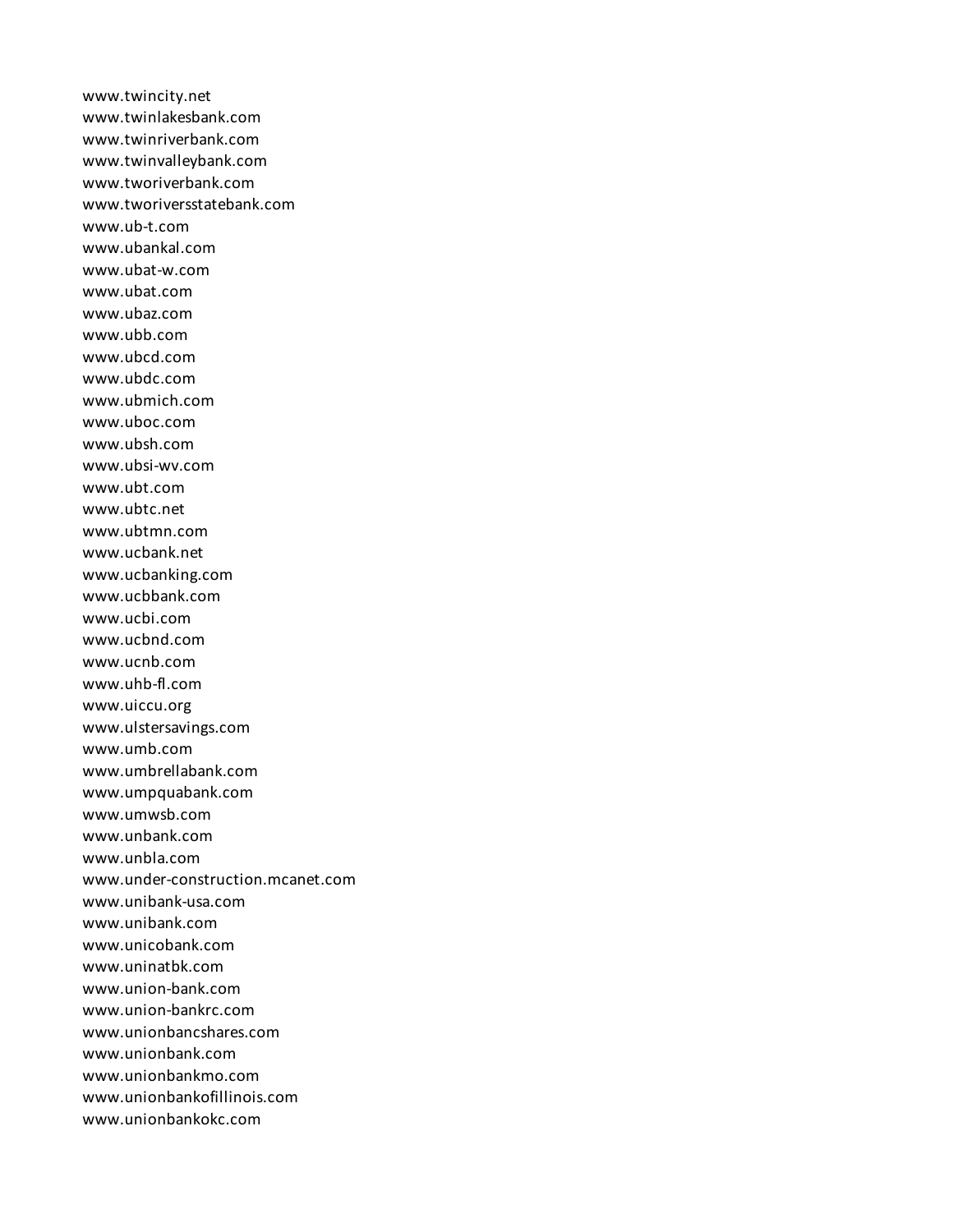www.unionbankspi.com www.unionbankvt.com www.unionbk.com www.unionbnk.com www.unioncolonybank.com www.unionsafe.com www.unionsavings.com www.unionsavingsbank.com www.unionstate.com www.unionstate.net www.unionstatebank.org www.unionstatebankfargo.com www.uniontrust.com www.united-bank.com www.united-bk.com www.unitedbank-me.com www.unitedbank-va.com www.unitedbank-wv.com www.unitedbank.com www.unitedbankofmichigan.com www.unitedbankofunion.com www.unitedbankwi.com www.unitedbankwoodford.com www.unitedbk.com www.unitedcalbank.com www.unitedcb.com www.unitedcentralbank.com www.unitedcommunitybank.com www.unitedfederalbank.com www.unitedkingfield.com www.unitedminnesotabank.com www.unitednebank.com www.unitedprairiebank.com www.unitedrepublicbank.com www.unitedsecuritybank.com www.unitedsouthernbank.com www.unitedtrust.com www.unitedvalleybank.com www.unitybank.com www.universalbank.com www.universalfsb.com www.university-bank.com www.universitybank.com www.univest-corp.com www.unizan.com www.upbank.dec.tis.net www.upcard.com www.upland-bank.com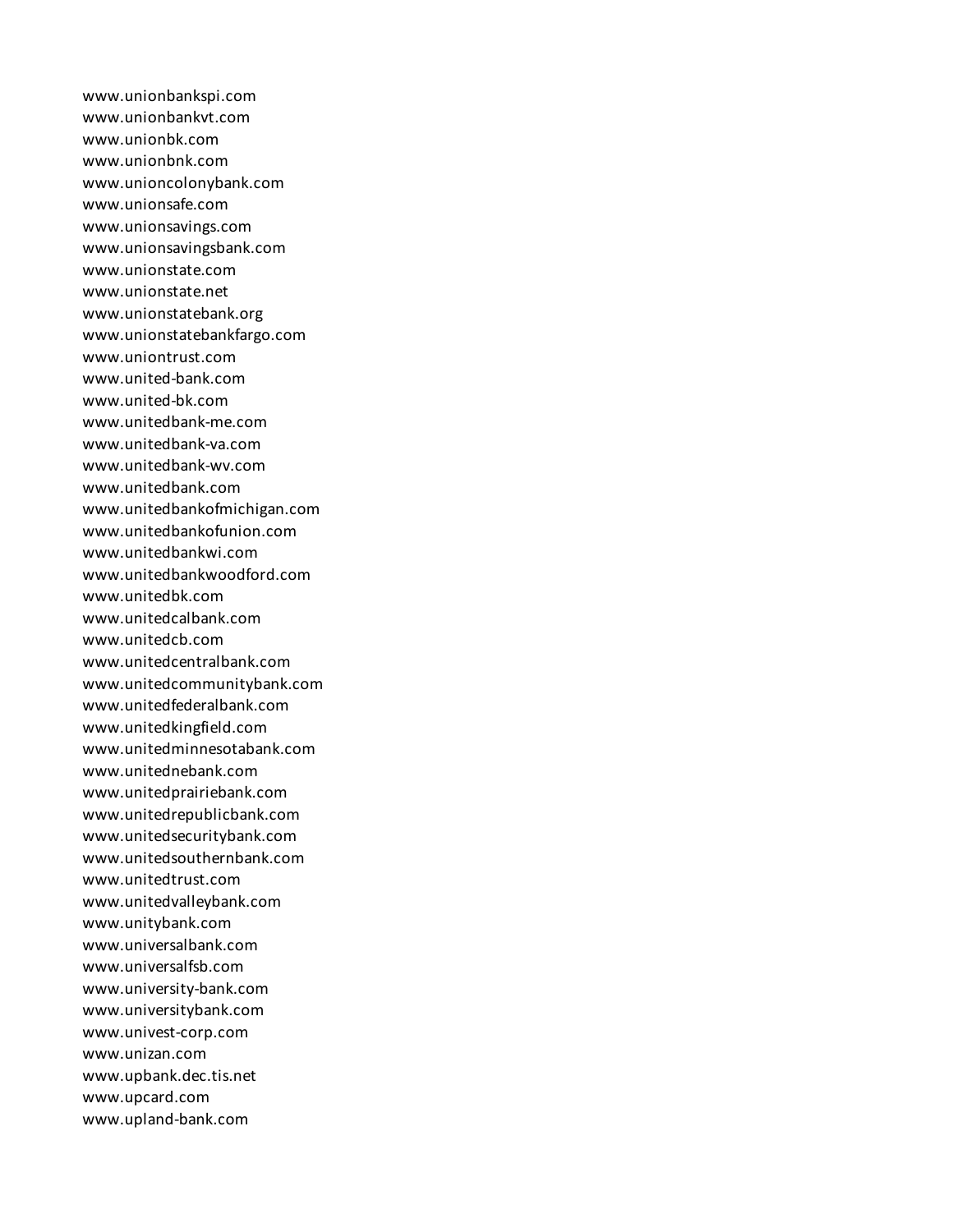www.upstate.net www.urbantrustbank.com www.usaa.com www.usaccessbank.com www.usb1.com www.usbank.com www.usbws.com www.uscentury.com www.usmo.com www.usnbmwc.com www.ustrust.com www.utbhome.com www.uvbnd.com www.vacompanybank.com www.vail.net www.valenciabank.com www.valentine-ne.com www.valleybank.com www.valleybankandtrust.com www.valleybankaz.com www.valleybankct.com www.valleybankjordan.com www.valleybankmapleton.com www.valleybankne.com www.valleybanknorthmankato.com www.valleybankronan.com www.valleybanks.com www.valleycommercebank.com www.valleyfirstbank.com www.valleynationalbank.com www.valleyoaksbank.com www.valleyridge.com www.valleysavingsbank.com www.valleystate.com www.valleystatebank.com www.valleyviewbank.com www.valricostate.com www.vanguardbank.com www.vcb.com www.vcbank.net www.vcbonline.com www.vectrabankcolorado.com www.venture-bank.com www.venturebankonline.com www.verdugobanking.com www.vermontnationalbank.com www.vibank.com www.victorystatebank.com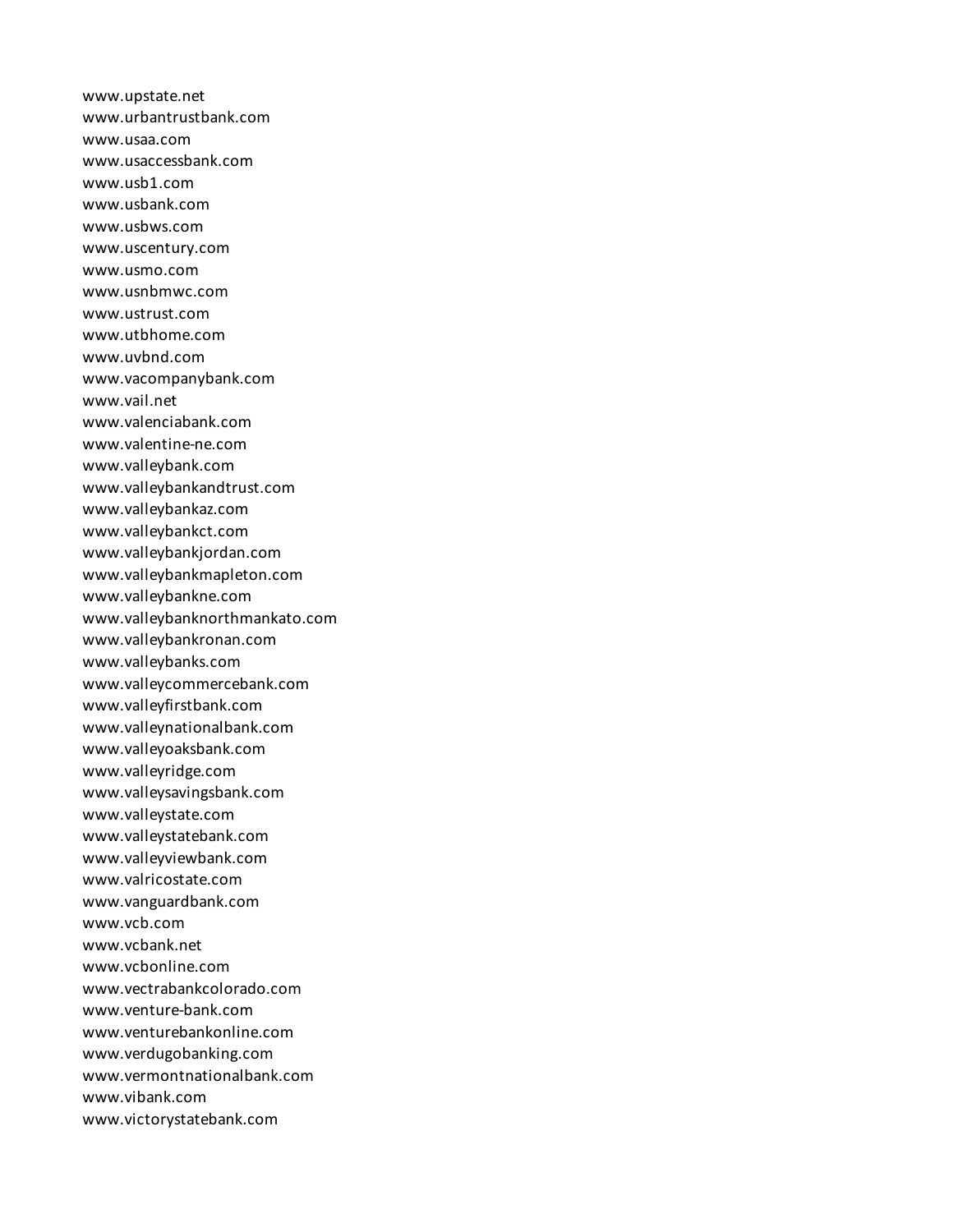www.vikingbank.com www.village-bancfl.com www.village-bank.com www.villagebank.net www.villagebanknh.com www.villagebankonline.com www.villaparkbank.com www.virginiacommunitybank.com www.virginiaheartlandbank.com www.virtualbank.com www.visionbankok.com www.vistabank.com www.vistabankna.com www.vnbnm2.com www.voyagerbank.com www.vparker@southwestnb.com www.vsbonline.com www.vtinet.com www.wabt.com www.waccamawbank.com www.wachovia.com www.wadenastatebank.com www.wahoostatebank.com www.wainwrightbank.com www.waldenbank.com www.waldensavingsbank.com www.waldoborobank.com www.waldostatebank.com www.walkerbank.com www.wallet.masterpass.com www.wallkill.com www.walpolebank.com www.walpolecoop.com www.walworthbank.com www.wamu.com www.warrenbank.net www.warringtonbank.com www.warwicksb.com www.washfed.com www.washingtonbusinessbank.com www.washingtoncountybank.com www.washingtonfederal.com www.washingtonfederalbank.com www.washingtonsavings.net www.washitastatebank.com www.washsavbk.com www.washsb.com www.washtrust.com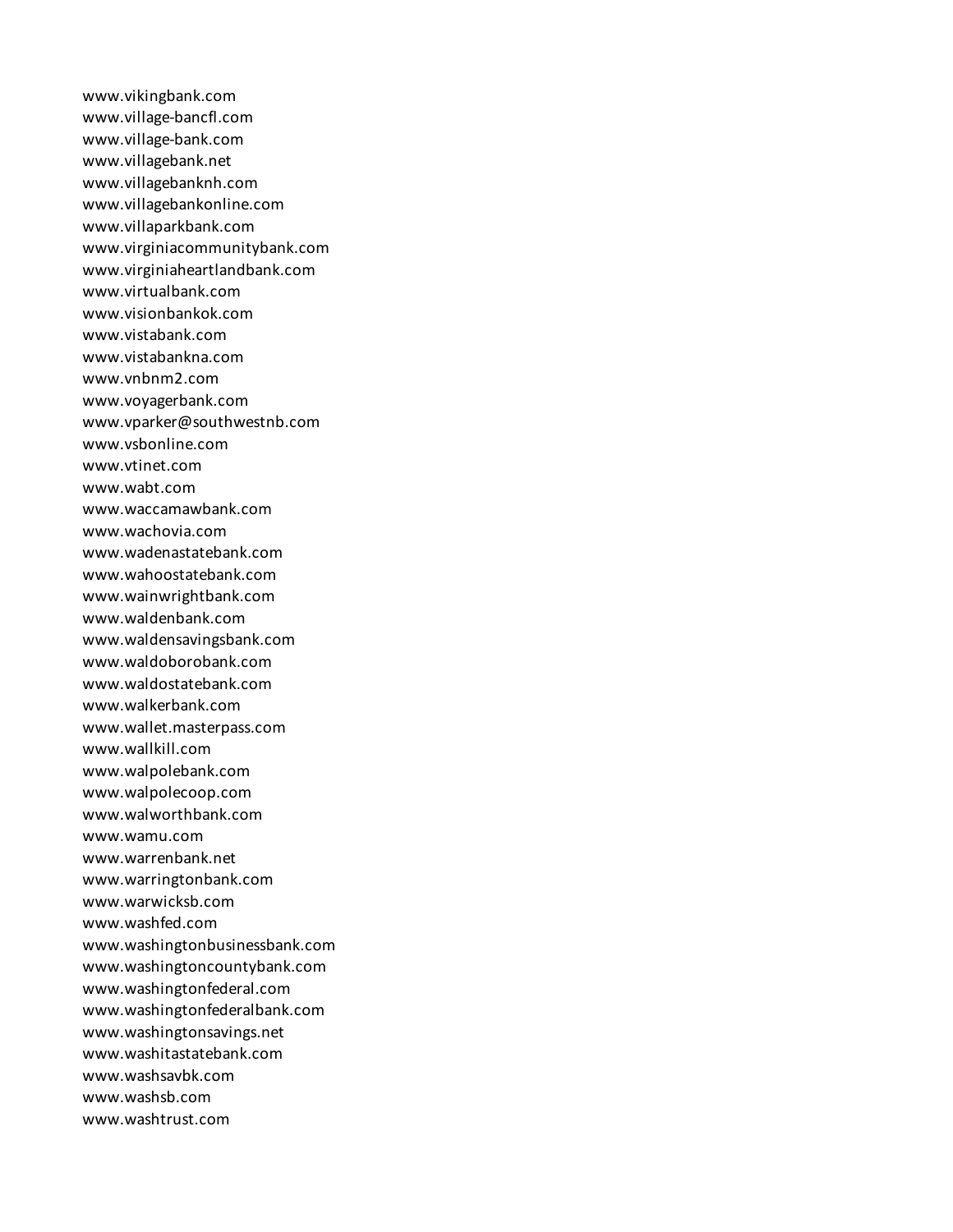www.wastbank.com www.waterfordbank.com www.waterfordbankna.com www.watertownsavings.com www.watervillebank.com www.watkinsbank.com www.watrust.com www.wauchulastatebank.com www.waukegansavings.com www.waukeshabank.com www.wausabank.com www.waverlybank.com www.wbaunix1.wbanet.com www.wbpr.com www.wbsavings.com www.wbsb.com www.wcb.com www.wcb.net www.wcbank.net www.wcbonline.com www.wcnb.com www.wcnbank.com www.wcnbwooster.com www.wct.net www.wcweb.wincoinet.com www.web5.com www.webbank.com www.webbcitybank.com www.webcityfed.com www.webdcb.com www.webgraphic.com www.webh.com www.webindia.com www.websterbank.com www.webzonecom.com www.welchstatebank.com www.welcomebanking.com www.welcomestatebank.com www.weldcountybank.com www.wellesleycoop.com www.wellneedtochange.com www.wellsfargo.com www.wellsfargofinancial.com www.wellsfederalbank.com www.wesbanco.com www.westamerica.com www.westbankiowa.com www.westborosavings.com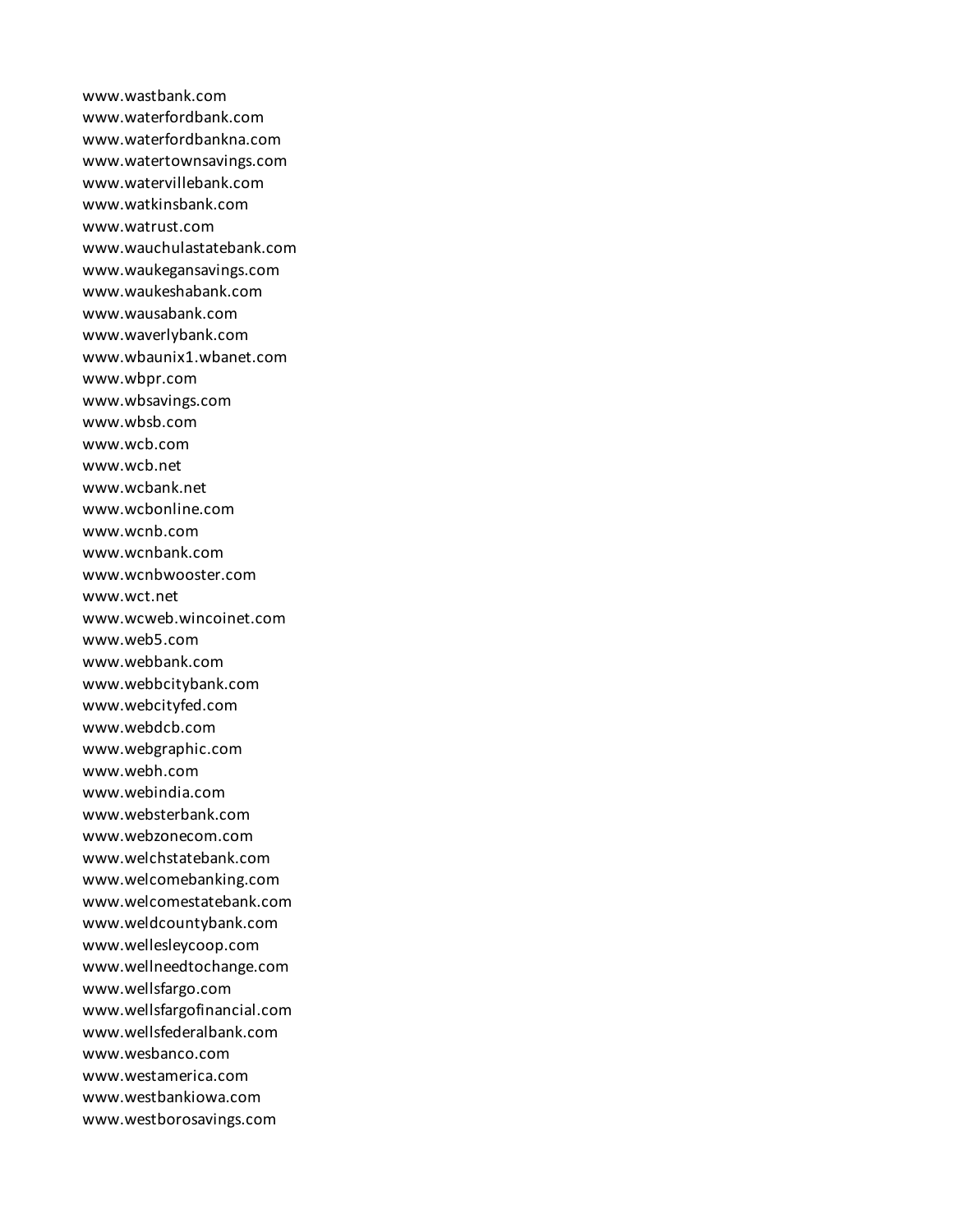www.western-bank.com www.western-national.com www.westernbankduluth.com www.westernbankofcheyenne.com www.westernbt.com www.westerncommunitybank.com www.westernsecurity.com www.westernsecuritybank.com www.westernspringsbank.com www.westfield-bank.com www.westfieldbank.com www.westgatebank.com www.westplainsbank.com www.westplainssavingsandloan.com www.westpointbank.com www.westpointebank.com www.westportnationalbank.com www.westptebank.com www.westshorebank.com www.westsidecommunitybank.com www.westsoundbank.com www.weststarbank.com www.westsuburbanbank.com www.westunionbank.com www.weymouthbank.com www.wfib.com www.wfsfinancial.com www.wheatlandbank.com www.wheatonbank.com www.wheelingnationalbank.com www.whitakerbank.com www.whitneybank.com www.wibank.com www.wilberbank.com www.williamsburgfnb.com www.williamstownsavings.com www.wilmingtonsavings.com www.wilmingtontrust.com www.wilshirebank.com www.wilsonmuirbank.com www.win.bright.net www.win.net www.winchestersavings.com www.windsorfederal.com www.windstream.net www.winfieldcommunitybank.com www.winonanationalbank.com www.winonanet.com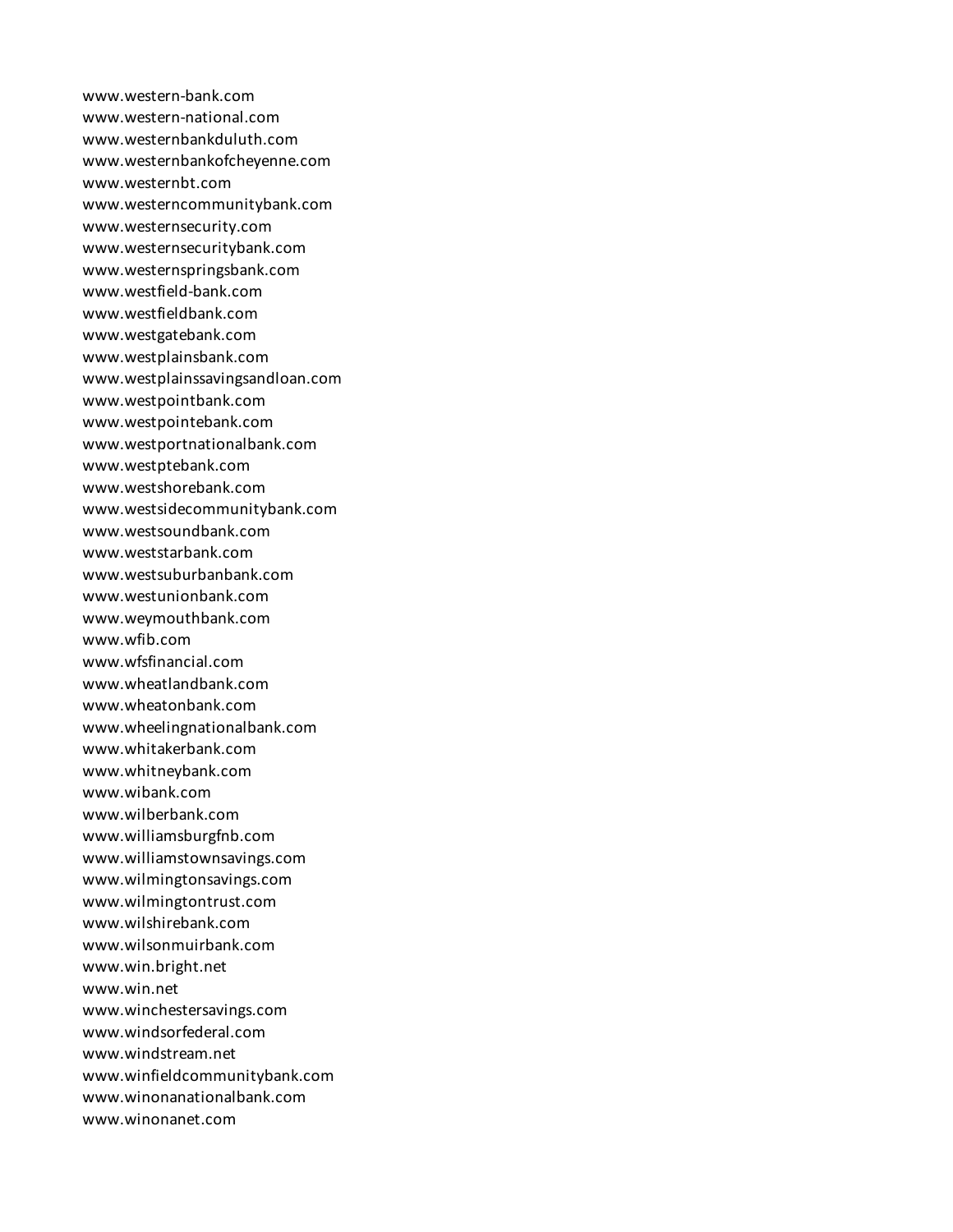www.winterhillbank.com www.wintonfinancial.com www.wintrust.com www.wkynet.com www.wmcb.com www.wolfriverbank.com www.wolverinebank.com www.woodhustonbank.com www.woodlandbank.com www.woodlandsnationalbank.com www.woodstock.banknorth.com www.worldsavings.com www.woronoco.com www.wowbanking.com www.wrenthamcoop.com www.wrsb.com www.wsb.net www.wsbank.com www.wsbonline.com www.wsbt.net www.wsfsbank.com www.wvbk.com www.wvnb.netindex.htm www.wvweb.com www.www-025.connix.com www.www1.aal.org www.www2.bayportbank.com www.www2.epix.net www.www2.jamadots.com www.www2.montananet.com www.www2.swedishamericanbank.com www.www2.telenet.net www.www2.yesbank.com www.wycobank.com www.wyoming-bank.com www.wyomingbank.com www.wyomingnationalbank.com www.wyomingstatebank.com www.yadkinvalleybank.com www.yaef.org www.yakimafed.com www.yanb.com www.yellowstonebank.com www.ynbok.com www.yolobank.com www.yonkers.com www.yorkstatebank.com www.yosemitebank.com